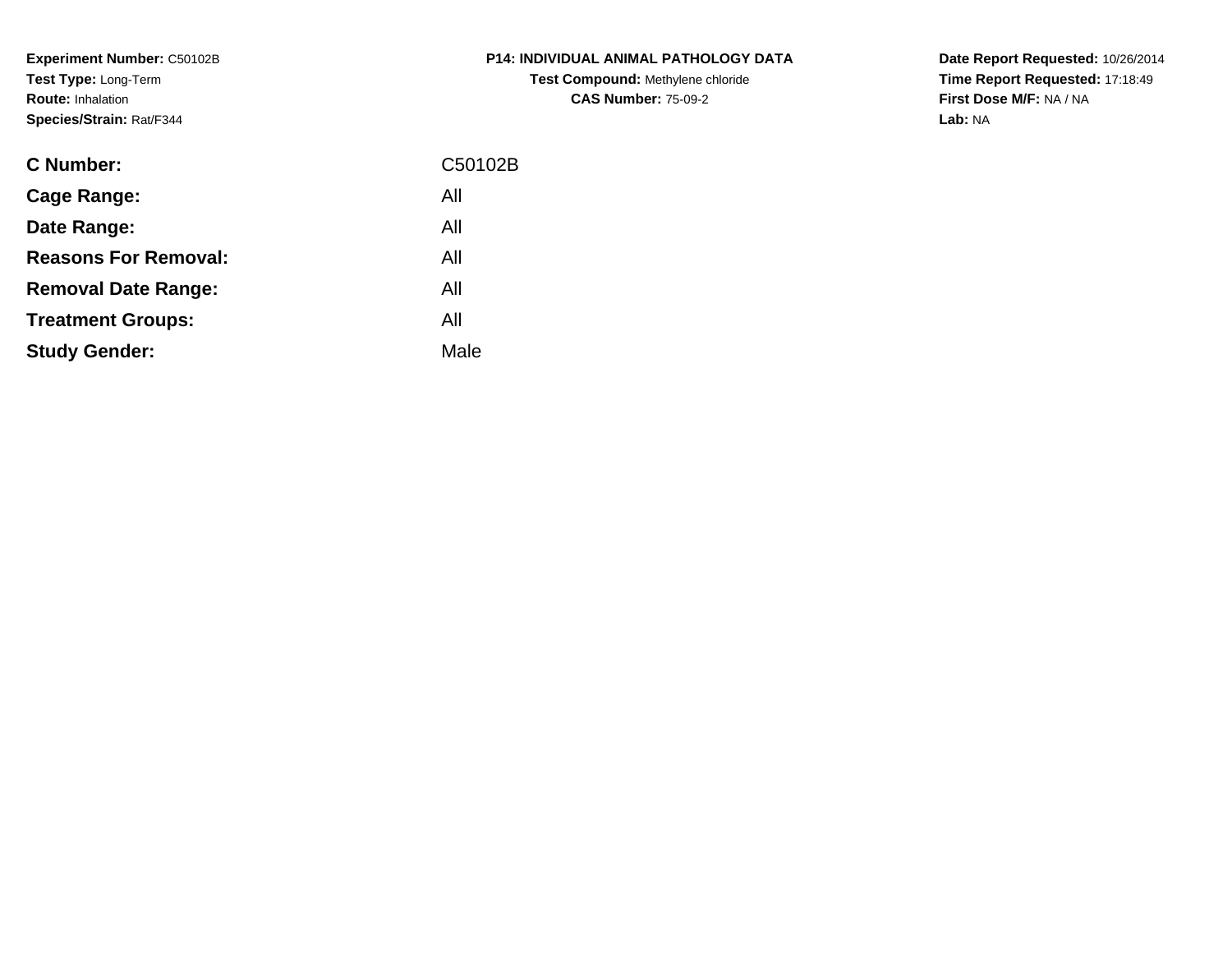**Test Type:** Long-Term

**Route:** Inhalation

**Species/Strain:** Rat/F344

#### **P14: INDIVIDUAL ANIMAL PATHOLOGY DATA**

# **Test Compound:** Methylene chloride**CAS Number:** 75-09-2

| <b>ANIMAL ID: 1_001</b> | <b>TRT#: 1</b>           | <b>SEX: Male</b>                | DAY ON TEST: |
|-------------------------|--------------------------|---------------------------------|--------------|
|                         | DOSE: 40 PPM             | <b>DISP:</b> Moribund Sacrifice | HISTO:       |
| <b>OBSERVATIONS</b>     |                          |                                 |              |
| Kidney                  |                          | Nephropathy                     |              |
| Liver                   | Hepatocytes              | Cytoplasmic Vacuolization       |              |
|                         | <b>Bile Duct</b>         | Fibrosis                        |              |
|                         |                          | Hemosiderosis                   |              |
|                         | <b>Bile Duct</b>         | Hyperplasia, Nos                |              |
|                         |                          | Inflammation, Granulomatous     |              |
| Lung                    |                          | Bronchopneumonia, Nos           |              |
|                         |                          | Pneumonia, Aspiration           |              |
| Nasal cavity            |                          | Foreign Body, Nos               |              |
|                         |                          | Inflammation, Suppurative       |              |
| Pancreas                | Acinus                   | Atrophy, Focal                  |              |
| Seminal vesicle         |                          | Inflammation, Suppurative       |              |
| Testis                  |                          | Atrophy, Nos                    |              |
|                         |                          | Interstitial-Cell Tumor         |              |
| Unspecified             | Neck                     | Neurilemoma, Malignant          |              |
| PRIMARY CAUSE OF DEATH  | $\overline{\phantom{a}}$ |                                 |              |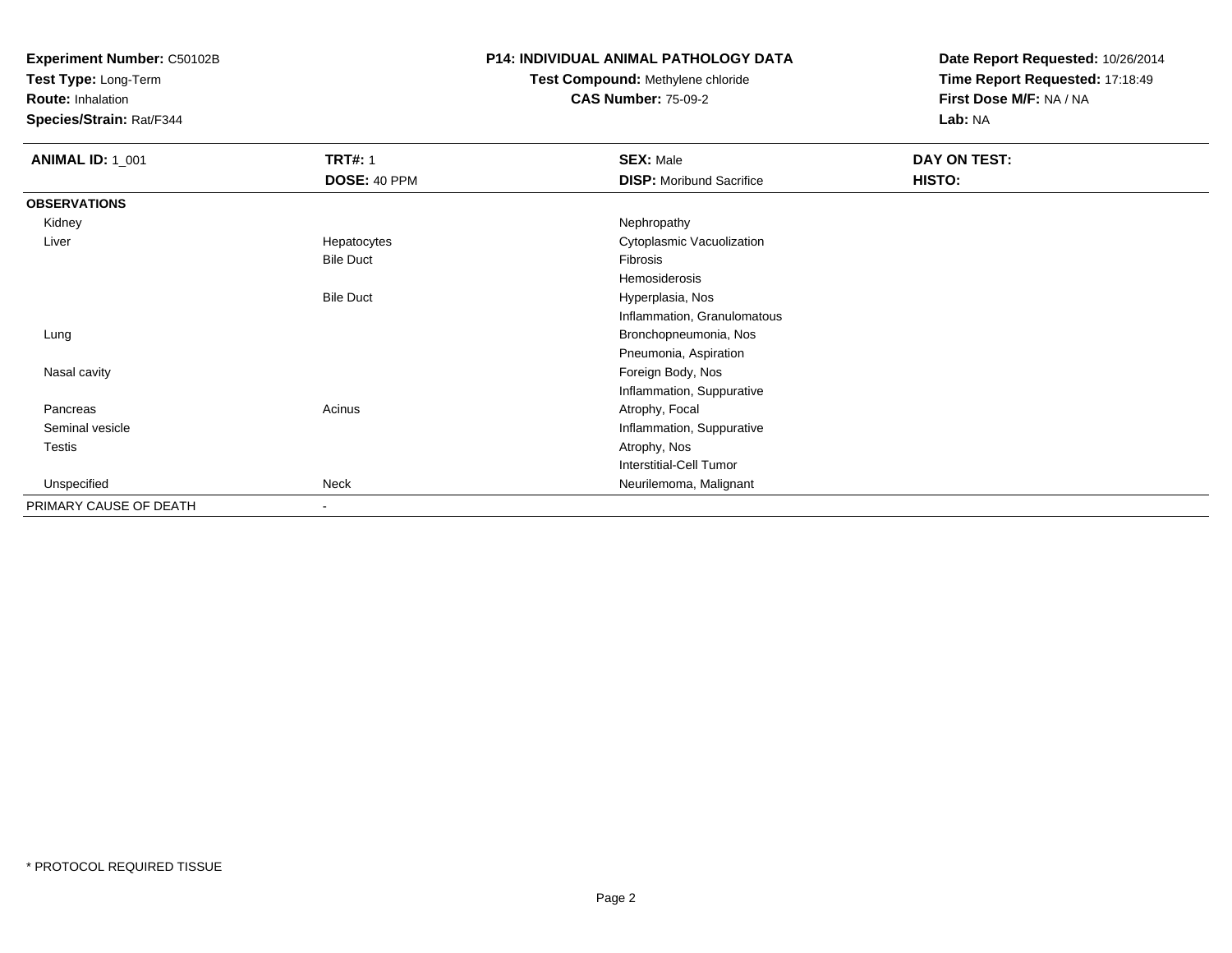**Test Type:** Long-Term

**Route:** Inhalation

**Species/Strain:** Rat/F344

### **P14: INDIVIDUAL ANIMAL PATHOLOGY DATA**

**Test Compound:** Methylene chloride**CAS Number:** 75-09-2

| <b>ANIMAL ID: 1_002</b> | <b>TRT#: 1</b>            | <b>SEX: Male</b>                | DAY ON TEST: |  |
|-------------------------|---------------------------|---------------------------------|--------------|--|
|                         | DOSE: 40 PPM              | <b>DISP: Terminal Sacrifice</b> | HISTO:       |  |
| <b>OBSERVATIONS</b>     |                           |                                 |              |  |
| Adrenal gland           | Cortex Nos                | Cytoplasmic Vacuolization       |              |  |
|                         | Medulla                   | Pheochromocytoma                |              |  |
| Heart                   | Myocardium Nos            | Fibrosis, Focal                 |              |  |
| Intestine Large         | Rectum                    | Parasitism                      |              |  |
| Kidney                  | Tubule                    | Degeneration, Nos               |              |  |
|                         |                           | Nephropathy                     |              |  |
| Larynx                  |                           | Inflammation, Suppurative       |              |  |
| Liver                   | <b>Bile Duct</b>          | Fibrosis                        |              |  |
|                         |                           | Hemosiderosis                   |              |  |
|                         | <b>Bile Duct</b>          | Hyperplasia, Nos                |              |  |
| Pituitary gland         | <b>Anterior Pituitary</b> | Adenoma, Nos                    |              |  |
| Preputial gland         |                           | Adenoma, Nos                    |              |  |
|                         |                           | Inflammation, Suppurative       |              |  |
| Seminal vesicle         |                           | Inflammation, Suppurative       |              |  |
| <b>Testis</b>           |                           | Atrophy, Nos                    |              |  |
| Unspecified             | Multiple Organs Nos       | Leukemia, Mononuclear Cell      |              |  |
| PRIMARY CAUSE OF DEATH  | $\overline{\phantom{a}}$  |                                 |              |  |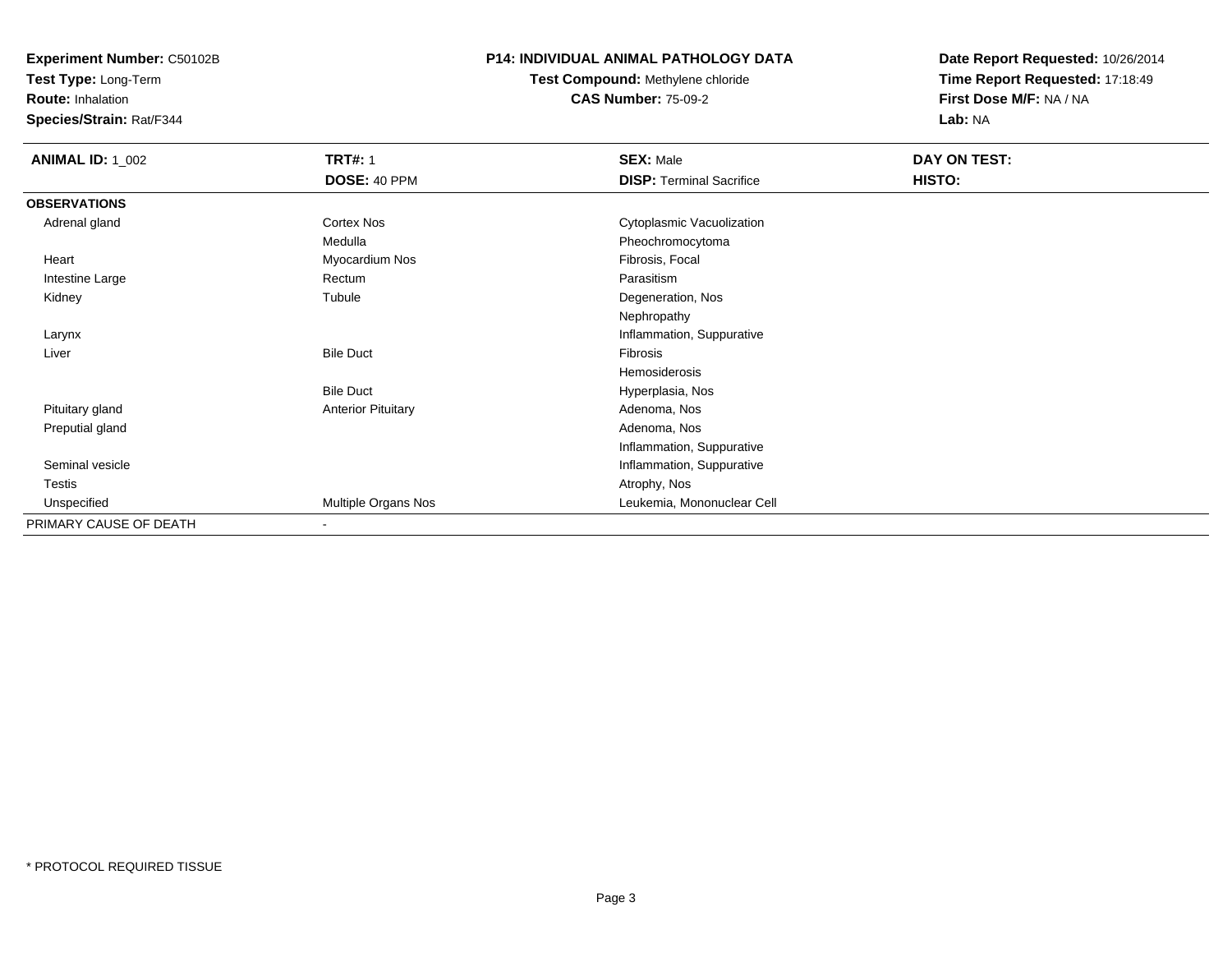**Test Type:** Long-Term

**Route:** Inhalation

**Species/Strain:** Rat/F344

### **P14: INDIVIDUAL ANIMAL PATHOLOGY DATA**

**Test Compound:** Methylene chloride**CAS Number:** 75-09-2

| <b>ANIMAL ID: 1_003</b> | <b>TRT#: 1</b>              | <b>SEX: Male</b>                | DAY ON TEST: |  |
|-------------------------|-----------------------------|---------------------------------|--------------|--|
|                         | DOSE: 40 PPM                | <b>DISP:</b> Moribund Sacrifice | HISTO:       |  |
| <b>OBSERVATIONS</b>     |                             |                                 |              |  |
| Adrenal gland           | Medulla                     | Hyperplasia, Focal              |              |  |
| Blood vessel            | <b>Pulmonary Artery Nos</b> | Calcification, Focal            |              |  |
| <b>Brain</b>            | Medulla Oblongata Nos       | Hemorrhage                      |              |  |
|                         | Cerebrum                    | Malacia                         |              |  |
| Heart                   | Myocardium Nos              | Fibrosis, Diffuse               |              |  |
| Kidney                  |                             | Nephropathy                     |              |  |
| Liver                   | <b>Bile Duct</b>            | <b>Fibrosis</b>                 |              |  |
|                         |                             | Hemosiderosis                   |              |  |
|                         |                             | Hepatocytomegaly                |              |  |
|                         | <b>Bile Duct</b>            | Hyperplasia, Nos                |              |  |
|                         | Hepatocytes                 | Necrosis, Focal                 |              |  |
| Lung                    | Alveoli                     | Fibrosis, Multifocal            |              |  |
|                         | Alveoli                     | Inflammation, Suppurative       |              |  |
| Nasal cavity            |                             | Inflammation, Suppurative       |              |  |
|                         |                             | Metaplasia, Squamous            |              |  |
| Pancreas                | Acinus                      | Atrophy, Focal                  |              |  |
| Pituitary gland         | <b>Anterior Pituitary</b>   | Adenoma, Nos                    |              |  |
| Testis                  |                             | Interstitial-Cell Tumor         |              |  |
| Thyroid                 |                             | C-Cell Adenoma                  |              |  |
|                         |                             | Hyperplasia, C Cell             |              |  |
| Unspecified             | Multiple Organs Nos         | Leukemia, Mononuclear Cell      |              |  |
| PRIMARY CAUSE OF DEATH  |                             |                                 |              |  |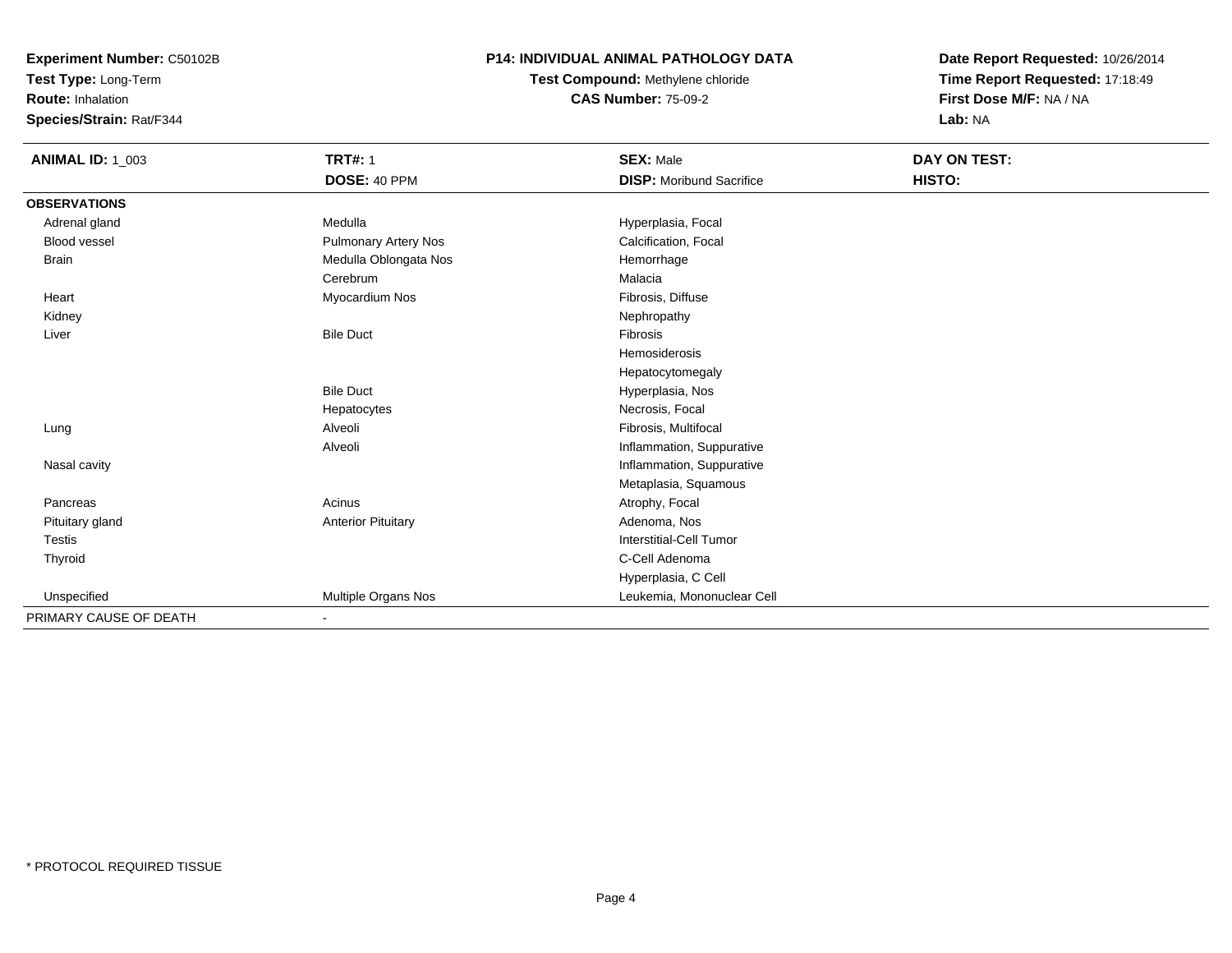| <b>Experiment Number: C50102B</b><br>Test Type: Long-Term<br><b>Route: Inhalation</b><br>Species/Strain: Rat/F344 | <b>P14: INDIVIDUAL ANIMAL PATHOLOGY DATA</b><br>Test Compound: Methylene chloride<br><b>CAS Number: 75-09-2</b> |                            | Date Report Requested: 10/26/2014<br>Time Report Requested: 17:18:49<br>First Dose M/F: NA / NA<br>Lab: NA |
|-------------------------------------------------------------------------------------------------------------------|-----------------------------------------------------------------------------------------------------------------|----------------------------|------------------------------------------------------------------------------------------------------------|
| <b>ANIMAL ID: 1 004</b>                                                                                           | <b>TRT#: 1</b>                                                                                                  | <b>SEX: Male</b>           | DAY ON TEST:                                                                                               |
|                                                                                                                   | DOSE: 40 PPM                                                                                                    | <b>DISP:</b> Natural Death | HISTO:                                                                                                     |
| <b>OBSERVATIONS</b>                                                                                               |                                                                                                                 |                            |                                                                                                            |
| Liver                                                                                                             | Hepatocytes                                                                                                     | Cytoplasmic Vacuolization  |                                                                                                            |
|                                                                                                                   |                                                                                                                 | Hemosiderosis              |                                                                                                            |
| Seminal vesicle                                                                                                   |                                                                                                                 | Inflammation, Suppurative  |                                                                                                            |
| Testis                                                                                                            |                                                                                                                 | Interstitial-Cell Tumor    |                                                                                                            |
| Unspecified                                                                                                       | Multiple Organs Nos                                                                                             | Leukemia, Mononuclear Cell |                                                                                                            |
| PRIMARY CAUSE OF DEATH                                                                                            |                                                                                                                 |                            |                                                                                                            |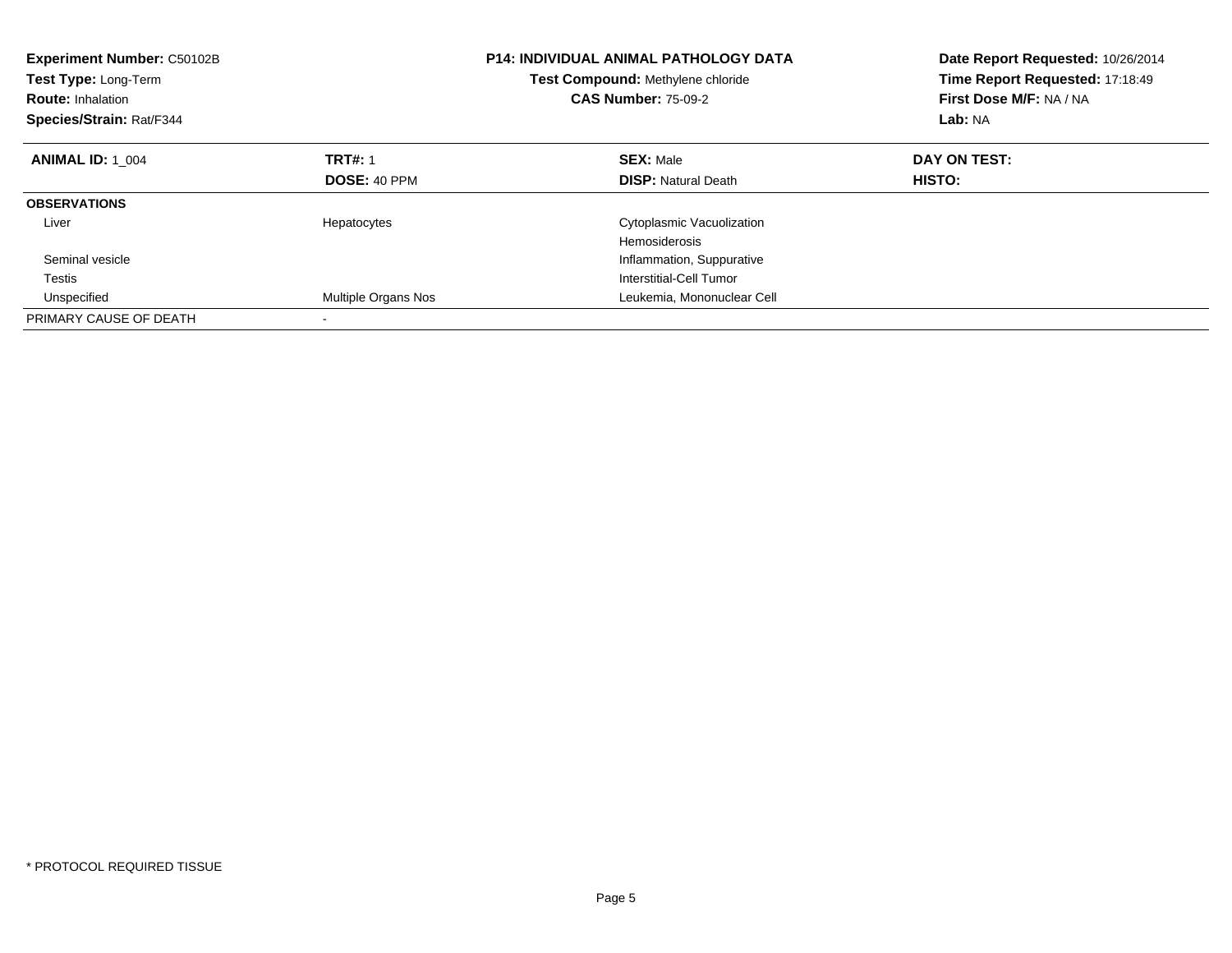**Test Type:** Long-Term

**Route:** Inhalation

**Species/Strain:** Rat/F344

## **P14: INDIVIDUAL ANIMAL PATHOLOGY DATA**

# **Test Compound:** Methylene chloride**CAS Number:** 75-09-2

| <b>ANIMAL ID: 1_005</b> | <b>TRT#: 1</b>      | <b>SEX: Male</b>                | DAY ON TEST: |
|-------------------------|---------------------|---------------------------------|--------------|
|                         | DOSE: 40 PPM        | <b>DISP:</b> Moribund Sacrifice | HISTO:       |
| <b>OBSERVATIONS</b>     |                     |                                 |              |
| Adrenal gland           | Medulla             | Pheochromocytoma                |              |
| Kidney                  |                     | Nephropathy                     |              |
| Liver                   | Hepatocytes         | Cytoplasmic Vacuolization       |              |
|                         | <b>Bile Duct</b>    | Fibrosis                        |              |
|                         |                     | Hemosiderosis                   |              |
|                         | <b>Bile Duct</b>    | Hyperplasia, Nos                |              |
| Lung                    |                     | Alveolar/Bronchiolar Carcinoma  |              |
| Nasal cavity            |                     | Hyperplasia, Epithelial         |              |
|                         |                     | Inflammation, Suppurative       |              |
|                         |                     | Metaplasia, Squamous            |              |
| Prostate                |                     | Inflammation, Suppurative       |              |
| Skin                    | Hip                 | Keratoacanthoma                 |              |
| <b>Testis</b>           |                     | Atrophy, Nos                    |              |
|                         |                     | Interstitial-Cell Tumor         |              |
| Unspecified             | Multiple Organs Nos | Leukemia, Mononuclear Cell      |              |
| Zymbal gland            |                     | Carcinoma, Nos                  |              |
| PRIMARY CAUSE OF DEATH  | ۰                   |                                 |              |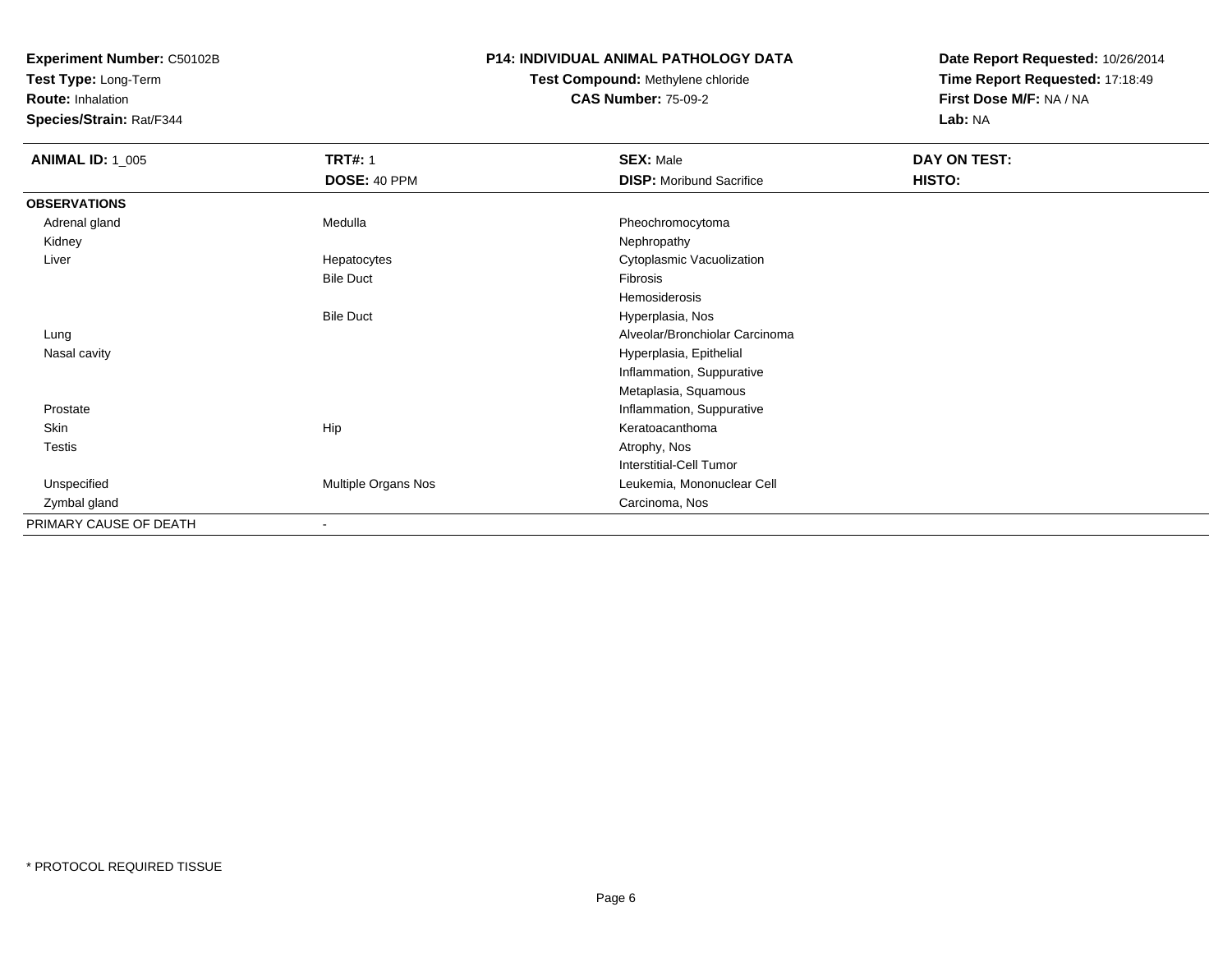**Test Type:** Long-Term

**Route:** Inhalation

**Species/Strain:** Rat/F344

## **P14: INDIVIDUAL ANIMAL PATHOLOGY DATA**

# **Test Compound:** Methylene chloride**CAS Number:** 75-09-2

| <b>ANIMAL ID: 1_006</b> | <b>TRT#: 1</b>            | <b>SEX: Male</b>                  | DAY ON TEST: |  |
|-------------------------|---------------------------|-----------------------------------|--------------|--|
|                         | DOSE: 40 PPM              | <b>DISP:</b> Moribund Sacrifice   | HISTO:       |  |
| <b>OBSERVATIONS</b>     |                           |                                   |              |  |
| Heart                   | Myocardium Nos            | Calcification, Focal              |              |  |
|                         | Myocardium Nos            | Fibrosis, Diffuse                 |              |  |
| Kidney                  |                           | Nephropathy                       |              |  |
| Larynx                  |                           | Hemorrhage                        |              |  |
| Liver                   | Hepatocytes               | Cytoplasmic Change, Basophilic    |              |  |
|                         | Hepatocytes               | Cytoplasmic Vacuolization         |              |  |
|                         | <b>Bile Duct</b>          | Fibrosis                          |              |  |
|                         |                           | Hemosiderosis                     |              |  |
|                         |                           | Inflammation, Granulomatous Focal |              |  |
| Nasal cavity            |                           | Hemorrhage                        |              |  |
| Pituitary gland         | <b>Anterior Pituitary</b> | Adenoma, Nos                      |              |  |
| Seminal vesicle         |                           | Inflammation, Suppurative         |              |  |
| Testis                  |                           | Atrophy, Nos                      |              |  |
|                         |                           | <b>Interstitial-Cell Tumor</b>    |              |  |
| Thyroid                 |                           | Hyperplasia, C Cell               |              |  |
| Unspecified             |                           | Fibroma                           |              |  |
| PRIMARY CAUSE OF DEATH  |                           |                                   |              |  |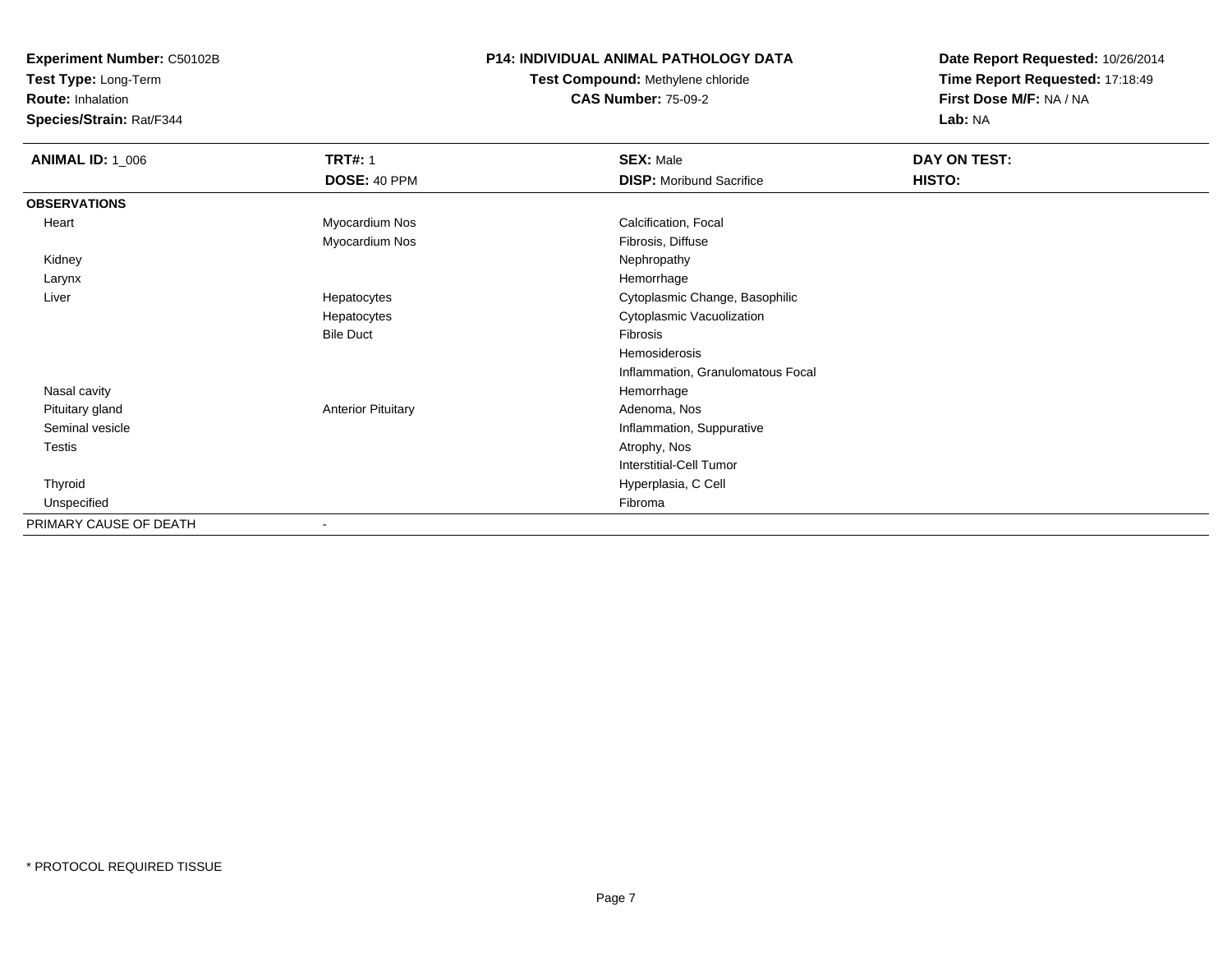**Test Type:** Long-Term

**Route:** Inhalation

**Species/Strain:** Rat/F344

## **P14: INDIVIDUAL ANIMAL PATHOLOGY DATA**

# **Test Compound:** Methylene chloride**CAS Number:** 75-09-2

| <b>ANIMAL ID: 1_007</b> | <b>TRT#: 1</b>      | <b>SEX: Male</b>                | DAY ON TEST: |  |
|-------------------------|---------------------|---------------------------------|--------------|--|
|                         | DOSE: 40 PPM        | <b>DISP: Moribund Sacrifice</b> | HISTO:       |  |
| <b>OBSERVATIONS</b>     |                     |                                 |              |  |
| Adrenal gland           | Cortex Nos          | Cytoplasmic Vacuolization       |              |  |
| <b>Brain</b>            |                     | Hemorrhage                      |              |  |
| Heart                   | Cardiac Valve       | Metaplasia, Cartilaginous       |              |  |
| Kidney                  |                     | Nephropathy                     |              |  |
| Liver                   | <b>Bile Duct</b>    | Fibrosis                        |              |  |
|                         |                     | Hemosiderosis                   |              |  |
|                         | <b>Bile Duct</b>    | Hyperplasia, Nos                |              |  |
|                         | Hepatocytes         | Necrosis, Focal                 |              |  |
| Seminal vesicle         |                     | Inflammation, Suppurative       |              |  |
| Spleen                  |                     | Necrosis, Focal                 |              |  |
| <b>Testis</b>           |                     | Interstitial-Cell Tumor         |              |  |
| Unspecified             | <b>Back</b>         | Fibroma                         |              |  |
|                         | Multiple Organs Nos | Leukemia, Mononuclear Cell      |              |  |
| PRIMARY CAUSE OF DEATH  |                     |                                 |              |  |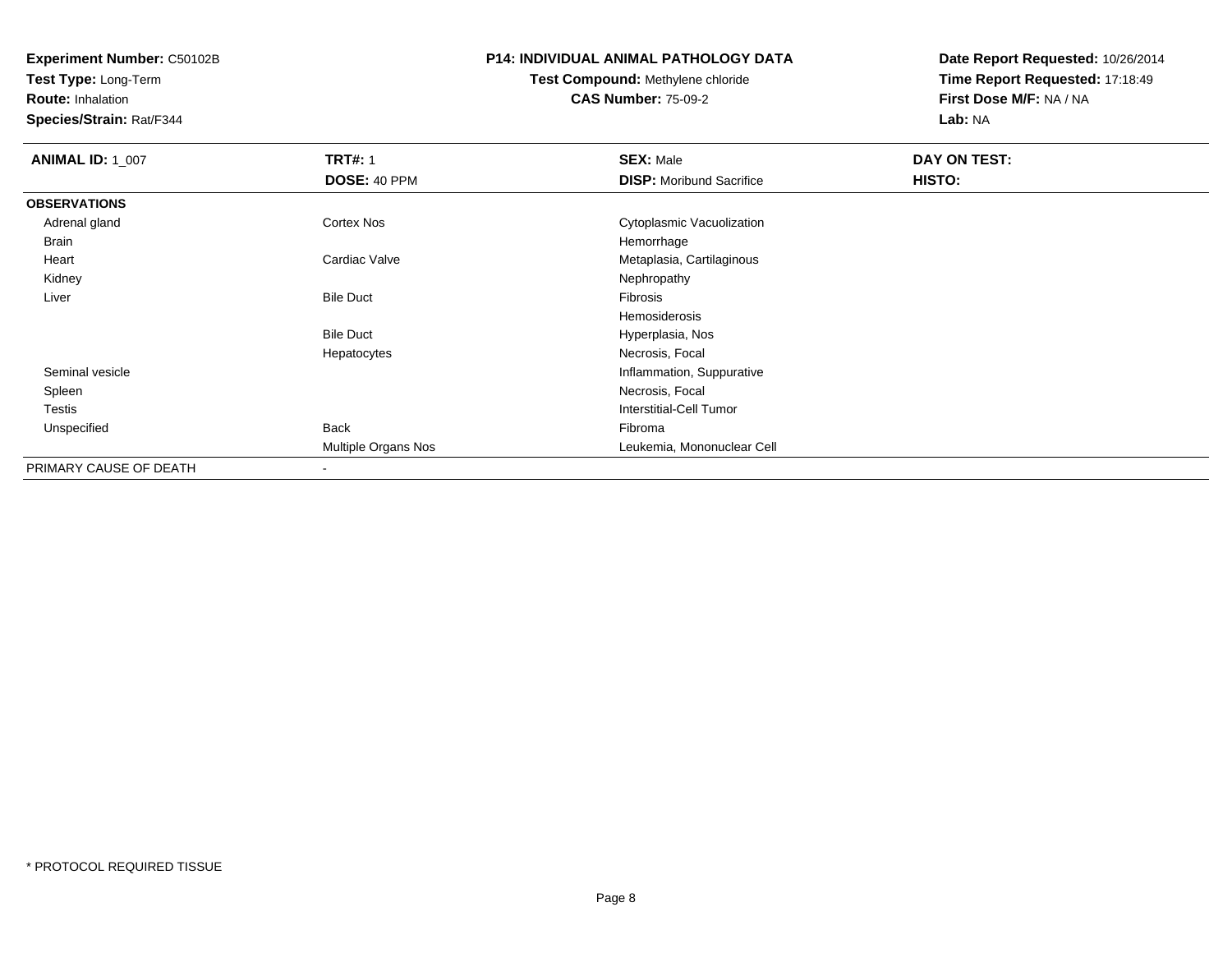**Test Type:** Long-Term

**Route:** Inhalation

**Species/Strain:** Rat/F344

## **P14: INDIVIDUAL ANIMAL PATHOLOGY DATA**

# **Test Compound:** Methylene chloride**CAS Number:** 75-09-2

| <b>ANIMAL ID: 1_008</b> | <b>TRT#: 1</b>   | <b>SEX: Male</b>                | DAY ON TEST: |
|-------------------------|------------------|---------------------------------|--------------|
|                         | DOSE: 40 PPM     | <b>DISP: Terminal Sacrifice</b> | HISTO:       |
| <b>OBSERVATIONS</b>     |                  |                                 |              |
| Adrenal gland           | Cortex Nos       | Cytoplasmic Vacuolization       |              |
| Kidney                  | Cortex           | Mineralization                  |              |
|                         |                  | Nephropathy                     |              |
| Liver                   | <b>Bile Duct</b> | Fibrosis                        |              |
|                         |                  | Hemosiderosis                   |              |
|                         | <b>Bile Duct</b> | Hyperplasia, Nos                |              |
|                         |                  | Inflammation, Pyogranulomatous  |              |
|                         | Hepatocytes      | Necrosis, Focal                 |              |
| Mammary gland           |                  | Fibroadenoma                    |              |
| Preputial gland         |                  | Adenoma, Nos                    |              |
|                         |                  | Inflammation, Suppurative       |              |
| Seminal vesicle         |                  | Inflammation, Suppurative       |              |
| Testis                  |                  | Atrophy, Nos                    |              |
|                         |                  | <b>Interstitial-Cell Tumor</b>  |              |
|                         |                  | Necrosis, Focal                 |              |
| Unspecified             | Mediastinum Nos  | Periarteritis                   |              |
| PRIMARY CAUSE OF DEATH  | $\blacksquare$   |                                 |              |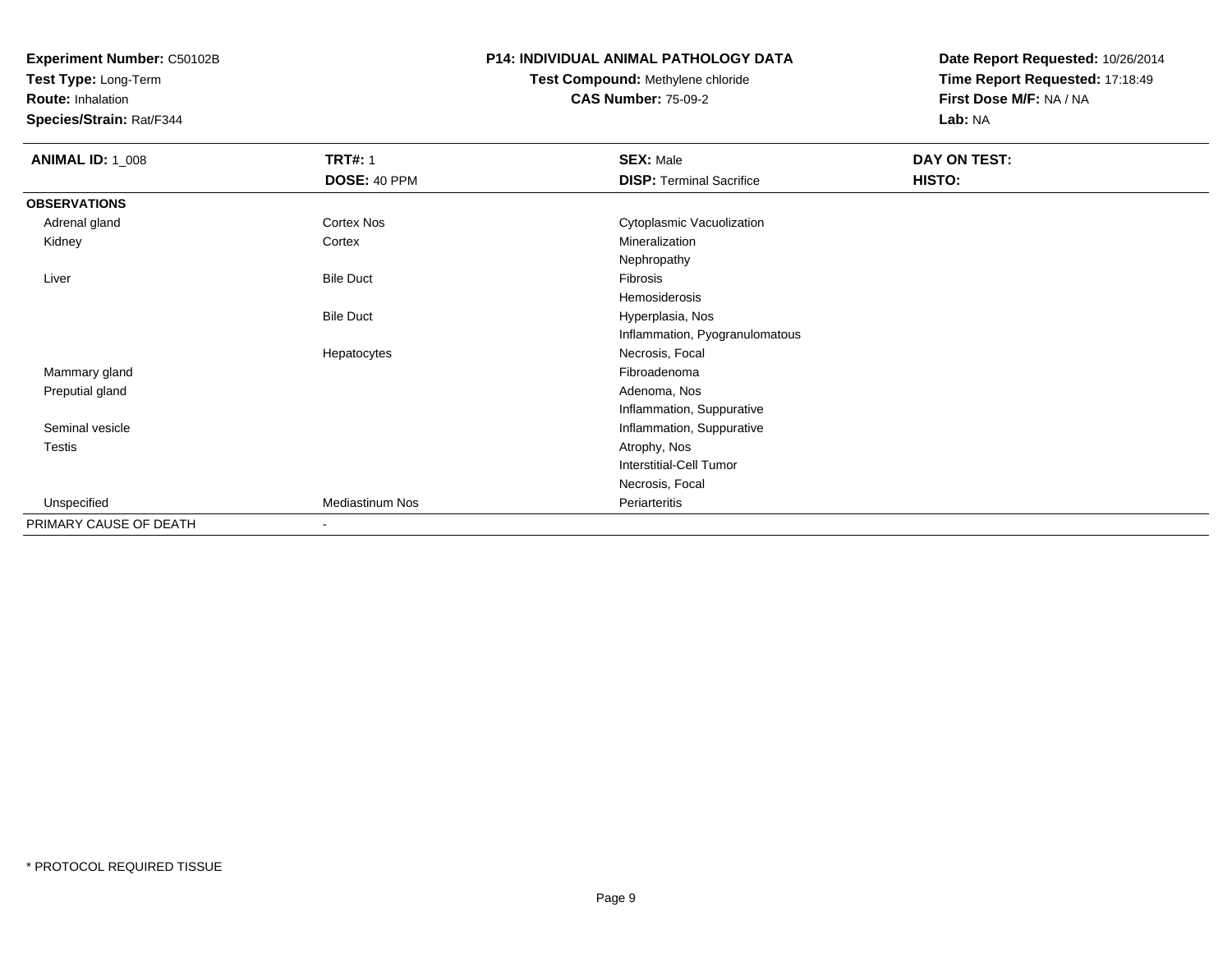**Test Type:** Long-Term

**Route:** Inhalation

**Species/Strain:** Rat/F344

### **P14: INDIVIDUAL ANIMAL PATHOLOGY DATA**

# **Test Compound:** Methylene chloride**CAS Number:** 75-09-2

| <b>ANIMAL ID: 1_009</b> | <b>TRT#: 1</b>            | <b>SEX: Male</b>                | DAY ON TEST: |  |
|-------------------------|---------------------------|---------------------------------|--------------|--|
|                         | DOSE: 40 PPM              | <b>DISP:</b> Moribund Sacrifice | HISTO:       |  |
| <b>OBSERVATIONS</b>     |                           |                                 |              |  |
| Adrenal gland           | Cortex Nos                | Cytoplasmic Vacuolization       |              |  |
| Kidney                  |                           | Nephropathy                     |              |  |
| Larynx                  |                           | Inflammation, Suppurative       |              |  |
| Liver                   | Hepatocytes               | Cytoplasmic Vacuolization       |              |  |
|                         | <b>Bile Duct</b>          | Fibrosis                        |              |  |
|                         |                           | Hemosiderosis                   |              |  |
|                         | <b>Bile Duct</b>          | Hyperplasia, Nos                |              |  |
|                         | Hepatocytes               | Necrosis, Focal                 |              |  |
| Lung                    |                           | Alveolar Macrophages            |              |  |
|                         | Alveoli                   | Hemorrhage                      |              |  |
|                         | Alveoli                   | Inflammation, Suppurative       |              |  |
|                         | Alveoli                   | Necrosis, Focal                 |              |  |
| Nasal cavity            |                           | Inflammation, Suppurative       |              |  |
| Pancreas                | Acinus                    | Atrophy, Focal                  |              |  |
| Pituitary gland         | <b>Anterior Pituitary</b> | Hyperplasia, Nos                |              |  |
| Testis                  |                           | Atrophy, Nos                    |              |  |
|                         |                           | Hemorrhage                      |              |  |
|                         |                           | <b>Interstitial-Cell Tumor</b>  |              |  |
| Unspecified             | Multiple Organs Nos       | Leukemia, Mononuclear Cell      |              |  |
| PRIMARY CAUSE OF DEATH  |                           |                                 |              |  |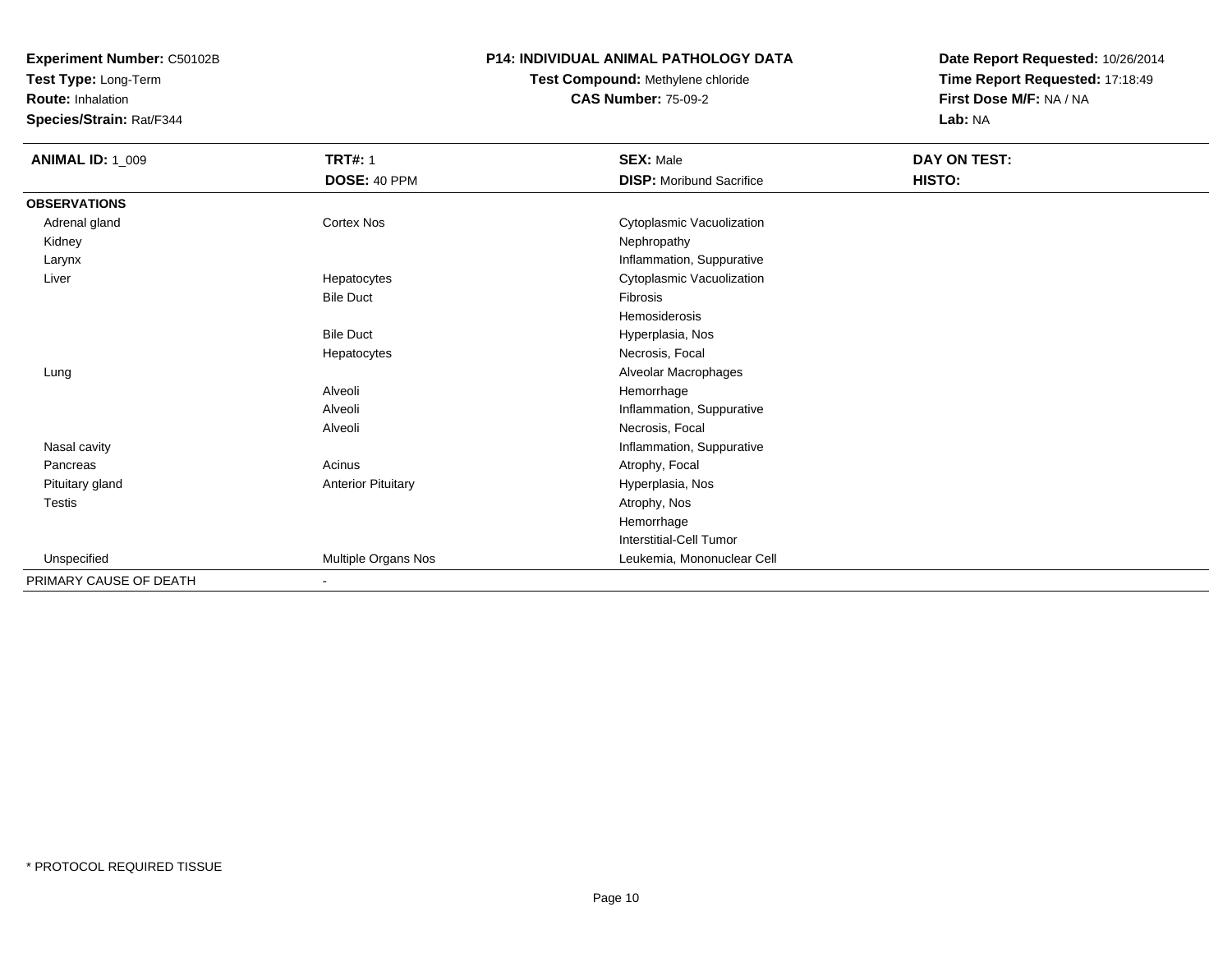**Test Type:** Long-Term

**Route:** Inhalation

**Species/Strain:** Rat/F344

### **P14: INDIVIDUAL ANIMAL PATHOLOGY DATA**

# **Test Compound:** Methylene chloride**CAS Number:** 75-09-2

| <b>ANIMAL ID: 1_010</b> | <b>TRT#: 1</b>           | <b>SEX: Male</b>               | DAY ON TEST: |  |
|-------------------------|--------------------------|--------------------------------|--------------|--|
|                         | DOSE: 40 PPM             | <b>DISP: Natural Death</b>     | HISTO:       |  |
| <b>OBSERVATIONS</b>     |                          |                                |              |  |
| Heart                   | Atrium                   | Thrombosis, Nos                |              |  |
| Kidney                  |                          | Nephropathy                    |              |  |
| Liver                   | Hepatocytes              | Cytoplasmic Vacuolization      |              |  |
|                         | <b>Bile Duct</b>         | Fibrosis                       |              |  |
|                         |                          | Hemosiderosis                  |              |  |
|                         |                          | Hepatocytomegaly               |              |  |
|                         | <b>Bile Duct</b>         | Hyperplasia, Nos               |              |  |
|                         | Hepatocytes              | Necrosis, Focal                |              |  |
| Nasal cavity            |                          | Inflammation, Suppurative      |              |  |
| Spleen                  |                          | Fibrosis, Focal                |              |  |
| Testis                  |                          | Hyperplasia, Interstitial Cell |              |  |
| Unspecified             | Multiple Organs Nos      | Leukemia, Mononuclear Cell     |              |  |
| PRIMARY CAUSE OF DEATH  | $\overline{\phantom{a}}$ |                                |              |  |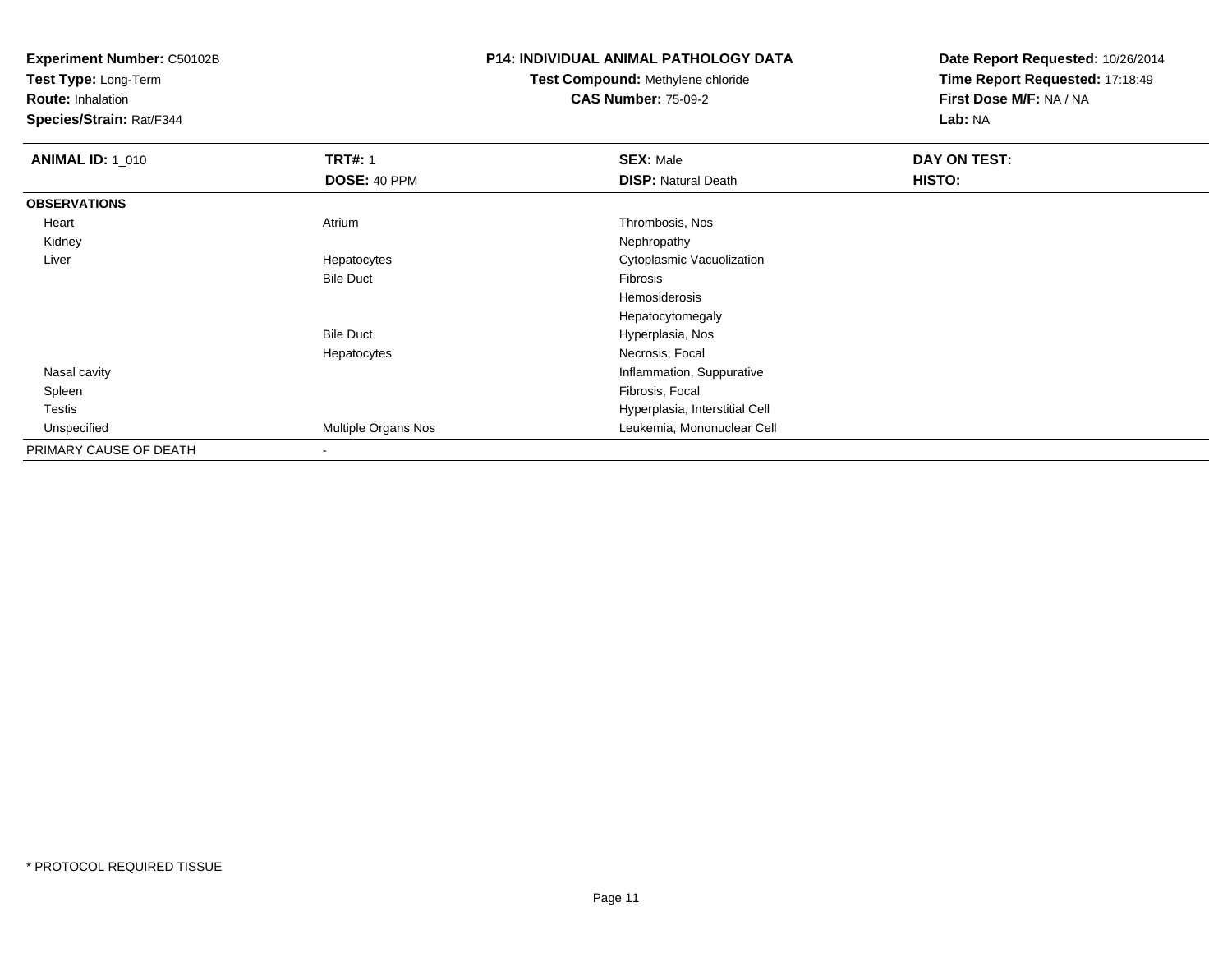**Test Type:** Long-Term

**Route:** Inhalation

**Species/Strain:** Rat/F344

#### **P14: INDIVIDUAL ANIMAL PATHOLOGY DATA**

# **Test Compound:** Methylene chloride**CAS Number:** 75-09-2

| <b>ANIMAL ID: 1_011</b> | <b>TRT#: 1</b>            | <b>SEX: Male</b>                | DAY ON TEST: |  |
|-------------------------|---------------------------|---------------------------------|--------------|--|
|                         | DOSE: 40 PPM              | <b>DISP:</b> Moribund Sacrifice | HISTO:       |  |
| <b>OBSERVATIONS</b>     |                           |                                 |              |  |
| Kidney                  |                           | Nephropathy                     |              |  |
| Larynx                  |                           | Foreign Body, Nos               |              |  |
|                         |                           | Inflammation, Suppurative       |              |  |
| Liver                   | Hepatocytes               | Cytoplasmic Vacuolization       |              |  |
|                         | <b>Bile Duct</b>          | Fibrosis                        |              |  |
|                         |                           | Hemosiderosis                   |              |  |
| Nasal cavity            |                           | Inflammation, Suppurative       |              |  |
| Pancreas                | Islets                    | Islet-Cell Adenoma              |              |  |
| Pituitary gland         | <b>Anterior Pituitary</b> | Adenoma, Nos                    |              |  |
| Seminal vesicle         |                           | Inflammation, Suppurative       |              |  |
| Testis                  |                           | Atrophy, Nos                    |              |  |
| Thyroid                 |                           | Follicular-Cell Adenoma         |              |  |
| Unspecified             | Multiple Organs Nos       | Leukemia, Mononuclear Cell      |              |  |
| PRIMARY CAUSE OF DEATH  | $\overline{\phantom{a}}$  |                                 |              |  |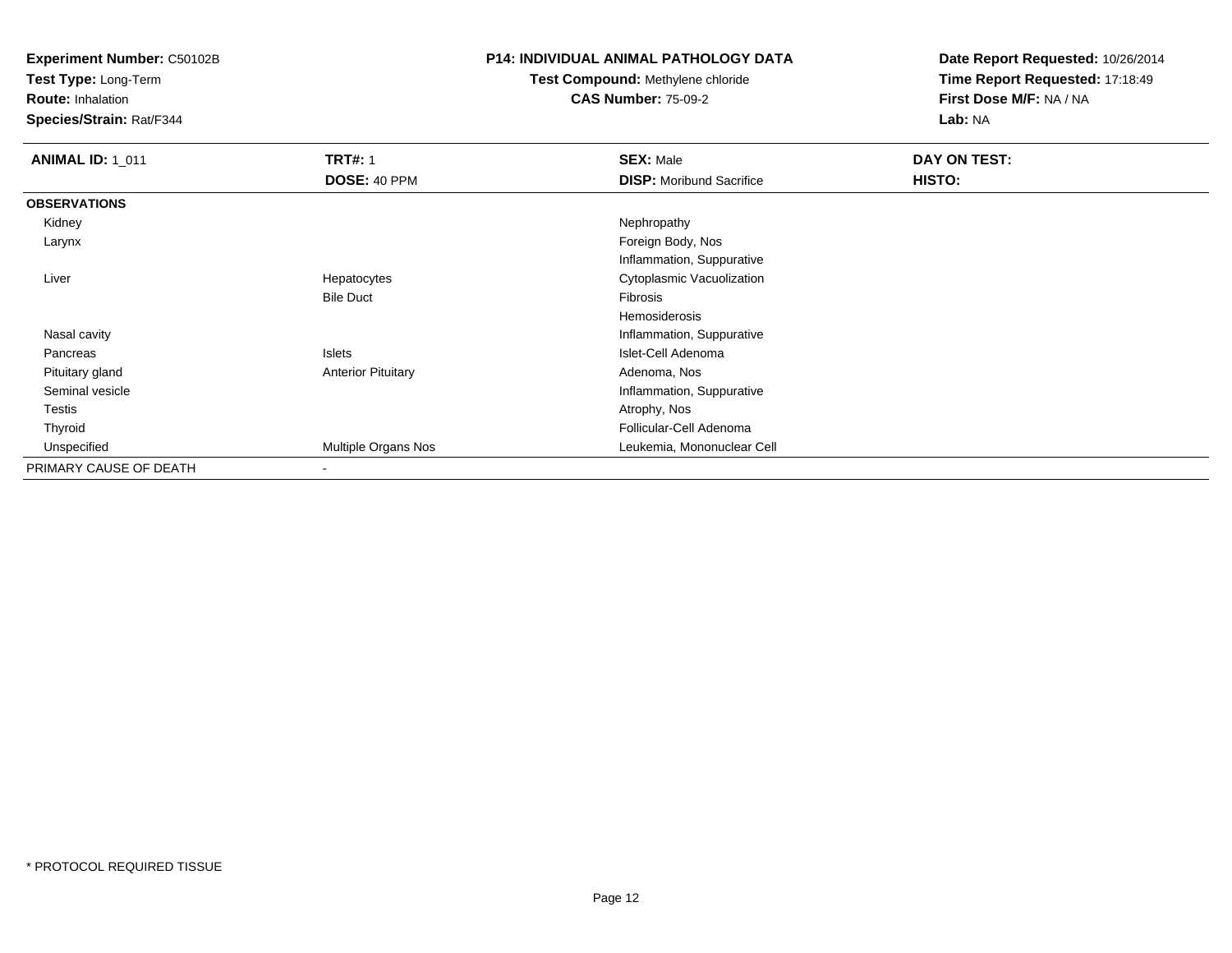**Test Type:** Long-Term

**Route:** Inhalation

**Species/Strain:** Rat/F344

# **P14: INDIVIDUAL ANIMAL PATHOLOGY DATA**

**Test Compound:** Methylene chloride**CAS Number:** 75-09-2

| <b>ANIMAL ID: 1 012</b> | <b>TRT#: 1</b>            | <b>SEX: Male</b>                | DAY ON TEST: |
|-------------------------|---------------------------|---------------------------------|--------------|
|                         | DOSE: 40 PPM              | <b>DISP: Terminal Sacrifice</b> | HISTO:       |
| <b>OBSERVATIONS</b>     |                           |                                 |              |
| Kidney                  |                           | Nephropathy                     |              |
| Liver                   | Hepatocytes               | Cytoplasmic Change, Basophilic  |              |
|                         | Hepatocytes               | Cytoplasmic Vacuolization       |              |
|                         | <b>Bile Duct</b>          | Fibrosis                        |              |
|                         |                           | Hemosiderosis                   |              |
|                         | <b>Bile Duct</b>          | Hyperplasia, Nos                |              |
| Pituitary gland         | <b>Anterior Pituitary</b> | Adenoma, Nos                    |              |
| Preputial gland         |                           | Acanthosis                      |              |
| Prostate                |                           | Hyperplasia, Epithelial         |              |
| Testis                  |                           | Atrophy, Nos                    |              |
|                         |                           | Interstitial-Cell Tumor         |              |
| Unspecified             | Multiple Organs Nos       | Leukemia, Mononuclear Cell      |              |
| PRIMARY CAUSE OF DEATH  | $\overline{\phantom{a}}$  |                                 |              |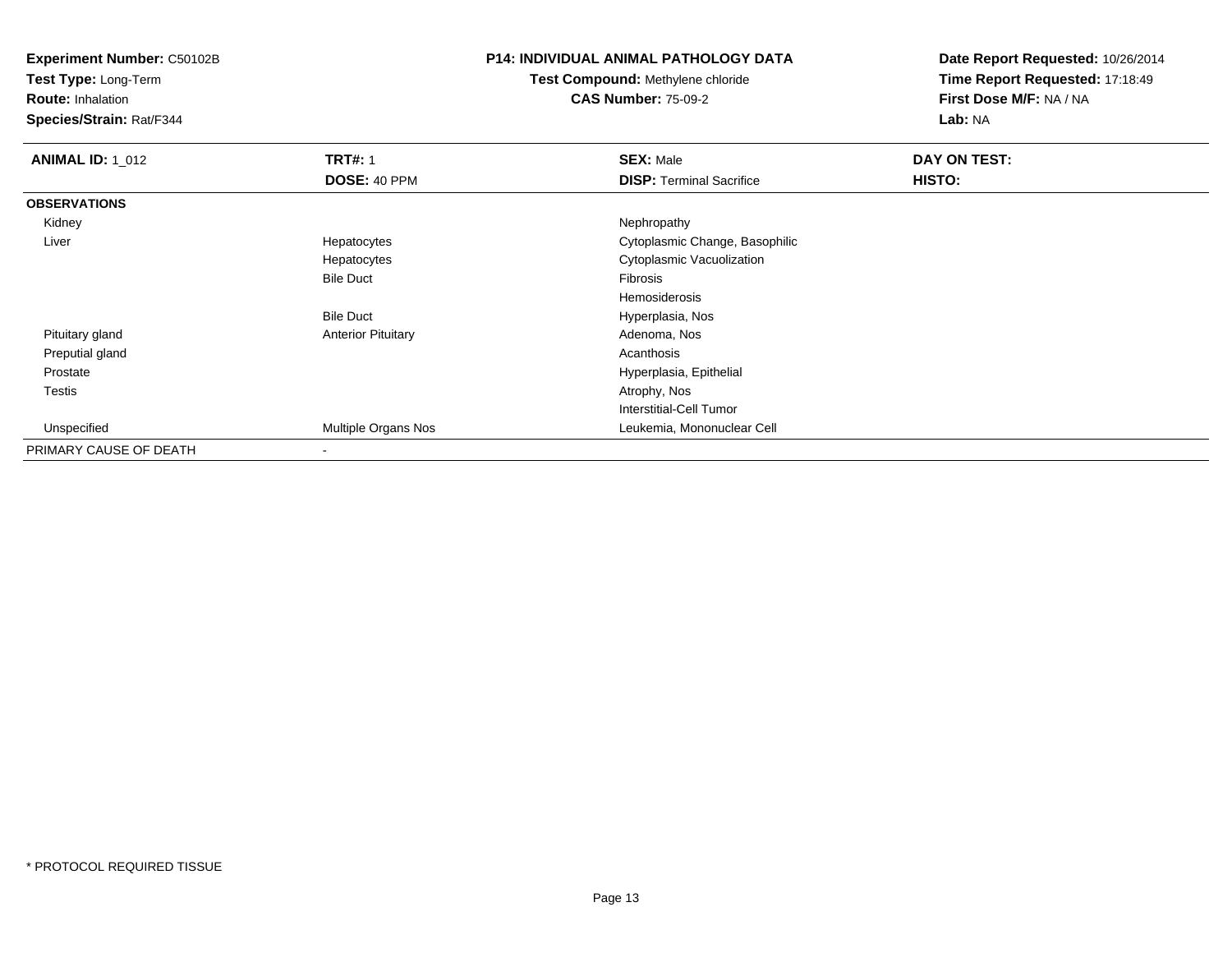**Test Type:** Long-Term

**Route:** Inhalation

**Species/Strain:** Rat/F344

### **P14: INDIVIDUAL ANIMAL PATHOLOGY DATA**

# **Test Compound:** Methylene chloride**CAS Number:** 75-09-2

| <b>ANIMAL ID: 1_013</b> | <b>TRT#: 1</b>            | <b>SEX: Male</b>                 | DAY ON TEST: |
|-------------------------|---------------------------|----------------------------------|--------------|
|                         | DOSE: 40 PPM              | <b>DISP: Natural Death</b>       | HISTO:       |
| <b>OBSERVATIONS</b>     |                           |                                  |              |
| Adrenal gland           | Medulla                   | Pheochromocytoma                 |              |
| Kidney                  |                           | Nephropathy                      |              |
| Larynx                  |                           | Inflammation, Suppurative        |              |
| Liver                   |                           | Hemosiderosis                    |              |
|                         |                           | Hepatocytomegaly                 |              |
|                         | <b>Bile Duct</b>          | Hyperplasia, Nos                 |              |
| Lung                    | Alveoli                   | Hemorrhage                       |              |
|                         |                           | Hyperplasia, Alveolar Epithelium |              |
|                         |                           | Proteinosis, Alveolar            |              |
| Pituitary gland         | <b>Anterior Pituitary</b> | Adenoma, Nos                     |              |
| <b>Testis</b>           |                           | <b>Interstitial-Cell Tumor</b>   |              |
| Trachea                 |                           | Inflammation, Suppurative        |              |
| Unspecified             | Multiple Organs Nos       | Leukemia, Mononuclear Cell       |              |
| PRIMARY CAUSE OF DEATH  |                           |                                  |              |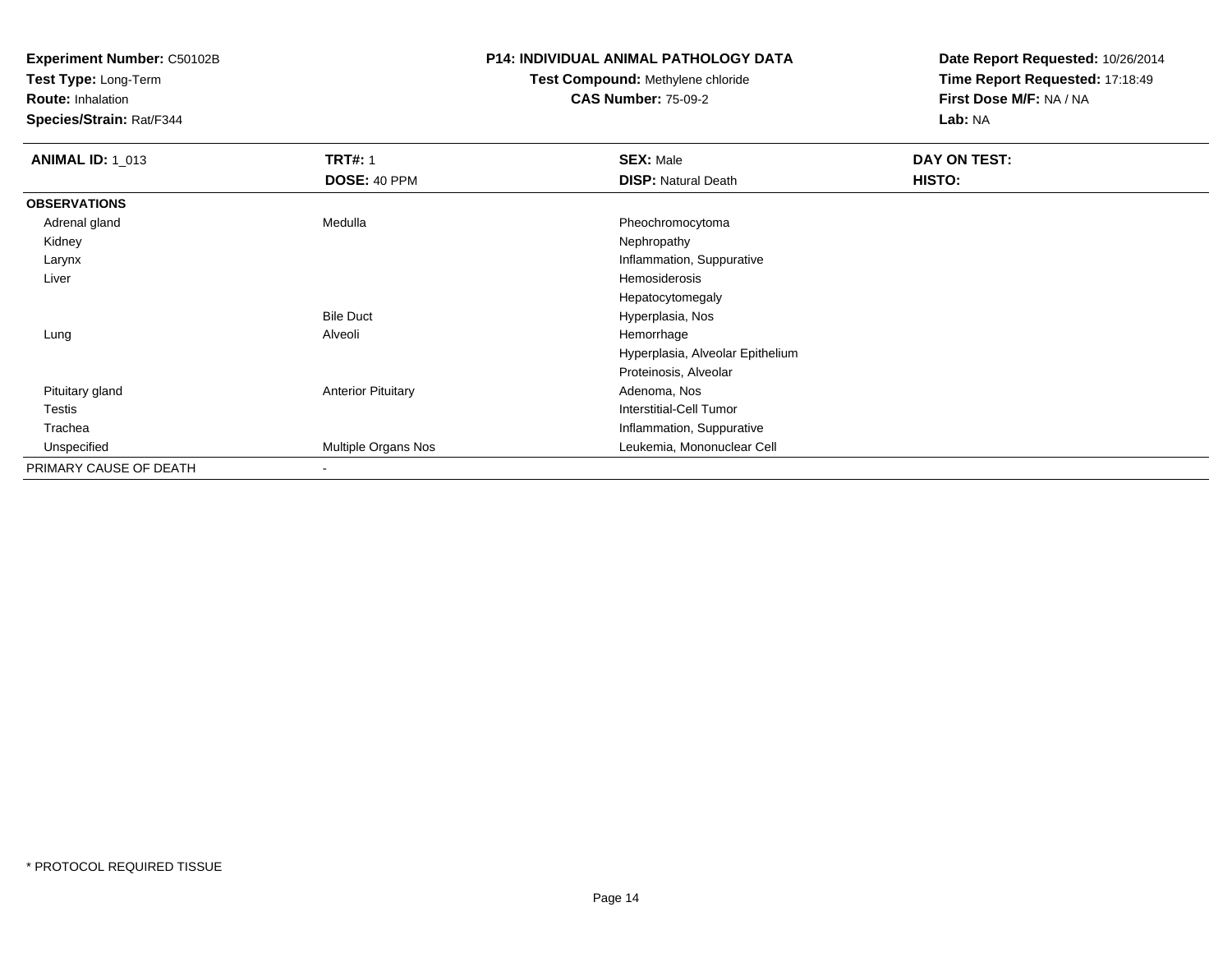**Test Type:** Long-Term

**Route:** Inhalation

**Species/Strain:** Rat/F344

# **P14: INDIVIDUAL ANIMAL PATHOLOGY DATA**

# **Test Compound:** Methylene chloride**CAS Number:** 75-09-2

| <b>ANIMAL ID: 1_014</b> | <b>TRT#: 1</b>            | <b>SEX: Male</b>                 | DAY ON TEST: |  |
|-------------------------|---------------------------|----------------------------------|--------------|--|
|                         | DOSE: 40 PPM              | <b>DISP: Natural Death</b>       | HISTO:       |  |
| <b>OBSERVATIONS</b>     |                           |                                  |              |  |
| Heart                   | Myocardium Nos            | Fibrosis, Diffuse                |              |  |
| Kidney                  |                           | Nephropathy                      |              |  |
| Liver                   | Hepatocytes               | <b>Cytoplasmic Vacuolization</b> |              |  |
|                         |                           | Hemosiderosis                    |              |  |
|                         | Hepatocytes               | Necrosis, Focal                  |              |  |
| Nasal cavity            |                           | Inflammation, Suppurative        |              |  |
| Pituitary gland         | <b>Anterior Pituitary</b> | Adenoma, Nos                     |              |  |
| Seminal vesicle         |                           | Inflammation, Suppurative        |              |  |
| <b>Testis</b>           |                           | Interstitial-Cell Tumor          |              |  |
| Unspecified             | Multiple Organs Nos       | Leukemia, Mononuclear Cell       |              |  |
| PRIMARY CAUSE OF DEATH  | $\overline{\phantom{a}}$  |                                  |              |  |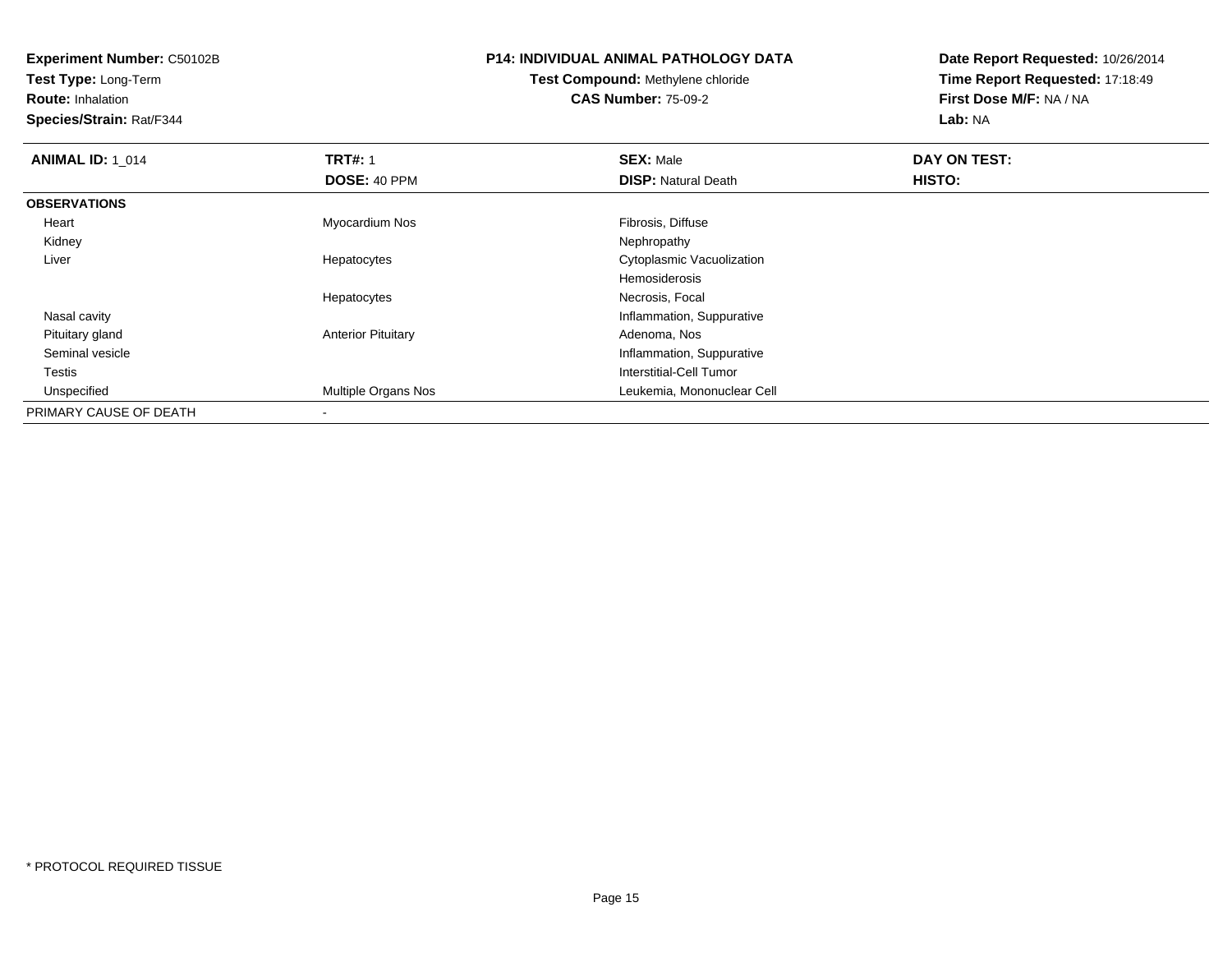**Test Type:** Long-Term

**Route:** Inhalation

**Species/Strain:** Rat/F344

### **P14: INDIVIDUAL ANIMAL PATHOLOGY DATA**

**Test Compound:** Methylene chloride**CAS Number:** 75-09-2

| <b>ANIMAL ID: 1_015</b> | <b>TRT#: 1</b>            | <b>SEX: Male</b>                | DAY ON TEST: |  |
|-------------------------|---------------------------|---------------------------------|--------------|--|
|                         | DOSE: 40 PPM              | <b>DISP: Terminal Sacrifice</b> | HISTO:       |  |
| <b>OBSERVATIONS</b>     |                           |                                 |              |  |
| Adrenal gland           | Medulla                   | Hyperplasia, Focal              |              |  |
| Heart                   | Myocardium Nos            | Fibrosis, Diffuse               |              |  |
|                         | Cardiac Valve             | Metaplasia, Cartilaginous       |              |  |
| Intestine Large         | Colon                     | Parasitism                      |              |  |
| Kidney                  |                           | Nephropathy                     |              |  |
| Liver                   | Hepatocytes               | Cytoplasmic Change, Basophilic  |              |  |
|                         | <b>Bile Duct</b>          | Fibrosis                        |              |  |
|                         |                           | Hemosiderosis                   |              |  |
|                         | <b>Bile Duct</b>          | Hyperplasia, Nos                |              |  |
| Pancreas                | Acinus                    | Atrophy, Focal                  |              |  |
| Pituitary gland         | <b>Anterior Pituitary</b> | Hyperplasia, Nos                |              |  |
| Preputial gland         |                           | Carcinoma, Nos                  |              |  |
|                         |                           | Inflammation, Suppurative       |              |  |
| Testis                  |                           | Atrophy, Nos                    |              |  |
|                         |                           | <b>Interstitial-Cell Tumor</b>  |              |  |
| Unspecified             | Multiple Organs Nos       | Leukemia, Mononuclear Cell      |              |  |
| PRIMARY CAUSE OF DEATH  | $\blacksquare$            |                                 |              |  |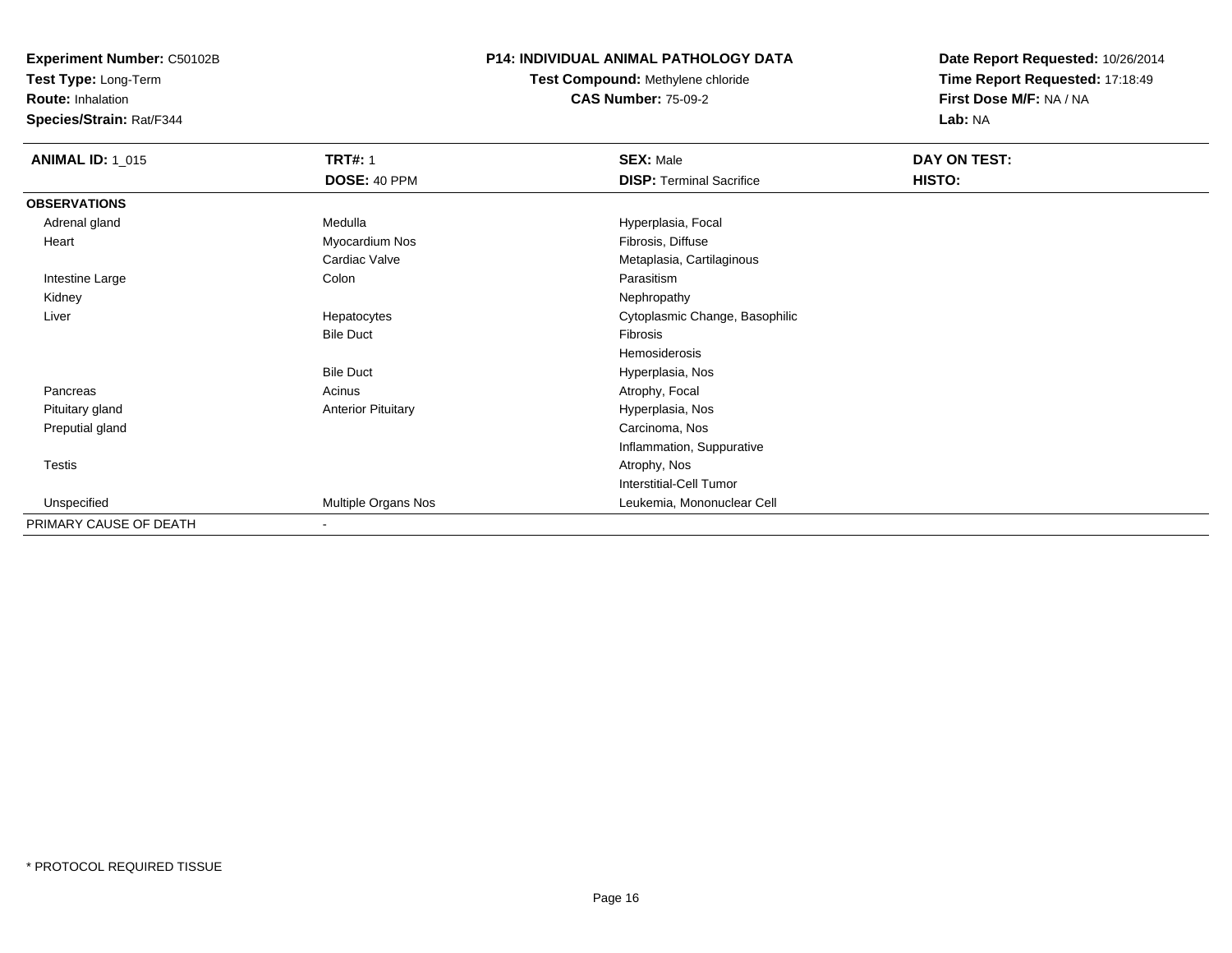| Experiment Number: C50102B<br>Test Type: Long-Term<br><b>Route: Inhalation</b><br>Species/Strain: Rat/F344 |                     | <b>P14: INDIVIDUAL ANIMAL PATHOLOGY DATA</b><br>Test Compound: Methylene chloride<br><b>CAS Number: 75-09-2</b> | Date Report Requested: 10/26/2014<br>Time Report Requested: 17:18:49<br>First Dose M/F: NA / NA<br>Lab: NA |
|------------------------------------------------------------------------------------------------------------|---------------------|-----------------------------------------------------------------------------------------------------------------|------------------------------------------------------------------------------------------------------------|
| <b>ANIMAL ID: 1 016</b>                                                                                    | <b>TRT#: 1</b>      | <b>SEX: Male</b>                                                                                                | DAY ON TEST:                                                                                               |
|                                                                                                            | DOSE: 40 PPM        | <b>DISP:</b> Moribund Sacrifice                                                                                 | HISTO:                                                                                                     |
| <b>OBSERVATIONS</b>                                                                                        |                     |                                                                                                                 |                                                                                                            |
| Kidney                                                                                                     |                     | Nephropathy                                                                                                     |                                                                                                            |
| Liver                                                                                                      | Hepatocytes         | Cytoplasmic Vacuolization                                                                                       |                                                                                                            |
|                                                                                                            |                     | <b>Hemosiderosis</b>                                                                                            |                                                                                                            |
| Testis                                                                                                     |                     | Atrophy, Nos                                                                                                    |                                                                                                            |
|                                                                                                            |                     | Interstitial-Cell Tumor                                                                                         |                                                                                                            |
| Unspecified                                                                                                | Multiple Organs Nos | Leukemia, Mononuclear Cell                                                                                      |                                                                                                            |
| Urinary bladder                                                                                            |                     | Hyperplasia, Epithelial                                                                                         |                                                                                                            |
| PRIMARY CAUSE OF DEATH                                                                                     |                     |                                                                                                                 |                                                                                                            |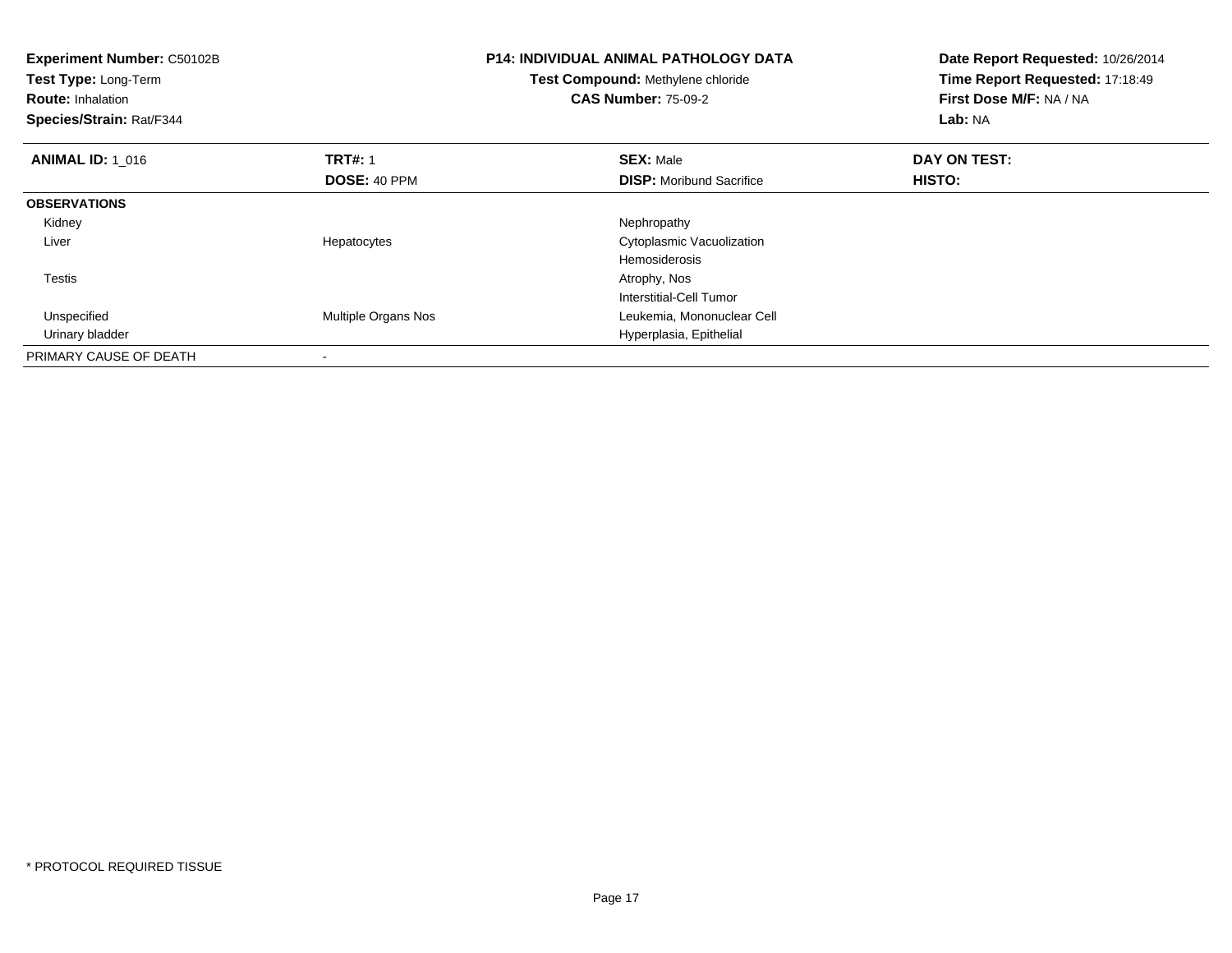**Test Type:** Long-Term

**Route:** Inhalation

**Species/Strain:** Rat/F344

# **P14: INDIVIDUAL ANIMAL PATHOLOGY DATA**

# **Test Compound:** Methylene chloride**CAS Number:** 75-09-2

| <b>ANIMAL ID: 1_017</b> | <b>TRT#: 1</b> | <b>SEX: Male</b>                | DAY ON TEST: |  |
|-------------------------|----------------|---------------------------------|--------------|--|
|                         | DOSE: 40 PPM   | <b>DISP:</b> Moribund Sacrifice | HISTO:       |  |
| <b>OBSERVATIONS</b>     |                |                                 |              |  |
| Intestine Large         | Colon          | Parasitism                      |              |  |
| Kidney                  | Tubule         | Degeneration, Nos               |              |  |
|                         |                | Nephropathy                     |              |  |
| Liver                   | Hepatocytes    | Cytoplasmic Change, Basophilic  |              |  |
|                         |                | Hemosiderosis                   |              |  |
| Pancreas                | Acinus         | Atrophy, Diffuse                |              |  |
| Preputial gland         |                | Inflammation, Suppurative       |              |  |
| Seminal vesicle         |                | Inflammation, Suppurative       |              |  |
| Skin                    |                | Acanthosis                      |              |  |
| Testis                  |                | Interstitial-Cell Tumor         |              |  |
| Unspecified             |                | Fibroma                         |              |  |
| PRIMARY CAUSE OF DEATH  | $\,$           |                                 |              |  |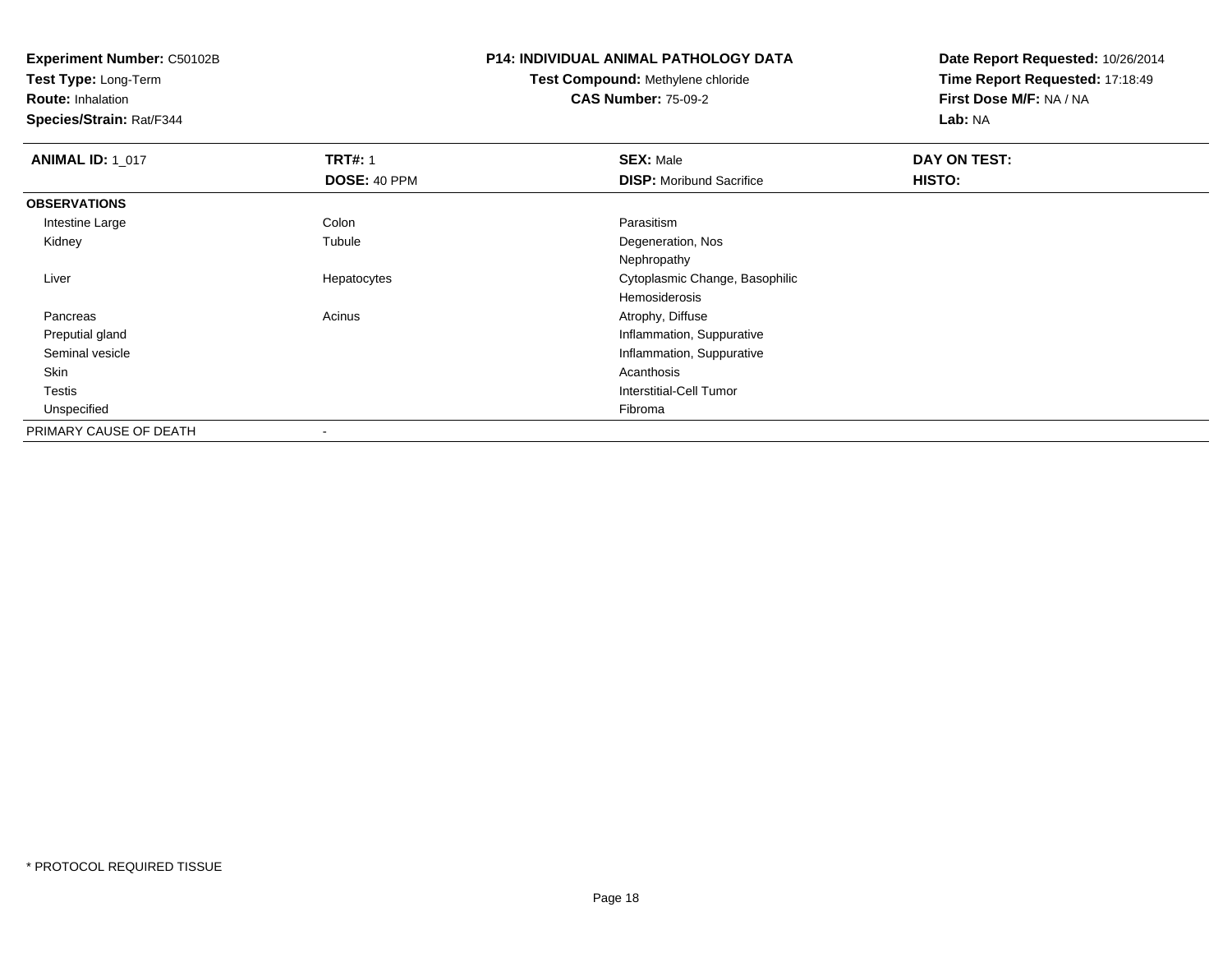**Test Type:** Long-Term

**Route:** Inhalation

**Species/Strain:** Rat/F344

# **P14: INDIVIDUAL ANIMAL PATHOLOGY DATA**

# **Test Compound:** Methylene chloride**CAS Number:** 75-09-2

| <b>ANIMAL ID: 1_018</b> | <b>TRT#: 1</b>      | <b>SEX: Male</b>                | DAY ON TEST: |  |
|-------------------------|---------------------|---------------------------------|--------------|--|
|                         | DOSE: 40 PPM        | <b>DISP:</b> Moribund Sacrifice | HISTO:       |  |
| <b>OBSERVATIONS</b>     |                     |                                 |              |  |
| Kidney                  |                     | Nephropathy                     |              |  |
| Larynx                  |                     | Foreign Body, Nos               |              |  |
|                         |                     | Hyperplasia, Epithelial         |              |  |
|                         |                     | Inflammation, Suppurative       |              |  |
| Liver                   | Hepatocytes         | Cytoplasmic Vacuolization       |              |  |
|                         |                     | Hemosiderosis                   |              |  |
|                         | <b>Bile Duct</b>    | Hyperplasia, Nos                |              |  |
| Spleen                  |                     | Fibrosis, Focal                 |              |  |
| Testis                  |                     | Atrophy, Nos                    |              |  |
|                         |                     | Interstitial-Cell Tumor         |              |  |
| Unspecified             | Multiple Organs Nos | Leukemia, Mononuclear Cell      |              |  |
| PRIMARY CAUSE OF DEATH  | $\,$                |                                 |              |  |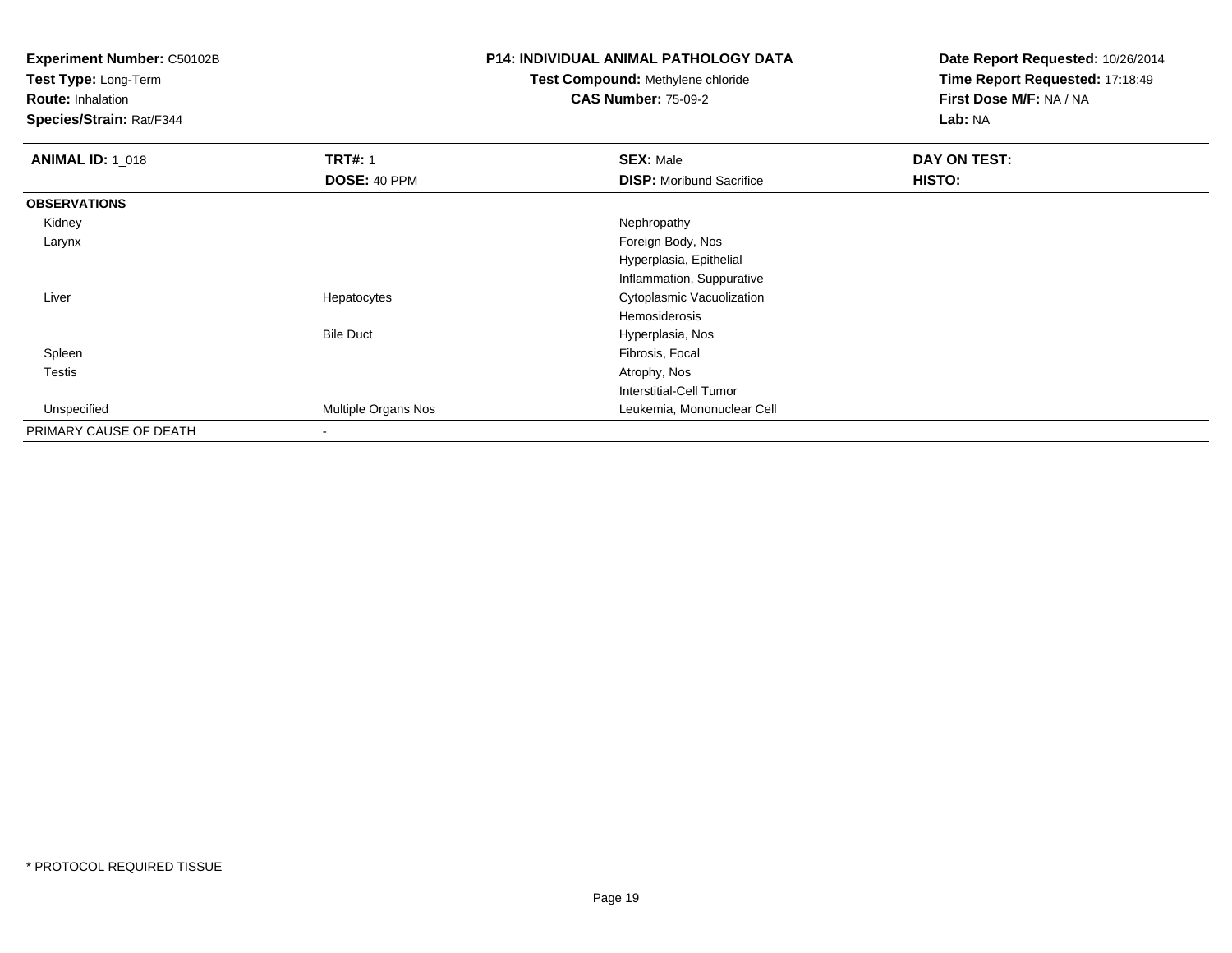**Test Type:** Long-Term

**Route:** Inhalation

**Species/Strain:** Rat/F344

# **P14: INDIVIDUAL ANIMAL PATHOLOGY DATA**

**Test Compound:** Methylene chloride**CAS Number:** 75-09-2

| <b>ANIMAL ID: 1_019</b> | <b>TRT#: 1</b>             | <b>SEX: Male</b>                | DAY ON TEST: |  |
|-------------------------|----------------------------|---------------------------------|--------------|--|
|                         | DOSE: 40 PPM               | <b>DISP:</b> Moribund Sacrifice | HISTO:       |  |
| <b>OBSERVATIONS</b>     |                            |                                 |              |  |
| Kidney                  | Tubule                     | Degeneration, Nos               |              |  |
|                         |                            | Nephropathy                     |              |  |
| Liver                   | Hepatocytes                | Cytoplasmic Vacuolization       |              |  |
|                         |                            | Hemosiderosis                   |              |  |
|                         | <b>Bile Duct</b>           | Hyperplasia, Nos                |              |  |
|                         | Hepatocytes                | Necrosis, Focal                 |              |  |
| Preputial gland         |                            | Inflammation, Suppurative       |              |  |
| Testis                  |                            | Atrophy, Nos                    |              |  |
|                         |                            | Interstitial-Cell Tumor         |              |  |
| Unspecified             | <b>Multiple Organs Nos</b> | Leukemia, Mononuclear Cell      |              |  |
| Urinary bladder         |                            | Hyperplasia, Epithelial         |              |  |
| PRIMARY CAUSE OF DEATH  | $\overline{\phantom{a}}$   |                                 |              |  |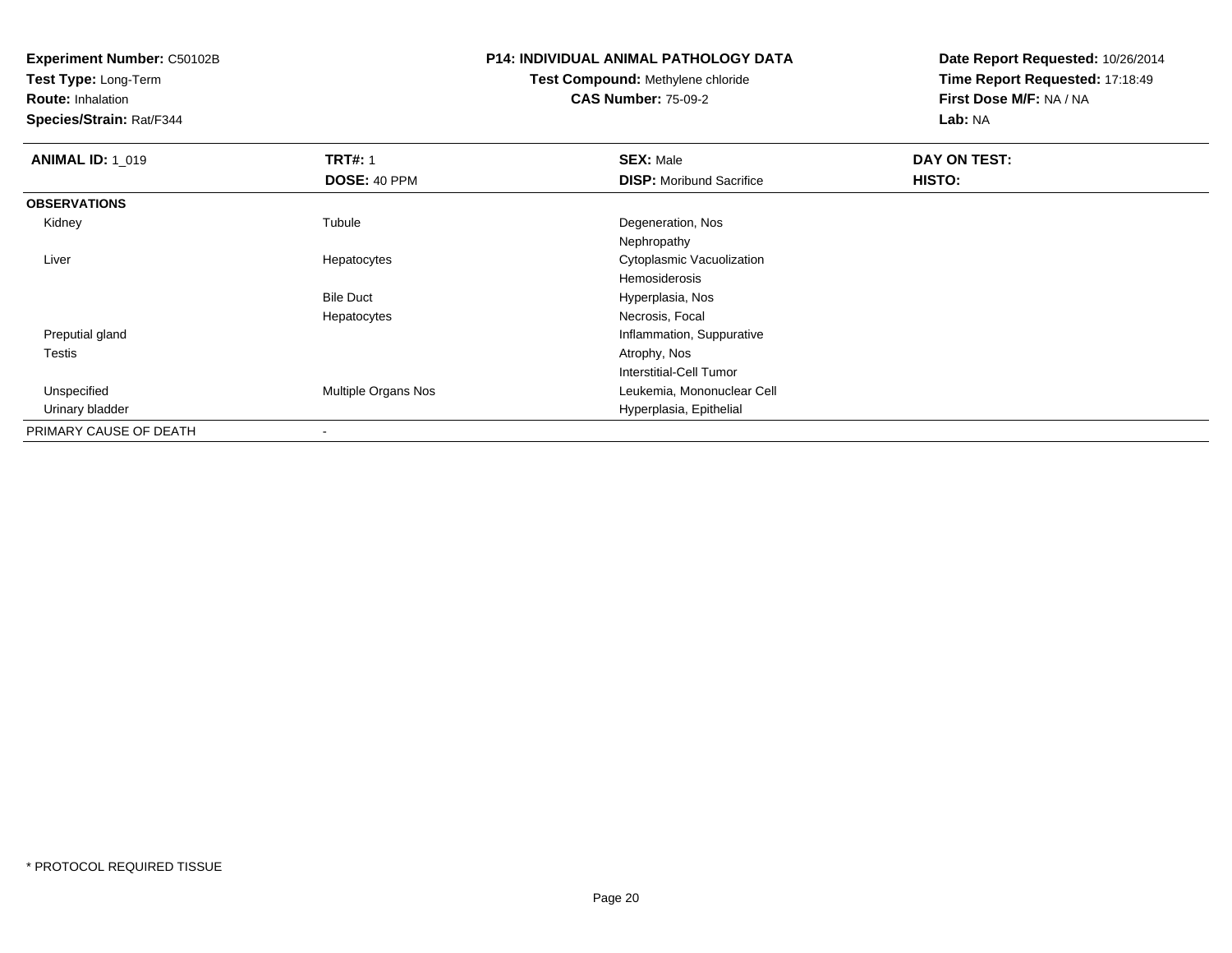**Test Type:** Long-Term

**Route:** Inhalation

**Species/Strain:** Rat/F344

### **P14: INDIVIDUAL ANIMAL PATHOLOGY DATA**

**Test Compound:** Methylene chloride**CAS Number:** 75-09-2

| <b>ANIMAL ID: 1_020</b> | <b>TRT#: 1</b>            | <b>SEX: Male</b>                | DAY ON TEST: |  |
|-------------------------|---------------------------|---------------------------------|--------------|--|
|                         | DOSE: 40 PPM              | <b>DISP:</b> Moribund Sacrifice | HISTO:       |  |
| <b>OBSERVATIONS</b>     |                           |                                 |              |  |
| Adrenal gland           | Medulla                   | Ganglioneuroma                  |              |  |
| Heart                   | Myocardium Nos            | Fibrosis, Diffuse               |              |  |
| Intestine Large         | Colon                     | Parasitism                      |              |  |
| Kidney                  |                           | Nephropathy                     |              |  |
| Liver                   | Hepatocytes               | Cytoplasmic Change, Basophilic  |              |  |
|                         | Hepatocytes               | Cytoplasmic Vacuolization       |              |  |
|                         | <b>Bile Duct</b>          | Fibrosis                        |              |  |
|                         |                           | Hemosiderosis                   |              |  |
|                         | <b>Bile Duct</b>          | Hyperplasia, Nos                |              |  |
| Lung                    | Alveoli                   | Fibrosis, Focal                 |              |  |
| Pituitary gland         | <b>Anterior Pituitary</b> | Adenoma, Nos                    |              |  |
| Seminal vesicle         |                           | Inflammation, Suppurative       |              |  |
| Spleen                  |                           | Mesothelioma, Invasive          |              |  |
| <b>Testis</b>           |                           | Atrophy, Nos                    |              |  |
|                         |                           | Interstitial-Cell Tumor         |              |  |
|                         | Tunica Vaginalis          | Mesothelioma, Malignant         |              |  |
| Unspecified             | Leg                       | Fibroma                         |              |  |
|                         | Multiple Organs Nos       | Leukemia, Mononuclear Cell      |              |  |
| Urinary bladder         |                           | Mesothelioma, Invasive          |              |  |
| PRIMARY CAUSE OF DEATH  |                           |                                 |              |  |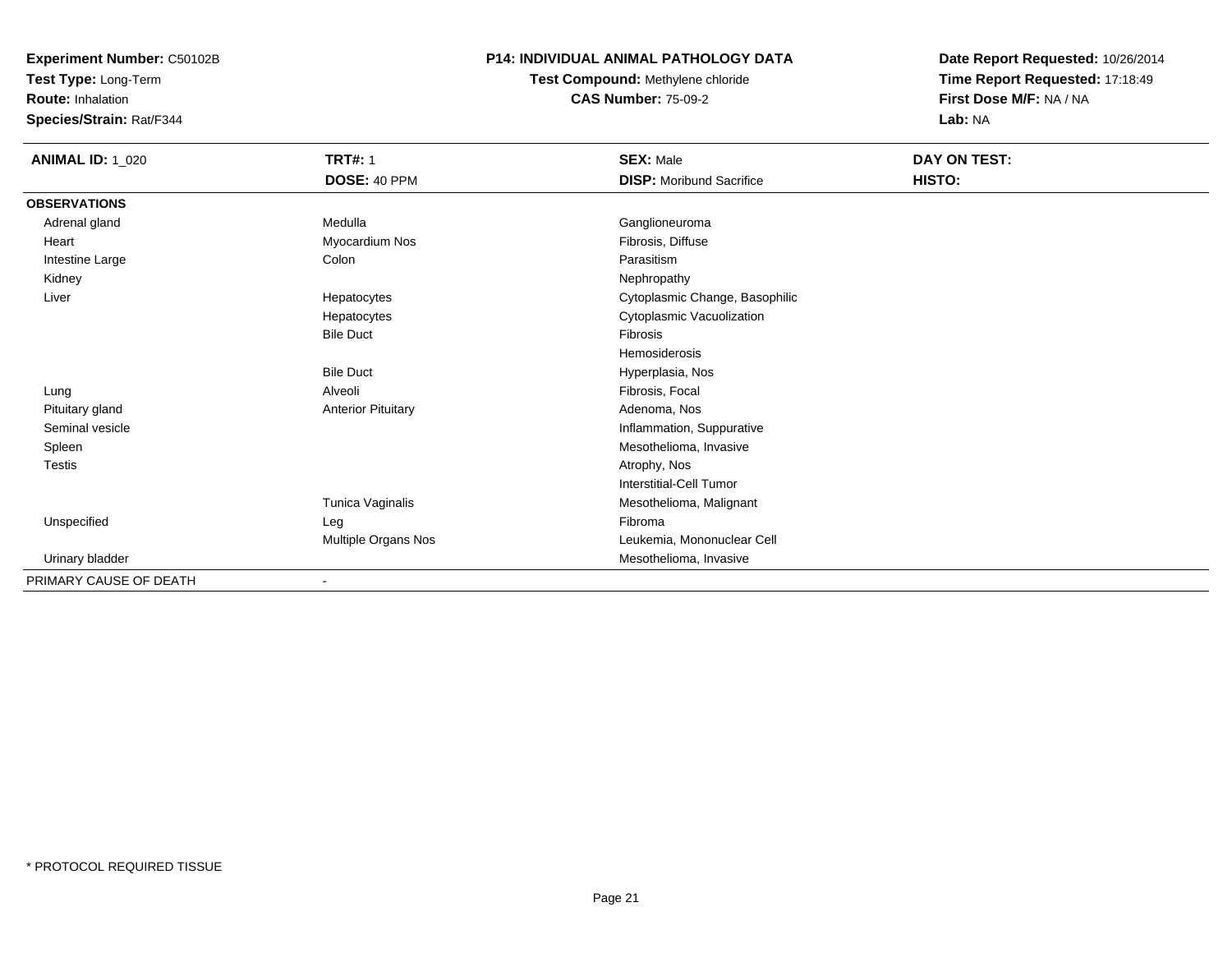**Test Type:** Long-Term

**Route:** Inhalation

**Species/Strain:** Rat/F344

#### **P14: INDIVIDUAL ANIMAL PATHOLOGY DATA**

# **Test Compound:** Methylene chloride**CAS Number:** 75-09-2

| <b>ANIMAL ID: 1_021</b> | <b>TRT#: 1</b>            | <b>SEX: Male</b>                 | DAY ON TEST: |  |
|-------------------------|---------------------------|----------------------------------|--------------|--|
|                         | DOSE: 40 PPM              | <b>DISP: Terminal Sacrifice</b>  | HISTO:       |  |
| <b>OBSERVATIONS</b>     |                           |                                  |              |  |
| Adrenal gland           | Medulla                   | Pheochromocytoma                 |              |  |
| Intestine Large         | Colon                     | Parasitism                       |              |  |
| Kidney                  | Tubule                    | Degeneration, Nos                |              |  |
|                         |                           | Nephropathy                      |              |  |
| Liver                   |                           | Angiectasis                      |              |  |
|                         | Hepatocytes               | Cytoplasmic Change, Eosinophilic |              |  |
|                         | Hepatocytes               | Cytoplasmic Vacuolization        |              |  |
|                         | <b>Bile Duct</b>          | Fibrosis                         |              |  |
|                         |                           | Hemosiderosis                    |              |  |
|                         | <b>Bile Duct</b>          | Hyperplasia, Nos                 |              |  |
| Pituitary gland         | <b>Anterior Pituitary</b> | Hyperplasia, Nos                 |              |  |
| Testis                  |                           | Atrophy, Nos                     |              |  |
|                         |                           | <b>Interstitial-Cell Tumor</b>   |              |  |
| Unspecified             | Multiple Organs Nos       | Leukemia, Mononuclear Cell       |              |  |
| PRIMARY CAUSE OF DEATH  |                           |                                  |              |  |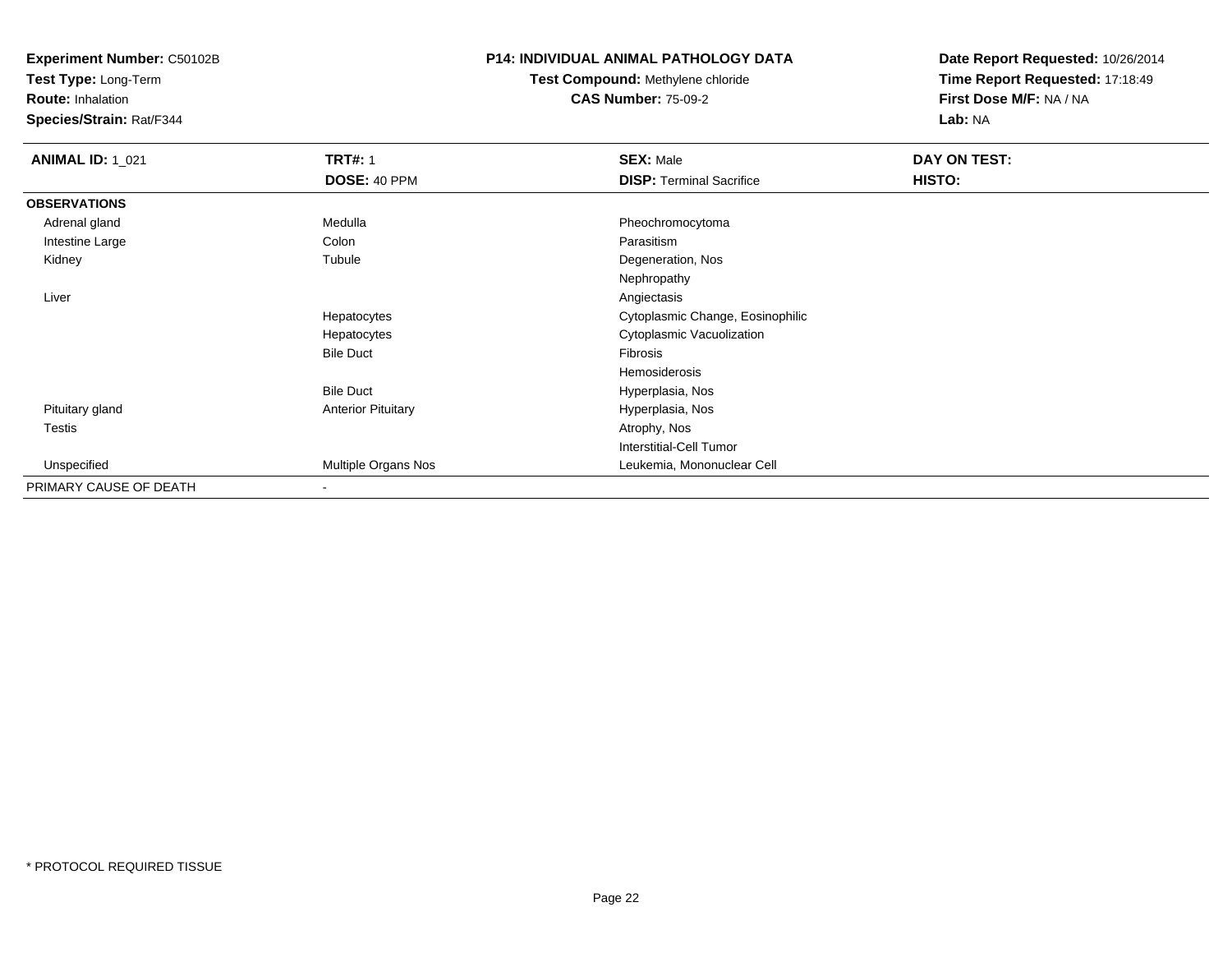**Test Type:** Long-Term

**Route:** Inhalation

**Species/Strain:** Rat/F344

### **P14: INDIVIDUAL ANIMAL PATHOLOGY DATA**

# **Test Compound:** Methylene chloride**CAS Number:** 75-09-2

| <b>ANIMAL ID: 1_022</b> | <b>TRT#: 1</b>            | <b>SEX: Male</b>                 | DAY ON TEST: |  |
|-------------------------|---------------------------|----------------------------------|--------------|--|
|                         | DOSE: 40 PPM              | <b>DISP:</b> Moribund Sacrifice  | HISTO:       |  |
| <b>OBSERVATIONS</b>     |                           |                                  |              |  |
| Bone marrow             |                           | Atrophy, Nos                     |              |  |
| Heart                   | Atrium                    | Thrombosis, Nos                  |              |  |
| Intestine Large         | Colon                     | Parasitism                       |              |  |
| Kidney                  |                           | Nephropathy                      |              |  |
| Liver                   | Hepatocytes               | Cytoplasmic Change, Basophilic   |              |  |
|                         | Hepatocytes               | Cytoplasmic Vacuolization        |              |  |
|                         | <b>Bile Duct</b>          | Fibrosis                         |              |  |
|                         |                           | Hemosiderosis                    |              |  |
|                         | <b>Bile Duct</b>          | Hyperplasia, Nos                 |              |  |
| Lung                    |                           | Alveolar Macrophages             |              |  |
|                         |                           | Hyperplasia, Alveolar Epithelium |              |  |
| Mammary gland           |                           | Adenoma, Nos                     |              |  |
| Pancreas                | Acinus                    | Atrophy, Focal                   |              |  |
| Pituitary gland         | <b>Anterior Pituitary</b> | Hyperplasia, Nos                 |              |  |
| Spleen                  |                           | Fibrosis, Diffuse                |              |  |
| Testis                  |                           | Atrophy, Nos                     |              |  |
|                         |                           | Interstitial-Cell Tumor          |              |  |
| Unspecified             | Multiple Organs Nos       | Leukemia, Mononuclear Cell       |              |  |
| PRIMARY CAUSE OF DEATH  | $\overline{\phantom{a}}$  |                                  |              |  |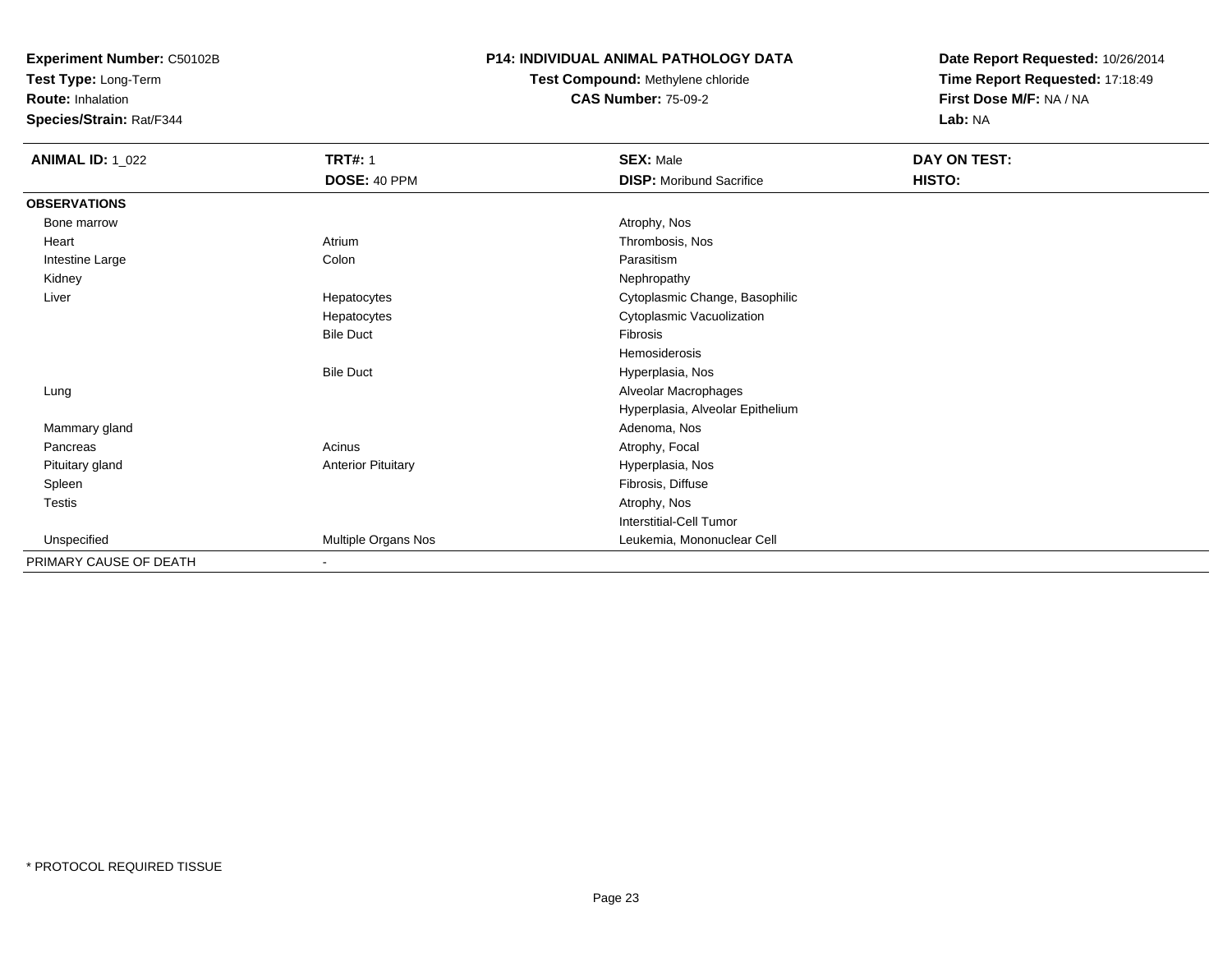**Test Type:** Long-Term

**Route:** Inhalation

**Species/Strain:** Rat/F344

## **P14: INDIVIDUAL ANIMAL PATHOLOGY DATA**

# **Test Compound:** Methylene chloride**CAS Number:** 75-09-2

| <b>ANIMAL ID: 1_023</b> | <b>TRT#: 1</b>      | <b>SEX: Male</b>                | DAY ON TEST: |  |
|-------------------------|---------------------|---------------------------------|--------------|--|
|                         | DOSE: 40 PPM        | <b>DISP:</b> Moribund Sacrifice | HISTO:       |  |
| <b>OBSERVATIONS</b>     |                     |                                 |              |  |
| Kidney                  | Tubule              | Degeneration, Nos               |              |  |
|                         |                     | Nephropathy                     |              |  |
| Liver                   |                     | Hemosiderosis                   |              |  |
|                         | <b>Bile Duct</b>    | Hyperplasia, Nos                |              |  |
|                         | Hepatocytes         | Necrosis, Focal                 |              |  |
| Lung                    |                     | Alveolar Macrophages            |              |  |
| Spleen                  |                     | Fibrosis, Focal                 |              |  |
| Testis                  |                     | Atrophy, Nos                    |              |  |
|                         |                     | Interstitial-Cell Tumor         |              |  |
|                         | Tunica Vaginalis    | Mesothelioma, Nos               |              |  |
| Thyroid                 |                     | Hyperplasia, C Cell             |              |  |
| Unspecified             | Multiple Organs Nos | Leukemia, Mononuclear Cell      |              |  |
| PRIMARY CAUSE OF DEATH  |                     |                                 |              |  |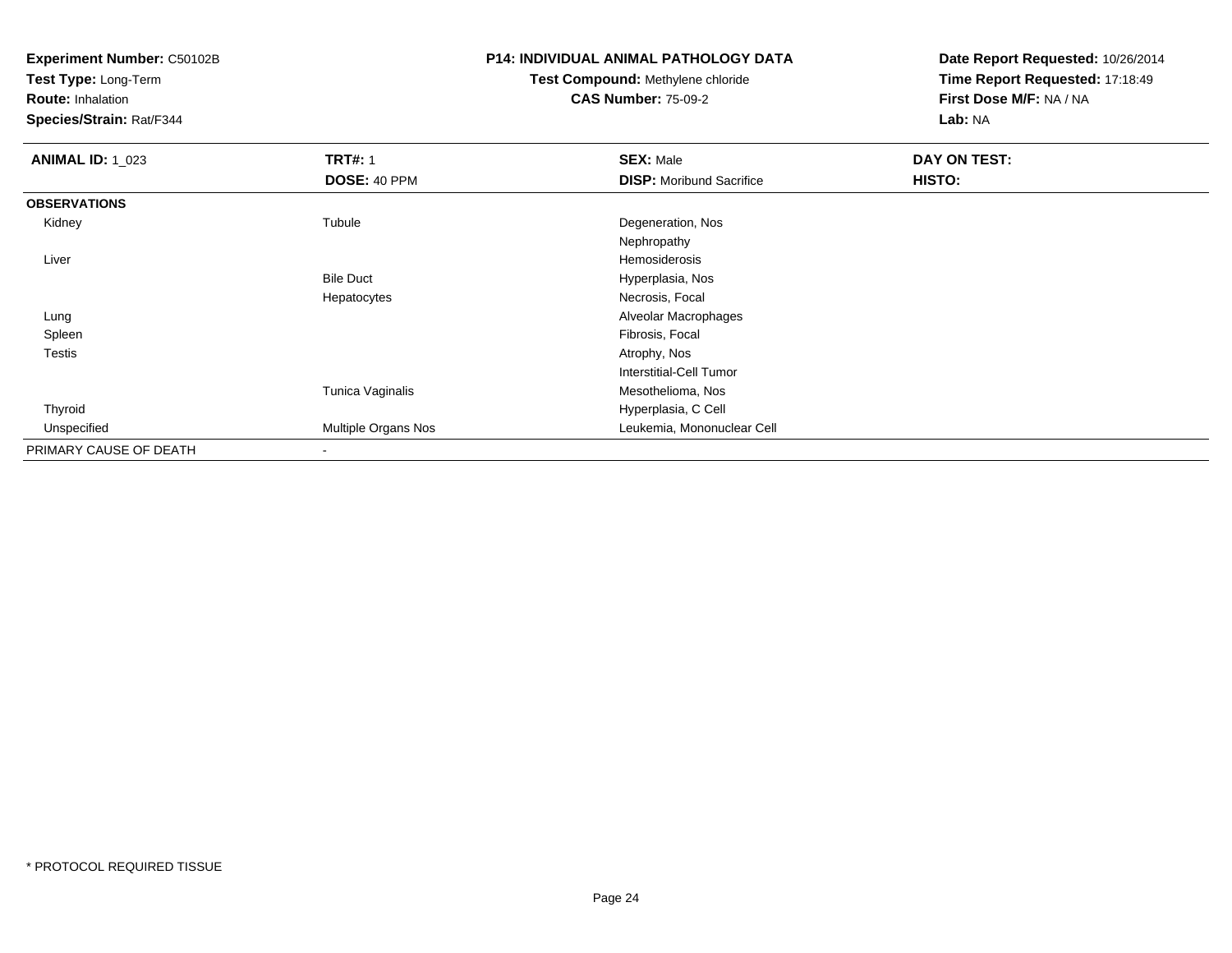**Test Type:** Long-Term

**Route:** Inhalation

**Species/Strain:** Rat/F344

### **P14: INDIVIDUAL ANIMAL PATHOLOGY DATA**

**Test Compound:** Methylene chloride**CAS Number:** 75-09-2

| <b>ANIMAL ID: 1_024</b> | <b>TRT#: 1</b>            | <b>SEX: Male</b>                | DAY ON TEST: |  |
|-------------------------|---------------------------|---------------------------------|--------------|--|
|                         | DOSE: 40 PPM              | <b>DISP:</b> Moribund Sacrifice | HISTO:       |  |
| <b>OBSERVATIONS</b>     |                           |                                 |              |  |
| Adrenal gland           | <b>Cortex Nos</b>         | Cytoplasmic Vacuolization       |              |  |
|                         | Medulla                   | Hyperplasia, Focal              |              |  |
| Kidney                  |                           | Nephropathy                     |              |  |
| Liver                   | <b>Bile Duct</b>          | Fibrosis                        |              |  |
|                         |                           | Hemosiderosis                   |              |  |
|                         | <b>Bile Duct</b>          | Hyperplasia, Nos                |              |  |
| Lung                    | Alveoli                   | Hemorrhage                      |              |  |
| Pituitary gland         | <b>Anterior Pituitary</b> | Hyperplasia, Nos                |              |  |
| Seminal vesicle         |                           | Inflammation, Suppurative       |              |  |
| Testis                  |                           | Atrophy, Nos                    |              |  |
|                         |                           | Interstitial-Cell Tumor         |              |  |
| Thyroid                 |                           | Hyperplasia, C Cell             |              |  |
| Unspecified             | Multiple Organs Nos       | Leukemia, Mononuclear Cell      |              |  |
| PRIMARY CAUSE OF DEATH  | $\overline{\phantom{a}}$  |                                 |              |  |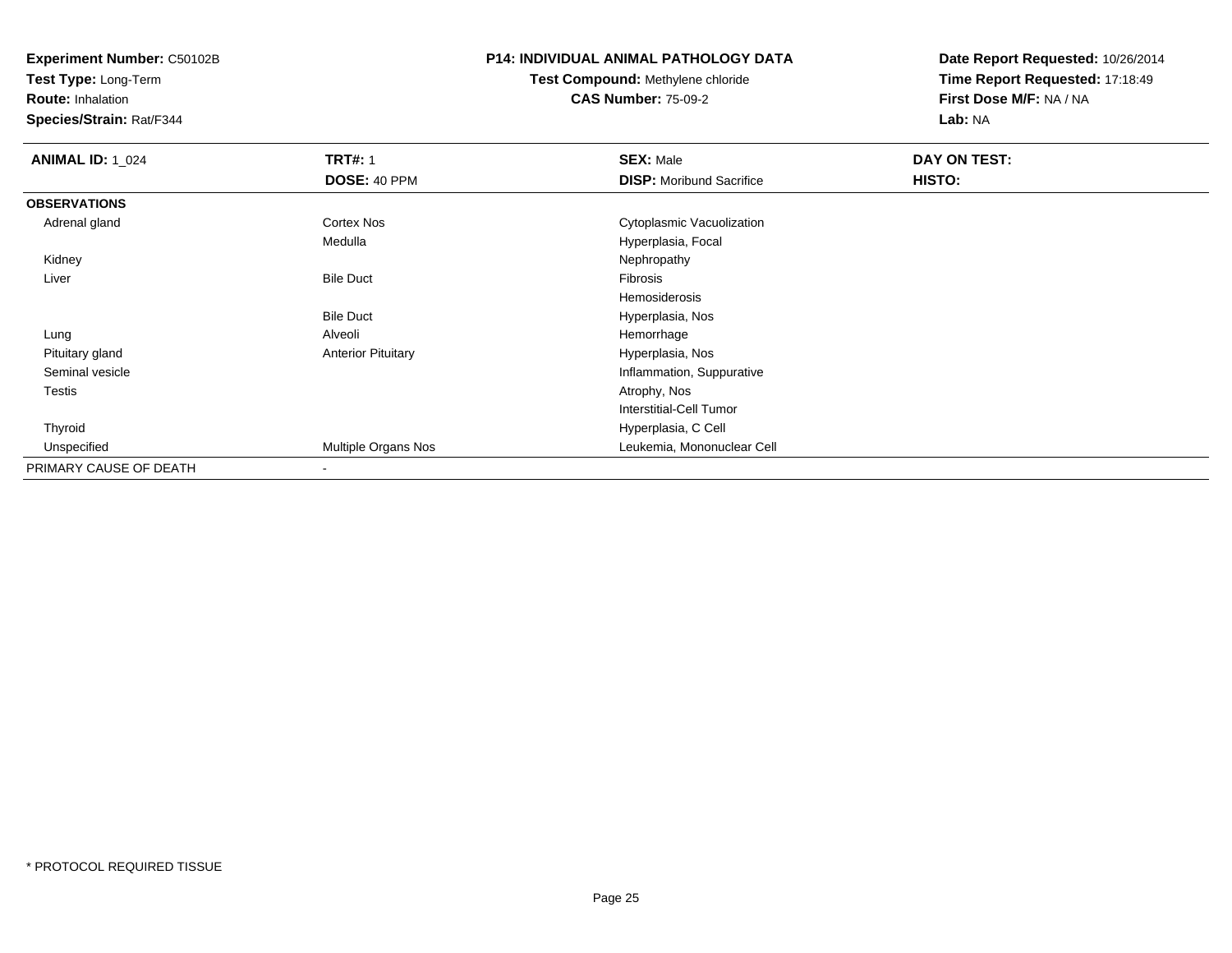| Experiment Number: C50102B<br>Test Type: Long-Term<br><b>Route: Inhalation</b><br>Species/Strain: Rat/F344 |                  | <b>P14: INDIVIDUAL ANIMAL PATHOLOGY DATA</b><br>Test Compound: Methylene chloride<br><b>CAS Number: 75-09-2</b> | Date Report Requested: 10/26/2014<br>Time Report Requested: 17:18:49<br>First Dose M/F: NA / NA<br>Lab: NA |
|------------------------------------------------------------------------------------------------------------|------------------|-----------------------------------------------------------------------------------------------------------------|------------------------------------------------------------------------------------------------------------|
| <b>ANIMAL ID: 1 025</b>                                                                                    | <b>TRT#: 1</b>   | <b>SEX: Male</b>                                                                                                | DAY ON TEST:                                                                                               |
|                                                                                                            | DOSE: 40 PPM     | <b>DISP:</b> Moribund Sacrifice                                                                                 | HISTO:                                                                                                     |
| <b>OBSERVATIONS</b>                                                                                        |                  |                                                                                                                 |                                                                                                            |
| Adrenal gland                                                                                              |                  | Atrophy, Nos                                                                                                    |                                                                                                            |
| Bone marrow                                                                                                |                  | Atrophy, Nos                                                                                                    |                                                                                                            |
| Liver                                                                                                      | <b>Bile Duct</b> | Fibrosis                                                                                                        |                                                                                                            |
|                                                                                                            |                  | <b>Hemosiderosis</b>                                                                                            |                                                                                                            |
|                                                                                                            |                  | Inflammation, Granulomatous                                                                                     |                                                                                                            |
| Lung                                                                                                       |                  | Foreign Body, Nos                                                                                               |                                                                                                            |
| Testis                                                                                                     |                  | Atrophy, Nos                                                                                                    |                                                                                                            |
| PRIMARY CAUSE OF DEATH                                                                                     |                  |                                                                                                                 |                                                                                                            |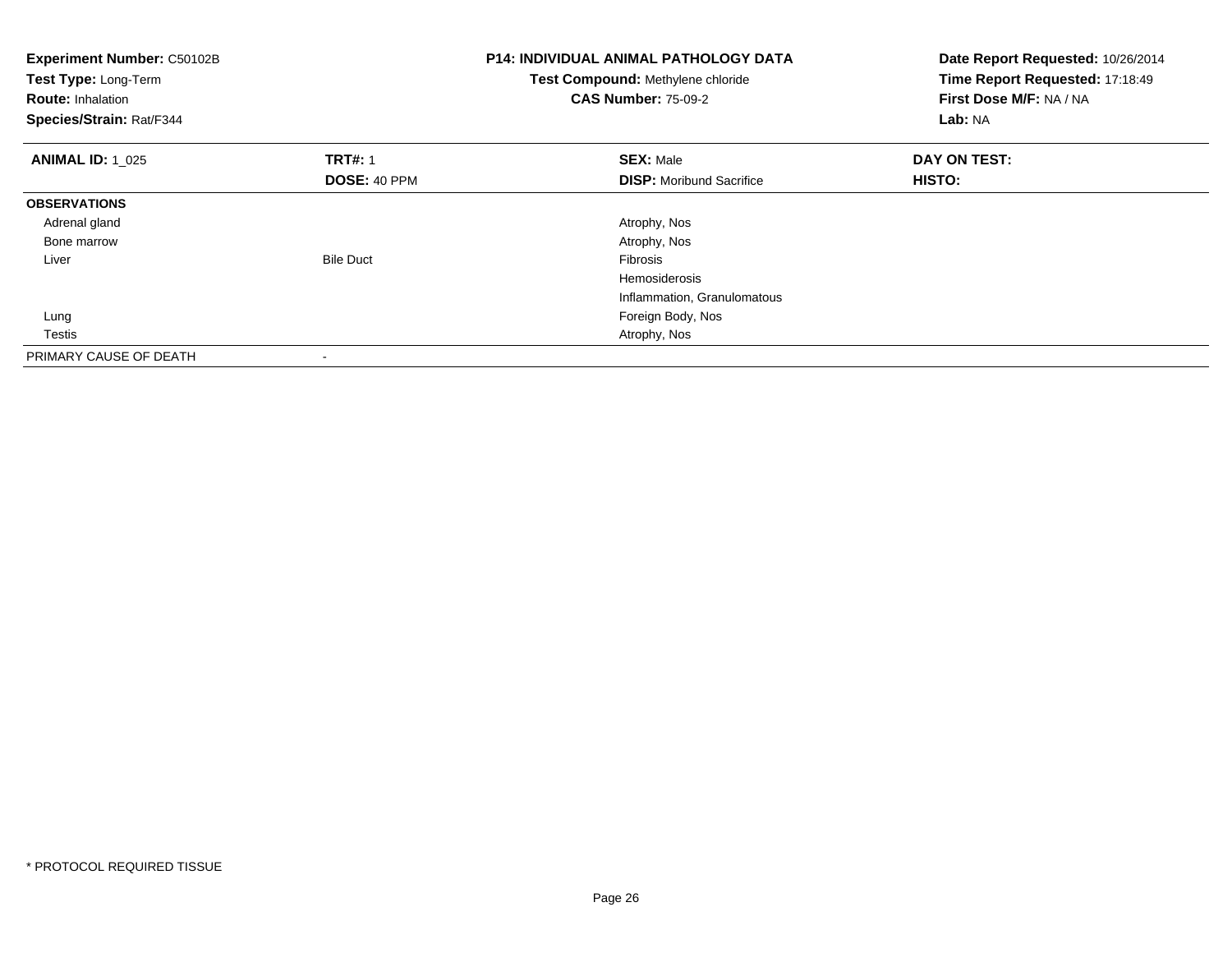**Test Type:** Long-Term

**Route:** Inhalation

**Species/Strain:** Rat/F344

## **P14: INDIVIDUAL ANIMAL PATHOLOGY DATA**

**Test Compound:** Methylene chloride**CAS Number:** 75-09-2

| <b>ANIMAL ID: 1_026</b> | <b>TRT#: 1</b>            | <b>SEX: Male</b>           | DAY ON TEST: |  |
|-------------------------|---------------------------|----------------------------|--------------|--|
|                         | DOSE: 40 PPM              | <b>DISP: Natural Death</b> | HISTO:       |  |
| <b>OBSERVATIONS</b>     |                           |                            |              |  |
| Adrenal gland           | Medulla                   | Pheochromocytoma           |              |  |
| Heart                   | Myocardium Nos            | Fibrosis, Diffuse          |              |  |
| Kidney                  |                           | Nephropathy                |              |  |
| Liver                   |                           | Hemosiderosis              |              |  |
|                         | <b>Bile Duct</b>          | Hyperplasia, Nos           |              |  |
| Mammary gland           |                           | Fibroadenoma               |              |  |
| Pituitary gland         | <b>Anterior Pituitary</b> | Adenoma, Nos               |              |  |
| Seminal vesicle         |                           | Inflammation, Suppurative  |              |  |
| Skin                    | Lower Leg                 | Keratoacanthoma            |              |  |
| <b>Testis</b>           |                           | Atrophy, Nos               |              |  |
|                         |                           | Interstitial-Cell Tumor    |              |  |
| Unspecified             | Multiple Organs Nos       | Leukemia, Mononuclear Cell |              |  |
| PRIMARY CAUSE OF DEATH  |                           |                            |              |  |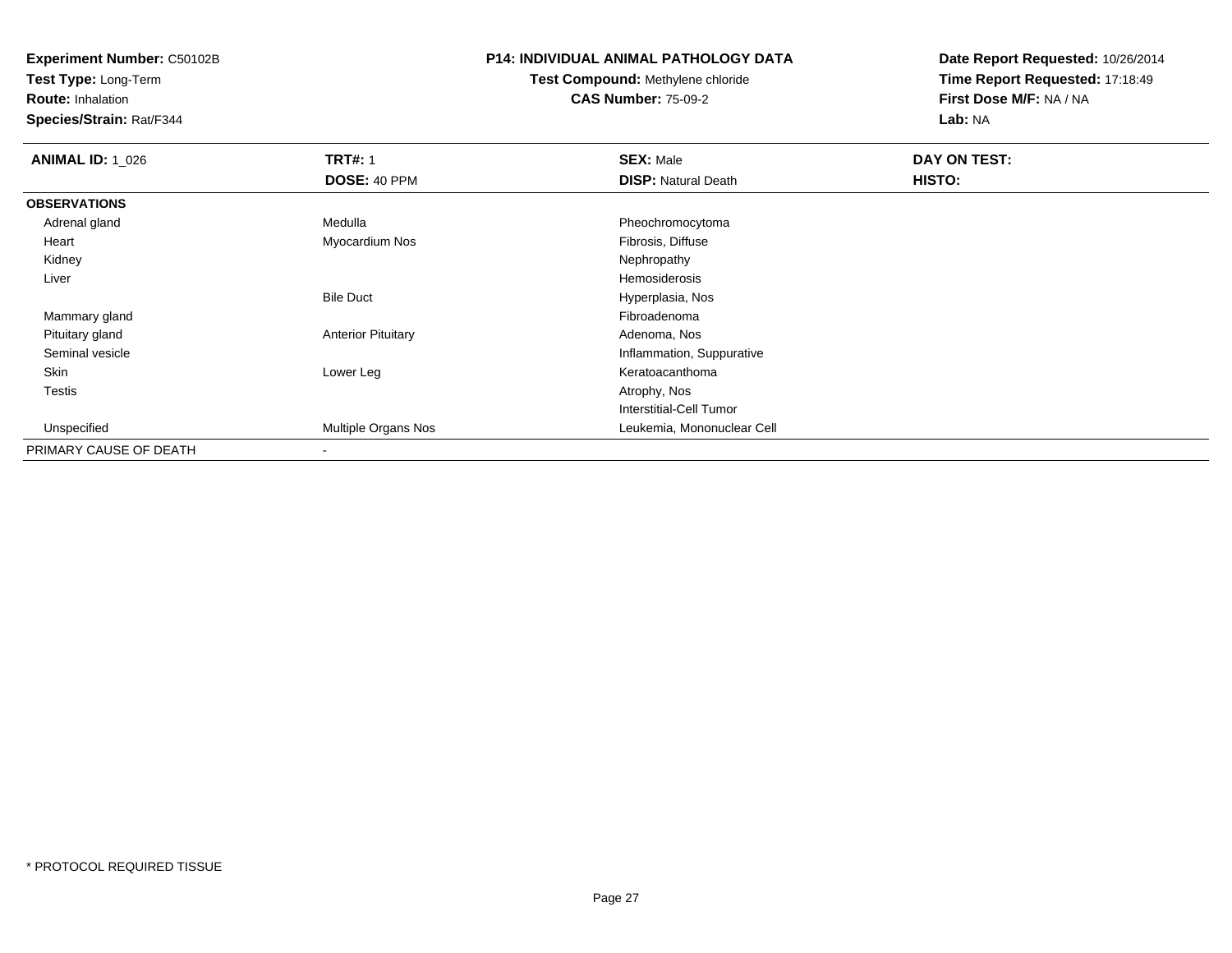**Test Type:** Long-Term

**Route:** Inhalation

**Species/Strain:** Rat/F344

### **P14: INDIVIDUAL ANIMAL PATHOLOGY DATA**

# **Test Compound:** Methylene chloride**CAS Number:** 75-09-2

| <b>ANIMAL ID: 1_027</b> | <b>TRT#: 1</b>            | <b>SEX: Male</b>                | DAY ON TEST: |  |
|-------------------------|---------------------------|---------------------------------|--------------|--|
|                         | DOSE: 40 PPM              | <b>DISP: Moribund Sacrifice</b> | HISTO:       |  |
| <b>OBSERVATIONS</b>     |                           |                                 |              |  |
| Adrenal gland           | Medulla                   | Hyperplasia, Focal              |              |  |
| Heart                   | Cardiac Valve             | Metaplasia, Cartilaginous       |              |  |
| Intestine Large         | Colon                     | Parasitism                      |              |  |
| Kidney                  | Tubule                    | Degeneration, Nos               |              |  |
|                         |                           | Nephropathy                     |              |  |
| Liver                   | <b>Bile Duct</b>          | Fibrosis                        |              |  |
|                         |                           | Hemosiderosis                   |              |  |
|                         | <b>Bile Duct</b>          | Hyperplasia, Nos                |              |  |
| Pancreas                | Acinus                    | Atrophy, Focal                  |              |  |
| Pituitary gland         | <b>Anterior Pituitary</b> | Adenoma, Nos                    |              |  |
| Preputial gland         |                           | Inflammation, Suppurative       |              |  |
| Prostate                |                           | Inflammation, Suppurative       |              |  |
| Testis                  |                           | Atrophy, Nos                    |              |  |
|                         |                           | <b>Interstitial-Cell Tumor</b>  |              |  |
| Thyroid                 |                           | Hyperplasia, C Cell             |              |  |
| Unspecified             | Multiple Organs Nos       | Leukemia, Mononuclear Cell      |              |  |
| PRIMARY CAUSE OF DEATH  |                           |                                 |              |  |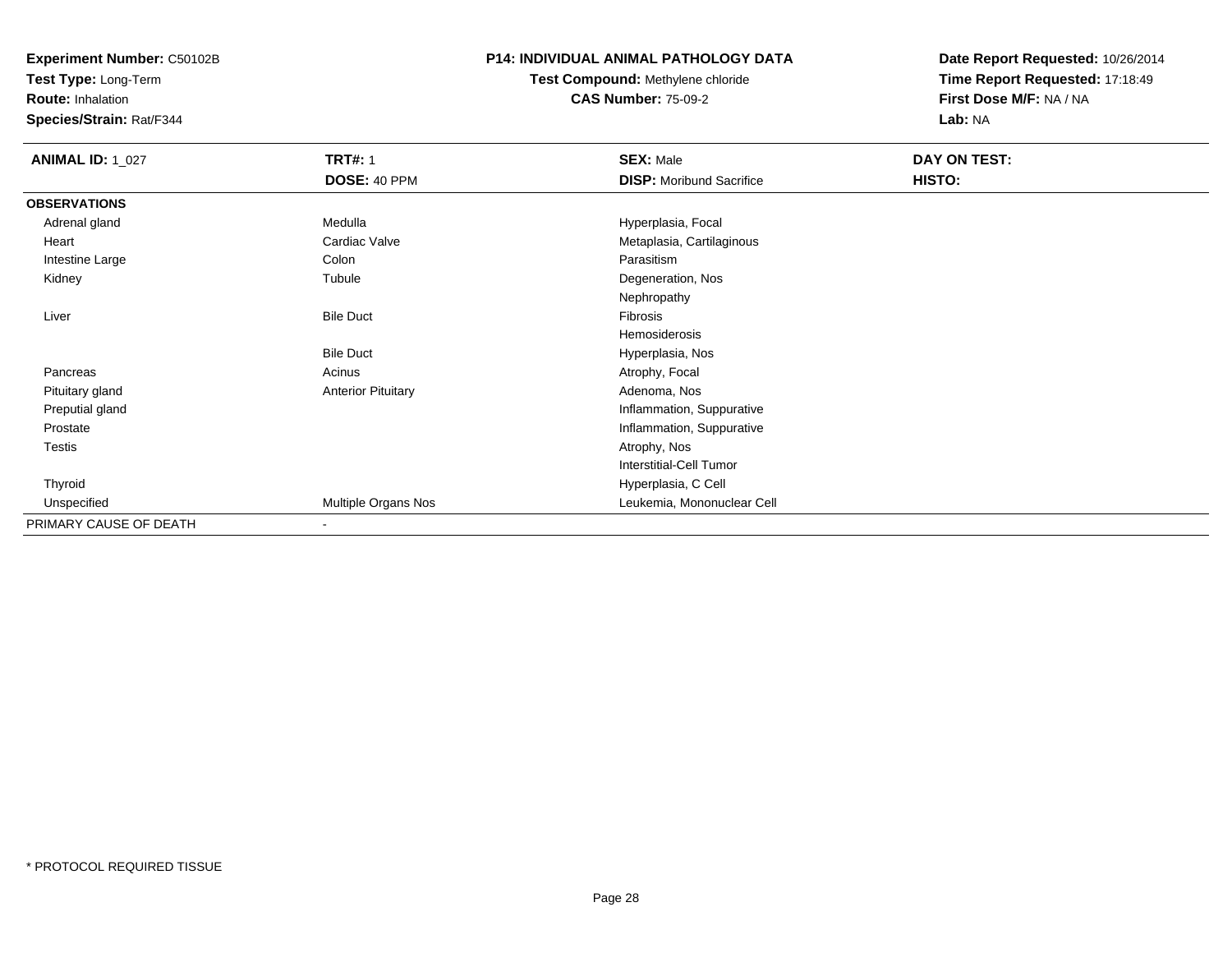**Test Type:** Long-Term

**Route:** Inhalation

**Species/Strain:** Rat/F344

### **P14: INDIVIDUAL ANIMAL PATHOLOGY DATA**

**Test Compound:** Methylene chloride**CAS Number:** 75-09-2

| <b>ANIMAL ID: 1_028</b> | <b>TRT#: 1</b>            | <b>SEX: Male</b>                | DAY ON TEST: |  |
|-------------------------|---------------------------|---------------------------------|--------------|--|
|                         | DOSE: 40 PPM              | <b>DISP:</b> Terminal Sacrifice | HISTO:       |  |
| <b>OBSERVATIONS</b>     |                           |                                 |              |  |
| Adrenal gland           | Cortex Nos                | Cytoplasmic Vacuolization       |              |  |
|                         | Medulla                   | Hyperplasia, Focal              |              |  |
| Eye                     | Nasolacrimal Duct         | Inflammation, Suppurative       |              |  |
| Heart                   | Cardiac Valve             | Metaplasia, Cartilaginous       |              |  |
| Kidney                  |                           | Nephropathy                     |              |  |
| Liver                   | Hepatocytes               | Cytoplasmic Vacuolization       |              |  |
|                         | <b>Bile Duct</b>          | Hyperplasia, Nos                |              |  |
| Pituitary gland         | <b>Anterior Pituitary</b> | Adenoma, Nos                    |              |  |
| Preputial gland         |                           | Hyperplasia, Epithelial         |              |  |
|                         |                           | Inflammation, Suppurative       |              |  |
| Spleen                  |                           | Fibrosis, Focal                 |              |  |
| <b>Testis</b>           |                           | Atrophy, Nos                    |              |  |
|                         |                           | <b>Interstitial-Cell Tumor</b>  |              |  |
| PRIMARY CAUSE OF DEATH  | ٠                         |                                 |              |  |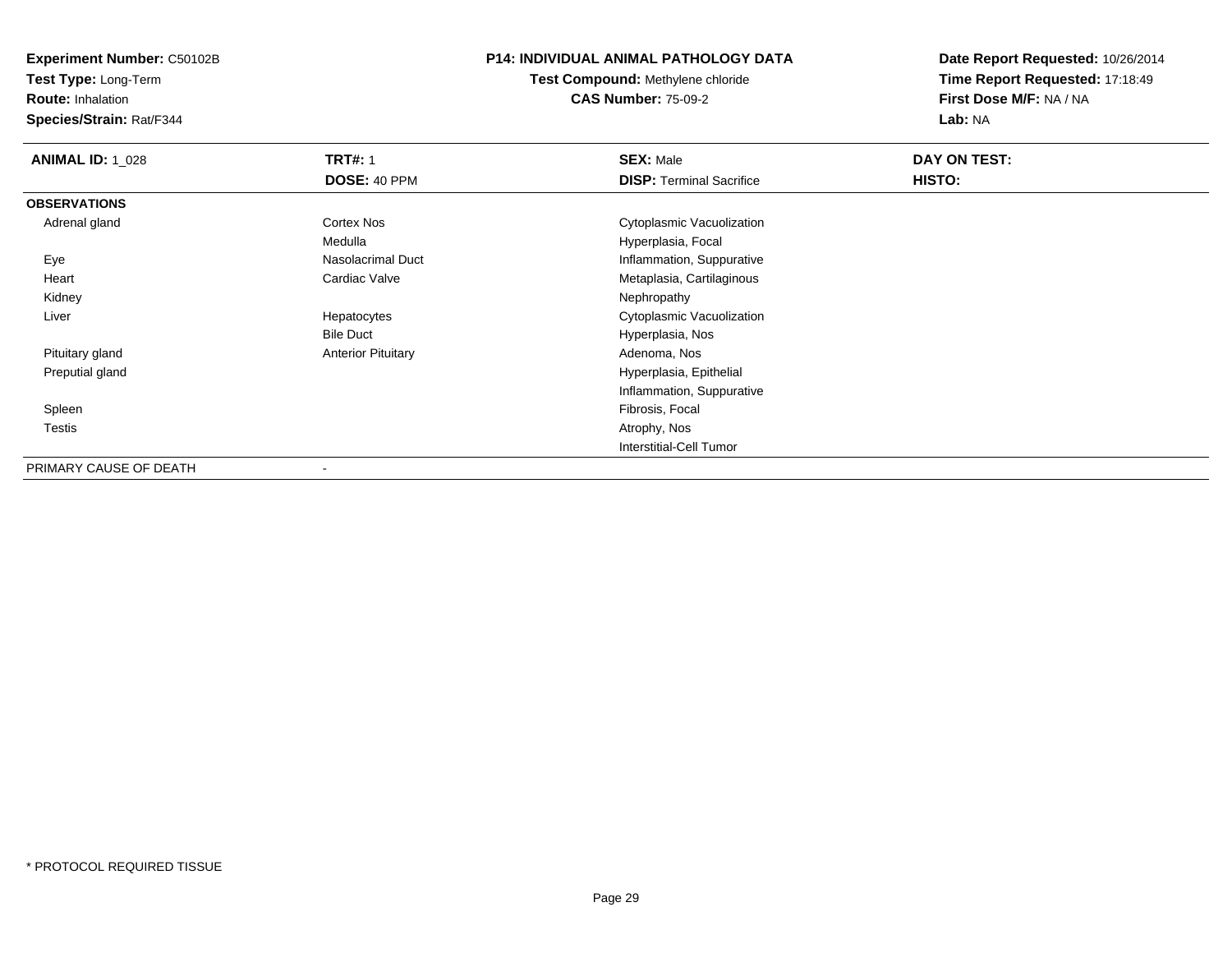**Test Type:** Long-Term

**Route:** Inhalation

**Species/Strain:** Rat/F344

### **P14: INDIVIDUAL ANIMAL PATHOLOGY DATA**

**Test Compound:** Methylene chloride**CAS Number:** 75-09-2

| <b>ANIMAL ID: 1_029</b> | <b>TRT#: 1</b>            | <b>SEX: Male</b>                | DAY ON TEST: |
|-------------------------|---------------------------|---------------------------------|--------------|
|                         | DOSE: 40 PPM              | <b>DISP:</b> Moribund Sacrifice | HISTO:       |
| <b>OBSERVATIONS</b>     |                           |                                 |              |
| Adrenal gland           | <b>Cortex Nos</b>         | Cytoplasmic Vacuolization       |              |
| Brain                   | Cerebrum                  | Atrophy, Pressure               |              |
| Intestine Large         | Colon                     | Parasitism                      |              |
| Kidney                  | Tubule                    | Degeneration, Nos               |              |
|                         |                           | Nephropathy                     |              |
| Liver                   | Hepatocytes               | Cytoplasmic Vacuolization       |              |
|                         | <b>Bile Duct</b>          | <b>Fibrosis</b>                 |              |
|                         |                           | Hemosiderosis                   |              |
|                         | <b>Bile Duct</b>          | Hyperplasia, Nos                |              |
|                         |                           | Inflammation, Granulomatous     |              |
| Mammary gland           |                           | Fibroadenoma                    |              |
| Pancreas                | Acinus                    | Atrophy, Focal                  |              |
| Pituitary gland         | <b>Anterior Pituitary</b> | Adenoma, Nos                    |              |
| Seminal vesicle         |                           | Hyperplasia, Epithelial         |              |
| Skin                    | <b>Back</b>               | Keratoacanthoma                 |              |
| Stomach                 | Omentum Nos               | Mesothelioma, Invasive          |              |
| <b>Testis</b>           |                           | Atrophy, Nos                    |              |
|                         |                           | <b>Interstitial-Cell Tumor</b>  |              |
|                         | Tunica Vaginalis          | Mesothelioma, Malignant         |              |
| Thyroid                 |                           | Cyst, Ultimobranchial           |              |
| PRIMARY CAUSE OF DEATH  |                           |                                 |              |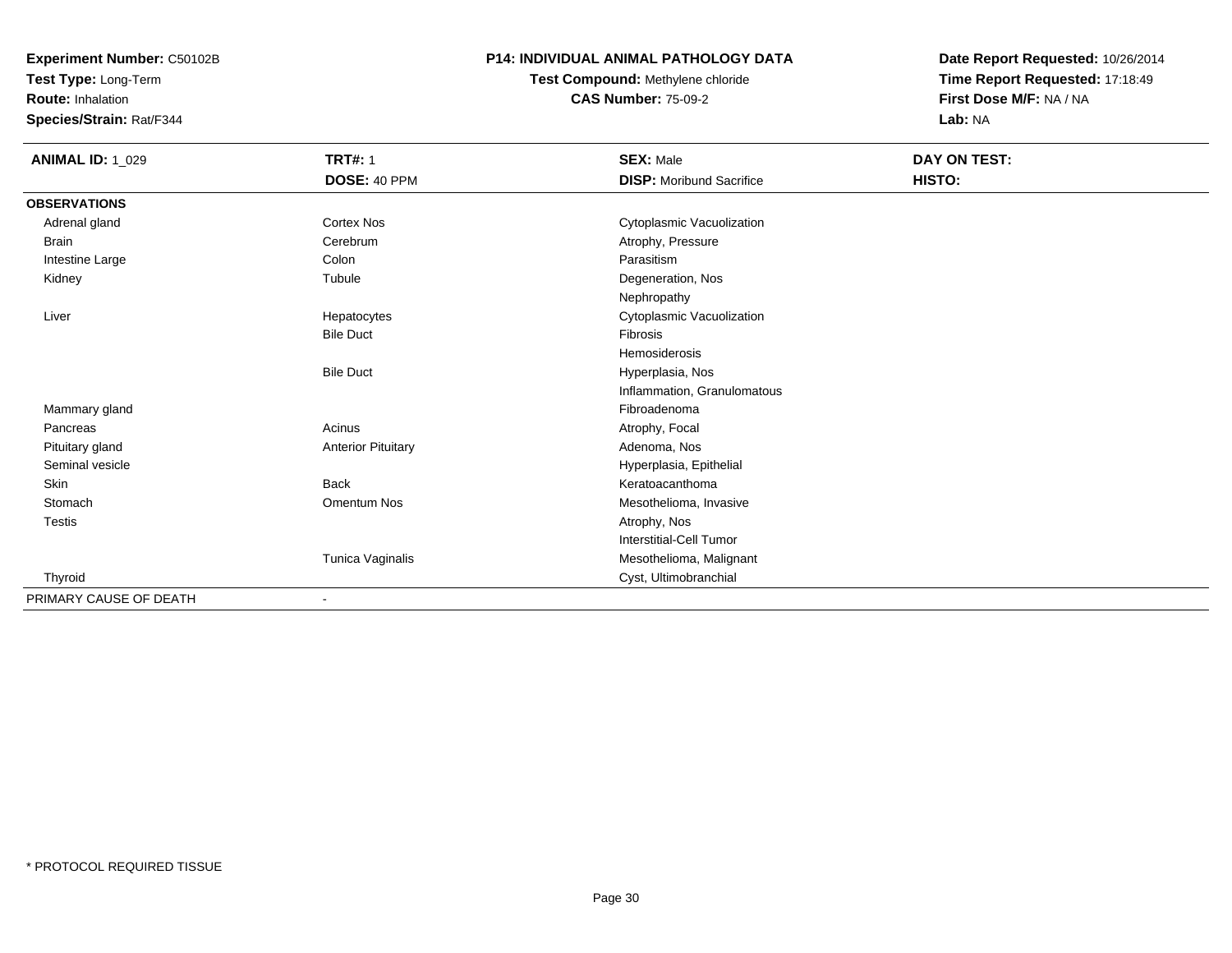**Experiment Number:** C50102B**Test Type:** Long-Term**Route:** Inhalation **Species/Strain:** Rat/F344**P14: INDIVIDUAL ANIMAL PATHOLOGY DATATest Compound:** Methylene chloride**CAS Number:** 75-09-2**Date Report Requested:** 10/26/2014**Time Report Requested:** 17:18:49**First Dose M/F:** NA / NA**Lab:** NA**ANIMAL ID: 1\_030 C TRT#:** 1 **SEX:** Male **DAY ON TEST: DOSE:** 40 PPM**DISP:** Terminal Sacrifice **HISTO: OBSERVATIONS** Adrenal glandMedulla Medulla Hyperplasia, Focal<br>
Mephropathy Kidneyy the control of the control of the control of the control of the control of the control of the control of the control of the control of the control of the control of the control of the control of the control of the contro Liver Hepatocytes Cytoplasmic VacuolizationBile Duct Fibrosis Hemosiderosis Hyperplasia, NosBile Duct Pituitary glandAnterior Pituitary **Adenoma, Nos**<br>Atrophy, Nos Testiss and the contract of the contract of the contract of the contract of the contract of the contract of the contract of the contract of the contract of the contract of the contract of the contract of the contract of the cont Interstitial-Cell Tumor Unspecified Multiple Organs Nos Leukemia, Mononuclear Cell PRIMARY CAUSE OF DEATH-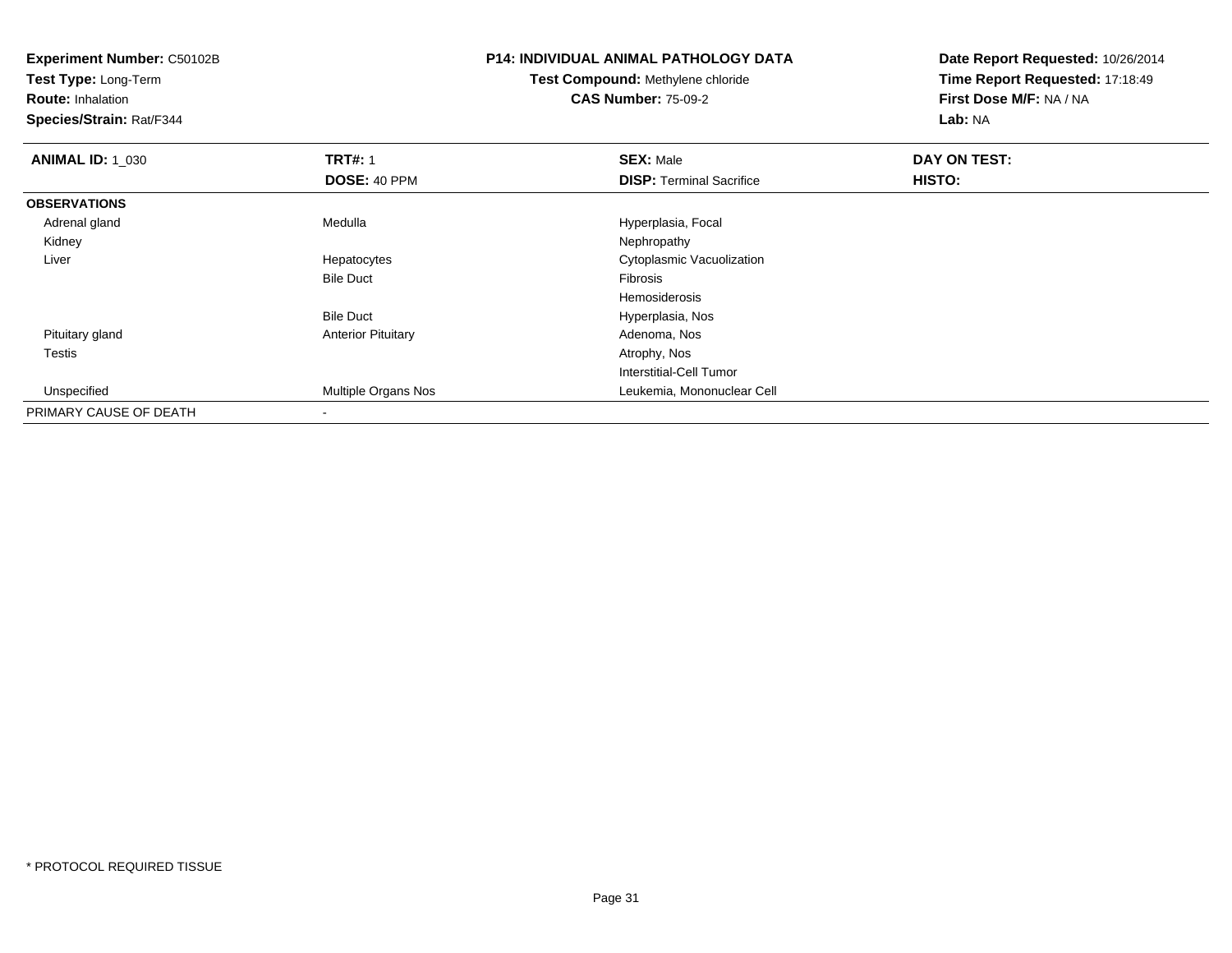**Test Type:** Long-Term

**Route:** Inhalation

**Species/Strain:** Rat/F344

#### **P14: INDIVIDUAL ANIMAL PATHOLOGY DATA**

# **Test Compound:** Methylene chloride**CAS Number:** 75-09-2

| <b>ANIMAL ID: 1_031</b> | <b>TRT#: 1</b><br>DOSE: 40 PPM | <b>SEX: Male</b><br><b>DISP:</b> Moribund Sacrifice | DAY ON TEST:<br>HISTO: |
|-------------------------|--------------------------------|-----------------------------------------------------|------------------------|
|                         |                                |                                                     |                        |
| <b>OBSERVATIONS</b>     |                                |                                                     |                        |
| Adrenal gland           | Medulla                        | Hyperplasia, Focal                                  |                        |
| Blood vessel            | Pulmonary Artery Nos           | Mineralization                                      |                        |
| Bone                    |                                | Fracture, Healed                                    |                        |
|                         |                                | Fracture, Pathologic                                |                        |
| Heart                   | Myocardium Nos                 | Fibrosis, Multifocal                                |                        |
|                         |                                | Mineralization                                      |                        |
| Kidney                  | Cortex                         | Mineralization                                      |                        |
|                         |                                | Nephropathy                                         |                        |
| Liver                   | <b>Bile Duct</b>               | Fibrosis                                            |                        |
|                         | <b>Bile Duct</b>               | Hyperplasia, Nos                                    |                        |
| Nasal cavity            |                                | Inflammation, Suppurative                           |                        |
| Parathyroid gland       |                                | Hyperplasia, Nos                                    |                        |
| Pituitary gland         | <b>Anterior Pituitary</b>      | Hyperplasia, Nos                                    |                        |
| Preputial gland         |                                | Inflammation, Suppurative                           |                        |
| Stomach                 | Glandular Stomach              | Mineralization                                      |                        |
| Testis                  |                                | Atrophy, Nos                                        |                        |
|                         |                                | <b>Interstitial-Cell Tumor</b>                      |                        |
| Thyroid                 |                                | Hyperplasia, C Cell                                 |                        |
| PRIMARY CAUSE OF DEATH  |                                |                                                     |                        |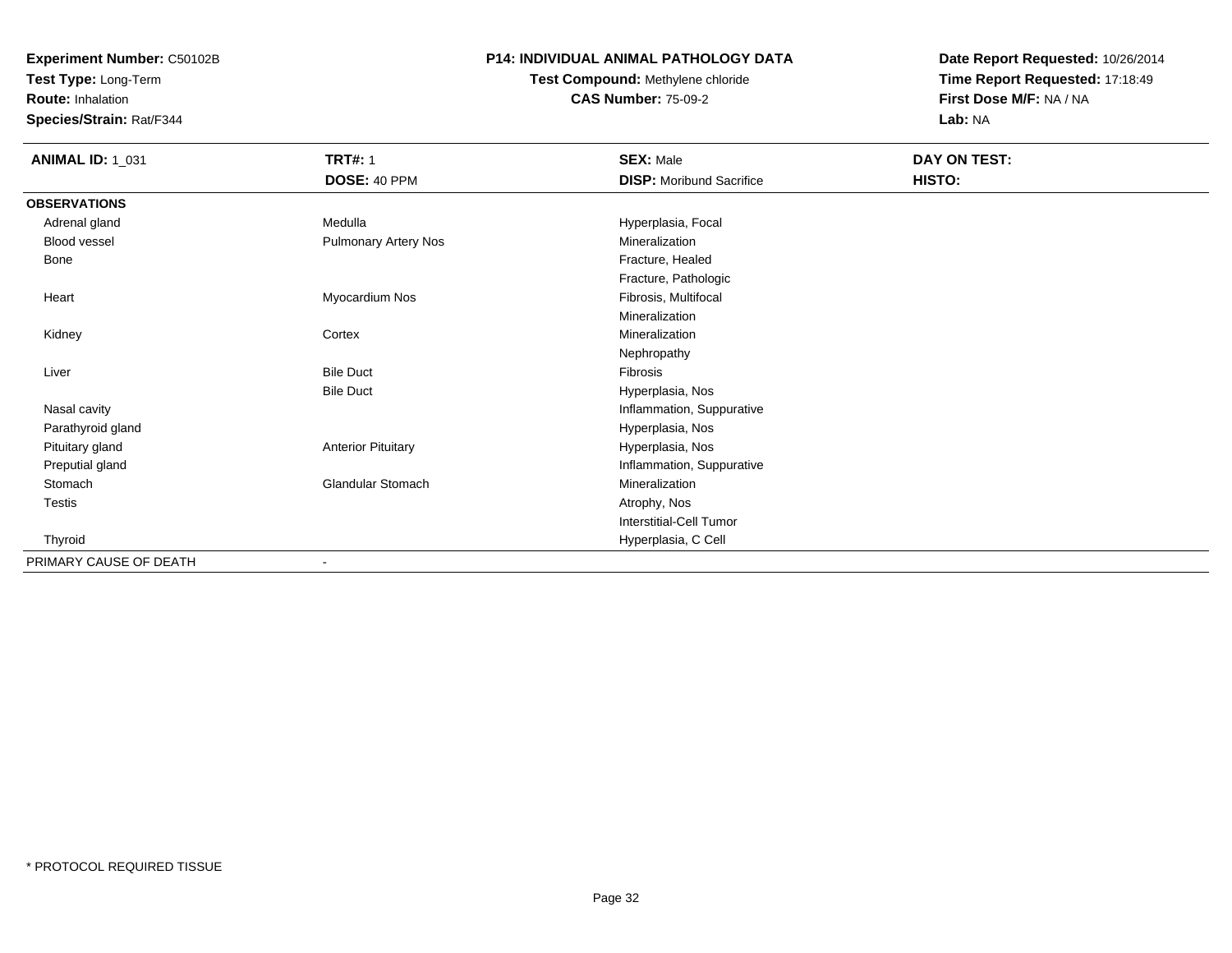**Experiment Number:** C50102B**Test Type:** Long-Term**Route:** Inhalation **Species/Strain:** Rat/F344**P14: INDIVIDUAL ANIMAL PATHOLOGY DATATest Compound:** Methylene chloride**CAS Number:** 75-09-2**Date Report Requested:** 10/26/2014**Time Report Requested:** 17:18:49**First Dose M/F:** NA / NA**Lab:** NA**ANIMAL ID: 1\_032 2 DAY ON TRT#:** 1 **SEX:** Male **SEX:** Male **DAY ON TEST: DOSE:** 40 PPM**DISP:** Natural Death **HISTO: OBSERVATIONS** EyeNasolacrimal Duct Inflammation, Suppurative<br>
Nephropathy<br>
Nephropathy

Anterior Pituitary **Necrosis**, Focal

Multiple Organs Nos Leukemia, Mononuclear Cell

y the control of the control of the control of the control of the control of the control of the control of the control of the control of the control of the control of the control of the control of the control of the contro

s and the contract of the contract of the contract of the contract of the contract of the contract of the contract of the contract of the contract of the contract of the contract of the contract of the contract of the cont

Hepatocytes

 UnspecifiedPRIMARY CAUSE OF DEATH-

Kidney

Nasal cavity

Pituitary gland

Seminal vesicle

Liver

Testis

Necrosis, Focal

Inflammation, Suppurative

Inflammation, Suppurative

Hyperplasia, Interstitial Cell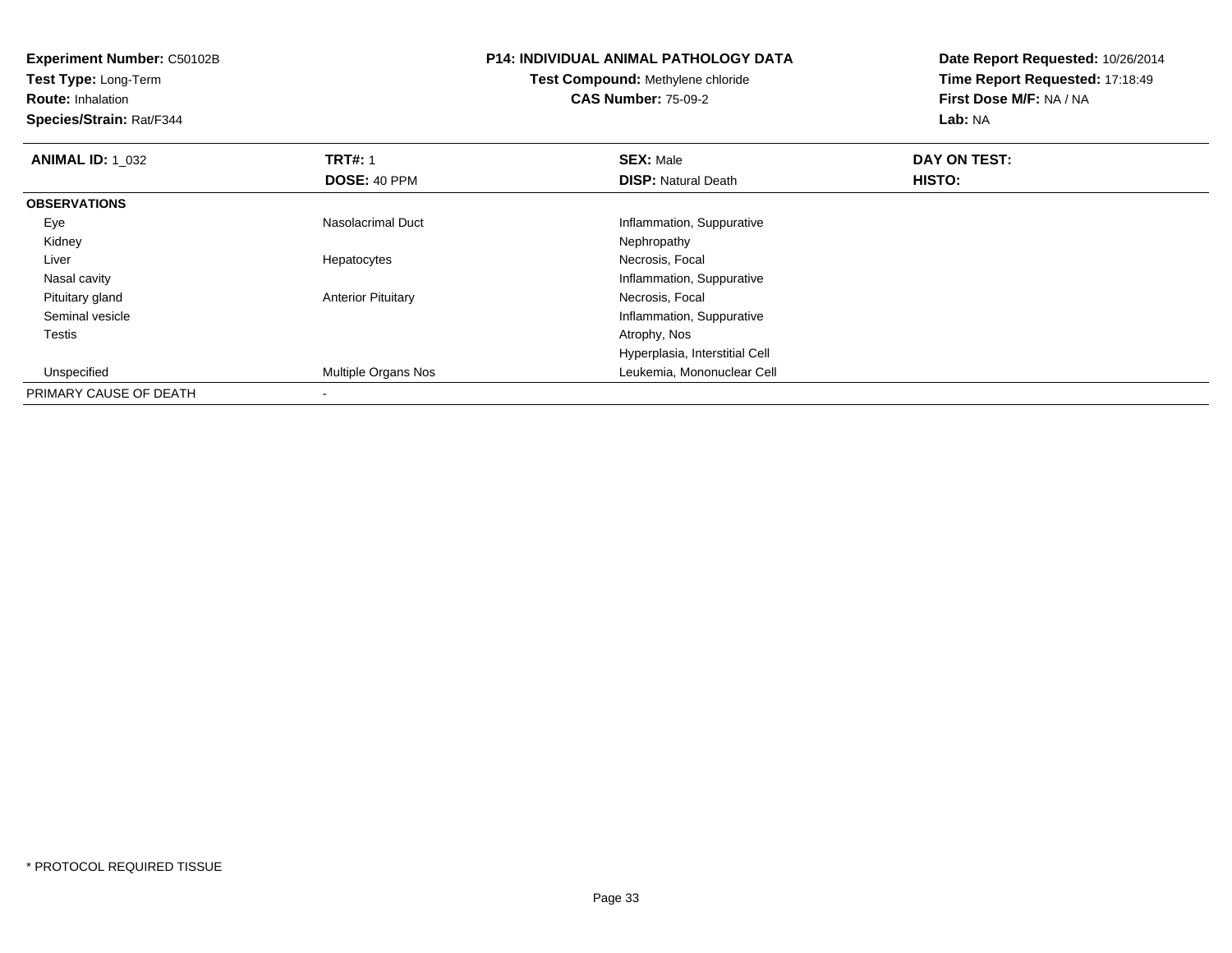**Test Type:** Long-Term

**Route:** Inhalation

**Species/Strain:** Rat/F344

## **P14: INDIVIDUAL ANIMAL PATHOLOGY DATA**

# **Test Compound:** Methylene chloride**CAS Number:** 75-09-2

| <b>ANIMAL ID: 1_033</b> | <b>TRT#: 1</b>            | <b>SEX: Male</b>                | DAY ON TEST: |  |
|-------------------------|---------------------------|---------------------------------|--------------|--|
|                         | DOSE: 40 PPM              | <b>DISP:</b> Moribund Sacrifice | HISTO:       |  |
| <b>OBSERVATIONS</b>     |                           |                                 |              |  |
| Adrenal gland           | Cortex Nos                | Cytoplasmic Vacuolization       |              |  |
|                         | Medulla                   | Hyperplasia, Focal              |              |  |
| <b>Brain</b>            |                           | Hemorrhage                      |              |  |
| Kidney                  | Tubule                    | Degeneration, Nos               |              |  |
|                         |                           | Nephropathy                     |              |  |
| Liver                   | <b>Bile Duct</b>          | Fibrosis                        |              |  |
|                         |                           | Hemosiderosis                   |              |  |
| Pituitary gland         | <b>Anterior Pituitary</b> | Adenoma, Nos                    |              |  |
| Seminal vesicle         |                           | Inflammation, Suppurative       |              |  |
| Testis                  |                           | Atrophy, Nos                    |              |  |
|                         |                           | <b>Interstitial-Cell Tumor</b>  |              |  |
| Trachea                 |                           | Foreign Body, Nos               |              |  |
|                         |                           | Inflammation, Suppurative       |              |  |
| Unspecified             | Multiple Organs Nos       | Leukemia, Mononuclear Cell      |              |  |
| PRIMARY CAUSE OF DEATH  | $\blacksquare$            |                                 |              |  |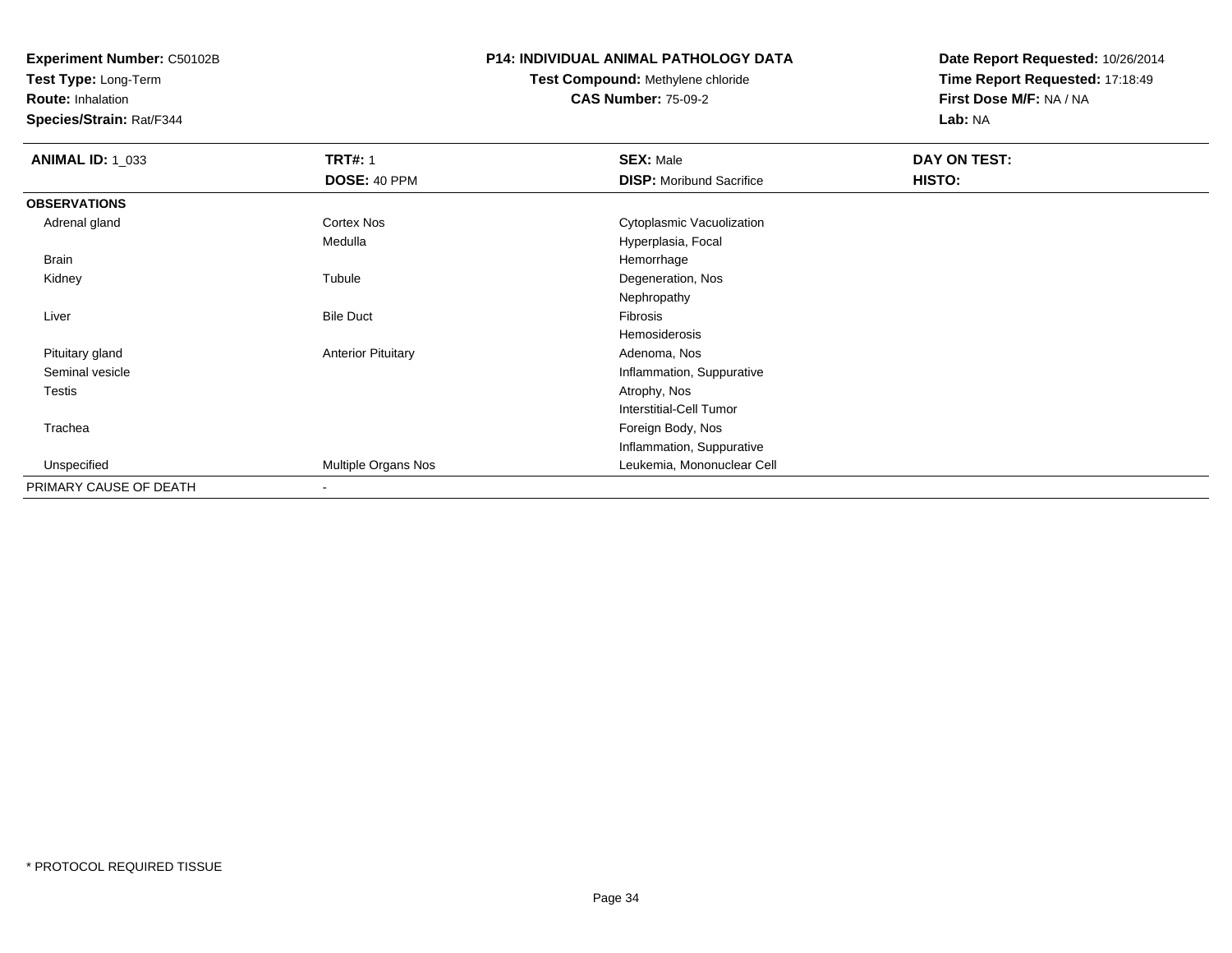**Test Type:** Long-Term

**Route:** Inhalation

**Species/Strain:** Rat/F344

### **P14: INDIVIDUAL ANIMAL PATHOLOGY DATA**

# **Test Compound:** Methylene chloride**CAS Number:** 75-09-2

| <b>ANIMAL ID: 1_034</b> | <b>TRT#: 1</b>      | <b>SEX: Male</b>                | DAY ON TEST: |  |
|-------------------------|---------------------|---------------------------------|--------------|--|
|                         | DOSE: 40 PPM        | <b>DISP:</b> Moribund Sacrifice | HISTO:       |  |
| <b>OBSERVATIONS</b>     |                     |                                 |              |  |
| Adrenal gland           | Cortex Nos          | Cytoplasmic Vacuolization       |              |  |
|                         | Medulla             | Pheochromocytoma                |              |  |
| <b>Brain</b>            |                     | Hemorrhage                      |              |  |
| Kidney                  | Tubule              | Degeneration, Nos               |              |  |
|                         |                     | Nephropathy                     |              |  |
| Liver                   |                     | Hemosiderosis                   |              |  |
|                         | <b>Bile Duct</b>    | Hyperplasia, Nos                |              |  |
|                         | Hepatocytes         | Necrosis, Focal                 |              |  |
| Pancreas                | Acinus              | Atrophy, Focal                  |              |  |
|                         | Islets              | Hyperplasia, Nos                |              |  |
| Testis                  |                     | Atrophy, Nos                    |              |  |
|                         |                     | <b>Interstitial-Cell Tumor</b>  |              |  |
| Thyroid                 |                     | Hyperplasia, C Cell             |              |  |
| Unspecified             | Multiple Organs Nos | Leukemia, Mononuclear Cell      |              |  |
| PRIMARY CAUSE OF DEATH  | $\blacksquare$      |                                 |              |  |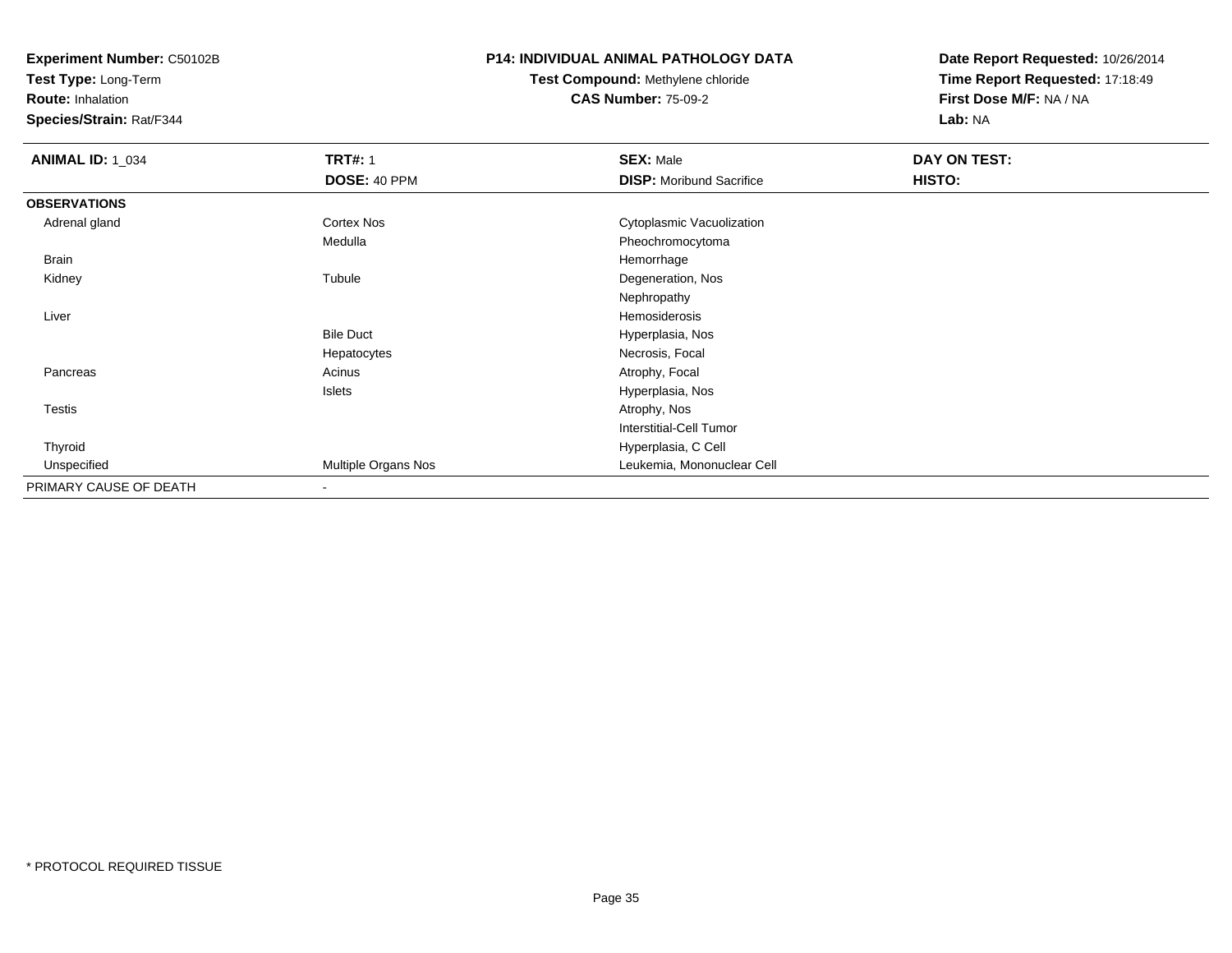**Test Type:** Long-Term

**Route:** Inhalation

**Species/Strain:** Rat/F344

### **P14: INDIVIDUAL ANIMAL PATHOLOGY DATA**

**Test Compound:** Methylene chloride**CAS Number:** 75-09-2

| <b>ANIMAL ID: 1_035</b> | <b>TRT#: 1</b>            | <b>SEX: Male</b>                  | DAY ON TEST: |  |
|-------------------------|---------------------------|-----------------------------------|--------------|--|
|                         | DOSE: 40 PPM              | <b>DISP:</b> Moribund Sacrifice   | HISTO:       |  |
| <b>OBSERVATIONS</b>     |                           |                                   |              |  |
| Adrenal gland           | Medulla                   | Pheochromocytoma                  |              |  |
| Bone                    | Maxilla                   | Hyperplasia, Focal                |              |  |
| Heart                   | Myocardium Nos            | Fibrosis, Diffuse                 |              |  |
| Kidney                  |                           | Nephropathy                       |              |  |
| Liver                   | <b>Bile Duct</b>          | <b>Fibrosis</b>                   |              |  |
|                         |                           | <b>Hemosiderosis</b>              |              |  |
|                         | <b>Bile Duct</b>          | Hyperplasia, Nos                  |              |  |
|                         |                           | Inflammation, Granulomatous Focal |              |  |
|                         | Hepatocytes               | Necrosis, Focal                   |              |  |
| Lung                    |                           | Alveolar Macrophages              |              |  |
|                         | Alveoli                   | Inflammation, Interstitial        |              |  |
| Lymph node              | Mandibular Lymph Node     | Hyperplasia, Lymphoid             |              |  |
| Pancreas                | Acinus                    | Atrophy, Focal                    |              |  |
|                         | Acinus                    | Cytoplasmic Change, Basophilic    |              |  |
| Pharynx                 | Pharyngeal Mucosa         | Acanthosis                        |              |  |
| Pituitary gland         | <b>Anterior Pituitary</b> | Adenoma, Nos                      |              |  |
| Preputial gland         |                           | Carcinoma, Nos                    |              |  |
| <b>Testis</b>           |                           | Atrophy, Nos                      |              |  |
|                         |                           | <b>Interstitial-Cell Tumor</b>    |              |  |
| <b>Thyroid</b>          |                           | <b>Cystic Follicles</b>           |              |  |
| Tooth                   |                           | Malocclusion                      |              |  |
| Unspecified             | Multiple Organs Nos       | Inflammation, Suppurative         |              |  |
| PRIMARY CAUSE OF DEATH  |                           |                                   |              |  |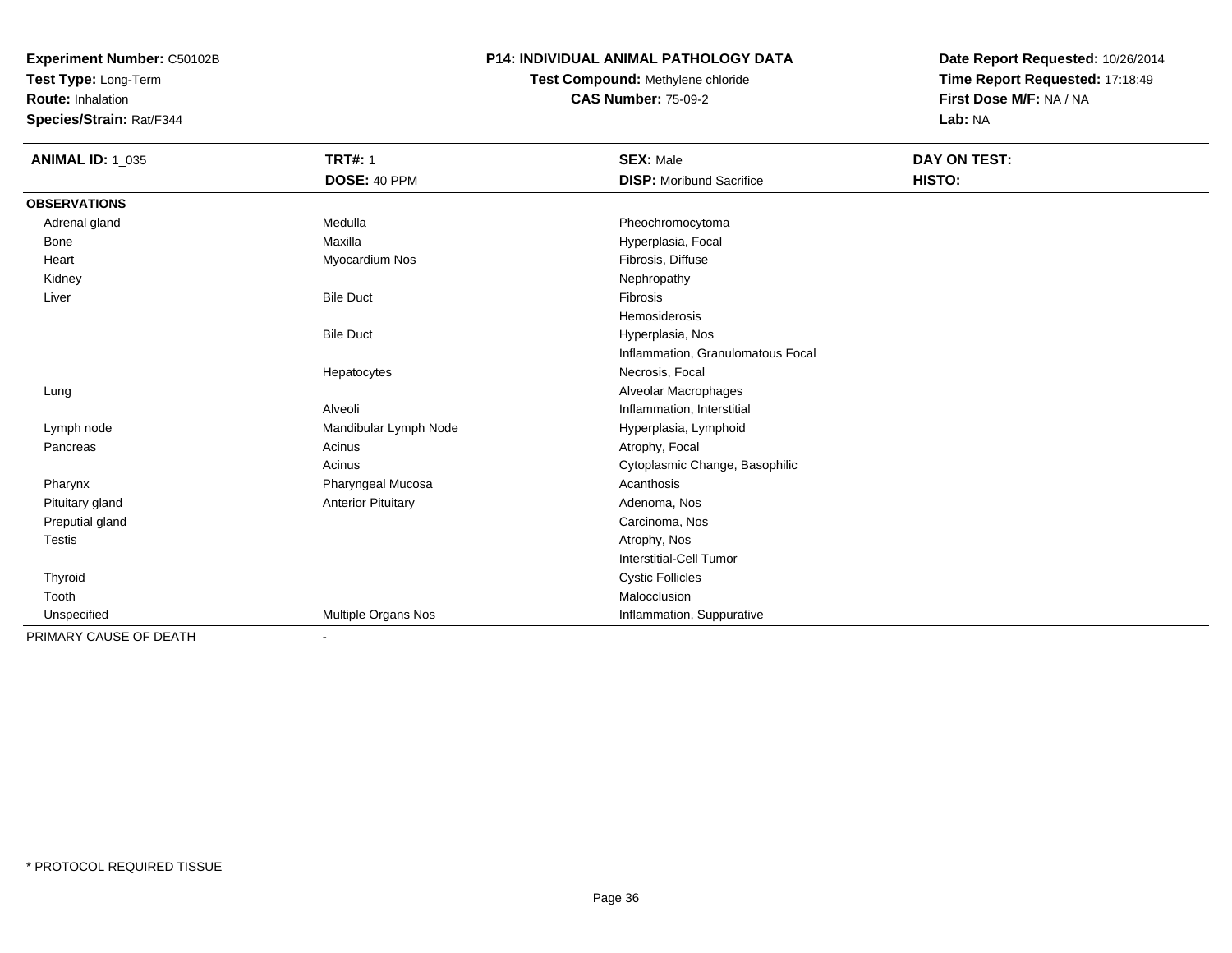**Test Type:** Long-Term

**Route:** Inhalation

**Species/Strain:** Rat/F344

## **P14: INDIVIDUAL ANIMAL PATHOLOGY DATA**

**Test Compound:** Methylene chloride**CAS Number:** 75-09-2

| <b>ANIMAL ID: 1_036</b> | <b>TRT#: 1</b>            | <b>SEX: Male</b>                | DAY ON TEST: |
|-------------------------|---------------------------|---------------------------------|--------------|
|                         | DOSE: 40 PPM              | <b>DISP:</b> Moribund Sacrifice | HISTO:       |
| <b>OBSERVATIONS</b>     |                           |                                 |              |
| Kidney                  |                           | Nephropathy                     |              |
| Liver                   |                           | Hemorrhage                      |              |
|                         |                           | Hemosiderosis                   |              |
|                         |                           | Hepatocellular Carcinoma        |              |
|                         |                           | Hepatocytomegaly                |              |
|                         | <b>Bile Duct</b>          | Hyperplasia, Nos                |              |
| Lung                    | Alveoli                   | Hemorrhage                      |              |
| Pituitary gland         | <b>Anterior Pituitary</b> | Adenoma, Nos                    |              |
| Prostate                |                           | Inflammation, Suppurative       |              |
| Testis                  |                           | Interstitial-Cell Tumor         |              |
| Thyroid                 |                           | Hyperplasia, C Cell             |              |
| Unspecified             | Multiple Organs Nos       | Leukemia, Mononuclear Cell      |              |
| PRIMARY CAUSE OF DEATH  | $\,$ $\,$                 |                                 |              |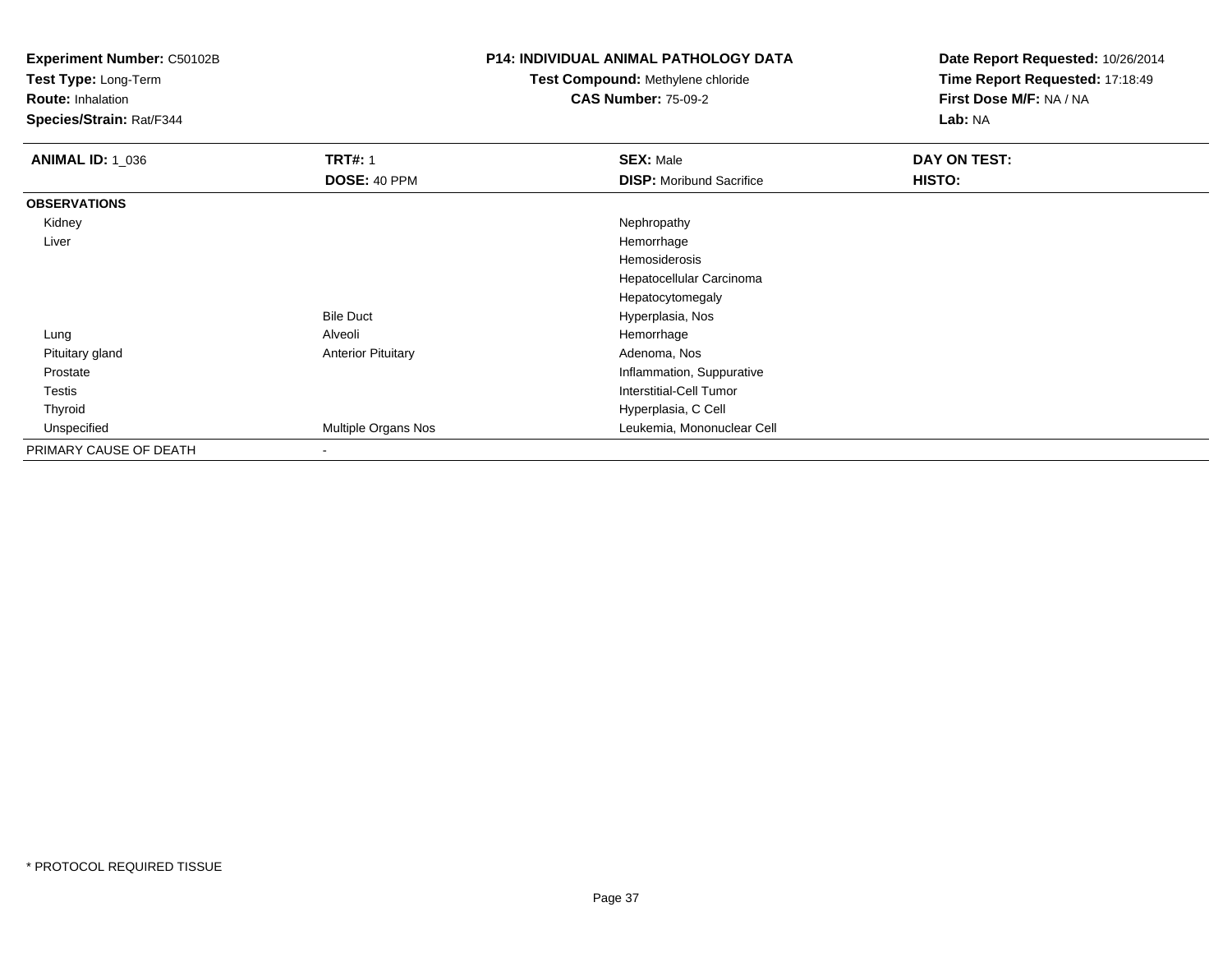| <b>Experiment Number: C50102B</b><br>Test Type: Long-Term<br><b>Route: Inhalation</b><br>Species/Strain: Rat/F344 |                           | <b>P14: INDIVIDUAL ANIMAL PATHOLOGY DATA</b><br>Test Compound: Methylene chloride<br><b>CAS Number: 75-09-2</b> | Date Report Requested: 10/26/2014<br>Time Report Requested: 17:18:49<br>First Dose M/F: NA / NA<br>Lab: NA |
|-------------------------------------------------------------------------------------------------------------------|---------------------------|-----------------------------------------------------------------------------------------------------------------|------------------------------------------------------------------------------------------------------------|
| <b>ANIMAL ID: 1 037</b>                                                                                           | <b>TRT#: 1</b>            | <b>SEX: Male</b>                                                                                                | DAY ON TEST:                                                                                               |
|                                                                                                                   | <b>DOSE: 40 PPM</b>       | <b>DISP:</b> Moribund Sacrifice                                                                                 | <b>HISTO:</b>                                                                                              |
| <b>OBSERVATIONS</b>                                                                                               |                           |                                                                                                                 |                                                                                                            |
| Kidney                                                                                                            |                           | Nephropathy                                                                                                     |                                                                                                            |
| Parathyroid gland                                                                                                 |                           | Hyperplasia, Nos                                                                                                |                                                                                                            |
| Pituitary gland                                                                                                   | <b>Anterior Pituitary</b> | Adenoma, Nos                                                                                                    |                                                                                                            |
| Testis                                                                                                            |                           | Atrophy, Nos                                                                                                    |                                                                                                            |
|                                                                                                                   |                           | <b>Interstitial-Cell Tumor</b>                                                                                  |                                                                                                            |
| Unspecified                                                                                                       | Multiple Organs Nos       | Leukemia, Mononuclear Cell                                                                                      |                                                                                                            |
| PRIMARY CAUSE OF DEATH                                                                                            |                           |                                                                                                                 |                                                                                                            |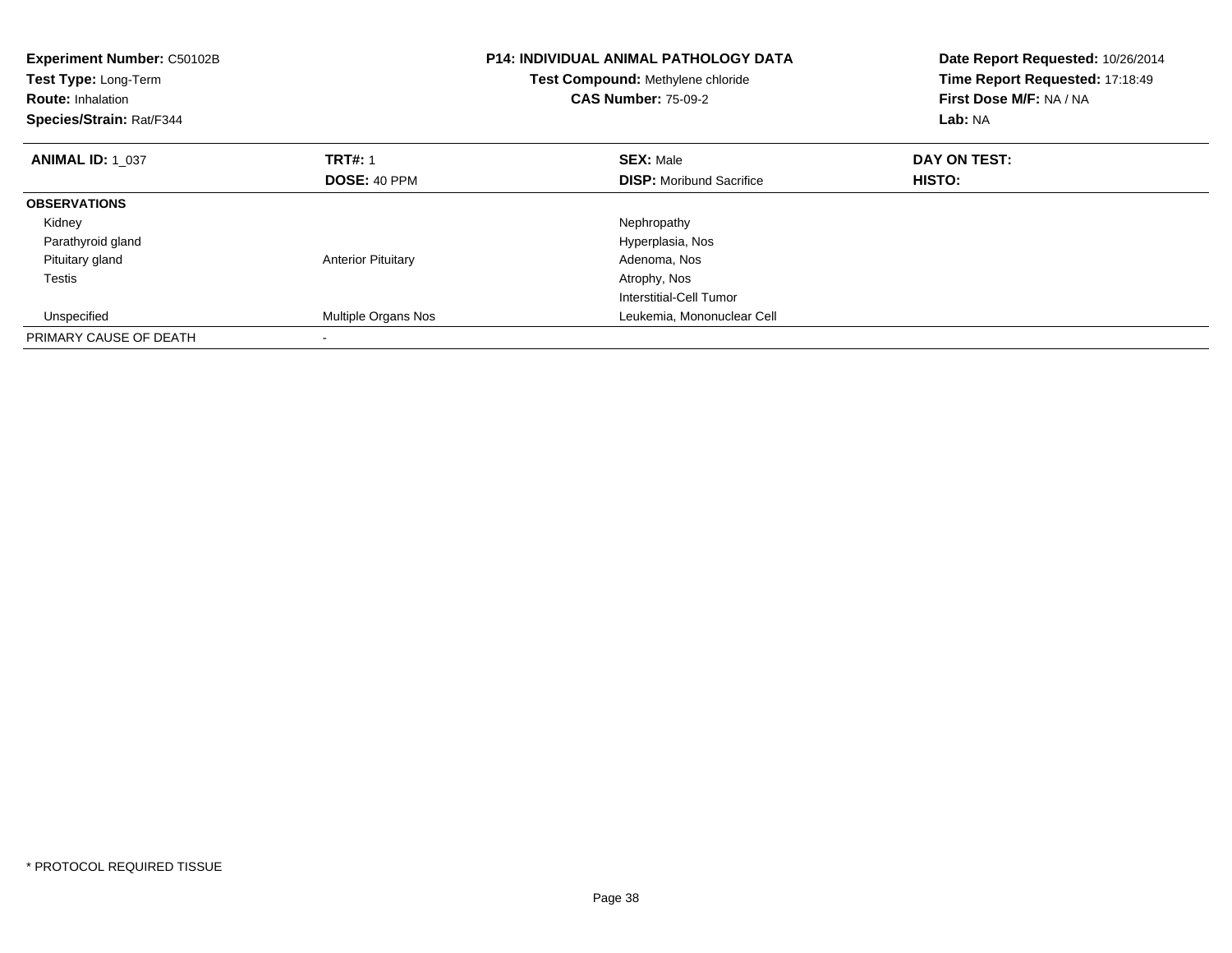**Test Type:** Long-Term

**Route:** Inhalation

**Species/Strain:** Rat/F344

## **P14: INDIVIDUAL ANIMAL PATHOLOGY DATA**

# **Test Compound:** Methylene chloride**CAS Number:** 75-09-2

| <b>ANIMAL ID: 1_038</b> | <b>TRT#: 1</b>      | <b>SEX: Male</b>           | DAY ON TEST: |  |
|-------------------------|---------------------|----------------------------|--------------|--|
|                         | DOSE: 40 PPM        | <b>DISP: Natural Death</b> | HISTO:       |  |
| <b>OBSERVATIONS</b>     |                     |                            |              |  |
| Heart                   | Atrium              | Thrombosis, Nos            |              |  |
| Kidney                  |                     | Nephropathy                |              |  |
| Liver                   |                     | Hemosiderosis              |              |  |
|                         | <b>Bile Duct</b>    | Hyperplasia, Nos           |              |  |
|                         | Hepatocytes         | Necrosis, Focal            |              |  |
| Pancreas                | Acinus              | Atrophy, Focal             |              |  |
| Prostate                |                     | Inflammation, Suppurative  |              |  |
| Stomach                 | Forestomach         | Acanthosis                 |              |  |
|                         | Forestomach         | Inflammation, Acute        |              |  |
| <b>Testis</b>           |                     | Atrophy, Nos               |              |  |
|                         |                     | Interstitial-Cell Tumor    |              |  |
| Unspecified             | Multiple Organs Nos | Leukemia, Mononuclear Cell |              |  |
| PRIMARY CAUSE OF DEATH  | $\blacksquare$      |                            |              |  |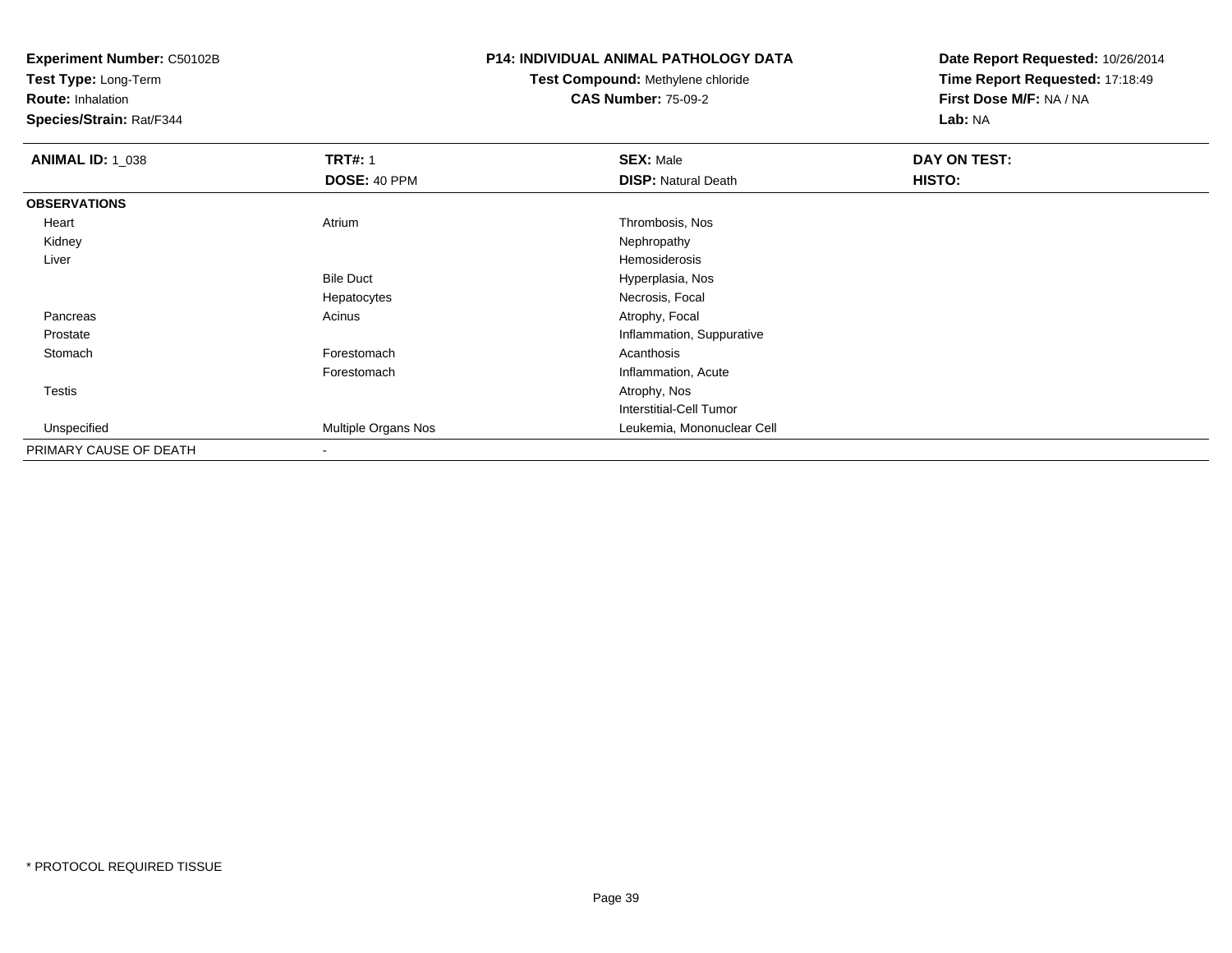**Test Type:** Long-Term

**Route:** Inhalation

**Species/Strain:** Rat/F344

#### **P14: INDIVIDUAL ANIMAL PATHOLOGY DATA**

**Test Compound:** Methylene chloride**CAS Number:** 75-09-2

| <b>ANIMAL ID: 1_039</b> | <b>TRT#: 1</b>            | <b>SEX: Male</b>                | DAY ON TEST: |  |
|-------------------------|---------------------------|---------------------------------|--------------|--|
|                         | DOSE: 40 PPM              | <b>DISP: Terminal Sacrifice</b> | HISTO:       |  |
| <b>OBSERVATIONS</b>     |                           |                                 |              |  |
| Adrenal gland           | Medulla                   | Hyperplasia, Nos                |              |  |
|                         | Medulla                   | Pheochromocytoma                |              |  |
| Heart                   | Atrium                    | Fibrosis, Focal                 |              |  |
|                         | Cardiac Valve             | Metaplasia, Cartilaginous       |              |  |
| Kidney                  |                           | Nephropathy                     |              |  |
| Liver                   | Hepatocytes               | Cytoplasmic Vacuolization       |              |  |
|                         |                           | Hemosiderosis                   |              |  |
|                         | Hepatocytes               | Necrosis, Focal                 |              |  |
| Lung                    | Alveoli                   | Hemorrhage                      |              |  |
| Mammary gland           |                           | Fibroadenoma                    |              |  |
| Pituitary gland         | <b>Anterior Pituitary</b> | Adenoma, Nos                    |              |  |
| Testis                  |                           | Atrophy, Nos                    |              |  |
|                         |                           | <b>Interstitial-Cell Tumor</b>  |              |  |
| PRIMARY CAUSE OF DEATH  |                           |                                 |              |  |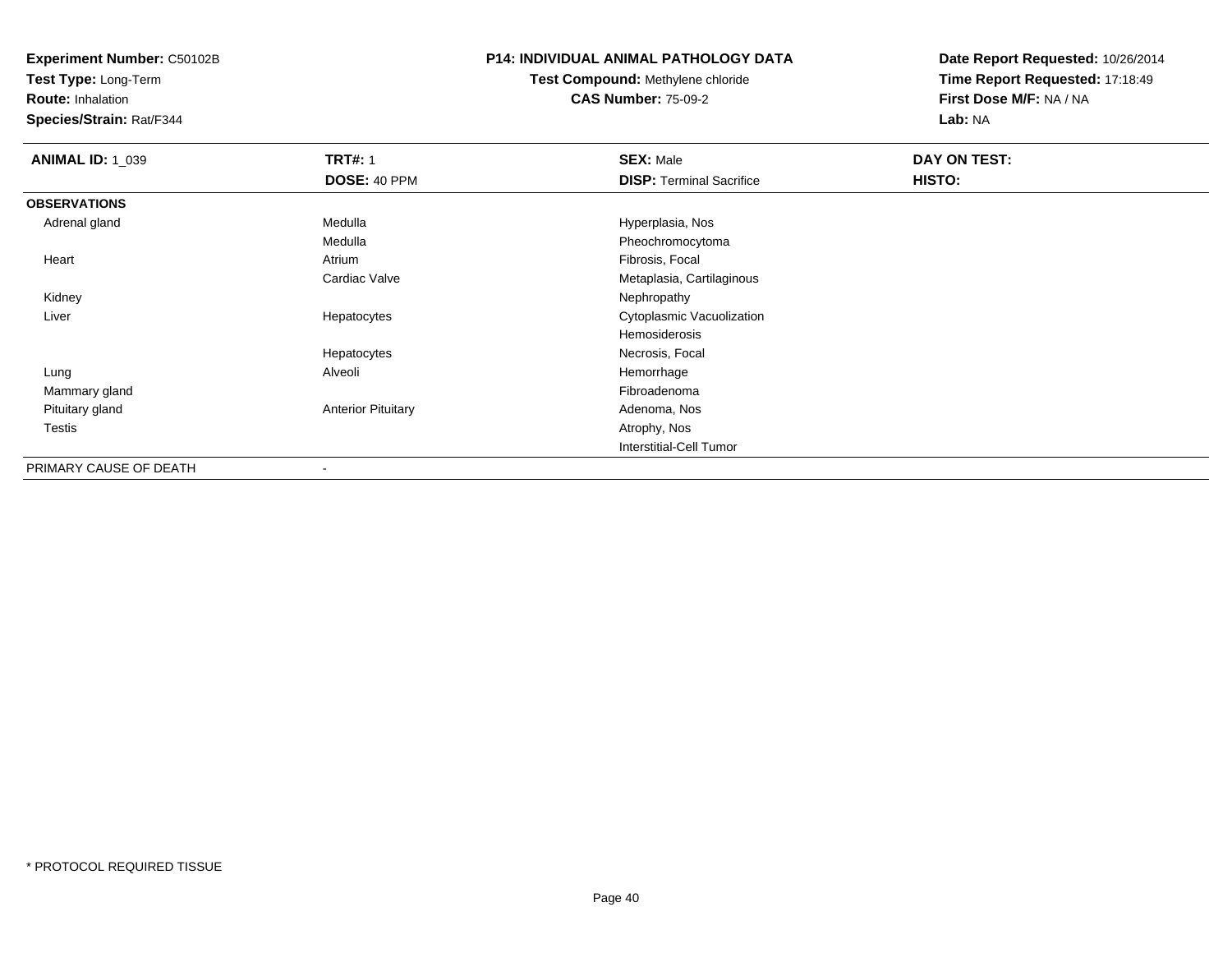**Test Type:** Long-Term

**Route:** Inhalation

**Species/Strain:** Rat/F344

## **P14: INDIVIDUAL ANIMAL PATHOLOGY DATA**

# **Test Compound:** Methylene chloride**CAS Number:** 75-09-2

| <b>ANIMAL ID: 1_040</b> | <b>TRT#: 1</b>      | <b>SEX: Male</b>                | DAY ON TEST: |  |
|-------------------------|---------------------|---------------------------------|--------------|--|
|                         | DOSE: 40 PPM        | <b>DISP:</b> Moribund Sacrifice | HISTO:       |  |
| <b>OBSERVATIONS</b>     |                     |                                 |              |  |
| Adrenal gland           | Cortex Nos          | Cytoplasmic Vacuolization       |              |  |
| Kidney                  |                     | Nephropathy                     |              |  |
| Liver                   | Hepatocytes         | Cytoplasmic Vacuolization       |              |  |
|                         |                     | Hemosiderosis                   |              |  |
|                         |                     | Hepatocytomegaly                |              |  |
|                         | <b>Bile Duct</b>    | Hyperplasia, Nos                |              |  |
| Nasal cavity            |                     | Foreign Body, Nos               |              |  |
|                         |                     | Hyperplasia, Epithelial         |              |  |
|                         |                     | Inflammation, Suppurative       |              |  |
| Pancreas                | Islets              | Islet-Cell Adenoma              |              |  |
| Preputial gland         |                     | Inflammation, Suppurative       |              |  |
| Seminal vesicle         |                     | Inflammation, Suppurative       |              |  |
| Spleen                  |                     | Fibrosis, Focal                 |              |  |
| <b>Testis</b>           |                     | Atrophy, Nos                    |              |  |
|                         |                     | <b>Interstitial-Cell Tumor</b>  |              |  |
| Unspecified             | Multiple Organs Nos | Leukemia, Mononuclear Cell      |              |  |
| PRIMARY CAUSE OF DEATH  | ۰                   |                                 |              |  |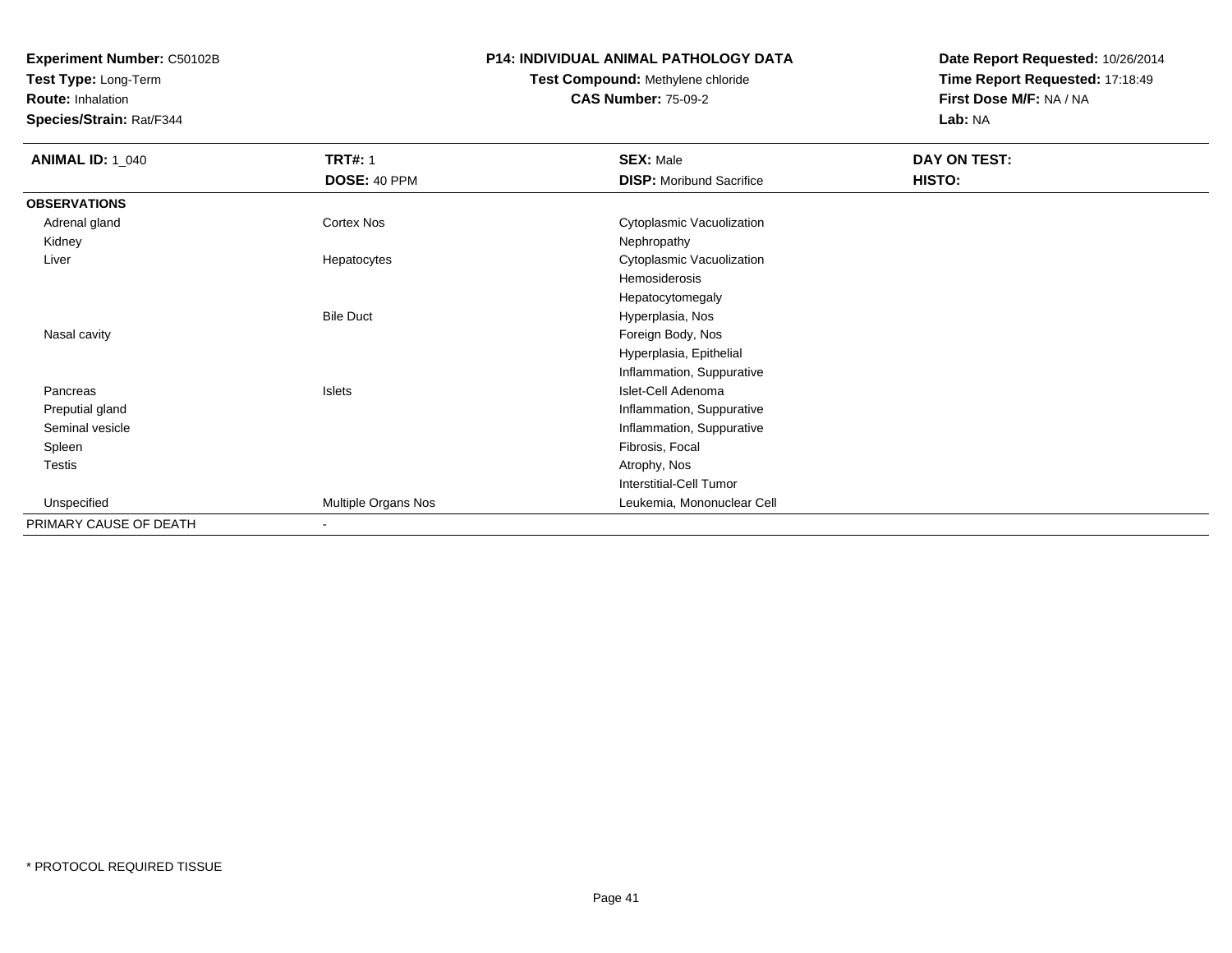| <b>Experiment Number: C50102B</b><br>Test Type: Long-Term<br><b>Route: Inhalation</b><br>Species/Strain: Rat/F344 |                     | P14: INDIVIDUAL ANIMAL PATHOLOGY DATA<br>Test Compound: Methylene chloride<br><b>CAS Number: 75-09-2</b> | Date Report Requested: 10/26/2014<br>Time Report Requested: 17:18:49<br>First Dose M/F: NA / NA<br>Lab: NA |
|-------------------------------------------------------------------------------------------------------------------|---------------------|----------------------------------------------------------------------------------------------------------|------------------------------------------------------------------------------------------------------------|
| <b>ANIMAL ID: 1 041</b>                                                                                           | <b>TRT#: 1</b>      | <b>SEX: Male</b>                                                                                         | DAY ON TEST:                                                                                               |
|                                                                                                                   | <b>DOSE: 40 PPM</b> | <b>DISP: Natural Death</b>                                                                               | HISTO:                                                                                                     |
| <b>OBSERVATIONS</b>                                                                                               |                     |                                                                                                          |                                                                                                            |
| <b>Brain</b>                                                                                                      |                     | Hemorrhage                                                                                               |                                                                                                            |
| Liver                                                                                                             | Hepatocytes         | Necrosis, Focal                                                                                          |                                                                                                            |
| Nasal cavity                                                                                                      |                     | Inflammation, Suppurative                                                                                |                                                                                                            |
| Spleen                                                                                                            |                     | Necrosis, Focal                                                                                          |                                                                                                            |
| Testis                                                                                                            |                     | Interstitial-Cell Tumor                                                                                  |                                                                                                            |
| Unspecified                                                                                                       | Multiple Organs Nos | Leukemia, Mononuclear Cell                                                                               |                                                                                                            |
| PRIMARY CAUSE OF DEATH                                                                                            |                     |                                                                                                          |                                                                                                            |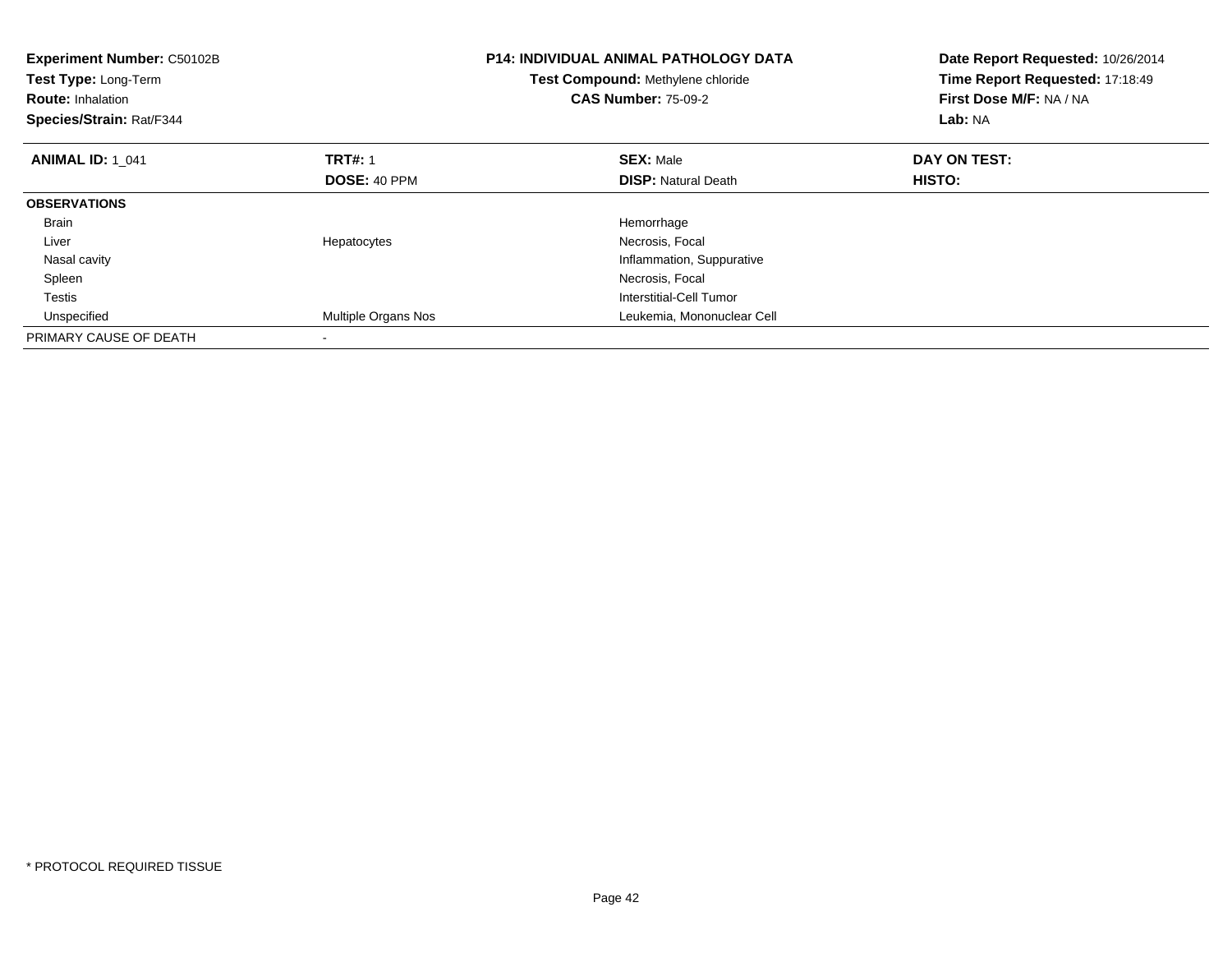**Test Type:** Long-Term

**Route:** Inhalation

**Species/Strain:** Rat/F344

## **P14: INDIVIDUAL ANIMAL PATHOLOGY DATA**

# **Test Compound:** Methylene chloride**CAS Number:** 75-09-2

| <b>ANIMAL ID: 1 042</b> | <b>TRT#: 1</b>            | <b>SEX: Male</b>                | DAY ON TEST: |  |
|-------------------------|---------------------------|---------------------------------|--------------|--|
|                         | DOSE: 40 PPM              | <b>DISP:</b> Moribund Sacrifice | HISTO:       |  |
| <b>OBSERVATIONS</b>     |                           |                                 |              |  |
| Heart                   | Myocardium Nos            | Fibrosis, Diffuse               |              |  |
| Kidney                  | Tubule                    | Degeneration, Nos               |              |  |
|                         |                           | Nephropathy                     |              |  |
| Liver                   |                           | <b>Hemosiderosis</b>            |              |  |
|                         | <b>Bile Duct</b>          | Hyperplasia, Nos                |              |  |
| Lung                    | Alveoli                   | Hemorrhage                      |              |  |
| Nasal cavity            |                           | Inflammation, Suppurative       |              |  |
| Pituitary gland         | <b>Anterior Pituitary</b> | Adenoma, Nos                    |              |  |
| Seminal vesicle         |                           | Inflammation, Suppurative       |              |  |
| Testis                  |                           | Atrophy, Nos                    |              |  |
|                         |                           | Interstitial-Cell Tumor         |              |  |
| Unspecified             | Multiple Organs Nos       | Leukemia, Mononuclear Cell      |              |  |
| PRIMARY CAUSE OF DEATH  | $\overline{\phantom{a}}$  |                                 |              |  |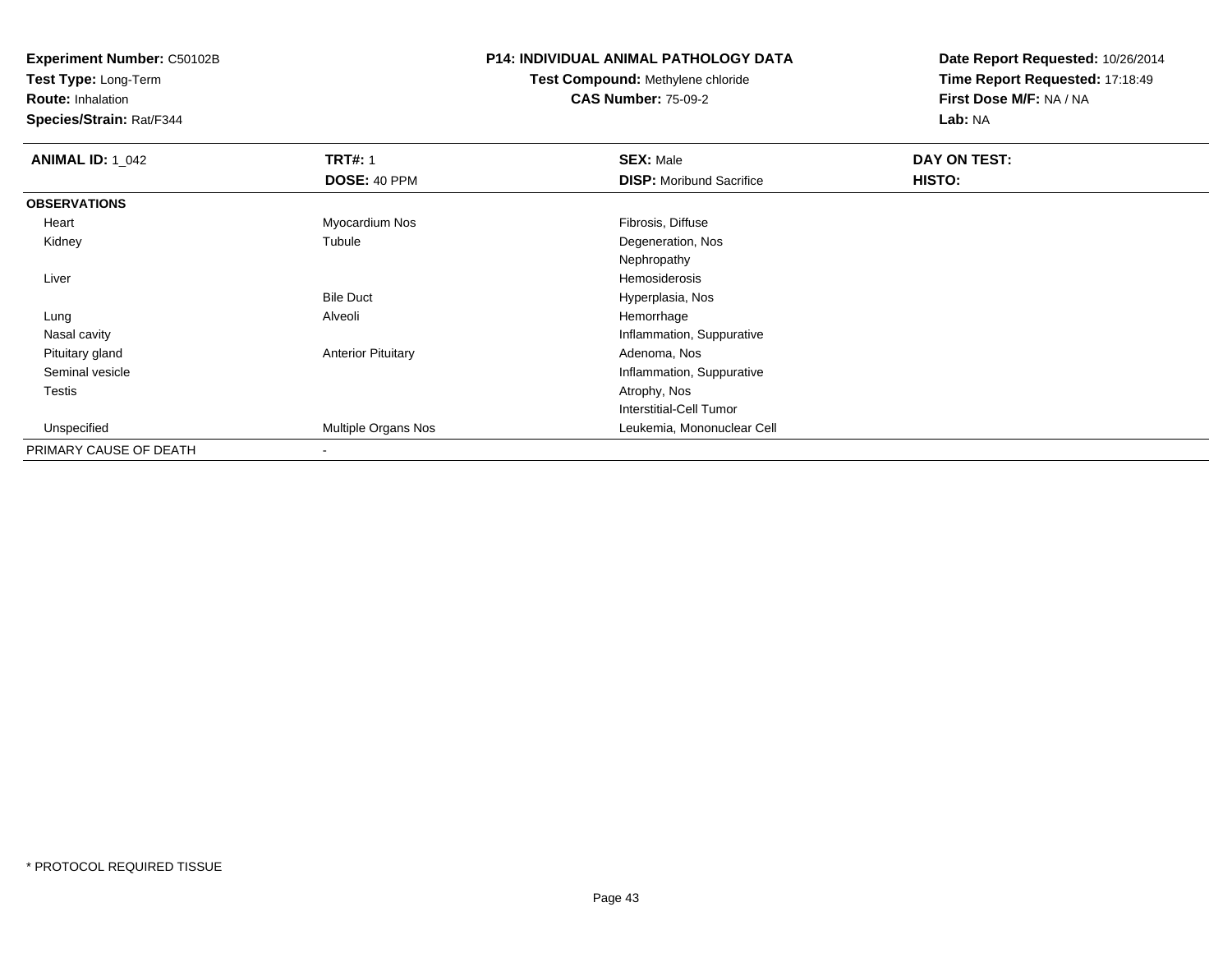**Test Type:** Long-Term

**Route:** Inhalation

**Species/Strain:** Rat/F344

## **P14: INDIVIDUAL ANIMAL PATHOLOGY DATA**

# **Test Compound:** Methylene chloride**CAS Number:** 75-09-2

| <b>ANIMAL ID: 1_043</b> | <b>TRT#: 1</b>            | <b>SEX: Male</b>                | DAY ON TEST: |  |
|-------------------------|---------------------------|---------------------------------|--------------|--|
|                         | DOSE: 40 PPM              | <b>DISP:</b> Moribund Sacrifice | HISTO:       |  |
| <b>OBSERVATIONS</b>     |                           |                                 |              |  |
| Adrenal gland           | Medulla                   | Ganglioneuroma                  |              |  |
|                         | Medulla                   | Pheochromocytoma                |              |  |
| Heart                   | Atrium                    | Thrombosis, Nos                 |              |  |
| Kidney                  |                           | Nephropathy                     |              |  |
| Larynx                  |                           | Foreign Body, Nos               |              |  |
|                         |                           | Inflammation, Suppurative       |              |  |
| Liver                   | Hepatocytes               | Cytoplasmic Vacuolization       |              |  |
| Lung                    | Alveoli                   | Inflammation, Suppurative       |              |  |
| Pituitary gland         | <b>Anterior Pituitary</b> | Hyperplasia, Nos                |              |  |
| Seminal vesicle         |                           | Inflammation, Suppurative       |              |  |
| Spleen                  |                           | Fibrosis, Focal                 |              |  |
| Testis                  |                           | <b>Interstitial-Cell Tumor</b>  |              |  |
|                         | Tunica Vaginalis          | Mesothelioma, Malignant         |              |  |
| Unspecified             | Multiple Organs Nos       | Mesothelioma, Invasive          |              |  |
| PRIMARY CAUSE OF DEATH  | $\,$ $\,$                 |                                 |              |  |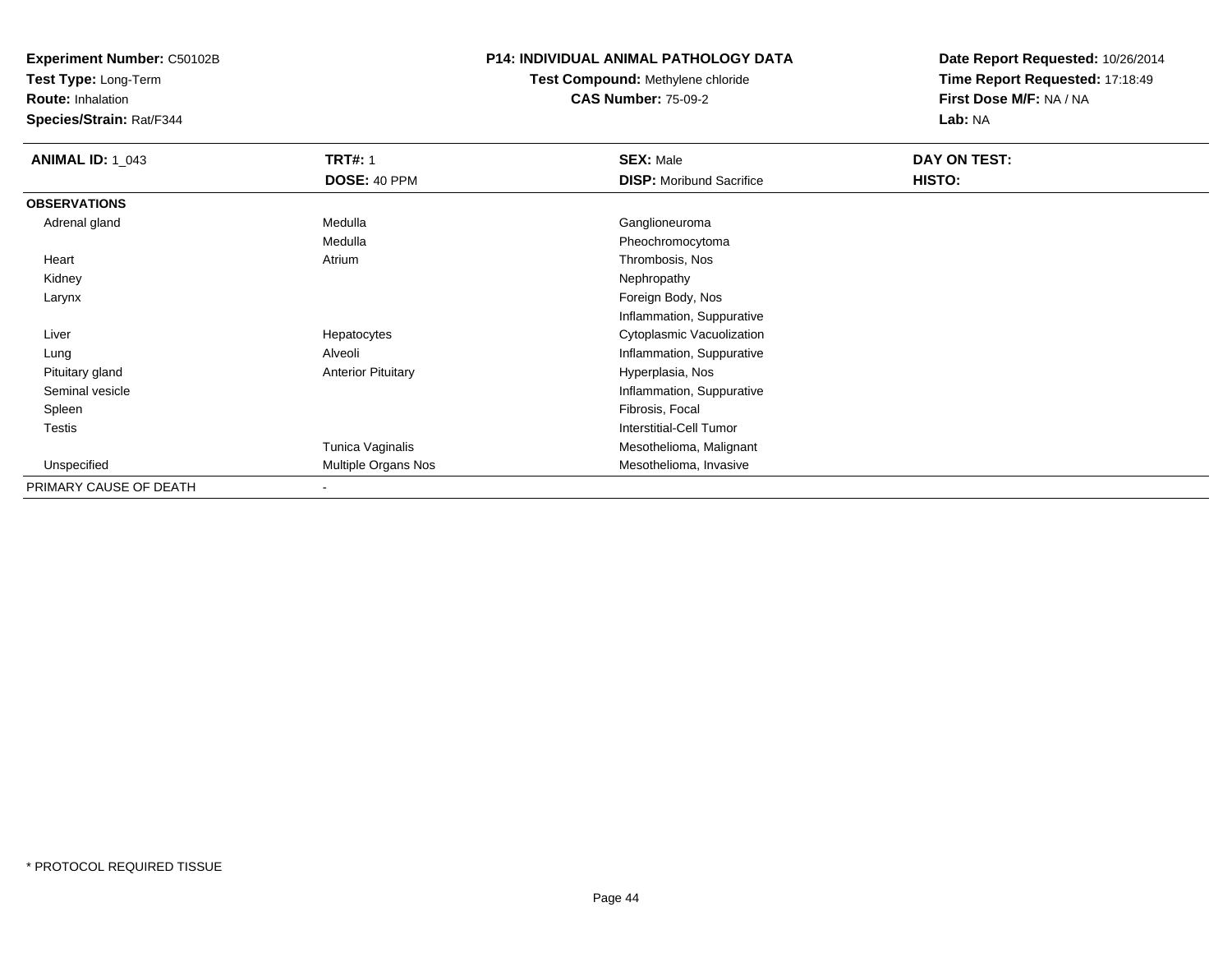| <b>Experiment Number: C50102B</b><br>Test Type: Long-Term<br><b>Route: Inhalation</b><br>Species/Strain: Rat/F344 |                     | <b>P14: INDIVIDUAL ANIMAL PATHOLOGY DATA</b><br>Test Compound: Methylene chloride<br><b>CAS Number: 75-09-2</b> | Date Report Requested: 10/26/2014<br>Time Report Requested: 17:18:49<br>First Dose M/F: NA / NA<br>Lab: NA |
|-------------------------------------------------------------------------------------------------------------------|---------------------|-----------------------------------------------------------------------------------------------------------------|------------------------------------------------------------------------------------------------------------|
| <b>ANIMAL ID: 1 044</b>                                                                                           | <b>TRT#: 1</b>      | <b>SEX: Male</b>                                                                                                | DAY ON TEST:                                                                                               |
|                                                                                                                   | DOSE: 40 PPM        | <b>DISP:</b> Terminal Sacrifice                                                                                 | HISTO:                                                                                                     |
| <b>OBSERVATIONS</b>                                                                                               |                     |                                                                                                                 |                                                                                                            |
| Intestine Large                                                                                                   | Colon               | Parasitism                                                                                                      |                                                                                                            |
| Kidney                                                                                                            |                     | Nephropathy                                                                                                     |                                                                                                            |
| Liver                                                                                                             |                     | Hemosiderosis                                                                                                   |                                                                                                            |
|                                                                                                                   | <b>Bile Duct</b>    | Hyperplasia, Nos                                                                                                |                                                                                                            |
| <b>Testis</b>                                                                                                     |                     | Atrophy, Nos                                                                                                    |                                                                                                            |
|                                                                                                                   |                     | Interstitial-Cell Tumor                                                                                         |                                                                                                            |
| Unspecified                                                                                                       | Multiple Organs Nos | Leukemia, Mononuclear Cell                                                                                      |                                                                                                            |
| PRIMARY CAUSE OF DEATH                                                                                            |                     |                                                                                                                 |                                                                                                            |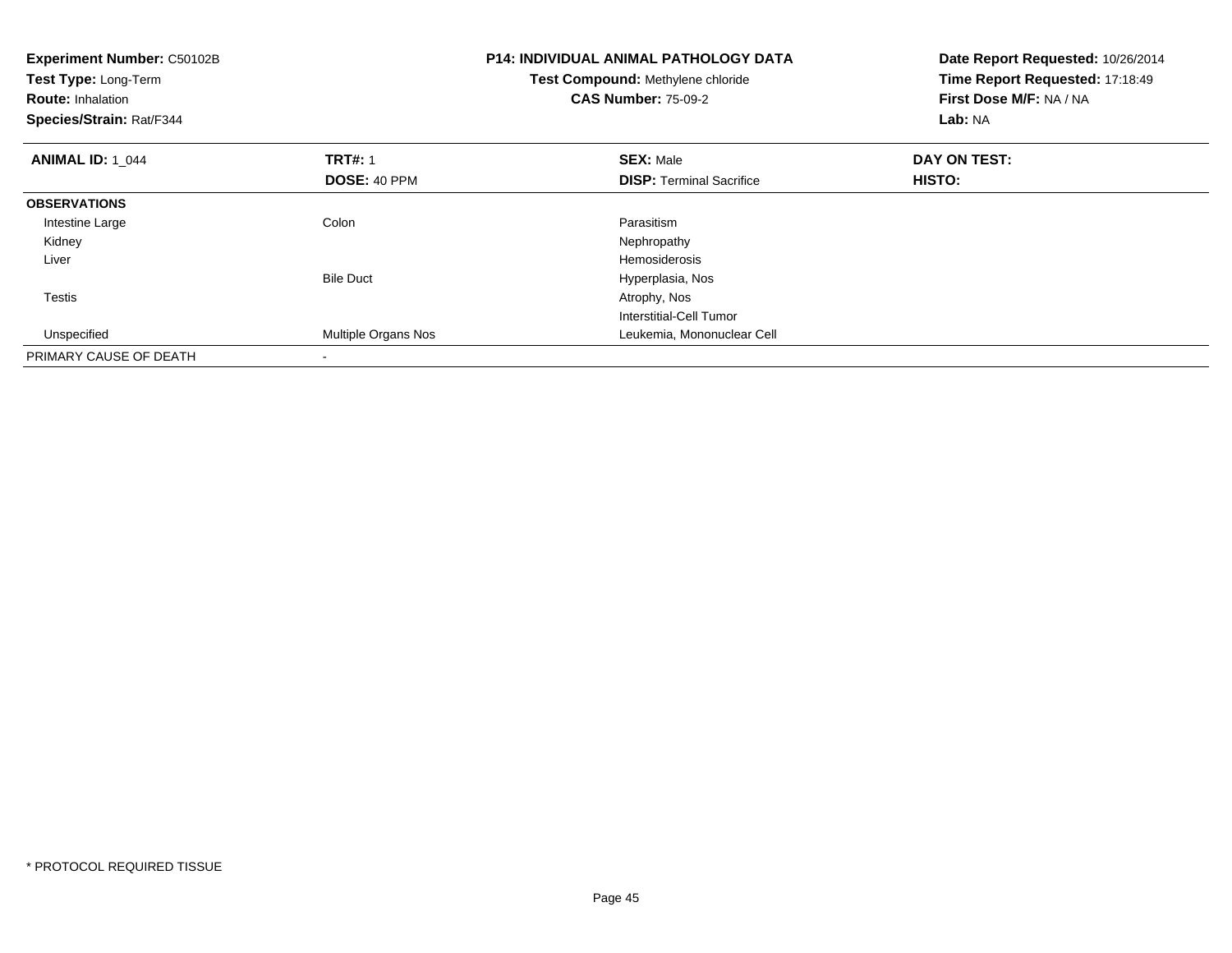| Experiment Number: C50102B<br>Test Type: Long-Term<br><b>Route: Inhalation</b><br>Species/Strain: Rat/F344 |                           | <b>P14: INDIVIDUAL ANIMAL PATHOLOGY DATA</b><br><b>Test Compound: Methylene chloride</b><br><b>CAS Number: 75-09-2</b> | Date Report Requested: 10/26/2014<br>Time Report Requested: 17:18:49<br>First Dose M/F: NA / NA<br>Lab: NA |
|------------------------------------------------------------------------------------------------------------|---------------------------|------------------------------------------------------------------------------------------------------------------------|------------------------------------------------------------------------------------------------------------|
| <b>ANIMAL ID: 1 045</b>                                                                                    | <b>TRT#: 1</b>            | <b>SEX: Male</b>                                                                                                       | DAY ON TEST:                                                                                               |
|                                                                                                            | DOSE: 40 PPM              | <b>DISP:</b> Natural Death                                                                                             | <b>HISTO:</b>                                                                                              |
| <b>OBSERVATIONS</b>                                                                                        |                           |                                                                                                                        |                                                                                                            |
| <b>Brain</b>                                                                                               |                           | Hemorrhage                                                                                                             |                                                                                                            |
| Heart                                                                                                      | Myocardium Nos            | Fibrosis, Diffuse                                                                                                      |                                                                                                            |
| Liver                                                                                                      | Hepatocytes               | Cytoplasmic Vacuolization                                                                                              |                                                                                                            |
|                                                                                                            |                           | Hemosiderosis                                                                                                          |                                                                                                            |
| Lung                                                                                                       |                           | Congestion, Nos                                                                                                        |                                                                                                            |
|                                                                                                            |                           | Edema, Nos                                                                                                             |                                                                                                            |
| Pituitary gland                                                                                            | <b>Anterior Pituitary</b> | Adenoma, Nos                                                                                                           |                                                                                                            |
| Seminal vesicle                                                                                            |                           | Inflammation, Suppurative                                                                                              |                                                                                                            |
| PRIMARY CAUSE OF DEATH                                                                                     |                           |                                                                                                                        |                                                                                                            |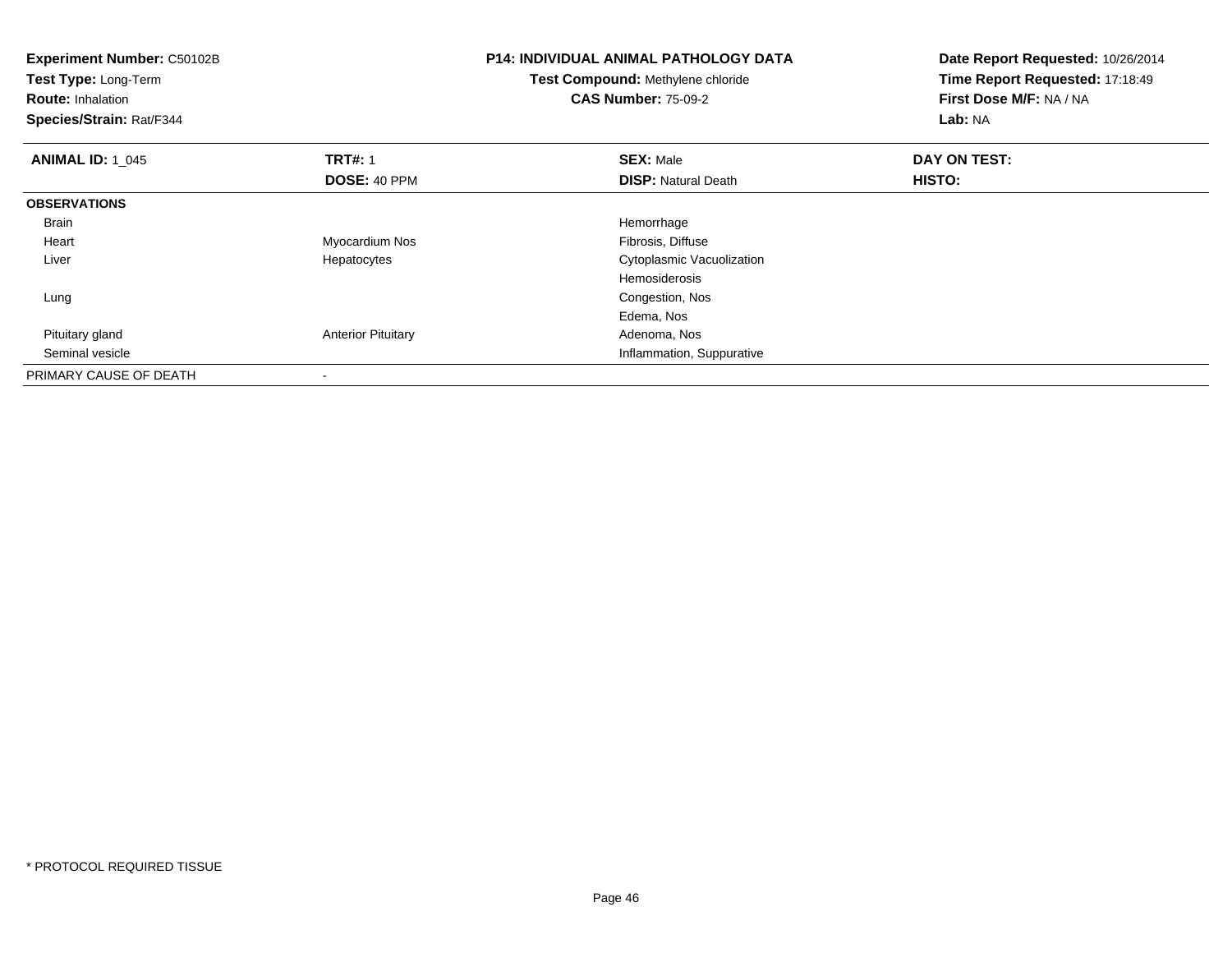| <b>Experiment Number: C50102B</b><br><b>Test Type: Long-Term</b><br><b>Route: Inhalation</b><br>Species/Strain: Rat/F344 |                           | <b>P14: INDIVIDUAL ANIMAL PATHOLOGY DATA</b><br><b>Test Compound: Methylene chloride</b><br><b>CAS Number: 75-09-2</b> | Date Report Requested: 10/26/2014<br>Time Report Requested: 17:18:49<br>First Dose M/F: NA / NA<br>Lab: NA |
|--------------------------------------------------------------------------------------------------------------------------|---------------------------|------------------------------------------------------------------------------------------------------------------------|------------------------------------------------------------------------------------------------------------|
| <b>ANIMAL ID: 1_046</b>                                                                                                  | <b>TRT#: 1</b>            | <b>SEX: Male</b>                                                                                                       | DAY ON TEST:                                                                                               |
|                                                                                                                          | DOSE: 40 PPM              | <b>DISP:</b> Natural Death                                                                                             | HISTO:                                                                                                     |
| <b>OBSERVATIONS</b>                                                                                                      |                           |                                                                                                                        |                                                                                                            |
| <b>Brain</b>                                                                                                             | Cerebrum                  | Hemorrhage                                                                                                             |                                                                                                            |
| Heart                                                                                                                    | Cardiac Valve             | Metaplasia, Cartilaginous                                                                                              |                                                                                                            |
| Intestine Large                                                                                                          | Colon                     | Parasitism                                                                                                             |                                                                                                            |
| Liver                                                                                                                    |                           | Hemosiderosis                                                                                                          |                                                                                                            |
|                                                                                                                          | <b>Bile Duct</b>          | Hyperplasia, Nos                                                                                                       |                                                                                                            |
|                                                                                                                          | Hepatocytes               | Necrosis, Focal                                                                                                        |                                                                                                            |
| Pituitary gland                                                                                                          | <b>Anterior Pituitary</b> | Adenoma, Nos                                                                                                           |                                                                                                            |
| Testis                                                                                                                   |                           | Interstitial-Cell Tumor                                                                                                |                                                                                                            |
| Unspecified                                                                                                              | Multiple Organs Nos       | Leukemia, Mononuclear Cell                                                                                             |                                                                                                            |
| PRIMARY CAUSE OF DEATH                                                                                                   |                           |                                                                                                                        |                                                                                                            |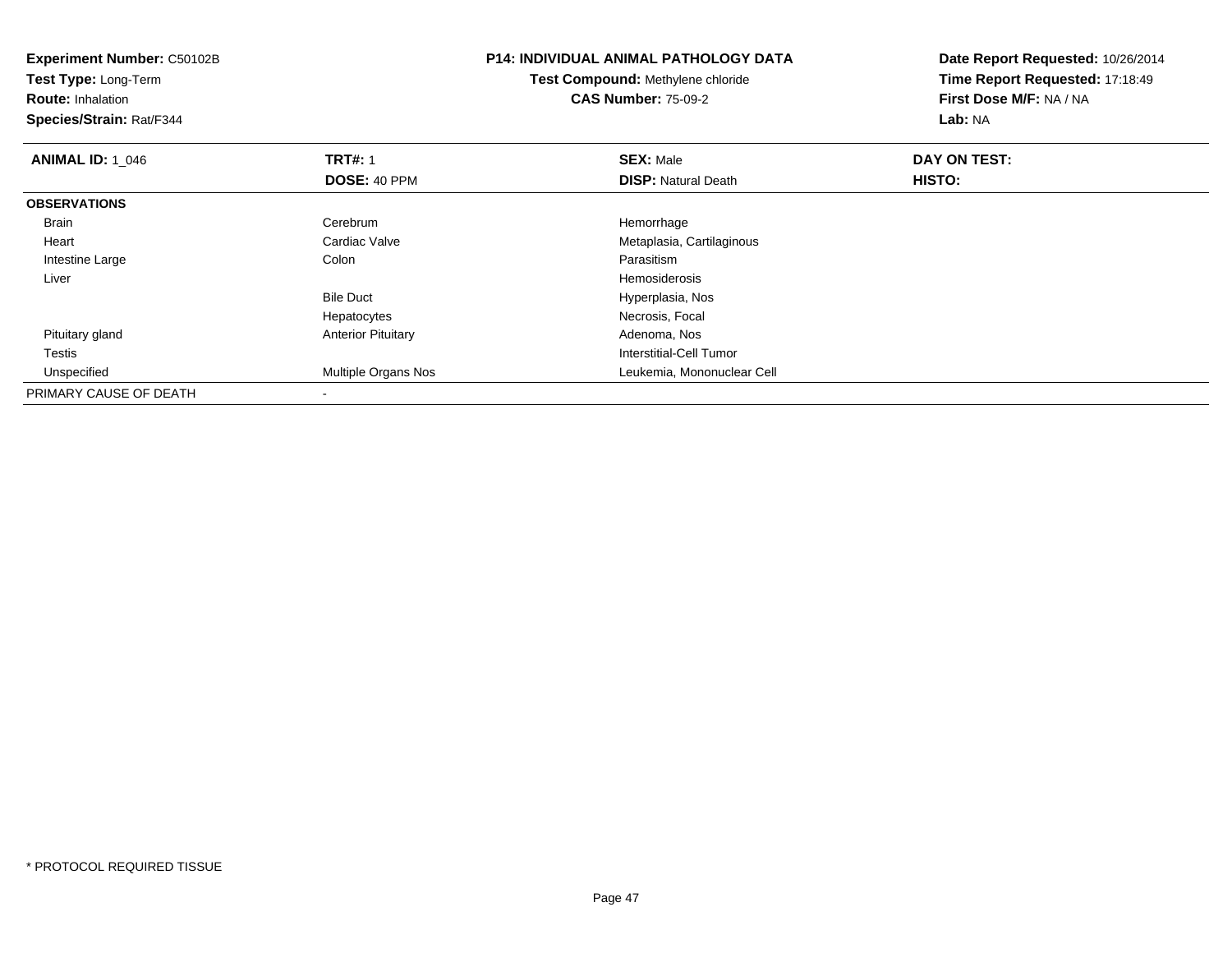**Test Type:** Long-Term

**Route:** Inhalation

**Species/Strain:** Rat/F344

### **P14: INDIVIDUAL ANIMAL PATHOLOGY DATA**

# **Test Compound:** Methylene chloride**CAS Number:** 75-09-2

| <b>ANIMAL ID: 1_047</b> | <b>TRT#: 1</b>            | <b>SEX: Male</b>                | DAY ON TEST: |  |
|-------------------------|---------------------------|---------------------------------|--------------|--|
|                         | DOSE: 40 PPM              | <b>DISP:</b> Moribund Sacrifice | HISTO:       |  |
| <b>OBSERVATIONS</b>     |                           |                                 |              |  |
| Kidney                  |                           | Nephropathy                     |              |  |
| Liver                   | Hepatocytes               | Cytoplasmic Vacuolization       |              |  |
|                         | <b>Bile Duct</b>          | Hyperplasia, Nos                |              |  |
| Oral mucosa             | Palate                    | Acanthosis                      |              |  |
| Parathyroid gland       |                           | Hyperplasia, Nos                |              |  |
| Pituitary gland         | <b>Anterior Pituitary</b> | Adenoma, Nos                    |              |  |
| Prostate                |                           | Inflammation, Suppurative       |              |  |
| Salivary gland          |                           | Inflammation, Chronic           |              |  |
| Stomach                 | Forestomach               | Acanthosis                      |              |  |
|                         | Forestomach               | Inflammation, Acute             |              |  |
| <b>Testis</b>           |                           | Atrophy, Nos                    |              |  |
|                         |                           | Periarteritis                   |              |  |
| Unspecified             | Head                      | Inflammation, Suppurative       |              |  |
| PRIMARY CAUSE OF DEATH  |                           |                                 |              |  |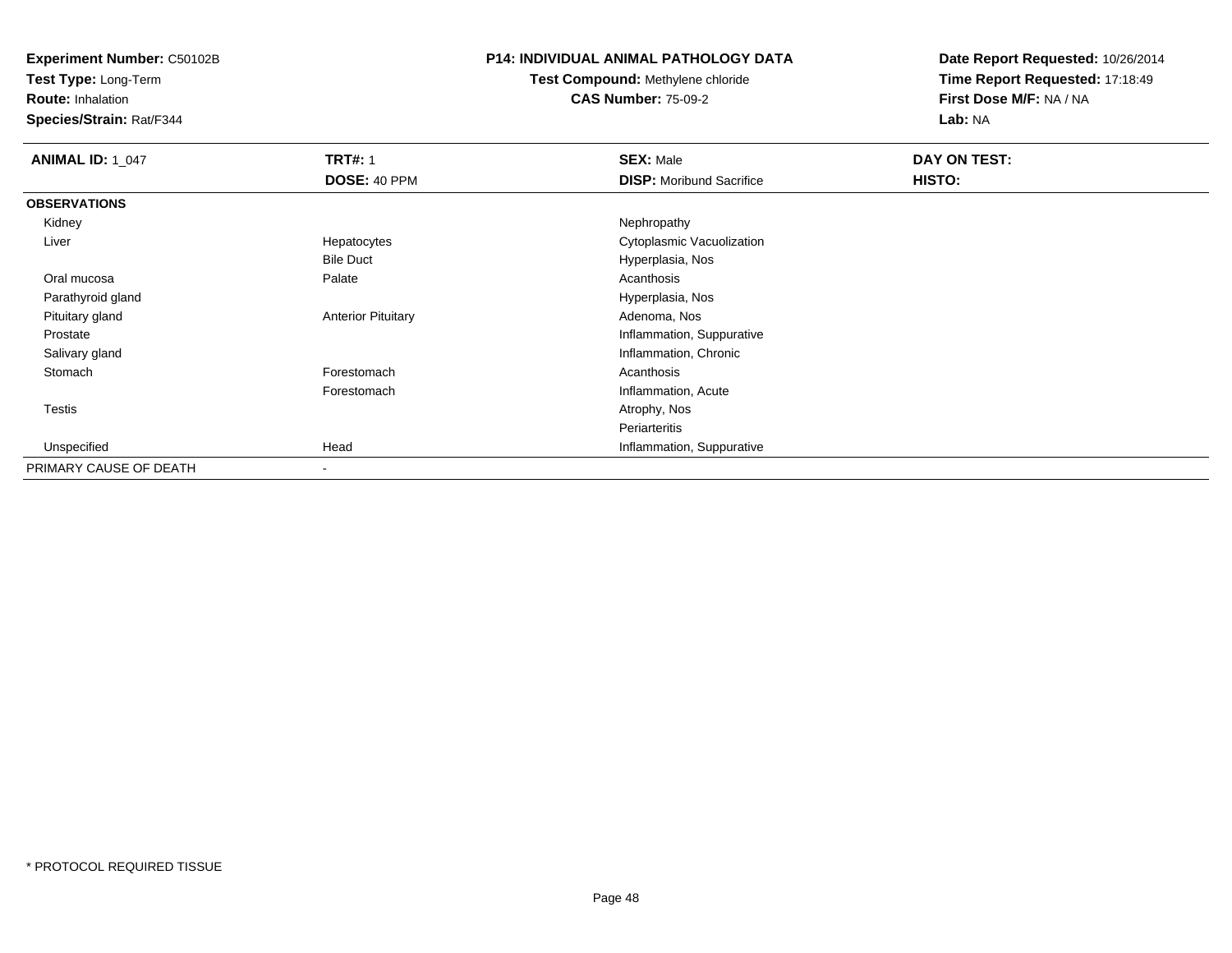**Test Type:** Long-Term

**Route:** Inhalation

**Species/Strain:** Rat/F344

## **P14: INDIVIDUAL ANIMAL PATHOLOGY DATA**

# **Test Compound:** Methylene chloride**CAS Number:** 75-09-2

| <b>ANIMAL ID: 1_048</b> | <b>TRT#: 1</b>           | <b>SEX: Male</b>                | DAY ON TEST: |  |
|-------------------------|--------------------------|---------------------------------|--------------|--|
|                         | DOSE: 40 PPM             | <b>DISP:</b> Moribund Sacrifice | HISTO:       |  |
| <b>OBSERVATIONS</b>     |                          |                                 |              |  |
| Eye                     | Nasolacrimal Duct        | Acanthosis                      |              |  |
| Heart                   | Myocardium Nos           | Fibrosis, Diffuse               |              |  |
|                         | Cardiac Valve            | Metaplasia, Cartilaginous       |              |  |
| Kidney                  |                          | Nephropathy                     |              |  |
| Liver                   | Hepatocytes              | Cytoplasmic Vacuolization       |              |  |
| Nasal cavity            |                          | Inflammation, Suppurative       |              |  |
| Preputial gland         |                          | Cyst, Nos                       |              |  |
|                         |                          | Inflammation, Chronic           |              |  |
| Testis                  |                          | Atrophy, Nos                    |              |  |
|                         |                          | Interstitial-Cell Tumor         |              |  |
| Thyroid                 |                          | C-Cell Adenoma                  |              |  |
|                         |                          | Hyperplasia, C Cell             |              |  |
| Unspecified             | Multiple Organs Nos      | Leukemia, Mononuclear Cell      |              |  |
| Zymbal gland            |                          | Carcinoma, Nos                  |              |  |
| PRIMARY CAUSE OF DEATH  | $\overline{\phantom{a}}$ |                                 |              |  |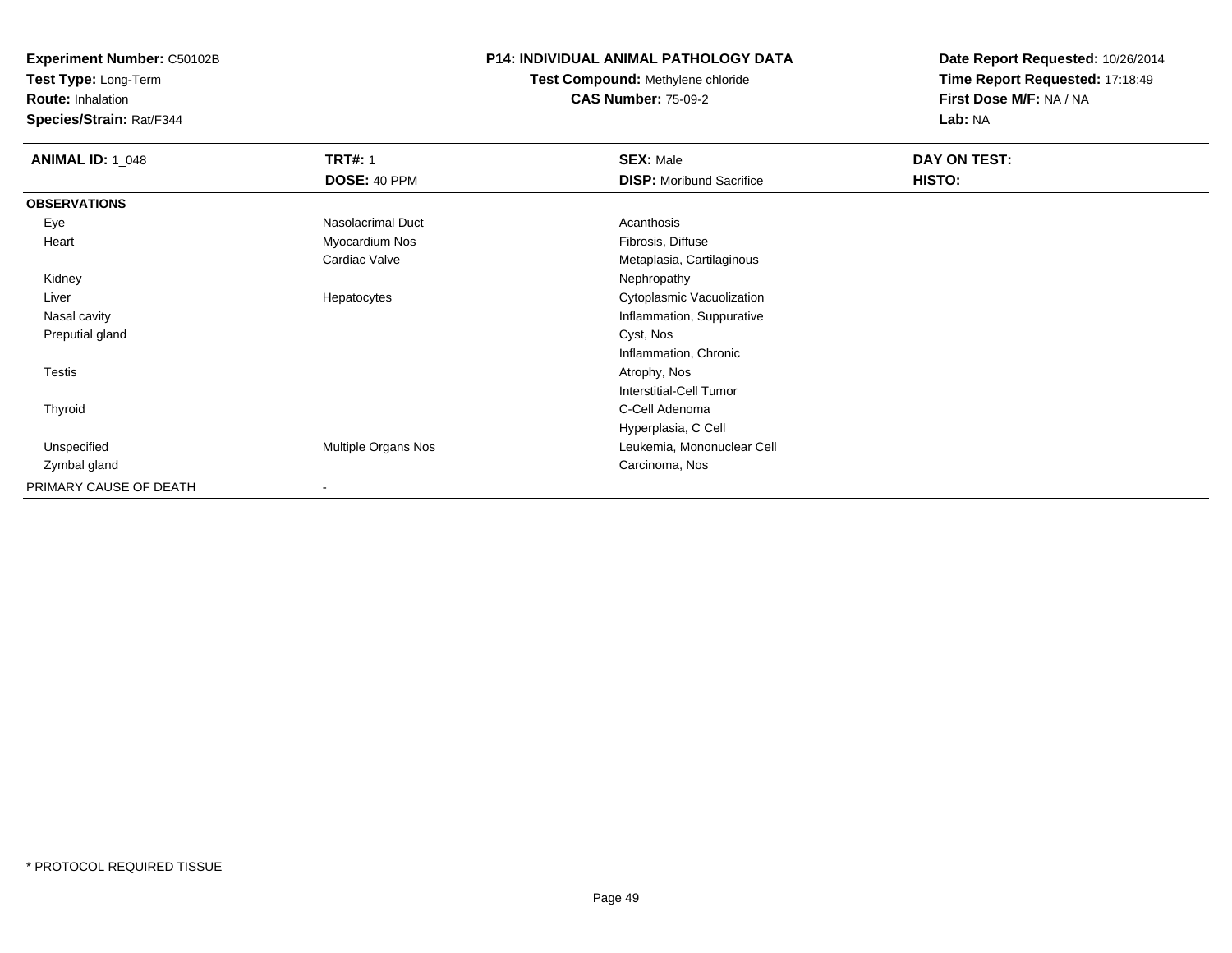**Test Type:** Long-Term

**Route:** Inhalation

**Species/Strain:** Rat/F344

# **P14: INDIVIDUAL ANIMAL PATHOLOGY DATA**

# **Test Compound:** Methylene chloride**CAS Number:** 75-09-2

| <b>ANIMAL ID: 1_049</b> | <b>TRT#: 1</b>            | <b>SEX: Male</b>                | DAY ON TEST: |  |
|-------------------------|---------------------------|---------------------------------|--------------|--|
|                         | DOSE: 40 PPM              | <b>DISP:</b> Moribund Sacrifice | HISTO:       |  |
| <b>OBSERVATIONS</b>     |                           |                                 |              |  |
| Heart                   | Myocardium Nos            | Fibrosis, Diffuse               |              |  |
|                         | Cardiac Valve             | Metaplasia, Cartilaginous       |              |  |
| Kidney                  |                           | Nephropathy                     |              |  |
| Liver                   | Hepatocytes               | Cytoplasmic Vacuolization       |              |  |
|                         |                           | Hemosiderosis                   |              |  |
|                         | Hepatocytes               | Necrosis, Focal                 |              |  |
| Pituitary gland         | <b>Anterior Pituitary</b> | Adenoma, Nos                    |              |  |
| Seminal vesicle         |                           | Inflammation, Suppurative       |              |  |
| <b>Testis</b>           |                           | Atrophy, Nos                    |              |  |
|                         |                           | <b>Interstitial-Cell Tumor</b>  |              |  |
| Unspecified             | Neck                      | Sarcoma, Nos                    |              |  |
| PRIMARY CAUSE OF DEATH  | $\,$ $\,$                 |                                 |              |  |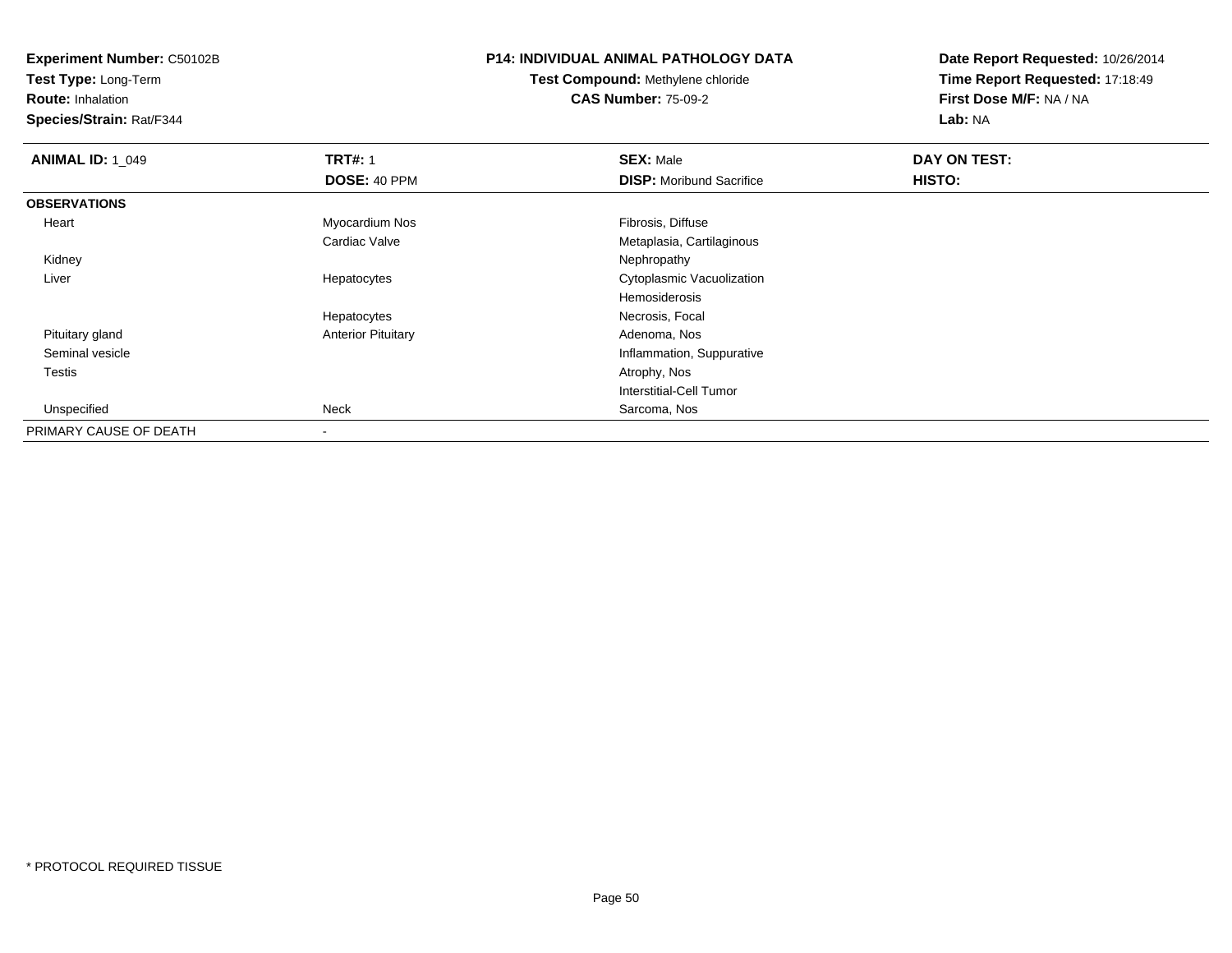**Test Type:** Long-Term

**Route:** Inhalation

**Species/Strain:** Rat/F344

## **P14: INDIVIDUAL ANIMAL PATHOLOGY DATA**

**Test Compound:** Methylene chloride**CAS Number:** 75-09-2

| <b>ANIMAL ID: 1_050</b> | <b>TRT#: 1</b>            | <b>SEX: Male</b>                | DAY ON TEST: |
|-------------------------|---------------------------|---------------------------------|--------------|
|                         | DOSE: 40 PPM              | <b>DISP:</b> Moribund Sacrifice | HISTO:       |
| <b>OBSERVATIONS</b>     |                           |                                 |              |
| Adrenal gland           | <b>Cortex Nos</b>         | Cytoplasmic Vacuolization       |              |
|                         | Medulla                   | Hyperplasia, Focal              |              |
|                         | Medulla                   | Pheochromocytoma                |              |
| <b>Blood vessel</b>     | Pulmonary Artery Nos      | Mineralization                  |              |
| Heart                   | Myocardium Nos            | Fibrosis, Diffuse               |              |
|                         | Myocardium Nos            | Mineralization                  |              |
| Kidney                  | Cortex                    | Mineralization                  |              |
|                         |                           | Nephropathy                     |              |
| Liver                   |                           | Hemosiderosis                   |              |
| Lung                    | Alveoli                   | Hemorrhage                      |              |
| Nasal cavity            |                           | Hyperplasia, Epithelial         |              |
|                         |                           | Inflammation, Suppurative       |              |
|                         |                           | Metaplasia, Squamous            |              |
| Parathyroid gland       |                           | Hyperplasia, Nos                |              |
| Pituitary gland         | <b>Anterior Pituitary</b> | Adenoma, Nos                    |              |
| Seminal vesicle         |                           | Inflammation, Suppurative       |              |
| Skin                    |                           | Acanthosis                      |              |
|                         |                           | Hyperkeratosis                  |              |
| Spleen                  |                           | Fibrosis, Focal                 |              |
| Stomach                 | Glandular Stomach         | Mineralization                  |              |
| <b>Testis</b>           |                           | Atrophy, Nos                    |              |
|                         |                           | <b>Interstitial-Cell Tumor</b>  |              |
| Thyroid                 |                           | <b>Cystic Follicles</b>         |              |
| PRIMARY CAUSE OF DEATH  | $\overline{\phantom{a}}$  |                                 |              |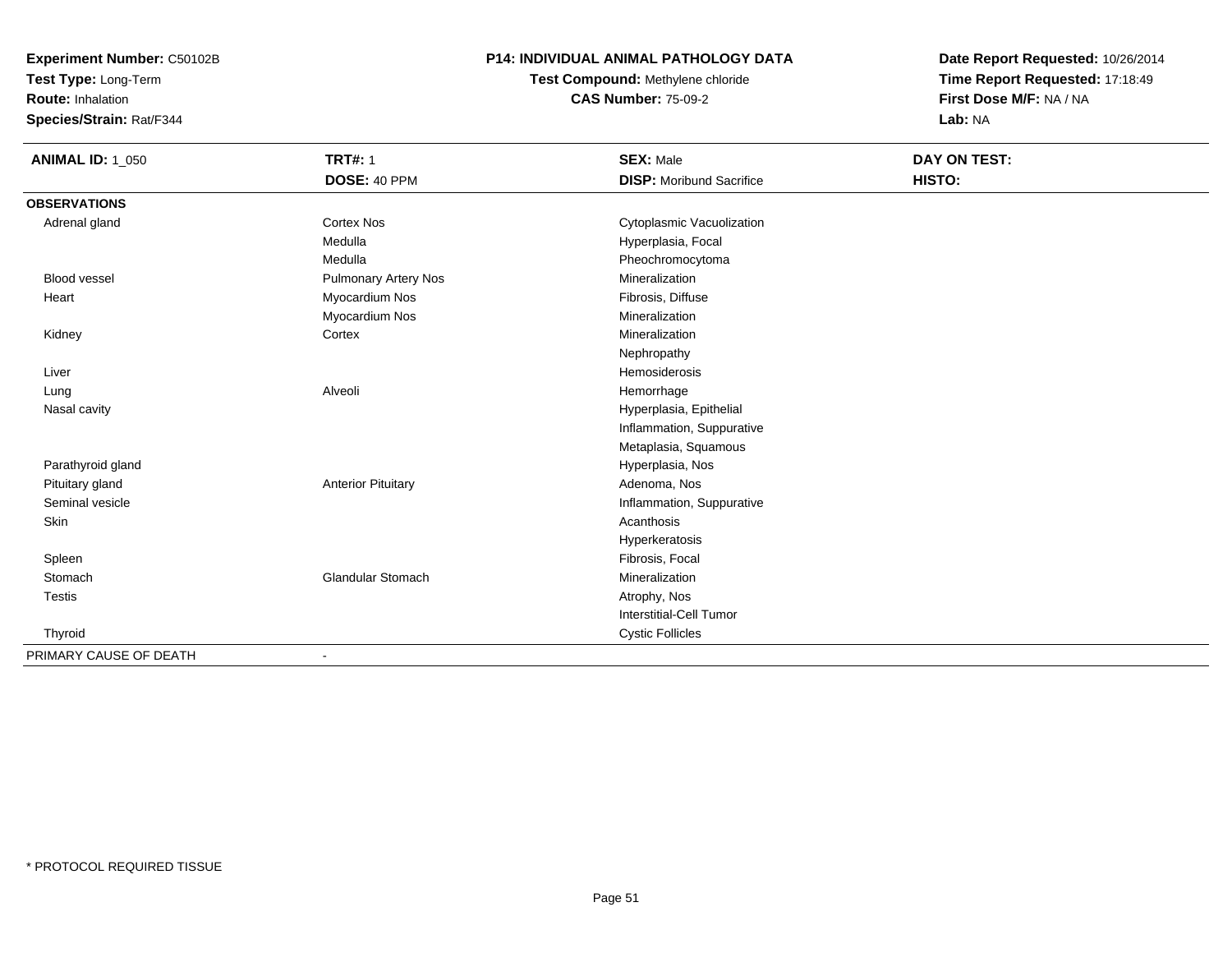| <b>Experiment Number: C50102B</b><br>Test Type: Long-Term<br><b>Route: Inhalation</b><br>Species/Strain: Rat/F344 |                              | <b>P14: INDIVIDUAL ANIMAL PATHOLOGY DATA</b><br>Test Compound: Methylene chloride<br><b>CAS Number: 75-09-2</b> | Date Report Requested: 10/26/2014<br>Time Report Requested: 17:18:49<br>First Dose M/F: NA / NA<br>Lab: NA |
|-------------------------------------------------------------------------------------------------------------------|------------------------------|-----------------------------------------------------------------------------------------------------------------|------------------------------------------------------------------------------------------------------------|
| <b>ANIMAL ID: 2 001</b>                                                                                           | <b>TRT#: 2</b>               | <b>SEX: Male</b>                                                                                                | DAY ON TEST:                                                                                               |
|                                                                                                                   | DOSE: 10 PPM                 | <b>DISP:</b> Moribund Sacrifice                                                                                 | <b>HISTO:</b>                                                                                              |
| <b>OBSERVATIONS</b>                                                                                               |                              |                                                                                                                 |                                                                                                            |
| Kidney                                                                                                            |                              | Nephropathy                                                                                                     |                                                                                                            |
| Nasal cavity                                                                                                      |                              | Hemorrhage                                                                                                      |                                                                                                            |
| Peritoneum                                                                                                        | <b>Peritoneal Cavity Nos</b> | Fibrosarcoma                                                                                                    |                                                                                                            |
| Pituitary gland                                                                                                   | <b>Anterior Pituitary</b>    | Hyperplasia, Nos                                                                                                |                                                                                                            |
| Testis                                                                                                            |                              | Hyperplasia, Interstitial Cell                                                                                  |                                                                                                            |
| PRIMARY CAUSE OF DEATH                                                                                            |                              |                                                                                                                 |                                                                                                            |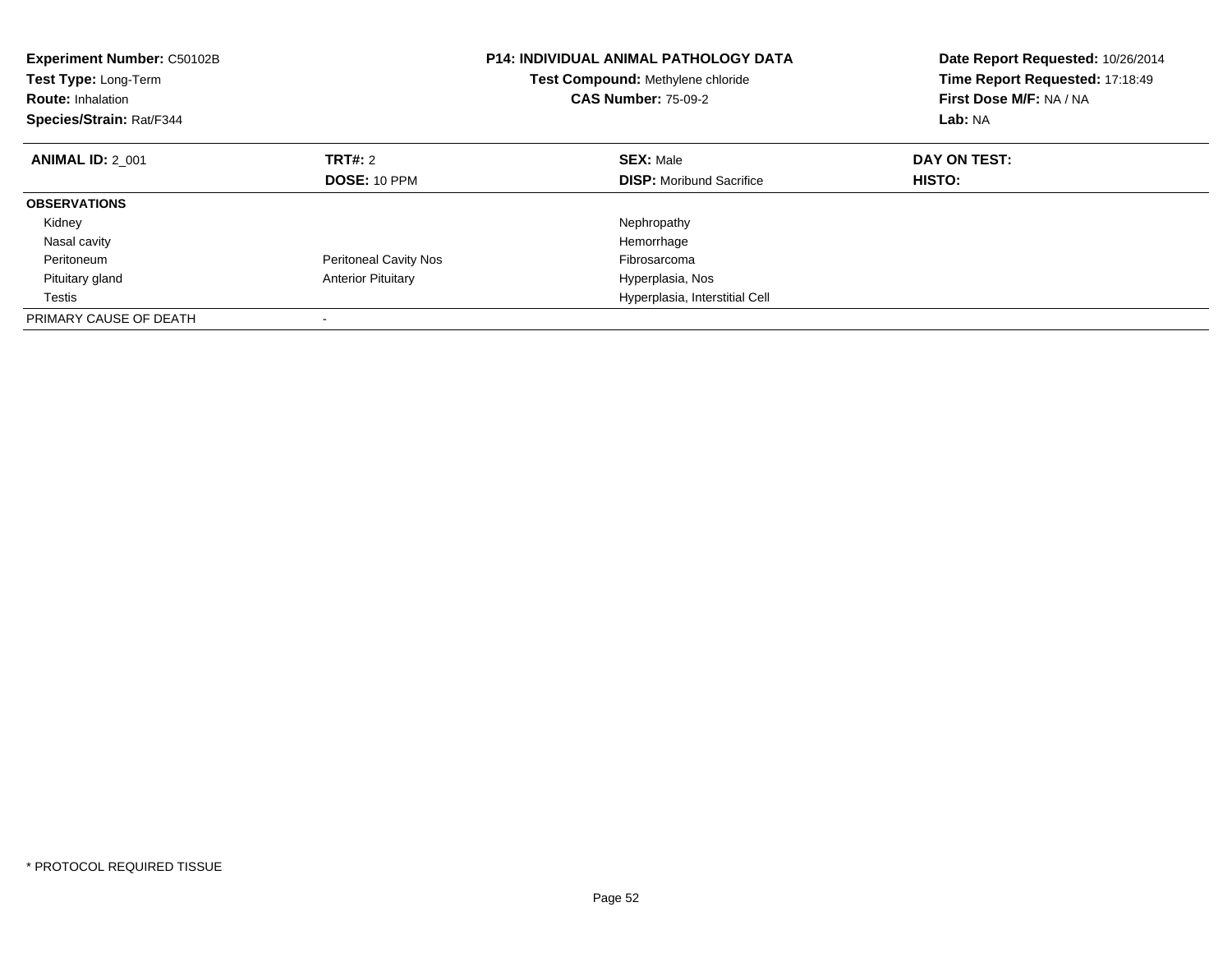**Test Type:** Long-Term

**Route:** Inhalation

**Species/Strain:** Rat/F344

## **P14: INDIVIDUAL ANIMAL PATHOLOGY DATA**

# **Test Compound:** Methylene chloride**CAS Number:** 75-09-2

| <b>ANIMAL ID: 2_002</b> | <b>TRT#: 2</b>      | <b>SEX: Male</b>                | DAY ON TEST: |  |
|-------------------------|---------------------|---------------------------------|--------------|--|
|                         | <b>DOSE: 10 PPM</b> | <b>DISP:</b> Moribund Sacrifice | HISTO:       |  |
| <b>OBSERVATIONS</b>     |                     |                                 |              |  |
| Adrenal gland           | Medulla             | Hyperplasia, Focal              |              |  |
| Heart                   | Myocardium Nos      | Fibrosis, Diffuse               |              |  |
| Kidney                  |                     | Nephropathy                     |              |  |
| Liver                   | Hepatocytes         | Cytoplasmic Vacuolization       |              |  |
|                         |                     | Hemosiderosis                   |              |  |
|                         |                     | Hepatocytomegaly                |              |  |
|                         | <b>Bile Duct</b>    | Hyperplasia, Nos                |              |  |
|                         |                     | Neoplastic Nodule               |              |  |
| Pancreas                | Islets              | Islet-Cell Adenoma              |              |  |
| Stomach                 | Forestomach         | Ulcer, Nos                      |              |  |
| <b>Testis</b>           |                     | Atrophy, Nos                    |              |  |
|                         |                     | <b>Interstitial-Cell Tumor</b>  |              |  |
| Unspecified             | Multiple Organs Nos | Leukemia, Mononuclear Cell      |              |  |
| PRIMARY CAUSE OF DEATH  |                     |                                 |              |  |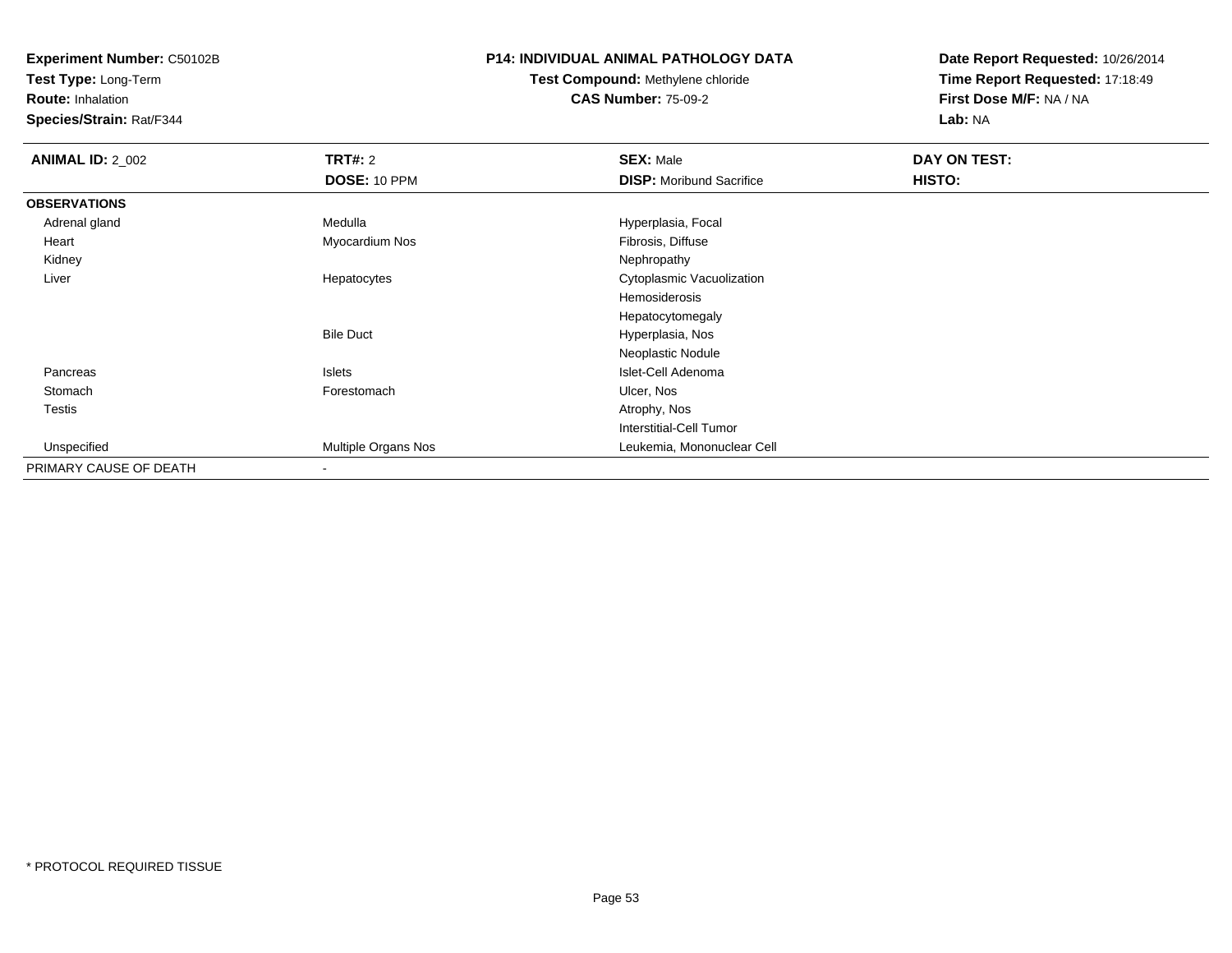**Test Type:** Long-Term

**Route:** Inhalation

**Species/Strain:** Rat/F344

## **P14: INDIVIDUAL ANIMAL PATHOLOGY DATA**

**Test Compound:** Methylene chloride**CAS Number:** 75-09-2

| <b>ANIMAL ID: 2_003</b> | <b>TRT#: 2</b>            | <b>SEX: Male</b>                | DAY ON TEST: |  |
|-------------------------|---------------------------|---------------------------------|--------------|--|
|                         | DOSE: 10 PPM              | <b>DISP: Terminal Sacrifice</b> | HISTO:       |  |
| <b>OBSERVATIONS</b>     |                           |                                 |              |  |
| Adrenal gland           | Medulla                   | Pheochromocytoma                |              |  |
| Heart                   | Cardiac Valve             | Metaplasia, Cartilaginous       |              |  |
| Intestine Large         | Colon                     | Parasitism                      |              |  |
| Kidney                  | Tubule                    | Degeneration, Nos               |              |  |
|                         |                           | Nephropathy                     |              |  |
| Liver                   | Hepatocytes               | Cytoplasmic Change, Basophilic  |              |  |
|                         | Hepatocytes               | Cytoplasmic Vacuolization       |              |  |
|                         | <b>Bile Duct</b>          | Hyperplasia, Nos                |              |  |
| Pancreas                | Acinus                    | Atrophy, Focal                  |              |  |
| Pituitary gland         | <b>Anterior Pituitary</b> | Adenoma, Nos                    |              |  |
|                         | <b>Anterior Pituitary</b> | Cyst, Nos                       |              |  |
| Seminal vesicle         |                           | Inflammation, Suppurative       |              |  |
| Testis                  |                           | Atrophy, Nos                    |              |  |
|                         |                           | <b>Interstitial-Cell Tumor</b>  |              |  |
| PRIMARY CAUSE OF DEATH  | $\overline{\phantom{a}}$  |                                 |              |  |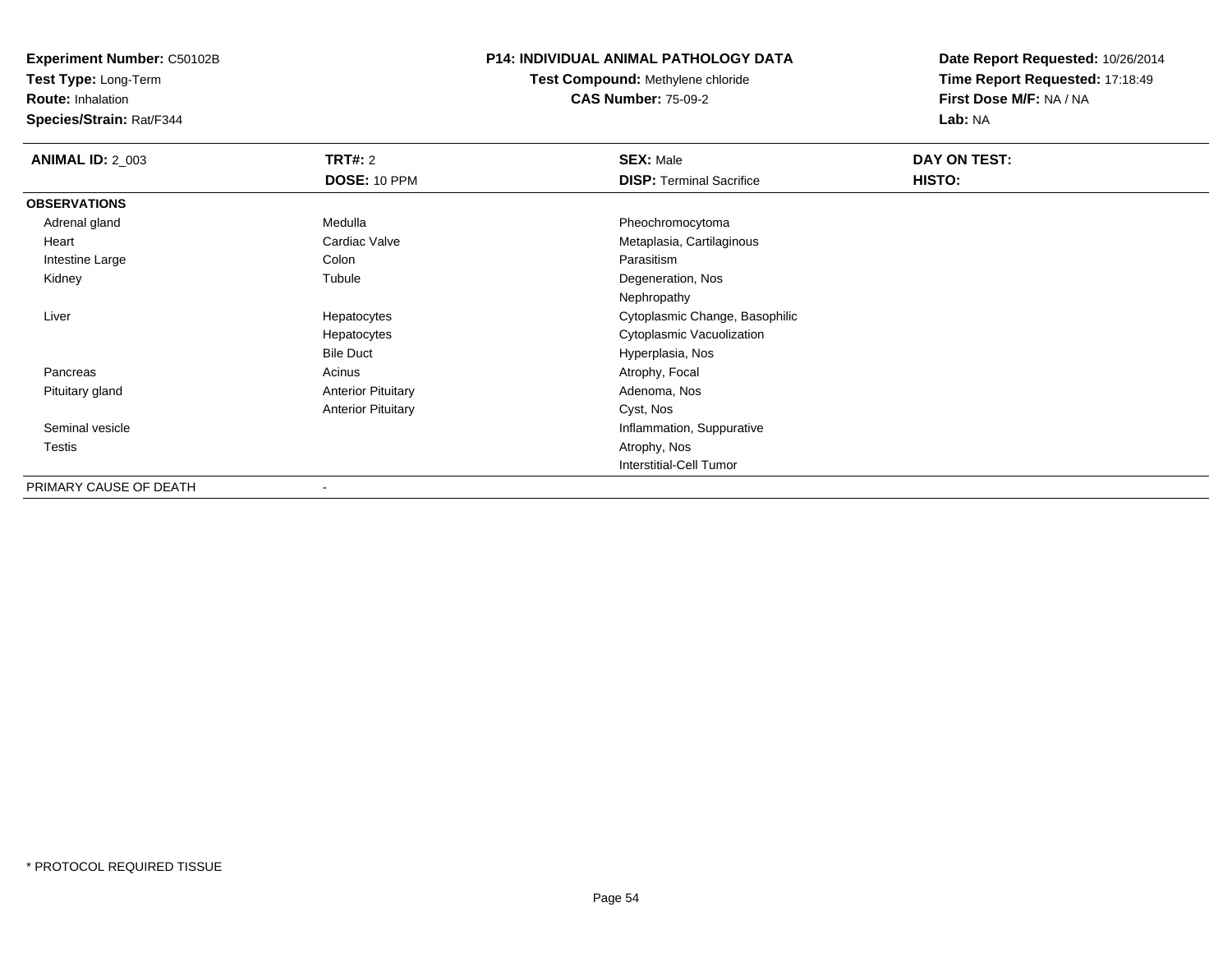**Test Type:** Long-Term

**Route:** Inhalation

**Species/Strain:** Rat/F344

## **P14: INDIVIDUAL ANIMAL PATHOLOGY DATA**

**Test Compound:** Methylene chloride**CAS Number:** 75-09-2

| <b>ANIMAL ID: 2_004</b> | <b>TRT#: 2</b>            | <b>SEX: Male</b>                 | DAY ON TEST: |  |
|-------------------------|---------------------------|----------------------------------|--------------|--|
|                         | DOSE: 10 PPM              | <b>DISP: Terminal Sacrifice</b>  | HISTO:       |  |
| <b>OBSERVATIONS</b>     |                           |                                  |              |  |
| Adrenal gland           | <b>Cortex Nos</b>         | Cytoplasmic Vacuolization        |              |  |
|                         | Medulla                   | Pheochromocytoma                 |              |  |
| <b>Brain</b>            |                           | Hemorrhage                       |              |  |
| Kidney                  |                           | Nephropathy                      |              |  |
| Liver                   | <b>Bile Duct</b>          | Fibrosis                         |              |  |
|                         |                           | Hemosiderosis                    |              |  |
|                         | <b>Bile Duct</b>          | Hyperplasia, Nos                 |              |  |
|                         | Hepatocytes               | Necrosis, Focal                  |              |  |
| Lung                    |                           | Alveolar Macrophages             |              |  |
|                         |                           | Hyperplasia, Alveolar Epithelium |              |  |
| Nasal cavity            |                           | Inflammation, Suppurative        |              |  |
| Pancreas                | Acinus                    | Atrophy, Focal                   |              |  |
|                         | <b>Islets</b>             | Islet-Cell Adenoma               |              |  |
| Pituitary gland         | <b>Anterior Pituitary</b> | Adenoma, Nos                     |              |  |
| Seminal vesicle         |                           | Inflammation, Suppurative        |              |  |
| Spleen                  |                           | Fibrosis, Focal                  |              |  |
| Testis                  |                           | Atrophy, Nos                     |              |  |
|                         |                           | <b>Interstitial-Cell Tumor</b>   |              |  |
| Thyroid                 |                           | Follicular-Cell Carcinoma        |              |  |
| Unspecified             | Multiple Organs Nos       | Leukemia, Mononuclear Cell       |              |  |
| PRIMARY CAUSE OF DEATH  |                           |                                  |              |  |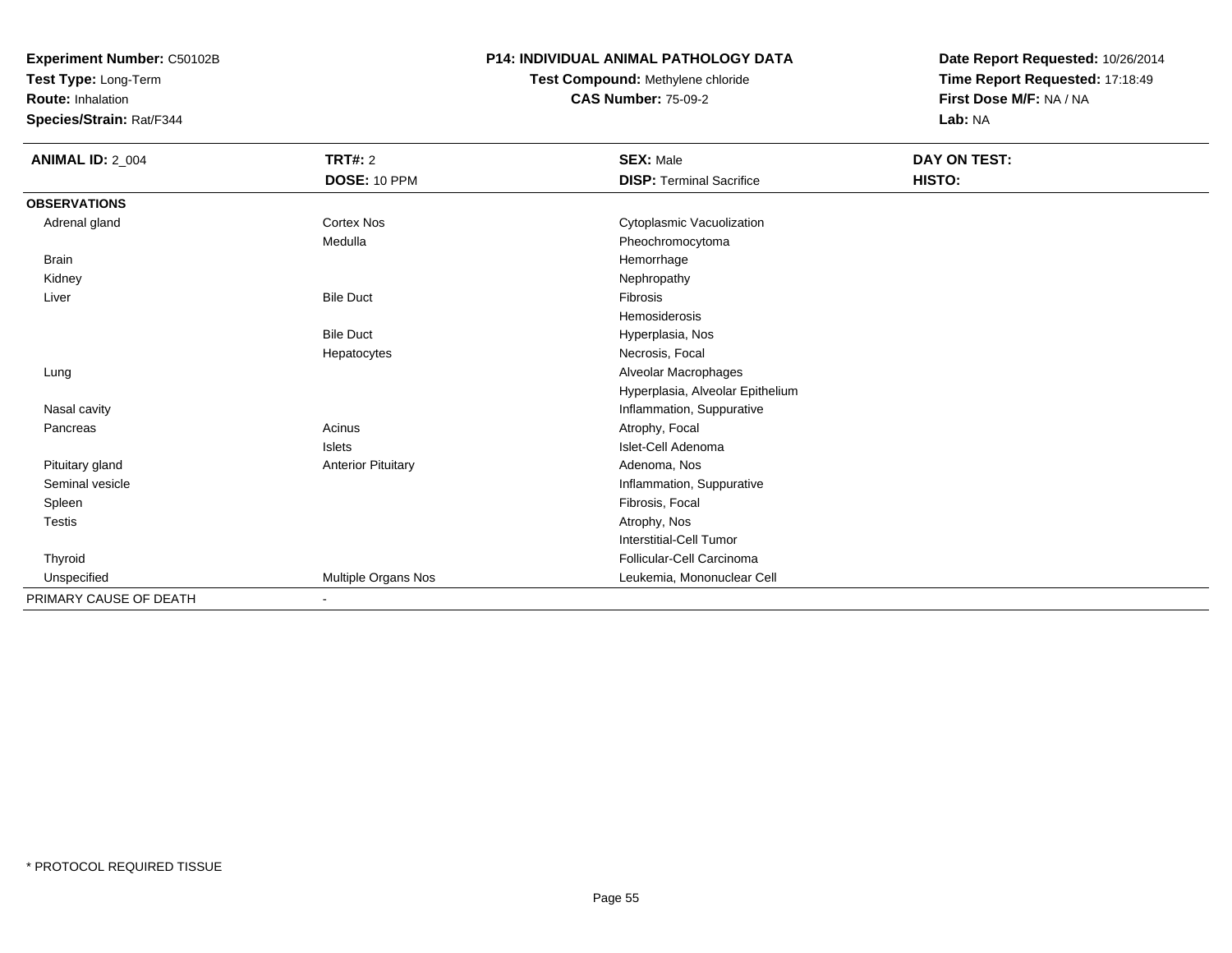| <b>Experiment Number: C50102B</b><br>Test Type: Long-Term<br><b>Route: Inhalation</b><br>Species/Strain: Rat/F344 |                           | <b>P14: INDIVIDUAL ANIMAL PATHOLOGY DATA</b><br>Test Compound: Methylene chloride<br><b>CAS Number: 75-09-2</b> | Date Report Requested: 10/26/2014<br>Time Report Requested: 17:18:49<br>First Dose M/F: NA / NA<br>Lab: NA |
|-------------------------------------------------------------------------------------------------------------------|---------------------------|-----------------------------------------------------------------------------------------------------------------|------------------------------------------------------------------------------------------------------------|
| <b>ANIMAL ID: 2 005</b>                                                                                           | <b>TRT#: 2</b>            | <b>SEX: Male</b>                                                                                                | DAY ON TEST:                                                                                               |
|                                                                                                                   | DOSE: 10 PPM              | <b>DISP:</b> Terminal Sacrifice                                                                                 | HISTO:                                                                                                     |
| <b>OBSERVATIONS</b>                                                                                               |                           |                                                                                                                 |                                                                                                            |
| Kidney                                                                                                            |                           | Nephropathy                                                                                                     |                                                                                                            |
| Larynx                                                                                                            |                           | Inflammation, Suppurative                                                                                       |                                                                                                            |
| Liver                                                                                                             | Hepatocytes               | Cytoplasmic Change, Basophilic                                                                                  |                                                                                                            |
|                                                                                                                   | Hepatocytes               | Cytoplasmic Vacuolization                                                                                       |                                                                                                            |
| Pituitary gland                                                                                                   | <b>Anterior Pituitary</b> | Adenoma, Nos                                                                                                    |                                                                                                            |
| Seminal vesicle                                                                                                   |                           | Inflammation, Suppurative                                                                                       |                                                                                                            |
| Testis                                                                                                            |                           | Interstitial-Cell Tumor                                                                                         |                                                                                                            |
| Thyroid                                                                                                           |                           | C-Cell Adenoma                                                                                                  |                                                                                                            |
| PRIMARY CAUSE OF DEATH                                                                                            |                           |                                                                                                                 |                                                                                                            |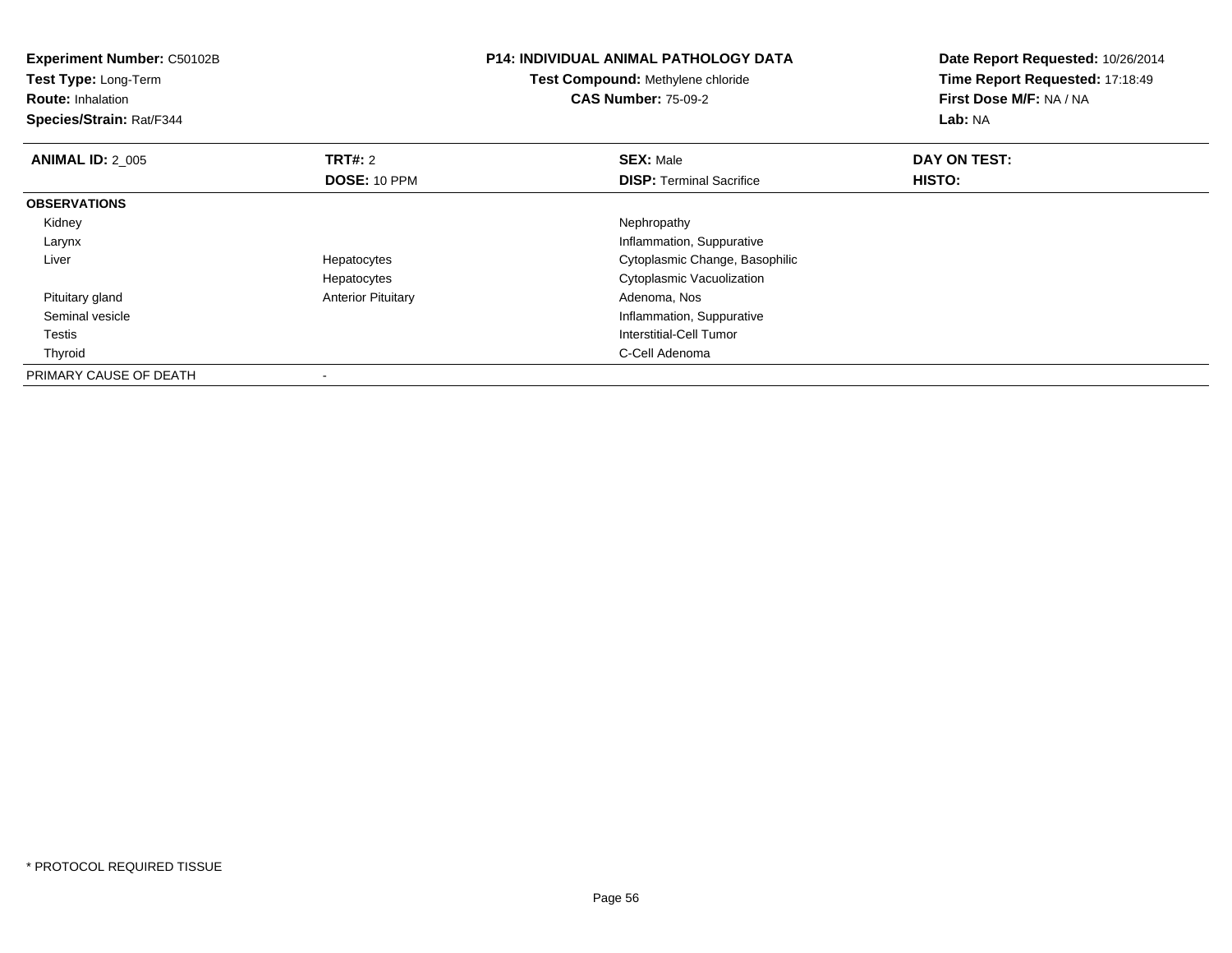**Test Type:** Long-Term

**Route:** Inhalation

**Species/Strain:** Rat/F344

## **P14: INDIVIDUAL ANIMAL PATHOLOGY DATA**

**Test Compound:** Methylene chloride**CAS Number:** 75-09-2

| <b>ANIMAL ID: 2_006</b> | <b>TRT#: 2</b>            | <b>SEX: Male</b>                | DAY ON TEST: |  |
|-------------------------|---------------------------|---------------------------------|--------------|--|
|                         | DOSE: 10 PPM              | <b>DISP: Moribund Sacrifice</b> | HISTO:       |  |
| <b>OBSERVATIONS</b>     |                           |                                 |              |  |
| Adrenal gland           | Cortex Nos                | Cytoplasmic Vacuolization       |              |  |
|                         | Medulla                   | Hyperplasia, Focal              |              |  |
| Eye                     | <b>Lacrimal Gland</b>     | Inflammation, Chronic Focal     |              |  |
| Heart                   | Cardiac Valve             | Metaplasia, Cartilaginous       |              |  |
| Kidney                  |                           | Nephropathy                     |              |  |
| Liver                   | Hepatocytes               | Cytoplasmic Vacuolization       |              |  |
|                         |                           | Hemosiderosis                   |              |  |
| Pituitary gland         | <b>Anterior Pituitary</b> | Adenoma, Nos                    |              |  |
| Prostate                |                           | Inflammation, Suppurative       |              |  |
| Testis                  |                           | Atrophy, Nos                    |              |  |
|                         |                           | Hyperplasia, Interstitial Cell  |              |  |
| Unspecified             | Multiple Organs Nos       | Leukemia, Mononuclear Cell      |              |  |
| Zymbal gland            |                           | Carcinoma, Nos                  |              |  |
|                         |                           | Metaplasia, Squamous            |              |  |
| PRIMARY CAUSE OF DEATH  | ۰                         |                                 |              |  |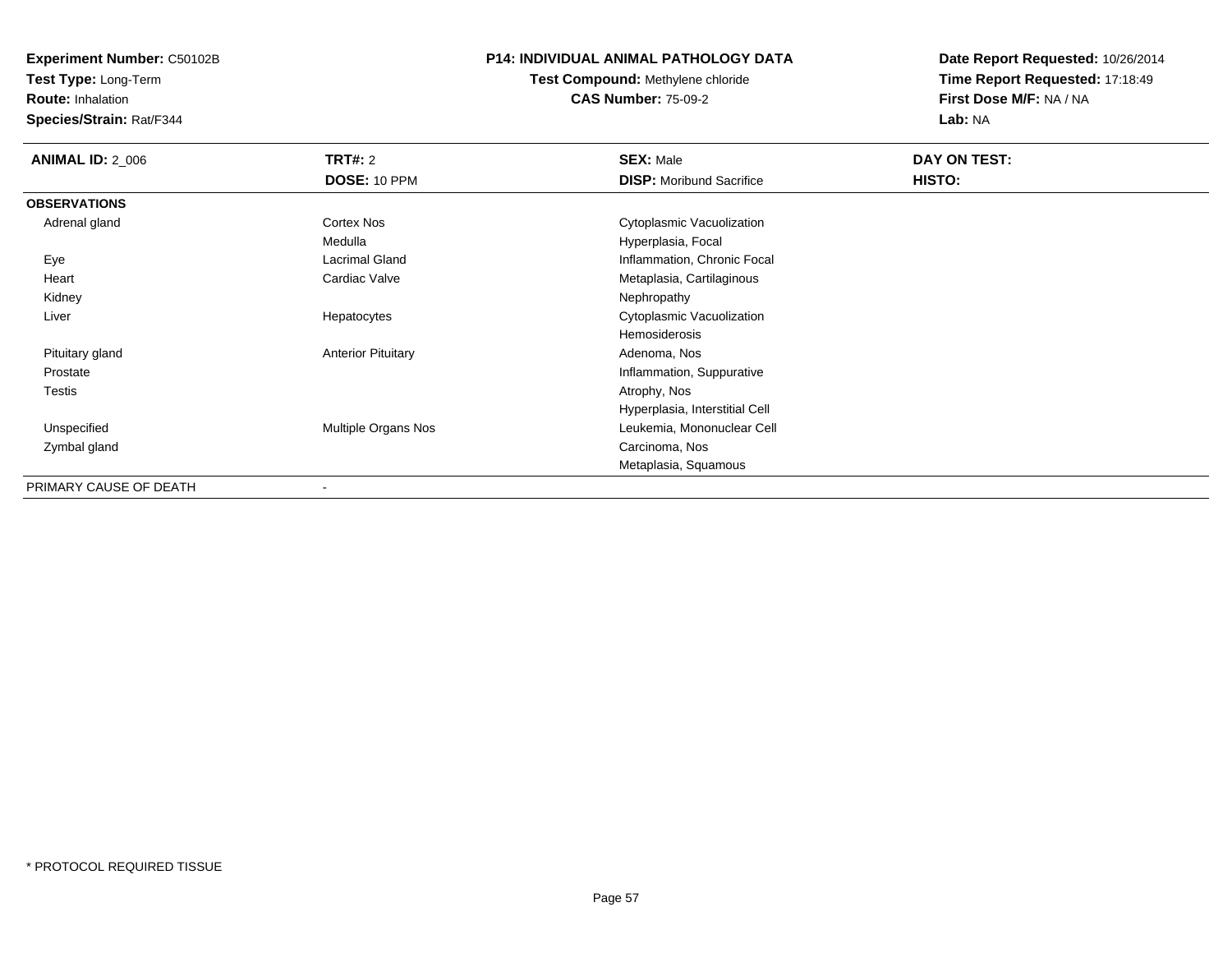**Test Type:** Long-Term

**Route:** Inhalation

**Species/Strain:** Rat/F344

## **P14: INDIVIDUAL ANIMAL PATHOLOGY DATA**

**Test Compound:** Methylene chloride**CAS Number:** 75-09-2

| <b>ANIMAL ID: 2_007</b> | <b>TRT#: 2</b>            | <b>SEX: Male</b>                | DAY ON TEST: |  |
|-------------------------|---------------------------|---------------------------------|--------------|--|
|                         | DOSE: 10 PPM              | <b>DISP: Terminal Sacrifice</b> | HISTO:       |  |
| <b>OBSERVATIONS</b>     |                           |                                 |              |  |
| Adrenal gland           | <b>Cortex Nos</b>         | Cytoplasmic Vacuolization       |              |  |
|                         | Medulla                   | Hyperplasia, Nos                |              |  |
| Heart                   | Myocardium Nos            | Inflammation, Chronic Focal     |              |  |
| Intestine Large         | Colon                     | Parasitism                      |              |  |
| Kidney                  |                           | Nephropathy                     |              |  |
| Larynx                  |                           | Inflammation, Suppurative       |              |  |
| Liver                   | Hepatocytes               | Cytoplasmic Change, Basophilic  |              |  |
|                         | Hepatocytes               | Cytoplasmic Vacuolization       |              |  |
|                         |                           | Hemosiderosis                   |              |  |
|                         | <b>Bile Duct</b>          | Hyperplasia, Nos                |              |  |
| Lung                    |                           | Alveolar Macrophages            |              |  |
|                         | Alveoli                   | Fibrosis, Multifocal            |              |  |
| Nasal cavity            |                           | Foreign Body, Nos               |              |  |
|                         |                           | Inflammation, Chronic Focal     |              |  |
| Parathyroid gland       |                           | Hyperplasia, Nos                |              |  |
| Pituitary gland         | <b>Anterior Pituitary</b> | Adenoma, Nos                    |              |  |
| Seminal vesicle         |                           | Inflammation, Suppurative       |              |  |
| <b>Testis</b>           |                           | Atrophy, Nos                    |              |  |
|                         |                           | Interstitial-Cell Tumor         |              |  |
| Unspecified             | Multiple Organs Nos       | Periarteritis                   |              |  |
| PRIMARY CAUSE OF DEATH  | $\sim$                    |                                 |              |  |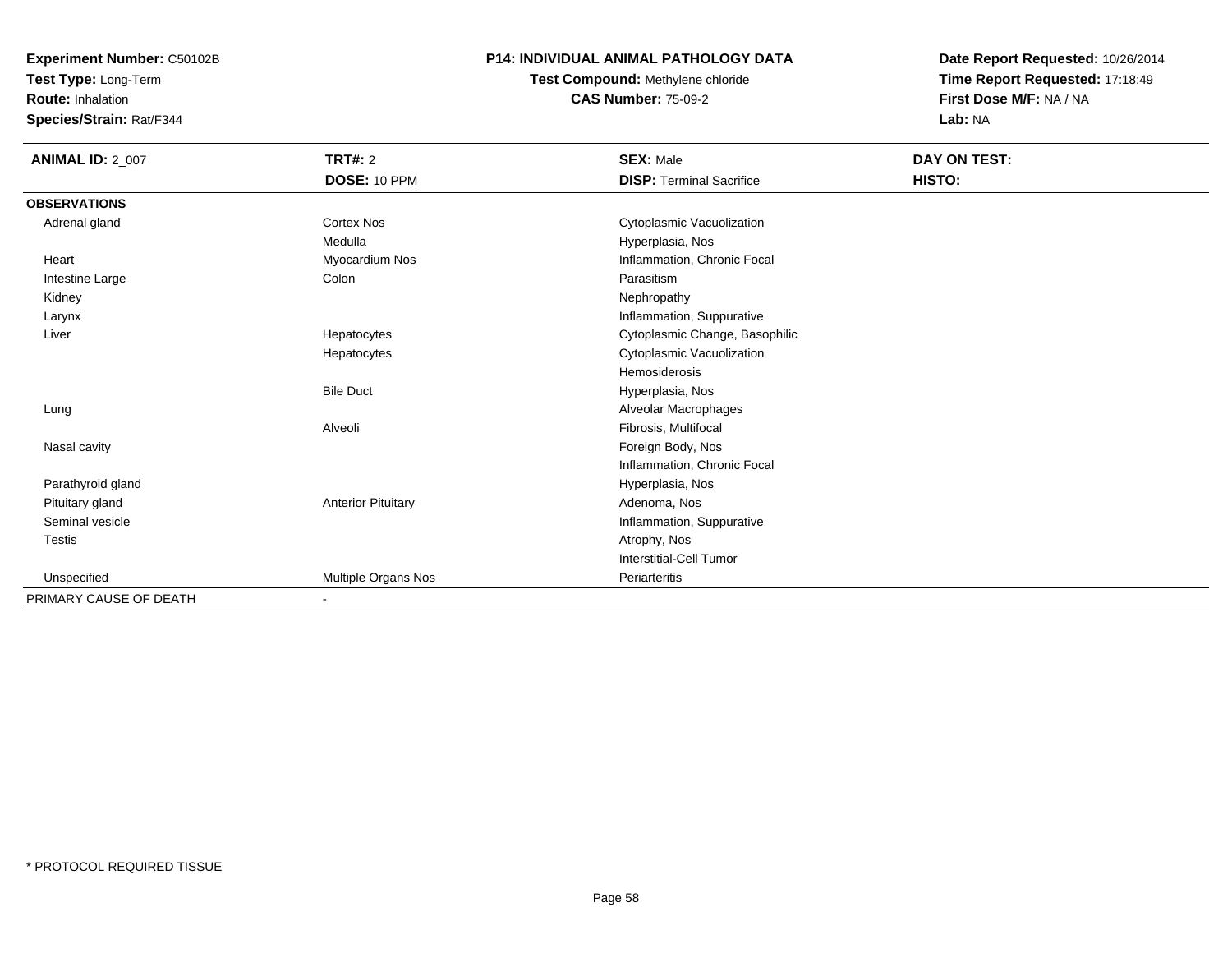| <b>Experiment Number: C50102B</b><br>Test Type: Long-Term<br><b>Route: Inhalation</b><br>Species/Strain: Rat/F344 |                           | <b>P14: INDIVIDUAL ANIMAL PATHOLOGY DATA</b><br>Test Compound: Methylene chloride<br><b>CAS Number: 75-09-2</b> | Date Report Requested: 10/26/2014<br>Time Report Requested: 17:18:49<br>First Dose M/F: NA / NA<br>Lab: NA |
|-------------------------------------------------------------------------------------------------------------------|---------------------------|-----------------------------------------------------------------------------------------------------------------|------------------------------------------------------------------------------------------------------------|
| <b>ANIMAL ID: 2_008</b>                                                                                           | <b>TRT#: 2</b>            | <b>SEX: Male</b>                                                                                                | DAY ON TEST:                                                                                               |
|                                                                                                                   | DOSE: 10 PPM              | <b>DISP: Natural Death</b>                                                                                      | <b>HISTO:</b>                                                                                              |
| <b>OBSERVATIONS</b>                                                                                               |                           |                                                                                                                 |                                                                                                            |
| <b>Brain</b>                                                                                                      |                           | Hemorrhage                                                                                                      |                                                                                                            |
| Heart                                                                                                             | Myocardium Nos            | Fibrosis, Diffuse                                                                                               |                                                                                                            |
| Kidney                                                                                                            |                           | Nephropathy                                                                                                     |                                                                                                            |
| Liver                                                                                                             | <b>Bile Duct</b>          | Hyperplasia, Nos                                                                                                |                                                                                                            |
| Pituitary gland                                                                                                   | <b>Anterior Pituitary</b> | Adenoma, Nos                                                                                                    |                                                                                                            |
|                                                                                                                   | <b>Anterior Pituitary</b> | Cyst, Nos                                                                                                       |                                                                                                            |
| Spleen                                                                                                            |                           | Hemosiderosis                                                                                                   |                                                                                                            |
| Unspecified                                                                                                       | Multiple Organs Nos       | Inflammation, Suppurative                                                                                       |                                                                                                            |
| PRIMARY CAUSE OF DEATH                                                                                            | $\overline{\phantom{a}}$  |                                                                                                                 |                                                                                                            |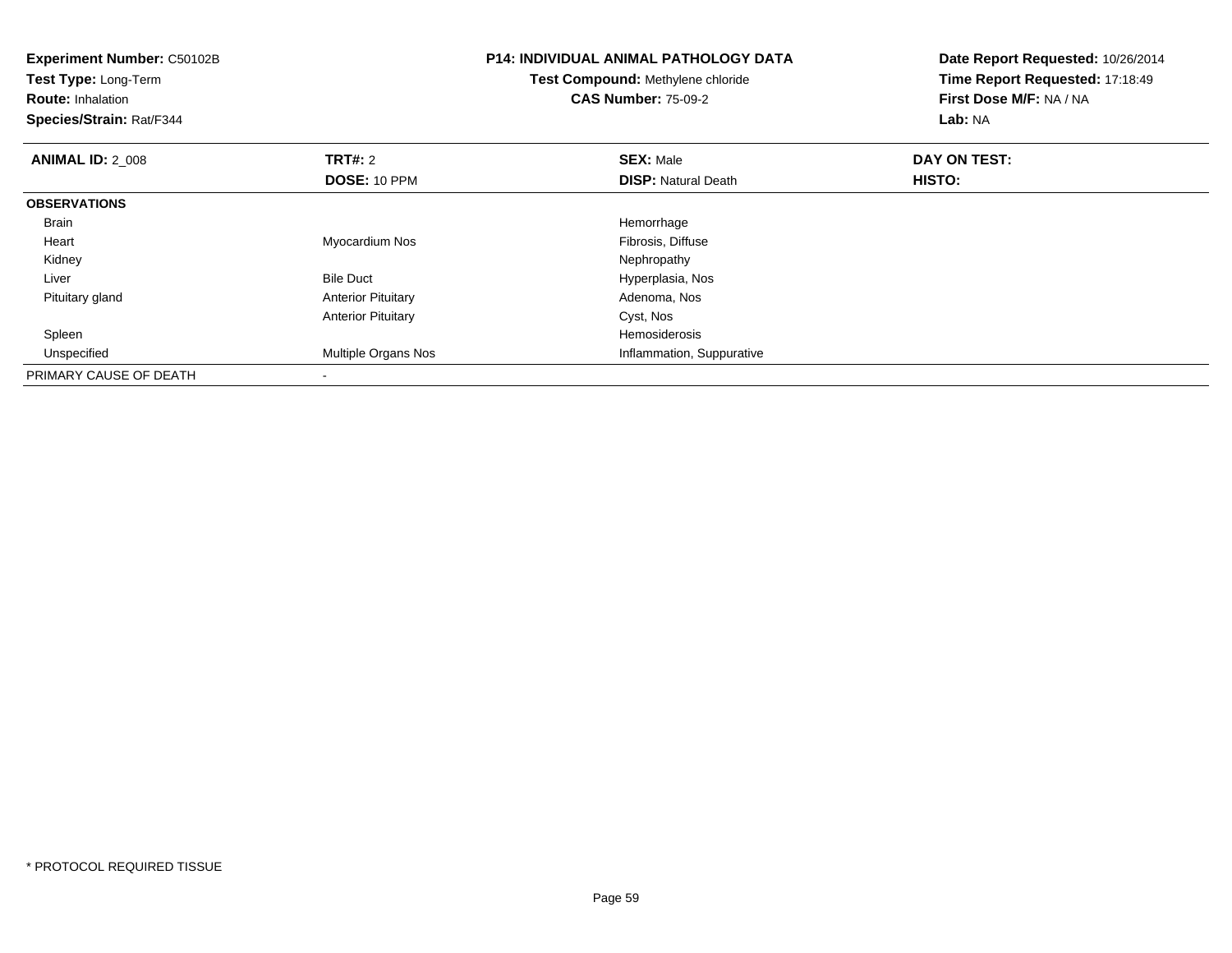**Test Type:** Long-Term

**Route:** Inhalation

**Species/Strain:** Rat/F344

## **P14: INDIVIDUAL ANIMAL PATHOLOGY DATA**

# **Test Compound:** Methylene chloride**CAS Number:** 75-09-2

| <b>ANIMAL ID: 2_009</b> | <b>TRT#: 2</b>            | <b>SEX: Male</b>                  | DAY ON TEST: |  |
|-------------------------|---------------------------|-----------------------------------|--------------|--|
|                         | DOSE: 10 PPM              | <b>DISP:</b> Moribund Sacrifice   | HISTO:       |  |
| <b>OBSERVATIONS</b>     |                           |                                   |              |  |
| Adrenal gland           | Cortex Nos                | Cytoplasmic Vacuolization         |              |  |
| Bone marrow             |                           | Atrophy, Nos                      |              |  |
| Brain                   |                           | Atrophy, Pressure                 |              |  |
|                         |                           | Hemorrhage                        |              |  |
| Eye                     | <b>Nasolacrimal Duct</b>  | Inflammation, Suppurative         |              |  |
| Kidney                  | Tubule                    | Degeneration, Nos                 |              |  |
|                         |                           | Nephropathy                       |              |  |
| Liver                   | Hepatocytes               | Cytoplasmic Change, Basophilic    |              |  |
|                         | <b>Bile Duct</b>          | Hyperplasia, Nos                  |              |  |
|                         |                           | Inflammation, Granulomatous Focal |              |  |
|                         | Hepatocytes               | Necrosis, Focal                   |              |  |
| Lung                    |                           | Hyperplasia, Alveolar Epithelium  |              |  |
| Pancreas                | Acinus                    | Atrophy, Focal                    |              |  |
| Pituitary gland         | <b>Anterior Pituitary</b> | Adenoma, Nos                      |              |  |
| Seminal vesicle         |                           | Inflammation, Suppurative         |              |  |
| <b>Testis</b>           |                           | Atrophy, Nos                      |              |  |
|                         |                           | <b>Interstitial-Cell Tumor</b>    |              |  |
| PRIMARY CAUSE OF DEATH  |                           |                                   |              |  |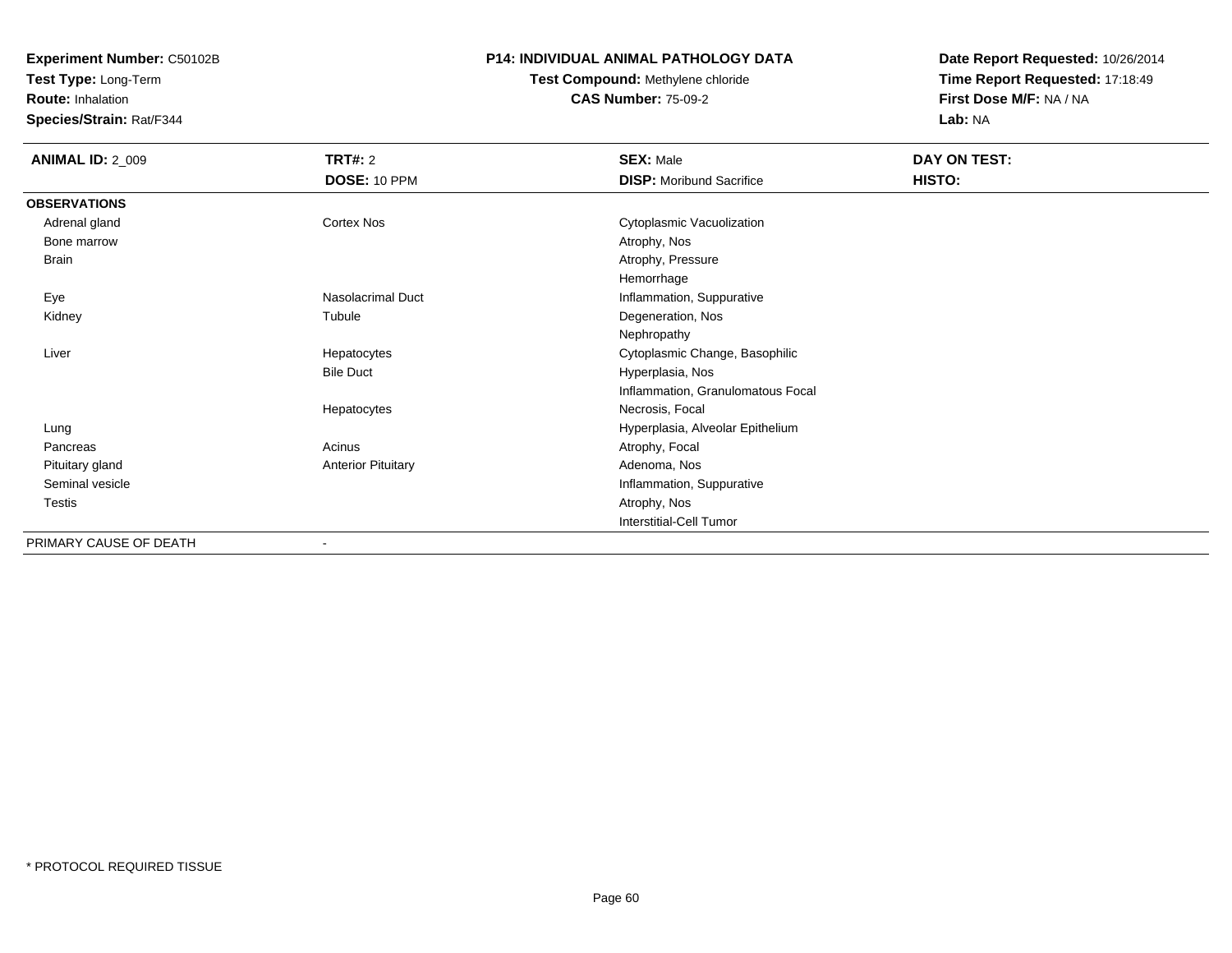**Test Type:** Long-Term

**Route:** Inhalation

**Species/Strain:** Rat/F344

# **P14: INDIVIDUAL ANIMAL PATHOLOGY DATA**

**Test Compound:** Methylene chloride**CAS Number:** 75-09-2

| <b>ANIMAL ID: 2 010</b> | TRT#: 2                   | <b>SEX: Male</b>                  | DAY ON TEST: |  |
|-------------------------|---------------------------|-----------------------------------|--------------|--|
|                         | DOSE: 10 PPM              | <b>DISP: Terminal Sacrifice</b>   | HISTO:       |  |
| <b>OBSERVATIONS</b>     |                           |                                   |              |  |
| Adrenal gland           | Medulla                   | Hyperplasia, Focal                |              |  |
| Kidney                  |                           | Nephropathy                       |              |  |
| Liver                   | Hepatocytes               | Cytoplasmic Change, Basophilic    |              |  |
|                         | <b>Bile Duct</b>          | Fibrosis                          |              |  |
|                         | <b>Bile Duct</b>          | Hyperplasia, Nos                  |              |  |
|                         |                           | Inflammation, Granulomatous Focal |              |  |
| Lung                    |                           | Alveolar Macrophages              |              |  |
| Pituitary gland         | <b>Anterior Pituitary</b> | Adenoma, Nos                      |              |  |
| Preputial gland         |                           | Inflammation, Suppurative         |              |  |
| Skin                    | Tail                      | Cyst, Epidermal Inclusion         |              |  |
| <b>Testis</b>           |                           | Atrophy, Nos                      |              |  |
|                         |                           | Interstitial-Cell Tumor           |              |  |
| PRIMARY CAUSE OF DEATH  | ۰                         |                                   |              |  |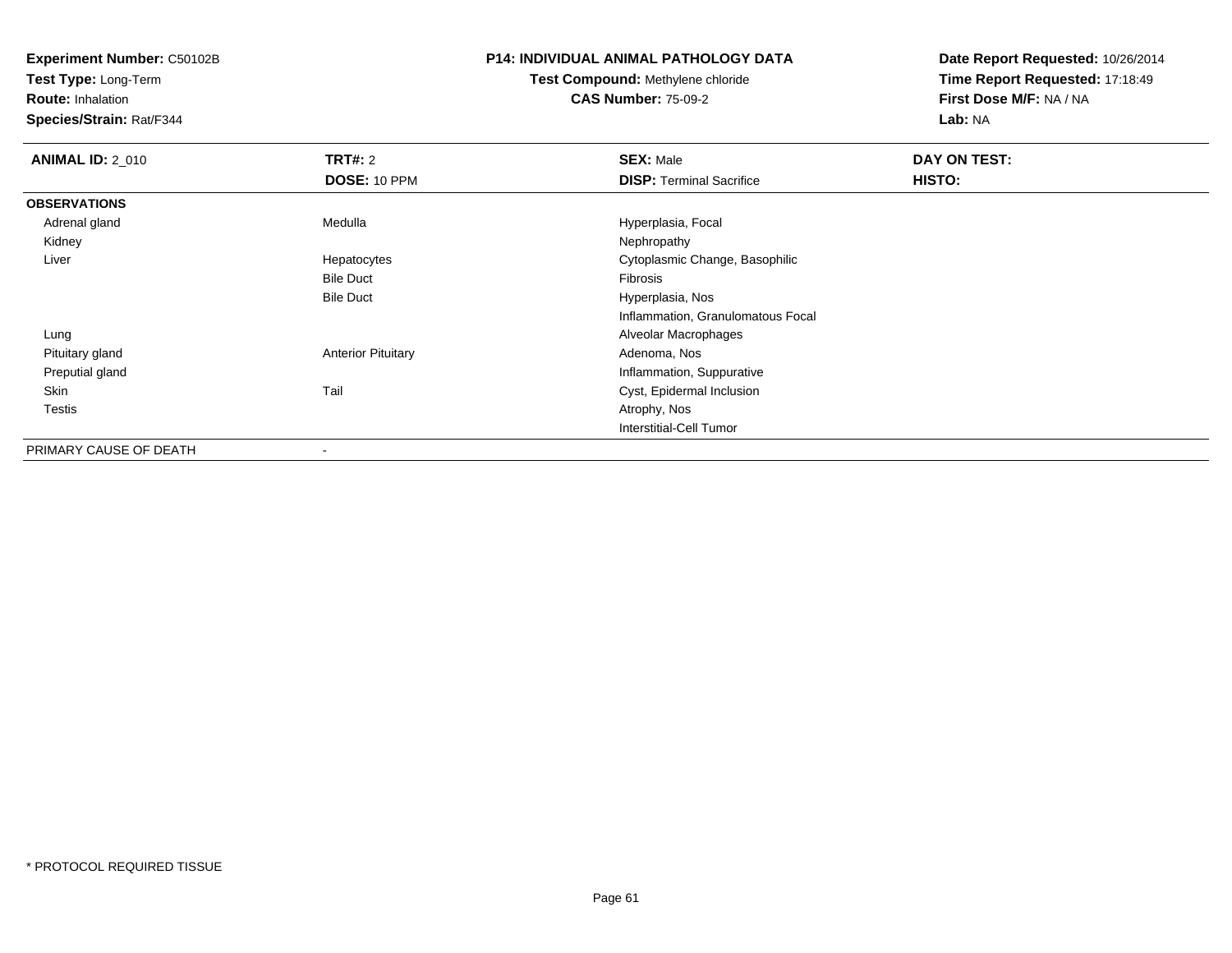**Test Type:** Long-Term

**Route:** Inhalation

**Species/Strain:** Rat/F344

## **P14: INDIVIDUAL ANIMAL PATHOLOGY DATA**

**Test Compound:** Methylene chloride**CAS Number:** 75-09-2

| <b>ANIMAL ID: 2_011</b> | <b>TRT#: 2</b>            | <b>SEX: Male</b>                | DAY ON TEST: |  |
|-------------------------|---------------------------|---------------------------------|--------------|--|
|                         | <b>DOSE: 10 PPM</b>       | <b>DISP:</b> Moribund Sacrifice | HISTO:       |  |
| <b>OBSERVATIONS</b>     |                           |                                 |              |  |
| Adrenal gland           | Medulla                   | Hyperplasia, Focal              |              |  |
| <b>Brain</b>            |                           | Atrophy, Pressure               |              |  |
|                         | Meninges                  | Fibrosis                        |              |  |
| Intestine Large         | Colon                     | Parasitism                      |              |  |
| Kidney                  | Tubule                    | Degeneration, Nos               |              |  |
|                         |                           | Nephropathy                     |              |  |
| Liver                   |                           | Hemosiderosis                   |              |  |
|                         | <b>Bile Duct</b>          | Hyperplasia, Nos                |              |  |
|                         | Hepatocytes               | Necrosis, Focal                 |              |  |
| Lung                    |                           | Alveolar Macrophages            |              |  |
| Nasal cavity            |                           | Hyperplasia, Epithelial         |              |  |
|                         |                           | Inflammation, Suppurative       |              |  |
|                         |                           | Metaplasia, Squamous            |              |  |
| Parathyroid gland       |                           | Hyperplasia, Nos                |              |  |
| Pituitary gland         | <b>Anterior Pituitary</b> | Adenoma, Nos                    |              |  |
| Preputial gland         |                           | Inflammation, Suppurative       |              |  |
| Seminal vesicle         |                           | Inflammation, Suppurative       |              |  |
| Unspecified             | Multiple Organs Nos       | Leukemia, Mononuclear Cell      |              |  |
| PRIMARY CAUSE OF DEATH  | $\overline{\phantom{a}}$  |                                 |              |  |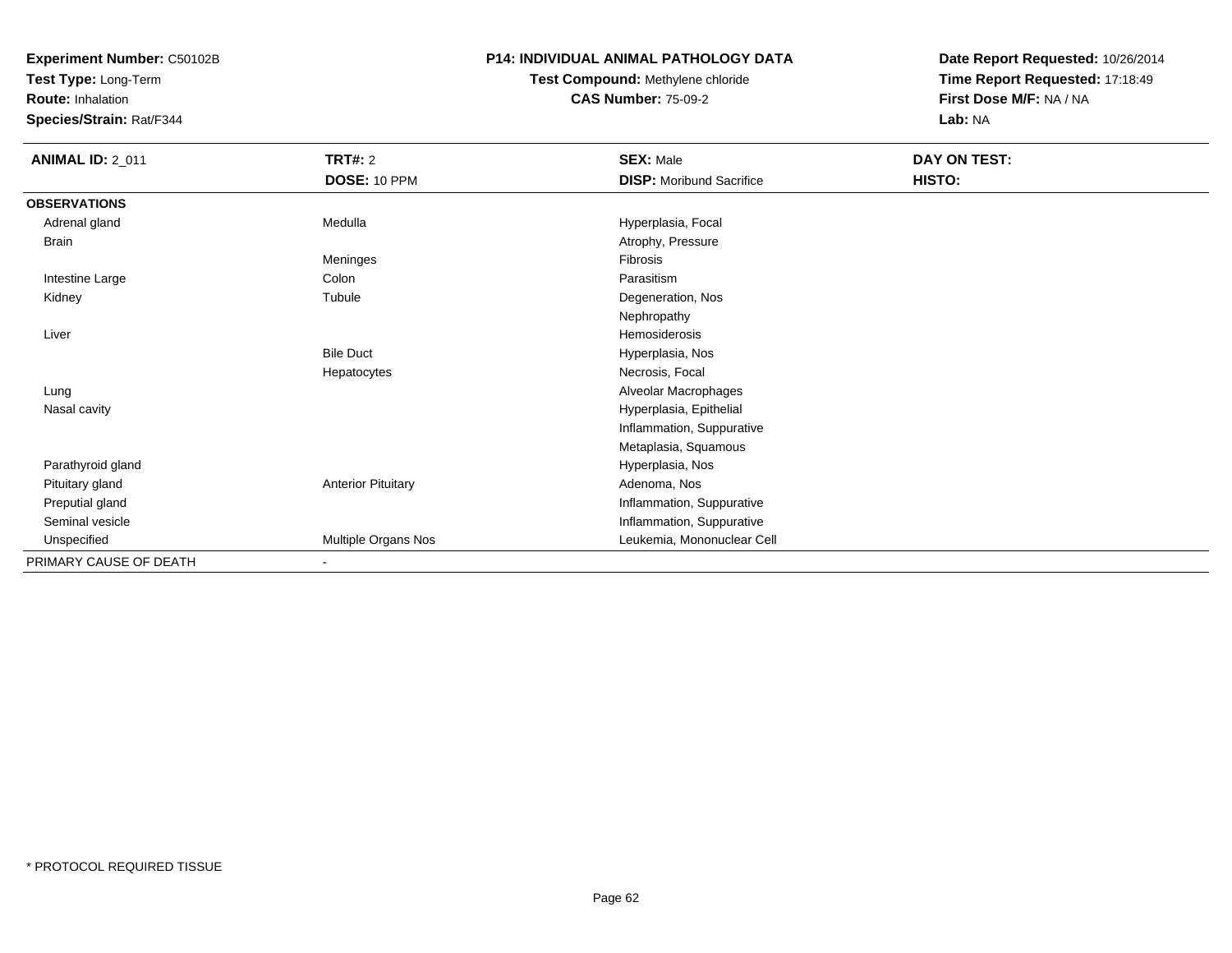**Test Type:** Long-Term

**Route:** Inhalation

**Species/Strain:** Rat/F344

## **P14: INDIVIDUAL ANIMAL PATHOLOGY DATA**

**Test Compound:** Methylene chloride**CAS Number:** 75-09-2

| <b>ANIMAL ID: 2_012</b> | <b>TRT#: 2</b>            | <b>SEX: Male</b>                | DAY ON TEST: |  |
|-------------------------|---------------------------|---------------------------------|--------------|--|
|                         | DOSE: 10 PPM              | <b>DISP: Terminal Sacrifice</b> | HISTO:       |  |
| <b>OBSERVATIONS</b>     |                           |                                 |              |  |
| Adrenal gland           | Medulla                   | Pheochromocytoma                |              |  |
| Eye                     | Nasolacrimal Duct         | Inflammation, Suppurative       |              |  |
| Heart                   | Cardiac Valve             | Metaplasia, Cartilaginous       |              |  |
| Intestine Large         | Colon                     | Parasitism                      |              |  |
| Kidney                  |                           | Nephropathy                     |              |  |
| Liver                   |                           | Angiectasis                     |              |  |
|                         | Hepatocytes               | Cytoplasmic Change, Basophilic  |              |  |
|                         |                           | Hemosiderosis                   |              |  |
|                         | <b>Bile Duct</b>          | Hyperplasia, Nos                |              |  |
| Lung                    |                           | Alveolar Macrophages            |              |  |
|                         | Alveoli                   | Hemorrhage                      |              |  |
| Pituitary gland         | <b>Anterior Pituitary</b> | Adenoma, Nos                    |              |  |
| Seminal vesicle         |                           | Inflammation, Suppurative       |              |  |
| Skin                    | Tail                      | Acanthosis                      |              |  |
|                         | Tail                      | Inflammation, Suppurative       |              |  |
|                         | Shoulder                  | Keratoacanthoma                 |              |  |
| Spleen                  |                           | Fibrosis, Focal                 |              |  |
| Unspecified             | Multiple Organs Nos       | Leukemia, Mononuclear Cell      |              |  |
| PRIMARY CAUSE OF DEATH  | $\overline{\phantom{a}}$  |                                 |              |  |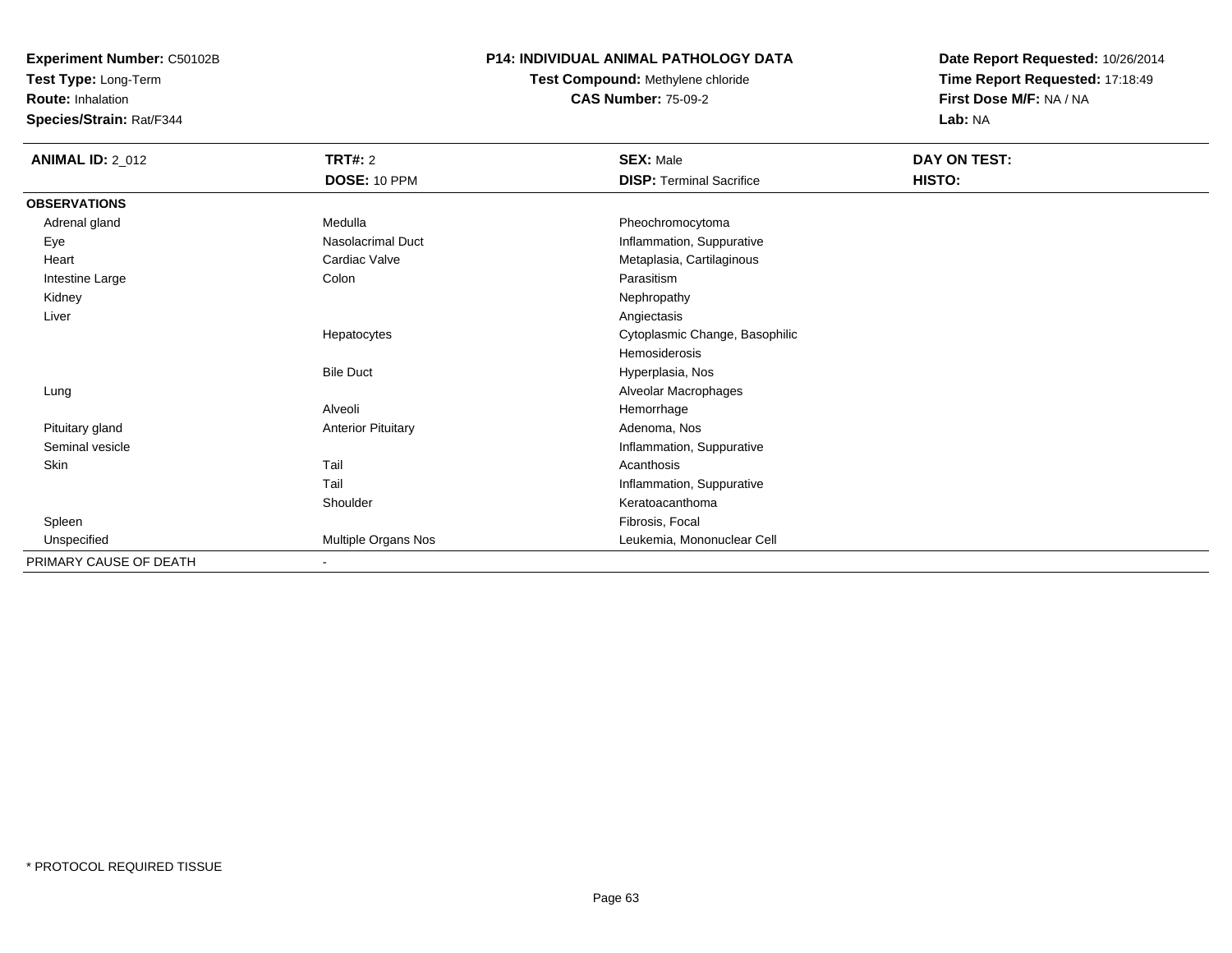**Test Type:** Long-Term

**Route:** Inhalation

**Species/Strain:** Rat/F344

# **P14: INDIVIDUAL ANIMAL PATHOLOGY DATA**

**Test Compound:** Methylene chloride**CAS Number:** 75-09-2

| <b>ANIMAL ID: 2_013</b> | <b>TRT#: 2</b>      | <b>SEX: Male</b>                | DAY ON TEST: |  |
|-------------------------|---------------------|---------------------------------|--------------|--|
|                         | DOSE: 10 PPM        | <b>DISP:</b> Moribund Sacrifice | HISTO:       |  |
| <b>OBSERVATIONS</b>     |                     |                                 |              |  |
| Adrenal gland           | Medulla             | Pheochromocytoma                |              |  |
| Intestine Large         | Colon               | Parasitism                      |              |  |
| Kidney                  | Tubule              | Degeneration, Nos               |              |  |
|                         |                     | Nephropathy                     |              |  |
| Liver                   | <b>Bile Duct</b>    | Fibrosis                        |              |  |
|                         |                     | Hemosiderosis                   |              |  |
|                         | <b>Bile Duct</b>    | Hyperplasia, Nos                |              |  |
|                         | Hepatocytes         | Necrosis, Focal                 |              |  |
| Testis                  |                     | Interstitial-Cell Tumor         |              |  |
| Thyroid                 |                     | C-Cell Carcinoma                |              |  |
| Unspecified             | Multiple Organs Nos | Leukemia, Mononuclear Cell      |              |  |
| PRIMARY CAUSE OF DEATH  |                     |                                 |              |  |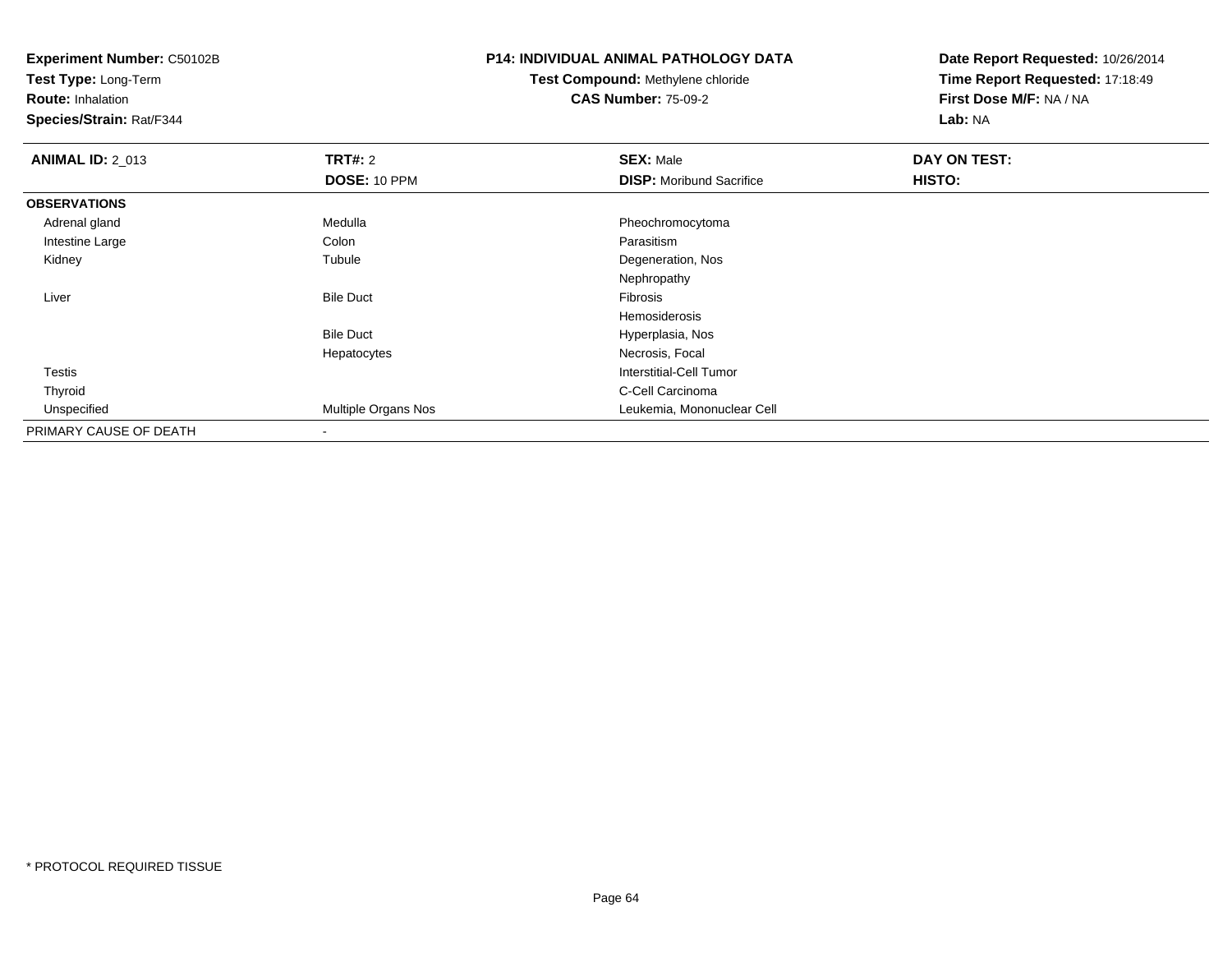**Test Type:** Long-Term

**Route:** Inhalation

**Species/Strain:** Rat/F344

# **P14: INDIVIDUAL ANIMAL PATHOLOGY DATA**

# **Test Compound:** Methylene chloride**CAS Number:** 75-09-2

| <b>ANIMAL ID: 2_014</b> | <b>TRT#: 2</b>            | <b>SEX: Male</b>                | DAY ON TEST: |  |
|-------------------------|---------------------------|---------------------------------|--------------|--|
|                         | DOSE: 10 PPM              | <b>DISP: Terminal Sacrifice</b> | HISTO:       |  |
| <b>OBSERVATIONS</b>     |                           |                                 |              |  |
| Adrenal gland           | Medulla                   | Pheochromocytoma                |              |  |
| Kidney                  |                           | Nephropathy                     |              |  |
| Liver                   | Hepatocytes               | Cytoplasmic Vacuolization       |              |  |
|                         |                           | Hemosiderosis                   |              |  |
|                         |                           | Hepatocytomegaly                |              |  |
|                         | <b>Bile Duct</b>          | Hyperplasia, Nos                |              |  |
|                         | Hepatocytes               | Necrosis, Focal                 |              |  |
| Pancreas                | Acinus                    | Atrophy, Focal                  |              |  |
| Pituitary gland         | <b>Anterior Pituitary</b> | Adenoma, Nos                    |              |  |
| Seminal vesicle         |                           | Inflammation, Suppurative       |              |  |
| Testis                  |                           | Atrophy, Nos                    |              |  |
|                         |                           | <b>Interstitial-Cell Tumor</b>  |              |  |
| Unspecified             | Multiple Organs Nos       | Leukemia, Mononuclear Cell      |              |  |
| PRIMARY CAUSE OF DEATH  | $\,$                      |                                 |              |  |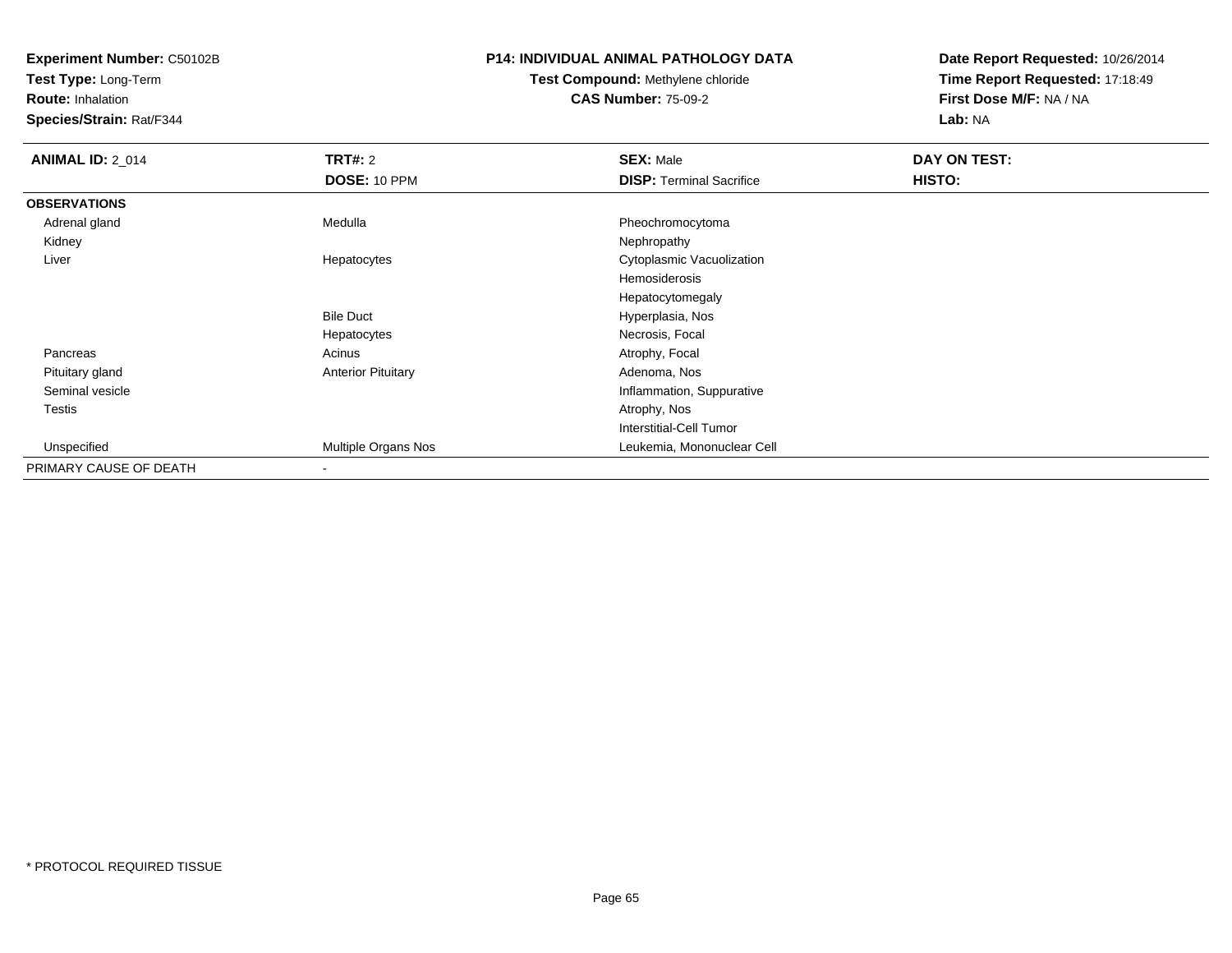**Test Type:** Long-Term

**Route:** Inhalation

**Species/Strain:** Rat/F344

## **P14: INDIVIDUAL ANIMAL PATHOLOGY DATA**

**Test Compound:** Methylene chloride**CAS Number:** 75-09-2

| <b>ANIMAL ID: 2_015</b> | <b>TRT#: 2</b>            | <b>SEX: Male</b>                  | DAY ON TEST: |  |
|-------------------------|---------------------------|-----------------------------------|--------------|--|
|                         | DOSE: 10 PPM              | <b>DISP: Terminal Sacrifice</b>   | HISTO:       |  |
| <b>OBSERVATIONS</b>     |                           |                                   |              |  |
| Adrenal gland           | Medulla                   | Hyperplasia, Focal                |              |  |
| Heart                   | Myocardium Nos            | Fibrosis, Multifocal              |              |  |
| Intestine Large         | Colon                     | Parasitism                        |              |  |
| Kidney                  |                           | Nephropathy                       |              |  |
| Liver                   | Hepatocytes               | Cytoplasmic Change, Basophilic    |              |  |
|                         | Hepatocytes               | Cytoplasmic Vacuolization         |              |  |
|                         |                           | Hemosiderosis                     |              |  |
|                         | <b>Bile Duct</b>          | Hyperplasia, Nos                  |              |  |
|                         |                           | Inflammation, Granulomatous Focal |              |  |
| Pancreas                | Acinus                    | Atrophy, Focal                    |              |  |
| Pituitary gland         | <b>Anterior Pituitary</b> | Adenoma, Nos                      |              |  |
| Testis                  |                           | Atrophy, Nos                      |              |  |
|                         |                           | <b>Interstitial-Cell Tumor</b>    |              |  |
| Thyroid                 |                           | Hyperplasia, C Cell               |              |  |
| PRIMARY CAUSE OF DEATH  | $\overline{\phantom{a}}$  |                                   |              |  |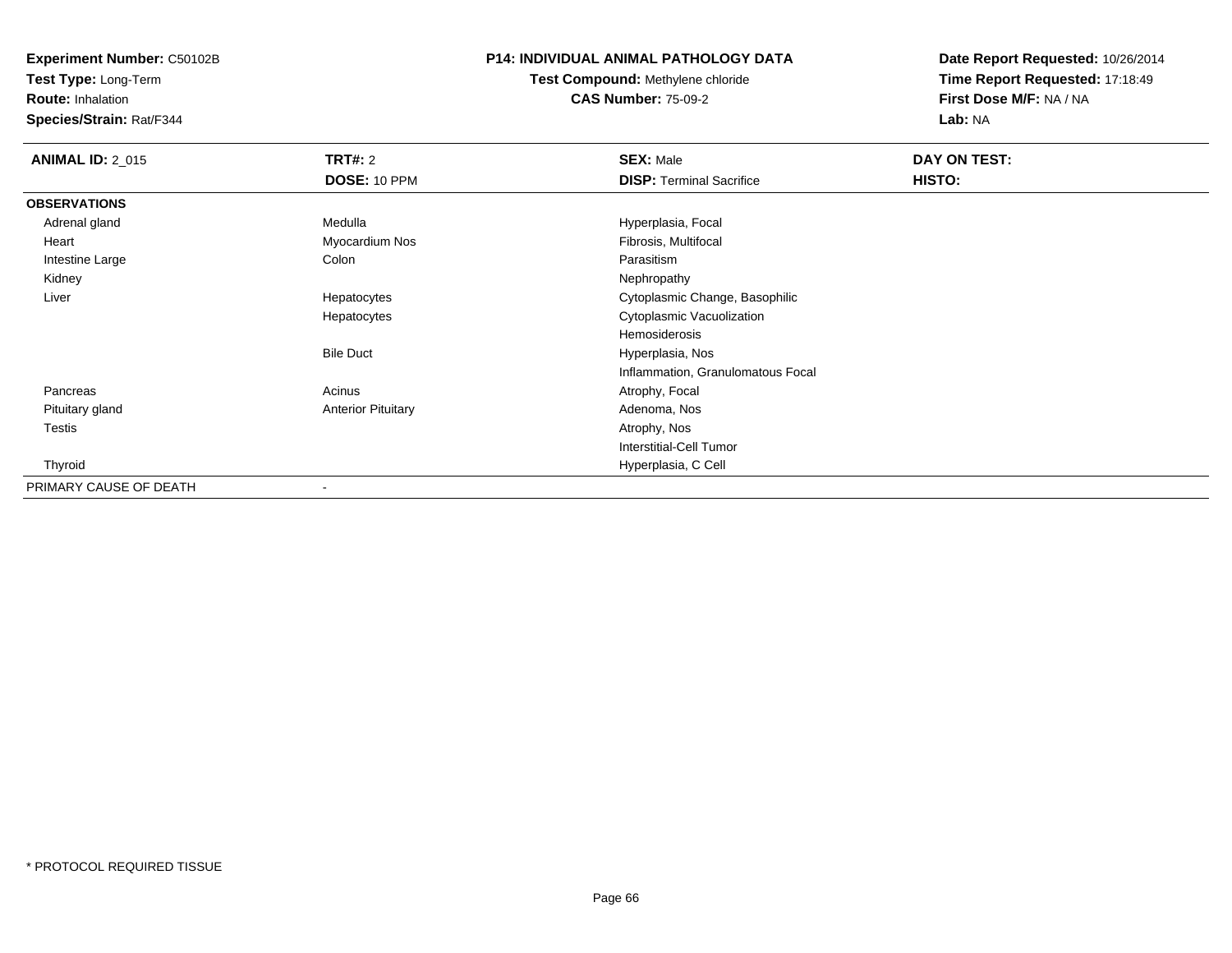**Test Type:** Long-Term

**Route:** Inhalation

**Species/Strain:** Rat/F344

#### **P14: INDIVIDUAL ANIMAL PATHOLOGY DATA**

# **Test Compound:** Methylene chloride**CAS Number:** 75-09-2

| <b>ANIMAL ID: 2_016</b> | TRT#: 2                   | <b>SEX: Male</b>                 | DAY ON TEST: |  |
|-------------------------|---------------------------|----------------------------------|--------------|--|
|                         | DOSE: 10 PPM              | <b>DISP: Moribund Sacrifice</b>  | HISTO:       |  |
| <b>OBSERVATIONS</b>     |                           |                                  |              |  |
| Adrenal gland           | <b>Cortex Nos</b>         | Cytoplasmic Vacuolization        |              |  |
|                         | Medulla                   | Hyperplasia, Focal               |              |  |
| Intestine Large         | Colon                     | Parasitism                       |              |  |
| Kidney                  |                           | Nephropathy                      |              |  |
| Liver                   | <b>Bile Duct</b>          | Fibrosis                         |              |  |
|                         |                           | Hemosiderosis                    |              |  |
|                         | <b>Bile Duct</b>          | Hyperplasia, Nos                 |              |  |
|                         | Hepatocytes               | Necrosis, Focal                  |              |  |
|                         |                           | Thrombosis, Nos                  |              |  |
| Lung                    |                           | Alveolar Macrophages             |              |  |
|                         |                           | Alveolar/Bronchiolar Carcinoma   |              |  |
|                         | Alveoli                   | Fibrosis, Multifocal             |              |  |
|                         | Alveoli                   | Hemorrhage                       |              |  |
|                         |                           | Hyperplasia, Alveolar Epithelium |              |  |
| Pancreas                | Acinus                    | Atrophy, Focal                   |              |  |
| Pituitary gland         | <b>Anterior Pituitary</b> | Adenoma, Nos                     |              |  |
| Seminal vesicle         |                           | Inflammation, Suppurative        |              |  |
| Spleen                  |                           | Fibrosis, Focal                  |              |  |
|                         |                           | Necrosis, Focal                  |              |  |
| <b>Testis</b>           |                           | Atrophy, Nos                     |              |  |
|                         |                           | <b>Interstitial-Cell Tumor</b>   |              |  |
| Unspecified             | Multiple Organs Nos       | Leukemia, Mononuclear Cell       |              |  |
| PRIMARY CAUSE OF DEATH  |                           |                                  |              |  |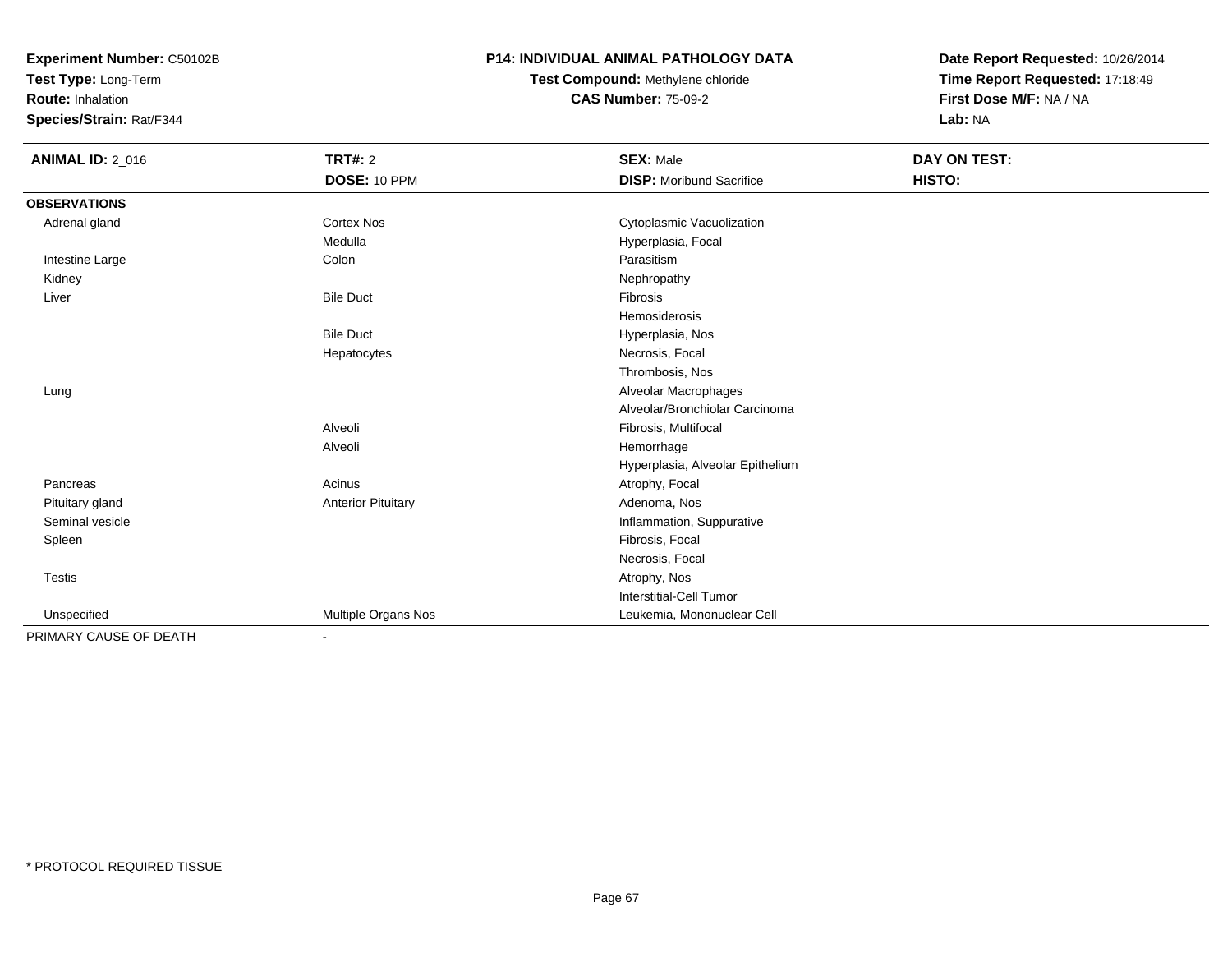**Test Type:** Long-Term

**Route:** Inhalation

**Species/Strain:** Rat/F344

## **P14: INDIVIDUAL ANIMAL PATHOLOGY DATA**

# **Test Compound:** Methylene chloride**CAS Number:** 75-09-2

| <b>ANIMAL ID: 2_017</b> | <b>TRT#: 2</b>   | <b>SEX: Male</b>                  | DAY ON TEST: |  |
|-------------------------|------------------|-----------------------------------|--------------|--|
|                         | DOSE: 10 PPM     | <b>DISP: Terminal Sacrifice</b>   | HISTO:       |  |
| <b>OBSERVATIONS</b>     |                  |                                   |              |  |
| Adrenal gland           | Medulla          | Pheochromocytoma                  |              |  |
| Heart                   | Cardiac Valve    | Metaplasia, Cartilaginous         |              |  |
| Intestine Large         | Colon            | Parasitism                        |              |  |
| Kidney                  |                  | Nephropathy                       |              |  |
| Larynx                  |                  | Inflammation, Chronic Focal       |              |  |
| Liver                   | Hepatocytes      | Cytoplasmic Vacuolization         |              |  |
|                         |                  | Hemosiderosis                     |              |  |
|                         | <b>Bile Duct</b> | Hyperplasia, Nos                  |              |  |
|                         |                  | Inflammation, Granulomatous Focal |              |  |
|                         | Hepatocytes      | Necrosis, Focal                   |              |  |
| Lung                    | Alveoli          | Hemorrhage                        |              |  |
| Nasal cavity            |                  | Foreign Body, Nos                 |              |  |
|                         |                  | Hyperplasia, Epithelial           |              |  |
|                         |                  | Inflammation, Suppurative         |              |  |
| Pancreas                | Islets           | Islet-Cell Adenoma                |              |  |
|                         |                  | Periarteritis                     |              |  |
| Preputial gland         |                  | Inflammation, Suppurative         |              |  |
| Prostate                |                  | Hyperplasia, Epithelial           |              |  |
| <b>Testis</b>           |                  | Atrophy, Nos                      |              |  |
|                         |                  | <b>Interstitial-Cell Tumor</b>    |              |  |
| PRIMARY CAUSE OF DEATH  | $\blacksquare$   |                                   |              |  |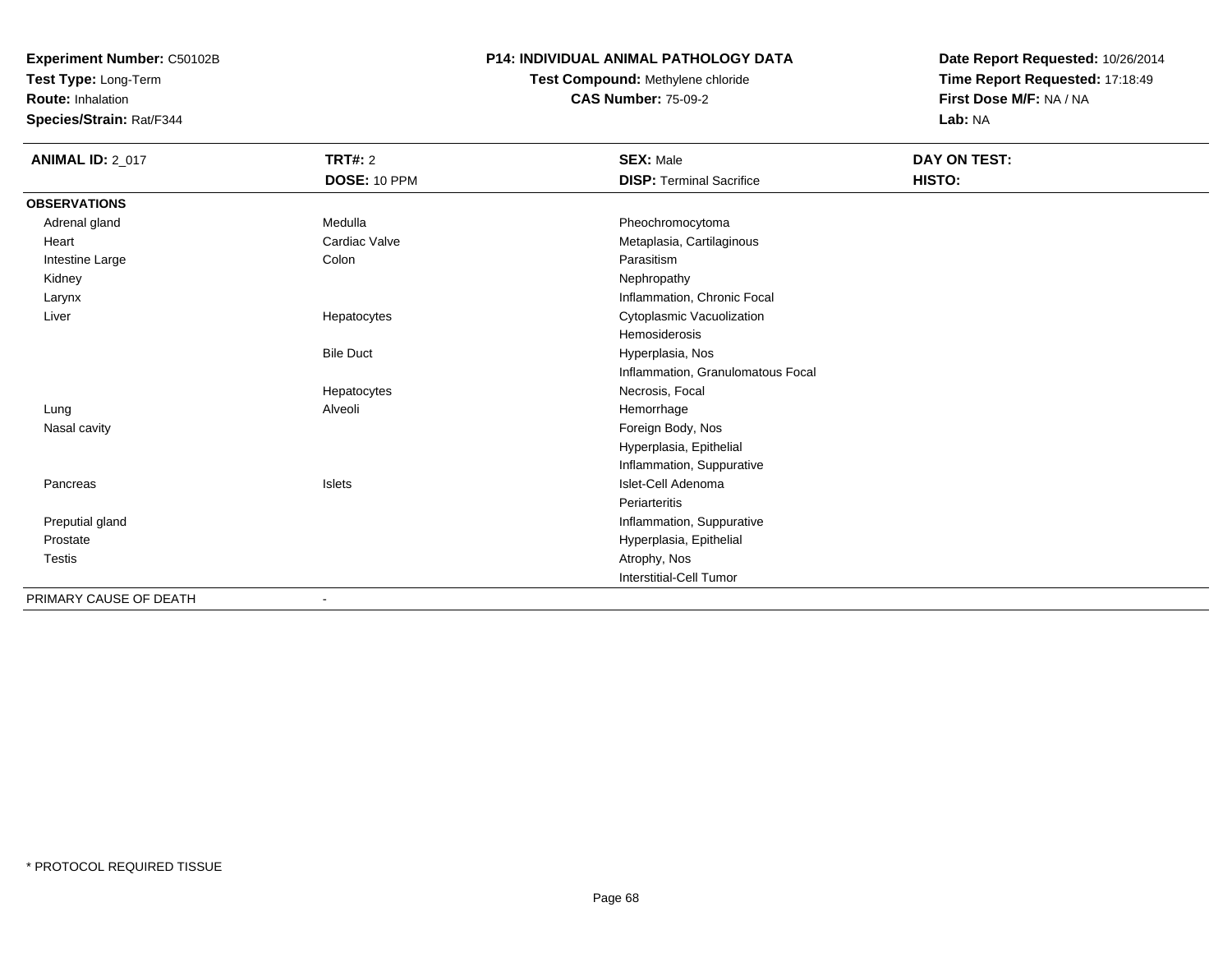**Test Type:** Long-Term

**Route:** Inhalation

**Species/Strain:** Rat/F344

## **P14: INDIVIDUAL ANIMAL PATHOLOGY DATA**

# **Test Compound:** Methylene chloride**CAS Number:** 75-09-2

| <b>ANIMAL ID: 2_018</b> | <b>TRT#: 2</b>           | <b>SEX: Male</b>                 | DAY ON TEST: |  |
|-------------------------|--------------------------|----------------------------------|--------------|--|
|                         | DOSE: 10 PPM             | <b>DISP: Terminal Sacrifice</b>  | HISTO:       |  |
| <b>OBSERVATIONS</b>     |                          |                                  |              |  |
| Adrenal gland           | Medulla                  | Hyperplasia, Focal               |              |  |
| Heart                   | Cardiac Valve            | Metaplasia, Cartilaginous        |              |  |
| Kidney                  |                          | Nephropathy                      |              |  |
| Liver                   | Hepatocytes              | Cytoplasmic Change, Basophilic   |              |  |
|                         | Hepatocytes              | Cytoplasmic Vacuolization        |              |  |
|                         | <b>Bile Duct</b>         | Hyperplasia, Nos                 |              |  |
|                         | Hepatocytes              | Necrosis, Focal                  |              |  |
| Lung                    |                          | Alveolar Macrophages             |              |  |
|                         |                          | Hyperplasia, Alveolar Epithelium |              |  |
| Pancreas                | Acinus                   | Atrophy, Focal                   |              |  |
|                         | Islets                   | Islet-Cell Carcinoma             |              |  |
| Testis                  |                          | Atrophy, Nos                     |              |  |
|                         |                          | <b>Interstitial-Cell Tumor</b>   |              |  |
| Thyroid                 |                          | Hyperplasia, C Cell              |              |  |
| Unspecified             | Multiple Organs Nos      | Leukemia, Mononuclear Cell       |              |  |
| PRIMARY CAUSE OF DEATH  | $\overline{\phantom{a}}$ |                                  |              |  |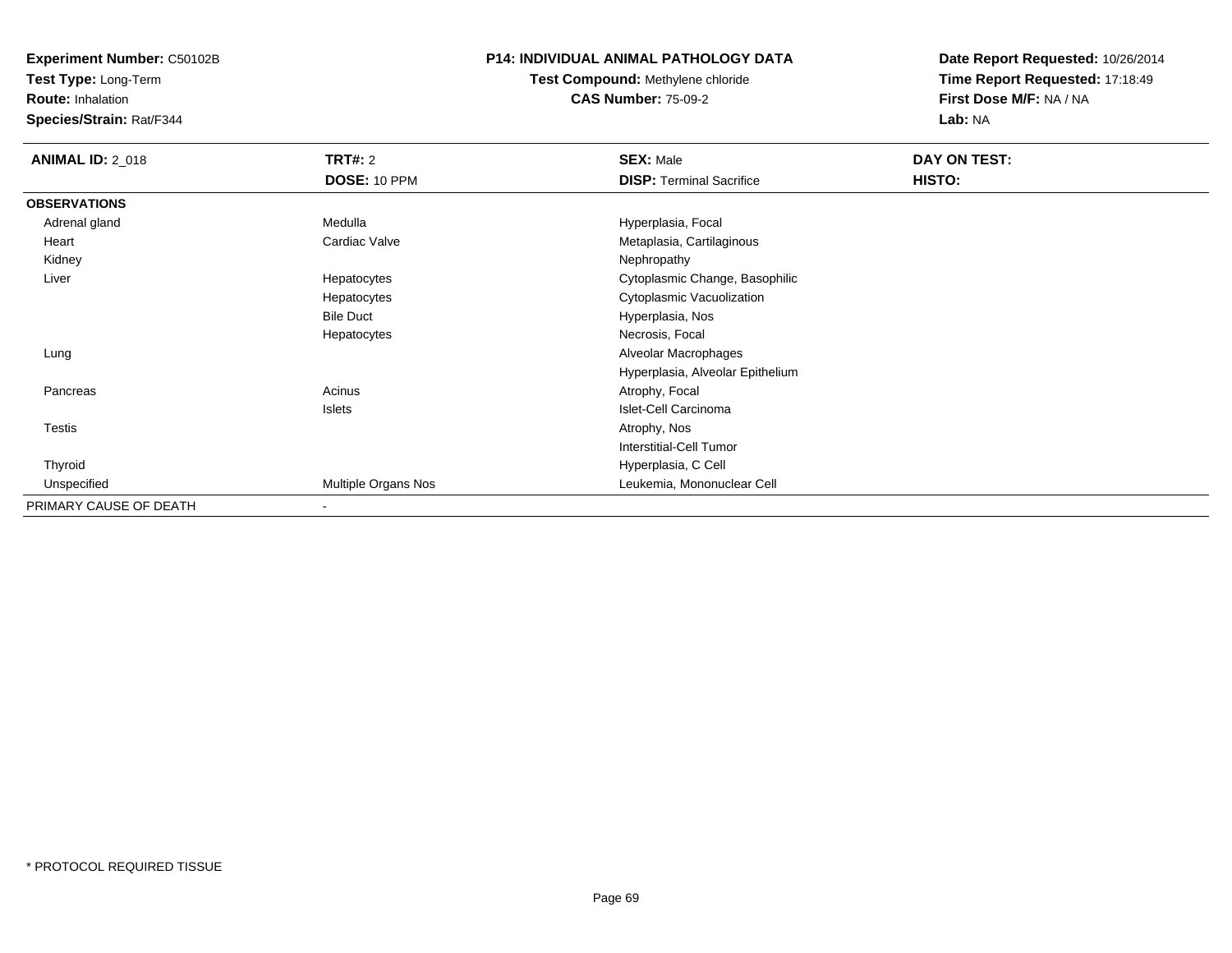**Test Type:** Long-Term

**Route:** Inhalation

**Species/Strain:** Rat/F344

## **P14: INDIVIDUAL ANIMAL PATHOLOGY DATA**

**Test Compound:** Methylene chloride**CAS Number:** 75-09-2

| <b>ANIMAL ID: 2_019</b> | <b>TRT#: 2</b>            | <b>SEX: Male</b>                | DAY ON TEST: |  |
|-------------------------|---------------------------|---------------------------------|--------------|--|
|                         | DOSE: 10 PPM              | <b>DISP:</b> Moribund Sacrifice | HISTO:       |  |
| <b>OBSERVATIONS</b>     |                           |                                 |              |  |
| Adrenal gland           | <b>Cortex Nos</b>         | Cytoplasmic Vacuolization       |              |  |
|                         | Medulla                   | Hyperplasia, Focal              |              |  |
| <b>Brain</b>            |                           | Hemorrhage                      |              |  |
| Eye                     | <b>Nasolacrimal Duct</b>  | Inflammation, Suppurative       |              |  |
| Kidney                  | Tubule                    | Degeneration, Nos               |              |  |
|                         |                           | Nephropathy                     |              |  |
| Liver                   |                           | Hemosiderosis                   |              |  |
|                         | <b>Bile Duct</b>          | Hyperplasia, Nos                |              |  |
|                         | Hepatocytes               | Necrosis, Focal                 |              |  |
| Lung                    |                           | Alveolar Macrophages            |              |  |
|                         | Alveoli                   | Metaplasia, Osseous             |              |  |
| Pancreas                | Acinus                    | Atrophy, Focal                  |              |  |
| Pituitary gland         | <b>Anterior Pituitary</b> | Adenoma, Nos                    |              |  |
| Seminal vesicle         |                           | Inflammation, Suppurative       |              |  |
| Testis                  |                           | Atrophy, Nos                    |              |  |
|                         |                           | Interstitial-Cell Tumor         |              |  |
| Thyroid                 |                           | C-Cell Adenoma                  |              |  |
| Unspecified             | Multiple Organs Nos       | Leukemia, Mononuclear Cell      |              |  |
| PRIMARY CAUSE OF DEATH  | $\sim$                    |                                 |              |  |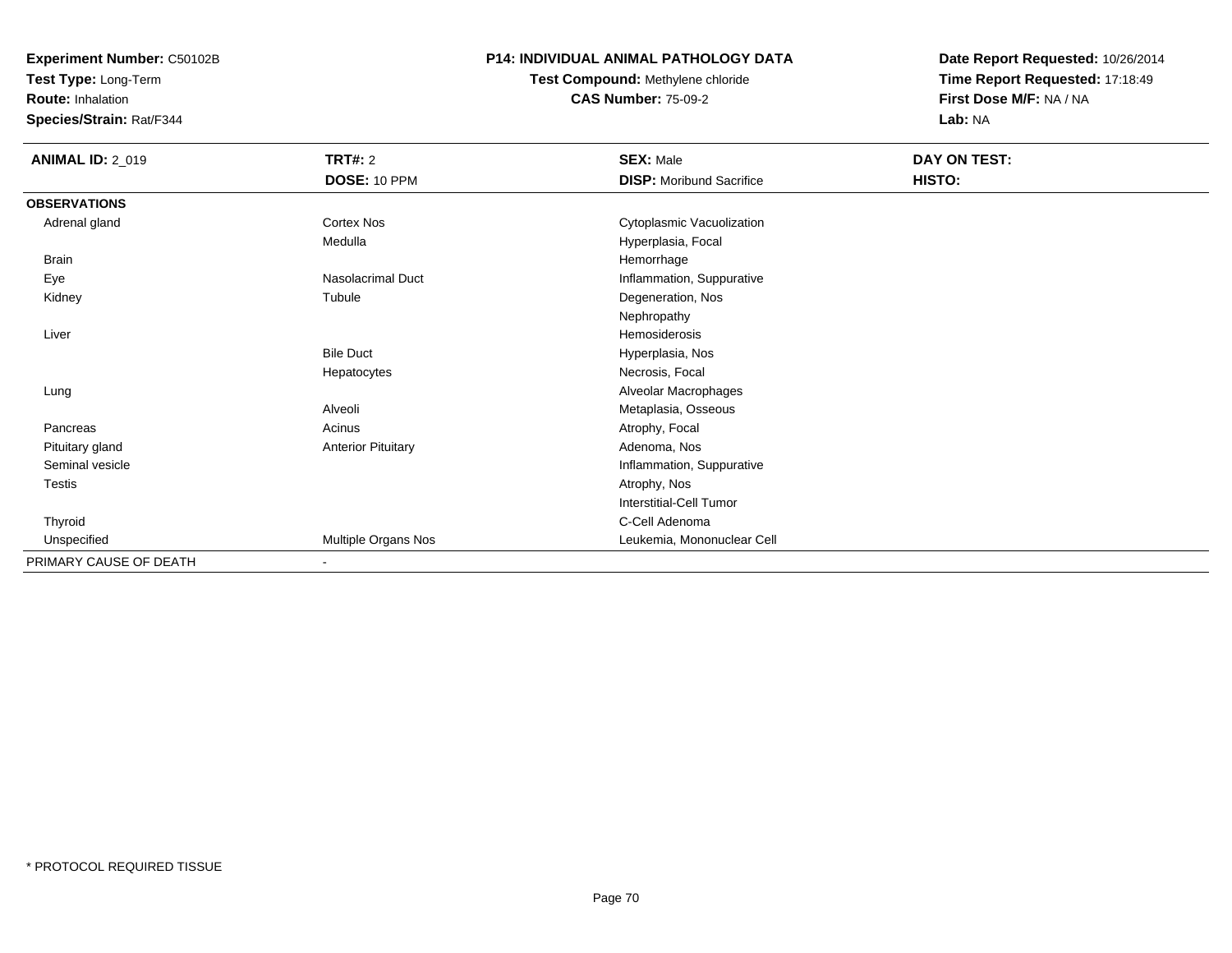**Test Type:** Long-Term

**Route:** Inhalation

**Species/Strain:** Rat/F344

## **P14: INDIVIDUAL ANIMAL PATHOLOGY DATA**

# **Test Compound:** Methylene chloride**CAS Number:** 75-09-2

| <b>ANIMAL ID: 2_020</b> | TRT#: 2                    | <b>SEX: Male</b>                | DAY ON TEST: |  |
|-------------------------|----------------------------|---------------------------------|--------------|--|
|                         | DOSE: 10 PPM               | <b>DISP:</b> Moribund Sacrifice | HISTO:       |  |
| <b>OBSERVATIONS</b>     |                            |                                 |              |  |
| Adrenal gland           | Medulla                    | Cyst, Nos                       |              |  |
|                         | Medulla                    | Hyperplasia, Focal              |              |  |
| Intestine Large         | Colon                      | Parasitism                      |              |  |
| Kidney                  |                            | Nephropathy                     |              |  |
| Liver                   |                            | Angiectasis                     |              |  |
|                         |                            | Hemosiderosis                   |              |  |
|                         |                            | Hepatocytomegaly                |              |  |
|                         | <b>Bile Duct</b>           | Hyperplasia, Nos                |              |  |
|                         | Hepatocytes                | Necrosis, Focal                 |              |  |
| Nasal cavity            |                            | Hyperplasia, Epithelial         |              |  |
| Pituitary gland         | <b>Anterior Pituitary</b>  | Adenoma, Nos                    |              |  |
| Skin                    | Tail                       | Acanthosis                      |              |  |
| <b>Testis</b>           |                            | Atrophy, Nos                    |              |  |
| Unspecified             | Multiple Organs Nos        | Inflammation, Suppurative       |              |  |
|                         | <b>Multiple Organs Nos</b> | Leukemia, Mononuclear Cell      |              |  |
| PRIMARY CAUSE OF DEATH  | $\overline{\phantom{a}}$   |                                 |              |  |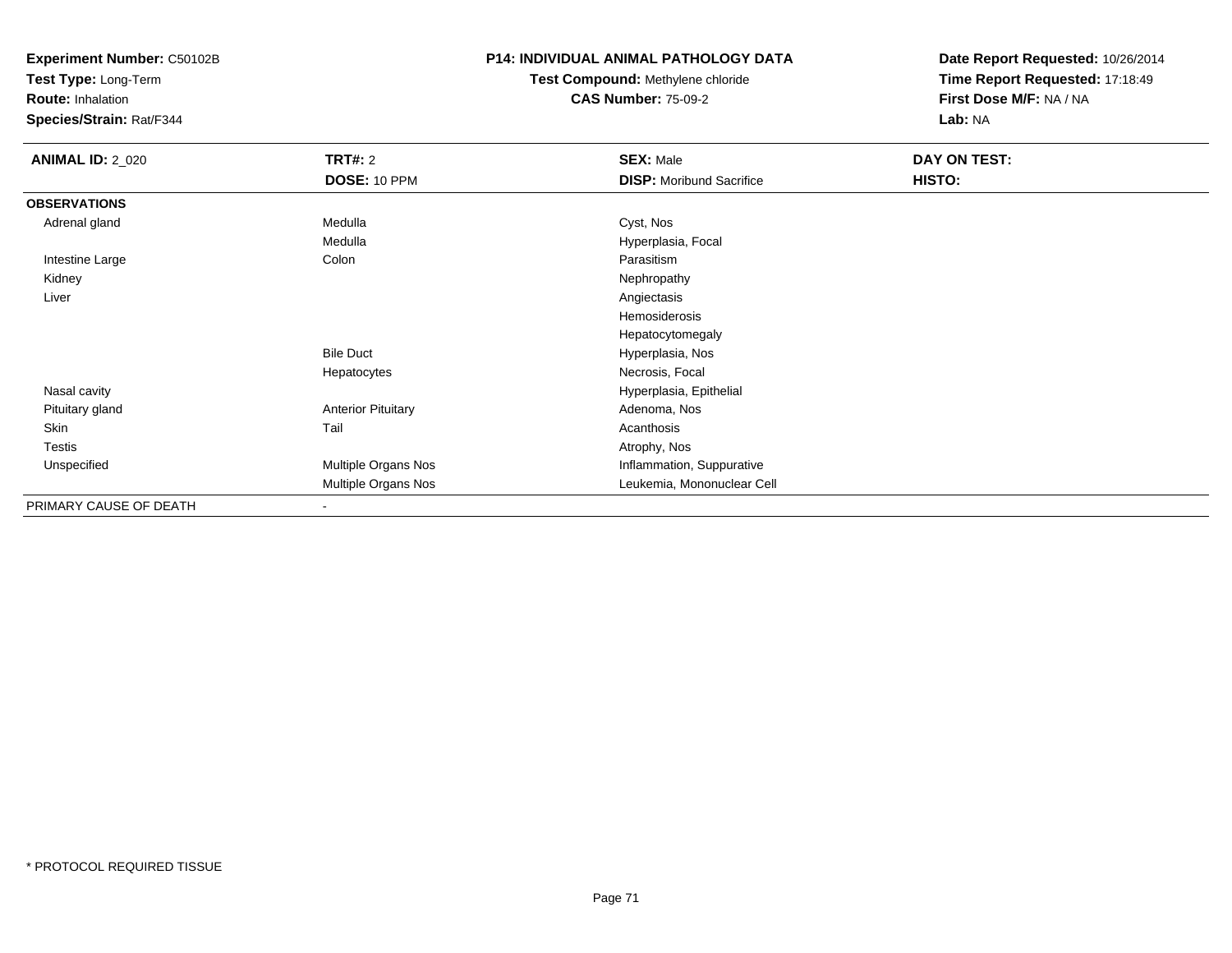**Test Type:** Long-Term

**Route:** Inhalation

**Species/Strain:** Rat/F344

## **P14: INDIVIDUAL ANIMAL PATHOLOGY DATA**

**Test Compound:** Methylene chloride**CAS Number:** 75-09-2

| <b>ANIMAL ID: 2_021</b> | TRT#: 2           | <b>SEX: Male</b>                  | DAY ON TEST: |  |
|-------------------------|-------------------|-----------------------------------|--------------|--|
|                         | DOSE: 10 PPM      | <b>DISP: Moribund Sacrifice</b>   | HISTO:       |  |
| <b>OBSERVATIONS</b>     |                   |                                   |              |  |
| Adrenal gland           | <b>Cortex Nos</b> | Cyst, Nos                         |              |  |
| Heart                   | Cardiac Valve     | Metaplasia, Cartilaginous         |              |  |
| Kidney                  |                   | Nephropathy                       |              |  |
| Liver                   | Hepatocytes       | Cytoplasmic Change, Basophilic    |              |  |
|                         | Hepatocytes       | Cytoplasmic Vacuolization         |              |  |
|                         |                   | Hepatocytomegaly                  |              |  |
|                         |                   | Inflammation, Granulomatous Focal |              |  |
|                         | Hepatocytes       | Necrosis, Focal                   |              |  |
| Preputial gland         |                   | Carcinoma, Nos                    |              |  |
|                         |                   | Inflammation, Suppurative         |              |  |
| Testis                  |                   | <b>Interstitial-Cell Tumor</b>    |              |  |
| Zymbal gland            |                   | Carcinoma, Nos                    |              |  |
| PRIMARY CAUSE OF DEATH  |                   |                                   |              |  |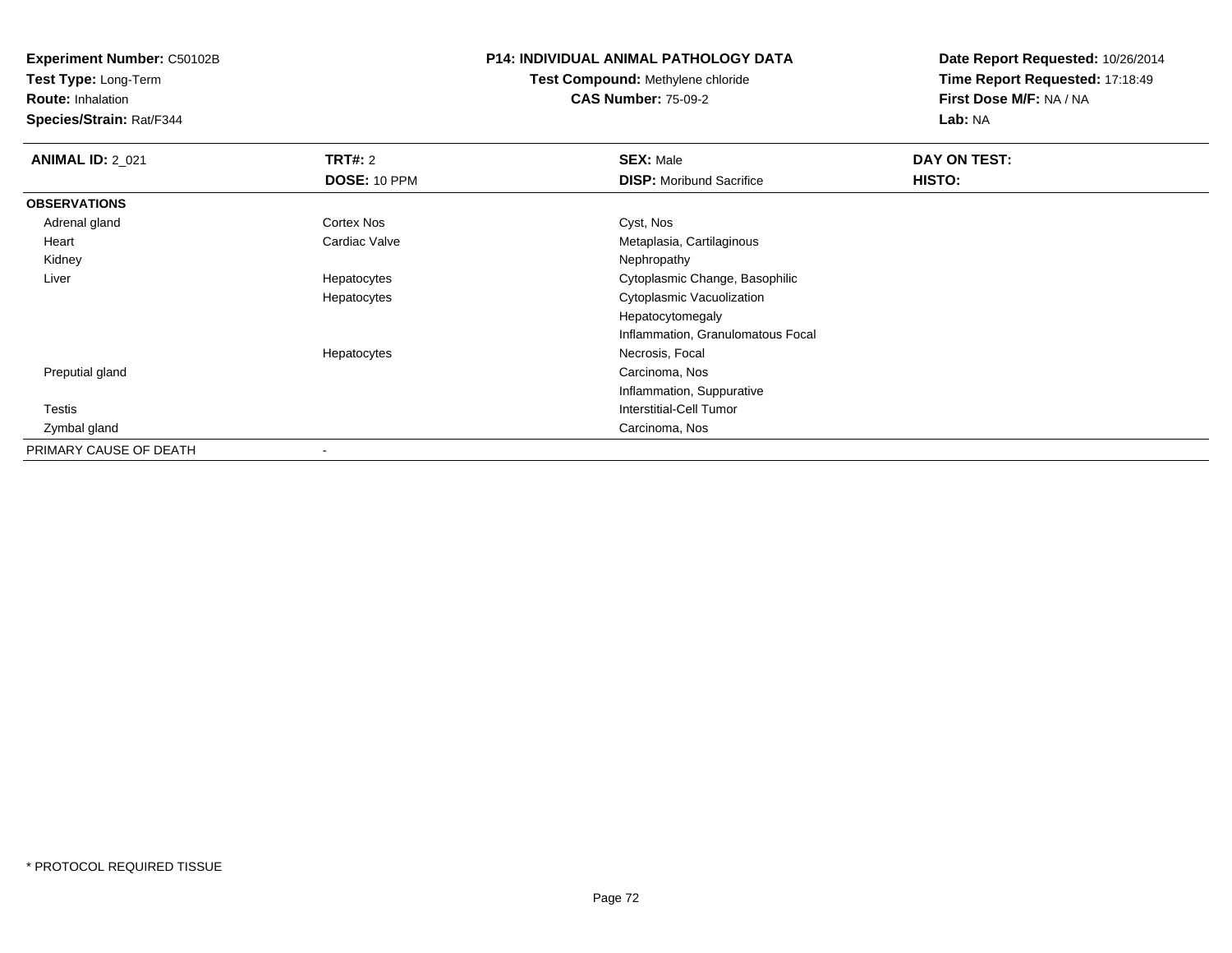**Test Type:** Long-Term

**Route:** Inhalation

**Species/Strain:** Rat/F344

### **P14: INDIVIDUAL ANIMAL PATHOLOGY DATA**

**Test Compound:** Methylene chloride**CAS Number:** 75-09-2

| <b>ANIMAL ID: 2_022</b> | TRT#: 2        | <b>SEX: Male</b>                | DAY ON TEST: |  |
|-------------------------|----------------|---------------------------------|--------------|--|
|                         | DOSE: 10 PPM   | <b>DISP:</b> Moribund Sacrifice | HISTO:       |  |
| <b>OBSERVATIONS</b>     |                |                                 |              |  |
| Bone                    | Sternum        | Hyperplasia, Focal              |              |  |
|                         | Femur          | Osteosarcoma                    |              |  |
| Heart                   | Myocardium Nos | Fibrosis, Diffuse               |              |  |
|                         | Cardiac Valve  | Metaplasia, Cartilaginous       |              |  |
| Kidney                  |                | Nephropathy                     |              |  |
| Larynx                  |                | Inflammation, Suppurative       |              |  |
| Liver                   | Hepatocytes    | Cytoplasmic Vacuolization       |              |  |
|                         | Hepatocytes    | Necrosis, Focal                 |              |  |
| Lung                    |                | Osteosarcoma, Metastatic        |              |  |
| Testis                  |                | Hyperplasia, Interstitial Cell  |              |  |
| Unspecified             | Lower Leg Nos  | Osteosarcoma, Invasive          |              |  |
| PRIMARY CAUSE OF DEATH  | $\,$           |                                 |              |  |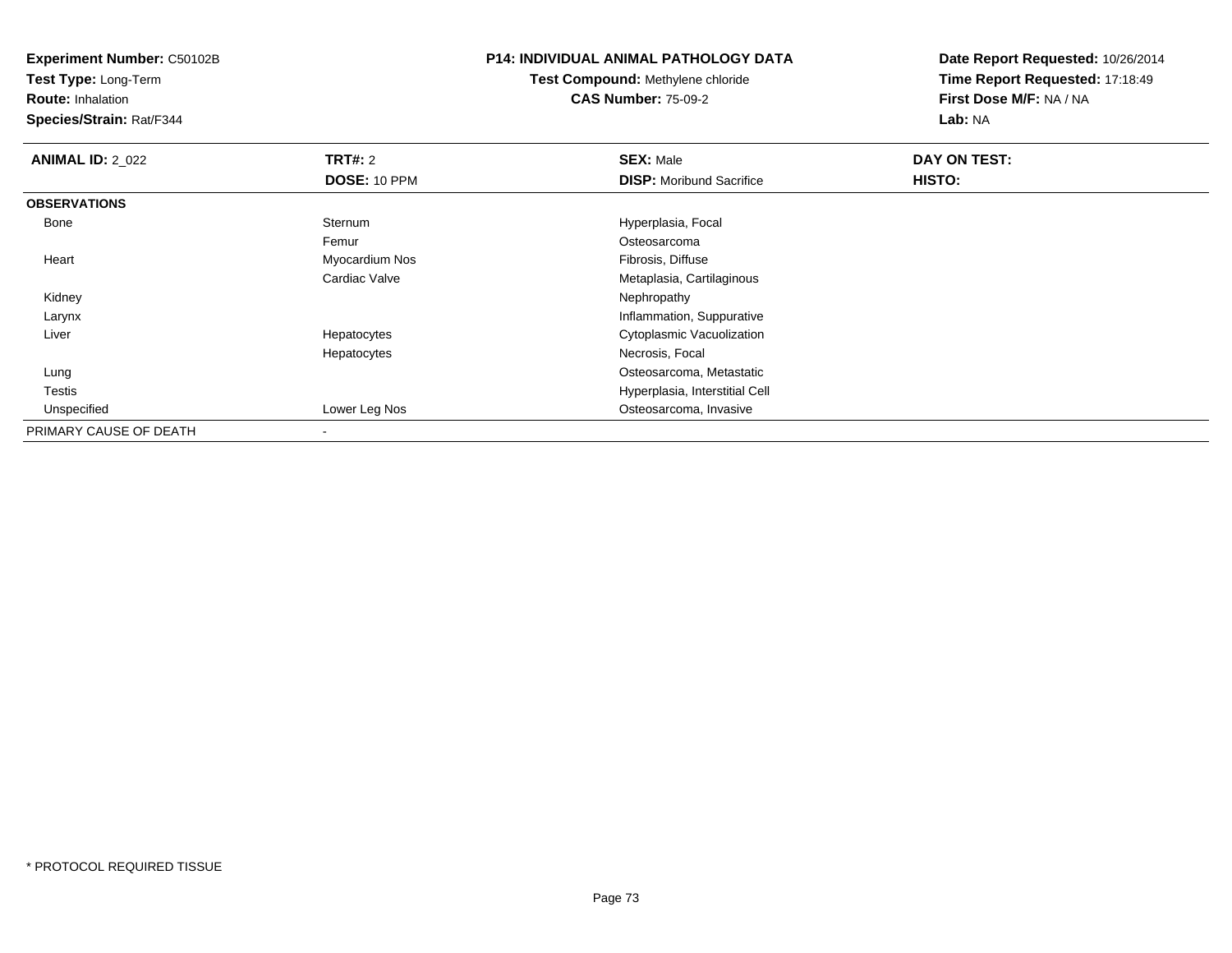**Test Type:** Long-Term

**Route:** Inhalation

**Species/Strain:** Rat/F344

### **P14: INDIVIDUAL ANIMAL PATHOLOGY DATA**

# **Test Compound:** Methylene chloride**CAS Number:** 75-09-2

| <b>ANIMAL ID: 2_023</b> | <b>TRT#: 2</b><br>DOSE: 10 PPM | <b>SEX: Male</b><br><b>DISP: Moribund Sacrifice</b> | DAY ON TEST:<br>HISTO: |  |
|-------------------------|--------------------------------|-----------------------------------------------------|------------------------|--|
| <b>OBSERVATIONS</b>     |                                |                                                     |                        |  |
| Adrenal gland           | Medulla                        | Pheochromocytoma                                    |                        |  |
| Heart                   | Cardiac Valve                  |                                                     |                        |  |
|                         |                                | Metaplasia, Cartilaginous                           |                        |  |
| Intestine Large         | Colon                          | Parasitism                                          |                        |  |
| Kidney                  | Tubule                         | Degeneration, Nos                                   |                        |  |
|                         |                                | Nephropathy                                         |                        |  |
| Liver                   | Hepatocytes                    | Cytoplasmic Change, Basophilic                      |                        |  |
|                         |                                | Hemosiderosis                                       |                        |  |
|                         | <b>Bile Duct</b>               | Hyperplasia, Nos                                    |                        |  |
|                         | Hepatocytes                    | Necrosis, Focal                                     |                        |  |
| Lung                    |                                | Alveolar Macrophages                                |                        |  |
| Nasal cavity            |                                | Hemorrhage                                          |                        |  |
| Pancreas                | Acinus                         | Atrophy, Focal                                      |                        |  |
|                         | Islets                         | Islet-Cell Adenoma                                  |                        |  |
| Pituitary gland         | <b>Anterior Pituitary</b>      | Adenoma, Nos                                        |                        |  |
| Preputial gland         |                                | Inflammation, Suppurative                           |                        |  |
| Testis                  |                                | Atrophy, Nos                                        |                        |  |
|                         |                                | Interstitial-Cell Tumor                             |                        |  |
| Unspecified             | Multiple Organs Nos            | Leukemia, Mononuclear Cell                          |                        |  |
| PRIMARY CAUSE OF DEATH  | $\overline{\phantom{a}}$       |                                                     |                        |  |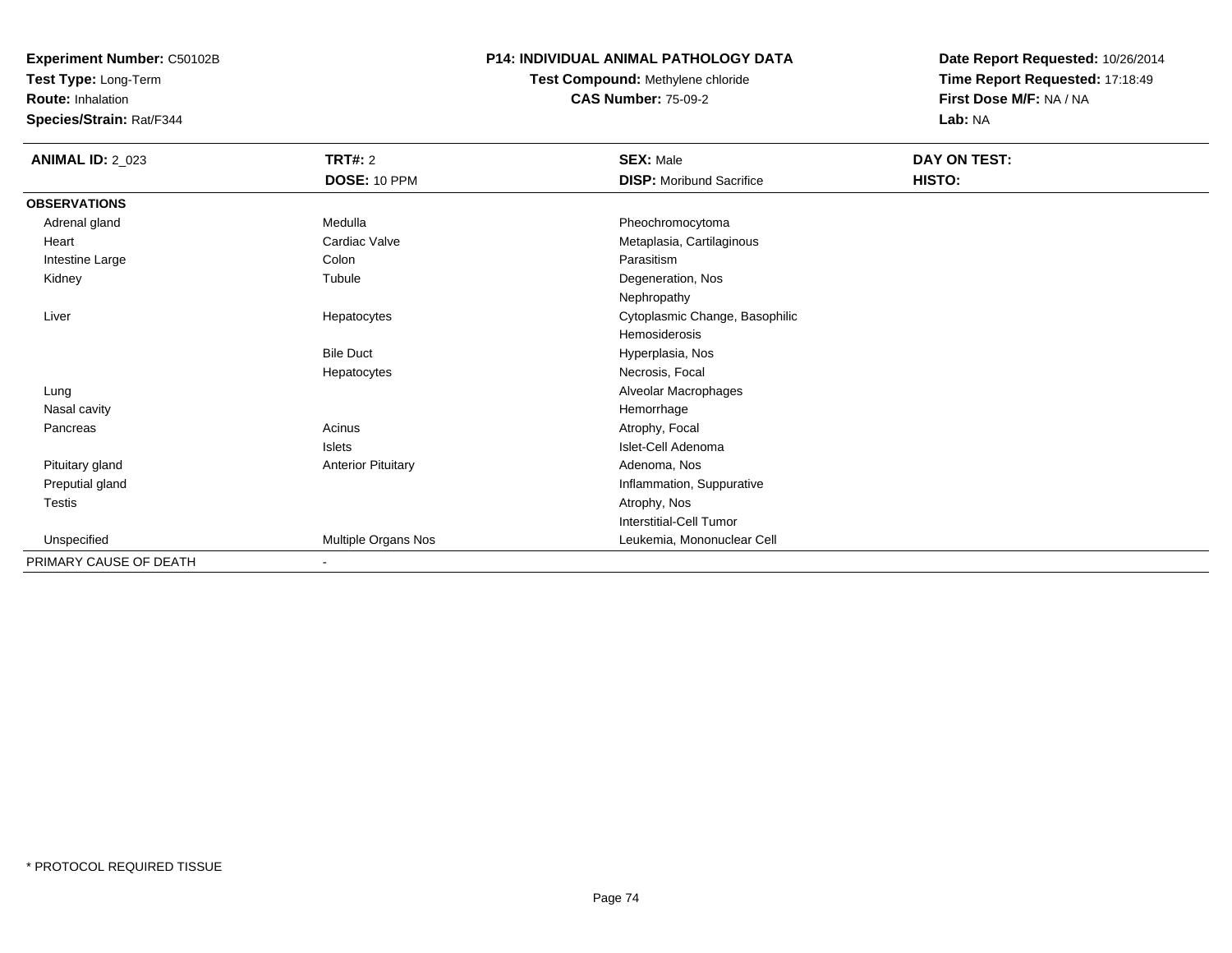**Test Type:** Long-Term

**Route:** Inhalation

**Species/Strain:** Rat/F344

### **P14: INDIVIDUAL ANIMAL PATHOLOGY DATA**

# **Test Compound:** Methylene chloride**CAS Number:** 75-09-2

| <b>ANIMAL ID: 2_024</b> | <b>TRT#: 2</b>      | <b>SEX: Male</b>                | DAY ON TEST: |  |
|-------------------------|---------------------|---------------------------------|--------------|--|
|                         | <b>DOSE: 10 PPM</b> | <b>DISP:</b> Moribund Sacrifice | HISTO:       |  |
| <b>OBSERVATIONS</b>     |                     |                                 |              |  |
| Adrenal gland           | Medulla             | Pheochromocytoma                |              |  |
| <b>Brain</b>            |                     | Hemorrhage                      |              |  |
| Kidney                  | Tubule              | Degeneration, Nos               |              |  |
|                         |                     | Nephropathy                     |              |  |
| Liver                   | Hepatocytes         | Cytoplasmic Change, Basophilic  |              |  |
|                         | <b>Bile Duct</b>    | Fibrosis                        |              |  |
|                         |                     | Hemosiderosis                   |              |  |
|                         |                     | Hepatocytomegaly                |              |  |
|                         | <b>Bile Duct</b>    | Hyperplasia, Nos                |              |  |
|                         | Hepatocytes         | Necrosis, Focal                 |              |  |
| Seminal vesicle         |                     | Inflammation, Suppurative       |              |  |
| Testis                  |                     | <b>Interstitial-Cell Tumor</b>  |              |  |
| Unspecified             | Multiple Organs Nos | Leukemia, Mononuclear Cell      |              |  |
| PRIMARY CAUSE OF DEATH  |                     |                                 |              |  |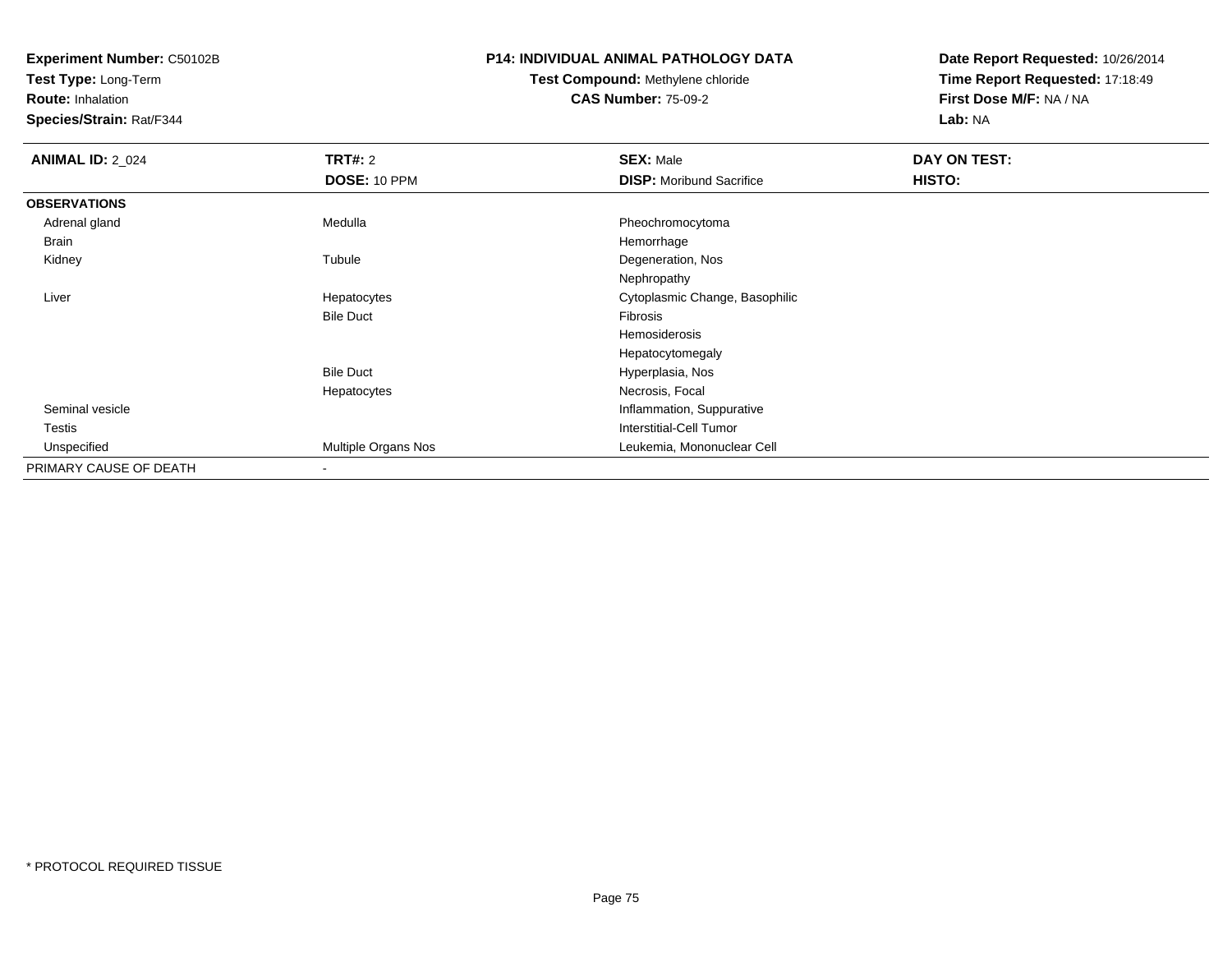**Test Type:** Long-Term

**Route:** Inhalation

**Species/Strain:** Rat/F344

### **P14: INDIVIDUAL ANIMAL PATHOLOGY DATA**

# **Test Compound:** Methylene chloride**CAS Number:** 75-09-2

| <b>ANIMAL ID: 2_025</b> | <b>TRT#: 2</b>            | <b>SEX: Male</b>            | DAY ON TEST: |
|-------------------------|---------------------------|-----------------------------|--------------|
|                         | DOSE: 10 PPM              | <b>DISP: Natural Death</b>  | HISTO:       |
| <b>OBSERVATIONS</b>     |                           |                             |              |
| Bone marrow             |                           | Atrophy, Nos                |              |
| Heart                   | Cardiac Valve             | Metaplasia, Cartilaginous   |              |
| Kidney                  |                           | Nephropathy                 |              |
| Larynx                  |                           | Infection, Bacterial        |              |
|                         |                           | Inflammation, Suppurative   |              |
| Liver                   | Hepatocytes               | Cytoplasmic Vacuolization   |              |
|                         |                           | Hemosiderosis               |              |
|                         | Hepatocytes               | Necrosis, Focal             |              |
| Nasal cavity            |                           | Foreign Body, Nos           |              |
|                         |                           | Infection, Bacterial        |              |
| Pancreas                | Acinus                    | Atrophy, Diffuse            |              |
|                         |                           | Inflammation, Chronic Focal |              |
| Pituitary gland         | <b>Anterior Pituitary</b> | Adenoma, Nos                |              |
|                         | <b>Anterior Pituitary</b> | Hemorrhage                  |              |
| Prostate                |                           | Inflammation, Suppurative   |              |
| Spleen                  |                           | Fibrosis, Diffuse           |              |
| Trachea                 |                           | Infection, Bacterial        |              |
|                         |                           | Inflammation, Suppurative   |              |
| PRIMARY CAUSE OF DEATH  |                           |                             |              |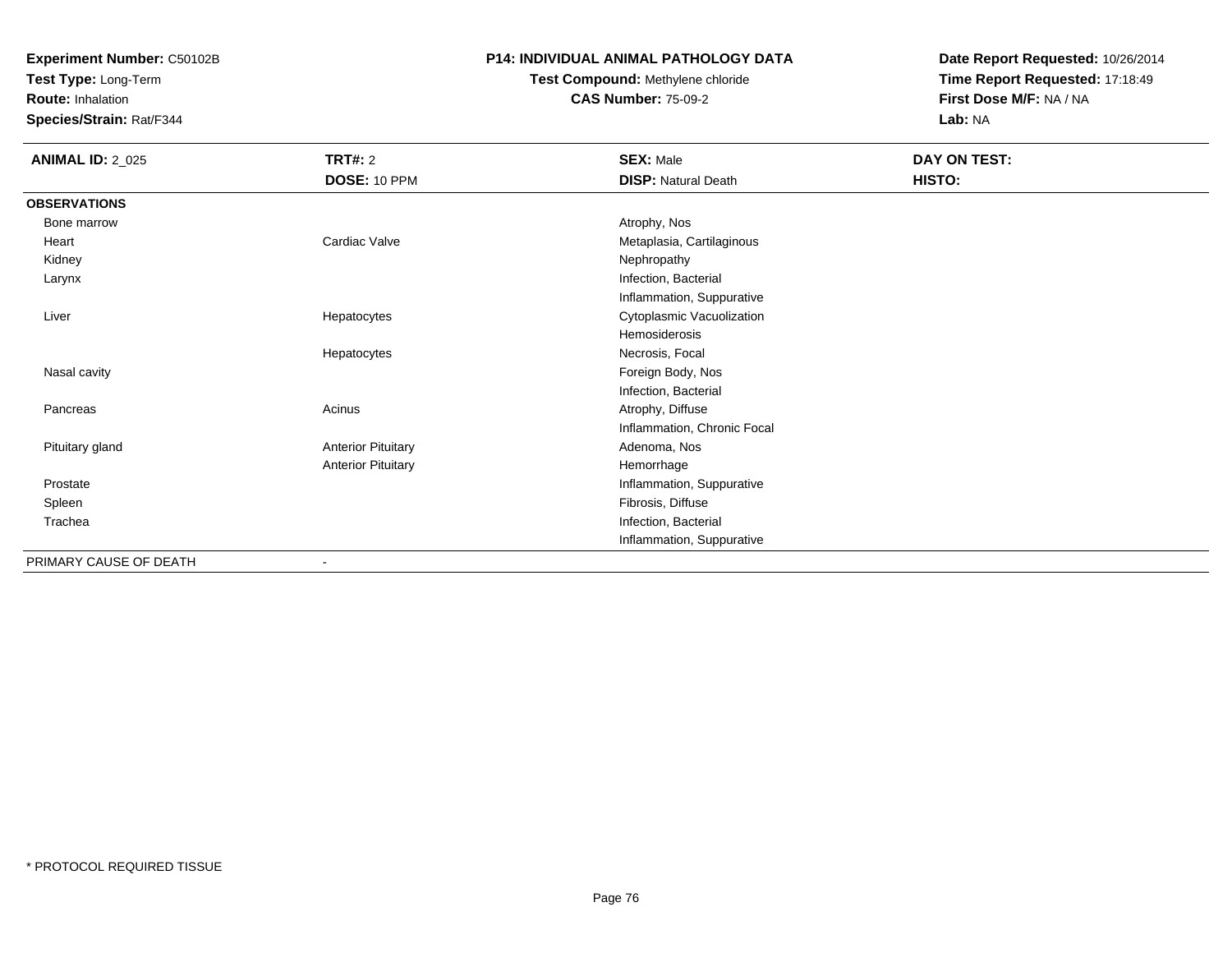**Test Type:** Long-Term

**Route:** Inhalation

**Species/Strain:** Rat/F344

# **P14: INDIVIDUAL ANIMAL PATHOLOGY DATA**

**Test Compound:** Methylene chloride**CAS Number:** 75-09-2

| <b>ANIMAL ID: 2_026</b> | TRT#: 2                   | <b>SEX: Male</b>                | DAY ON TEST: |  |
|-------------------------|---------------------------|---------------------------------|--------------|--|
|                         | DOSE: 10 PPM              | <b>DISP:</b> Moribund Sacrifice | HISTO:       |  |
| <b>OBSERVATIONS</b>     |                           |                                 |              |  |
| Adrenal gland           | Cortex Nos                | Cytoplasmic Vacuolization       |              |  |
| Brain                   |                           | Hemorrhage                      |              |  |
| Kidney                  |                           | Nephropathy                     |              |  |
| Liver                   | Hepatocytes               | Cytoplasmic Vacuolization       |              |  |
|                         |                           | Hemosiderosis                   |              |  |
|                         | <b>Bile Duct</b>          | Hyperplasia, Nos                |              |  |
| Pituitary gland         | <b>Anterior Pituitary</b> | Adenoma, Nos                    |              |  |
| Preputial gland         |                           | Inflammation, Chronic           |              |  |
| Seminal vesicle         |                           | Inflammation, Suppurative       |              |  |
| Spleen                  |                           | Fibrosis, Focal                 |              |  |
| Testis                  |                           | Interstitial-Cell Tumor         |              |  |
| Unspecified             | Multiple Organs Nos       | Leukemia, Mononuclear Cell      |              |  |
| PRIMARY CAUSE OF DEATH  | $\overline{\phantom{a}}$  |                                 |              |  |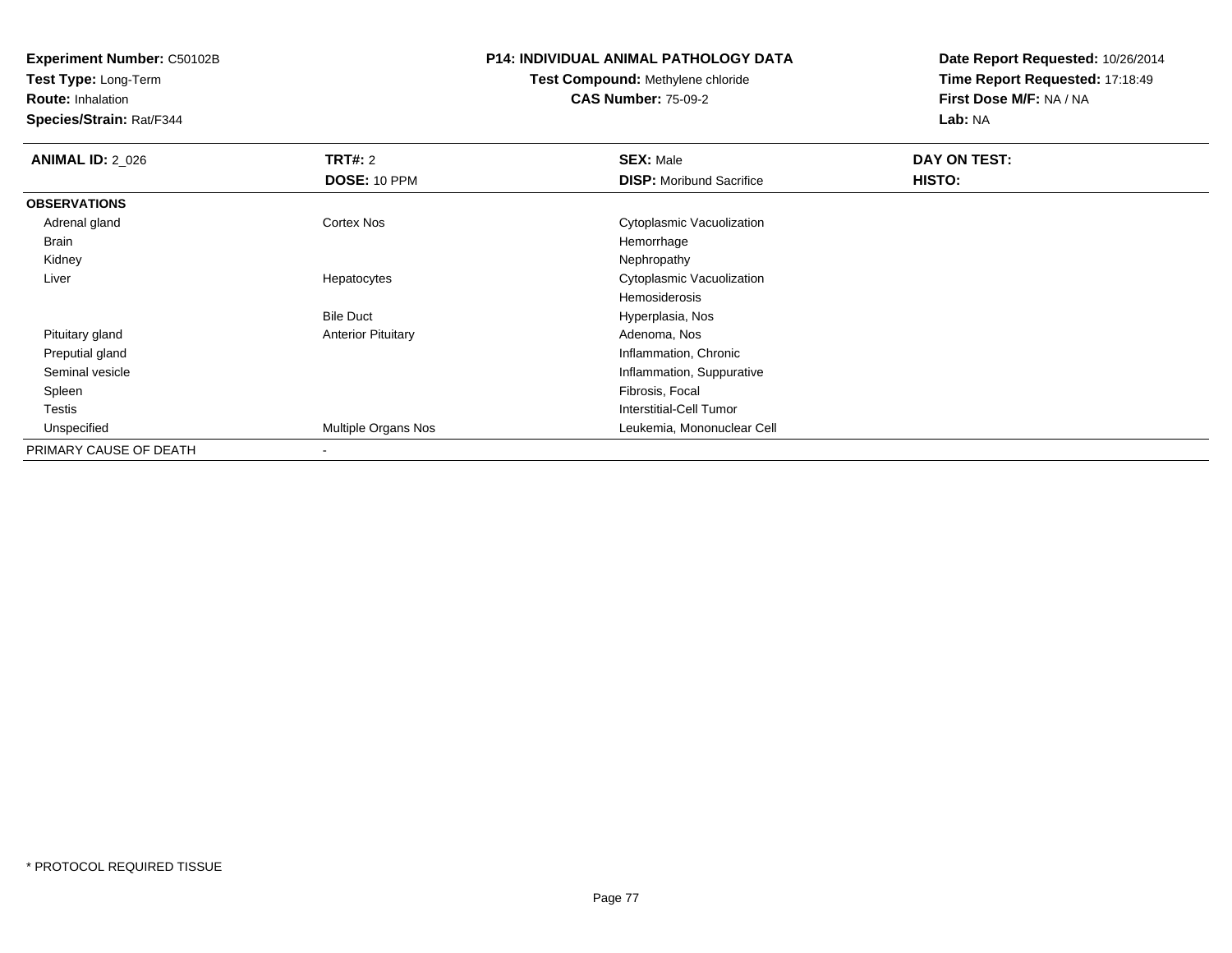**Test Type:** Long-Term

**Route:** Inhalation

**Species/Strain:** Rat/F344

### **P14: INDIVIDUAL ANIMAL PATHOLOGY DATA**

**Test Compound:** Methylene chloride**CAS Number:** 75-09-2

| <b>ANIMAL ID: 2_027</b> | <b>TRT#: 2</b>            | <b>SEX: Male</b>                | DAY ON TEST: |
|-------------------------|---------------------------|---------------------------------|--------------|
|                         | DOSE: 10 PPM              | <b>DISP:</b> Moribund Sacrifice | HISTO:       |
| <b>OBSERVATIONS</b>     |                           |                                 |              |
| Adrenal gland           | <b>Cortex Nos</b>         | Cytoplasmic Vacuolization       |              |
|                         | Medulla                   | Hyperplasia, Focal              |              |
| Heart                   | Cardiac Valve             | Metaplasia, Cartilaginous       |              |
| Intestine Large         | Colon                     | Parasitism                      |              |
| Kidney                  | Tubule                    | Degeneration, Nos               |              |
|                         |                           | Nephropathy                     |              |
| Liver                   |                           | Angiectasis                     |              |
|                         | Hepatocytes               | Cytoplasmic Change, Basophilic  |              |
|                         |                           | Hepatocytomegaly                |              |
|                         | <b>Bile Duct</b>          | Hyperplasia, Nos                |              |
|                         | Hepatocytes               | Necrosis, Focal                 |              |
| Pancreas                | Acinus                    | Atrophy, Focal                  |              |
| Pituitary gland         | <b>Anterior Pituitary</b> | Adenoma, Nos                    |              |
| Preputial gland         |                           | Cyst, Nos                       |              |
| <b>Skin</b>             | Lower Leg                 | Inflammation, Chronic           |              |
|                         | Lower Leg                 | Keratoacanthoma                 |              |
|                         |                           | Keratoacanthoma                 |              |
| Testis                  |                           | Atrophy, Nos                    |              |
|                         |                           | Interstitial-Cell Tumor         |              |
| Unspecified             | Multiple Organs Nos       | Leukemia, Mononuclear Cell      |              |
| PRIMARY CAUSE OF DEATH  | $\blacksquare$            |                                 |              |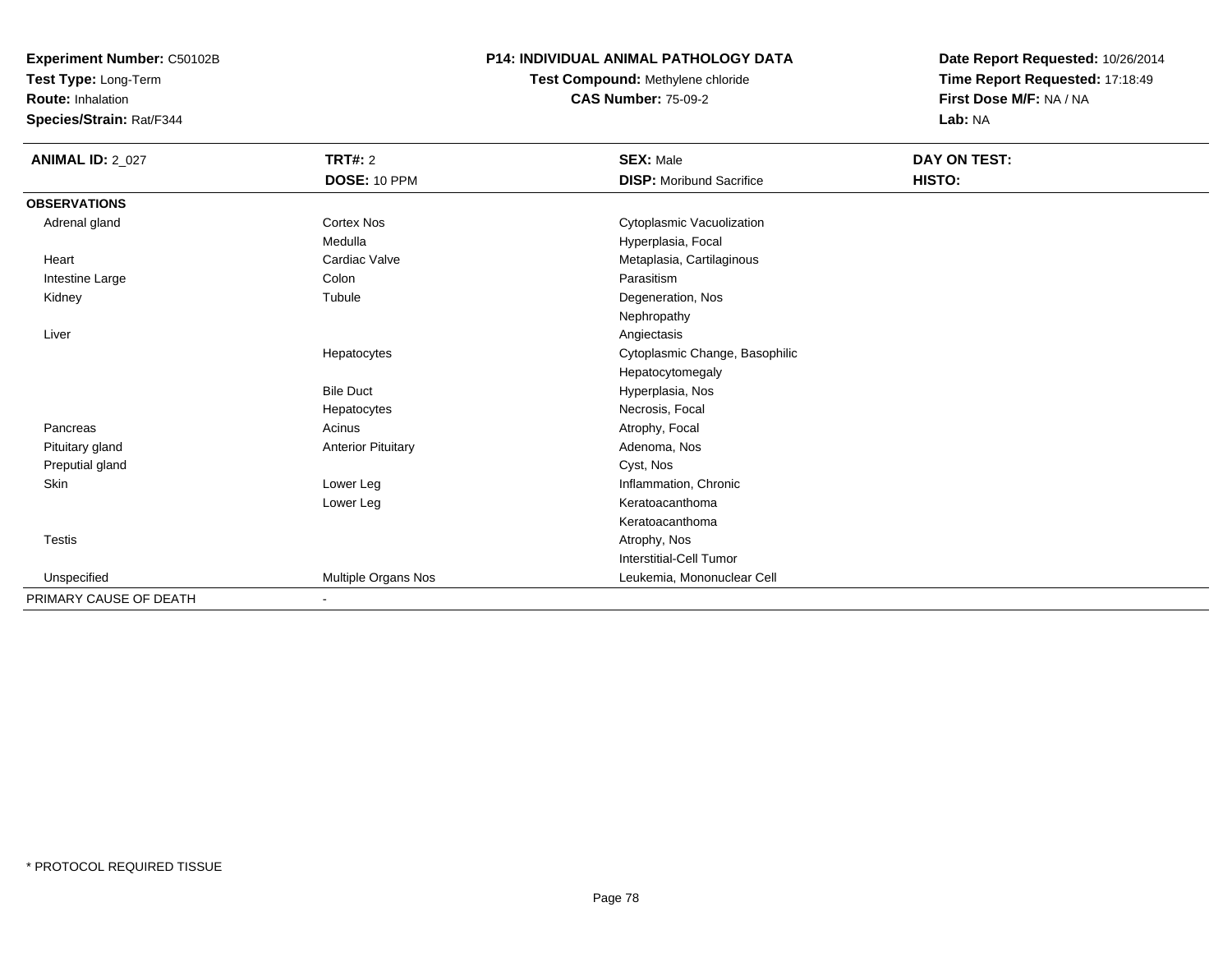| Experiment Number: C50102B<br>Test Type: Long-Term<br><b>Route: Inhalation</b><br>Species/Strain: Rat/F344 |                             | <b>P14: INDIVIDUAL ANIMAL PATHOLOGY DATA</b><br>Test Compound: Methylene chloride<br><b>CAS Number: 75-09-2</b> | Date Report Requested: 10/26/2014<br>Time Report Requested: 17:18:49<br>First Dose M/F: NA / NA<br>Lab: NA |
|------------------------------------------------------------------------------------------------------------|-----------------------------|-----------------------------------------------------------------------------------------------------------------|------------------------------------------------------------------------------------------------------------|
| <b>ANIMAL ID: 2 028</b>                                                                                    | <b>TRT#: 2</b>              | <b>SEX: Male</b>                                                                                                | DAY ON TEST:                                                                                               |
|                                                                                                            | DOSE: 10 PPM                | <b>DISP:</b> Natural Death                                                                                      | <b>HISTO:</b>                                                                                              |
| <b>OBSERVATIONS</b>                                                                                        |                             |                                                                                                                 |                                                                                                            |
| Blood vessel                                                                                               | <b>Pulmonary Artery Nos</b> | Mineralization                                                                                                  |                                                                                                            |
| Heart                                                                                                      | Myocardium Nos              | Fibrosis, Focal                                                                                                 |                                                                                                            |
| Kidney                                                                                                     |                             | Nephropathy                                                                                                     |                                                                                                            |
| Liver                                                                                                      | Hepatocytes                 | Cytoplasmic Vacuolization                                                                                       |                                                                                                            |
|                                                                                                            | <b>Bile Duct</b>            | Hyperplasia, Nos                                                                                                |                                                                                                            |
| Pituitary gland                                                                                            | <b>Anterior Pituitary</b>   | Adenoma, Nos                                                                                                    |                                                                                                            |
| Spleen                                                                                                     |                             | Sarcoma, Nos                                                                                                    |                                                                                                            |
| PRIMARY CAUSE OF DEATH                                                                                     |                             |                                                                                                                 |                                                                                                            |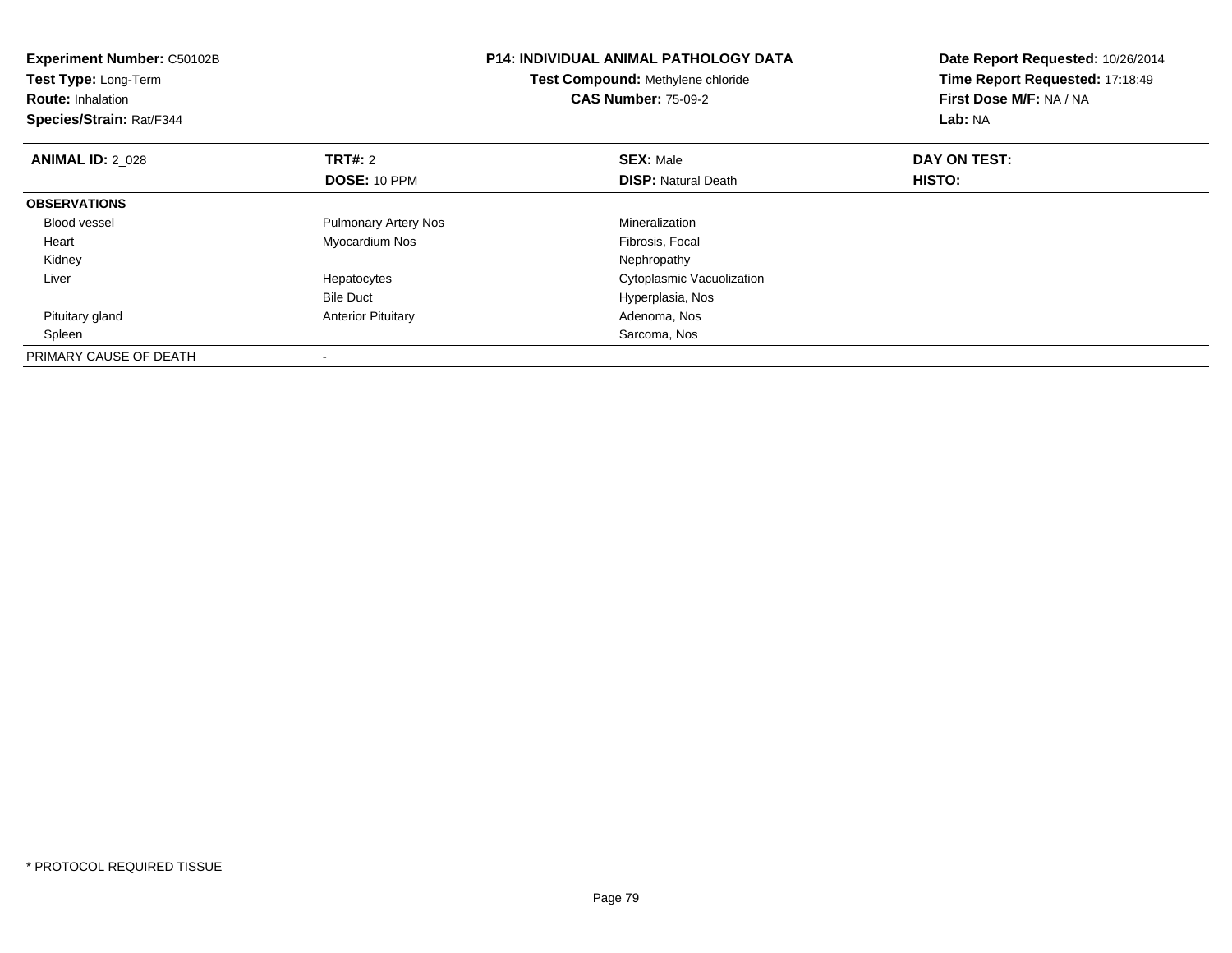**Test Type:** Long-Term

**Route:** Inhalation

**Species/Strain:** Rat/F344

#### **P14: INDIVIDUAL ANIMAL PATHOLOGY DATA**

**Test Compound:** Methylene chloride**CAS Number:** 75-09-2

| <b>ANIMAL ID: 2_029</b> | <b>TRT#: 2</b>      | <b>SEX: Male</b>                | DAY ON TEST: |
|-------------------------|---------------------|---------------------------------|--------------|
|                         | DOSE: 10 PPM        | <b>DISP:</b> Moribund Sacrifice | HISTO:       |
| <b>OBSERVATIONS</b>     |                     |                                 |              |
| Adrenal gland           | Cortex Nos          | Cytoplasmic Vacuolization       |              |
|                         | Medulla             | Hyperplasia, Focal              |              |
| Heart                   | Myocardium Nos      | Fibrosis, Focal                 |              |
|                         | Cardiac Valve       | Metaplasia, Cartilaginous       |              |
| Kidney                  | Tubule              | Degeneration, Nos               |              |
|                         |                     | Nephropathy                     |              |
| Liver                   |                     | Angiectasis                     |              |
|                         |                     | Hemosiderosis                   |              |
|                         | <b>Bile Duct</b>    | Hyperplasia, Nos                |              |
| Pancreas                | Islets              | Islet-Cell Adenoma              |              |
| Preputial gland         |                     | Cyst, Nos                       |              |
|                         |                     | Inflammation, Suppurative       |              |
| Seminal vesicle         |                     | Inflammation, Suppurative       |              |
| Skin                    | <b>Back</b>         | Trichoepithelioma               |              |
| Testis                  |                     | Atrophy, Nos                    |              |
|                         |                     | <b>Interstitial-Cell Tumor</b>  |              |
| Thyroid                 |                     | Hyperplasia, C Cell             |              |
| Unspecified             | Multiple Organs Nos | Leukemia, Mononuclear Cell      |              |
| PRIMARY CAUSE OF DEATH  | $\blacksquare$      |                                 |              |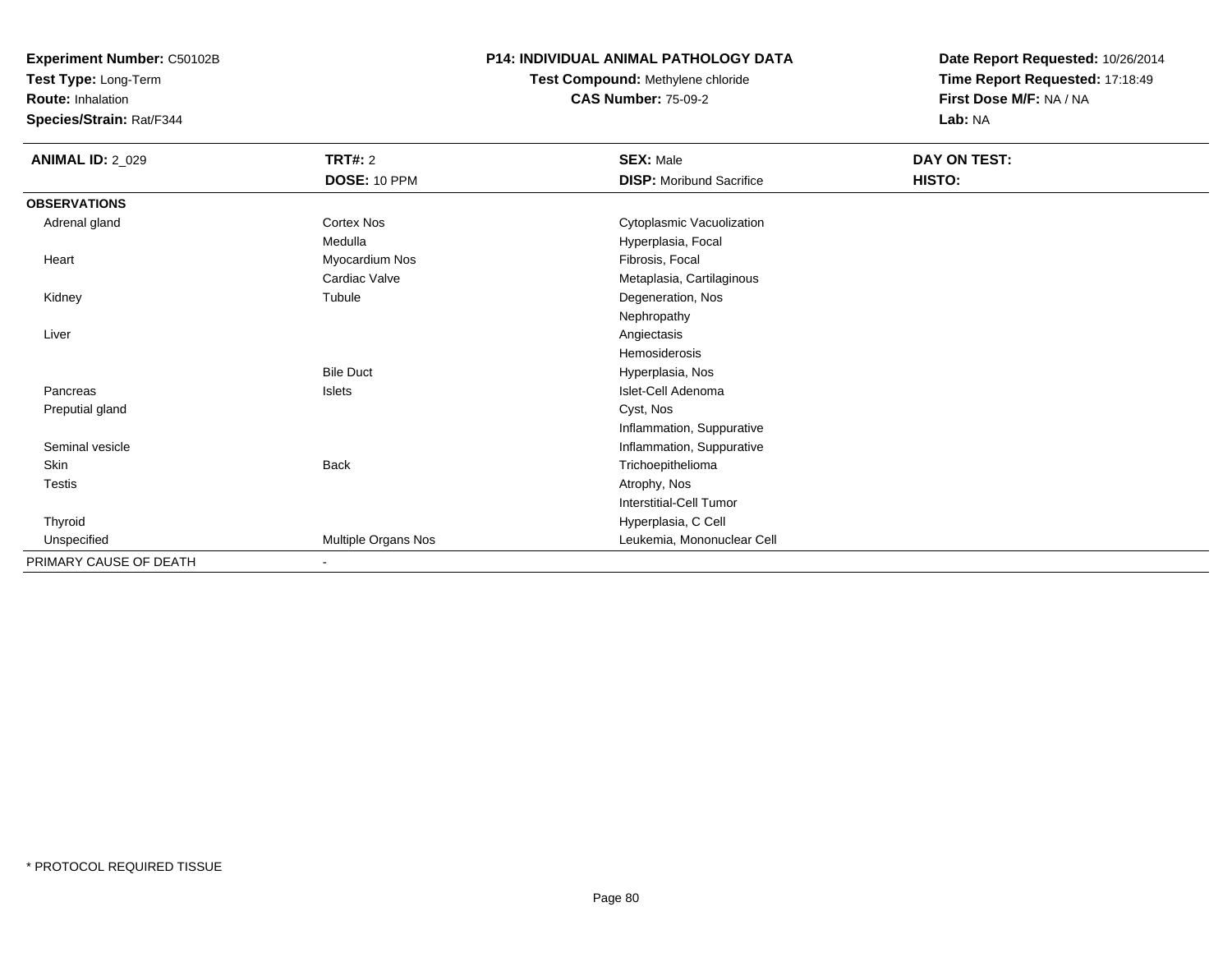**Test Type:** Long-Term

**Route:** Inhalation

**Species/Strain:** Rat/F344

### **P14: INDIVIDUAL ANIMAL PATHOLOGY DATA**

**Test Compound:** Methylene chloride**CAS Number:** 75-09-2

| <b>ANIMAL ID: 2_030</b> | <b>TRT#: 2</b>            | <b>SEX: Male</b>                | DAY ON TEST: |  |
|-------------------------|---------------------------|---------------------------------|--------------|--|
|                         | DOSE: 10 PPM              | <b>DISP:</b> Moribund Sacrifice | HISTO:       |  |
| <b>OBSERVATIONS</b>     |                           |                                 |              |  |
| Adrenal gland           | Cortex Nos                | Cytoplasmic Vacuolization       |              |  |
| Heart                   | Myocardium Nos            | Fibrosis, Focal                 |              |  |
| Kidney                  |                           | Nephropathy                     |              |  |
| Liver                   |                           | Angiectasis                     |              |  |
|                         | Hepatocytes               | Cytoplasmic Change, Basophilic  |              |  |
|                         | <b>Bile Duct</b>          | Hyperplasia, Nos                |              |  |
| Nasal cavity            |                           | Inflammation, Suppurative       |              |  |
| Parathyroid gland       |                           | Hyperplasia, Nos                |              |  |
| Pituitary gland         | <b>Anterior Pituitary</b> | Adenoma, Nos                    |              |  |
| Seminal vesicle         |                           | Inflammation, Suppurative       |              |  |
| Testis                  |                           | Atrophy, Nos                    |              |  |
|                         |                           | Interstitial-Cell Tumor         |              |  |
|                         |                           | Periarteritis                   |              |  |
| Unspecified             | Multiple Organs Nos       | Mineralization                  |              |  |
| PRIMARY CAUSE OF DEATH  | $\overline{\phantom{a}}$  |                                 |              |  |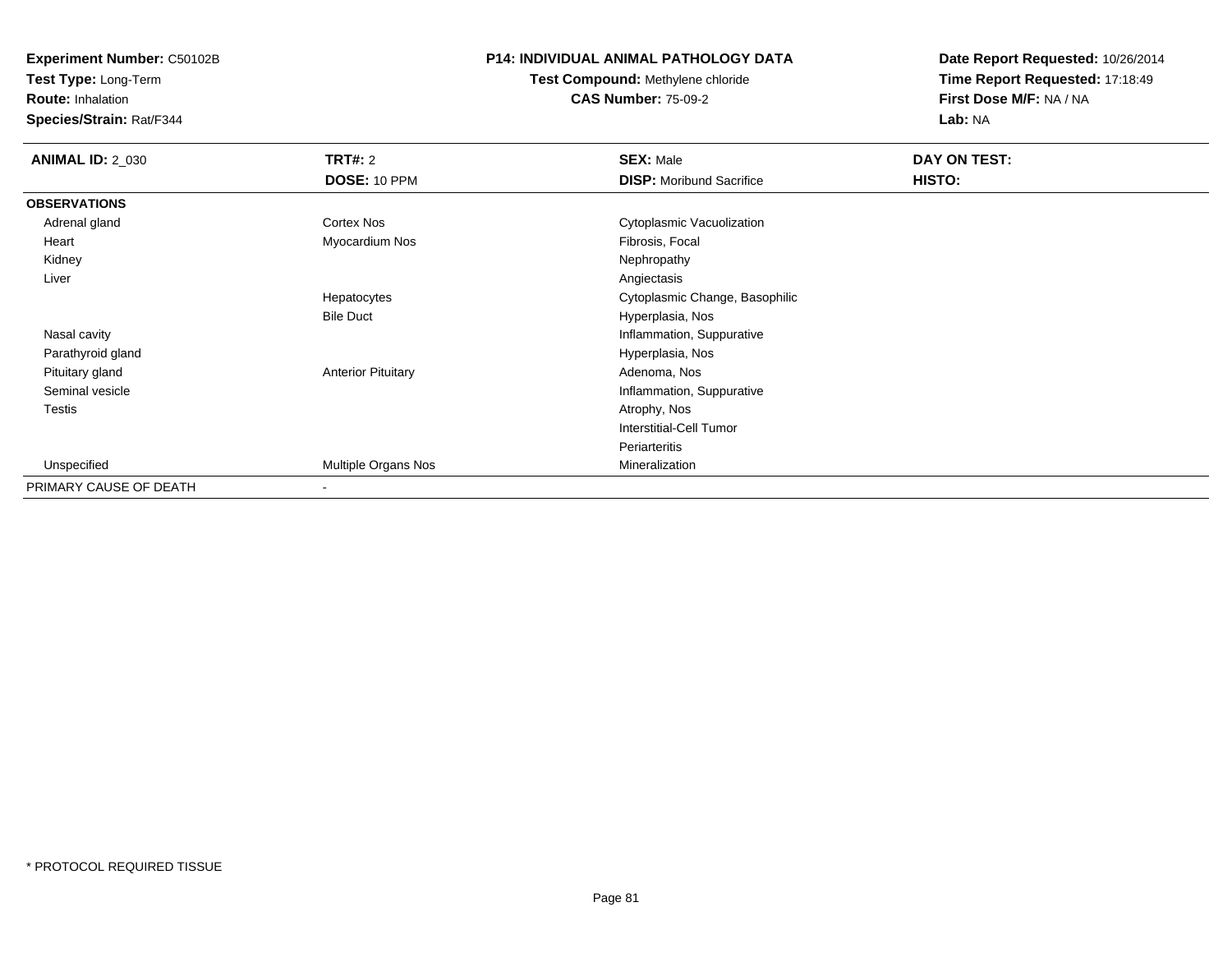**Test Type:** Long-Term

**Route:** Inhalation

**Species/Strain:** Rat/F344

### **P14: INDIVIDUAL ANIMAL PATHOLOGY DATA**

**Test Compound:** Methylene chloride**CAS Number:** 75-09-2

| <b>ANIMAL ID: 2_031</b> | <b>TRT#: 2</b>            | <b>SEX: Male</b>                | DAY ON TEST: |  |
|-------------------------|---------------------------|---------------------------------|--------------|--|
|                         | <b>DOSE: 10 PPM</b>       | <b>DISP:</b> Moribund Sacrifice | HISTO:       |  |
| <b>OBSERVATIONS</b>     |                           |                                 |              |  |
| Adrenal gland           | <b>Cortex Nos</b>         | Cytoplasmic Vacuolization       |              |  |
|                         | Medulla                   | Hyperplasia, Focal              |              |  |
|                         | Medulla                   | Pheochromocytoma                |              |  |
| Kidney                  |                           | Nephropathy                     |              |  |
| Liver                   | Hepatocytes               | Cytoplasmic Change, Basophilic  |              |  |
|                         | <b>Bile Duct</b>          | Fibrosis                        |              |  |
|                         |                           | Hemosiderosis                   |              |  |
|                         | <b>Bile Duct</b>          | Hyperplasia, Nos                |              |  |
|                         |                           | Inflammation, Pyogranulomatous  |              |  |
| Parathyroid gland       |                           | Hyperplasia, Nos                |              |  |
| Pituitary gland         | <b>Anterior Pituitary</b> | Adenoma, Nos                    |              |  |
| Skin                    | <b>Back</b>               | Trichoepithelioma               |              |  |
| PRIMARY CAUSE OF DEATH  |                           |                                 |              |  |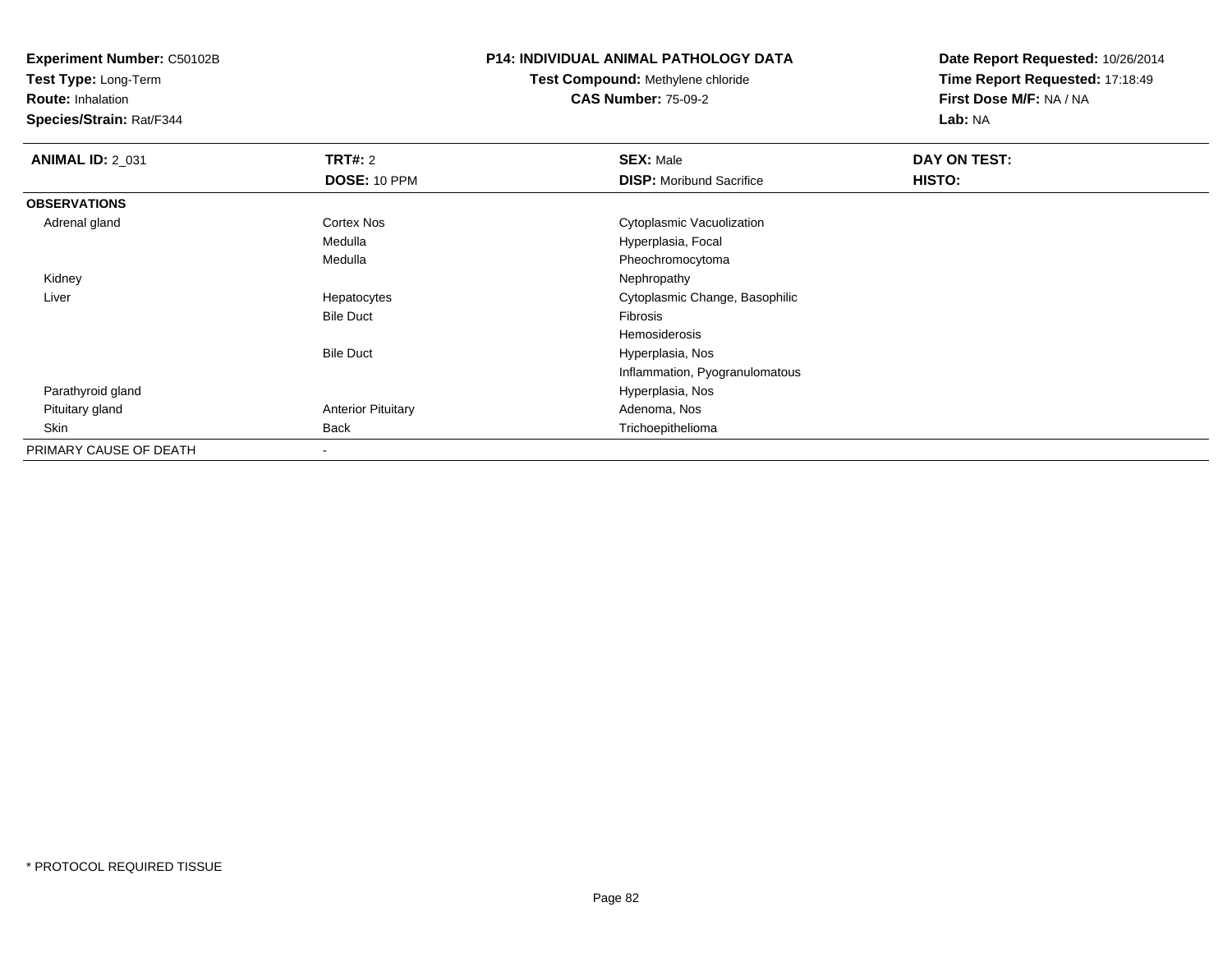| <b>Experiment Number: C50102B</b> |              | <b>P14: INDIVIDUAL ANIMAL PATHOLOGY DATA</b> | Date Report Requested: 10/26/2014 |
|-----------------------------------|--------------|----------------------------------------------|-----------------------------------|
| Test Type: Long-Term              |              | Test Compound: Methylene chloride            | Time Report Requested: 17:18:49   |
| <b>Route: Inhalation</b>          |              | <b>CAS Number: 75-09-2</b>                   | First Dose M/F: NA / NA           |
| Species/Strain: Rat/F344          |              |                                              | Lab: NA                           |
| <b>ANIMAL ID: 2 032</b>           | TRT#: 2      | <b>SEX: Male</b>                             | DAY ON TEST:                      |
|                                   | DOSE: 10 PPM | <b>DISP:</b> Natural Death                   | HISTO:                            |
| <b>OBSERVATIONS</b>               |              |                                              |                                   |
| Spleen                            |              | Lymphoma, Nos-Malignant                      |                                   |
| Thyroid                           |              | Neoplasm, Nos                                |                                   |
| PRIMARY CAUSE OF DEATH            |              |                                              |                                   |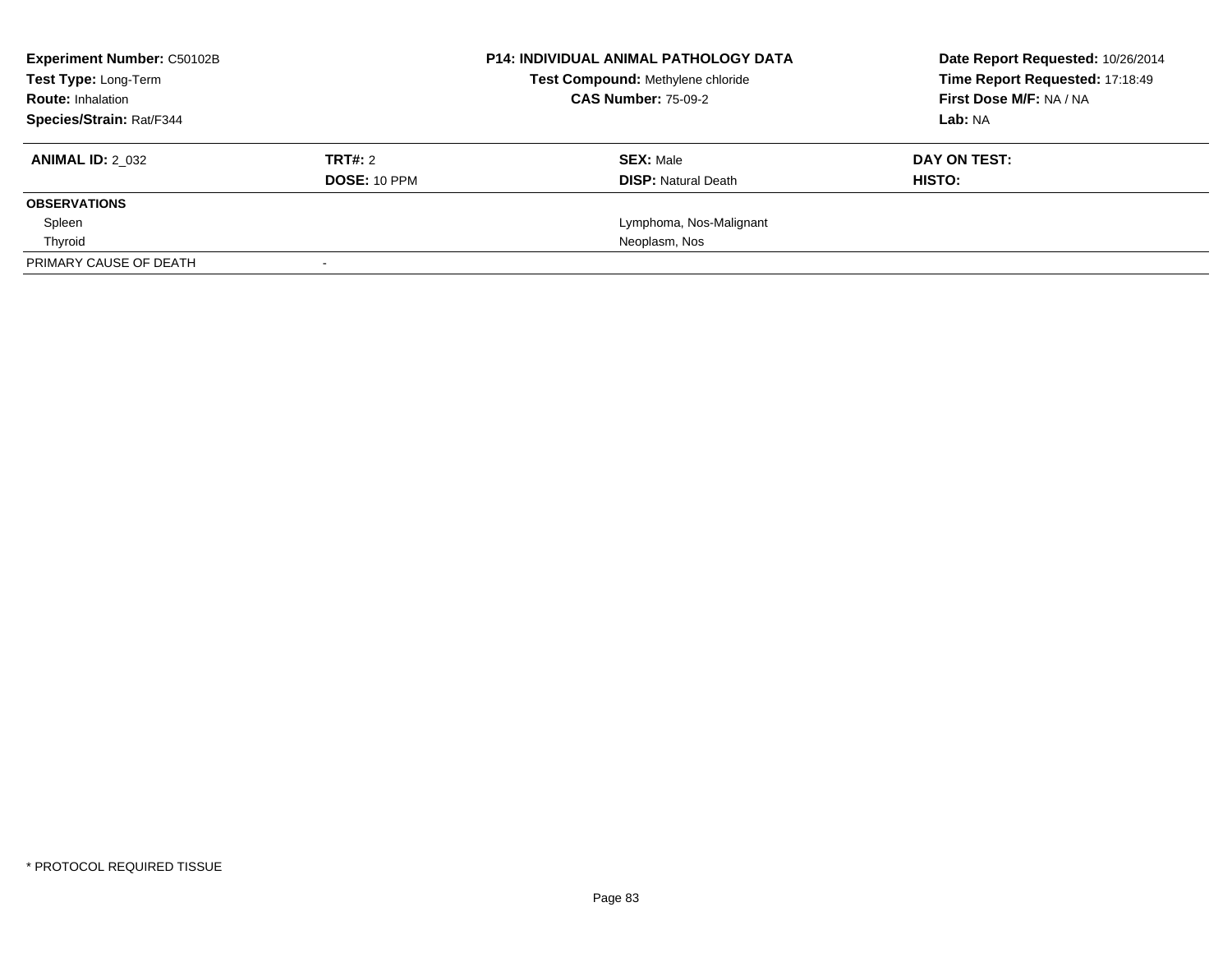**Test Type:** Long-Term

**Route:** Inhalation

**Species/Strain:** Rat/F344

#### **P14: INDIVIDUAL ANIMAL PATHOLOGY DATA**

**Test Compound:** Methylene chloride**CAS Number:** 75-09-2

| <b>ANIMAL ID: 2_033</b> | <b>TRT#: 2</b>            | <b>SEX: Male</b>                | DAY ON TEST: |  |
|-------------------------|---------------------------|---------------------------------|--------------|--|
|                         | DOSE: 10 PPM              | <b>DISP:</b> Moribund Sacrifice | HISTO:       |  |
| <b>OBSERVATIONS</b>     |                           |                                 |              |  |
| Adrenal gland           | Medulla                   | Hyperplasia, Focal              |              |  |
| Kidney                  | Pelvis                    | Hyperplasia, Epithelial         |              |  |
|                         | Pelvis                    | Inflammation, Suppurative       |              |  |
|                         | Pelvis                    | Mineralization                  |              |  |
|                         |                           | Nephropathy                     |              |  |
| Liver                   | Hepatocytes               | Cytoplasmic Vacuolization       |              |  |
|                         | <b>Bile Duct</b>          | Hyperplasia, Nos                |              |  |
|                         | Hepatocytes               | Necrosis, Focal                 |              |  |
| Pancreas                | Acinus                    | Atrophy, Focal                  |              |  |
| Pituitary gland         | <b>Anterior Pituitary</b> | Adenoma, Nos                    |              |  |
| Prostate                |                           | Inflammation, Suppurative       |              |  |
| Seminal vesicle         |                           | Inflammation, Suppurative       |              |  |
| Spleen                  | Capsule                   | Cyst, Nos                       |              |  |
| Stomach                 | Forestomach               | Hyperkeratosis                  |              |  |
|                         | Forestomach               | Inflammation, Focal             |              |  |
|                         | Forestomach               | Ulcer, Nos                      |              |  |
| <b>Testis</b>           |                           | Atrophy, Nos                    |              |  |
|                         |                           | Interstitial-Cell Tumor         |              |  |
| Urinary bladder         |                           | Hyperplasia, Epithelial         |              |  |
| PRIMARY CAUSE OF DEATH  |                           |                                 |              |  |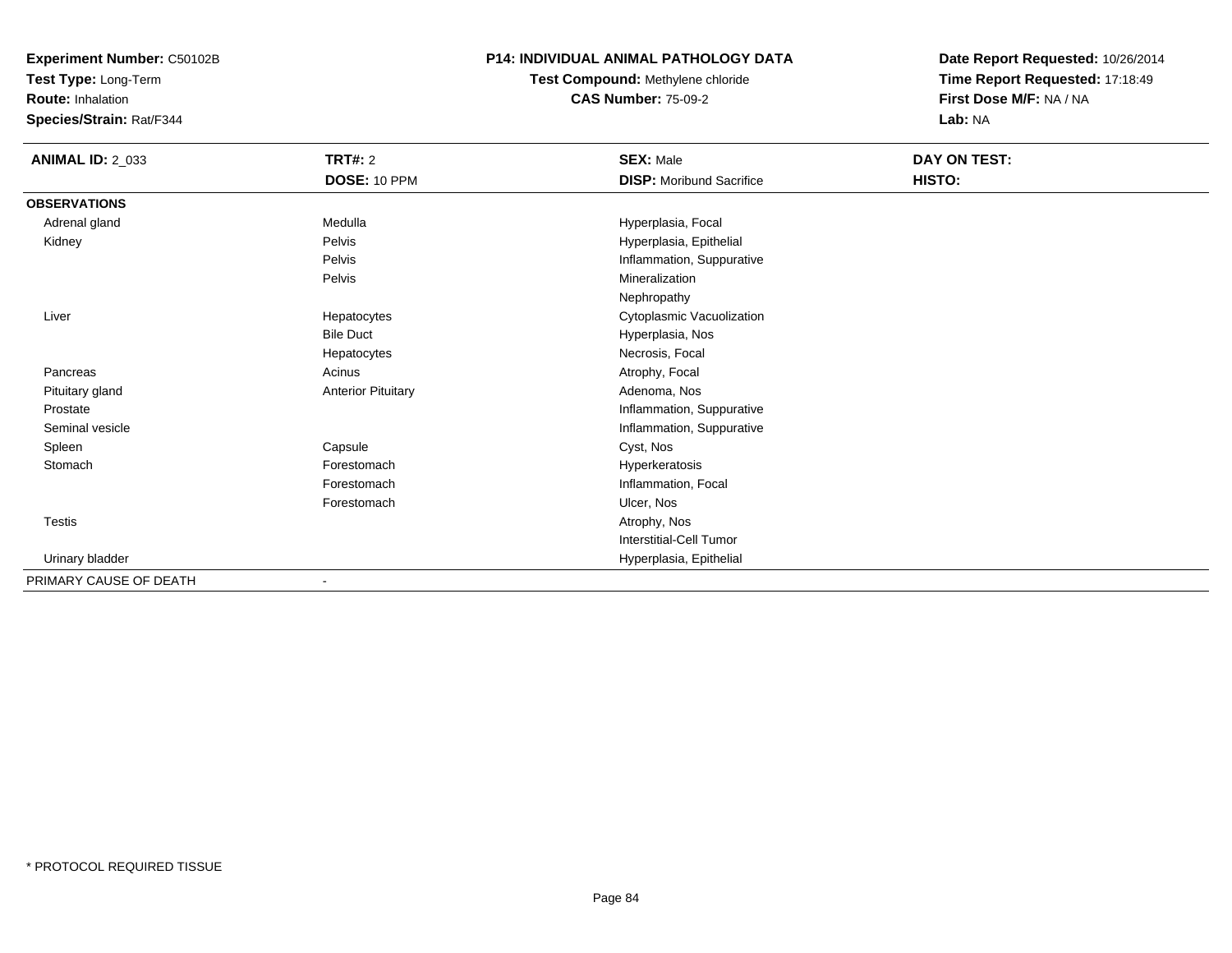**Test Type:** Long-Term

**Route:** Inhalation

**Species/Strain:** Rat/F344

### **P14: INDIVIDUAL ANIMAL PATHOLOGY DATA**

**Test Compound:** Methylene chloride**CAS Number:** 75-09-2

| <b>ANIMAL ID: 2_034</b> | <b>TRT#: 2</b>            | <b>SEX: Male</b>                | DAY ON TEST: |  |
|-------------------------|---------------------------|---------------------------------|--------------|--|
|                         | DOSE: 10 PPM              | <b>DISP:</b> Moribund Sacrifice | HISTO:       |  |
| <b>OBSERVATIONS</b>     |                           |                                 |              |  |
| Adrenal gland           | Cortex Nos                | Cytoplasmic Vacuolization       |              |  |
|                         | Medulla                   | Hyperplasia, Focal              |              |  |
| Heart                   | Myocardium Nos            | Fibrosis, Focal                 |              |  |
| Kidney                  |                           | Nephropathy                     |              |  |
| Liver                   | Hepatocytes               | Cytoplasmic Change, Basophilic  |              |  |
|                         |                           | Hemosiderosis                   |              |  |
| Nasal cavity            |                           | Inflammation, Suppurative       |              |  |
|                         |                           | Metaplasia, Squamous            |              |  |
| Pancreas                | Acinus                    | Atrophy, Focal                  |              |  |
| Parathyroid gland       |                           | Hyperplasia, Nos                |              |  |
| Pituitary gland         | <b>Anterior Pituitary</b> | Adenoma, Nos                    |              |  |
| Testis                  |                           | Atrophy, Nos                    |              |  |
|                         |                           | <b>Interstitial-Cell Tumor</b>  |              |  |
| Trachea                 |                           | Dysplasia, Epithelial           |              |  |
|                         |                           | Hyperplasia, Epithelial         |              |  |
| Unspecified             | Multiple Organs Nos       | Leukemia, Mononuclear Cell      |              |  |
|                         | Multiple Organs Nos       | Mineralization                  |              |  |
| PRIMARY CAUSE OF DEATH  | ٠                         |                                 |              |  |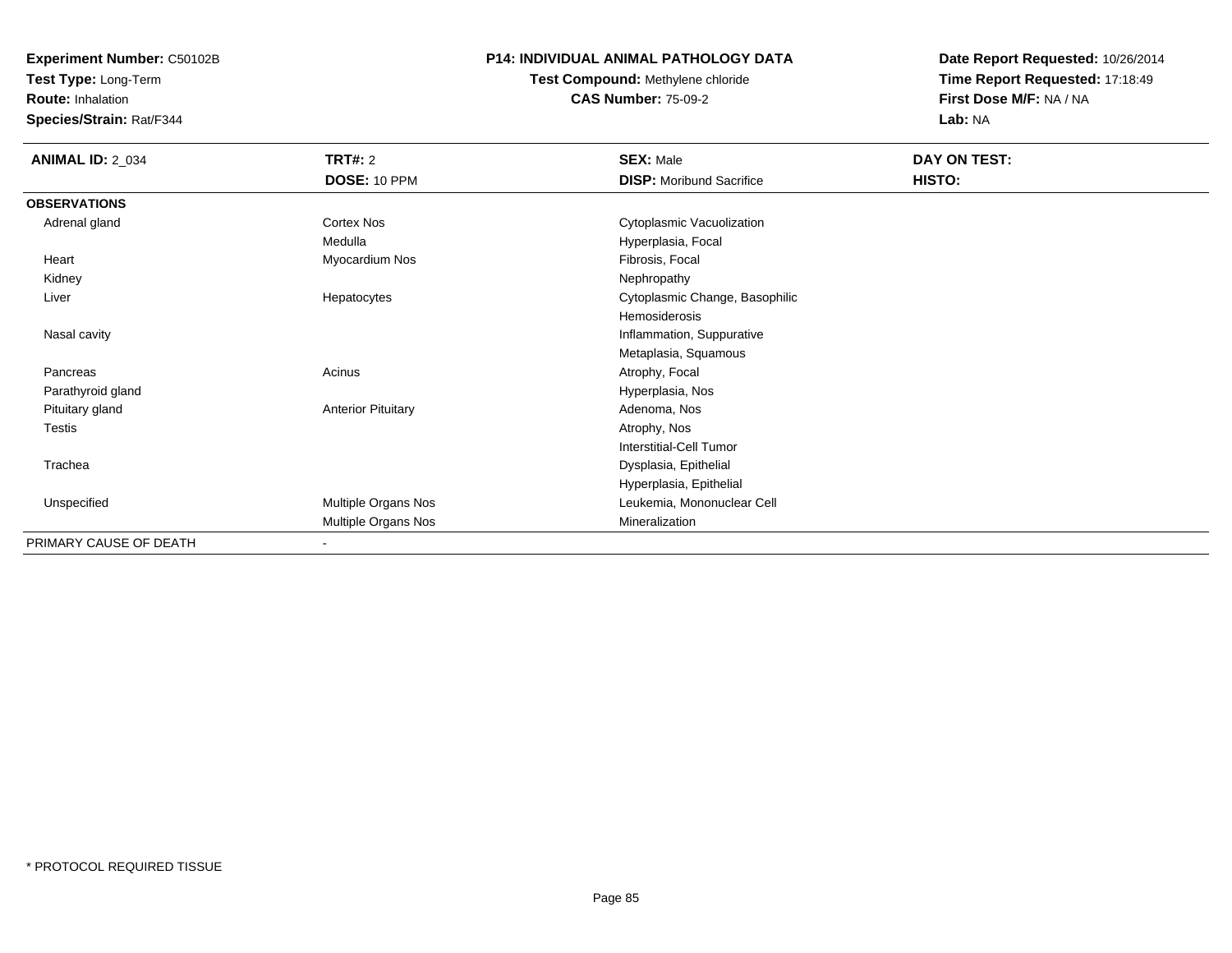| Experiment Number: C50102B<br><b>Test Type: Long-Term</b><br><b>Route: Inhalation</b><br>Species/Strain: Rat/F344 |                                | <b>P14: INDIVIDUAL ANIMAL PATHOLOGY DATA</b><br>Test Compound: Methylene chloride<br><b>CAS Number: 75-09-2</b> | Date Report Requested: 10/26/2014<br>Time Report Requested: 17:18:49<br>First Dose M/F: NA / NA<br>Lab: NA |
|-------------------------------------------------------------------------------------------------------------------|--------------------------------|-----------------------------------------------------------------------------------------------------------------|------------------------------------------------------------------------------------------------------------|
| <b>ANIMAL ID: 2 035</b>                                                                                           | <b>TRT#: 2</b><br>DOSE: 10 PPM | <b>SEX: Male</b><br><b>DISP:</b> Moribund Sacrifice                                                             | DAY ON TEST:<br><b>HISTO:</b>                                                                              |
| <b>OBSERVATIONS</b>                                                                                               |                                |                                                                                                                 |                                                                                                            |
| Adrenal gland<br>Kidney                                                                                           | Cortex Nos                     | Hyperplasia, Focal<br>Nephropathy                                                                               |                                                                                                            |
| Liver                                                                                                             | Hepatocytes                    | Cytoplasmic Change, Basophilic<br>Hemosiderosis                                                                 |                                                                                                            |
|                                                                                                                   | <b>Bile Duct</b>               | Hyperplasia, Nos                                                                                                |                                                                                                            |
|                                                                                                                   |                                | Inflammation, Granulomatous Focal                                                                               |                                                                                                            |
| Testis                                                                                                            |                                | Interstitial-Cell Tumor                                                                                         |                                                                                                            |
| PRIMARY CAUSE OF DEATH                                                                                            |                                |                                                                                                                 |                                                                                                            |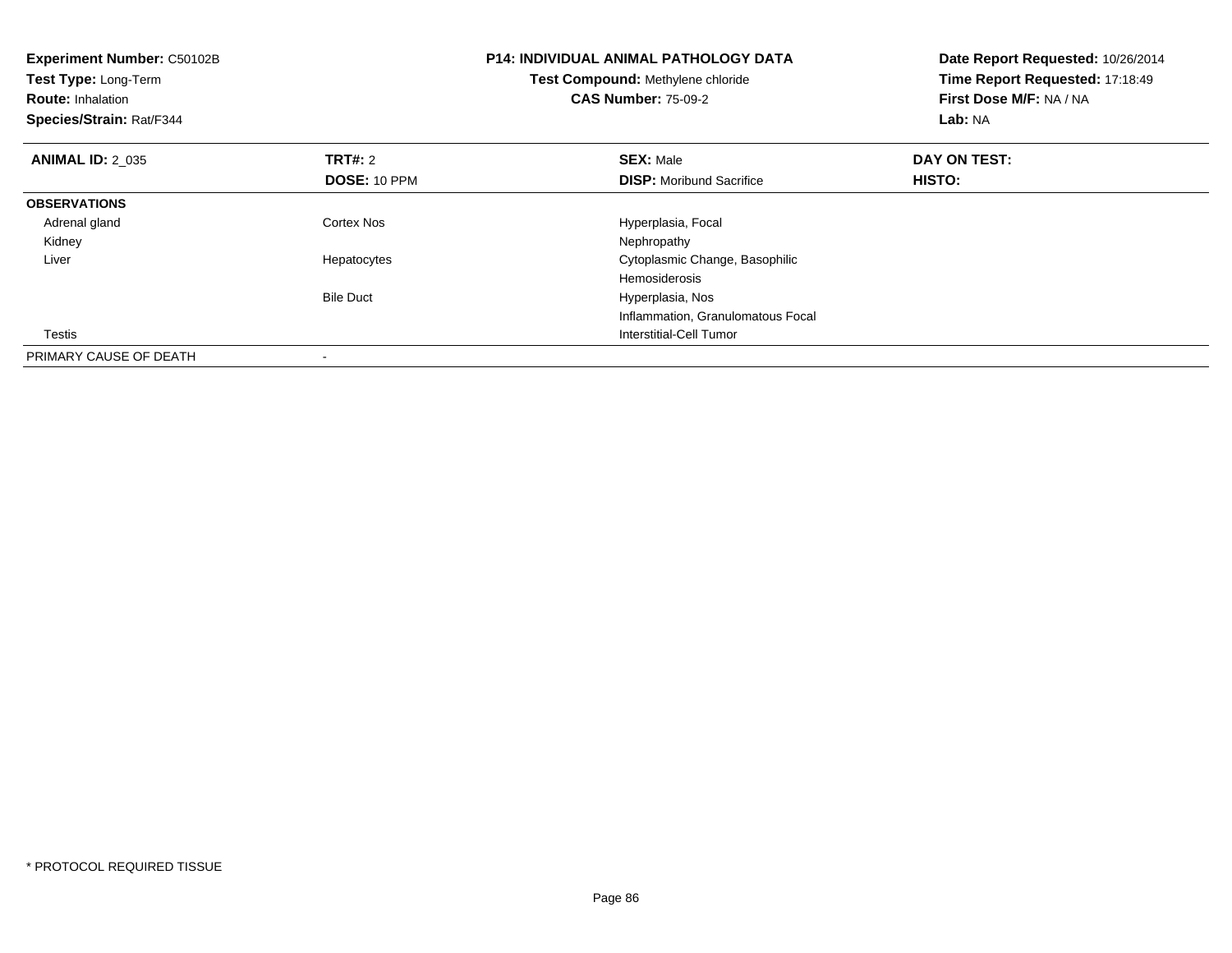**Test Type:** Long-Term

**Route:** Inhalation

**Species/Strain:** Rat/F344

#### **P14: INDIVIDUAL ANIMAL PATHOLOGY DATA**

**Test Compound:** Methylene chloride**CAS Number:** 75-09-2

| <b>ANIMAL ID: 2_036</b> | <b>TRT#: 2</b><br><b>DOSE: 10 PPM</b> | <b>SEX: Male</b><br><b>DISP: Terminal Sacrifice</b> | <b>DAY ON TEST:</b><br>HISTO: |
|-------------------------|---------------------------------------|-----------------------------------------------------|-------------------------------|
| <b>OBSERVATIONS</b>     |                                       |                                                     |                               |
| Adrenal gland           | <b>Cortex Nos</b>                     | Cytoplasmic Vacuolization                           |                               |
|                         | Medulla                               | Hyperplasia, Focal                                  |                               |
| Heart                   | Myocardium Nos                        | Fibrosis, Focal                                     |                               |
|                         | Cardiac Valve                         | Metaplasia, Cartilaginous                           |                               |
| Intestine Large         | Colon                                 | Parasitism                                          |                               |
| <b>Intestine Small</b>  | <b>Mesentery Nos</b>                  | Ectopia                                             |                               |
| Kidney                  |                                       | Nephropathy                                         |                               |
| Liver                   | Hepatocytes                           | Cytoplasmic Vacuolization                           |                               |
|                         | <b>Bile Duct</b>                      | Fibrosis                                            |                               |
|                         |                                       | Hemosiderosis                                       |                               |
|                         |                                       | Hepatocytomegaly                                    |                               |
|                         | <b>Bile Duct</b>                      | Hyperplasia, Nos                                    |                               |
| Nasal cavity            |                                       | Foreign Body, Nos                                   |                               |
|                         |                                       | Hyperplasia, Epithelial                             |                               |
| Pancreas                | Acinus                                | Atrophy, Focal                                      |                               |
| Pituitary gland         | <b>Anterior Pituitary</b>             | Adenoma, Nos                                        |                               |
| Testis                  |                                       | Atrophy, Nos                                        |                               |
|                         |                                       | <b>Interstitial-Cell Tumor</b>                      |                               |
| Unspecified             | Leg                                   | Fibroma                                             |                               |
|                         | Multiple Organs Nos                   | Inflammation, Suppurative                           |                               |
|                         | Multiple Organs Nos                   | Leukemia, Mononuclear Cell                          |                               |
| PRIMARY CAUSE OF DEATH  | $\overline{\phantom{a}}$              |                                                     |                               |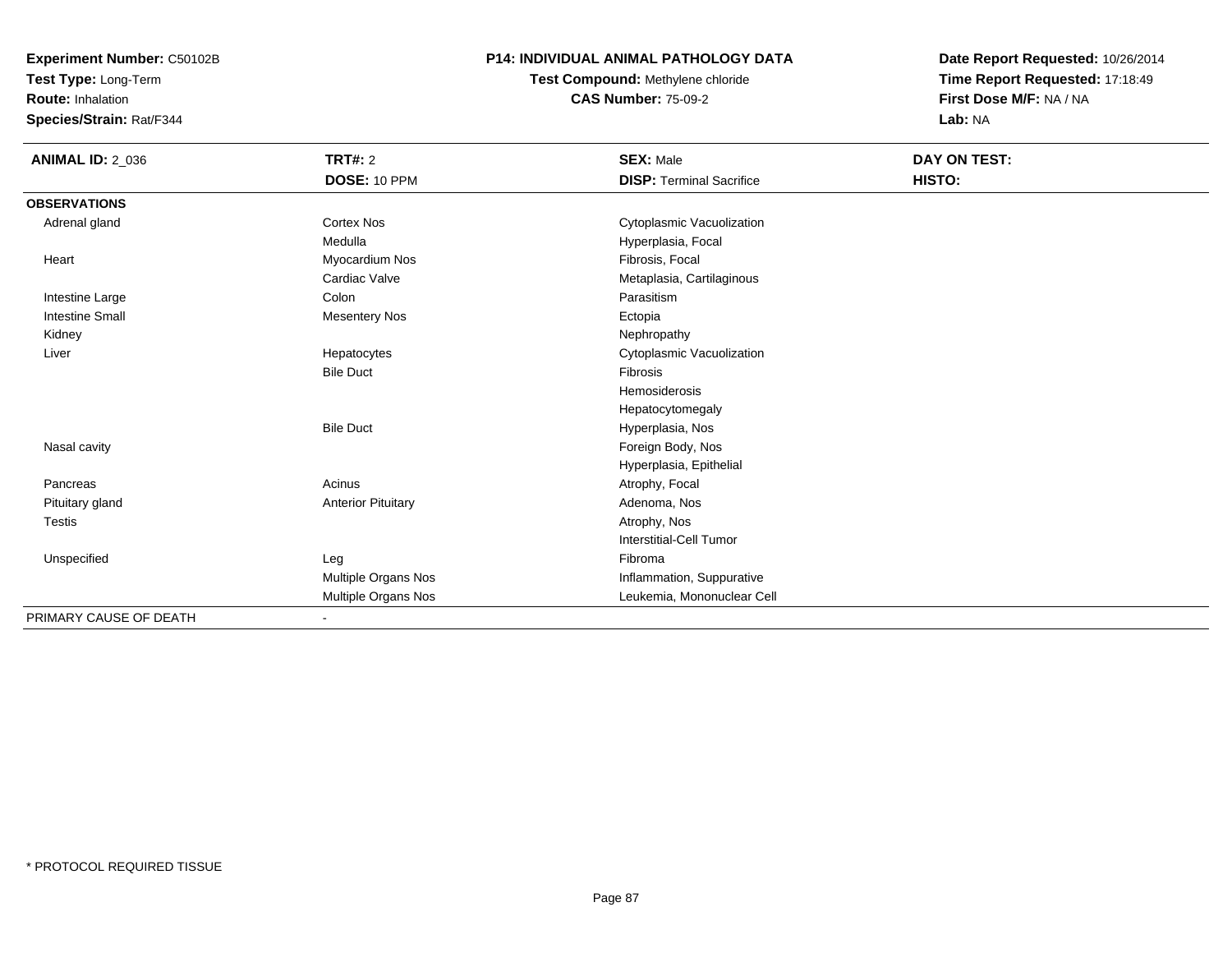| Experiment Number: C50102B<br>Test Type: Long-Term<br><b>Route: Inhalation</b><br>Species/Strain: Rat/F344 |                     | <b>P14: INDIVIDUAL ANIMAL PATHOLOGY DATA</b><br>Test Compound: Methylene chloride<br><b>CAS Number: 75-09-2</b> | Date Report Requested: 10/26/2014<br>Time Report Requested: 17:18:49<br>First Dose M/F: NA / NA<br>Lab: NA |
|------------------------------------------------------------------------------------------------------------|---------------------|-----------------------------------------------------------------------------------------------------------------|------------------------------------------------------------------------------------------------------------|
| <b>ANIMAL ID: 2 037</b>                                                                                    | <b>TRT#: 2</b>      | <b>SEX: Male</b>                                                                                                | DAY ON TEST:                                                                                               |
|                                                                                                            | DOSE: 10 PPM        | <b>DISP:</b> Natural Death                                                                                      | HISTO:                                                                                                     |
| <b>OBSERVATIONS</b>                                                                                        |                     |                                                                                                                 |                                                                                                            |
| Adrenal gland                                                                                              |                     | Neoplasm, Nos                                                                                                   |                                                                                                            |
| Liver                                                                                                      | Hepatocytes         | Cytoplasmic Vacuolization                                                                                       |                                                                                                            |
|                                                                                                            | Hepatocytes         | Necrosis, Focal                                                                                                 |                                                                                                            |
| Testis                                                                                                     |                     | Atrophy, Nos                                                                                                    |                                                                                                            |
|                                                                                                            |                     | Interstitial-Cell Tumor                                                                                         |                                                                                                            |
|                                                                                                            | Tunica Vaginalis    | Mesothelioma, Malignant                                                                                         |                                                                                                            |
| Unspecified                                                                                                | Multiple Organs Nos | Mesothelioma, Invasive                                                                                          |                                                                                                            |
| PRIMARY CAUSE OF DEATH                                                                                     |                     |                                                                                                                 |                                                                                                            |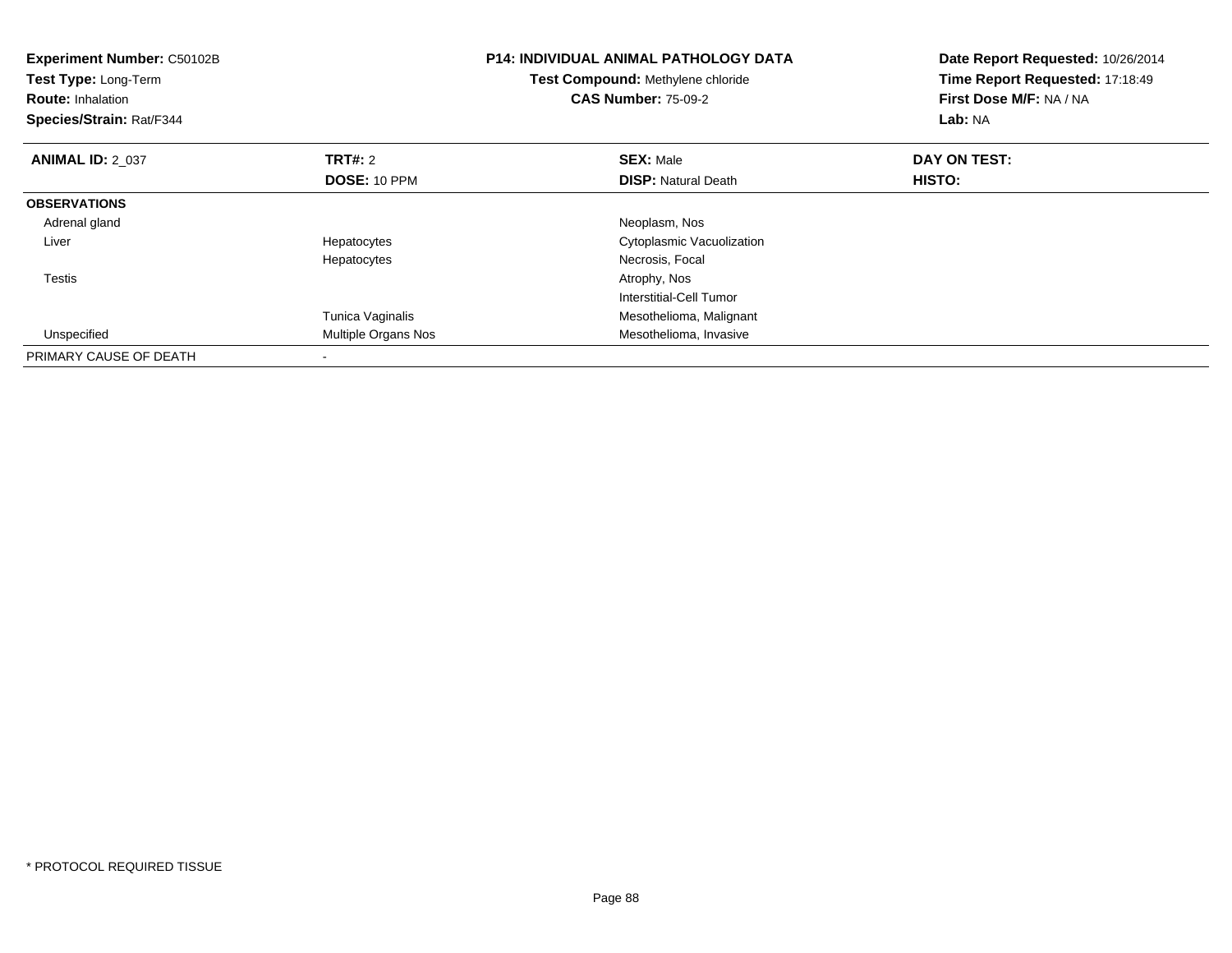**Test Type:** Long-Term

**Route:** Inhalation

**Species/Strain:** Rat/F344

#### **P14: INDIVIDUAL ANIMAL PATHOLOGY DATA**

**Test Compound:** Methylene chloride**CAS Number:** 75-09-2

| <b>ANIMAL ID: 2_038</b> | TRT#: 2<br>DOSE: 10 PPM   | <b>SEX: Male</b><br><b>DISP: Terminal Sacrifice</b> | DAY ON TEST:<br>HISTO: |  |
|-------------------------|---------------------------|-----------------------------------------------------|------------------------|--|
| <b>OBSERVATIONS</b>     |                           |                                                     |                        |  |
| Epididymis              |                           | Inflammation, Granulomatous Focal                   |                        |  |
| Intestine Large         | Colon                     | Parasitism                                          |                        |  |
| Kidney                  | Tubule                    | Degeneration, Nos                                   |                        |  |
|                         |                           | Nephropathy                                         |                        |  |
| Liver                   | Hepatocytes               | Cytoplasmic Change, Basophilic                      |                        |  |
|                         | Hepatocytes               | Cytoplasmic Vacuolization                           |                        |  |
|                         | <b>Bile Duct</b>          | Fibrosis                                            |                        |  |
|                         |                           | Hepatocytomegaly                                    |                        |  |
|                         | <b>Bile Duct</b>          | Hyperplasia, Nos                                    |                        |  |
| Lung                    |                           | Alveolar Macrophages                                |                        |  |
|                         |                           | Hyperplasia, Alveolar Epithelium                    |                        |  |
|                         | Alveoli                   | Inflammation, Suppurative                           |                        |  |
| Pituitary gland         | <b>Anterior Pituitary</b> | Adenoma, Nos                                        |                        |  |
| Seminal vesicle         |                           | Inflammation, Suppurative                           |                        |  |
| <b>Testis</b>           |                           | Atrophy, Nos                                        |                        |  |
|                         | Tunica Vaginalis          | Hyperplasia, Mesothelial                            |                        |  |
|                         |                           | <b>Interstitial-Cell Tumor</b>                      |                        |  |
| Thyroid                 |                           | C-Cell Adenoma                                      |                        |  |
| Unspecified             | Groin                     | Inflammation, Granulomatous Focal                   |                        |  |
|                         | Multiple Organs Nos       | Leukemia, Mononuclear Cell                          |                        |  |
| PRIMARY CAUSE OF DEATH  | $\overline{\phantom{a}}$  |                                                     |                        |  |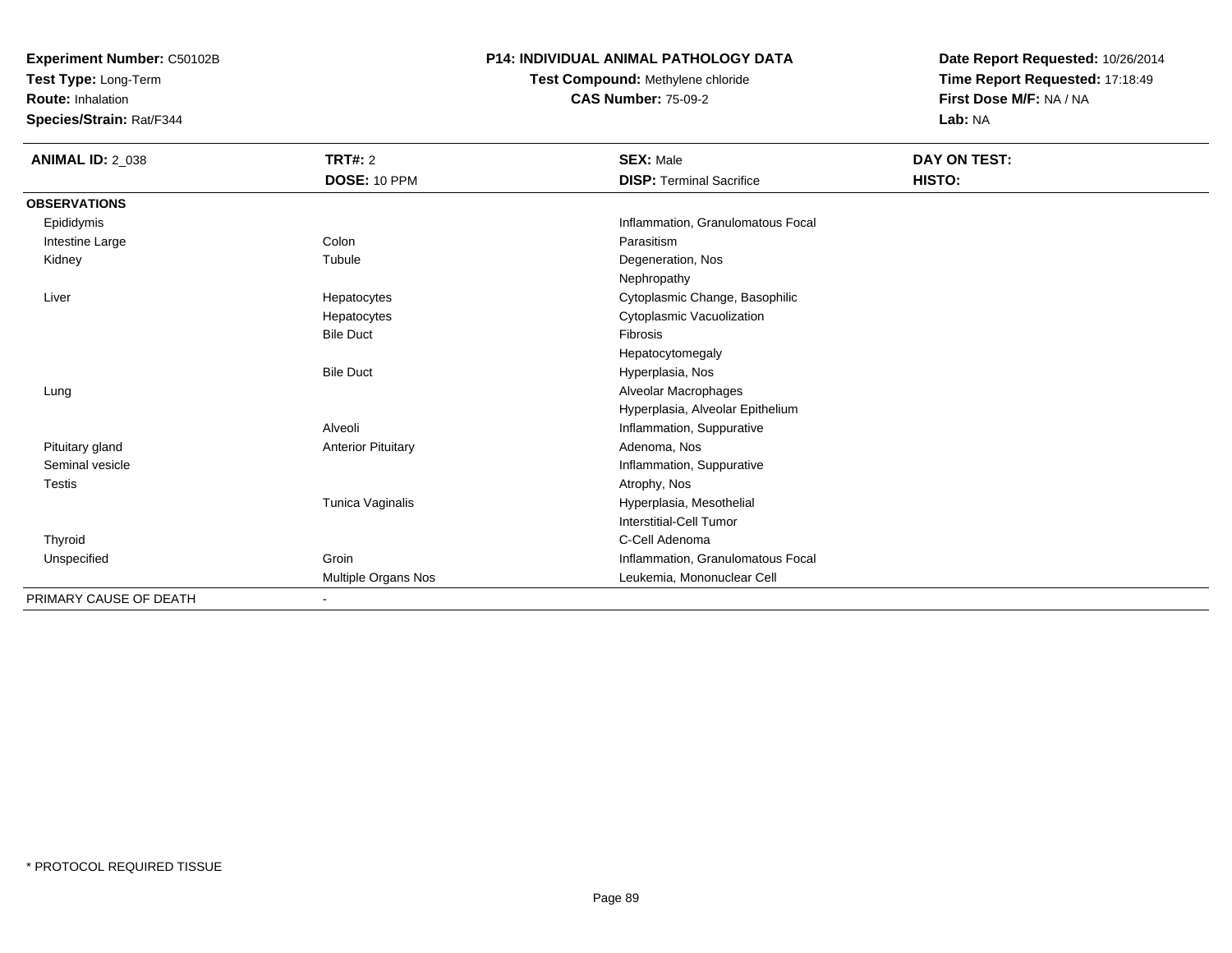**Test Type:** Long-Term

**Route:** Inhalation

**Species/Strain:** Rat/F344

### **P14: INDIVIDUAL ANIMAL PATHOLOGY DATA**

# **Test Compound:** Methylene chloride**CAS Number:** 75-09-2

| <b>ANIMAL ID: 2_039</b> | <b>TRT#: 2</b>            | <b>SEX: Male</b>                | DAY ON TEST: |
|-------------------------|---------------------------|---------------------------------|--------------|
|                         | <b>DOSE: 10 PPM</b>       | <b>DISP: Terminal Sacrifice</b> | HISTO:       |
| <b>OBSERVATIONS</b>     |                           |                                 |              |
| Kidney                  |                           | Nephropathy                     |              |
| Liver                   | Hepatocytes               | Cytoplasmic Change, Basophilic  |              |
|                         | Hepatocytes               | Cytoplasmic Vacuolization       |              |
|                         |                           | Hemosiderosis                   |              |
|                         |                           | Hepatocytomegaly                |              |
|                         | <b>Bile Duct</b>          | Hyperplasia, Nos                |              |
|                         | Hepatocytes               | Necrosis, Focal                 |              |
| Pancreas                |                           | Periarteritis                   |              |
| Pituitary gland         | <b>Anterior Pituitary</b> | Adenoma, Nos                    |              |
| Seminal vesicle         |                           | Inflammation, Suppurative       |              |
| Spleen                  |                           | Fibrosis, Focal                 |              |
| <b>Testis</b>           |                           | Atrophy, Nos                    |              |
|                         |                           | <b>Interstitial-Cell Tumor</b>  |              |
| Unspecified             | Multiple Organs Nos       | Leukemia, Mononuclear Cell      |              |
| PRIMARY CAUSE OF DEATH  | $\blacksquare$            |                                 |              |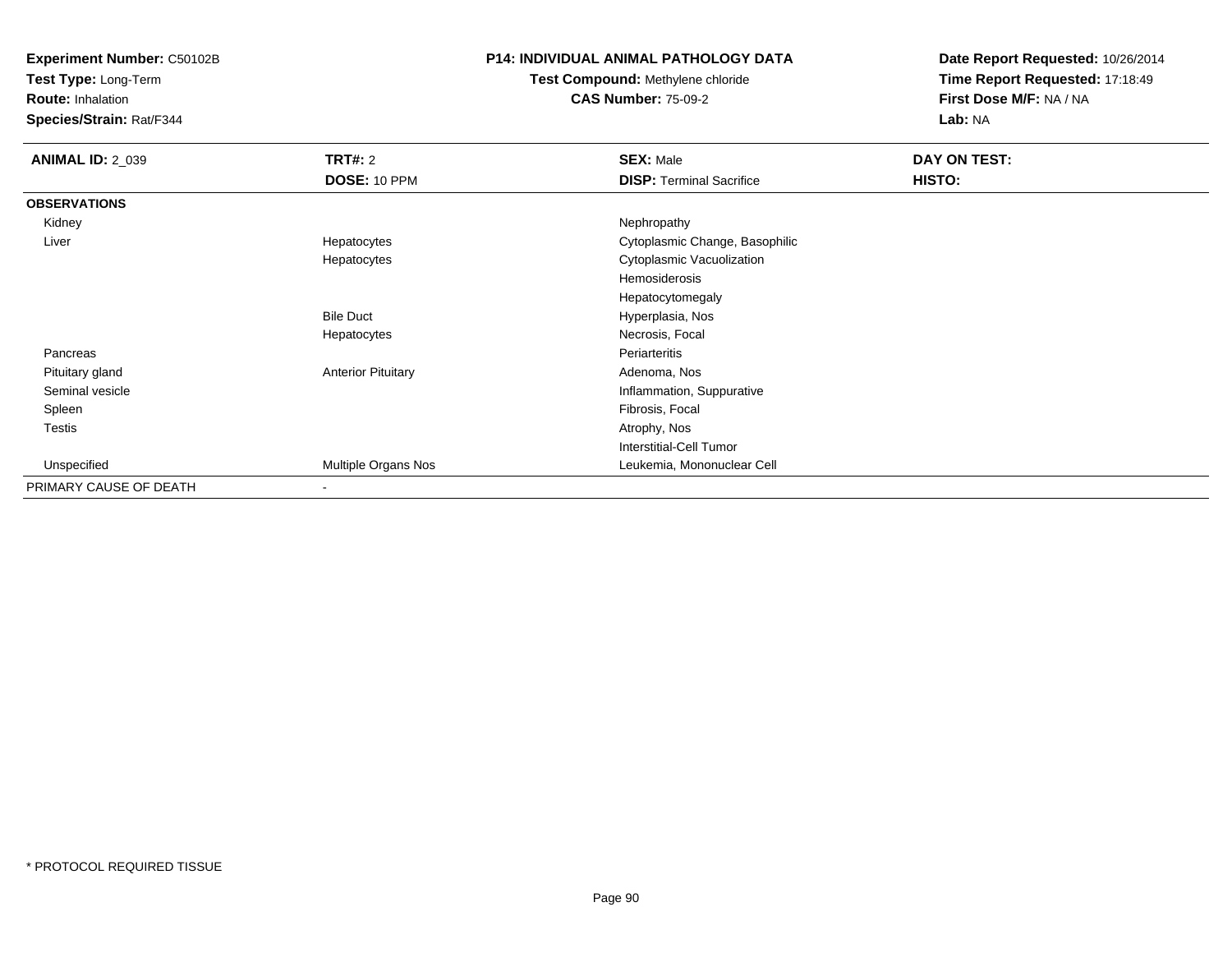**Test Type:** Long-Term

**Route:** Inhalation

**Species/Strain:** Rat/F344

### **P14: INDIVIDUAL ANIMAL PATHOLOGY DATA**

# **Test Compound:** Methylene chloride**CAS Number:** 75-09-2

| <b>ANIMAL ID: 2_040</b> | TRT#: 2             | <b>SEX: Male</b>                | DAY ON TEST: |  |
|-------------------------|---------------------|---------------------------------|--------------|--|
|                         | <b>DOSE: 10 PPM</b> | <b>DISP: Terminal Sacrifice</b> | HISTO:       |  |
| <b>OBSERVATIONS</b>     |                     |                                 |              |  |
| Ear                     | <b>External Ear</b> | Papilloma, Nos                  |              |  |
| Kidney                  | Tubule              | Degeneration, Nos               |              |  |
|                         |                     | Nephropathy                     |              |  |
| Liver                   | Hepatocytes         | Cytoplasmic Change, Basophilic  |              |  |
|                         | Hepatocytes         | Cytoplasmic Vacuolization       |              |  |
|                         | <b>Bile Duct</b>    | Fibrosis                        |              |  |
|                         |                     | Hepatocellular Carcinoma        |              |  |
|                         |                     | Hepatocytomegaly                |              |  |
|                         | <b>Bile Duct</b>    | Hyperplasia, Nos                |              |  |
|                         |                     | Neoplastic Nodule               |              |  |
| <b>Testis</b>           |                     | Atrophy, Nos                    |              |  |
|                         |                     | <b>Interstitial-Cell Tumor</b>  |              |  |
| Unspecified             | Multiple Organs Nos | Leukemia, Mononuclear Cell      |              |  |
| PRIMARY CAUSE OF DEATH  |                     |                                 |              |  |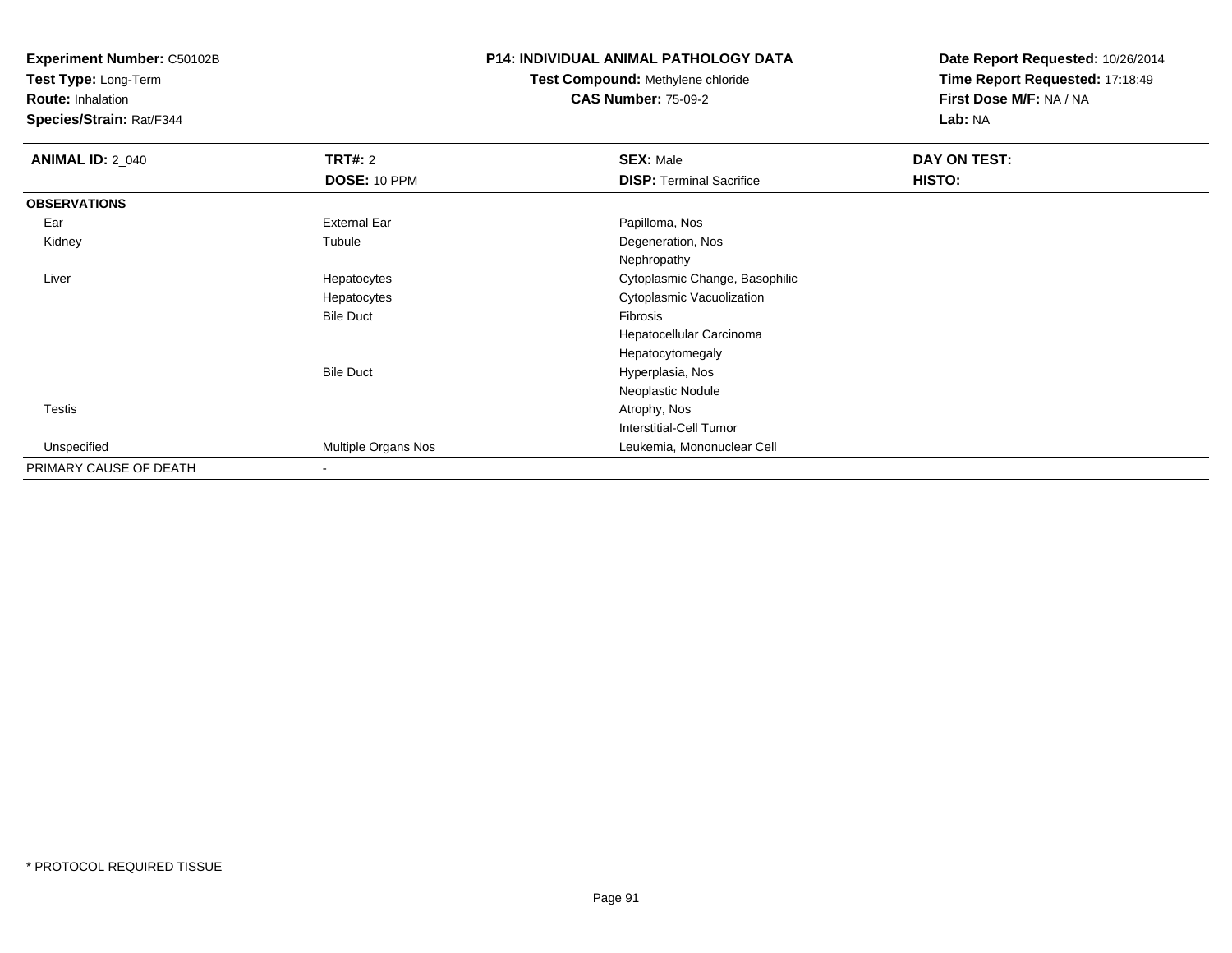**Test Type:** Long-Term

**Route:** Inhalation

**Species/Strain:** Rat/F344

# **P14: INDIVIDUAL ANIMAL PATHOLOGY DATA**

**Test Compound:** Methylene chloride**CAS Number:** 75-09-2

| <b>ANIMAL ID: 2_041</b> | <b>TRT#: 2</b>      | <b>SEX: Male</b>           | DAY ON TEST: |  |
|-------------------------|---------------------|----------------------------|--------------|--|
|                         | DOSE: 10 PPM        | <b>DISP: Natural Death</b> | HISTO:       |  |
| <b>OBSERVATIONS</b>     |                     |                            |              |  |
| Heart                   | Myocardium Nos      | Fibrosis, Focal            |              |  |
|                         | Atrium              | Thrombosis, Nos            |              |  |
| Kidney                  |                     | Nephropathy                |              |  |
| Liver                   | Hepatocytes         | Cytoplasmic Vacuolization  |              |  |
|                         |                     | Hemosiderosis              |              |  |
|                         | Hepatocytes         | Necrosis, Focal            |              |  |
| Nasal cavity            |                     | Inflammation, Suppurative  |              |  |
| Testis                  |                     | Atrophy, Nos               |              |  |
|                         |                     | Interstitial-Cell Tumor    |              |  |
| Unspecified             | Multiple Organs Nos | Leukemia, Mononuclear Cell |              |  |
|                         | Multiple Organs Nos | Mesothelioma, Malignant    |              |  |
| PRIMARY CAUSE OF DEATH  |                     |                            |              |  |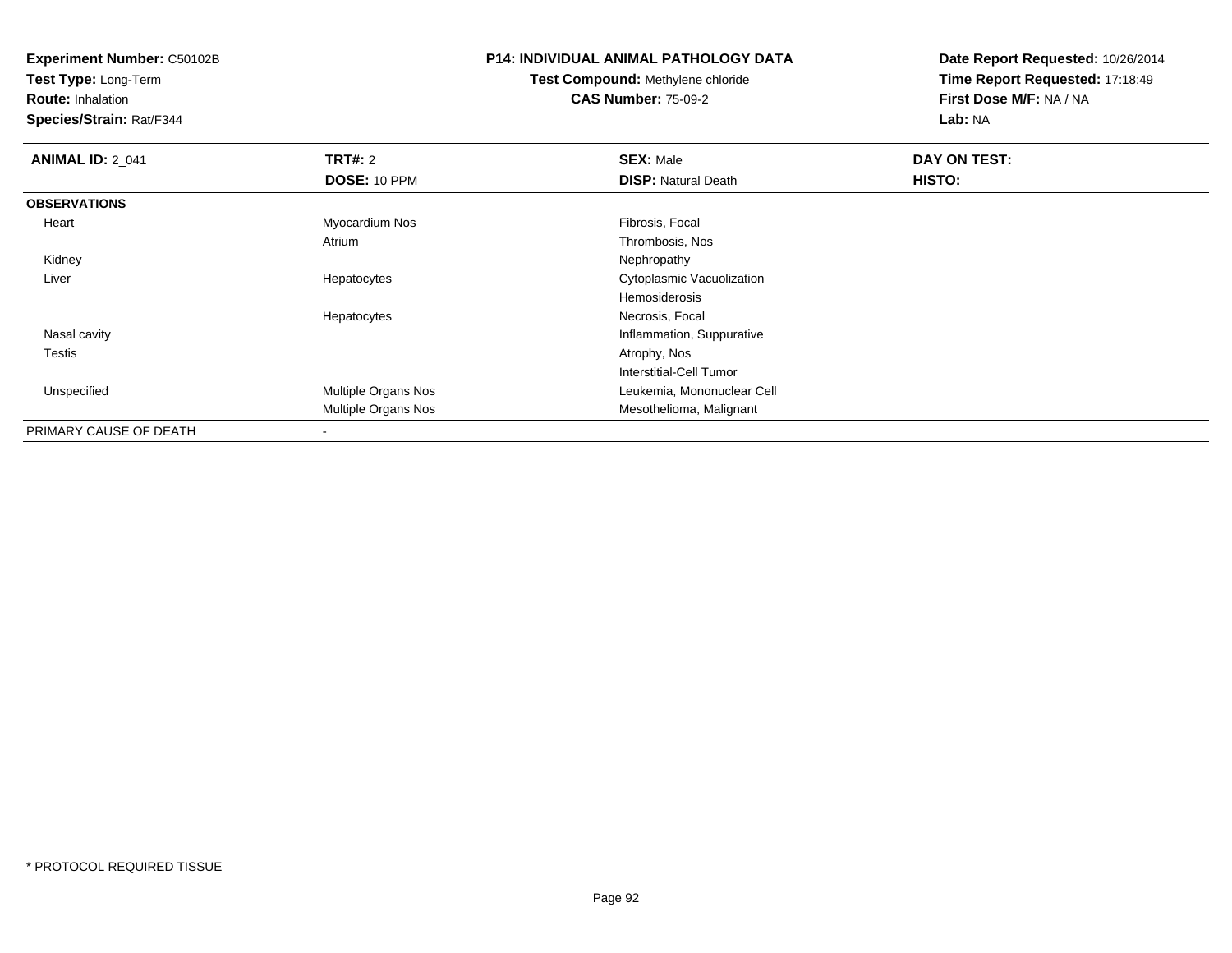**Test Type:** Long-Term

**Route:** Inhalation

**Species/Strain:** Rat/F344

### **P14: INDIVIDUAL ANIMAL PATHOLOGY DATA**

**Test Compound:** Methylene chloride**CAS Number:** 75-09-2

| <b>ANIMAL ID: 2_042</b> | <b>TRT#:</b> 2            | <b>SEX: Male</b>                  | DAY ON TEST: |  |
|-------------------------|---------------------------|-----------------------------------|--------------|--|
|                         | DOSE: 10 PPM              | <b>DISP:</b> Moribund Sacrifice   | HISTO:       |  |
| <b>OBSERVATIONS</b>     |                           |                                   |              |  |
| Adrenal gland           | <b>Cortex Nos</b>         | Cytoplasmic Vacuolization         |              |  |
| Kidney                  | Cortex                    | Inflammation, Suppurative         |              |  |
|                         |                           | Nephropathy                       |              |  |
| Liver                   | Hepatocytes               | Cytoplasmic Change, Basophilic    |              |  |
|                         | Hepatocytes               | Cytoplasmic Vacuolization         |              |  |
|                         |                           | Hemosiderosis                     |              |  |
|                         | <b>Bile Duct</b>          | Hyperplasia, Nos                  |              |  |
|                         |                           | Inflammation, Granulomatous Focal |              |  |
| Pancreas                | Islets                    | Islet-Cell Adenoma                |              |  |
| Pituitary gland         | <b>Anterior Pituitary</b> | Adenoma, Nos                      |              |  |
| Seminal vesicle         |                           | Inflammation, Suppurative         |              |  |
| Stomach                 | Forestomach               | Inflammation, Acute               |              |  |
|                         | Forestomach               | Ulcer, Nos                        |              |  |
| Testis                  |                           | Interstitial-Cell Tumor           |              |  |
|                         |                           | Periarteritis                     |              |  |
| PRIMARY CAUSE OF DEATH  |                           |                                   |              |  |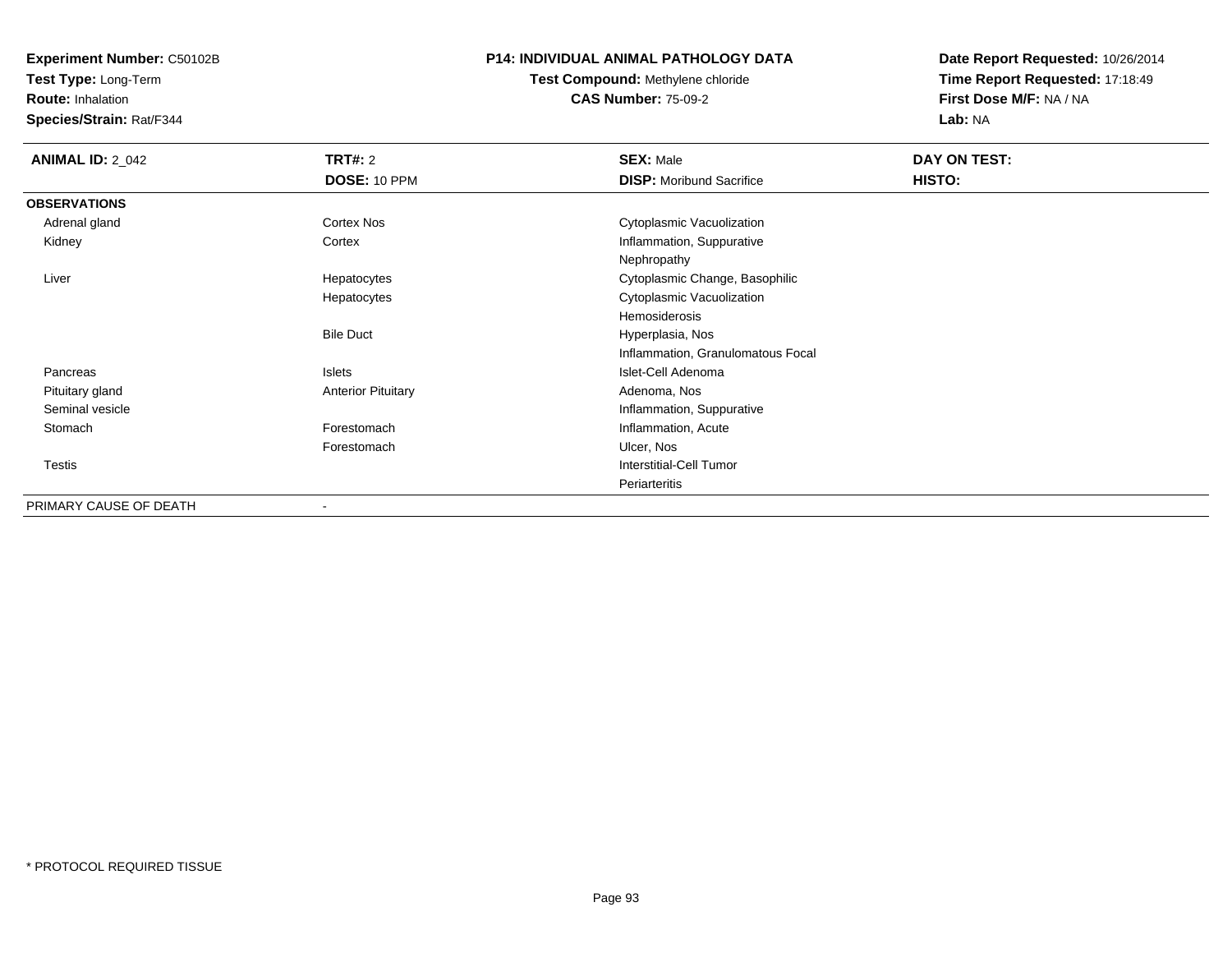**Test Type:** Long-Term

**Route:** Inhalation

**Species/Strain:** Rat/F344

### **P14: INDIVIDUAL ANIMAL PATHOLOGY DATA**

# **Test Compound:** Methylene chloride**CAS Number:** 75-09-2

| <b>ANIMAL ID: 2_043</b> | <b>TRT#: 2</b>            | <b>SEX: Male</b>                | DAY ON TEST: |  |
|-------------------------|---------------------------|---------------------------------|--------------|--|
|                         | DOSE: 10 PPM              | <b>DISP: Terminal Sacrifice</b> | HISTO:       |  |
| <b>OBSERVATIONS</b>     |                           |                                 |              |  |
| Adrenal gland           | Cortex Nos                | Cytomegaly                      |              |  |
|                         | Cortex Nos                | Cytoplasmic Vacuolization       |              |  |
| <b>Brain</b>            |                           | Hemorrhage                      |              |  |
| Intestine Large         | Colon                     | Parasitism                      |              |  |
| Kidney                  |                           | Nephropathy                     |              |  |
| Liver                   | Hepatocytes               | Cytoplasmic Change, Basophilic  |              |  |
|                         | Hepatocytes               | Cytoplasmic Vacuolization       |              |  |
|                         | <b>Bile Duct</b>          | Hyperplasia, Nos                |              |  |
| Lung                    |                           | Alveolar Macrophages            |              |  |
|                         | Alveoli                   | Hemorrhage                      |              |  |
| Nasal cavity            |                           | Inflammation, Suppurative       |              |  |
| Pancreas                | Acinus                    | Atrophy, Focal                  |              |  |
| Pituitary gland         | <b>Anterior Pituitary</b> | Adenoma, Nos                    |              |  |
| Seminal vesicle         |                           | Hyperplasia, Epithelial         |              |  |
| Testis                  |                           | Atrophy, Nos                    |              |  |
|                         |                           | <b>Interstitial-Cell Tumor</b>  |              |  |
| Unspecified             | Multiple Organs Nos       | Leukemia, Mononuclear Cell      |              |  |
| PRIMARY CAUSE OF DEATH  | $\overline{\phantom{a}}$  |                                 |              |  |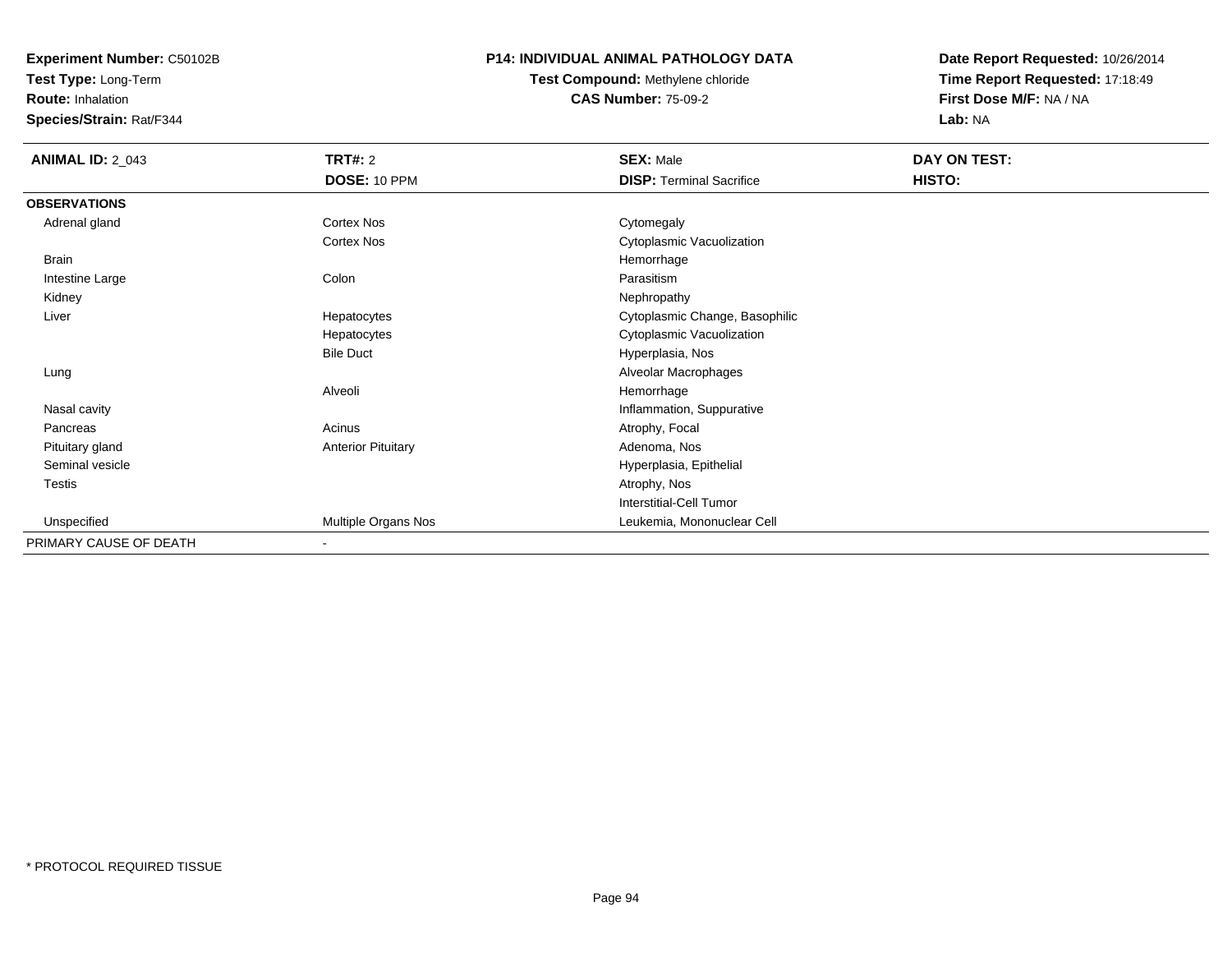**Test Type:** Long-Term

**Route:** Inhalation

**Species/Strain:** Rat/F344

### **P14: INDIVIDUAL ANIMAL PATHOLOGY DATA**

# **Test Compound:** Methylene chloride**CAS Number:** 75-09-2

| <b>ANIMAL ID: 2_044</b> | <b>TRT#: 2</b>            | <b>SEX: Male</b>                | DAY ON TEST: |  |
|-------------------------|---------------------------|---------------------------------|--------------|--|
|                         | DOSE: 10 PPM              | <b>DISP:</b> Moribund Sacrifice | HISTO:       |  |
| <b>OBSERVATIONS</b>     |                           |                                 |              |  |
| Adrenal gland           | Cortex Nos                | Cytoplasmic Vacuolization       |              |  |
| Intestine Large         | Colon                     | Parasitism                      |              |  |
| Kidney                  |                           | Nephropathy                     |              |  |
| Larynx                  |                           | Foreign Body, Nos               |              |  |
|                         |                           | Inflammation, Suppurative       |              |  |
| Liver                   |                           | Hemosiderosis                   |              |  |
|                         | <b>Bile Duct</b>          | Hyperplasia, Nos                |              |  |
| Nasal cavity            |                           | Foreign Body, Nos               |              |  |
| Parathyroid gland       |                           | Hyperplasia, Nos                |              |  |
| Pituitary gland         | <b>Anterior Pituitary</b> | Adenoma, Nos                    |              |  |
| Preputial gland         |                           | Inflammation, Suppurative       |              |  |
| Testis                  |                           | Atrophy, Nos                    |              |  |
|                         |                           | <b>Interstitial-Cell Tumor</b>  |              |  |
| Unspecified             | Multiple Organs Nos       | Mineralization                  |              |  |
| PRIMARY CAUSE OF DEATH  | $\overline{\phantom{a}}$  |                                 |              |  |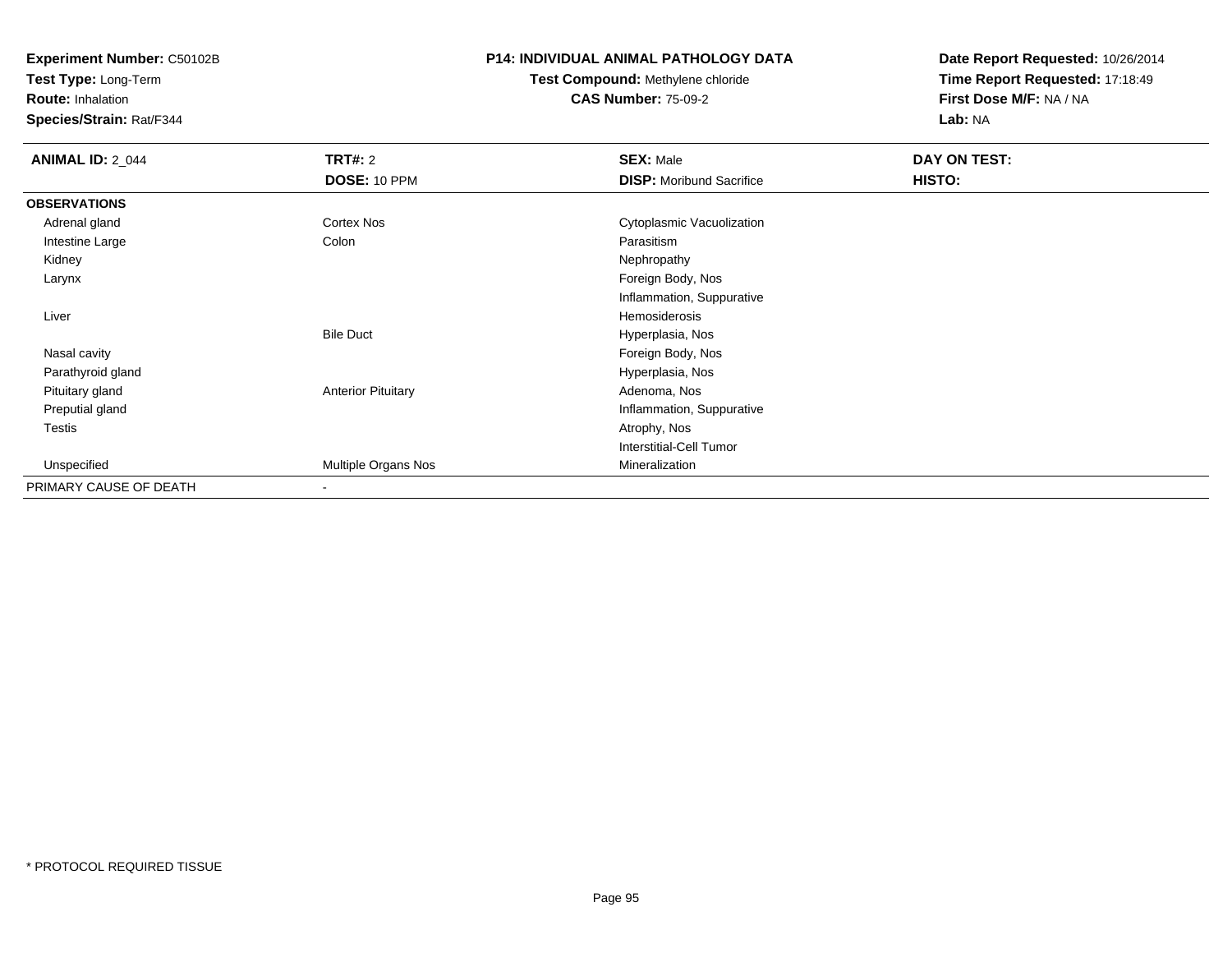| <b>Experiment Number: C50102B</b> |                     | <b>P14: INDIVIDUAL ANIMAL PATHOLOGY DATA</b> | Date Report Requested: 10/26/2014 |
|-----------------------------------|---------------------|----------------------------------------------|-----------------------------------|
| Test Type: Long-Term              |                     | Test Compound: Methylene chloride            | Time Report Requested: 17:18:49   |
| <b>Route: Inhalation</b>          |                     | <b>CAS Number: 75-09-2</b>                   | First Dose M/F: NA / NA           |
| Species/Strain: Rat/F344          |                     |                                              | Lab: NA                           |
| <b>ANIMAL ID: 2 045</b>           | TRT#: 2             | <b>SEX: Male</b>                             | DAY ON TEST:                      |
|                                   | <b>DOSE: 10 PPM</b> | <b>DISP:</b> Natural Death                   | HISTO:                            |
| <b>OBSERVATIONS</b>               |                     |                                              |                                   |
| Testis                            |                     | Interstitial-Cell Tumor                      |                                   |
| Unspecified                       | Multiple Organs Nos | Leukemia, Mononuclear Cell                   |                                   |
| PRIMARY CAUSE OF DEATH            |                     |                                              |                                   |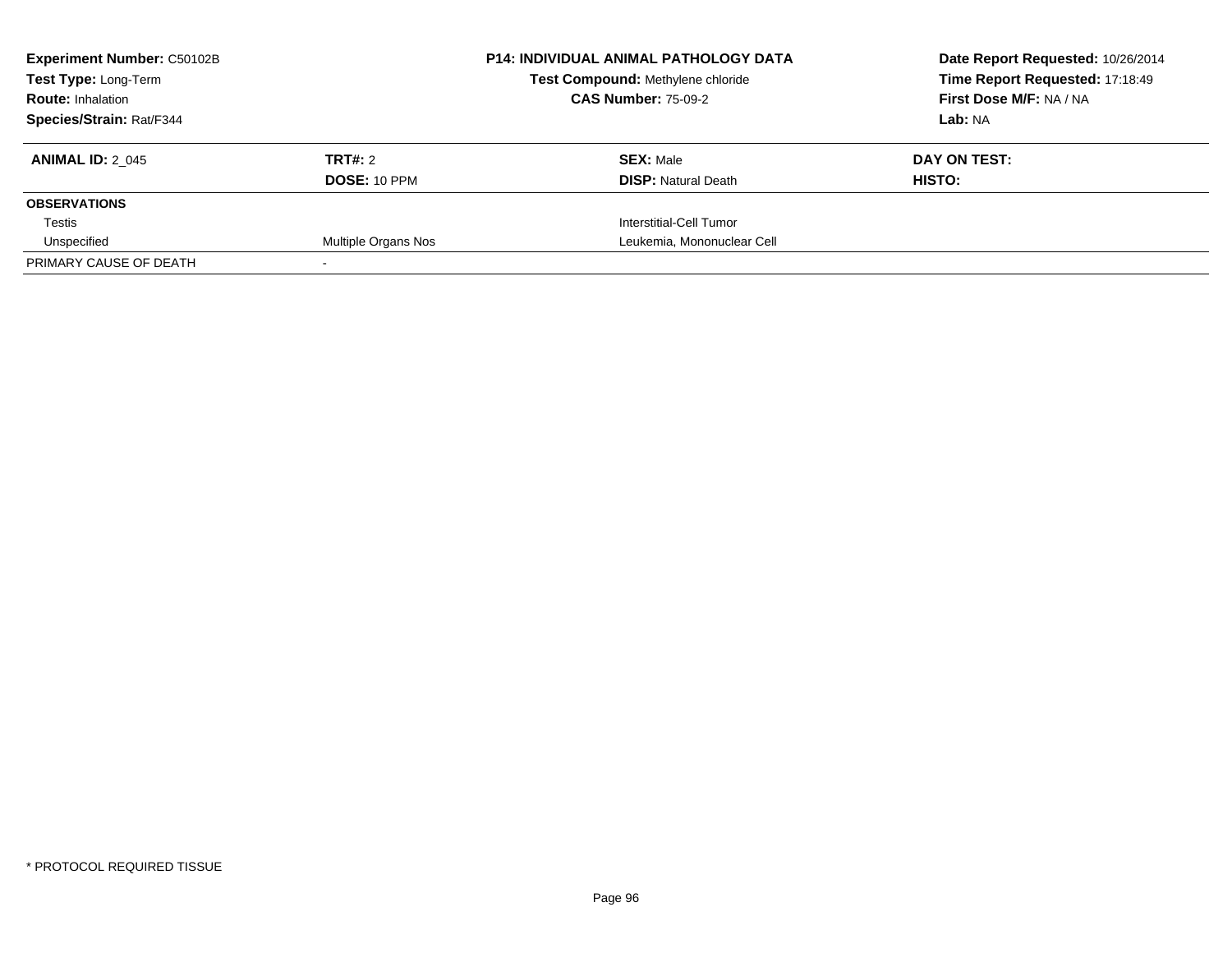**Test Type:** Long-Term

**Route:** Inhalation

**Species/Strain:** Rat/F344

### **P14: INDIVIDUAL ANIMAL PATHOLOGY DATA**

# **Test Compound:** Methylene chloride**CAS Number:** 75-09-2

| <b>ANIMAL ID: 2_046</b> | <b>TRT#: 2</b>            | <b>SEX: Male</b>                | DAY ON TEST: |  |
|-------------------------|---------------------------|---------------------------------|--------------|--|
|                         | <b>DOSE: 10 PPM</b>       | <b>DISP: Moribund Sacrifice</b> | HISTO:       |  |
| <b>OBSERVATIONS</b>     |                           |                                 |              |  |
| Adrenal gland           | Medulla                   | Pheochromocytoma                |              |  |
| Kidney                  | Tubule                    | Degeneration, Nos               |              |  |
|                         |                           | Nephropathy                     |              |  |
| Liver                   | <b>Bile Duct</b>          | Fibrosis                        |              |  |
|                         | <b>Bile Duct</b>          | Hyperplasia, Nos                |              |  |
|                         | Hepatocytes               | Necrosis, Focal                 |              |  |
| Nasal cavity            |                           | Foreign Body, Nos               |              |  |
|                         |                           | Hyperplasia, Epithelial         |              |  |
|                         |                           | Inflammation, Suppurative       |              |  |
| Pituitary gland         | <b>Anterior Pituitary</b> | Hyperplasia, Nos                |              |  |
| Seminal vesicle         |                           | Inflammation, Suppurative       |              |  |
| Testis                  |                           | Atrophy, Nos                    |              |  |
|                         |                           | <b>Interstitial-Cell Tumor</b>  |              |  |
| Thyroid                 |                           | <b>Cystic Follicles</b>         |              |  |
|                         |                           | Hyperplasia, C Cell             |              |  |
| Unspecified             | Multiple Organs Nos       | Leukemia, Mononuclear Cell      |              |  |
| PRIMARY CAUSE OF DEATH  | $\blacksquare$            |                                 |              |  |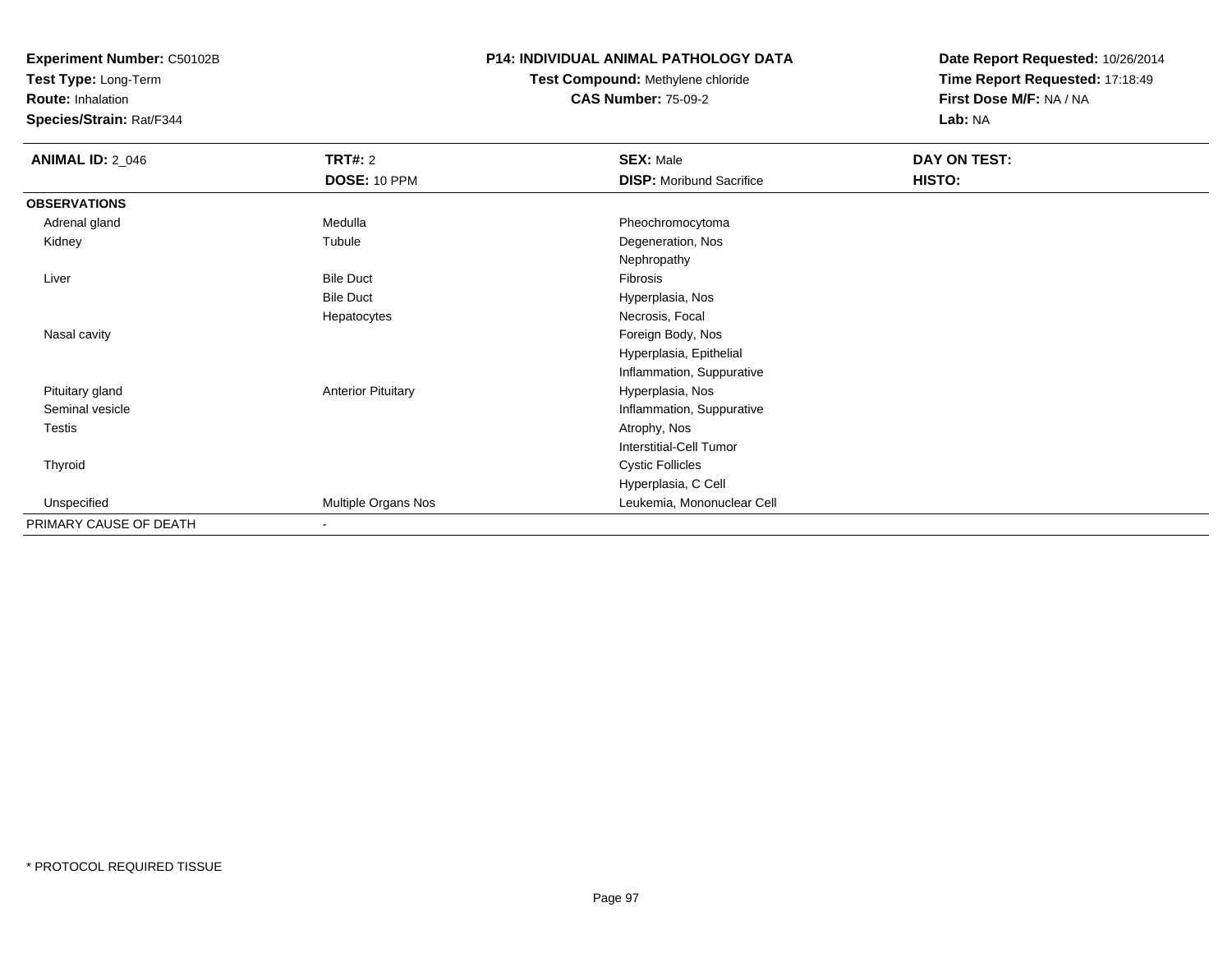| <b>Experiment Number: C50102B</b><br>Test Type: Long-Term<br><b>Route: Inhalation</b><br>Species/Strain: Rat/F344 |                | <b>P14: INDIVIDUAL ANIMAL PATHOLOGY DATA</b><br><b>Test Compound: Methylene chloride</b><br><b>CAS Number: 75-09-2</b> | Date Report Requested: 10/26/2014<br>Time Report Requested: 17:18:49<br>First Dose M/F: NA / NA<br>Lab: NA |
|-------------------------------------------------------------------------------------------------------------------|----------------|------------------------------------------------------------------------------------------------------------------------|------------------------------------------------------------------------------------------------------------|
| <b>ANIMAL ID: 2_047</b>                                                                                           | <b>TRT#: 2</b> | <b>SEX: Male</b>                                                                                                       | DAY ON TEST:                                                                                               |
|                                                                                                                   | DOSE: 10 PPM   | <b>DISP: Terminal Sacrifice</b>                                                                                        | <b>HISTO:</b>                                                                                              |
| <b>OBSERVATIONS</b>                                                                                               |                |                                                                                                                        |                                                                                                            |
| Kidney                                                                                                            |                | Nephropathy                                                                                                            |                                                                                                            |
| Liver                                                                                                             | Hepatocytes    | Cytoplasmic Change, Basophilic                                                                                         |                                                                                                            |
|                                                                                                                   | Hepatocytes    | Cytoplasmic Vacuolization                                                                                              |                                                                                                            |
|                                                                                                                   |                | Hemosiderosis                                                                                                          |                                                                                                            |
|                                                                                                                   | Hepatocytes    | Necrosis, Focal                                                                                                        |                                                                                                            |
| Prostate                                                                                                          |                | Inflammation, Suppurative                                                                                              |                                                                                                            |
| Seminal vesicle                                                                                                   |                | Inflammation, Suppurative                                                                                              |                                                                                                            |
| Testis                                                                                                            |                | Atrophy, Nos                                                                                                           |                                                                                                            |
|                                                                                                                   |                | Interstitial-Cell Tumor                                                                                                |                                                                                                            |
| PRIMARY CAUSE OF DEATH                                                                                            | $\,$           |                                                                                                                        |                                                                                                            |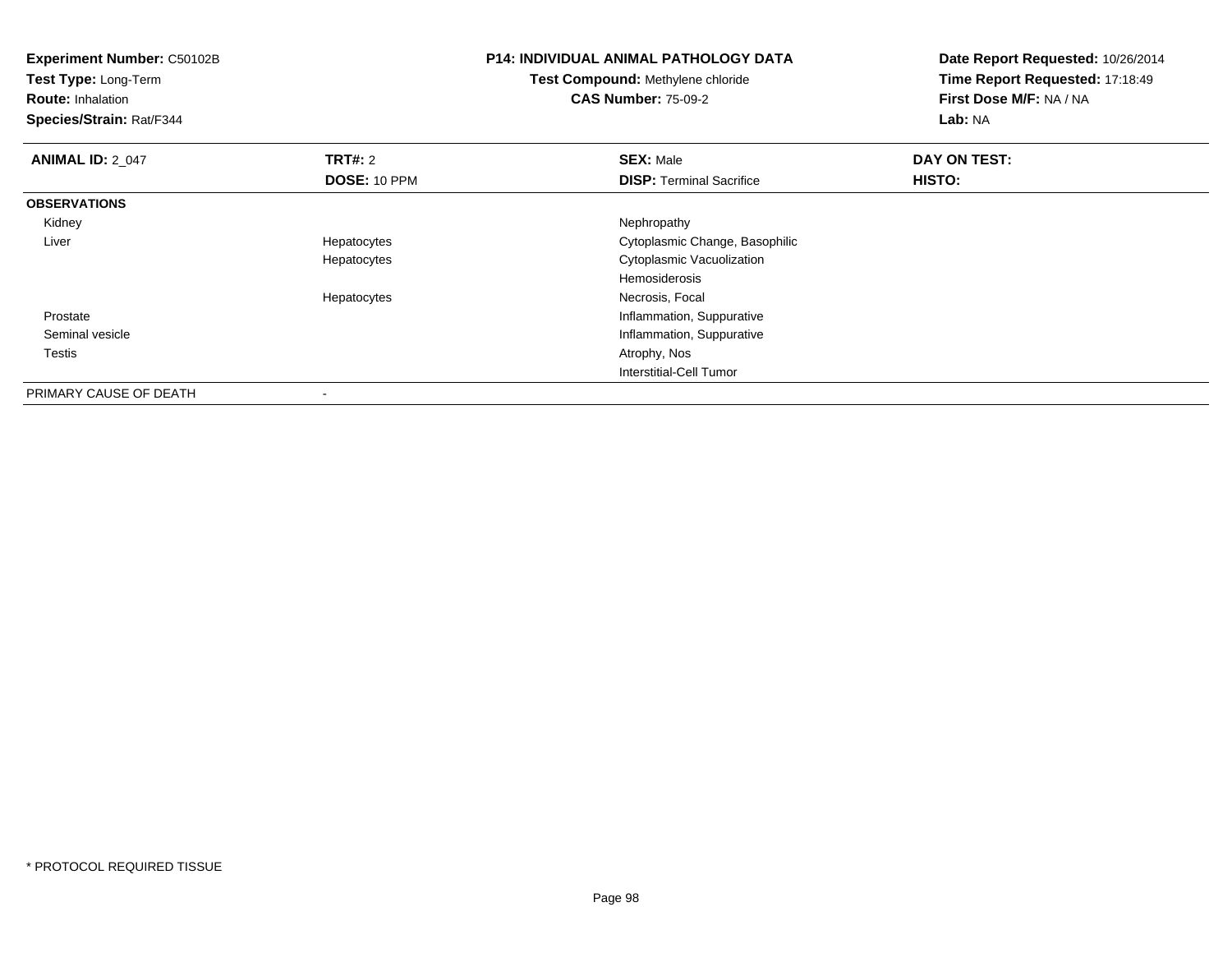**Test Type:** Long-Term

**Route:** Inhalation

**Species/Strain:** Rat/F344

### **P14: INDIVIDUAL ANIMAL PATHOLOGY DATA**

# **Test Compound:** Methylene chloride**CAS Number:** 75-09-2

| <b>ANIMAL ID: 2_048</b> | <b>TRT#: 2</b>            | <b>SEX: Male</b>                | DAY ON TEST: |  |
|-------------------------|---------------------------|---------------------------------|--------------|--|
|                         | DOSE: 10 PPM              | <b>DISP:</b> Moribund Sacrifice | HISTO:       |  |
| <b>OBSERVATIONS</b>     |                           |                                 |              |  |
| Adrenal gland           | Medulla                   | Hyperplasia, Focal              |              |  |
| Bone                    | Skull                     | Osteoporosis                    |              |  |
| Heart                   | Myocardium Nos            | Fibrosis, Diffuse               |              |  |
| Kidney                  |                           | Nephropathy                     |              |  |
| Liver                   |                           | <b>Hemosiderosis</b>            |              |  |
| Lung                    |                           | Alveolar Macrophages            |              |  |
|                         | Alveoli                   | Fibrosis, Multifocal            |              |  |
|                         | Alveoli                   | Hemorrhage                      |              |  |
|                         | Alveoli                   | Inflammation, Suppurative       |              |  |
| Nasal cavity            |                           | Metaplasia, Squamous            |              |  |
| Pancreas                | Acinus                    | Atrophy, Focal                  |              |  |
| Pituitary gland         | <b>Anterior Pituitary</b> | Adenoma, Nos                    |              |  |
| Salivary gland          |                           | Inflammation, Chronic Diffuse   |              |  |
| Seminal vesicle         |                           | Inflammation, Suppurative       |              |  |
| Testis                  |                           | Atrophy, Nos                    |              |  |
|                         |                           | Periarteritis                   |              |  |
| Unspecified             | Multiple Organs Nos       | Mineralization                  |              |  |
| PRIMARY CAUSE OF DEATH  | $\overline{\phantom{a}}$  |                                 |              |  |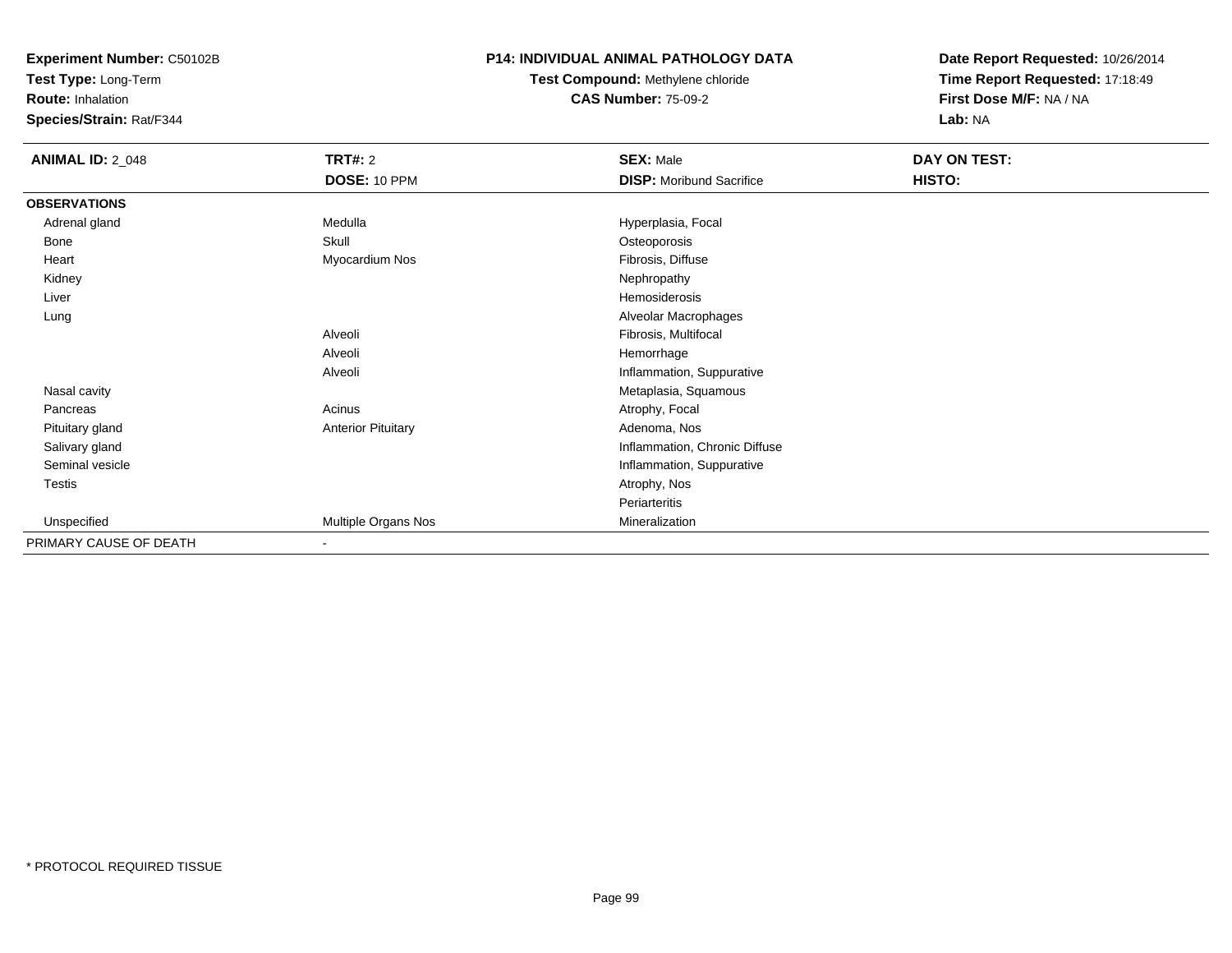**Test Type:** Long-Term

**Route:** Inhalation

**Species/Strain:** Rat/F344

### **P14: INDIVIDUAL ANIMAL PATHOLOGY DATA**

# **Test Compound:** Methylene chloride**CAS Number:** 75-09-2

| <b>ANIMAL ID: 2_049</b> | <b>TRT#: 2</b>            | <b>SEX: Male</b>                | DAY ON TEST: |
|-------------------------|---------------------------|---------------------------------|--------------|
|                         | <b>DOSE: 10 PPM</b>       | <b>DISP:</b> Moribund Sacrifice | HISTO:       |
| <b>OBSERVATIONS</b>     |                           |                                 |              |
| Brain                   |                           | Carcinoma, Nos, Invasive        |              |
| Kidney                  | Tubule                    | Degeneration, Nos               |              |
|                         |                           | Nephropathy                     |              |
| Larynx                  |                           | Inflammation, Suppurative       |              |
| Liver                   | Hepatocytes               | Cytoplasmic Vacuolization       |              |
|                         |                           | Hemosiderosis                   |              |
|                         | <b>Bile Duct</b>          | Hyperplasia, Nos                |              |
| Nasal cavity            |                           | Inflammation, Suppurative       |              |
|                         |                           | Metaplasia, Squamous            |              |
| Pituitary gland         | <b>Anterior Pituitary</b> | Carcinoma, Nos                  |              |
| Seminal vesicle         |                           | Inflammation, Suppurative       |              |
| Skin                    | Groin                     | Acanthosis                      |              |
|                         | <b>Back</b>               | <b>Basal-Cell Carcinoma</b>     |              |
|                         | Groin                     | Inflammation, Chronic           |              |
| Stomach                 | Forestomach               | Inflammation, Acute             |              |
|                         | Glandular Stomach         | Inflammation, Acute             |              |
| PRIMARY CAUSE OF DEATH  | $\overline{\phantom{a}}$  |                                 |              |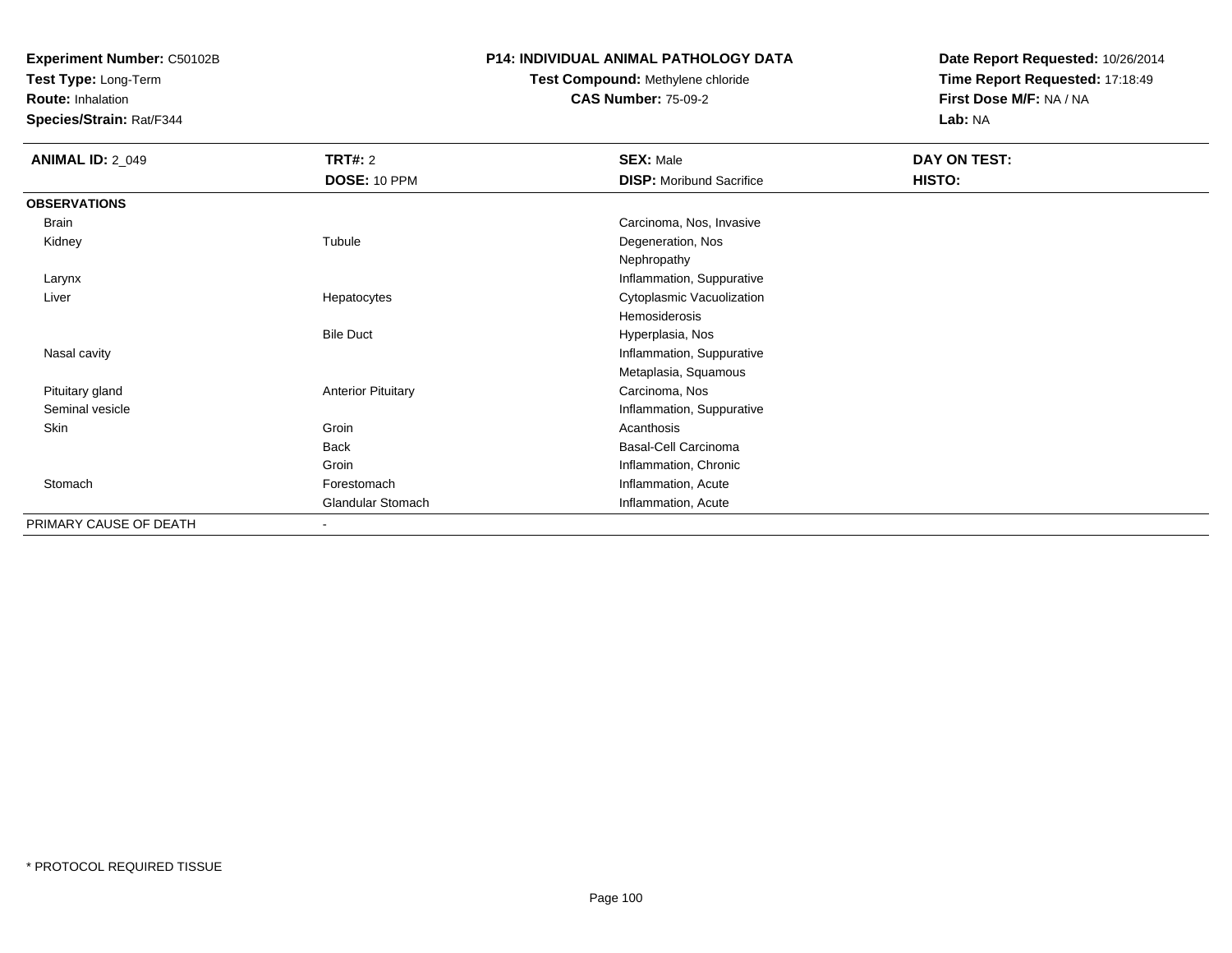**Test Type:** Long-Term

**Route:** Inhalation

**Species/Strain:** Rat/F344

# **P14: INDIVIDUAL ANIMAL PATHOLOGY DATA**

**Test Compound:** Methylene chloride**CAS Number:** 75-09-2

| <b>ANIMAL ID: 2_050</b> | TRT#: 2             | <b>SEX: Male</b>                | DAY ON TEST: |  |
|-------------------------|---------------------|---------------------------------|--------------|--|
|                         | <b>DOSE: 10 PPM</b> | <b>DISP:</b> Moribund Sacrifice | HISTO:       |  |
| <b>OBSERVATIONS</b>     |                     |                                 |              |  |
| Adrenal gland           | <b>Cortex Nos</b>   | Cytoplasmic Vacuolization       |              |  |
|                         | Medulla             | Pheochromocytoma                |              |  |
| Kidney                  |                     | Nephropathy                     |              |  |
| Liver                   | Hepatocytes         | Cytoplasmic Vacuolization       |              |  |
|                         | <b>Bile Duct</b>    | Hyperplasia, Nos                |              |  |
|                         | Hepatocytes         | Necrosis, Focal                 |              |  |
| Nasal cavity            |                     | Inflammation, Suppurative       |              |  |
|                         |                     | Metaplasia, Squamous            |              |  |
| Preputial gland         |                     | Inflammation, Suppurative       |              |  |
| Testis                  |                     | Interstitial-Cell Tumor         |              |  |
| Unspecified             | Multiple Organs Nos | Leukemia, Mononuclear Cell      |              |  |
| PRIMARY CAUSE OF DEATH  |                     |                                 |              |  |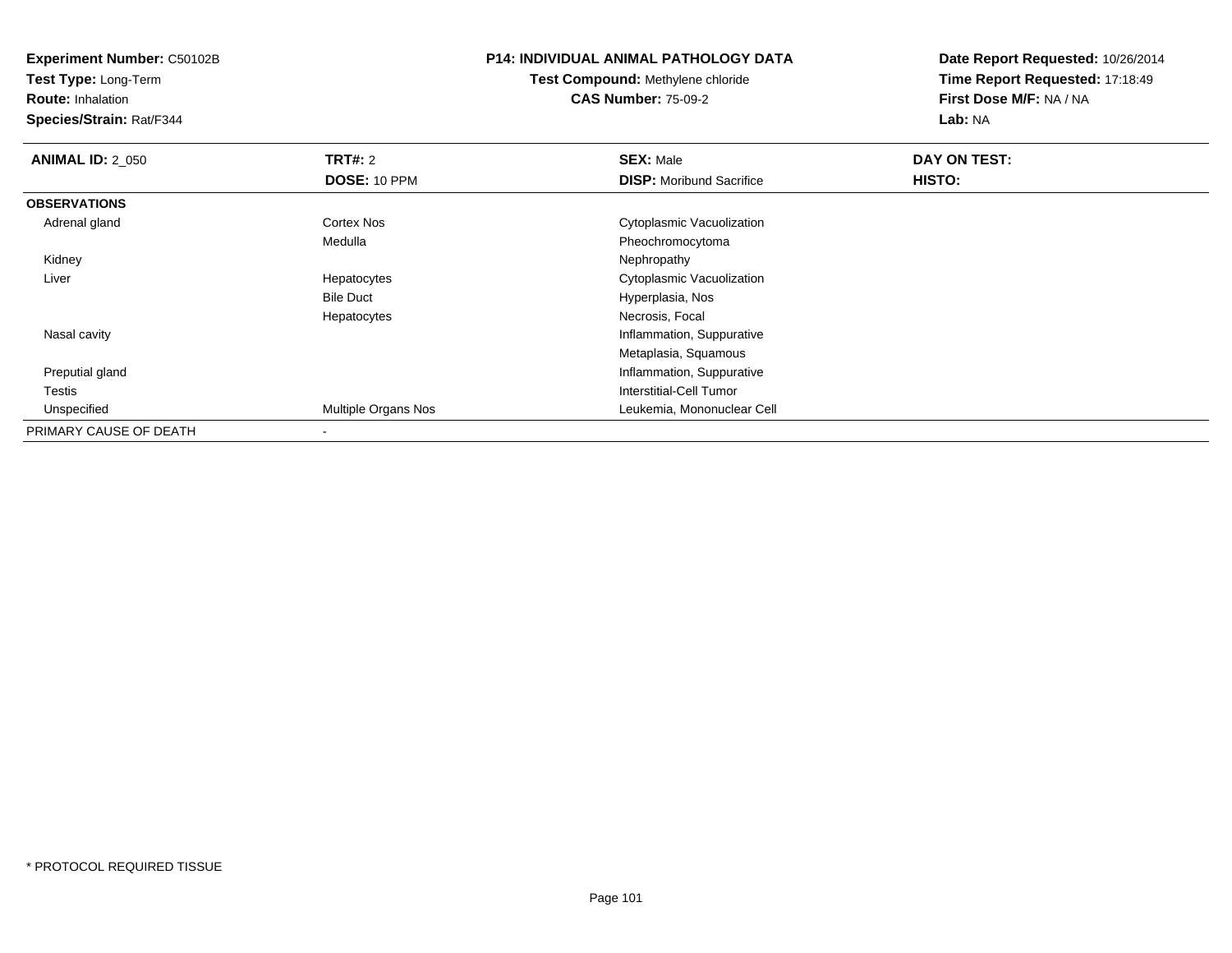| <b>Experiment Number: C50102B</b><br>Test Type: Long-Term<br><b>Route: Inhalation</b><br>Species/Strain: Rat/F344 |                           | <b>P14: INDIVIDUAL ANIMAL PATHOLOGY DATA</b><br>Test Compound: Methylene chloride<br><b>CAS Number: 75-09-2</b> | Date Report Requested: 10/26/2014<br>Time Report Requested: 17:18:49<br>First Dose M/F: NA / NA<br>Lab: NA |
|-------------------------------------------------------------------------------------------------------------------|---------------------------|-----------------------------------------------------------------------------------------------------------------|------------------------------------------------------------------------------------------------------------|
| <b>ANIMAL ID: 3_001</b>                                                                                           | <b>TRT#:</b> 3            | <b>SEX: Male</b>                                                                                                | DAY ON TEST:                                                                                               |
|                                                                                                                   | DOSE: 20 PPM              | <b>DISP:</b> Moribund Sacrifice                                                                                 | HISTO:                                                                                                     |
| <b>OBSERVATIONS</b>                                                                                               |                           |                                                                                                                 |                                                                                                            |
| Ear                                                                                                               | Canal                     | Carcinoma, Nos                                                                                                  |                                                                                                            |
| Kidney                                                                                                            |                           | Nephropathy                                                                                                     |                                                                                                            |
| Liver                                                                                                             | Hepatocytes               | Cytoplasmic Vacuolization                                                                                       |                                                                                                            |
|                                                                                                                   | <b>Bile Duct</b>          | Fibrosis                                                                                                        |                                                                                                            |
|                                                                                                                   |                           | Hemosiderosis                                                                                                   |                                                                                                            |
| Pituitary gland                                                                                                   | <b>Anterior Pituitary</b> | Adenoma, Nos                                                                                                    |                                                                                                            |
| Testis                                                                                                            |                           | Hyperplasia, Interstitial Cell                                                                                  |                                                                                                            |
| PRIMARY CAUSE OF DEATH                                                                                            |                           |                                                                                                                 |                                                                                                            |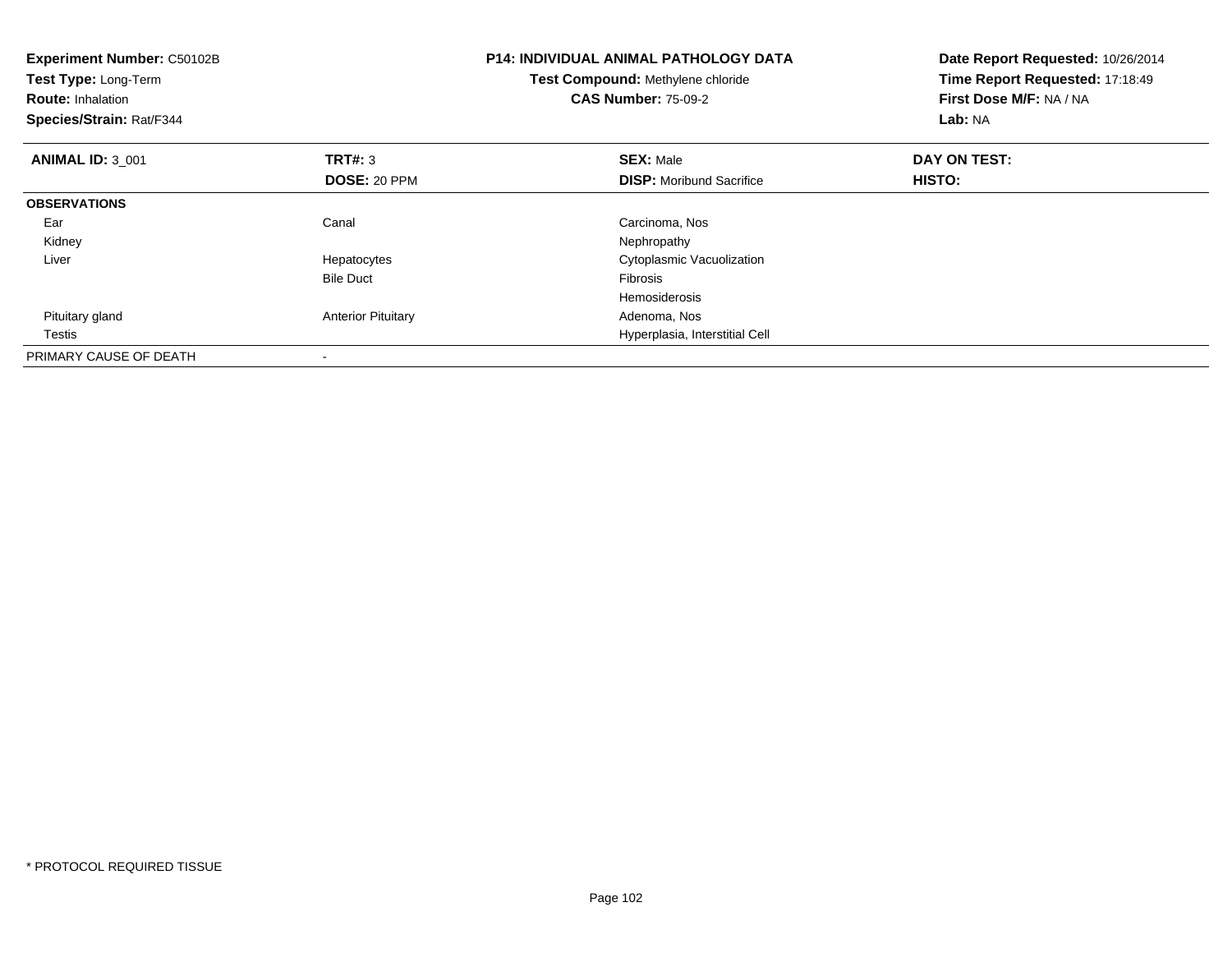| <b>Experiment Number: C50102B</b><br>Test Type: Long-Term<br><b>Route: Inhalation</b><br>Species/Strain: Rat/F344 |                     | <b>P14: INDIVIDUAL ANIMAL PATHOLOGY DATA</b><br>Test Compound: Methylene chloride<br><b>CAS Number: 75-09-2</b> | Date Report Requested: 10/26/2014<br>Time Report Requested: 17:18:49<br>First Dose M/F: NA / NA<br>Lab: NA |
|-------------------------------------------------------------------------------------------------------------------|---------------------|-----------------------------------------------------------------------------------------------------------------|------------------------------------------------------------------------------------------------------------|
| <b>ANIMAL ID: 3 002</b>                                                                                           | <b>TRT#: 3</b>      | <b>SEX: Male</b>                                                                                                | DAY ON TEST:                                                                                               |
|                                                                                                                   | <b>DOSE: 20 PPM</b> | <b>DISP:</b> Moribund Sacrifice                                                                                 | HISTO:                                                                                                     |
| <b>OBSERVATIONS</b>                                                                                               |                     |                                                                                                                 |                                                                                                            |
| Kidney                                                                                                            |                     | Nephropathy                                                                                                     |                                                                                                            |
| Liver                                                                                                             | <b>Bile Duct</b>    | Hyperplasia, Nos                                                                                                |                                                                                                            |
|                                                                                                                   |                     | Inflammation, Granulomatous Focal                                                                               |                                                                                                            |
| Nasal cavity                                                                                                      |                     | Inflammation, Suppurative                                                                                       |                                                                                                            |
| Testis                                                                                                            |                     | Interstitial-Cell Tumor                                                                                         |                                                                                                            |
| Zymbal gland                                                                                                      |                     | Carcinoma, Nos                                                                                                  |                                                                                                            |
| PRIMARY CAUSE OF DEATH                                                                                            |                     |                                                                                                                 |                                                                                                            |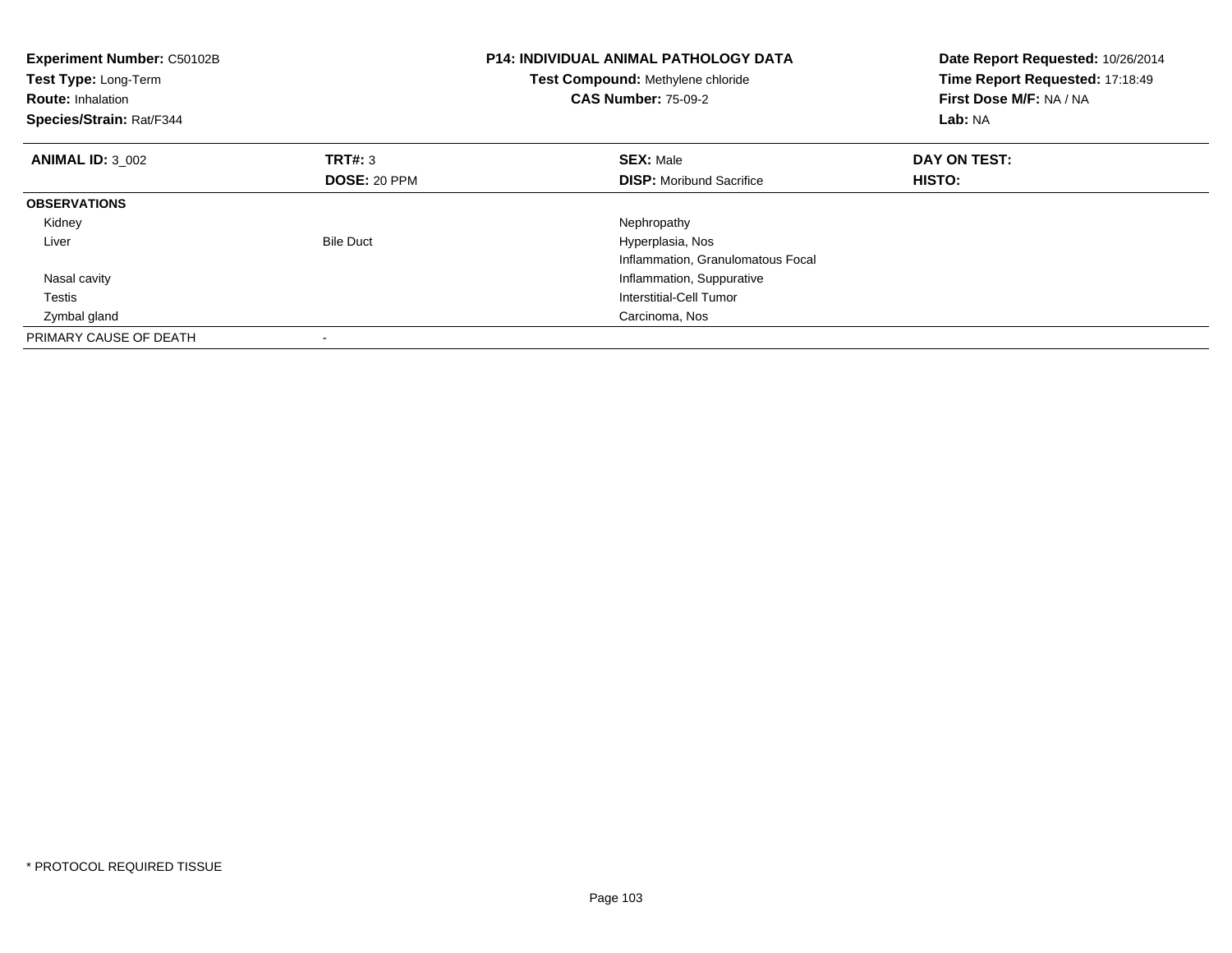**Test Type:** Long-Term

**Route:** Inhalation

**Species/Strain:** Rat/F344

#### **P14: INDIVIDUAL ANIMAL PATHOLOGY DATA**

# **Test Compound:** Methylene chloride**CAS Number:** 75-09-2

| <b>ANIMAL ID: 3_003</b> | <b>TRT#: 3</b><br>DOSE: 20 PPM | <b>SEX: Male</b><br><b>DISP:</b> Moribund Sacrifice | DAY ON TEST:<br>HISTO: |
|-------------------------|--------------------------------|-----------------------------------------------------|------------------------|
| <b>OBSERVATIONS</b>     |                                |                                                     |                        |
| Brain                   |                                | Hemorrhage                                          |                        |
| Kidney                  | Tubule                         | Degeneration, Nos                                   |                        |
|                         |                                | Nephropathy                                         |                        |
| Liver                   | Hepatocytes                    | Cytoplasmic Vacuolization                           |                        |
|                         | <b>Bile Duct</b>               | Hyperplasia, Nos                                    |                        |
| Lung                    |                                | Alveolar Macrophages                                |                        |
|                         | Alveoli                        | Necrosis, Focal                                     |                        |
| Nasal cavity            |                                | Inflammation, Suppurative                           |                        |
|                         |                                | Metaplasia, Squamous                                |                        |
| Pancreas                | Acinus                         | Atrophy, Diffuse                                    |                        |
| Pituitary gland         | <b>Anterior Pituitary</b>      | Adenoma, Nos                                        |                        |
| Preputial gland         |                                | Cyst, Nos                                           |                        |
|                         |                                | Inflammation, Suppurative                           |                        |
| Seminal vesicle         |                                | Inflammation, Suppurative                           |                        |
| Testis                  |                                | Atrophy, Nos                                        |                        |
| Unspecified             | Multiple Organs Nos            | Leukemia, Mononuclear Cell                          |                        |
| PRIMARY CAUSE OF DEATH  | ٠                              |                                                     |                        |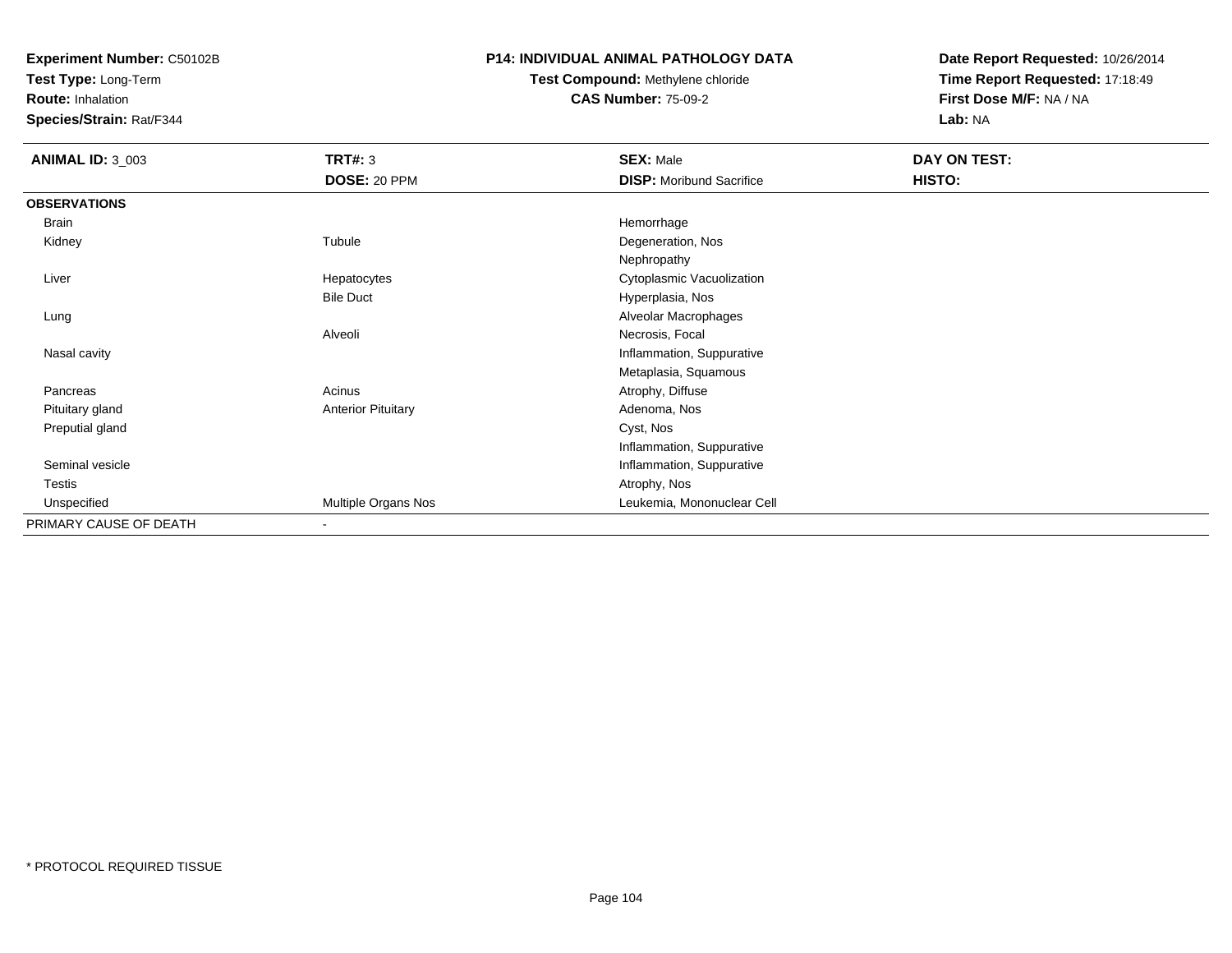| <b>Experiment Number: C50102B</b><br>Test Type: Long-Term<br><b>Route: Inhalation</b><br>Species/Strain: Rat/F344 |                            | <b>P14: INDIVIDUAL ANIMAL PATHOLOGY DATA</b><br>Test Compound: Methylene chloride<br><b>CAS Number: 75-09-2</b> | Date Report Requested: 10/26/2014<br>Time Report Requested: 17:18:49<br>First Dose M/F: NA / NA<br>Lab: NA |  |
|-------------------------------------------------------------------------------------------------------------------|----------------------------|-----------------------------------------------------------------------------------------------------------------|------------------------------------------------------------------------------------------------------------|--|
| <b>ANIMAL ID: 3 004</b>                                                                                           | TRT#: 3                    | <b>SEX: Male</b>                                                                                                | DAY ON TEST:                                                                                               |  |
|                                                                                                                   | DOSE: 20 PPM               | <b>DISP:</b> Moribund Sacrifice                                                                                 | <b>HISTO:</b>                                                                                              |  |
| <b>OBSERVATIONS</b>                                                                                               |                            |                                                                                                                 |                                                                                                            |  |
| Adrenal gland                                                                                                     | Medulla                    | Hyperplasia, Focal                                                                                              |                                                                                                            |  |
| Kidney                                                                                                            |                            | Nephropathy                                                                                                     |                                                                                                            |  |
| Liver                                                                                                             |                            | <b>Hemosiderosis</b>                                                                                            |                                                                                                            |  |
|                                                                                                                   | <b>Bile Duct</b>           | Hyperplasia, Nos                                                                                                |                                                                                                            |  |
| Prostate                                                                                                          |                            | Inflammation, Suppurative                                                                                       |                                                                                                            |  |
| Testis                                                                                                            |                            | Interstitial-Cell Tumor                                                                                         |                                                                                                            |  |
| Thyroid                                                                                                           |                            | Hyperplasia, C Cell                                                                                             |                                                                                                            |  |
| Unspecified                                                                                                       | <b>Multiple Organs Nos</b> | Leukemia, Mononuclear Cell                                                                                      |                                                                                                            |  |
| PRIMARY CAUSE OF DEATH                                                                                            |                            |                                                                                                                 |                                                                                                            |  |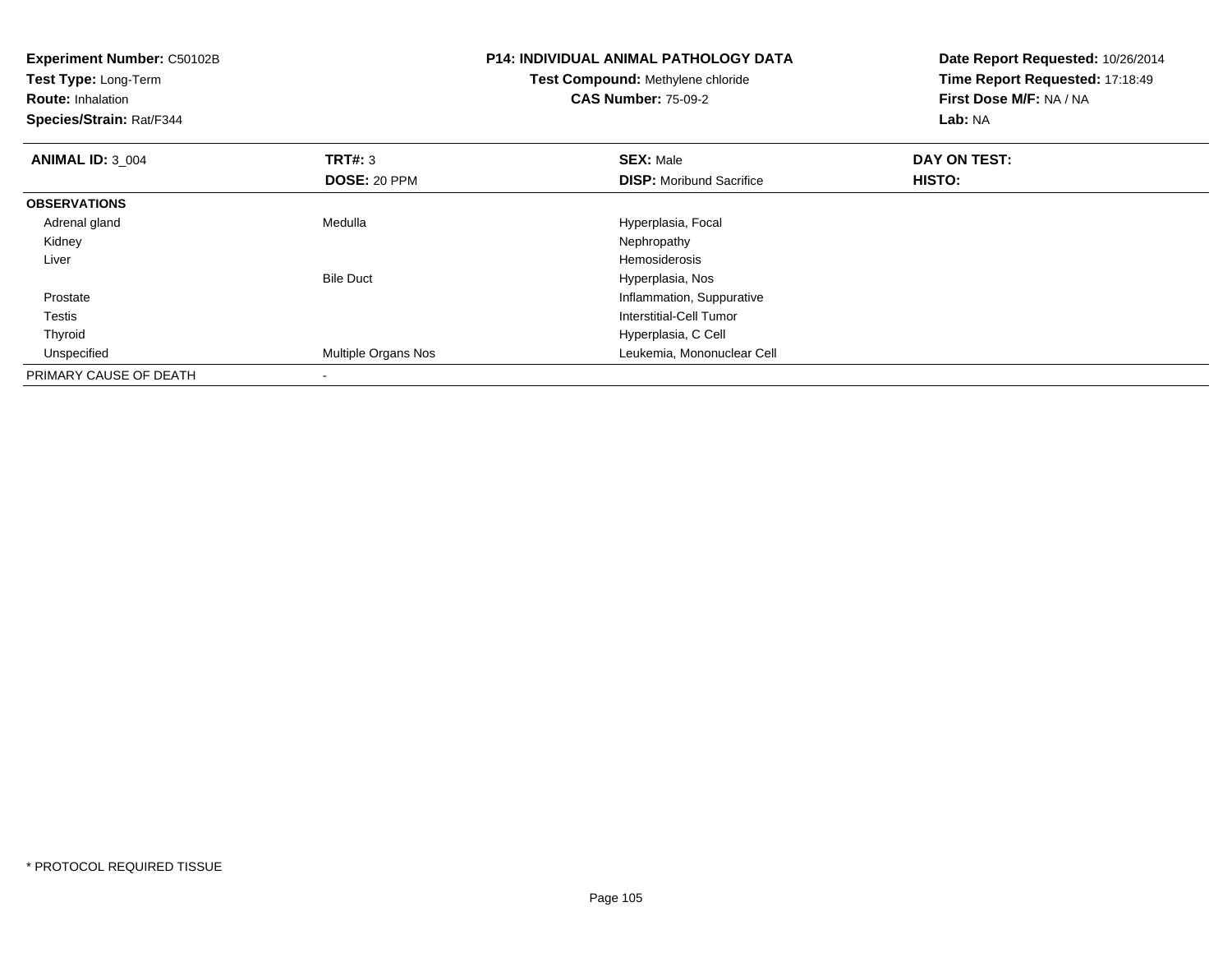| <b>Experiment Number: C50102B</b><br>Test Type: Long-Term |                           | <b>P14: INDIVIDUAL ANIMAL PATHOLOGY DATA</b> | Date Report Requested: 10/26/2014 |
|-----------------------------------------------------------|---------------------------|----------------------------------------------|-----------------------------------|
|                                                           |                           | Test Compound: Methylene chloride            | Time Report Requested: 17:18:49   |
| <b>Route: Inhalation</b>                                  |                           | <b>CAS Number: 75-09-2</b>                   | First Dose M/F: NA / NA           |
| Species/Strain: Rat/F344                                  |                           |                                              | Lab: NA                           |
| <b>ANIMAL ID: 3 005</b>                                   | TRT#: 3                   | <b>SEX: Male</b>                             | DAY ON TEST:                      |
|                                                           | <b>DOSE: 20 PPM</b>       | <b>DISP:</b> Natural Death                   | <b>HISTO:</b>                     |
| <b>OBSERVATIONS</b>                                       |                           |                                              |                                   |
| Heart                                                     | Myocardium Nos            | Fibrosis, Focal                              |                                   |
| Pituitary gland                                           | <b>Anterior Pituitary</b> | Adenoma, Nos                                 |                                   |
| PRIMARY CAUSE OF DEATH                                    |                           |                                              |                                   |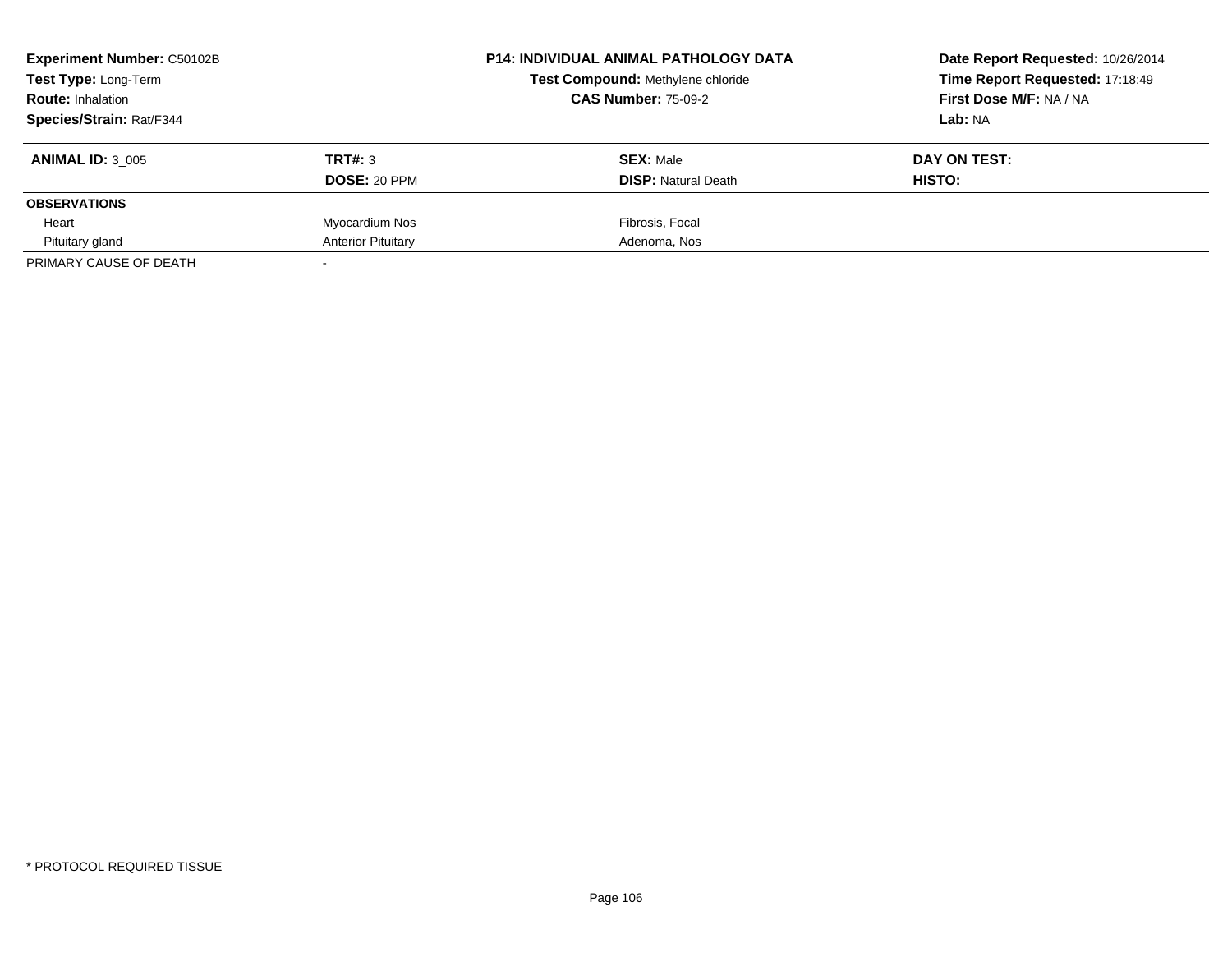**Test Type:** Long-Term

**Route:** Inhalation

**Species/Strain:** Rat/F344

### **P14: INDIVIDUAL ANIMAL PATHOLOGY DATA**

**Test Compound:** Methylene chloride**CAS Number:** 75-09-2

| <b>ANIMAL ID: 3_006</b> | TRT#: 3                   | <b>SEX: Male</b>                | DAY ON TEST: |  |
|-------------------------|---------------------------|---------------------------------|--------------|--|
|                         | <b>DOSE: 20 PPM</b>       | <b>DISP: Terminal Sacrifice</b> | HISTO:       |  |
| <b>OBSERVATIONS</b>     |                           |                                 |              |  |
| Adrenal gland           | Medulla                   | Hyperplasia, Focal              |              |  |
| Heart                   | Cardiac Valve             | Metaplasia, Cartilaginous       |              |  |
| Kidney                  |                           | Nephropathy                     |              |  |
| Liver                   | Hepatocytes               | Cytoplasmic Change, Basophilic  |              |  |
|                         | Hepatocytes               | Cytoplasmic Vacuolization       |              |  |
|                         | <b>Bile Duct</b>          | Hyperplasia, Nos                |              |  |
| Lung                    |                           | Alveolar/Bronchiolar Adenoma    |              |  |
| Nasal cavity            |                           | Inflammation, Suppurative       |              |  |
| Pancreas                | Acinus                    | Atrophy, Focal                  |              |  |
| Pituitary gland         | <b>Anterior Pituitary</b> | Adenoma, Nos                    |              |  |
| Spleen                  |                           | Fibrosis, Focal                 |              |  |
| <b>Testis</b>           |                           | Atrophy, Nos                    |              |  |
|                         |                           | <b>Interstitial-Cell Tumor</b>  |              |  |
| PRIMARY CAUSE OF DEATH  |                           |                                 |              |  |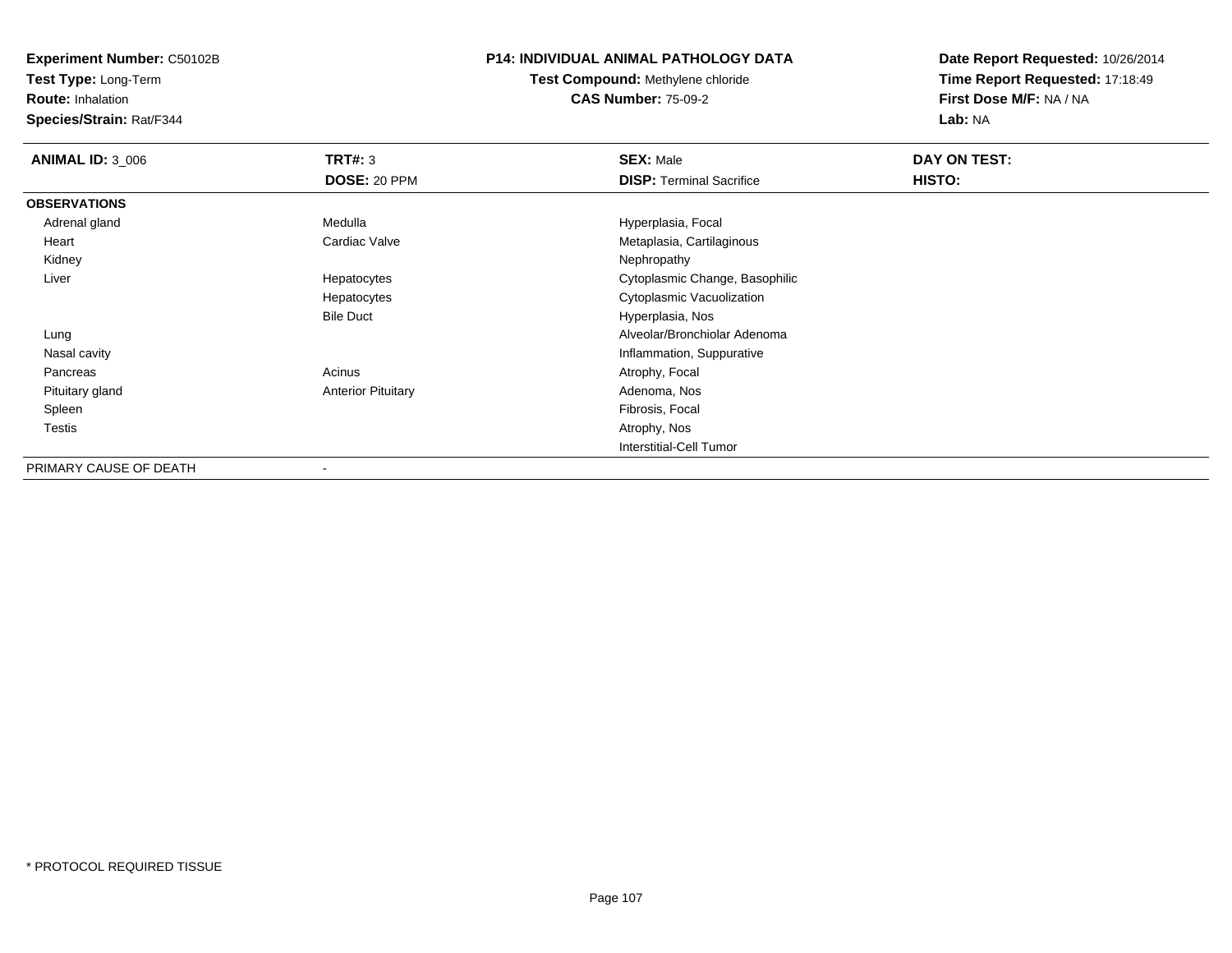**Test Type:** Long-Term

**Route:** Inhalation

**Species/Strain:** Rat/F344

### **P14: INDIVIDUAL ANIMAL PATHOLOGY DATA**

# **Test Compound:** Methylene chloride**CAS Number:** 75-09-2

| <b>ANIMAL ID: 3_007</b> | <b>TRT#: 3</b>            | <b>SEX: Male</b>                | DAY ON TEST: |  |
|-------------------------|---------------------------|---------------------------------|--------------|--|
|                         | DOSE: 20 PPM              | <b>DISP:</b> Moribund Sacrifice | HISTO:       |  |
| <b>OBSERVATIONS</b>     |                           |                                 |              |  |
| Adrenal gland           | Medulla                   | Hyperplasia, Focal              |              |  |
| Heart                   | Atrium                    | Fibrosis, Focal                 |              |  |
| Kidney                  | Tubule                    | Degeneration, Nos               |              |  |
|                         | Cortex                    | Infarct, Focal                  |              |  |
|                         |                           | Nephropathy                     |              |  |
| Liver                   | <b>Bile Duct</b>          | Fibrosis                        |              |  |
|                         |                           | Hepatocytomegaly                |              |  |
|                         | <b>Bile Duct</b>          | Hyperplasia, Nos                |              |  |
| Lung                    | Pleura Nos                | Fibrosis, Multifocal            |              |  |
| Pituitary gland         | <b>Anterior Pituitary</b> | Adenoma, Nos                    |              |  |
| Seminal vesicle         |                           | Inflammation, Chronic           |              |  |
| Skin                    | Shoulder                  | Papilloma, Nos                  |              |  |
| <b>Testis</b>           |                           | Atrophy, Nos                    |              |  |
| Thyroid                 |                           | Hyperplasia, C Cell             |              |  |
| Unspecified             | Multiple Organs Nos       | Leukemia, Mononuclear Cell      |              |  |
| PRIMARY CAUSE OF DEATH  | $\overline{\phantom{a}}$  |                                 |              |  |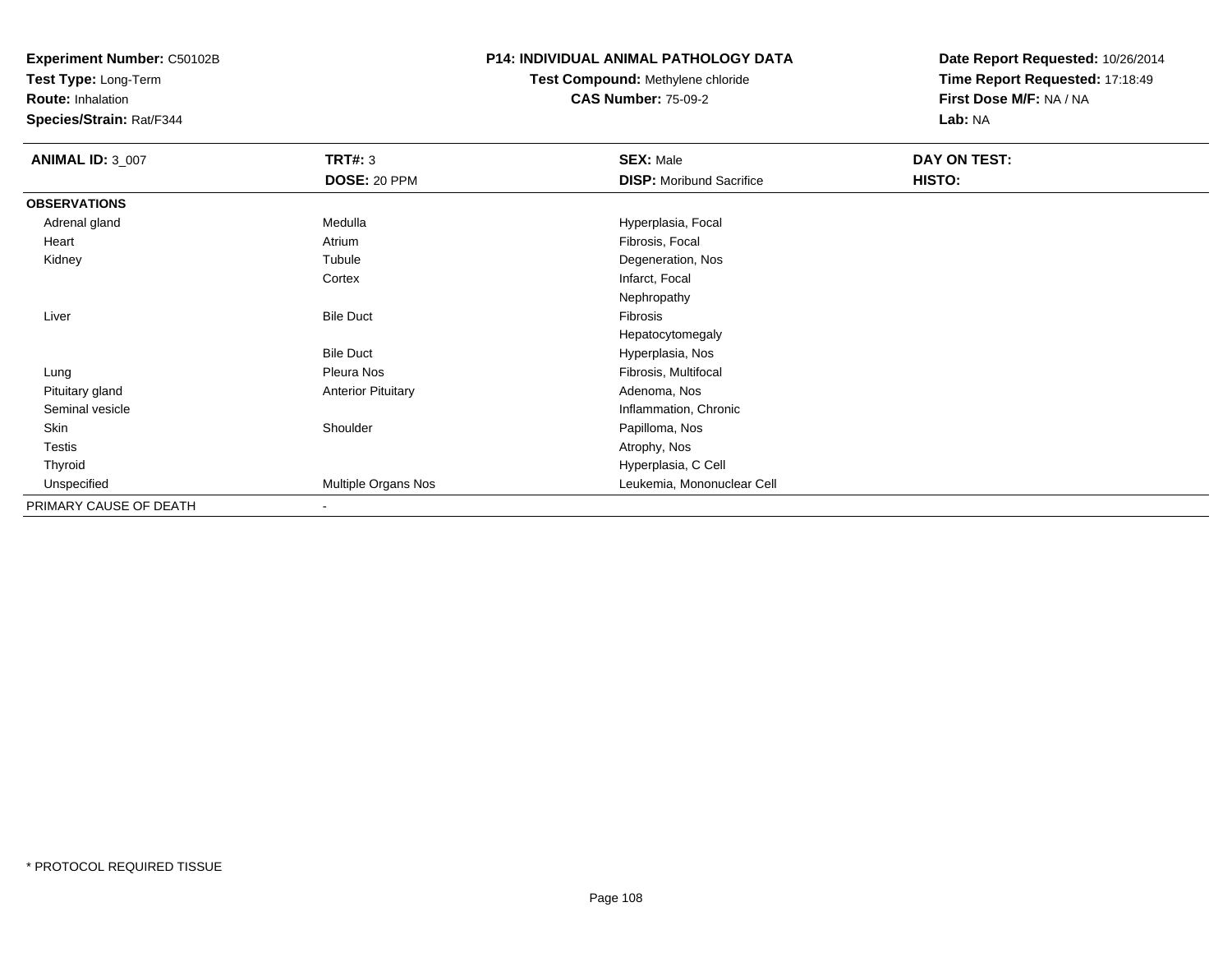**Test Type:** Long-Term

**Route:** Inhalation

**Species/Strain:** Rat/F344

#### **P14: INDIVIDUAL ANIMAL PATHOLOGY DATA**

**Test Compound:** Methylene chloride**CAS Number:** 75-09-2

| <b>ANIMAL ID: 3_008</b> | <b>TRT#: 3</b><br>DOSE: 20 PPM | <b>SEX: Male</b><br><b>DISP: Terminal Sacrifice</b> | DAY ON TEST:<br>HISTO: |  |
|-------------------------|--------------------------------|-----------------------------------------------------|------------------------|--|
|                         |                                |                                                     |                        |  |
| <b>OBSERVATIONS</b>     |                                |                                                     |                        |  |
| Intestine Large         | Colon                          | Parasitism                                          |                        |  |
| Kidney                  | Tubule                         | Degeneration, Nos                                   |                        |  |
|                         |                                | Nephropathy                                         |                        |  |
| Liver                   | Hepatocytes                    | Cytoplasmic Change, Basophilic                      |                        |  |
|                         | Hepatocytes                    | Cytoplasmic Vacuolization                           |                        |  |
|                         | <b>Bile Duct</b>               | Fibrosis                                            |                        |  |
|                         |                                | Hemosiderosis                                       |                        |  |
| Mammary gland           |                                | Fibroadenoma                                        |                        |  |
| Nasal cavity            |                                | Hyperplasia, Epithelial                             |                        |  |
|                         |                                | Inflammation, Suppurative                           |                        |  |
| Oral mucosa             | Soft Palate                    | Inflammation, Suppurative                           |                        |  |
| Pancreas                | Acinus                         | Atrophy, Focal                                      |                        |  |
| Pituitary gland         | <b>Anterior Pituitary</b>      | Adenoma, Nos                                        |                        |  |
| Preputial gland         |                                | Inflammation, Suppurative                           |                        |  |
| Testis                  |                                | Atrophy, Nos                                        |                        |  |
|                         |                                | <b>Interstitial-Cell Tumor</b>                      |                        |  |
| PRIMARY CAUSE OF DEATH  | ۰                              |                                                     |                        |  |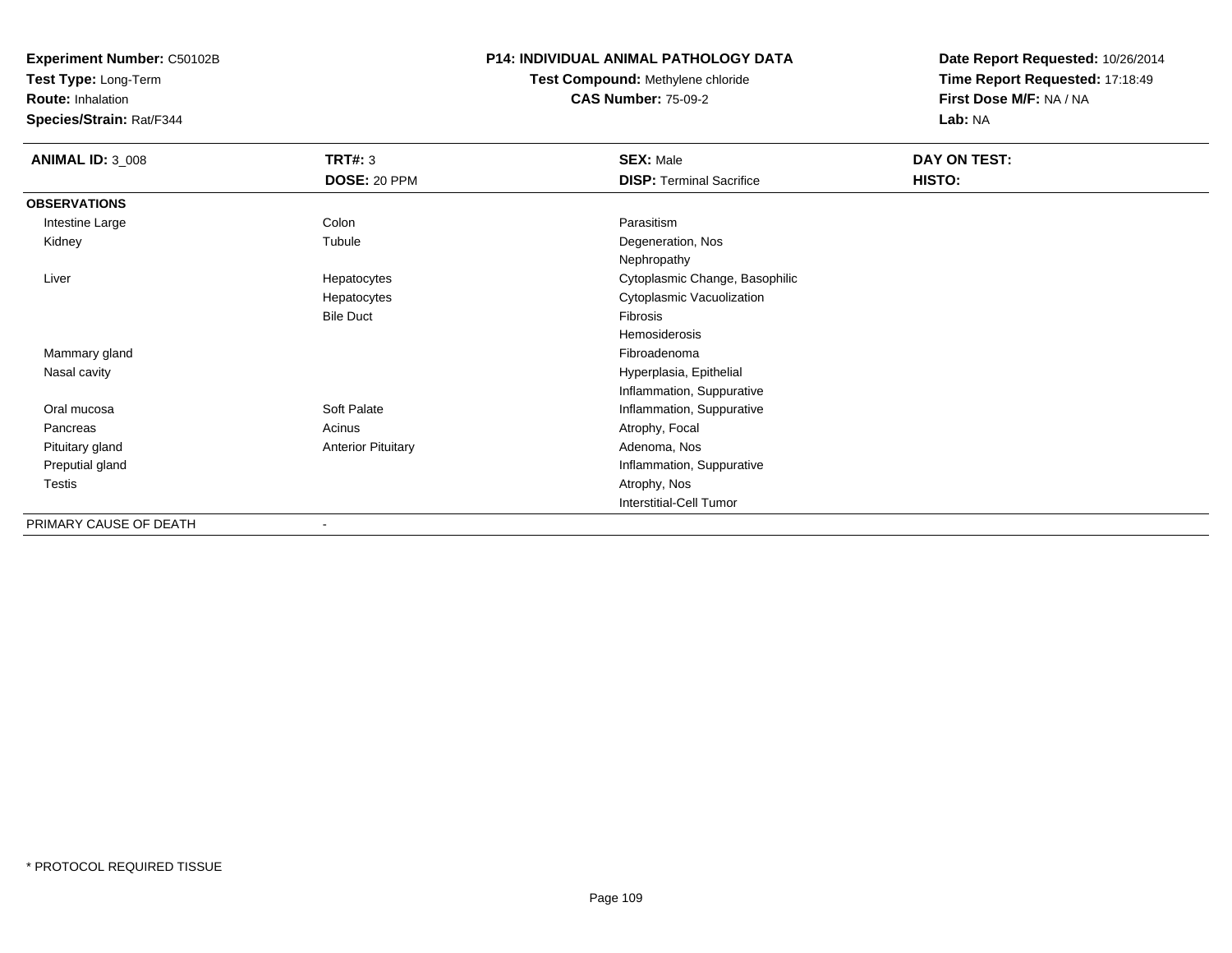**Test Type:** Long-Term

**Route:** Inhalation

**Species/Strain:** Rat/F344

# **P14: INDIVIDUAL ANIMAL PATHOLOGY DATA**

**Test Compound:** Methylene chloride**CAS Number:** 75-09-2

| <b>ANIMAL ID: 3_009</b> | <b>TRT#: 3</b>   | <b>SEX: Male</b>                | DAY ON TEST: |  |
|-------------------------|------------------|---------------------------------|--------------|--|
|                         | DOSE: 20 PPM     | <b>DISP: Terminal Sacrifice</b> | HISTO:       |  |
| <b>OBSERVATIONS</b>     |                  |                                 |              |  |
| Adrenal gland           | Medulla          | Pheochromocytoma                |              |  |
| Kidney                  |                  | Nephropathy                     |              |  |
| Liver                   | Hepatocytes      | Cytoplasmic Change, Basophilic  |              |  |
|                         | Hepatocytes      | Cytoplasmic Vacuolization       |              |  |
|                         | <b>Bile Duct</b> | Fibrosis                        |              |  |
|                         |                  | Hemosiderosis                   |              |  |
|                         |                  | Hepatocytomegaly                |              |  |
|                         | <b>Bile Duct</b> | Hyperplasia, Nos                |              |  |
| Testis                  |                  | Atrophy, Nos                    |              |  |
|                         |                  | <b>Interstitial-Cell Tumor</b>  |              |  |
| Thyroid                 |                  | Hyperplasia, C Cell             |              |  |
| PRIMARY CAUSE OF DEATH  |                  |                                 |              |  |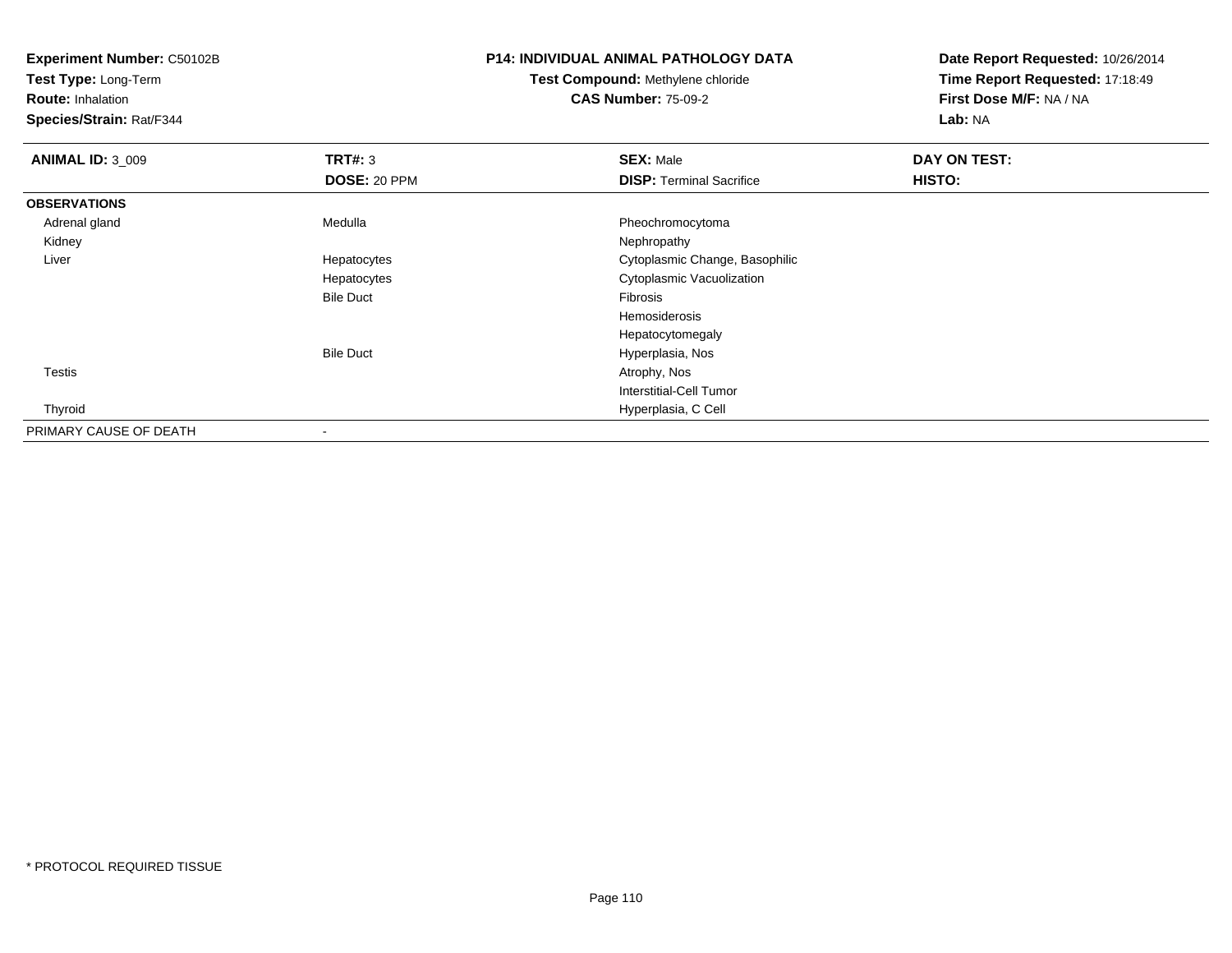**Test Type:** Long-Term

**Route:** Inhalation

**Species/Strain:** Rat/F344

### **P14: INDIVIDUAL ANIMAL PATHOLOGY DATA**

**Test Compound:** Methylene chloride**CAS Number:** 75-09-2

| <b>ANIMAL ID: 3_010</b> | <b>TRT#: 3</b>            | <b>SEX: Male</b>                | DAY ON TEST: |  |
|-------------------------|---------------------------|---------------------------------|--------------|--|
|                         | <b>DOSE: 20 PPM</b>       | <b>DISP: Terminal Sacrifice</b> | HISTO:       |  |
| <b>OBSERVATIONS</b>     |                           |                                 |              |  |
| Adrenal gland           | Medulla                   | Hyperplasia, Focal              |              |  |
| Heart                   | Cardiac Valve             | Metaplasia, Cartilaginous       |              |  |
| Intestine Large         | Colon                     | Parasitism                      |              |  |
|                         | Rectum                    | Parasitism                      |              |  |
| Kidney                  | Tubule                    | Degeneration, Nos               |              |  |
|                         |                           | Nephropathy                     |              |  |
| Liver                   | Hepatocytes               | Cytoplasmic Change, Basophilic  |              |  |
|                         |                           | Hemosiderosis                   |              |  |
|                         | <b>Bile Duct</b>          | Hyperplasia, Nos                |              |  |
| Pituitary gland         | <b>Anterior Pituitary</b> | Adenoma, Nos                    |              |  |
| Testis                  |                           | Atrophy, Nos                    |              |  |
|                         |                           | Interstitial-Cell Tumor         |              |  |
| Unspecified             | Multiple Organs Nos       | Leukemia, Mononuclear Cell      |              |  |
| PRIMARY CAUSE OF DEATH  |                           |                                 |              |  |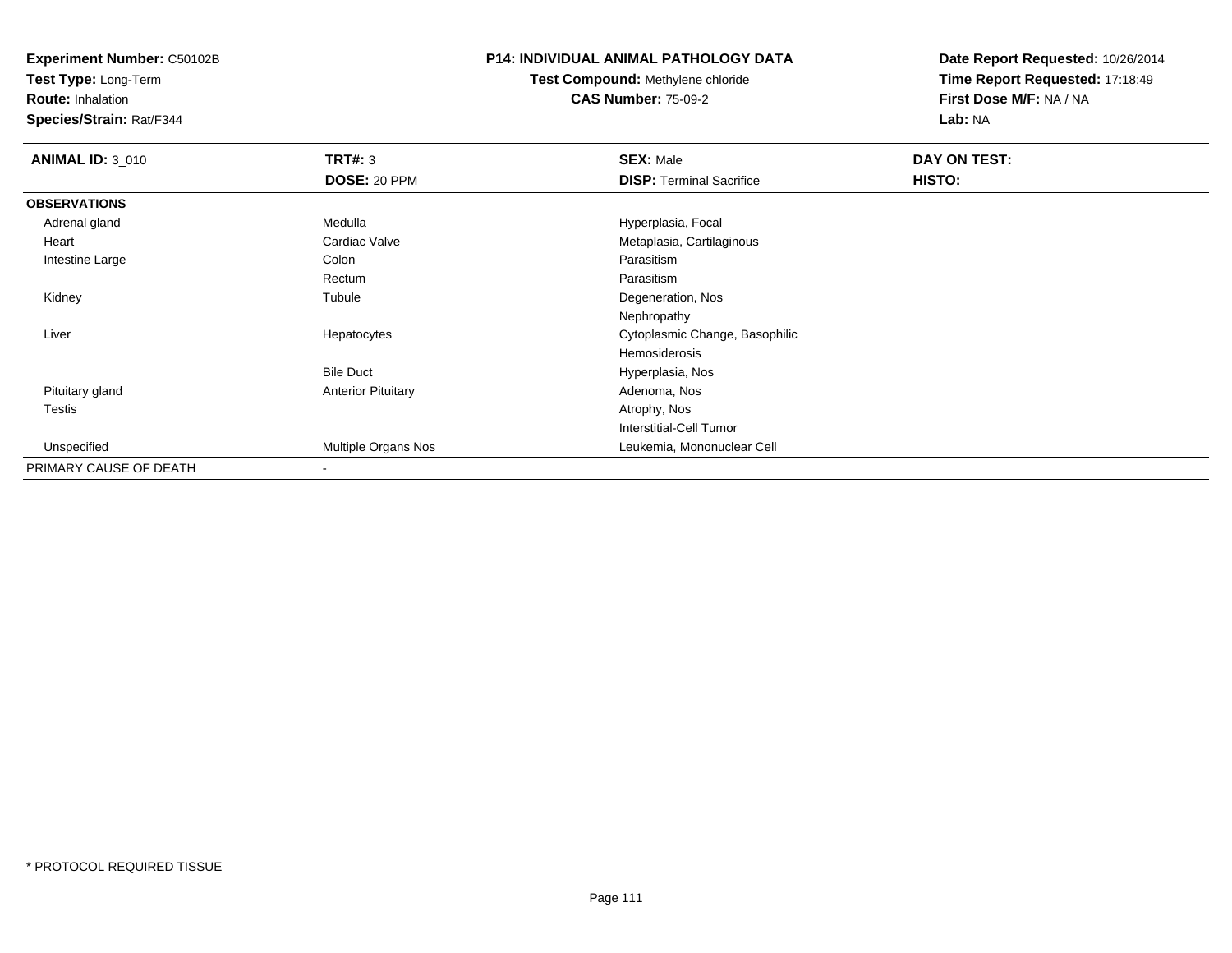**Test Type:** Long-Term

**Route:** Inhalation

**Species/Strain:** Rat/F344

#### **P14: INDIVIDUAL ANIMAL PATHOLOGY DATA**

**Test Compound:** Methylene chloride**CAS Number:** 75-09-2

| <b>ANIMAL ID: 3_011</b> | TRT#: 3                  | <b>SEX: Male</b>                | DAY ON TEST: |
|-------------------------|--------------------------|---------------------------------|--------------|
|                         | <b>DOSE: 20 PPM</b>      | <b>DISP: Terminal Sacrifice</b> | HISTO:       |
| <b>OBSERVATIONS</b>     |                          |                                 |              |
| Adrenal gland           | Medulla                  | Hyperplasia, Nos                |              |
|                         | Medulla                  | Pheochromocytoma                |              |
| Eye                     | <b>Nasolacrimal Duct</b> | Inflammation, Suppurative       |              |
| Heart                   | Cardiac Valve            | Metaplasia, Cartilaginous       |              |
|                         | Atrium                   | Thrombosis, Nos                 |              |
| Intestine Large         | Rectum                   | Parasitism                      |              |
| Kidney                  |                          | Nephropathy                     |              |
| Liver                   |                          | Angiectasis                     |              |
|                         |                          | Hemosiderosis                   |              |
|                         | <b>Bile Duct</b>         | Hyperplasia, Nos                |              |
| Lung                    | <b>Bronchiole</b>        | Hyperplasia, Epithelial         |              |
| Pancreas                | Acinus                   | Atrophy, Focal                  |              |
| Preputial gland         |                          | Hyperplasia, Epithelial         |              |
|                         |                          | Inflammation, Suppurative       |              |
| Spleen                  |                          | Fibrosis, Focal                 |              |
| Testis                  |                          | Atrophy, Nos                    |              |
|                         |                          | Interstitial-Cell Tumor         |              |
| Thyroid                 |                          | Hyperplasia, C Cell             |              |
| Unspecified             | Multiple Organs Nos      | Leukemia, Mononuclear Cell      |              |
| PRIMARY CAUSE OF DEATH  | $\blacksquare$           |                                 |              |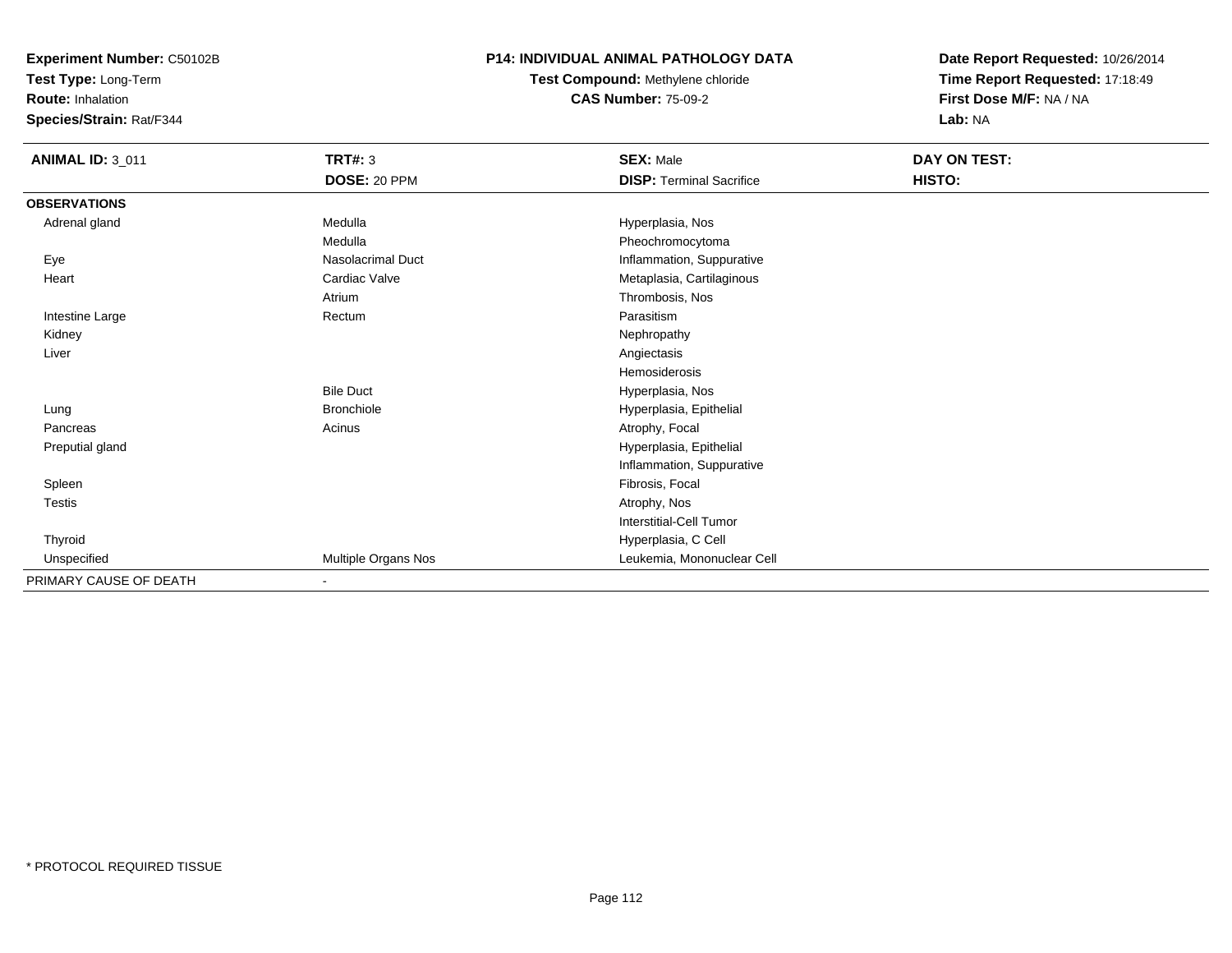**Test Type:** Long-Term

**Route:** Inhalation

**Species/Strain:** Rat/F344

### **P14: INDIVIDUAL ANIMAL PATHOLOGY DATA**

**Test Compound:** Methylene chloride**CAS Number:** 75-09-2

| <b>ANIMAL ID: 3_012</b> | TRT#: 3           | <b>SEX: Male</b>                | DAY ON TEST: |  |
|-------------------------|-------------------|---------------------------------|--------------|--|
|                         | DOSE: 20 PPM      | <b>DISP:</b> Moribund Sacrifice | HISTO:       |  |
| <b>OBSERVATIONS</b>     |                   |                                 |              |  |
| Eye                     | Nasolacrimal Duct | Inflammation, Suppurative       |              |  |
| Intestine Small         | Mesentery Nos     | Inflammation, Chronic Focal     |              |  |
| Kidney                  |                   | Nephropathy                     |              |  |
| Larynx                  |                   | Inflammation, Suppurative       |              |  |
| Liver                   | Hepatocytes       | Cytoplasmic Change, Basophilic  |              |  |
|                         | <b>Bile Duct</b>  | Hyperplasia, Nos                |              |  |
| Pancreas                | Acinus            | Atrophy, Focal                  |              |  |
| Seminal vesicle         |                   | Inflammation, Suppurative       |              |  |
| Skin                    | <b>Back</b>       | <b>Basal-Cell Carcinoma</b>     |              |  |
| Testis                  |                   | Interstitial-Cell Tumor         |              |  |
| Thyroid                 |                   | C-Cell Carcinoma                |              |  |
| PRIMARY CAUSE OF DEATH  |                   |                                 |              |  |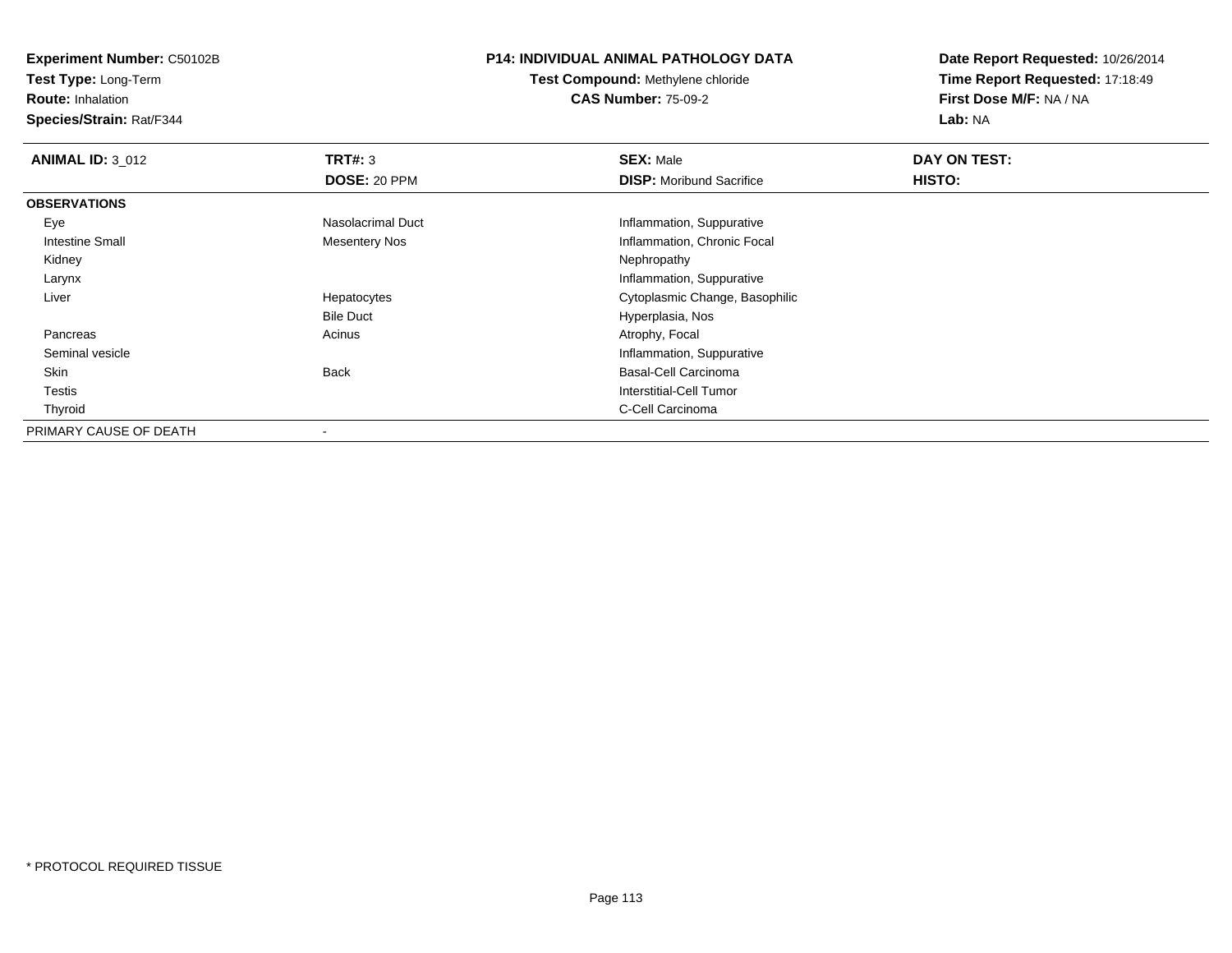**Test Type:** Long-Term

**Route:** Inhalation

**Species/Strain:** Rat/F344

#### **P14: INDIVIDUAL ANIMAL PATHOLOGY DATA**

**Test Compound:** Methylene chloride**CAS Number:** 75-09-2

| <b>ANIMAL ID: 3_013</b> | <b>TRT#: 3</b>            | <b>SEX: Male</b>                | DAY ON TEST: |  |
|-------------------------|---------------------------|---------------------------------|--------------|--|
|                         | DOSE: 20 PPM              | <b>DISP: Terminal Sacrifice</b> | HISTO:       |  |
| <b>OBSERVATIONS</b>     |                           |                                 |              |  |
| Adrenal gland           | Medulla                   | Hyperplasia, Focal              |              |  |
| Eye                     | Nasolacrimal Duct         | Inflammation, Suppurative       |              |  |
| Heart                   | Myocardium Nos            | Fibrosis, Multifocal            |              |  |
|                         | Cardiac Valve             | Metaplasia, Cartilaginous       |              |  |
| Intestine Large         | Colon                     | Parasitism                      |              |  |
|                         | Rectum                    | Parasitism                      |              |  |
| Kidney                  | Tubule                    | Degeneration, Nos               |              |  |
|                         |                           | Nephropathy                     |              |  |
| Liver                   | Hepatocytes               | Cytoplasmic Vacuolization       |              |  |
|                         | <b>Bile Duct</b>          | Fibrosis                        |              |  |
|                         |                           | Hemosiderosis                   |              |  |
|                         | <b>Bile Duct</b>          | Hyperplasia, Nos                |              |  |
| Lung                    |                           | Alveolar Macrophages            |              |  |
| Mammary gland           |                           | Galactocele                     |              |  |
| Pancreas                | Acinus                    | Atrophy, Focal                  |              |  |
|                         | Islets                    | Islet-Cell Adenoma              |              |  |
| Pituitary gland         | <b>Anterior Pituitary</b> | Adenoma, Nos                    |              |  |
| Testis                  |                           | Atrophy, Nos                    |              |  |
|                         | Tunica Vaginalis          | Mesothelioma, Nos               |              |  |
| PRIMARY CAUSE OF DEATH  | $\blacksquare$            |                                 |              |  |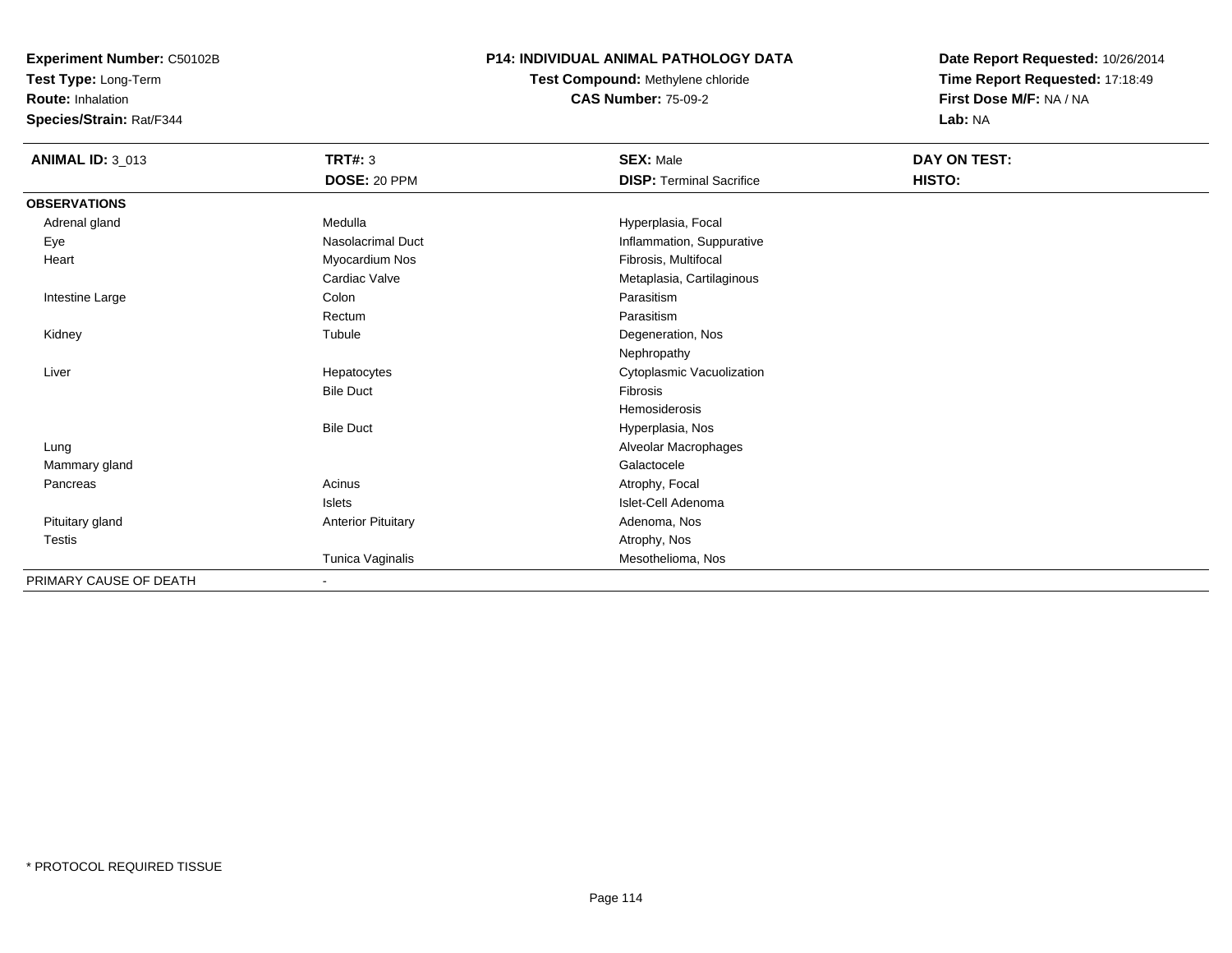**Test Type:** Long-Term

**Route:** Inhalation

**Species/Strain:** Rat/F344

# **P14: INDIVIDUAL ANIMAL PATHOLOGY DATA**

# **Test Compound:** Methylene chloride**CAS Number:** 75-09-2

| <b>ANIMAL ID: 3_014</b> | TRT#: 3                  | <b>SEX: Male</b>                | DAY ON TEST: |  |
|-------------------------|--------------------------|---------------------------------|--------------|--|
|                         | <b>DOSE: 20 PPM</b>      | <b>DISP: Moribund Sacrifice</b> | HISTO:       |  |
| <b>OBSERVATIONS</b>     |                          |                                 |              |  |
| Adrenal gland           | Cortex Nos               | Cytoplasmic Vacuolization       |              |  |
|                         | Medulla                  | Hyperplasia, Focal              |              |  |
| Kidney                  | Tubule                   | Degeneration, Nos               |              |  |
|                         |                          | Nephropathy                     |              |  |
| Liver                   | <b>Bile Duct</b>         | Fibrosis                        |              |  |
|                         |                          | Hemosiderosis                   |              |  |
|                         | <b>Bile Duct</b>         | Hyperplasia, Nos                |              |  |
|                         |                          | Neoplastic Nodule               |              |  |
| Lung                    |                          | Alveolar Macrophages            |              |  |
| <b>Testis</b>           |                          | Atrophy, Nos                    |              |  |
|                         |                          | Interstitial-Cell Tumor         |              |  |
| Unspecified             | Multiple Organs Nos      | Leukemia, Mononuclear Cell      |              |  |
| PRIMARY CAUSE OF DEATH  | $\overline{\phantom{a}}$ |                                 |              |  |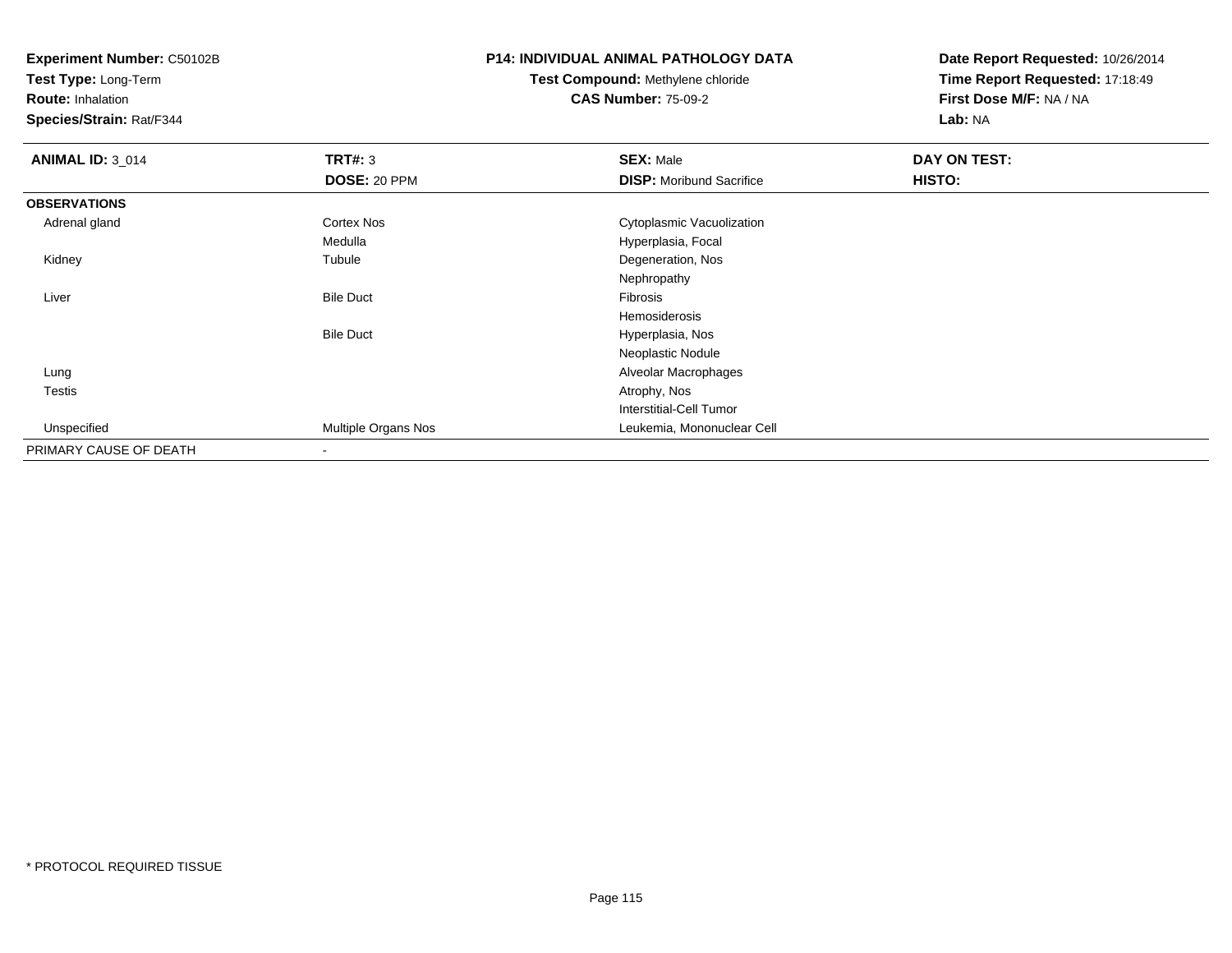**Test Type:** Long-Term

**Route:** Inhalation

**Species/Strain:** Rat/F344

### **P14: INDIVIDUAL ANIMAL PATHOLOGY DATA**

# **Test Compound:** Methylene chloride**CAS Number:** 75-09-2

| <b>ANIMAL ID: 3_015</b> | TRT#: 3                   | <b>SEX: Male</b>                | DAY ON TEST:  |  |
|-------------------------|---------------------------|---------------------------------|---------------|--|
|                         | DOSE: 20 PPM              | <b>DISP: Terminal Sacrifice</b> | <b>HISTO:</b> |  |
| <b>OBSERVATIONS</b>     |                           |                                 |               |  |
| Adrenal gland           | Medulla                   | Pheochromocytoma                |               |  |
| Heart                   | Cardiac Valve             | Metaplasia, Cartilaginous       |               |  |
| Kidney                  |                           | Nephropathy                     |               |  |
| Liver                   | <b>Bile Duct</b>          | Fibrosis                        |               |  |
|                         |                           | Hemosiderosis                   |               |  |
|                         | <b>Bile Duct</b>          | Hyperplasia, Nos                |               |  |
| Pancreas                | Acinus                    | Atrophy, Focal                  |               |  |
|                         |                           | Inflammation, Suppurative       |               |  |
| Pituitary gland         | <b>Anterior Pituitary</b> | Adenoma, Nos                    |               |  |
| <b>Testis</b>           |                           | Atrophy, Nos                    |               |  |
|                         |                           | Interstitial-Cell Tumor         |               |  |
| Thyroid                 |                           | C-Cell Adenoma                  |               |  |
| Unspecified             | Multiple Organs Nos       | Leukemia, Mononuclear Cell      |               |  |
| PRIMARY CAUSE OF DEATH  | $\overline{\phantom{a}}$  |                                 |               |  |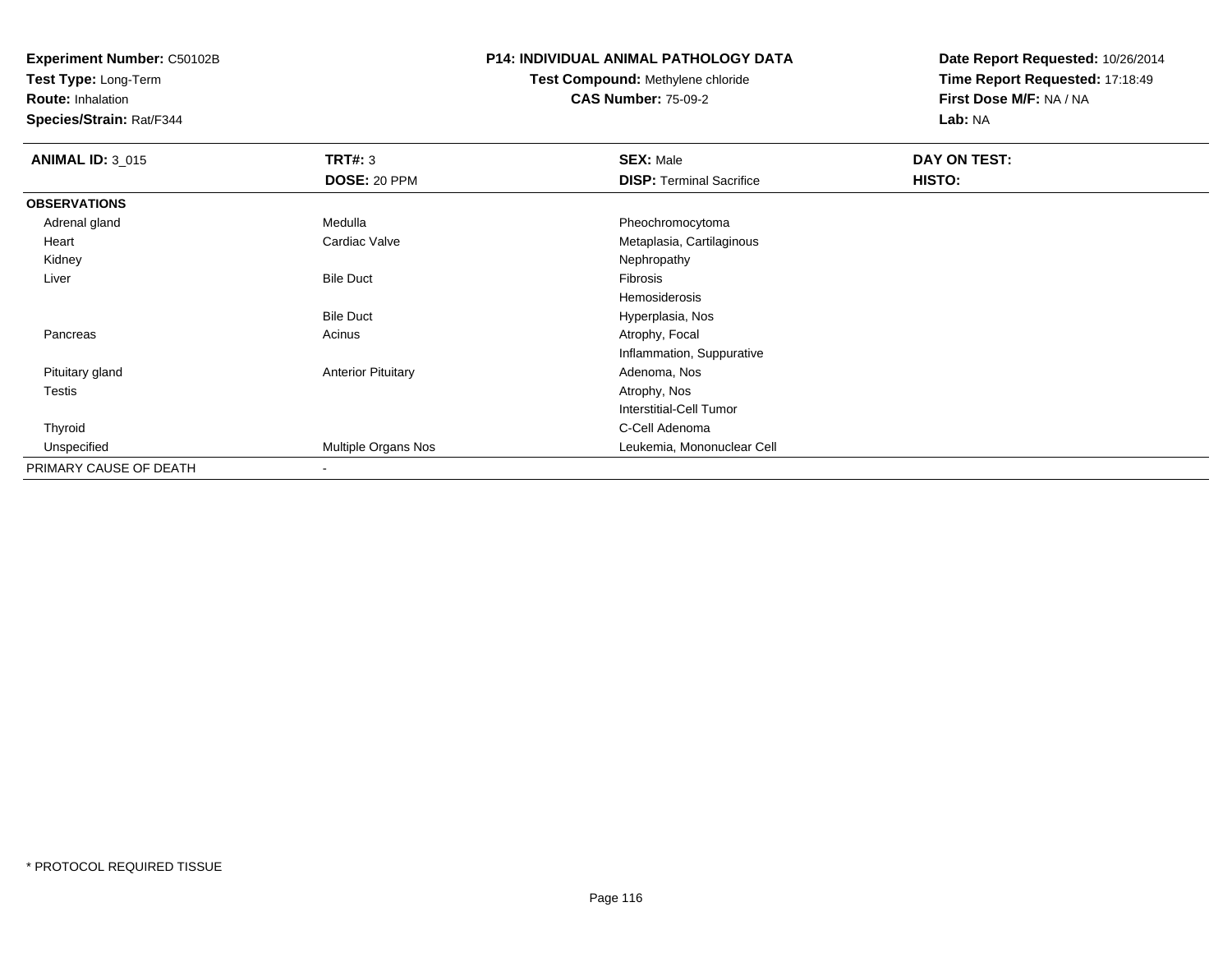| <b>Experiment Number: C50102B</b><br>Test Type: Long-Term<br><b>Route: Inhalation</b> |                  | <b>P14: INDIVIDUAL ANIMAL PATHOLOGY DATA</b><br>Test Compound: Methylene chloride<br><b>CAS Number: 75-09-2</b> | Date Report Requested: 10/26/2014<br>Time Report Requested: 17:18:49<br>First Dose M/F: NA / NA |
|---------------------------------------------------------------------------------------|------------------|-----------------------------------------------------------------------------------------------------------------|-------------------------------------------------------------------------------------------------|
| Species/Strain: Rat/F344                                                              |                  | Lab: NA                                                                                                         |                                                                                                 |
| <b>ANIMAL ID: 3_016</b>                                                               | TRT#: 3          | <b>SEX: Male</b>                                                                                                | DAY ON TEST:                                                                                    |
|                                                                                       | DOSE: 20 PPM     | <b>DISP:</b> Moribund Sacrifice                                                                                 | HISTO:                                                                                          |
| <b>OBSERVATIONS</b>                                                                   |                  |                                                                                                                 |                                                                                                 |
| Intestine Large                                                                       | Colon            | Parasitism                                                                                                      |                                                                                                 |
| Kidney                                                                                |                  | Nephropathy                                                                                                     |                                                                                                 |
| Liver                                                                                 | <b>Bile Duct</b> | Fibrosis                                                                                                        |                                                                                                 |
|                                                                                       |                  | Hemosiderosis                                                                                                   |                                                                                                 |
|                                                                                       | <b>Bile Duct</b> | Hyperplasia, Nos                                                                                                |                                                                                                 |
|                                                                                       | <b>Bile Duct</b> | Inflammation, Suppurative                                                                                       |                                                                                                 |
| Prostate                                                                              |                  | Inflammation, Suppurative                                                                                       |                                                                                                 |
| Testis                                                                                |                  | Atrophy, Nos                                                                                                    |                                                                                                 |
|                                                                                       |                  | Interstitial-Cell Tumor                                                                                         |                                                                                                 |
| Unspecified                                                                           | Lower Leg Nos    | Osteosarcoma                                                                                                    |                                                                                                 |
| PRIMARY CAUSE OF DEATH                                                                |                  |                                                                                                                 |                                                                                                 |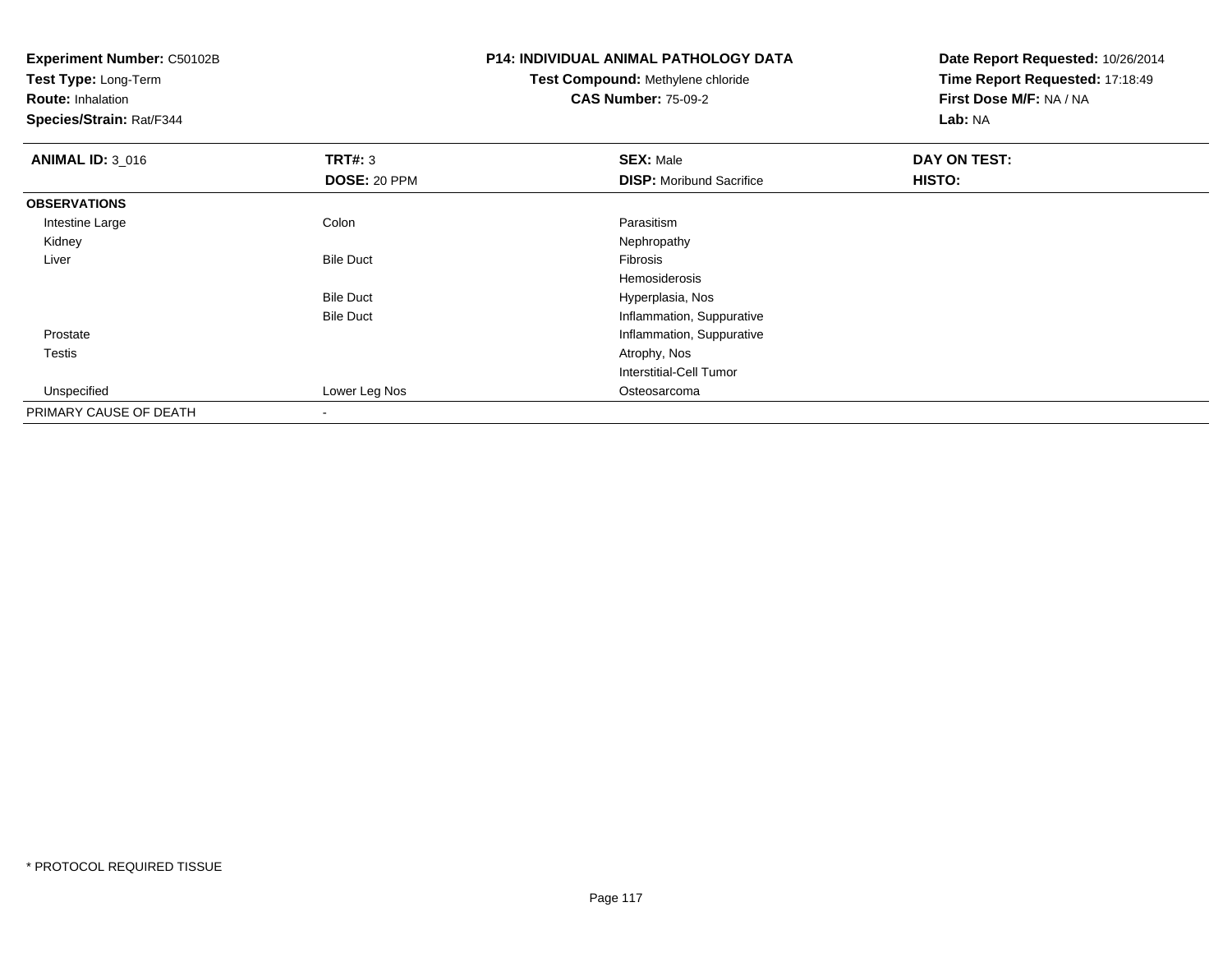**Test Type:** Long-Term

**Route:** Inhalation

**Species/Strain:** Rat/F344

#### **P14: INDIVIDUAL ANIMAL PATHOLOGY DATA**

# **Test Compound:** Methylene chloride**CAS Number:** 75-09-2

| <b>ANIMAL ID: 3_017</b> | <b>TRT#: 3</b>            | <b>SEX: Male</b>                | DAY ON TEST: |  |
|-------------------------|---------------------------|---------------------------------|--------------|--|
|                         | <b>DOSE: 20 PPM</b>       | <b>DISP:</b> Moribund Sacrifice | HISTO:       |  |
| <b>OBSERVATIONS</b>     |                           |                                 |              |  |
| Adrenal gland           | Medulla                   | Hyperplasia, Focal              |              |  |
| Heart                   | Atrium                    | Thrombosis, Nos                 |              |  |
| Kidney                  | Tubule                    | Degeneration, Nos               |              |  |
|                         |                           | Nephropathy                     |              |  |
| Liver                   | Hepatocytes               | Cytoplasmic Vacuolization       |              |  |
|                         | <b>Bile Duct</b>          | Fibrosis                        |              |  |
|                         |                           | Hemosiderosis                   |              |  |
|                         | <b>Bile Duct</b>          | Hyperplasia, Nos                |              |  |
| Pituitary gland         | <b>Anterior Pituitary</b> | Adenoma, Nos                    |              |  |
| Testis                  |                           | Atrophy, Nos                    |              |  |
|                         |                           | Interstitial-Cell Tumor         |              |  |
| Unspecified             |                           | Fibroma                         |              |  |
|                         | Multiple Organs Nos       | Leukemia, Mononuclear Cell      |              |  |
| PRIMARY CAUSE OF DEATH  |                           |                                 |              |  |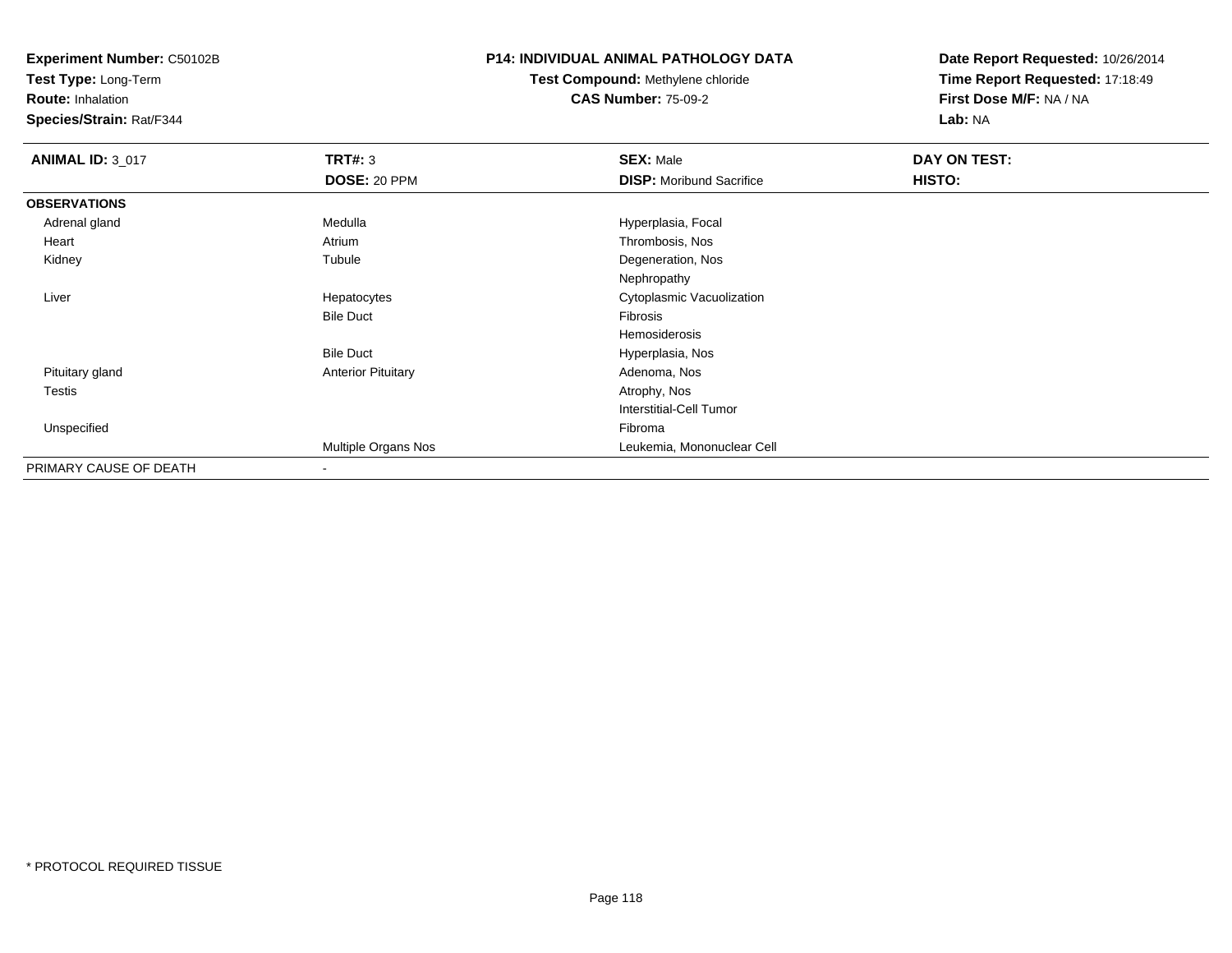**Experiment Number:** C50102B**Test Type:** Long-Term**Route:** Inhalation **Species/Strain:** Rat/F344**P14: INDIVIDUAL ANIMAL PATHOLOGY DATATest Compound:** Methylene chloride**CAS Number:** 75-09-2**Date Report Requested:** 10/26/2014**Time Report Requested:** 17:18:49**First Dose M/F:** NA / NA**Lab:** NA**ANIMAL ID: 3 018 REX:** Male **DAY ON TEST: SEX:** Male **SEX:** Male **DOSE:** 20 PPM**DISP:** Natural Death **HISTO: OBSERVATIONS** Adrenal glandMedulla Medulla Hyperplasia, Nostra en la materialista de la media de la media de la media de la media de la m<br>Nephropathy Kidneyy the control of the control of the control of the control of the control of the control of the control of the control of the control of the control of the control of the control of the control of the control of the contro Liver Hepatocytes Cytoplasmic VacuolizationHemosiderosis Hyperplasia, NosBile Ducts **Necrosis, Focal** Hepatocytes Pituitary glandAnterior Pituitary Cyst, Nos<br>
Atrophy, Nos<br>
Atrophy, Nos Testiss and the contract of the contract of the contract of the contract of the contract of the contract of the contract of the contract of the contract of the contract of the contract of the contract of the contract of the cont Interstitial-Cell Tumor Unspecified Multiple Organs Nos Leukemia, Mononuclear Cell PRIMARY CAUSE OF DEATH-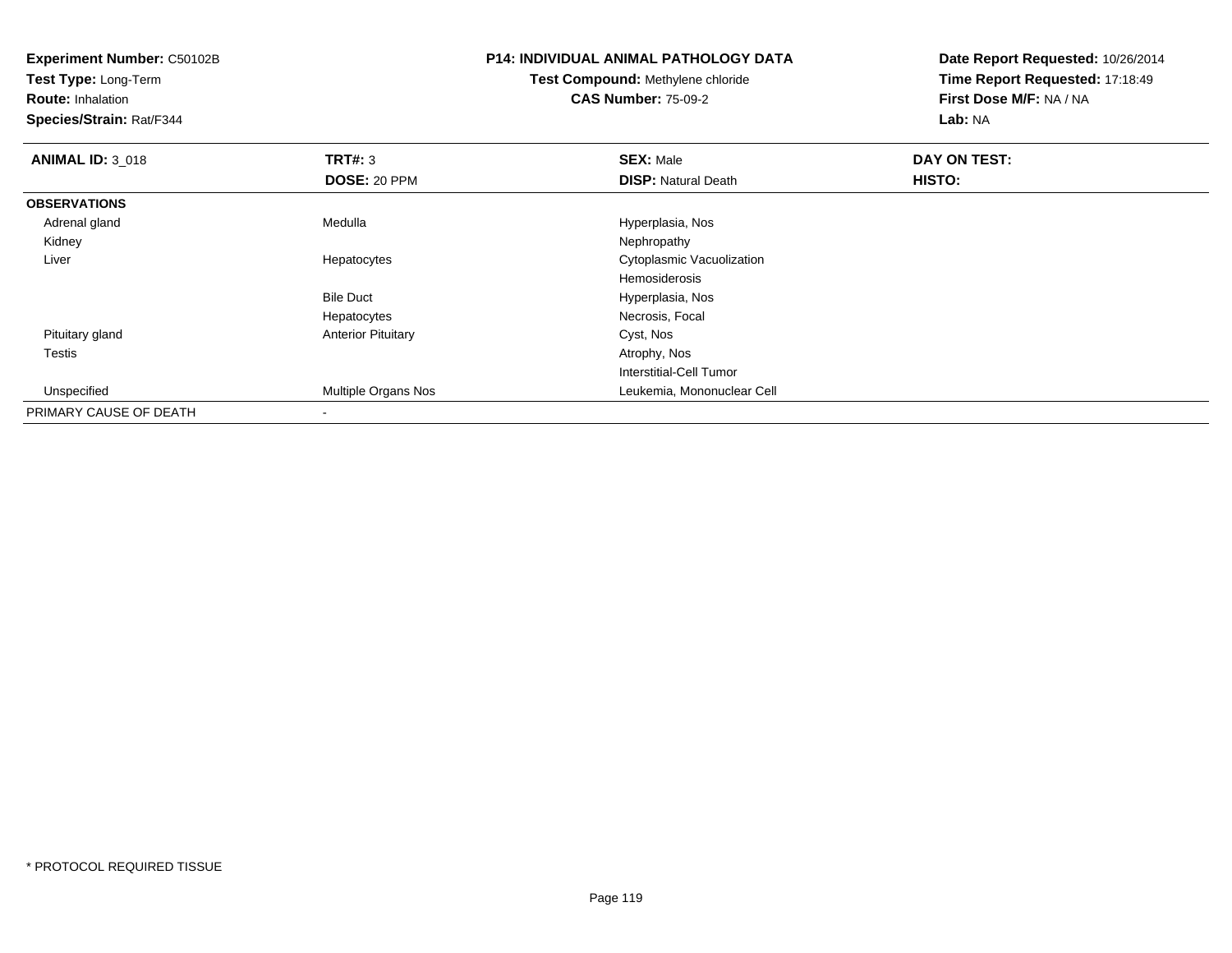**Test Type:** Long-Term

**Route:** Inhalation

**Species/Strain:** Rat/F344

### **P14: INDIVIDUAL ANIMAL PATHOLOGY DATA**

# **Test Compound:** Methylene chloride**CAS Number:** 75-09-2

| <b>ANIMAL ID: 3_019</b> | <b>TRT#: 3</b>            | <b>SEX: Male</b>                | DAY ON TEST: |  |
|-------------------------|---------------------------|---------------------------------|--------------|--|
|                         | DOSE: 20 PPM              | <b>DISP:</b> Moribund Sacrifice | HISTO:       |  |
| <b>OBSERVATIONS</b>     |                           |                                 |              |  |
| Adrenal gland           | Cortex Nos                | Cytoplasmic Vacuolization       |              |  |
| Eye                     | Nasolacrimal Duct         | Inflammation, Suppurative       |              |  |
| Intestine Large         | Colon                     | Parasitism                      |              |  |
| Kidney                  | Tubule                    | Degeneration, Nos               |              |  |
|                         |                           | Nephropathy                     |              |  |
| Liver                   |                           | Angiectasis                     |              |  |
|                         | <b>Bile Duct</b>          | Fibrosis                        |              |  |
|                         |                           | Hemosiderosis                   |              |  |
|                         | <b>Bile Duct</b>          | Hyperplasia, Nos                |              |  |
| Pituitary gland         | <b>Anterior Pituitary</b> | Hemorrhage                      |              |  |
| Preputial gland         |                           | Inflammation, Suppurative       |              |  |
| Spleen                  |                           | Necrosis, Focal                 |              |  |
| <b>Testis</b>           |                           | Atrophy, Nos                    |              |  |
|                         |                           | <b>Interstitial-Cell Tumor</b>  |              |  |
| Thyroid                 |                           | Hyperplasia, C Cell             |              |  |
| Unspecified             | Multiple Organs Nos       | Leukemia, Mononuclear Cell      |              |  |
| PRIMARY CAUSE OF DEATH  | $\overline{\phantom{a}}$  |                                 |              |  |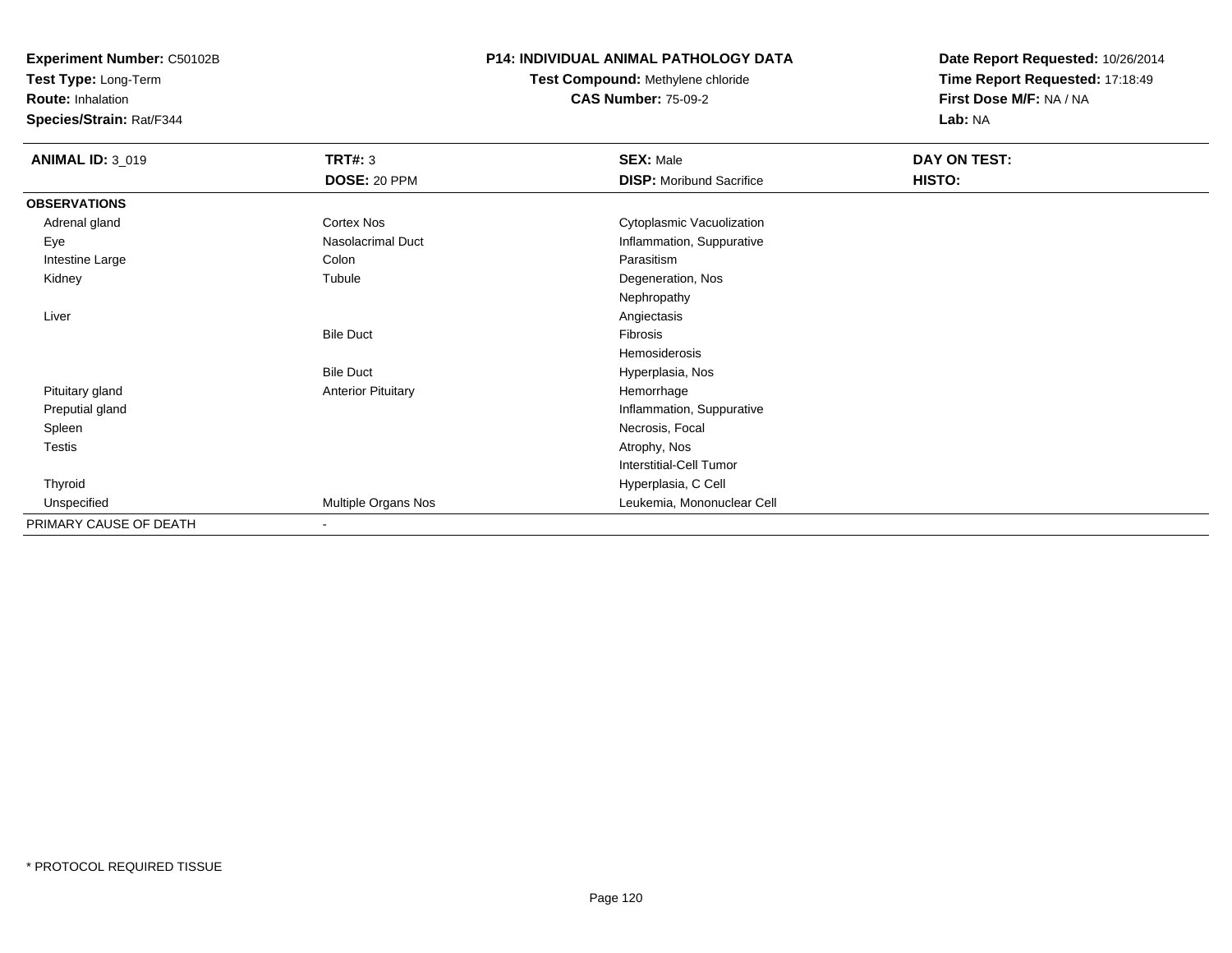**Test Type:** Long-Term

**Route:** Inhalation

**Species/Strain:** Rat/F344

### **P14: INDIVIDUAL ANIMAL PATHOLOGY DATA**

# **Test Compound:** Methylene chloride**CAS Number:** 75-09-2

| <b>ANIMAL ID: 3_020</b> | <b>TRT#: 3</b>            | <b>SEX: Male</b>                | DAY ON TEST: |  |
|-------------------------|---------------------------|---------------------------------|--------------|--|
|                         | DOSE: 20 PPM              | <b>DISP: Terminal Sacrifice</b> | HISTO:       |  |
| <b>OBSERVATIONS</b>     |                           |                                 |              |  |
| Adrenal gland           | Medulla                   | Pheochromocytoma                |              |  |
| Kidney                  | Tubule                    | Degeneration, Nos               |              |  |
|                         |                           | Nephropathy                     |              |  |
| Liver                   | Hepatocytes               | Cytoplasmic Change, Basophilic  |              |  |
|                         |                           | Hemosiderosis                   |              |  |
|                         | <b>Bile Duct</b>          | Hyperplasia, Nos                |              |  |
| Lung                    |                           | Alveolar Macrophages            |              |  |
|                         | Alveoli                   | Fibrosis, Multifocal            |              |  |
|                         | Alveoli                   | Inflammation, Suppurative       |              |  |
| Pituitary gland         | <b>Anterior Pituitary</b> | Adenoma, Nos                    |              |  |
| <b>Testis</b>           |                           | Atrophy, Nos                    |              |  |
|                         |                           | <b>Interstitial-Cell Tumor</b>  |              |  |
| Unspecified             |                           | Fibroma                         |              |  |
|                         | Multiple Organs Nos       | Leukemia, Mononuclear Cell      |              |  |
| PRIMARY CAUSE OF DEATH  | $\overline{\phantom{a}}$  |                                 |              |  |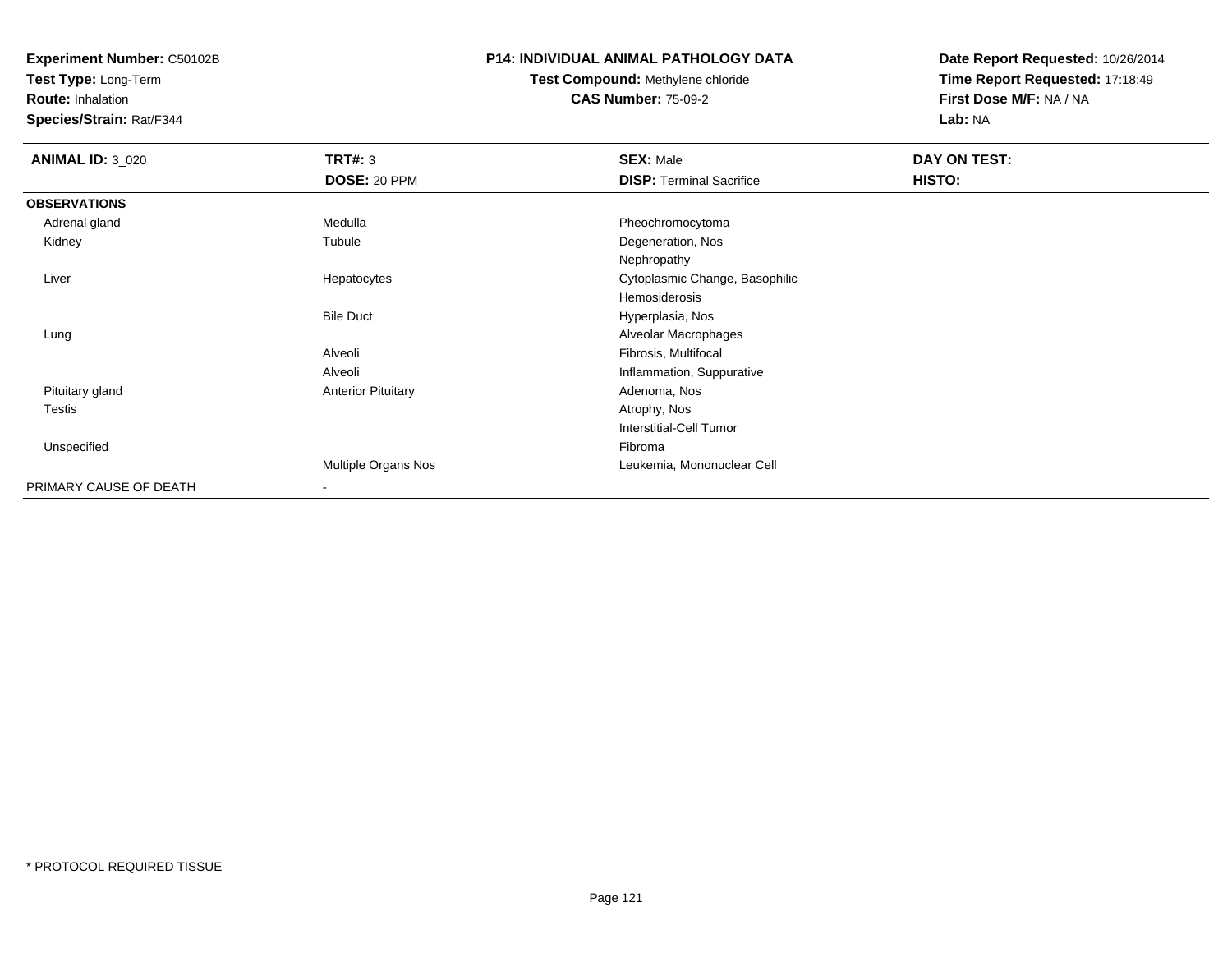**Test Type:** Long-Term

**Route:** Inhalation

**Species/Strain:** Rat/F344

#### **P14: INDIVIDUAL ANIMAL PATHOLOGY DATA**

# **Test Compound:** Methylene chloride**CAS Number:** 75-09-2

| <b>ANIMAL ID: 3_021</b> | <b>TRT#: 3</b><br>DOSE: 20 PPM | <b>SEX: Male</b><br><b>DISP:</b> Moribund Sacrifice | DAY ON TEST:<br>HISTO: |
|-------------------------|--------------------------------|-----------------------------------------------------|------------------------|
| <b>OBSERVATIONS</b>     |                                |                                                     |                        |
| Adrenal gland           | Medulla                        | Pheochromocytoma                                    |                        |
| <b>Brain</b>            |                                | Atrophy, Pressure                                   |                        |
| Eye                     | <b>Nasolacrimal Duct</b>       | Inflammation, Suppurative                           |                        |
| Heart                   | Myocardium Nos                 | Fibrosis, Focal                                     |                        |
| Intestine Large         | Rectum                         | Neurofibrosarcoma                                   |                        |
|                         | Colon                          | Parasitism                                          |                        |
| Kidney                  | Tubule                         | Degeneration, Nos                                   |                        |
|                         |                                | Nephropathy                                         |                        |
| Liver                   | Hepatocytes                    | Cytoplasmic Change, Basophilic                      |                        |
|                         | Hepatocytes                    | Cytoplasmic Vacuolization                           |                        |
|                         |                                | Hemosiderosis                                       |                        |
|                         |                                | Inflammation, Granulomatous Focal                   |                        |
| Parathyroid gland       |                                | Hyperplasia, Nos                                    |                        |
| Pituitary gland         | <b>Anterior Pituitary</b>      | Adenoma, Nos                                        |                        |
| Preputial gland         |                                | Inflammation, Suppurative                           |                        |
| Prostate                |                                | Inflammation, Suppurative                           |                        |
| Skin                    | Thorax                         | Trichoepithelioma                                   |                        |
| <b>Testis</b>           |                                | Atrophy, Nos                                        |                        |
|                         |                                | <b>Interstitial-Cell Tumor</b>                      |                        |
| PRIMARY CAUSE OF DEATH  | $\overline{\phantom{a}}$       |                                                     |                        |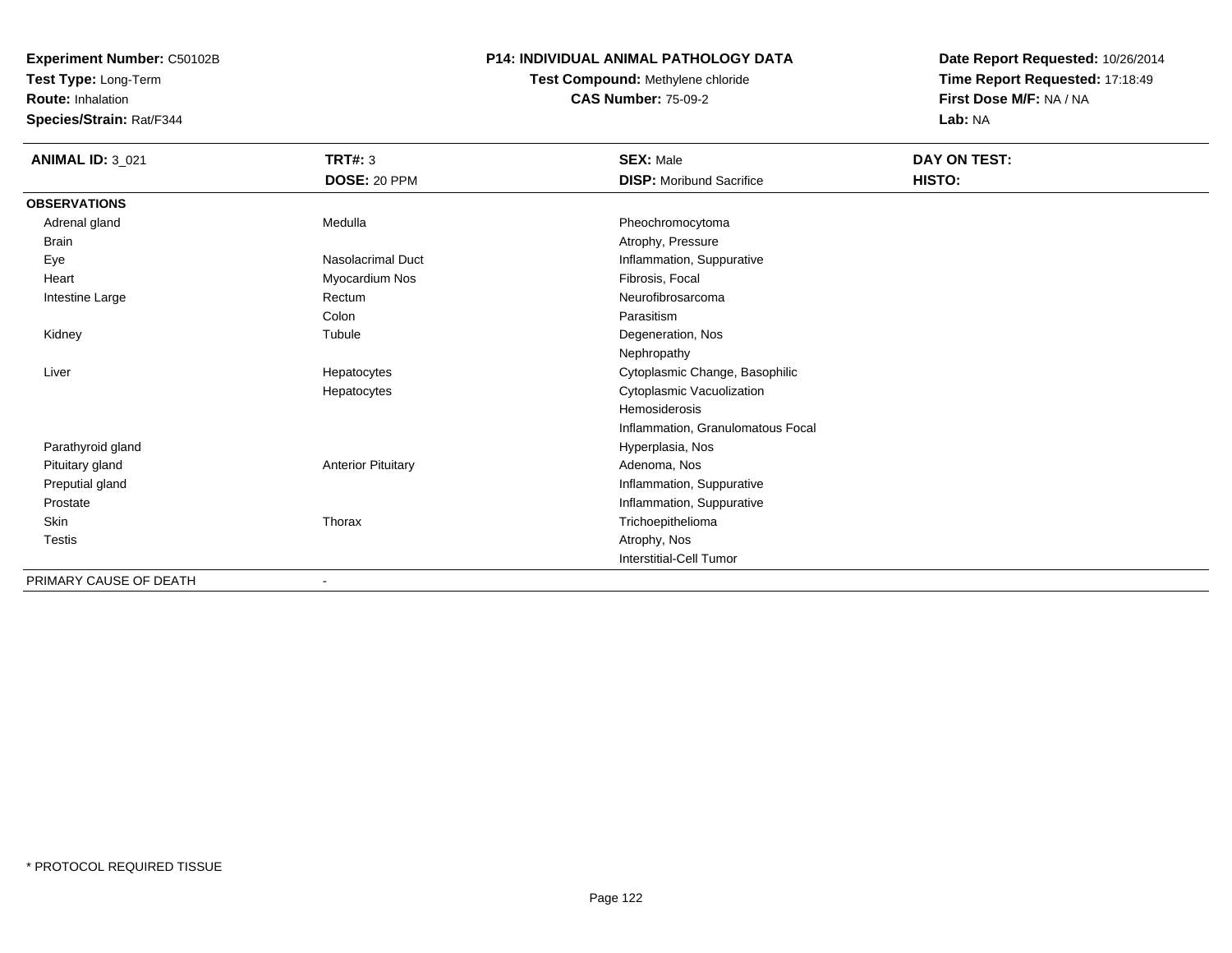**Test Type:** Long-Term

**Route:** Inhalation

**Species/Strain:** Rat/F344

### **P14: INDIVIDUAL ANIMAL PATHOLOGY DATA**

# **Test Compound:** Methylene chloride**CAS Number:** 75-09-2

| <b>ANIMAL ID: 3_022</b> | TRT#: 3                   | <b>SEX: Male</b>                | DAY ON TEST: |  |
|-------------------------|---------------------------|---------------------------------|--------------|--|
|                         | <b>DOSE: 20 PPM</b>       | <b>DISP:</b> Moribund Sacrifice | HISTO:       |  |
| <b>OBSERVATIONS</b>     |                           |                                 |              |  |
| Adrenal gland           | Medulla                   | Hyperplasia, Focal              |              |  |
| Kidney                  |                           | Nephropathy                     |              |  |
| Liver                   |                           | Hemosiderosis                   |              |  |
|                         | <b>Bile Duct</b>          | Hyperplasia, Nos                |              |  |
|                         | Hepatocytes               | Necrosis, Focal                 |              |  |
| Lung                    |                           | Alveolar Macrophages            |              |  |
| Pancreas                | Acinus                    | Atrophy, Focal                  |              |  |
| Pituitary gland         | <b>Anterior Pituitary</b> | Hyperplasia, Nos                |              |  |
| Preputial gland         |                           | Inflammation, Suppurative       |              |  |
| Testis                  |                           | Atrophy, Nos                    |              |  |
|                         |                           | Interstitial-Cell Tumor         |              |  |
| Thyroid                 |                           | C-Cell Adenoma                  |              |  |
| Unspecified             | Multiple Organs Nos       | Leukemia, Mononuclear Cell      |              |  |
| PRIMARY CAUSE OF DEATH  |                           |                                 |              |  |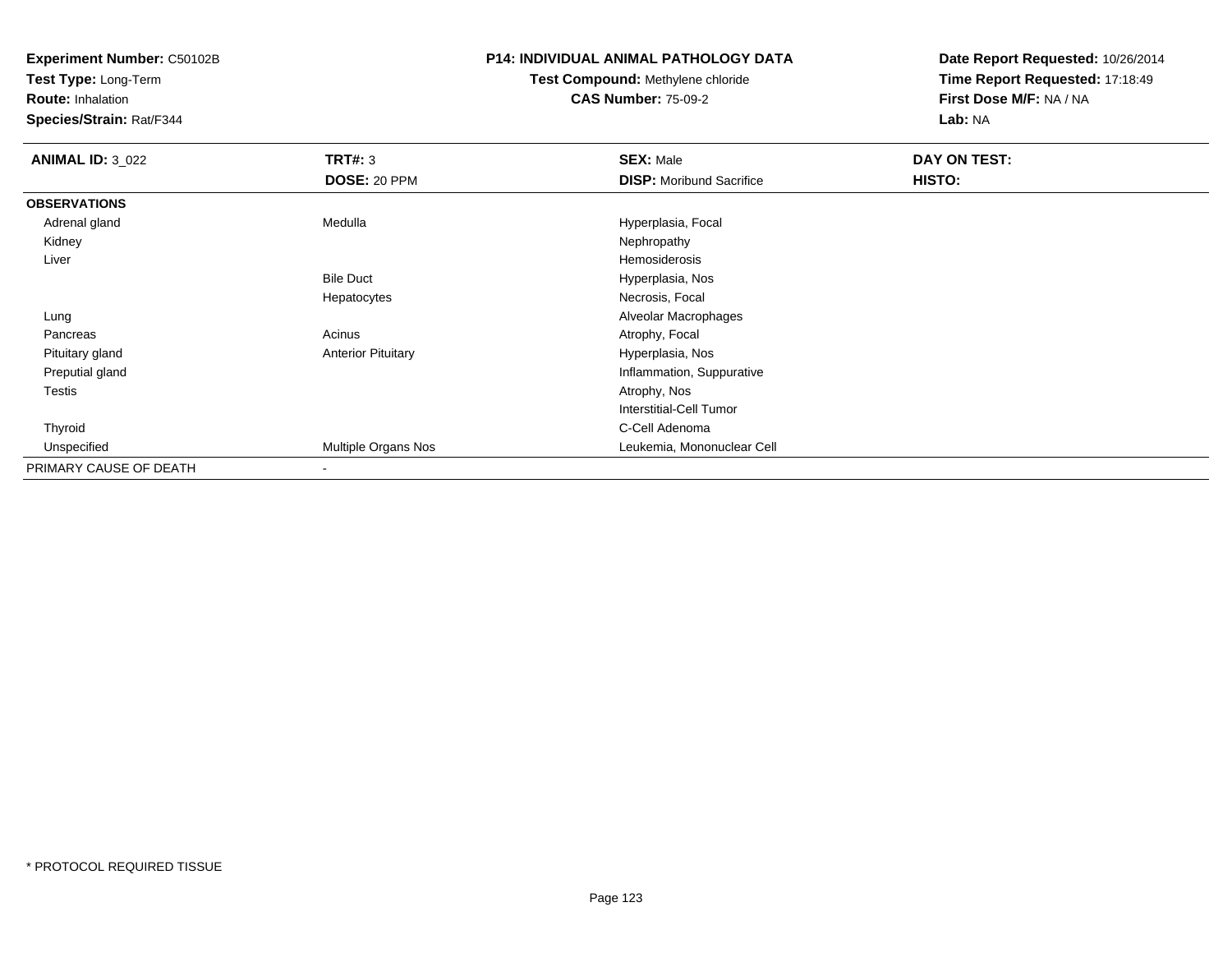**Test Type:** Long-Term

**Route:** Inhalation

**Species/Strain:** Rat/F344

#### **P14: INDIVIDUAL ANIMAL PATHOLOGY DATA**

# **Test Compound:** Methylene chloride**CAS Number:** 75-09-2

| <b>ANIMAL ID: 3_023</b> | TRT#: 3                   | <b>SEX: Male</b>                | DAY ON TEST: |  |
|-------------------------|---------------------------|---------------------------------|--------------|--|
|                         | <b>DOSE: 20 PPM</b>       | <b>DISP:</b> Moribund Sacrifice | HISTO:       |  |
| <b>OBSERVATIONS</b>     |                           |                                 |              |  |
| Bone marrow             |                           | Atrophy, Nos                    |              |  |
| Kidney                  | Tubule                    | Degeneration, Nos               |              |  |
|                         |                           | Nephropathy                     |              |  |
| Liver                   | Hepatocytes               | Cytoplasmic Vacuolization       |              |  |
|                         |                           | Hemosiderosis                   |              |  |
| Pancreas                | Acinus                    | Atrophy, Diffuse                |              |  |
| Pituitary gland         | <b>Anterior Pituitary</b> | Adenoma, Nos                    |              |  |
| Preputial gland         |                           | Inflammation, Suppurative       |              |  |
| Prostate                |                           | Inflammation, Suppurative       |              |  |
| <b>Testis</b>           |                           | Atrophy, Nos                    |              |  |
|                         |                           | <b>Interstitial-Cell Tumor</b>  |              |  |
| Unspecified             | Multiple Organs Nos       | Leukemia, Mononuclear Cell      |              |  |
| Urinary bladder         |                           | Hyperplasia, Epithelial         |              |  |
| PRIMARY CAUSE OF DEATH  | $\overline{\phantom{a}}$  |                                 |              |  |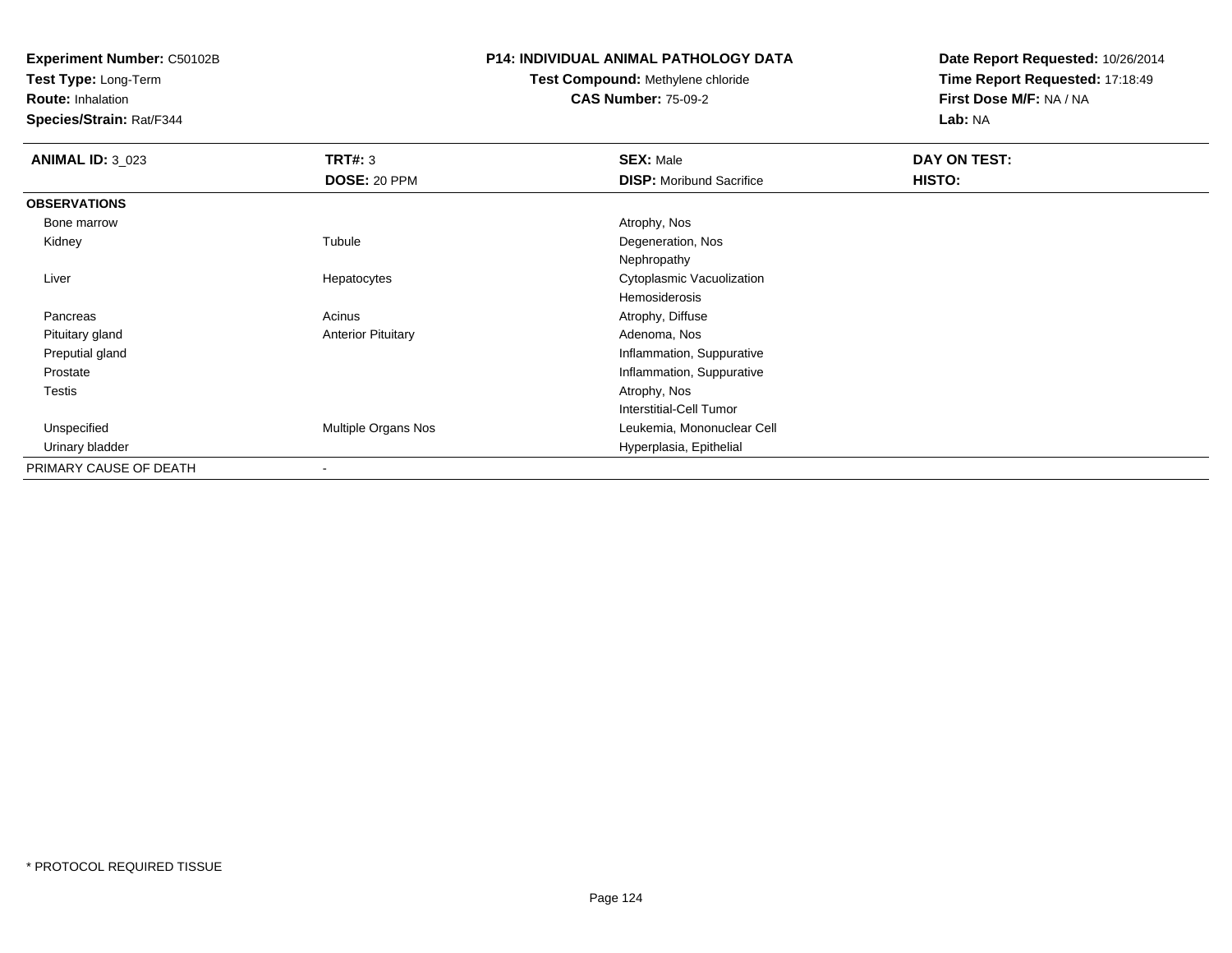| <b>Experiment Number: C50102B</b><br>Test Type: Long-Term<br><b>Route: Inhalation</b><br>Species/Strain: Rat/F344 |                | <b>P14: INDIVIDUAL ANIMAL PATHOLOGY DATA</b><br>Test Compound: Methylene chloride<br><b>CAS Number: 75-09-2</b> | Date Report Requested: 10/26/2014<br>Time Report Requested: 17:18:49<br>First Dose M/F: NA / NA<br>Lab: NA |  |
|-------------------------------------------------------------------------------------------------------------------|----------------|-----------------------------------------------------------------------------------------------------------------|------------------------------------------------------------------------------------------------------------|--|
| <b>ANIMAL ID: 3 024</b>                                                                                           | <b>TRT#: 3</b> | <b>SEX: Male</b>                                                                                                | DAY ON TEST:                                                                                               |  |
|                                                                                                                   | DOSE: 20 PPM   | <b>DISP:</b> Moribund Sacrifice                                                                                 | HISTO:                                                                                                     |  |
| <b>OBSERVATIONS</b>                                                                                               |                |                                                                                                                 |                                                                                                            |  |
| Heart                                                                                                             | Cardiac Valve  | Metaplasia, Cartilaginous                                                                                       |                                                                                                            |  |
| Kidney                                                                                                            |                | Nephropathy                                                                                                     |                                                                                                            |  |
| Liver                                                                                                             | Hepatocytes    | Cytoplasmic Change, Basophilic                                                                                  |                                                                                                            |  |
| Preputial gland                                                                                                   |                | Carcinoma, Nos                                                                                                  |                                                                                                            |  |
| Testis                                                                                                            |                | Atrophy, Nos                                                                                                    |                                                                                                            |  |
|                                                                                                                   |                | Interstitial-Cell Tumor                                                                                         |                                                                                                            |  |
| PRIMARY CAUSE OF DEATH                                                                                            |                |                                                                                                                 |                                                                                                            |  |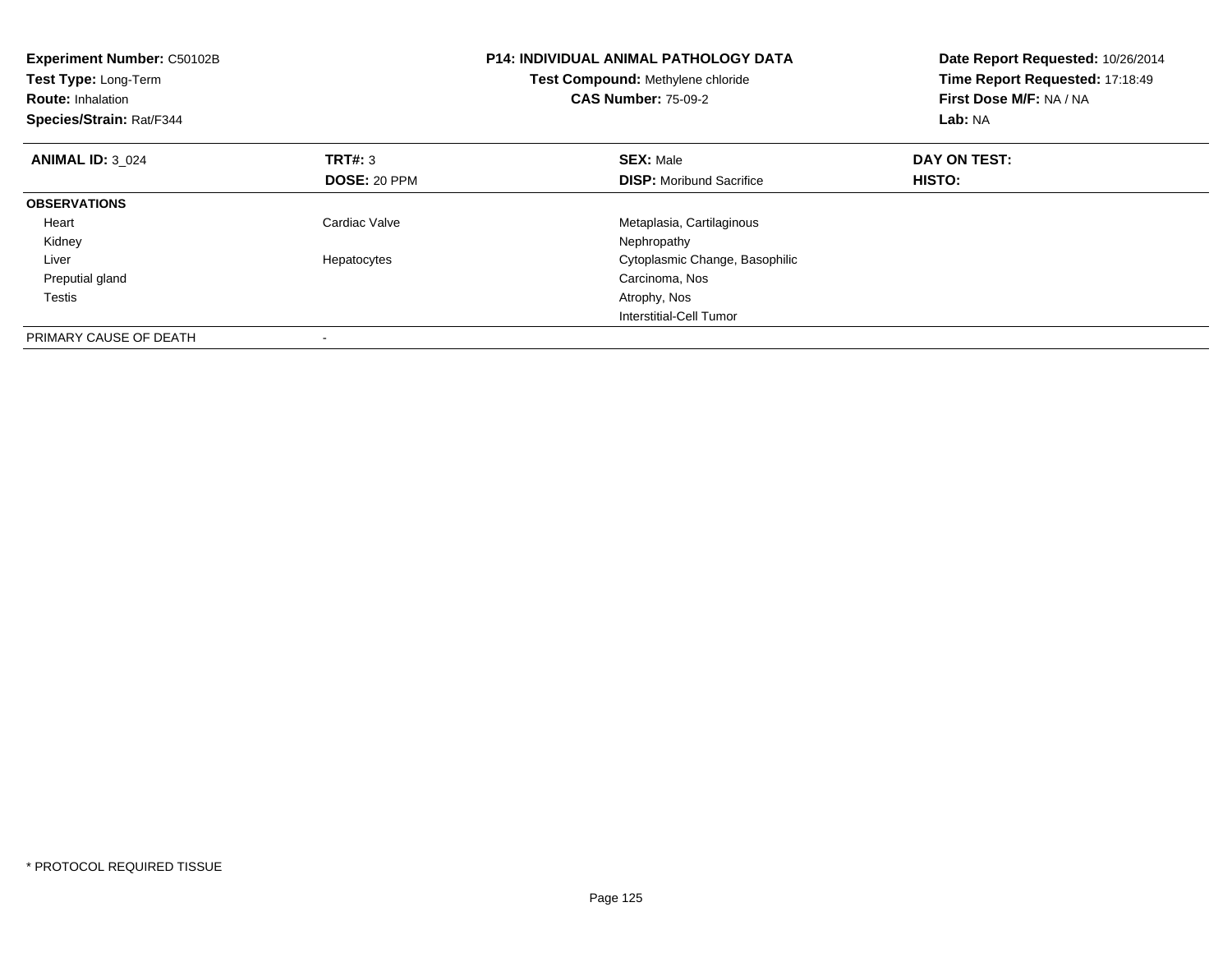**Experiment Number:** C50102B**Test Type:** Long-Term**Route:** Inhalation **Species/Strain:** Rat/F344**P14: INDIVIDUAL ANIMAL PATHOLOGY DATATest Compound:** Methylene chloride**CAS Number:** 75-09-2**Date Report Requested:** 10/26/2014**Time Report Requested:** 17:18:49**First Dose M/F:** NA / NA**Lab:** NA**ANIMAL ID:** 3\_025 **TRT#:** <sup>3</sup> **SEX:** Male **DAY ON TEST: DOSE:** 20 PPM**DISP:** Terminal Sacrifice **HISTO: OBSERVATIONS** Intestine Largee and the Colon Colon Colon Colon and the Parasitism Nephropathy Kidneyy the control of the control of the control of the control of the control of the control of the control of the control of the control of the control of the control of the control of the control of the control of the contro Liver Hepatocytes Cytoplasmic Change, Basophilic Bile Duct Fibrosis Hemosiderosis Hyperplasia, NosBile Duct Pituitary glandAnterior Pituitary **Adenoma, Nos** Adenoma, Nos Prostate Inflammation, Suppurative Testiss and the contract of the contract of the contract of the contract of the contract of the contract of the contract of the contract of the contract of the contract of the contract of the contract of the contract of the cont Interstitial-Cell TumorPRIMARY CAUSE OF DEATH

-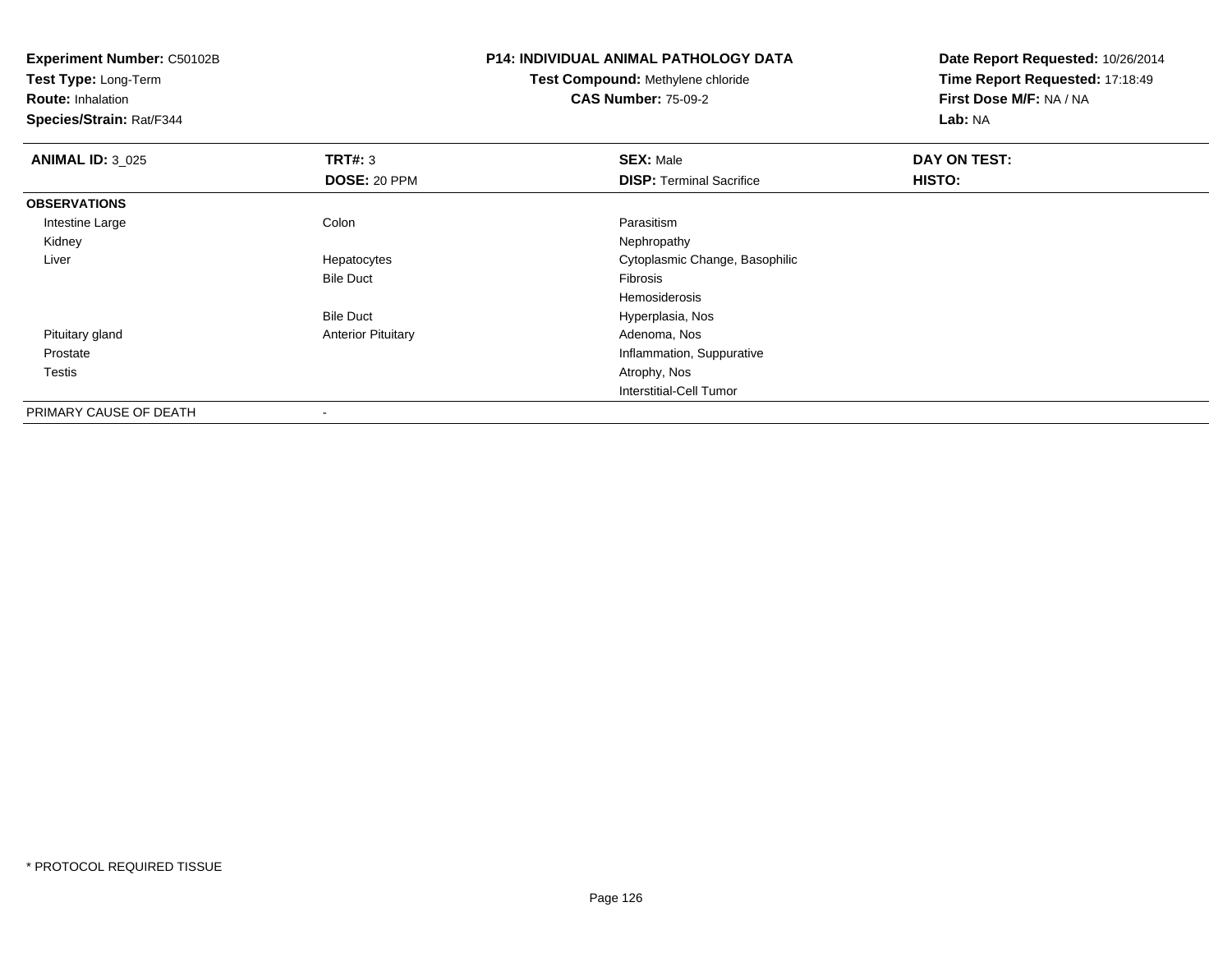**Test Type:** Long-Term

**Route:** Inhalation

**Species/Strain:** Rat/F344

# **P14: INDIVIDUAL ANIMAL PATHOLOGY DATA**

# **Test Compound:** Methylene chloride**CAS Number:** 75-09-2

| <b>ANIMAL ID: 3_026</b> | TRT#: 3             | <b>SEX: Male</b>                | DAY ON TEST: |  |
|-------------------------|---------------------|---------------------------------|--------------|--|
|                         | DOSE: 20 PPM        | <b>DISP:</b> Moribund Sacrifice | HISTO:       |  |
| <b>OBSERVATIONS</b>     |                     |                                 |              |  |
| Adrenal gland           | Medulla             | Pheochromocytoma                |              |  |
| Brain                   |                     | Hemorrhage                      |              |  |
| Kidney                  | Tubule              | Degeneration, Nos               |              |  |
|                         |                     | Nephropathy                     |              |  |
| Liver                   |                     | Hemosiderosis                   |              |  |
|                         | <b>Bile Duct</b>    | Hyperplasia, Nos                |              |  |
| Nasal cavity            |                     | Inflammation, Suppurative       |              |  |
|                         |                     | Metaplasia, Squamous            |              |  |
| Pancreas                | Acinus              | Atrophy, Focal                  |              |  |
| Prostate                |                     | Inflammation, Suppurative       |              |  |
| Testis                  |                     | Interstitial-Cell Tumor         |              |  |
| Unspecified             | Multiple Organs Nos | Leukemia, Mononuclear Cell      |              |  |
| PRIMARY CAUSE OF DEATH  | $\blacksquare$      |                                 |              |  |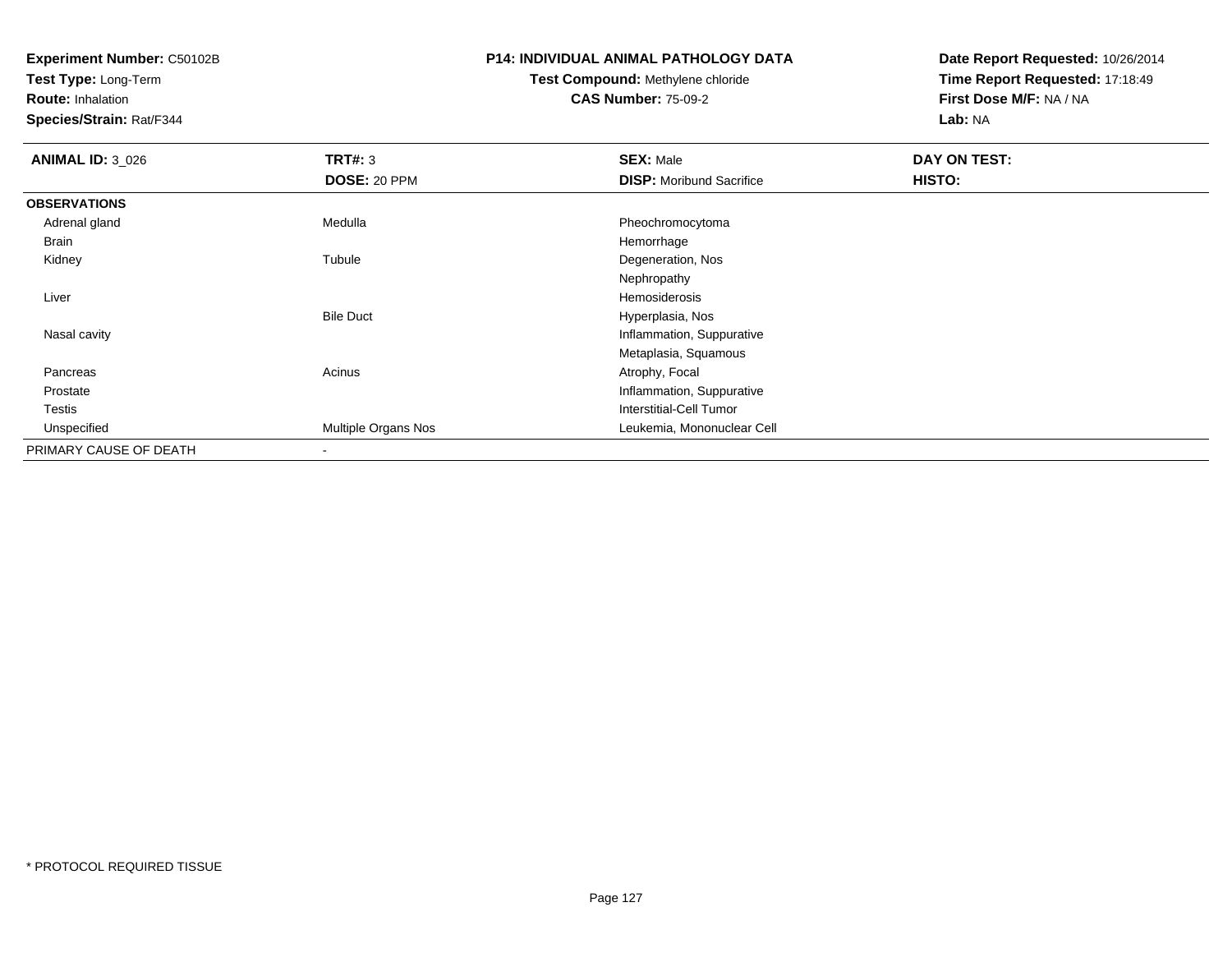| <b>Experiment Number: C50102B</b><br>Test Type: Long-Term<br><b>Route: Inhalation</b><br>Species/Strain: Rat/F344 |                           | <b>P14: INDIVIDUAL ANIMAL PATHOLOGY DATA</b><br><b>Test Compound: Methylene chloride</b><br><b>CAS Number: 75-09-2</b> | Date Report Requested: 10/26/2014<br>Time Report Requested: 17:18:49<br>First Dose M/F: NA / NA<br>Lab: NA |  |
|-------------------------------------------------------------------------------------------------------------------|---------------------------|------------------------------------------------------------------------------------------------------------------------|------------------------------------------------------------------------------------------------------------|--|
| <b>ANIMAL ID: 3_027</b>                                                                                           | TRT#: 3                   | <b>SEX: Male</b>                                                                                                       | DAY ON TEST:                                                                                               |  |
|                                                                                                                   | DOSE: 20 PPM              | <b>DISP: Terminal Sacrifice</b>                                                                                        | HISTO:                                                                                                     |  |
| <b>OBSERVATIONS</b>                                                                                               |                           |                                                                                                                        |                                                                                                            |  |
| Kidney                                                                                                            |                           | Nephropathy                                                                                                            |                                                                                                            |  |
| Liver                                                                                                             |                           | <b>Hemosiderosis</b>                                                                                                   |                                                                                                            |  |
|                                                                                                                   | <b>Bile Duct</b>          | Hyperplasia, Nos                                                                                                       |                                                                                                            |  |
| Lung                                                                                                              |                           | Alveolar Macrophages                                                                                                   |                                                                                                            |  |
| Mammary gland                                                                                                     |                           | Fibroadenoma                                                                                                           |                                                                                                            |  |
| Pituitary gland                                                                                                   | <b>Anterior Pituitary</b> | Adenoma, Nos                                                                                                           |                                                                                                            |  |
|                                                                                                                   | <b>Anterior Pituitary</b> | Hemorrhage                                                                                                             |                                                                                                            |  |
| Testis                                                                                                            |                           | <b>Interstitial-Cell Tumor</b>                                                                                         |                                                                                                            |  |
| Unspecified                                                                                                       | Multiple Organs Nos       | Leukemia, Mononuclear Cell                                                                                             |                                                                                                            |  |
| PRIMARY CAUSE OF DEATH                                                                                            |                           |                                                                                                                        |                                                                                                            |  |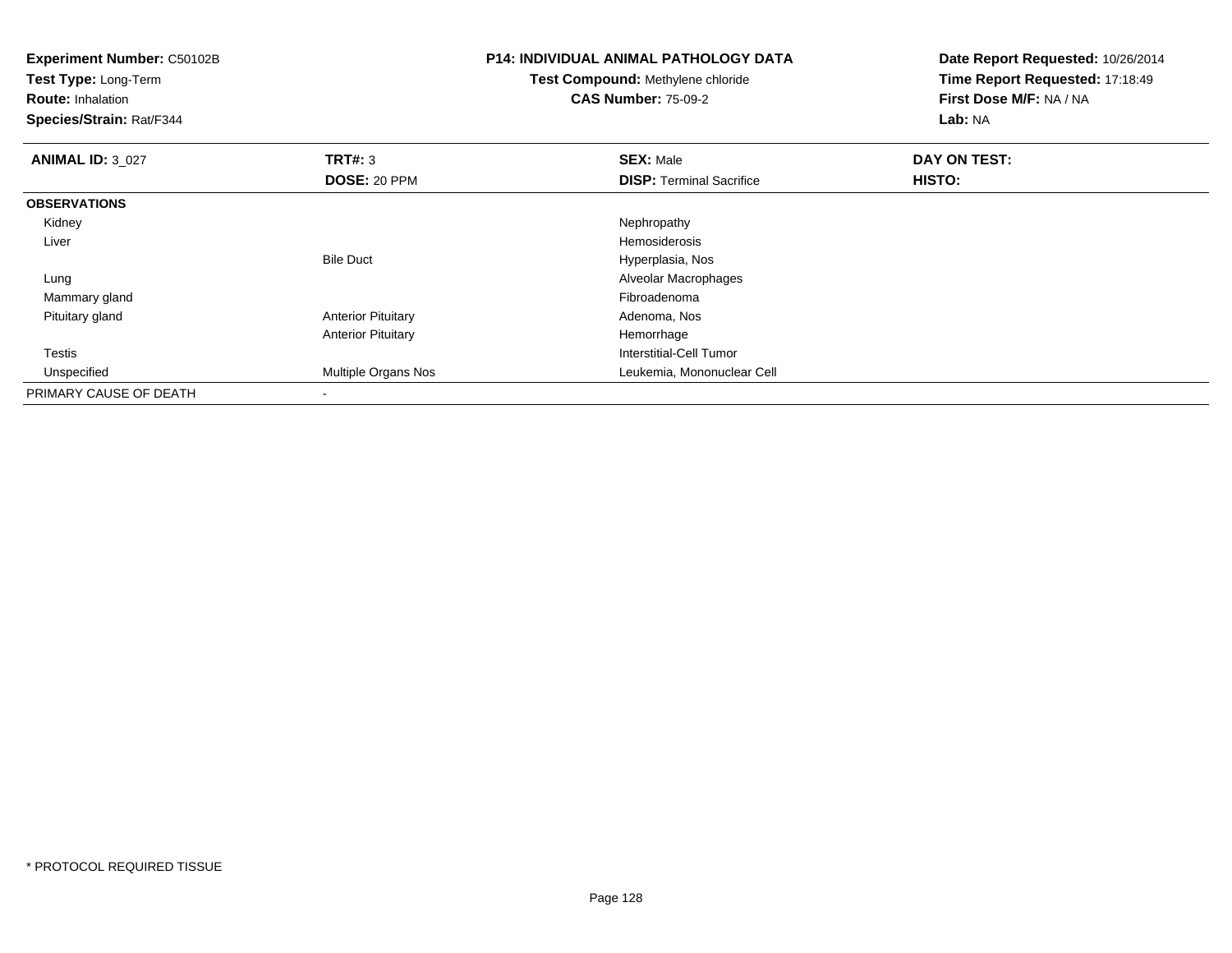**Test Type:** Long-Term

**Route:** Inhalation

**Species/Strain:** Rat/F344

### **P14: INDIVIDUAL ANIMAL PATHOLOGY DATA**

# **Test Compound:** Methylene chloride**CAS Number:** 75-09-2

| <b>ANIMAL ID: 3_028</b> | TRT#: 3             | <b>SEX: Male</b>                | DAY ON TEST: |  |
|-------------------------|---------------------|---------------------------------|--------------|--|
|                         | DOSE: 20 PPM        | <b>DISP:</b> Moribund Sacrifice | HISTO:       |  |
| <b>OBSERVATIONS</b>     |                     |                                 |              |  |
| Adrenal gland           | Medulla             | Pheochromocytoma, Malignant     |              |  |
| Heart                   | Myocardium Nos      | Fibrosis, Focal                 |              |  |
| Kidney                  | Tubule              | Degeneration, Nos               |              |  |
|                         |                     | Nephropathy                     |              |  |
| Liver                   | <b>Bile Duct</b>    | Fibrosis                        |              |  |
|                         |                     | Hemosiderosis                   |              |  |
|                         | <b>Bile Duct</b>    | Hyperplasia, Nos                |              |  |
| Lung                    |                     | Alveolar/Bronchiolar Carcinoma  |              |  |
|                         |                     | Pheochromocytoma, Metastatic    |              |  |
| Pancreas                | Acinus              | Atrophy, Focal                  |              |  |
| <b>Testis</b>           |                     | Atrophy, Nos                    |              |  |
|                         |                     | <b>Interstitial-Cell Tumor</b>  |              |  |
| Unspecified             | Multiple Organs Nos | Leukemia, Mononuclear Cell      |              |  |
| PRIMARY CAUSE OF DEATH  |                     |                                 |              |  |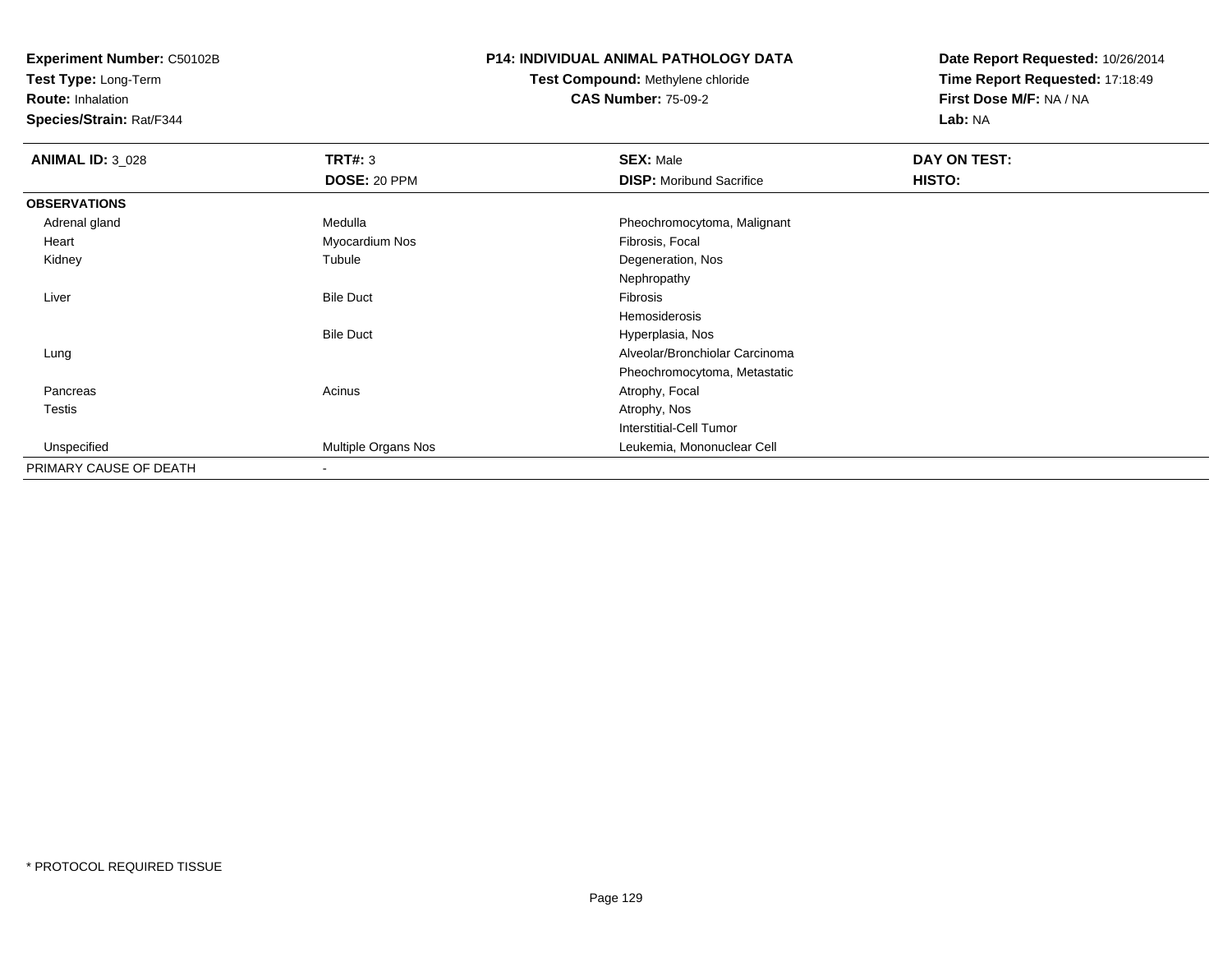| <b>Experiment Number: C50102B</b><br>Test Type: Long-Term<br><b>Route: Inhalation</b><br>Species/Strain: Rat/F344 |                           | <b>P14: INDIVIDUAL ANIMAL PATHOLOGY DATA</b><br>Test Compound: Methylene chloride<br><b>CAS Number: 75-09-2</b> | Date Report Requested: 10/26/2014<br>Time Report Requested: 17:18:49<br>First Dose M/F: NA / NA<br>Lab: NA |  |
|-------------------------------------------------------------------------------------------------------------------|---------------------------|-----------------------------------------------------------------------------------------------------------------|------------------------------------------------------------------------------------------------------------|--|
| <b>ANIMAL ID: 3 029</b>                                                                                           | TRT#: 3                   | <b>SEX: Male</b>                                                                                                | DAY ON TEST:                                                                                               |  |
|                                                                                                                   | DOSE: 20 PPM              | <b>DISP:</b> Moribund Sacrifice                                                                                 | <b>HISTO:</b>                                                                                              |  |
| <b>OBSERVATIONS</b>                                                                                               |                           |                                                                                                                 |                                                                                                            |  |
| Kidney                                                                                                            | Tubule                    | Degeneration, Nos                                                                                               |                                                                                                            |  |
|                                                                                                                   |                           | Nephropathy                                                                                                     |                                                                                                            |  |
| Liver                                                                                                             |                           | <b>Hemosiderosis</b>                                                                                            |                                                                                                            |  |
|                                                                                                                   | <b>Bile Duct</b>          | Hyperplasia, Nos                                                                                                |                                                                                                            |  |
| Pituitary gland                                                                                                   | <b>Anterior Pituitary</b> | Adenoma, Nos                                                                                                    |                                                                                                            |  |
| Spleen                                                                                                            |                           | Necrosis, Focal                                                                                                 |                                                                                                            |  |
| Stomach                                                                                                           | Forestomach               | Acanthosis                                                                                                      |                                                                                                            |  |
| Unspecified                                                                                                       | Multiple Organs Nos       | Leukemia, Mononuclear Cell                                                                                      |                                                                                                            |  |
| PRIMARY CAUSE OF DEATH                                                                                            |                           |                                                                                                                 |                                                                                                            |  |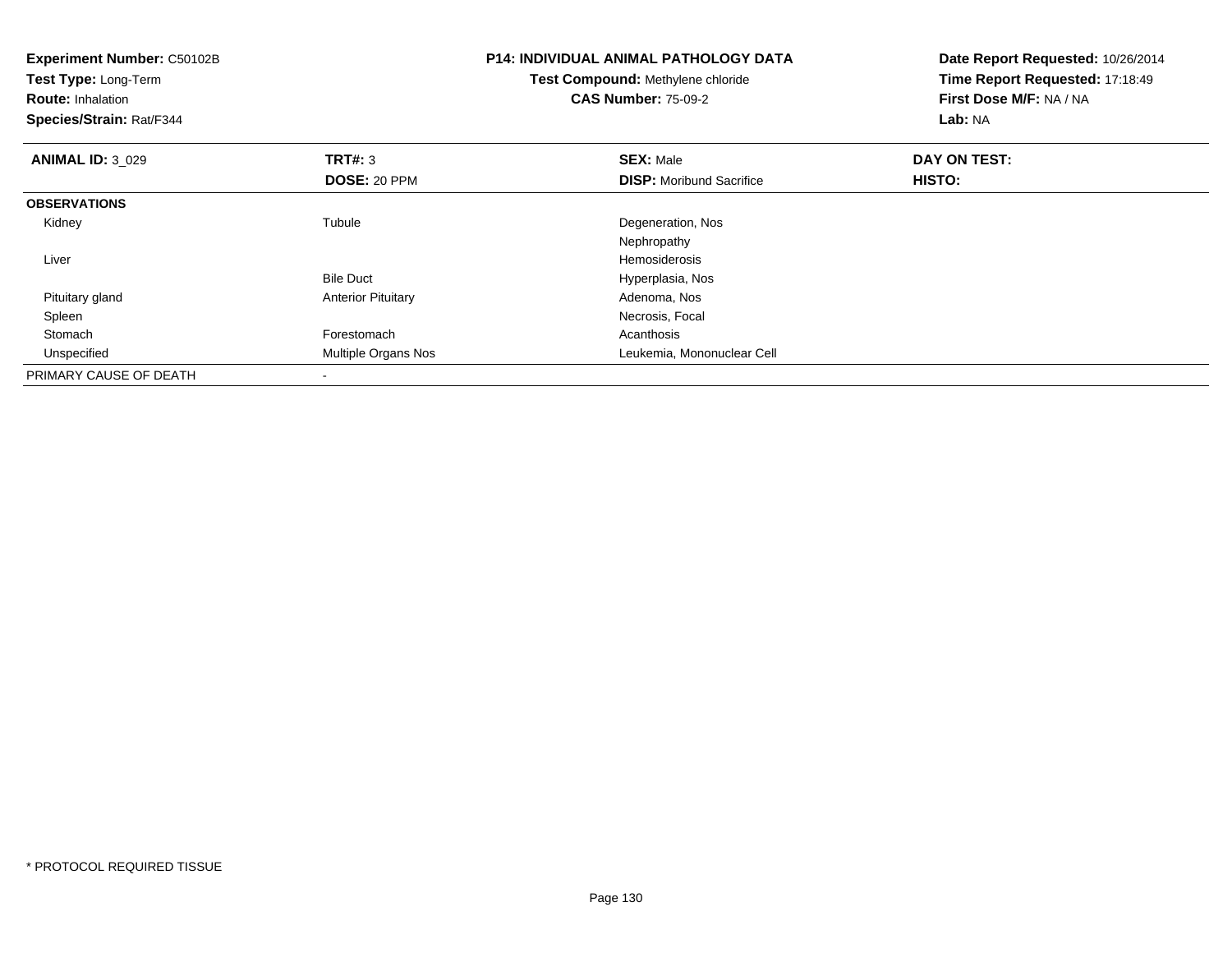**Test Type:** Long-Term

**Route:** Inhalation

**Species/Strain:** Rat/F344

### **P14: INDIVIDUAL ANIMAL PATHOLOGY DATA**

# **Test Compound:** Methylene chloride**CAS Number:** 75-09-2

| <b>ANIMAL ID: 3_030</b> | <b>TRT#: 3</b>           | <b>SEX: Male</b>                | DAY ON TEST: |  |
|-------------------------|--------------------------|---------------------------------|--------------|--|
|                         | DOSE: 20 PPM             | <b>DISP:</b> Moribund Sacrifice | HISTO:       |  |
| <b>OBSERVATIONS</b>     |                          |                                 |              |  |
| Heart                   | Myocardium Nos           | Fibrosis, Diffuse               |              |  |
|                         | Myocardium Nos           | Inflammation, Chronic Focal     |              |  |
| Kidney                  |                          | Nephropathy                     |              |  |
| Liver                   | Hepatocytes              | Cytoplasmic Vacuolization       |              |  |
|                         |                          | Hemosiderosis                   |              |  |
|                         | <b>Bile Duct</b>         | Hyperplasia, Nos                |              |  |
| Lung                    |                          | Alveolar Macrophages            |              |  |
|                         | Alveoli                  | Fibrosis, Diffuse               |              |  |
|                         | Alveoli                  | Inflammation, Interstitial      |              |  |
| Pancreas                | Acinus                   | Atrophy, Focal                  |              |  |
| <b>Testis</b>           |                          | Atrophy, Nos                    |              |  |
|                         |                          | <b>Interstitial-Cell Tumor</b>  |              |  |
| Thyroid                 |                          | Hyperplasia, C Cell             |              |  |
| PRIMARY CAUSE OF DEATH  | $\overline{\phantom{a}}$ |                                 |              |  |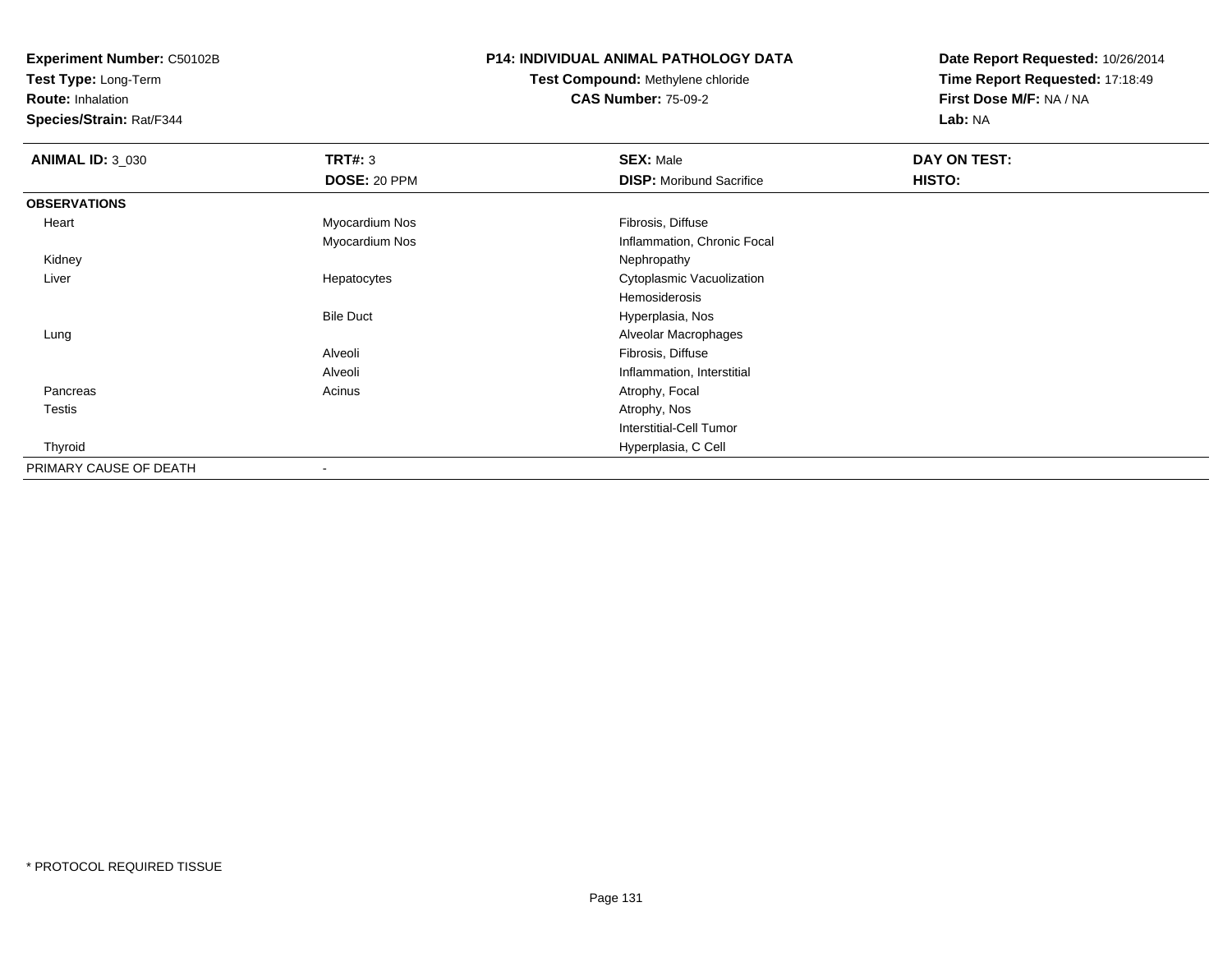**Test Type:** Long-Term

**Route:** Inhalation

**Species/Strain:** Rat/F344

### **P14: INDIVIDUAL ANIMAL PATHOLOGY DATA**

**Test Compound:** Methylene chloride**CAS Number:** 75-09-2

| <b>ANIMAL ID: 3_031</b> | <b>TRT#: 3</b>            | <b>SEX: Male</b>                | DAY ON TEST: |  |
|-------------------------|---------------------------|---------------------------------|--------------|--|
|                         | DOSE: 20 PPM              | <b>DISP:</b> Moribund Sacrifice | HISTO:       |  |
| <b>OBSERVATIONS</b>     |                           |                                 |              |  |
| Adrenal gland           | Medulla                   | Pheochromocytoma                |              |  |
| Heart                   | Cardiac Valve             | Metaplasia, Cartilaginous       |              |  |
| Intestine Large         | Colon                     | Parasitism                      |              |  |
| Kidney                  | Tubule                    | Degeneration, Nos               |              |  |
|                         |                           | Nephropathy                     |              |  |
| Liver                   | Hepatocytes               | Cytoplasmic Vacuolization       |              |  |
|                         | <b>Bile Duct</b>          | Fibrosis                        |              |  |
|                         |                           | Hepatocellular Carcinoma        |              |  |
|                         | <b>Bile Duct</b>          | Hyperplasia, Nos                |              |  |
| Pituitary gland         | <b>Anterior Pituitary</b> | Hyperplasia, Nos                |              |  |
| Spleen                  |                           | Fibrosis, Focal                 |              |  |
| Testis                  |                           | Atrophy, Nos                    |              |  |
|                         |                           | Interstitial-Cell Tumor         |              |  |
|                         | Tunica Vaginalis          | Mesothelioma, Nos               |              |  |
| Thyroid                 |                           | Hyperplasia, C Cell             |              |  |
| Unspecified             | Multiple Organs Nos       | Leukemia, Mononuclear Cell      |              |  |
| PRIMARY CAUSE OF DEATH  | $\overline{\phantom{a}}$  |                                 |              |  |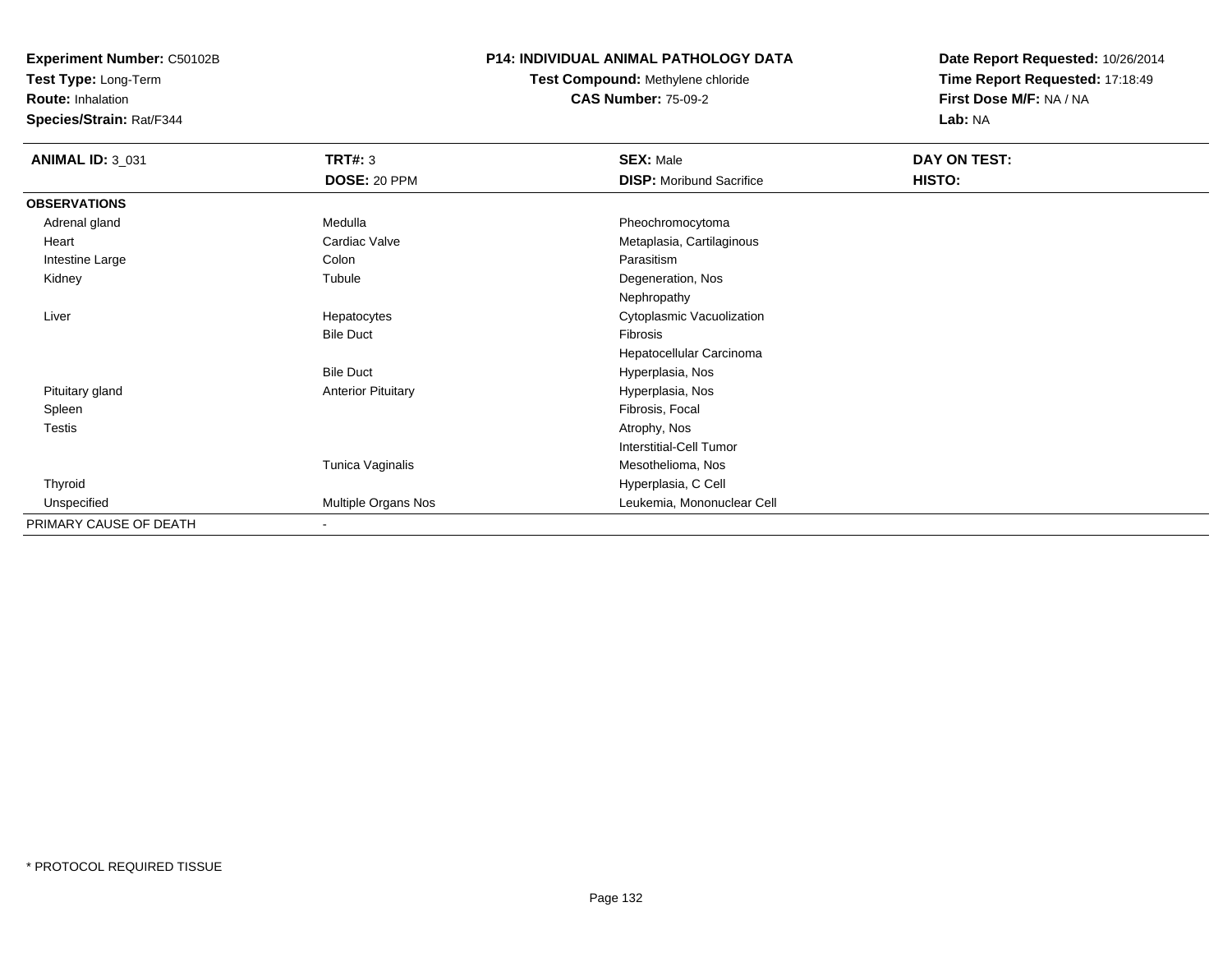**Test Type:** Long-Term

**Route:** Inhalation

**Species/Strain:** Rat/F344

### **P14: INDIVIDUAL ANIMAL PATHOLOGY DATA**

# **Test Compound:** Methylene chloride**CAS Number:** 75-09-2

| <b>ANIMAL ID: 3_032</b> | <b>TRT#: 3</b>            | <b>SEX: Male</b>                | DAY ON TEST: |  |
|-------------------------|---------------------------|---------------------------------|--------------|--|
|                         | DOSE: 20 PPM              | <b>DISP:</b> Moribund Sacrifice | HISTO:       |  |
| <b>OBSERVATIONS</b>     |                           |                                 |              |  |
| Eye                     | Nasolacrimal Duct         | Inflammation, Suppurative       |              |  |
| Kidney                  | Tubule                    | Degeneration, Nos               |              |  |
|                         |                           | Nephropathy                     |              |  |
| Liver                   | Hepatocytes               | Cytoplasmic Vacuolization       |              |  |
|                         |                           | Hemosiderosis                   |              |  |
|                         |                           | Hepatocytomegaly                |              |  |
|                         | <b>Bile Duct</b>          | Hyperplasia, Nos                |              |  |
| Pancreas                | Acinus                    | Atrophy, Focal                  |              |  |
| Pituitary gland         | <b>Anterior Pituitary</b> | Adenoma, Nos                    |              |  |
| Seminal vesicle         |                           | Inflammation, Suppurative       |              |  |
| Testis                  |                           | Atrophy, Nos                    |              |  |
|                         |                           | <b>Interstitial-Cell Tumor</b>  |              |  |
| Unspecified             | Multiple Organs Nos       | Leukemia, Mononuclear Cell      |              |  |
| PRIMARY CAUSE OF DEATH  |                           |                                 |              |  |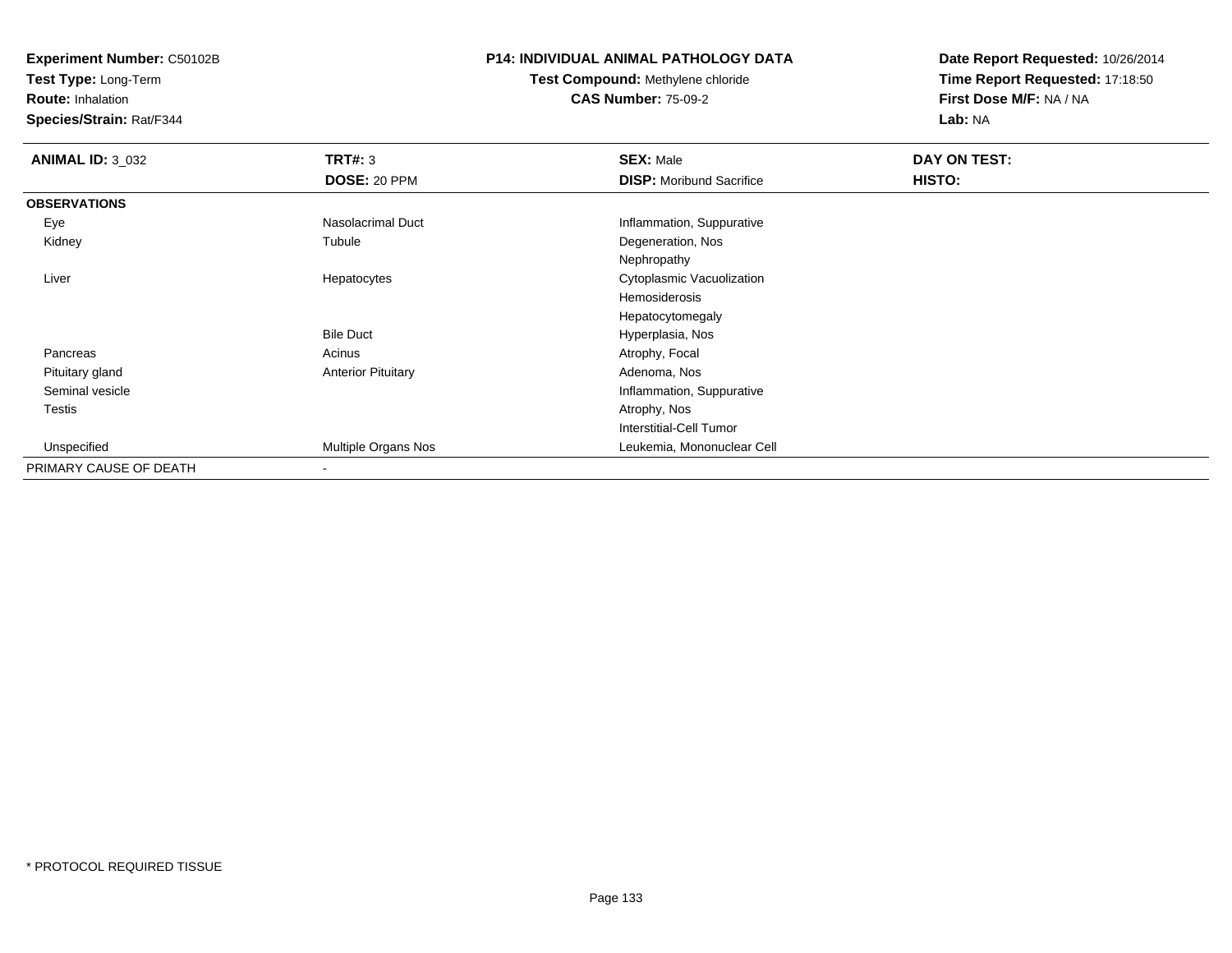**Test Type:** Long-Term

**Route:** Inhalation

**Species/Strain:** Rat/F344

### **P14: INDIVIDUAL ANIMAL PATHOLOGY DATA**

**Test Compound:** Methylene chloride**CAS Number:** 75-09-2

| <b>ANIMAL ID: 3_033</b> | <b>TRT#: 3</b>            | <b>SEX: Male</b>                  | DAY ON TEST: |  |
|-------------------------|---------------------------|-----------------------------------|--------------|--|
|                         | DOSE: 20 PPM              | <b>DISP: Terminal Sacrifice</b>   | HISTO:       |  |
| <b>OBSERVATIONS</b>     |                           |                                   |              |  |
| Adrenal gland           | Medulla                   | Pheochromocytoma                  |              |  |
| Heart                   | Cardiac Valve             | Metaplasia, Cartilaginous         |              |  |
| Intestine Large         | Rectum                    | Parasitism                        |              |  |
| Kidney                  | Tubule                    | Degeneration, Nos                 |              |  |
|                         |                           | Nephropathy                       |              |  |
| Liver                   | Hepatocytes               | Cytoplasmic Change, Basophilic    |              |  |
|                         | <b>Bile Duct</b>          | Fibrosis                          |              |  |
|                         |                           | Hemosiderosis                     |              |  |
|                         | <b>Bile Duct</b>          | Hyperplasia, Nos                  |              |  |
|                         | <b>Bile Duct</b>          | Inflammation, Granulomatous Focal |              |  |
| Pancreas                | Acinus                    | Atrophy, Diffuse                  |              |  |
| Pituitary gland         | <b>Anterior Pituitary</b> | Adenoma, Nos                      |              |  |
| Spleen                  |                           | Fibrosis, Focal                   |              |  |
| <b>Testis</b>           |                           | Atrophy, Nos                      |              |  |
|                         |                           | Interstitial-Cell Tumor           |              |  |
|                         | Tunica Vaginalis          | Mesothelioma, Nos                 |              |  |
| Unspecified             | Multiple Organs Nos       | Leukemia, Mononuclear Cell        |              |  |
| PRIMARY CAUSE OF DEATH  | $\overline{\phantom{a}}$  |                                   |              |  |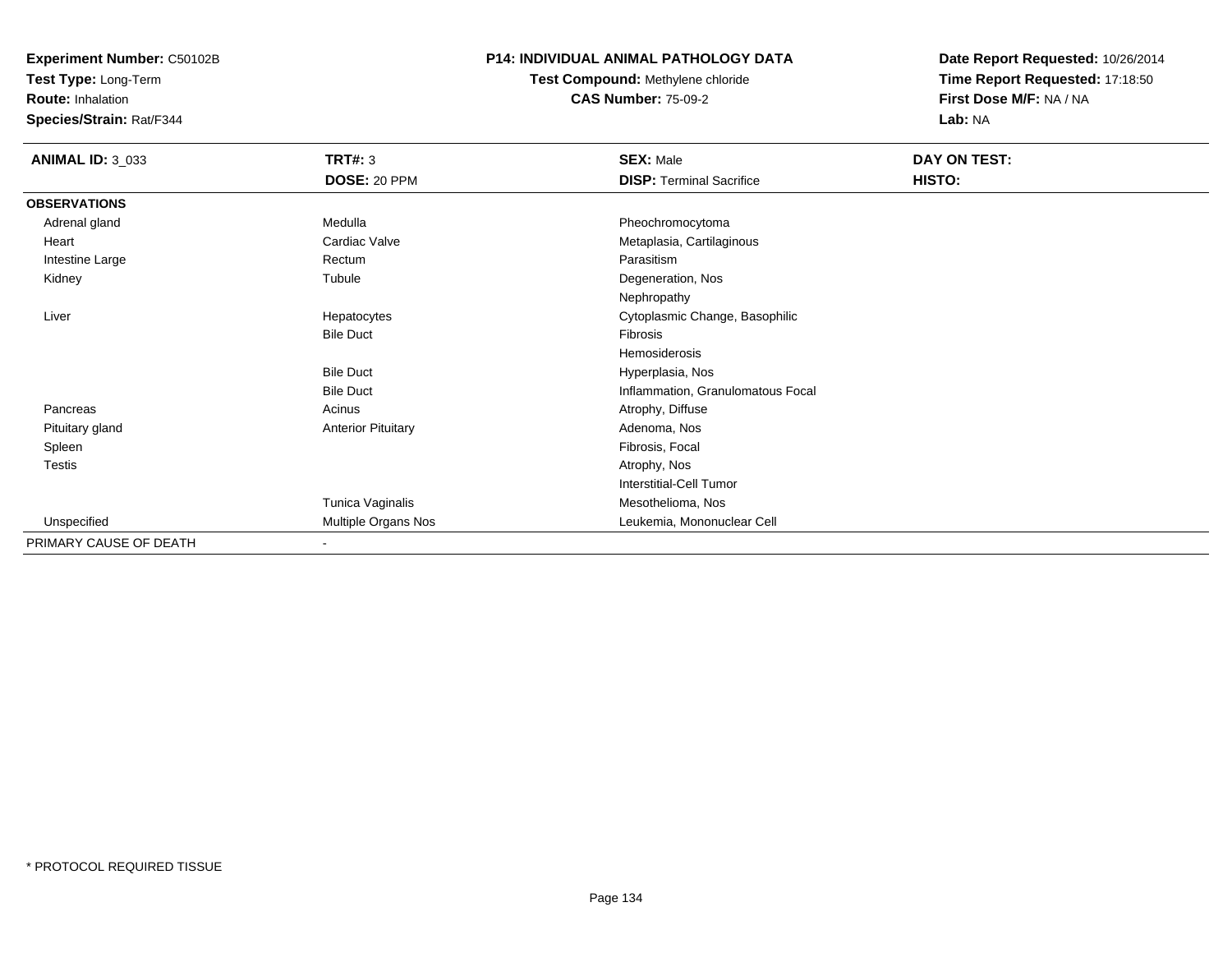**Test Type:** Long-Term

**Route:** Inhalation

**Species/Strain:** Rat/F344

# **P14: INDIVIDUAL ANIMAL PATHOLOGY DATA**

# **Test Compound:** Methylene chloride**CAS Number:** 75-09-2

| <b>ANIMAL ID: 3_034</b> | TRT#: 3                   | <b>SEX: Male</b>                | DAY ON TEST: |  |
|-------------------------|---------------------------|---------------------------------|--------------|--|
|                         | DOSE: 20 PPM              | <b>DISP: Terminal Sacrifice</b> | HISTO:       |  |
| <b>OBSERVATIONS</b>     |                           |                                 |              |  |
| Kidney                  | Tubule                    | Degeneration, Nos               |              |  |
|                         |                           | Nephropathy                     |              |  |
| Liver                   |                           | Hemosiderosis                   |              |  |
|                         | <b>Bile Duct</b>          | Hyperplasia, Nos                |              |  |
| Lung                    |                           | Alveolar Macrophages            |              |  |
|                         | Alveoli                   | Hemorrhage                      |              |  |
| Pituitary gland         | <b>Anterior Pituitary</b> | Adenoma, Nos                    |              |  |
| Testis                  |                           | Atrophy, Nos                    |              |  |
|                         |                           | <b>Interstitial-Cell Tumor</b>  |              |  |
| Thyroid                 |                           | Hyperplasia, C Cell             |              |  |
| Unspecified             | Multiple Organs Nos       | Leukemia, Mononuclear Cell      |              |  |
| PRIMARY CAUSE OF DEATH  |                           |                                 |              |  |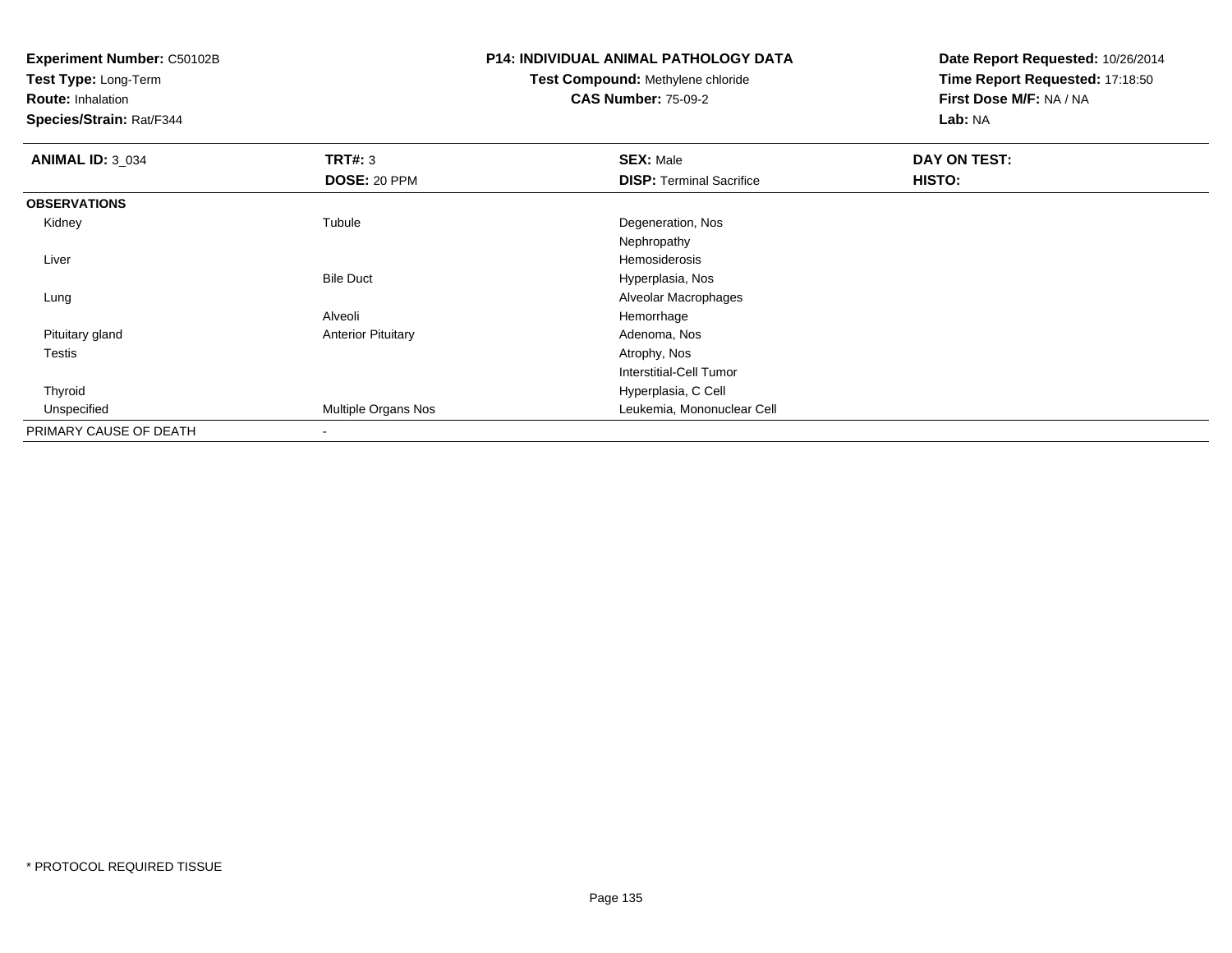**Test Type:** Long-Term

**Route:** Inhalation

**Species/Strain:** Rat/F344

#### **P14: INDIVIDUAL ANIMAL PATHOLOGY DATA**

# **Test Compound:** Methylene chloride**CAS Number:** 75-09-2

| <b>ANIMAL ID: 3 035</b> | TRT#: 3                   | <b>SEX: Male</b>                | DAY ON TEST: |  |
|-------------------------|---------------------------|---------------------------------|--------------|--|
|                         | DOSE: 20 PPM              | <b>DISP:</b> Moribund Sacrifice | HISTO:       |  |
| <b>OBSERVATIONS</b>     |                           |                                 |              |  |
| Intestine Large         | Colon                     | Parasitism                      |              |  |
| Kidney                  | Tubule                    | Degeneration, Nos               |              |  |
|                         |                           | Nephropathy                     |              |  |
| Liver                   | Hepatocytes               | Cytoplasmic Vacuolization       |              |  |
|                         |                           | Hemosiderosis                   |              |  |
|                         | <b>Bile Duct</b>          | Hyperplasia, Nos                |              |  |
| Pancreas                | Acinus                    | Atrophy, Focal                  |              |  |
| Pituitary gland         | <b>Anterior Pituitary</b> | Adenoma, Nos                    |              |  |
| Preputial gland         |                           | Inflammation, Suppurative       |              |  |
| Seminal vesicle         |                           | Inflammation, Suppurative       |              |  |
| Stomach                 | Forestomach               | Acanthosis                      |              |  |
|                         | Forestomach               | Inflammation, Acute             |              |  |
| Testis                  |                           | <b>Interstitial-Cell Tumor</b>  |              |  |
| Unspecified             | Multiple Organs Nos       | Leukemia, Mononuclear Cell      |              |  |
| Urinary bladder         |                           | Hyperplasia, Epithelial         |              |  |
| PRIMARY CAUSE OF DEATH  | $\blacksquare$            |                                 |              |  |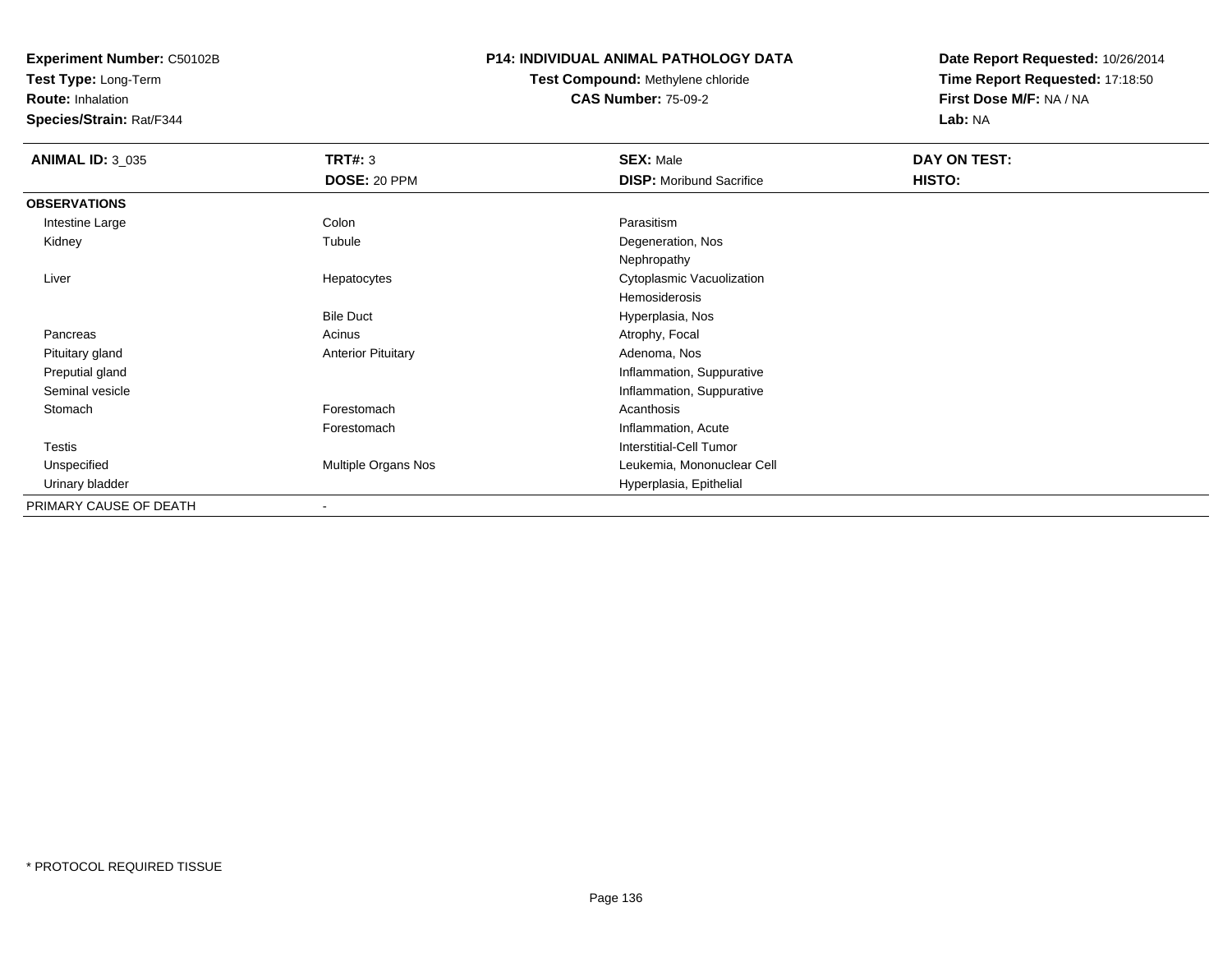**Test Type:** Long-Term

**Route:** Inhalation

**Species/Strain:** Rat/F344

### **P14: INDIVIDUAL ANIMAL PATHOLOGY DATA**

**Test Compound:** Methylene chloride**CAS Number:** 75-09-2

| <b>ANIMAL ID: 3_036</b> | <b>TRT#: 3</b>            | <b>SEX: Male</b>                | DAY ON TEST: |  |
|-------------------------|---------------------------|---------------------------------|--------------|--|
|                         | DOSE: 20 PPM              | <b>DISP: Terminal Sacrifice</b> | HISTO:       |  |
| <b>OBSERVATIONS</b>     |                           |                                 |              |  |
| Adrenal gland           | <b>Cortex Nos</b>         | Cytoplasmic Vacuolization       |              |  |
|                         | Medulla                   | Pheochromocytoma                |              |  |
| Intestine Large         | Colon                     | Parasitism                      |              |  |
| Kidney                  | Tubule                    | Degeneration, Nos               |              |  |
|                         |                           | Nephropathy                     |              |  |
| Liver                   | Hepatocytes               | Cytoplasmic Change, Basophilic  |              |  |
|                         | Hepatocytes               | Cytoplasmic Vacuolization       |              |  |
|                         | <b>Bile Duct</b>          | Fibrosis                        |              |  |
|                         |                           | Hemosiderosis                   |              |  |
|                         | <b>Bile Duct</b>          | Hyperplasia, Nos                |              |  |
|                         |                           | Neoplastic Nodule               |              |  |
| Pancreas                | Acinus                    | Atrophy, Focal                  |              |  |
| Pituitary gland         | <b>Anterior Pituitary</b> | Cyst, Nos                       |              |  |
| Spleen                  |                           | Fibrosis, Focal                 |              |  |
| Testis                  |                           | Atrophy, Nos                    |              |  |
|                         |                           | Interstitial-Cell Tumor         |              |  |
| Unspecified             | Multiple Organs Nos       | Leukemia, Mononuclear Cell      |              |  |
| PRIMARY CAUSE OF DEATH  |                           |                                 |              |  |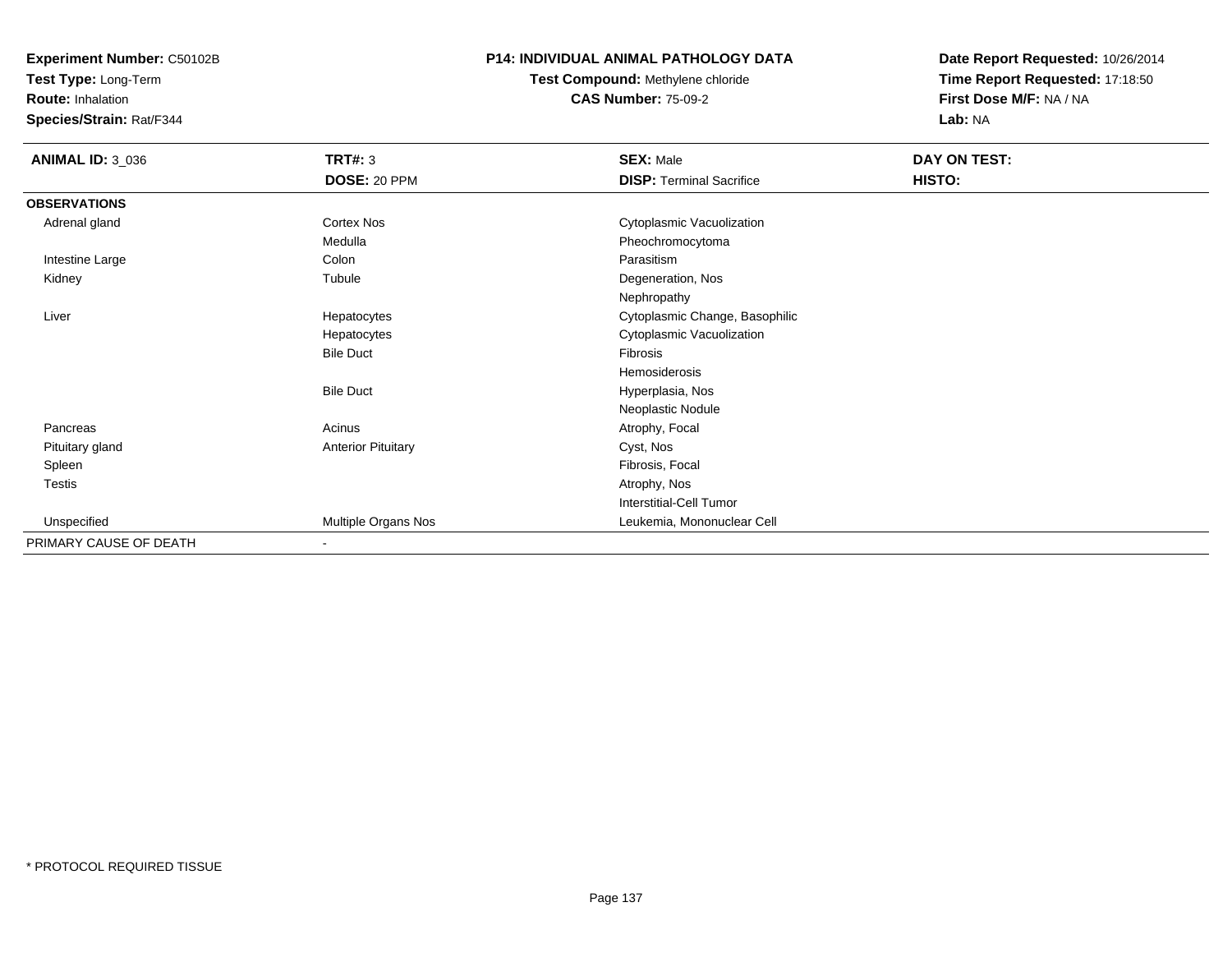**Test Type:** Long-Term

**Route:** Inhalation

**Species/Strain:** Rat/F344

### **P14: INDIVIDUAL ANIMAL PATHOLOGY DATA**

# **Test Compound:** Methylene chloride**CAS Number:** 75-09-2

| <b>ANIMAL ID: 3 037</b> | TRT#: 3                   | <b>SEX: Male</b>                 | DAY ON TEST: |  |
|-------------------------|---------------------------|----------------------------------|--------------|--|
|                         | <b>DOSE: 20 PPM</b>       | <b>DISP: Terminal Sacrifice</b>  | HISTO:       |  |
| <b>OBSERVATIONS</b>     |                           |                                  |              |  |
| Kidney                  |                           | Nephropathy                      |              |  |
| Larynx                  |                           | Inflammation, Suppurative        |              |  |
| Liver                   | Hepatocytes               | Cytoplasmic Vacuolization        |              |  |
|                         |                           | Hemosiderosis                    |              |  |
|                         | <b>Bile Duct</b>          | Hyperplasia, Nos                 |              |  |
|                         | Hepatocytes               | Necrosis, Focal                  |              |  |
| Lung                    | Alveoli                   | Fibrosis, Focal                  |              |  |
|                         |                           | Hyperplasia, Alveolar Epithelium |              |  |
| Pancreas                | Islets                    | Islet-Cell Adenoma               |              |  |
| Pituitary gland         | <b>Anterior Pituitary</b> | Adenoma, Nos                     |              |  |
| Testis                  |                           | Periarteritis                    |              |  |
| Thyroid                 |                           | C-Cell Adenoma                   |              |  |
| PRIMARY CAUSE OF DEATH  |                           |                                  |              |  |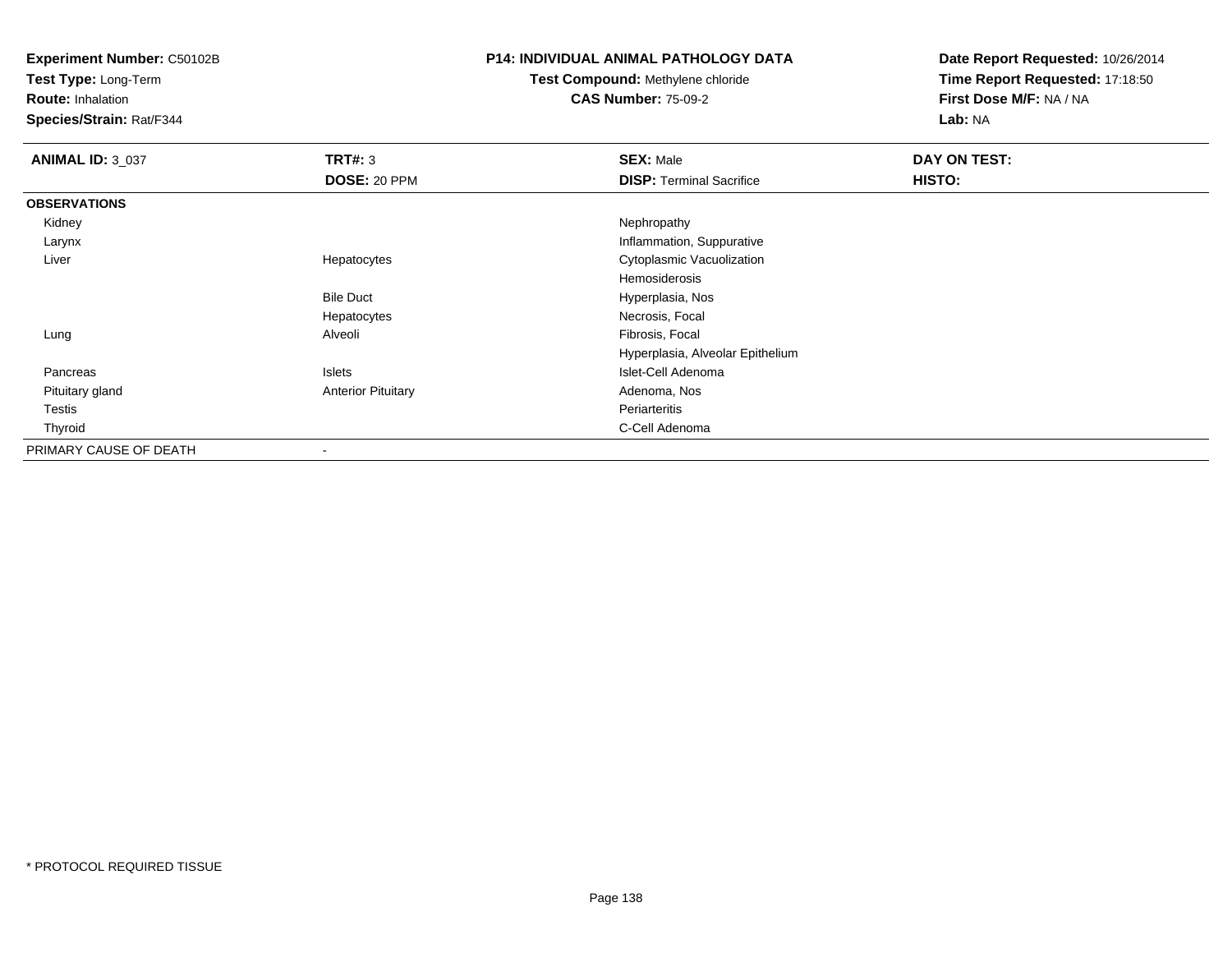**Test Type:** Long-Term

**Route:** Inhalation

**Species/Strain:** Rat/F344

### **P14: INDIVIDUAL ANIMAL PATHOLOGY DATA**

**Test Compound:** Methylene chloride**CAS Number:** 75-09-2

| <b>ANIMAL ID: 3_038</b> | TRT#: 3          | <b>SEX: Male</b>                | DAY ON TEST: |  |
|-------------------------|------------------|---------------------------------|--------------|--|
|                         | DOSE: 20 PPM     | <b>DISP: Terminal Sacrifice</b> | HISTO:       |  |
| <b>OBSERVATIONS</b>     |                  |                                 |              |  |
| Adrenal gland           | Cortex Nos       | Cytoplasmic Vacuolization       |              |  |
|                         | Medulla          | Hyperplasia, Focal              |              |  |
| Intestine Large         | Rectum           | Parasitism                      |              |  |
| Kidney                  | Tubule           | Degeneration, Nos               |              |  |
|                         |                  | Nephropathy                     |              |  |
| Liver                   | Hepatocytes      | Cytoplasmic Change, Basophilic  |              |  |
|                         | Hepatocytes      | Cytoplasmic Vacuolization       |              |  |
|                         |                  | Hemosiderosis                   |              |  |
|                         | <b>Bile Duct</b> | Hyperplasia, Nos                |              |  |
|                         | Hepatocytes      | Necrosis, Focal                 |              |  |
| Preputial gland         |                  | Carcinoma, Nos                  |              |  |
|                         |                  | Inflammation, Suppurative       |              |  |
| Spleen                  |                  | Fibrosis, Focal                 |              |  |
| Testis                  |                  | Interstitial-Cell Tumor         |              |  |
| Thyroid                 |                  | C-Cell Adenoma                  |              |  |
| PRIMARY CAUSE OF DEATH  |                  |                                 |              |  |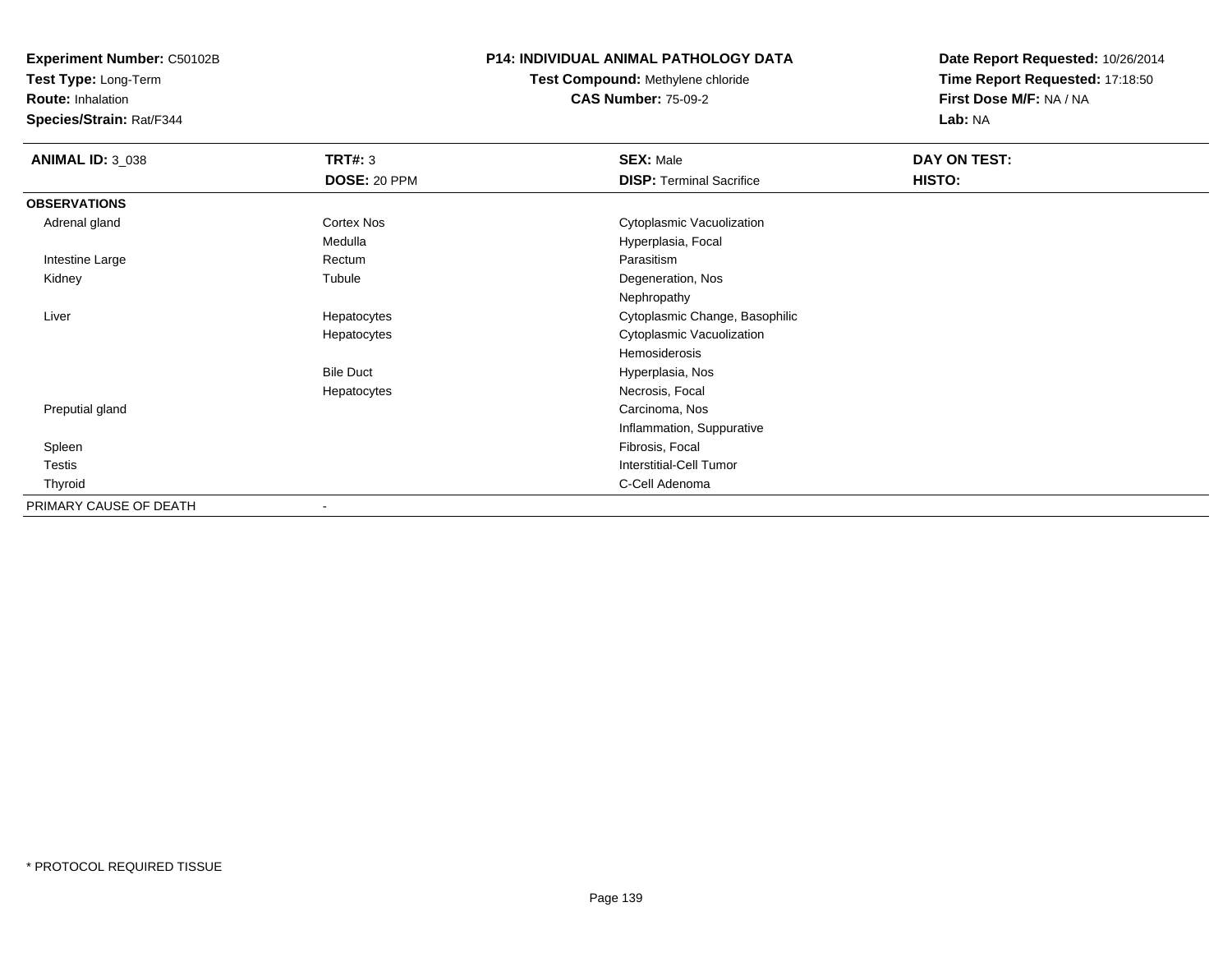**Test Type:** Long-Term

**Route:** Inhalation

**Species/Strain:** Rat/F344

### **P14: INDIVIDUAL ANIMAL PATHOLOGY DATA**

**Test Compound:** Methylene chloride**CAS Number:** 75-09-2

| <b>ANIMAL ID: 3_039</b> | TRT#: 3                   | <b>SEX: Male</b>                | DAY ON TEST: |  |
|-------------------------|---------------------------|---------------------------------|--------------|--|
|                         | DOSE: 20 PPM              | <b>DISP: Terminal Sacrifice</b> | HISTO:       |  |
| <b>OBSERVATIONS</b>     |                           |                                 |              |  |
| Adrenal gland           | <b>Cortex Nos</b>         | Cytoplasmic Vacuolization       |              |  |
| Eye                     | Nasolacrimal Duct         | Inflammation, Suppurative       |              |  |
| Heart                   | Cardiac Valve             | Metaplasia, Cartilaginous       |              |  |
| Kidney                  |                           | Nephropathy                     |              |  |
| Liver                   | Hepatocytes               | Cytoplasmic Vacuolization       |              |  |
|                         |                           | Hemosiderosis                   |              |  |
|                         | <b>Bile Duct</b>          | Hyperplasia, Nos                |              |  |
| Lung                    |                           | Alveolar Macrophages            |              |  |
| Nasal cavity            |                           | Hyperplasia, Epithelial         |              |  |
| Pituitary gland         | <b>Anterior Pituitary</b> | Adenoma, Nos                    |              |  |
| <b>Testis</b>           |                           | Interstitial-Cell Tumor         |              |  |
| Thyroid                 |                           | C-Cell Adenoma                  |              |  |
| Unspecified             | Multiple Organs Nos       | Leukemia, Mononuclear Cell      |              |  |
| PRIMARY CAUSE OF DEATH  | $\overline{\phantom{a}}$  |                                 |              |  |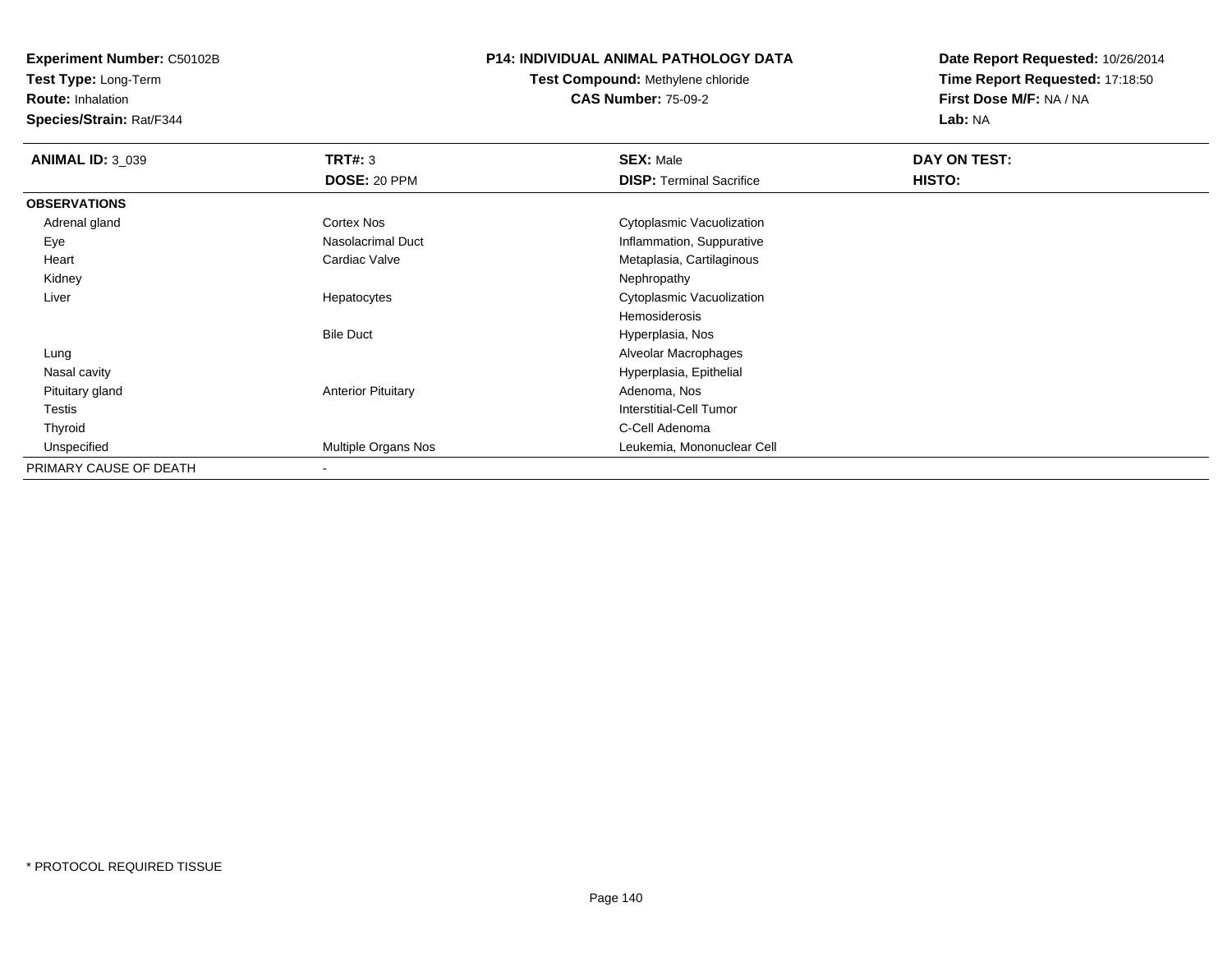| <b>Experiment Number: C50102B</b><br>Test Type: Long-Term<br><b>Route: Inhalation</b><br>Species/Strain: Rat/F344 |                           | <b>P14: INDIVIDUAL ANIMAL PATHOLOGY DATA</b><br>Test Compound: Methylene chloride<br><b>CAS Number: 75-09-2</b> | Date Report Requested: 10/26/2014<br>Time Report Requested: 17:18:50<br>First Dose M/F: NA / NA<br>Lab: NA |  |
|-------------------------------------------------------------------------------------------------------------------|---------------------------|-----------------------------------------------------------------------------------------------------------------|------------------------------------------------------------------------------------------------------------|--|
| <b>ANIMAL ID: 3 040</b>                                                                                           | TRT#: 3                   | <b>SEX: Male</b>                                                                                                | DAY ON TEST:                                                                                               |  |
|                                                                                                                   | DOSE: 20 PPM              | <b>DISP:</b> Moribund Sacrifice                                                                                 | HISTO:                                                                                                     |  |
| <b>OBSERVATIONS</b>                                                                                               |                           |                                                                                                                 |                                                                                                            |  |
| Kidney                                                                                                            |                           | Nephropathy                                                                                                     |                                                                                                            |  |
| Liver                                                                                                             |                           | Hepatocytomegaly                                                                                                |                                                                                                            |  |
|                                                                                                                   |                           | Pigmentation, Nos                                                                                               |                                                                                                            |  |
| Pituitary gland                                                                                                   | <b>Anterior Pituitary</b> | Hyperplasia, Nos                                                                                                |                                                                                                            |  |
| Spleen                                                                                                            |                           | Fibrosis, Focal                                                                                                 |                                                                                                            |  |
| <b>Testis</b>                                                                                                     |                           | Interstitial-Cell Tumor                                                                                         |                                                                                                            |  |
| Unspecified                                                                                                       | Multiple Organs Nos       | Leukemia, Mononuclear Cell                                                                                      |                                                                                                            |  |
| Urinary bladder                                                                                                   |                           | Hemorrhage                                                                                                      |                                                                                                            |  |
| PRIMARY CAUSE OF DEATH                                                                                            |                           |                                                                                                                 |                                                                                                            |  |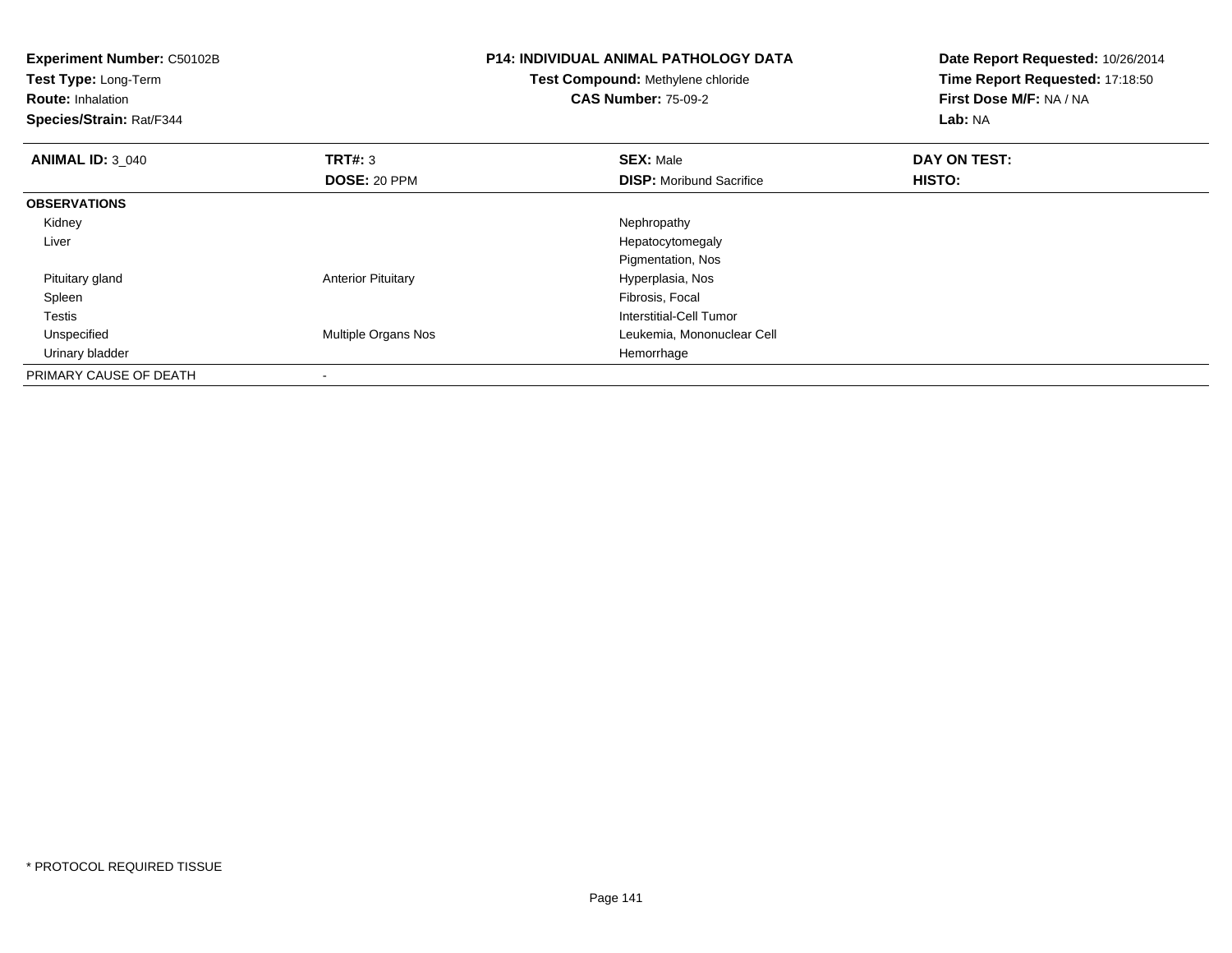| <b>Experiment Number: C50102B</b><br>Test Type: Long-Term<br><b>Route: Inhalation</b><br>Species/Strain: Rat/F344 |                           | <b>P14: INDIVIDUAL ANIMAL PATHOLOGY DATA</b><br>Test Compound: Methylene chloride<br><b>CAS Number: 75-09-2</b> | Date Report Requested: 10/26/2014<br>Time Report Requested: 17:18:50<br>First Dose M/F: NA / NA<br>Lab: NA |
|-------------------------------------------------------------------------------------------------------------------|---------------------------|-----------------------------------------------------------------------------------------------------------------|------------------------------------------------------------------------------------------------------------|
| <b>ANIMAL ID: 3 041</b>                                                                                           | TRT#: 3                   | <b>SEX: Male</b>                                                                                                | DAY ON TEST:                                                                                               |
|                                                                                                                   | DOSE: 20 PPM              | <b>DISP:</b> Moribund Sacrifice                                                                                 | HISTO:                                                                                                     |
| <b>OBSERVATIONS</b>                                                                                               |                           |                                                                                                                 |                                                                                                            |
| Brain                                                                                                             |                           | Atrophy, Pressure                                                                                               |                                                                                                            |
| Kidney                                                                                                            |                           | Nephropathy                                                                                                     |                                                                                                            |
| Liver                                                                                                             |                           | <b>Hemosiderosis</b>                                                                                            |                                                                                                            |
| Pituitary gland                                                                                                   | <b>Anterior Pituitary</b> | Adenoma, Nos                                                                                                    |                                                                                                            |
| Seminal vesicle                                                                                                   |                           | Inflammation, Suppurative                                                                                       |                                                                                                            |
| Thyroid                                                                                                           |                           | Follicular-Cell Carcinoma                                                                                       |                                                                                                            |
| Unspecified                                                                                                       | Multiple Organs Nos       | Leukemia, Mononuclear Cell                                                                                      |                                                                                                            |
| PRIMARY CAUSE OF DEATH                                                                                            |                           |                                                                                                                 |                                                                                                            |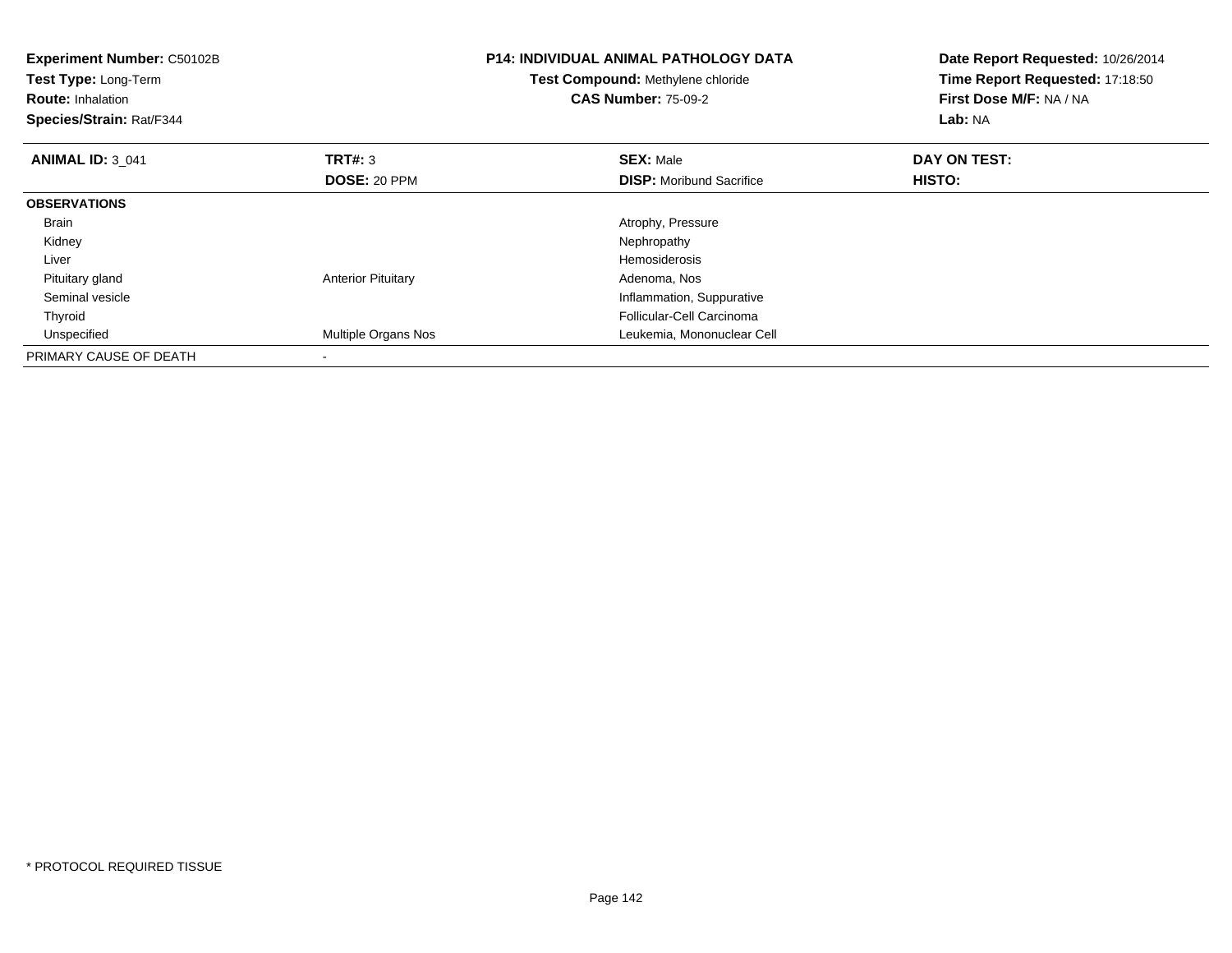| <b>Experiment Number: C50102B</b><br>Test Type: Long-Term<br><b>Route: Inhalation</b><br>Species/Strain: Rat/F344 |                     | <b>P14: INDIVIDUAL ANIMAL PATHOLOGY DATA</b><br>Test Compound: Methylene chloride<br><b>CAS Number: 75-09-2</b> | Date Report Requested: 10/26/2014<br>Time Report Requested: 17:18:50<br>First Dose M/F: NA / NA<br>Lab: NA |
|-------------------------------------------------------------------------------------------------------------------|---------------------|-----------------------------------------------------------------------------------------------------------------|------------------------------------------------------------------------------------------------------------|
| <b>ANIMAL ID: 3 042</b>                                                                                           | <b>TRT#: 3</b>      | <b>SEX: Male</b>                                                                                                | DAY ON TEST:                                                                                               |
|                                                                                                                   | DOSE: 20 PPM        | <b>DISP:</b> Moribund Sacrifice                                                                                 | <b>HISTO:</b>                                                                                              |
| <b>OBSERVATIONS</b>                                                                                               |                     |                                                                                                                 |                                                                                                            |
| Kidney                                                                                                            | Tubule              | Degeneration, Nos                                                                                               |                                                                                                            |
| Liver                                                                                                             | <b>Bile Duct</b>    | Hyperplasia, Nos                                                                                                |                                                                                                            |
|                                                                                                                   |                     | Pigmentation, Nos                                                                                               |                                                                                                            |
| Lung                                                                                                              | Alveoli             | Inflammation, Suppurative                                                                                       |                                                                                                            |
| Spleen                                                                                                            |                     | Fibrosis, Multifocal                                                                                            |                                                                                                            |
|                                                                                                                   |                     | Necrosis, Focal                                                                                                 |                                                                                                            |
| <b>Testis</b>                                                                                                     |                     | Hyperplasia, Interstitial Cell                                                                                  |                                                                                                            |
| Unspecified                                                                                                       | Multiple Organs Nos | Leukemia, Mononuclear Cell                                                                                      |                                                                                                            |
| PRIMARY CAUSE OF DEATH                                                                                            |                     |                                                                                                                 |                                                                                                            |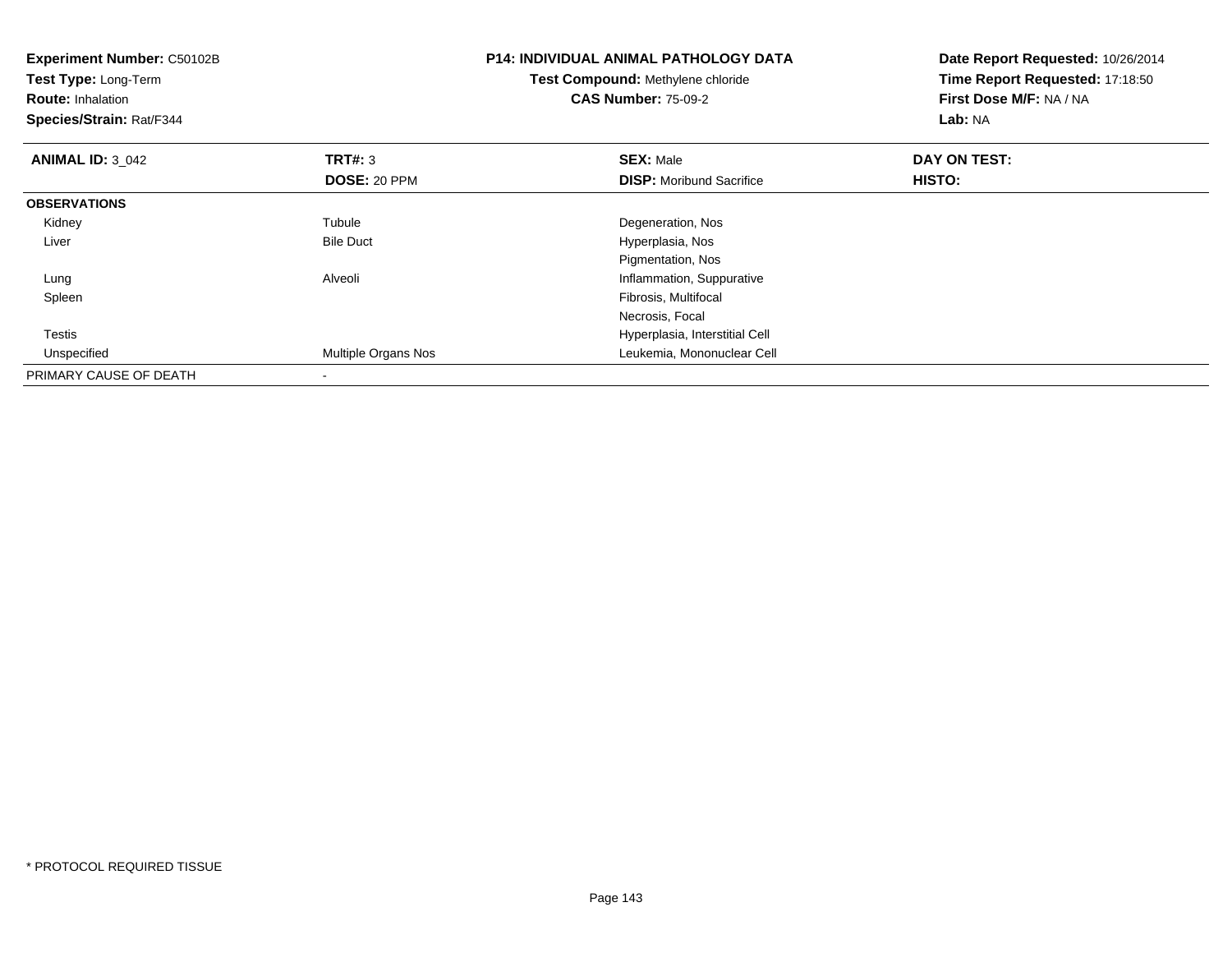**Test Type:** Long-Term

**Route:** Inhalation

**Species/Strain:** Rat/F344

### **P14: INDIVIDUAL ANIMAL PATHOLOGY DATA**

# **Test Compound:** Methylene chloride**CAS Number:** 75-09-2

| <b>ANIMAL ID: 3_043</b> | TRT#: 3                   | <b>SEX: Male</b>                | DAY ON TEST: |  |
|-------------------------|---------------------------|---------------------------------|--------------|--|
|                         | <b>DOSE: 20 PPM</b>       | <b>DISP:</b> Moribund Sacrifice | HISTO:       |  |
| <b>OBSERVATIONS</b>     |                           |                                 |              |  |
| Adrenal gland           | Medulla                   | Hyperplasia, Focal              |              |  |
| Heart                   | Cardiac Valve             | Metaplasia, Cartilaginous       |              |  |
| Kidney                  |                           | Nephropathy                     |              |  |
| Liver                   | <b>Bile Duct</b>          | Fibrosis                        |              |  |
|                         |                           | Hemosiderosis                   |              |  |
|                         | <b>Bile Duct</b>          | Hyperplasia, Nos                |              |  |
| Pituitary gland         | <b>Anterior Pituitary</b> | Adenoma, Nos                    |              |  |
| Preputial gland         |                           | Inflammation, Suppurative       |              |  |
| Prostate                |                           | Hyperplasia, Epithelial         |              |  |
|                         |                           | Inflammation, Suppurative       |              |  |
| <b>Testis</b>           |                           | Interstitial-Cell Tumor         |              |  |
| Thyroid                 |                           | C-Cell Adenoma                  |              |  |
| Unspecified             | Multiple Organs Nos       | Leukemia, Mononuclear Cell      |              |  |
| Urinary bladder         |                           | Inflammation, Suppurative       |              |  |
| PRIMARY CAUSE OF DEATH  | $\blacksquare$            |                                 |              |  |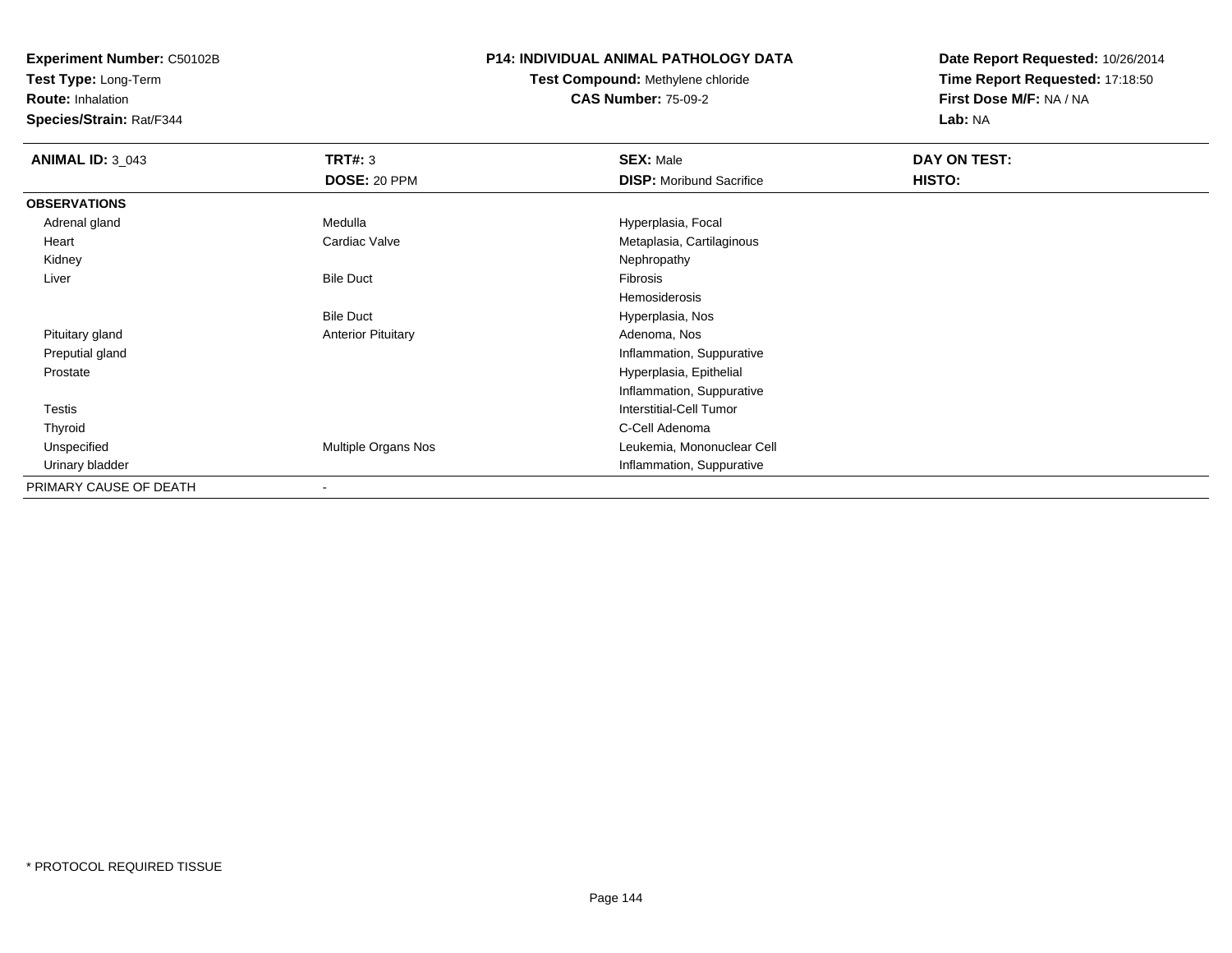**Test Type:** Long-Term

**Route:** Inhalation

**Species/Strain:** Rat/F344

## **P14: INDIVIDUAL ANIMAL PATHOLOGY DATA**

# **Test Compound:** Methylene chloride**CAS Number:** 75-09-2

| <b>ANIMAL ID: 3_044</b> | TRT#: 3             | <b>SEX: Male</b>                | DAY ON TEST: |  |
|-------------------------|---------------------|---------------------------------|--------------|--|
|                         | <b>DOSE: 20 PPM</b> | <b>DISP:</b> Moribund Sacrifice | HISTO:       |  |
| <b>OBSERVATIONS</b>     |                     |                                 |              |  |
| Kidney                  |                     | Nephropathy                     |              |  |
| Larynx                  |                     | Inflammation, Suppurative       |              |  |
| Liver                   | Hepatocytes         | Cytoplasmic Vacuolization       |              |  |
|                         |                     | Hemosiderosis                   |              |  |
|                         |                     | Hepatocytomegaly                |              |  |
|                         | <b>Bile Duct</b>    | Hyperplasia, Nos                |              |  |
| Pancreas                | Acinus              | Atrophy, Focal                  |              |  |
| Seminal vesicle         |                     | Inflammation, Suppurative       |              |  |
| Spleen                  |                     | Fibrosis, Focal                 |              |  |
| Testis                  |                     | Interstitial-Cell Tumor         |              |  |
| Unspecified             | Multiple Organs Nos | Leukemia, Mononuclear Cell      |              |  |
| PRIMARY CAUSE OF DEATH  |                     |                                 |              |  |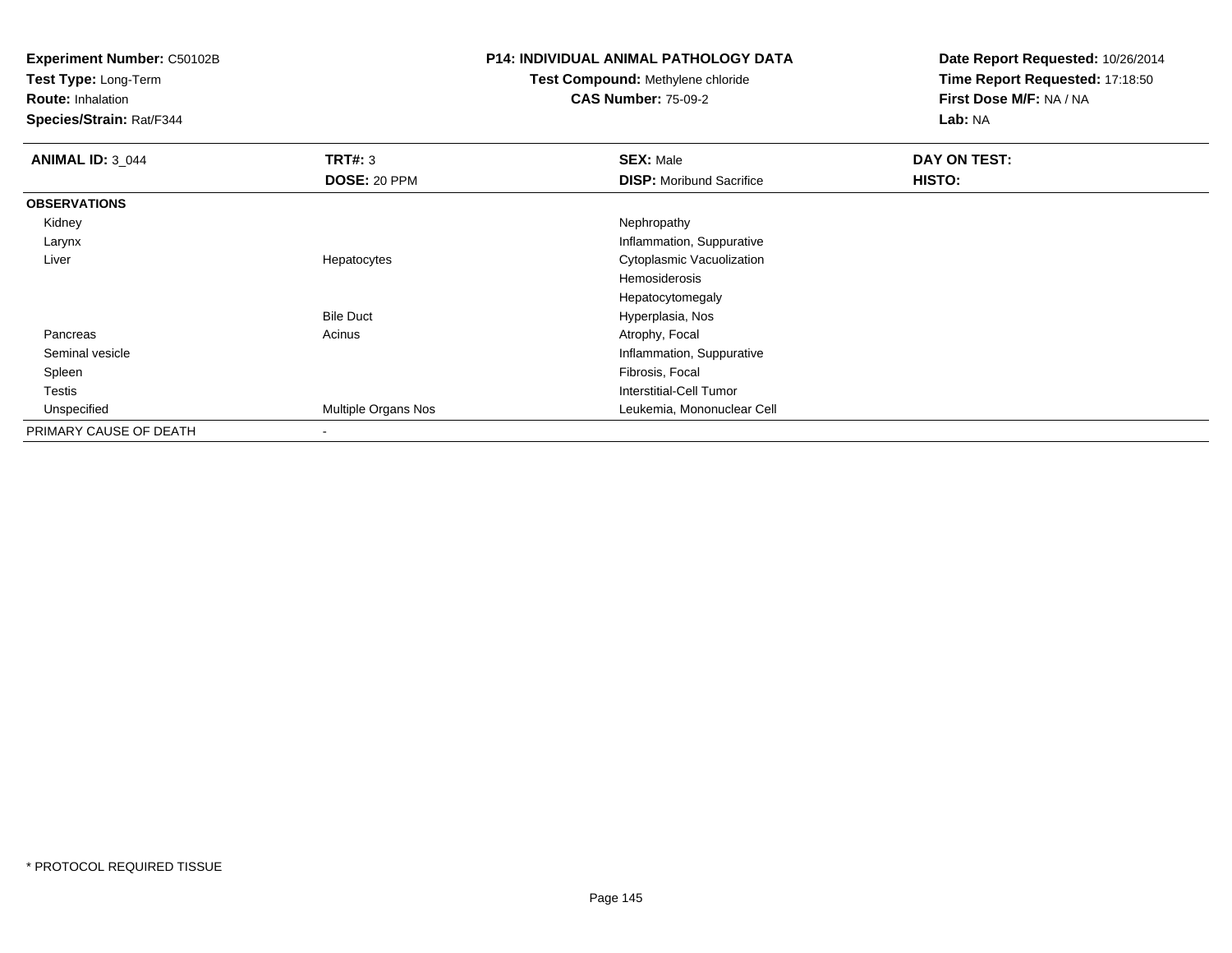**Test Type:** Long-Term

**Route:** Inhalation

**Species/Strain:** Rat/F344

## **P14: INDIVIDUAL ANIMAL PATHOLOGY DATA**

# **Test Compound:** Methylene chloride**CAS Number:** 75-09-2

| <b>ANIMAL ID: 3_045</b> | TRT#: 3                  | <b>SEX: Male</b>                 | DAY ON TEST: |  |
|-------------------------|--------------------------|----------------------------------|--------------|--|
|                         | DOSE: 20 PPM             | <b>DISP:</b> Moribund Sacrifice  | HISTO:       |  |
| <b>OBSERVATIONS</b>     |                          |                                  |              |  |
| Intestine Large         | Colon                    | Parasitism                       |              |  |
| Kidney                  |                          | Nephropathy                      |              |  |
| Liver                   |                          | Hemosiderosis                    |              |  |
|                         | <b>Bile Duct</b>         | Hyperplasia, Nos                 |              |  |
| Lung                    | Alveoli                  | Inflammation, Suppurative        |              |  |
| Pancreas                | Acinus                   | Atrophy, Focal                   |              |  |
| Prostate                |                          | Inflammation, Suppurative        |              |  |
| Spleen                  |                          | Fibrosis, Focal                  |              |  |
| <b>Testis</b>           |                          | Atrophy, Nos                     |              |  |
|                         |                          | Interstitial-Cell Tumor          |              |  |
| Thyroid                 |                          | Follicular-Cell Carcinoma        |              |  |
| Unspecified             | Multiple Organs Nos      | Leukemia, Mononuclear Cell       |              |  |
| Urinary bladder         |                          | Calculus, Unknown Gross Or Micro |              |  |
| PRIMARY CAUSE OF DEATH  | $\overline{\phantom{a}}$ |                                  |              |  |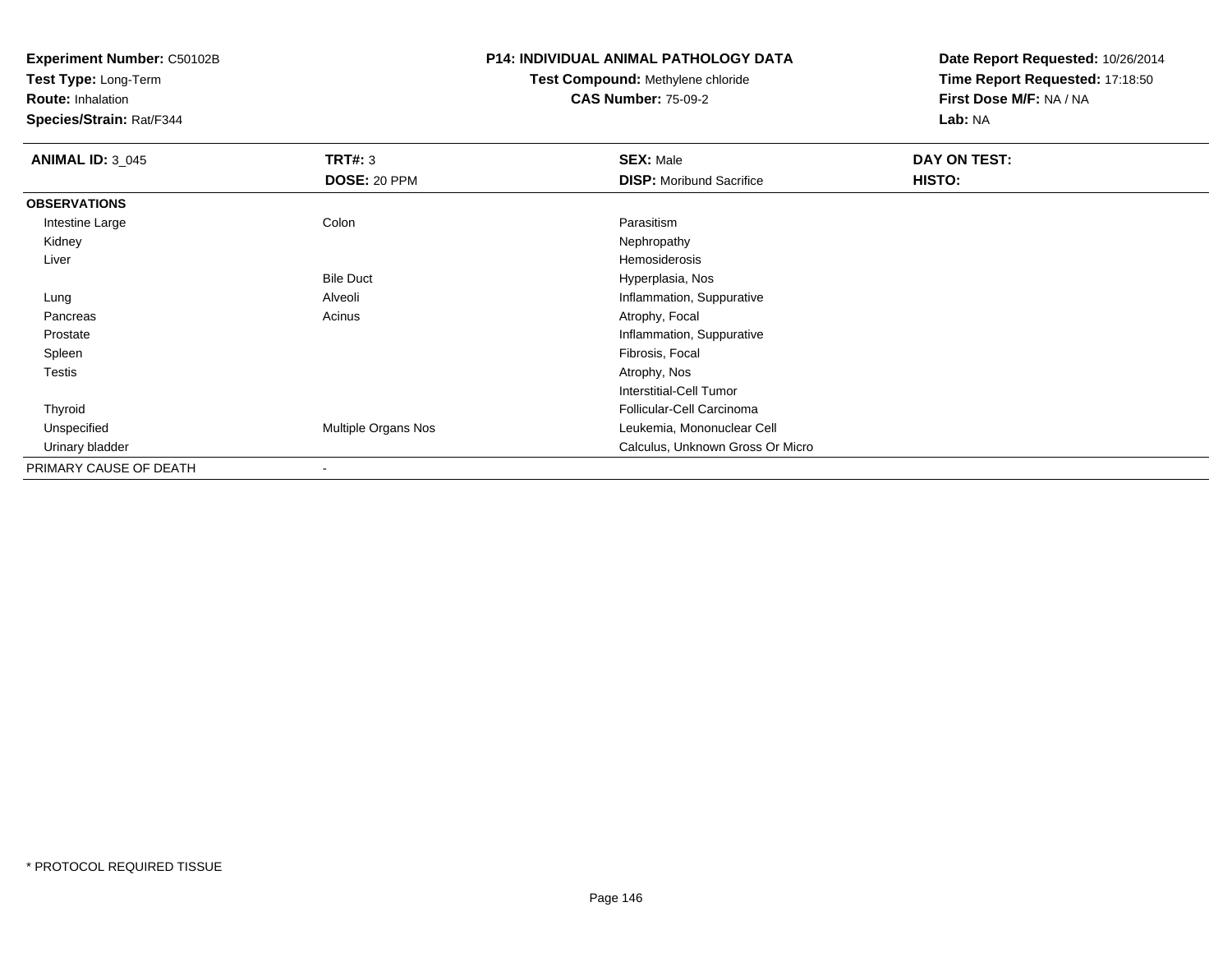**Test Type:** Long-Term

**Route:** Inhalation

**Species/Strain:** Rat/F344

## **P14: INDIVIDUAL ANIMAL PATHOLOGY DATA**

# **Test Compound:** Methylene chloride**CAS Number:** 75-09-2

| <b>ANIMAL ID: 3 046</b> | <b>TRT#: 3</b>            | <b>SEX: Male</b>                | DAY ON TEST: |
|-------------------------|---------------------------|---------------------------------|--------------|
|                         | <b>DOSE: 20 PPM</b>       | <b>DISP:</b> Moribund Sacrifice | HISTO:       |
| <b>OBSERVATIONS</b>     |                           |                                 |              |
| Eye                     | Nasolacrimal Duct         | Acanthosis                      |              |
|                         | Lacrimal Gland            | Inflammation, Chronic Focal     |              |
|                         | Nasolacrimal Duct         | Inflammation, Suppurative       |              |
| Heart                   | Ventricle                 | Dilatation, Nos                 |              |
| Intestine Large         | Rectum                    | Carcinoma, Nos                  |              |
|                         | Rectum                    | Prolapse                        |              |
| Kidney                  |                           | Nephropathy                     |              |
| Liver                   | <b>Bile Duct</b>          | Hyperplasia, Nos                |              |
| Pancreas                | Acinus                    | Atrophy, Focal                  |              |
| Pituitary gland         | <b>Anterior Pituitary</b> | Adenoma, Nos                    |              |
| Preputial gland         |                           | Carcinoma, Nos                  |              |
| Salivary gland          |                           | Inflammation, Chronic Focal     |              |
| Seminal vesicle         |                           | Inflammation, Suppurative       |              |
| Testis                  |                           | <b>Interstitial-Cell Tumor</b>  |              |
| PRIMARY CAUSE OF DEATH  |                           |                                 |              |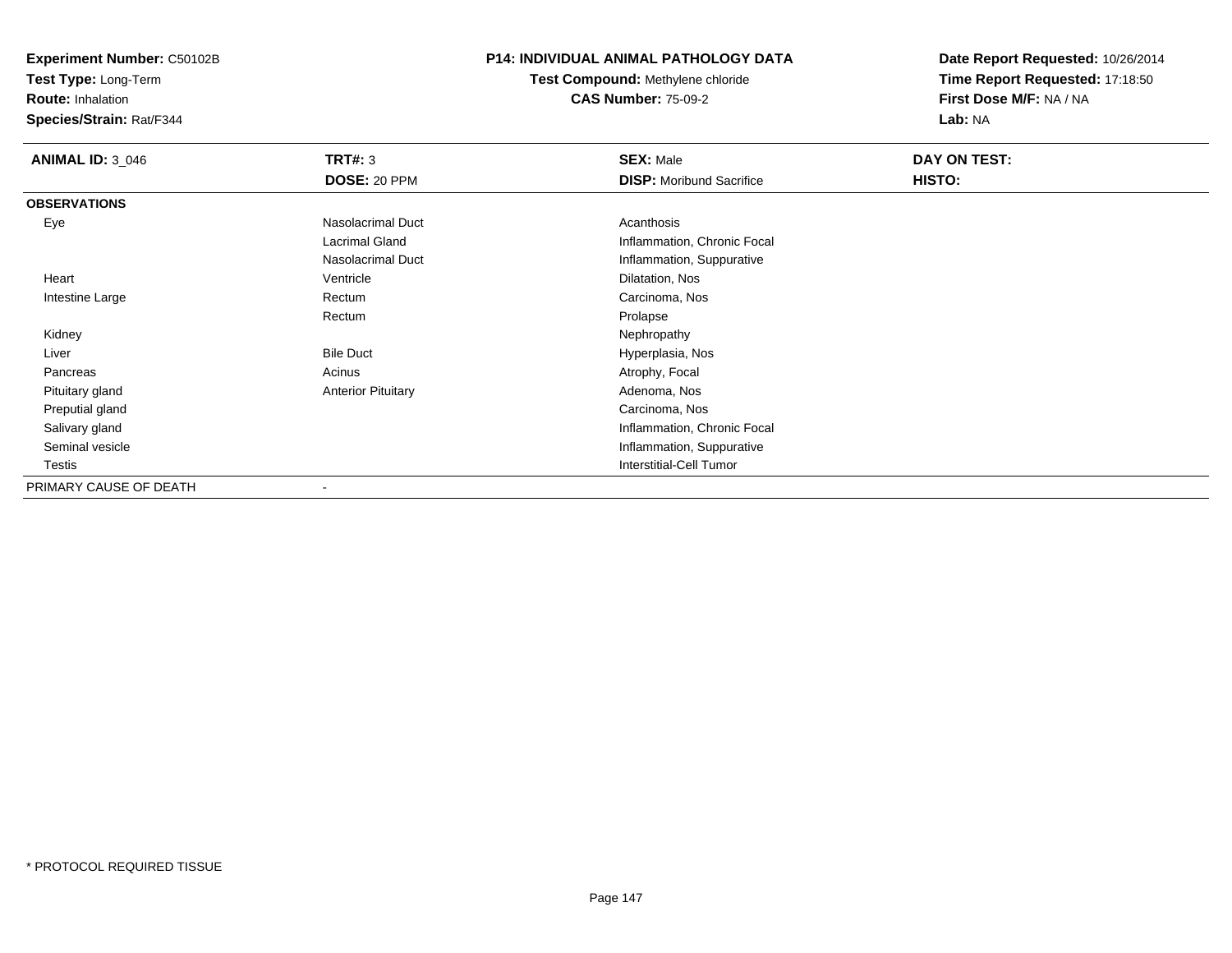**Test Type:** Long-Term

**Route:** Inhalation

**Species/Strain:** Rat/F344

# **P14: INDIVIDUAL ANIMAL PATHOLOGY DATA**

**Test Compound:** Methylene chloride**CAS Number:** 75-09-2

| <b>ANIMAL ID: 3_047</b> | TRT#: 3                     | <b>SEX: Male</b>                | DAY ON TEST: |  |
|-------------------------|-----------------------------|---------------------------------|--------------|--|
|                         | DOSE: 20 PPM                | <b>DISP:</b> Moribund Sacrifice | HISTO:       |  |
| <b>OBSERVATIONS</b>     |                             |                                 |              |  |
| Adrenal gland           | Cortex Nos                  | Cytoplasmic Vacuolization       |              |  |
| Blood vessel            | <b>Pulmonary Artery Nos</b> | Mineralization                  |              |  |
| Kidney                  |                             | Nephropathy                     |              |  |
| Liver                   | Hepatocytes                 | Cytoplasmic Vacuolization       |              |  |
|                         | <b>Bile Duct</b>            | Fibrosis                        |              |  |
|                         | <b>Bile Duct</b>            | Hyperplasia, Nos                |              |  |
| Pituitary gland         | <b>Anterior Pituitary</b>   | Adenoma, Nos                    |              |  |
| Prostate                |                             | Inflammation, Suppurative       |              |  |
| <b>Testis</b>           |                             | Atrophy, Nos                    |              |  |
|                         |                             | Interstitial-Cell Tumor         |              |  |
| PRIMARY CAUSE OF DEATH  | $\overline{\phantom{a}}$    |                                 |              |  |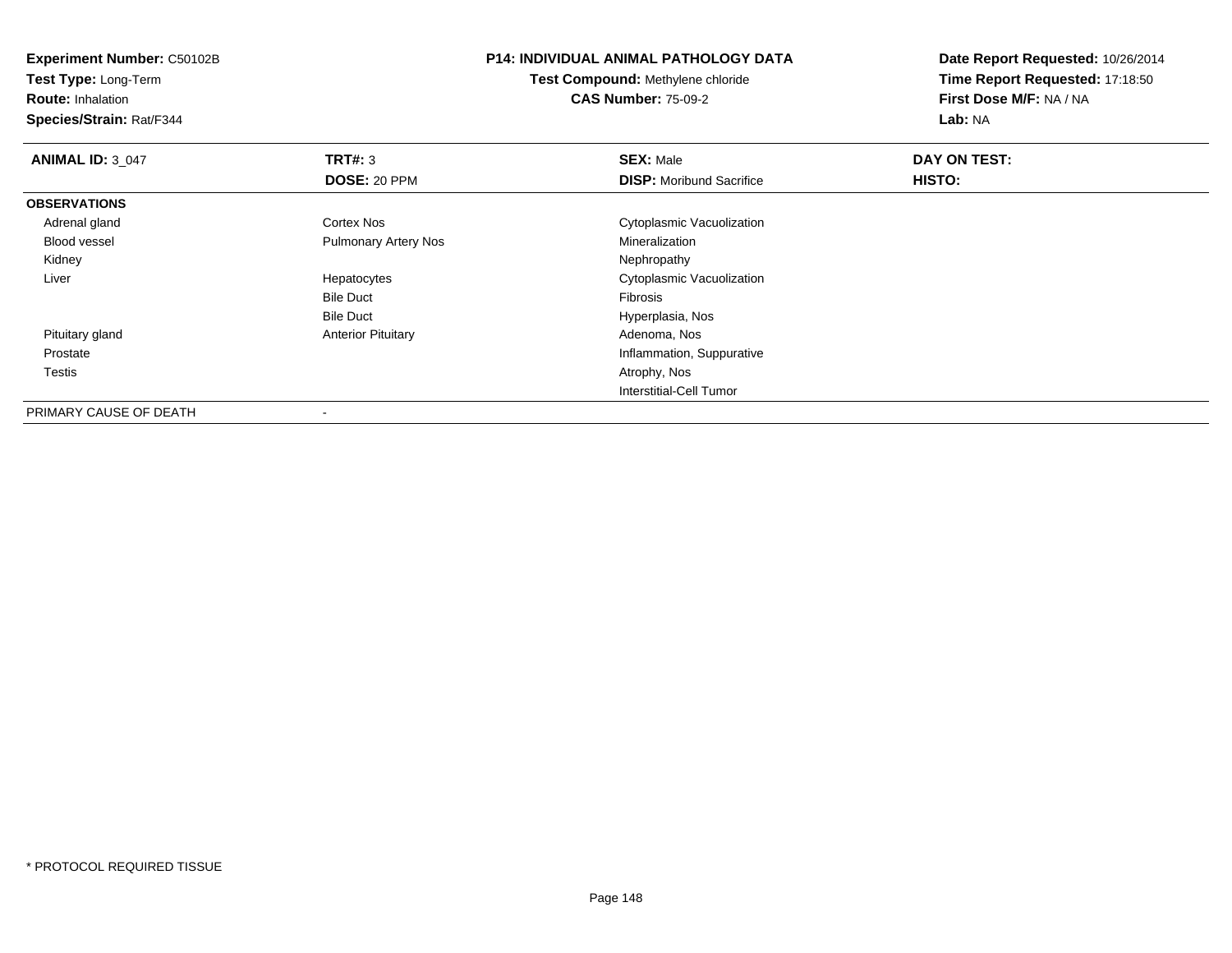**Test Type:** Long-Term

**Route:** Inhalation

**Species/Strain:** Rat/F344

### **P14: INDIVIDUAL ANIMAL PATHOLOGY DATA**

# **Test Compound:** Methylene chloride**CAS Number:** 75-09-2

| <b>ANIMAL ID: 3_048</b> | TRT#: 3             | <b>SEX: Male</b>                | DAY ON TEST: |  |
|-------------------------|---------------------|---------------------------------|--------------|--|
|                         | DOSE: 20 PPM        | <b>DISP: Terminal Sacrifice</b> | HISTO:       |  |
| <b>OBSERVATIONS</b>     |                     |                                 |              |  |
| Adrenal gland           | Medulla             | Hemorrhage                      |              |  |
| Kidney                  | Tubule              | Degeneration, Nos               |              |  |
|                         |                     | Nephropathy                     |              |  |
| Liver                   | Hepatocytes         | Cytoplasmic Change, Basophilic  |              |  |
|                         | Hepatocytes         | Cytoplasmic Vacuolization       |              |  |
|                         |                     | Hemosiderosis                   |              |  |
|                         |                     | Hepatocellular Carcinoma        |              |  |
|                         | <b>Bile Duct</b>    | Hyperplasia, Nos                |              |  |
| Lung                    |                     | Alveolar Macrophages            |              |  |
| Pancreas                | Islets              | Hyperplasia, Nos                |              |  |
| Preputial gland         |                     | Inflammation, Suppurative       |              |  |
| Seminal vesicle         |                     | Inflammation, Suppurative       |              |  |
| Spleen                  |                     | Fibrosis, Focal                 |              |  |
| Testis                  |                     | Atrophy, Nos                    |              |  |
|                         |                     | <b>Interstitial-Cell Tumor</b>  |              |  |
| Unspecified             | Multiple Organs Nos | Leukemia, Mononuclear Cell      |              |  |
| PRIMARY CAUSE OF DEATH  | $\blacksquare$      |                                 |              |  |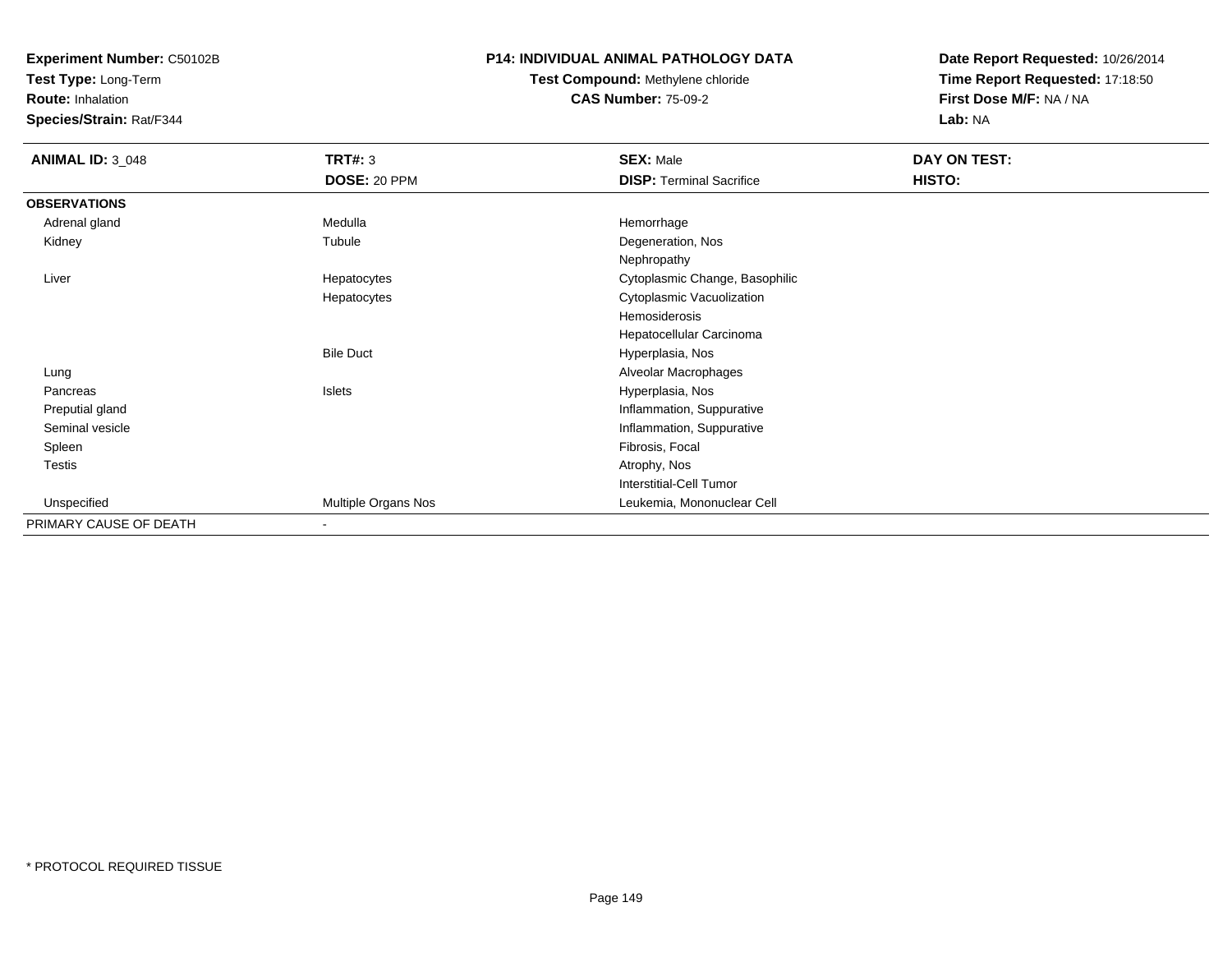| <b>Experiment Number: C50102B</b><br>Test Type: Long-Term |                     | <b>P14: INDIVIDUAL ANIMAL PATHOLOGY DATA</b> | Date Report Requested: 10/26/2014 |
|-----------------------------------------------------------|---------------------|----------------------------------------------|-----------------------------------|
|                                                           |                     | Test Compound: Methylene chloride            | Time Report Requested: 17:18:50   |
| <b>Route: Inhalation</b>                                  |                     | <b>CAS Number: 75-09-2</b>                   | First Dose M/F: NA / NA           |
| Species/Strain: Rat/F344                                  |                     |                                              | Lab: NA                           |
| <b>ANIMAL ID: 3_049</b>                                   | TRT#: 3             | <b>SEX: Male</b>                             | DAY ON TEST:                      |
|                                                           | DOSE: 20 PPM        | <b>DISP:</b> Moribund Sacrifice              | HISTO:                            |
| <b>OBSERVATIONS</b>                                       |                     |                                              |                                   |
| Adrenal gland                                             | Medulla             | Hyperplasia, Nos                             |                                   |
| Kidney                                                    |                     | Nephropathy                                  |                                   |
| Liver                                                     |                     | Hemosiderosis                                |                                   |
|                                                           | <b>Bile Duct</b>    | Hyperplasia, Nos                             |                                   |
|                                                           | Hepatocytes         | Necrosis, Focal                              |                                   |
| Pancreas                                                  | Islets              | Hyperplasia, Nos                             |                                   |
| Preputial gland                                           |                     | Acanthosis                                   |                                   |
|                                                           |                     | Hyperkeratosis                               |                                   |
| <b>Testis</b>                                             |                     | <b>Interstitial-Cell Tumor</b>               |                                   |
| Unspecified                                               | Multiple Organs Nos | Mesothelioma, Nos                            |                                   |
| PRIMARY CAUSE OF DEATH                                    |                     |                                              |                                   |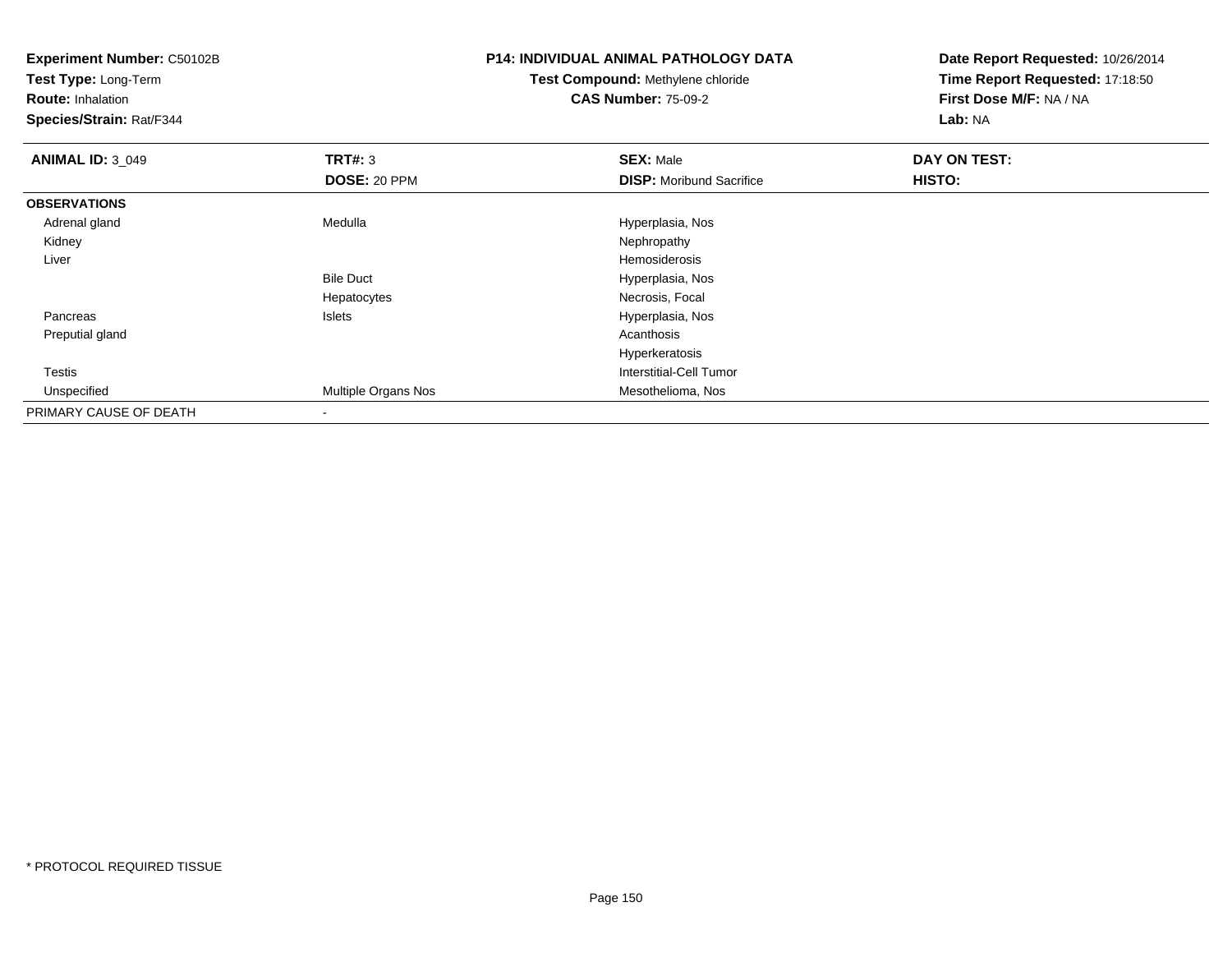**Test Type:** Long-Term

**Route:** Inhalation

**Species/Strain:** Rat/F344

## **P14: INDIVIDUAL ANIMAL PATHOLOGY DATA**

# **Test Compound:** Methylene chloride**CAS Number:** 75-09-2

| <b>ANIMAL ID: 3_050</b> | <b>TRT#: 3</b>            | <b>SEX: Male</b>                | DAY ON TEST: |
|-------------------------|---------------------------|---------------------------------|--------------|
|                         | DOSE: 20 PPM              | <b>DISP:</b> Moribund Sacrifice | HISTO:       |
| <b>OBSERVATIONS</b>     |                           |                                 |              |
| Adrenal gland           | Medulla                   | Hyperplasia, Focal              |              |
|                         | Medulla                   | Pheochromocytoma                |              |
| Brain                   |                           | Hemorrhage                      |              |
| Kidney                  |                           | Nephropathy                     |              |
| Liver                   | Hepatocytes               | Cytoplasmic Vacuolization       |              |
|                         |                           | Hepatocytomegaly                |              |
|                         | Hepatocytes               | Necrosis, Focal                 |              |
| Nasal cavity            |                           | Hyperplasia, Epithelial         |              |
|                         |                           | Inflammation, Suppurative       |              |
|                         |                           | Metaplasia, Squamous            |              |
| Pancreas                | Acinus                    | Atrophy, Focal                  |              |
| Parathyroid gland       |                           | Hyperplasia, Nos                |              |
| Pituitary gland         | <b>Anterior Pituitary</b> | Adenoma, Nos                    |              |
| Prostate                |                           | Inflammation, Suppurative       |              |
| Testis                  |                           | Atrophy, Nos                    |              |
|                         |                           | <b>Interstitial-Cell Tumor</b>  |              |
|                         | Tunica Vaginalis          | Mesothelioma, Nos               |              |
| Unspecified             | Multiple Organs Nos       | Leukemia, Mononuclear Cell      |              |
| PRIMARY CAUSE OF DEATH  |                           |                                 |              |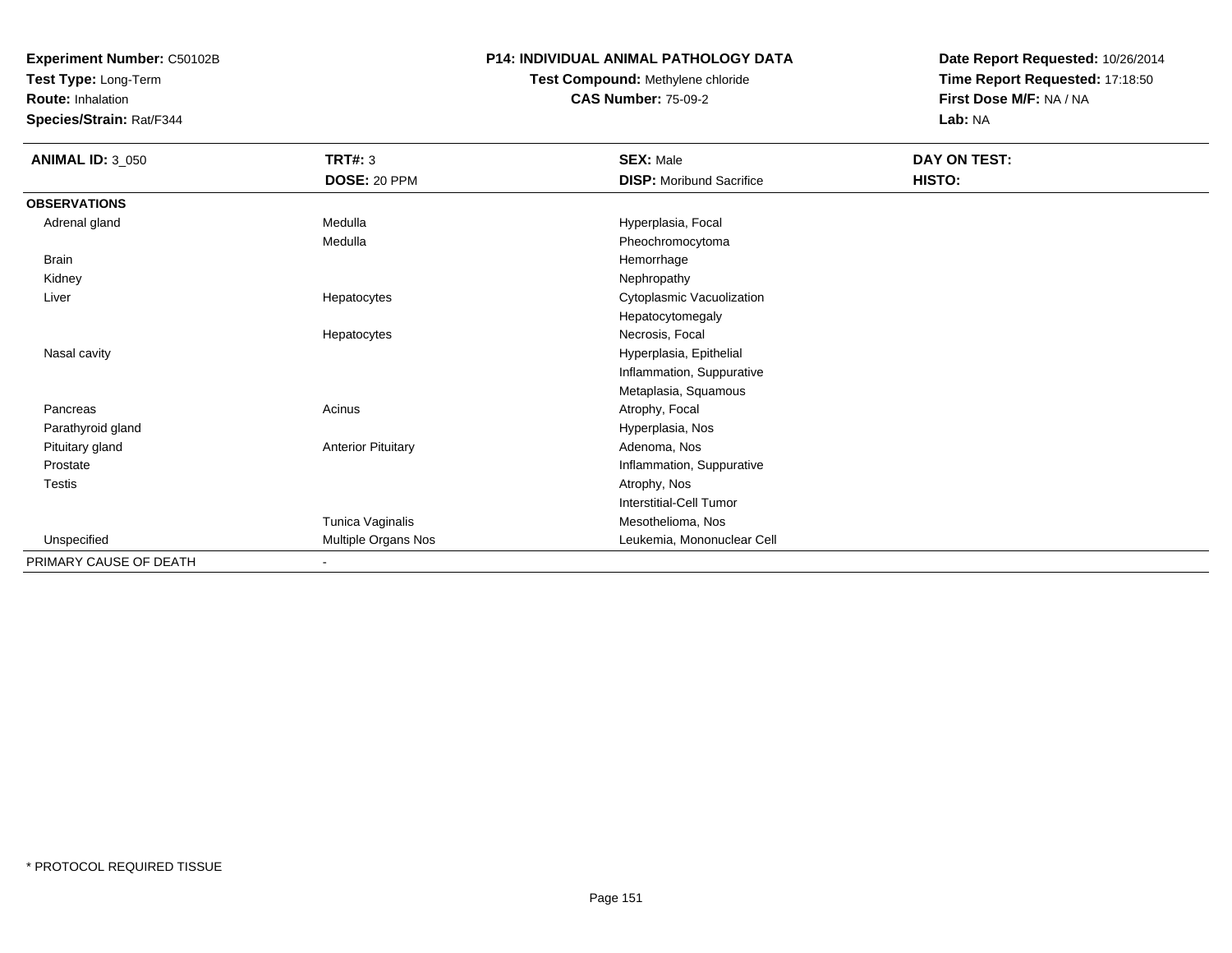**Test Type:** Long-Term

**Route:** Inhalation

**Species/Strain:** Rat/F344

# **P14: INDIVIDUAL ANIMAL PATHOLOGY DATA**

**Test Compound:** Methylene chloride**CAS Number:** 75-09-2

| <b>ANIMAL ID: 4 001</b> | <b>TRT#: 4</b>            | <b>SEX: Male</b>                | DAY ON TEST: |  |
|-------------------------|---------------------------|---------------------------------|--------------|--|
|                         | DOSE: 0                   | <b>DISP:</b> Moribund Sacrifice | HISTO:       |  |
| <b>OBSERVATIONS</b>     |                           |                                 |              |  |
| Heart                   | Myocardium Nos            | Fibrosis, Diffuse               |              |  |
|                         | Myocardium Nos            | Inflammation, Chronic Focal     |              |  |
| Kidney                  |                           | Nephropathy                     |              |  |
| Liver                   | Hepatocytes               | Cytoplasmic Change, Basophilic  |              |  |
| Lung                    |                           | Alveolar Macrophages            |              |  |
| Nasal cavity            |                           | Inflammation, Suppurative       |              |  |
| Pituitary gland         | <b>Anterior Pituitary</b> | Hyperplasia, Nos                |              |  |
| Preputial gland         |                           | Carcinoma, Nos                  |              |  |
| Seminal vesicle         |                           | Inflammation, Suppurative       |              |  |
| Testis                  |                           | Hyperplasia, Interstitial Cell  |              |  |
| PRIMARY CAUSE OF DEATH  |                           |                                 |              |  |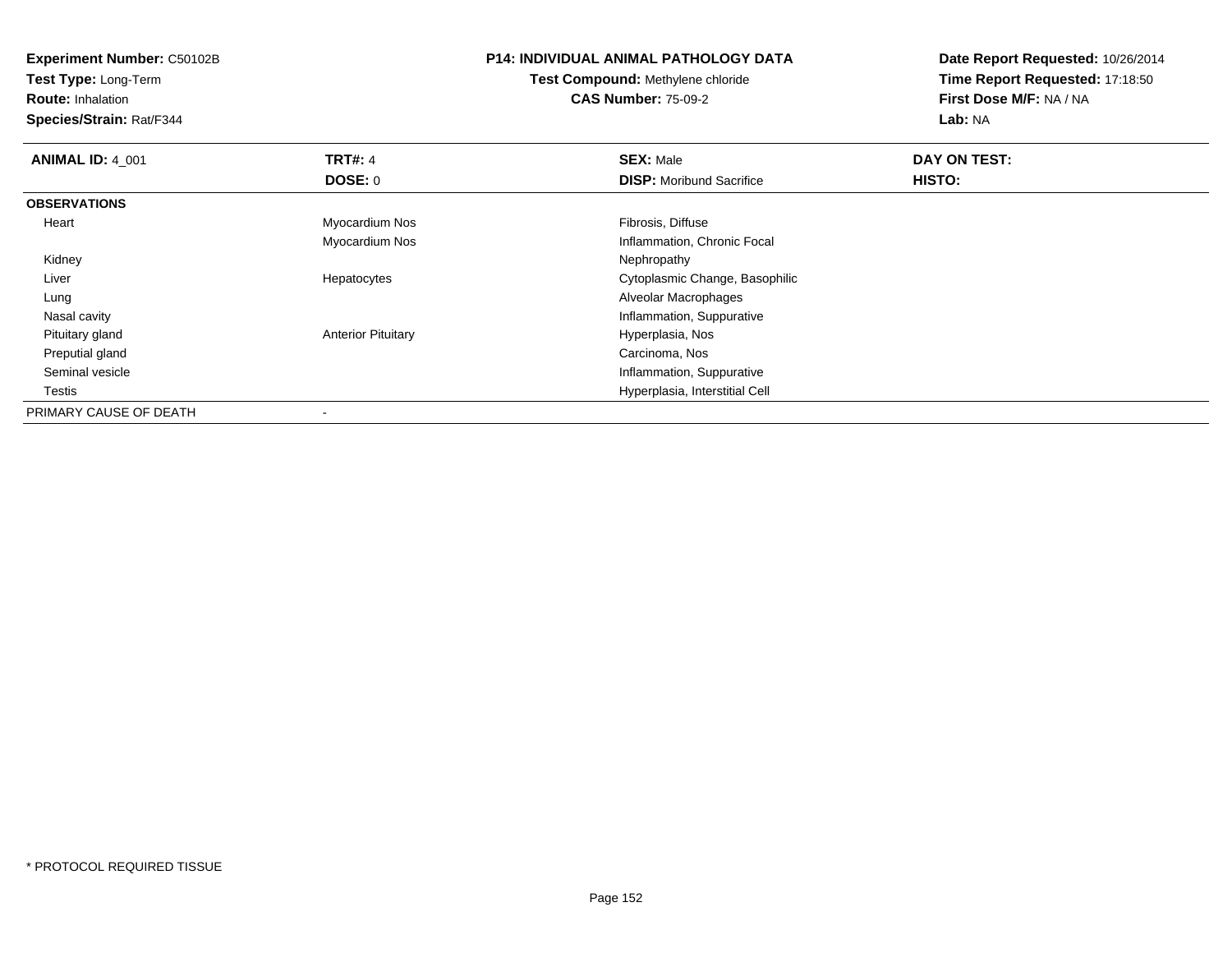**Test Type:** Long-Term

**Route:** Inhalation

**Species/Strain:** Rat/F344

# **P14: INDIVIDUAL ANIMAL PATHOLOGY DATA**

**Test Compound:** Methylene chloride**CAS Number:** 75-09-2

| <b>ANIMAL ID: 4_002</b> | <b>TRT#: 4</b>   | <b>SEX: Male</b>                | DAY ON TEST: |  |
|-------------------------|------------------|---------------------------------|--------------|--|
|                         | <b>DOSE: 0</b>   | <b>DISP: Terminal Sacrifice</b> | HISTO:       |  |
| <b>OBSERVATIONS</b>     |                  |                                 |              |  |
| Heart                   | Cardiac Valve    | Metaplasia, Cartilaginous       |              |  |
| Intestine Large         | Colon            | Parasitism                      |              |  |
| Kidney                  |                  | Nephropathy                     |              |  |
| Liver                   | Hepatocytes      | Cytoplasmic Change, Basophilic  |              |  |
|                         | <b>Bile Duct</b> | Hyperplasia, Nos                |              |  |
| Nasal cavity            |                  | Inflammation, Chronic Focal     |              |  |
|                         |                  | Metaplasia, Squamous            |              |  |
| Pancreas                | Acinus           | Atrophy, Focal                  |              |  |
| Testis                  |                  | Atrophy, Nos                    |              |  |
|                         |                  | Interstitial-Cell Tumor         |              |  |
| PRIMARY CAUSE OF DEATH  |                  |                                 |              |  |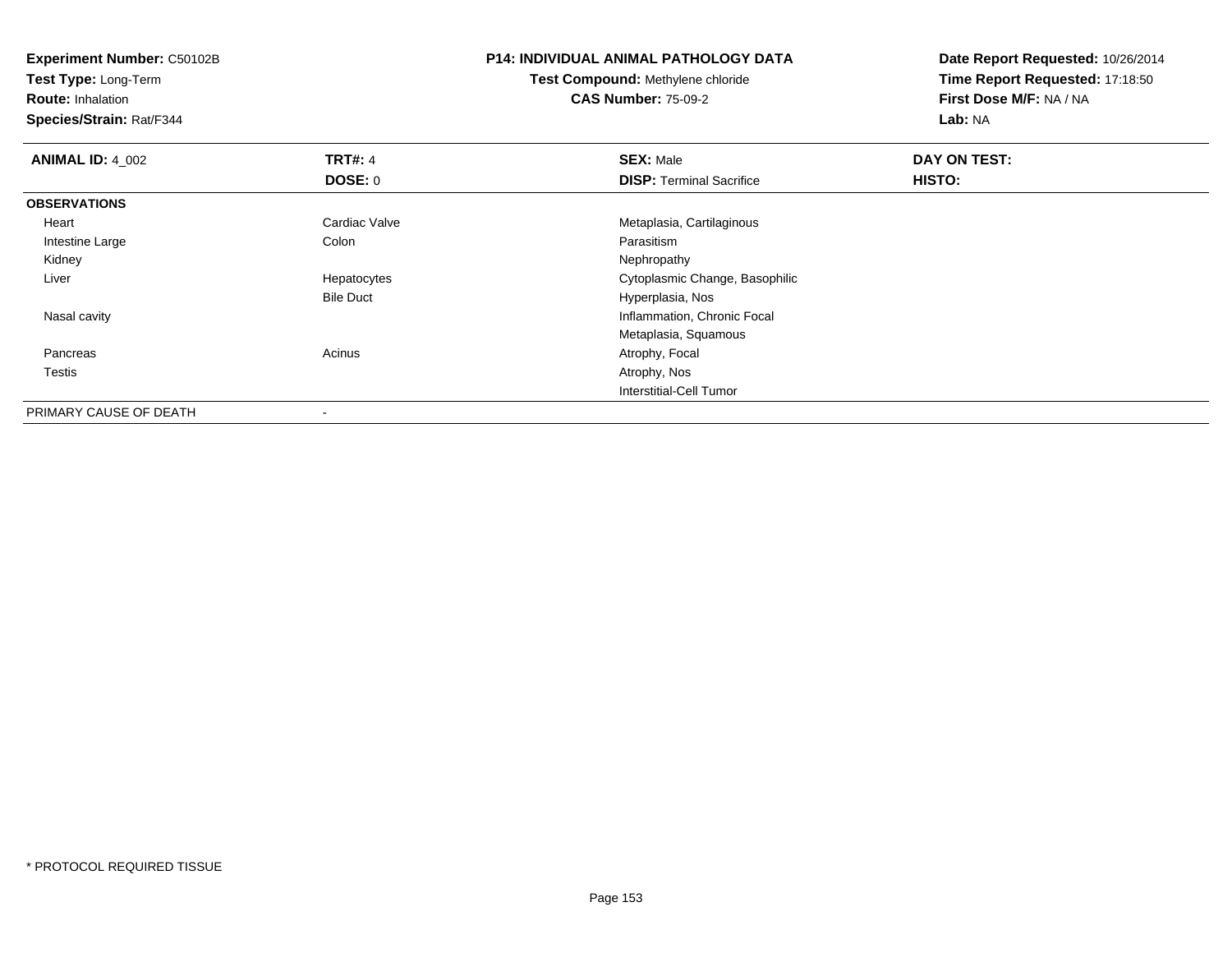**Experiment Number:** C50102B**Test Type:** Long-Term**Route:** Inhalation **Species/Strain:** Rat/F344**P14: INDIVIDUAL ANIMAL PATHOLOGY DATATest Compound:** Methylene chloride**CAS Number:** 75-09-2**Date Report Requested:** 10/26/2014**Time Report Requested:** 17:18:50**First Dose M/F:** NA / NA**Lab:** NA**ANIMAL ID: 4 003 TRT#:** 4 **SEX:** Male **DAY ON TEST: DOSE:** 0**DISP:** Terminal Sacrifice **HISTO: OBSERVATIONS** EyeNasolacrimal Duct **Inflammation**, Suppurative Intestine Small Ileum, IleumMeckel'S Diverticulum<br>Nephropathy Kidneyy the control of the control of the control of the control of the control of the control of the control of the control of the control of the control of the control of the control of the control of the control of the contro Liver Hepatocytes Cytoplasmic Change, Basophilic PancreasAcinus **Acinus** Atrophy, Focal SkinFoot And Toe Nos **Inflammation**, Suppurative Testiss and the contract of the contract of the contract of the contract of the contract of the contract of the contract of the contract of the contract of the contract of the contract of the contract of the contract of the cont Interstitial-Cell Tumor Thyroid Hyperplasia, C Cell UnspecifiedLeukemia, Mononuclear Cell PRIMARY CAUSE OF DEATH-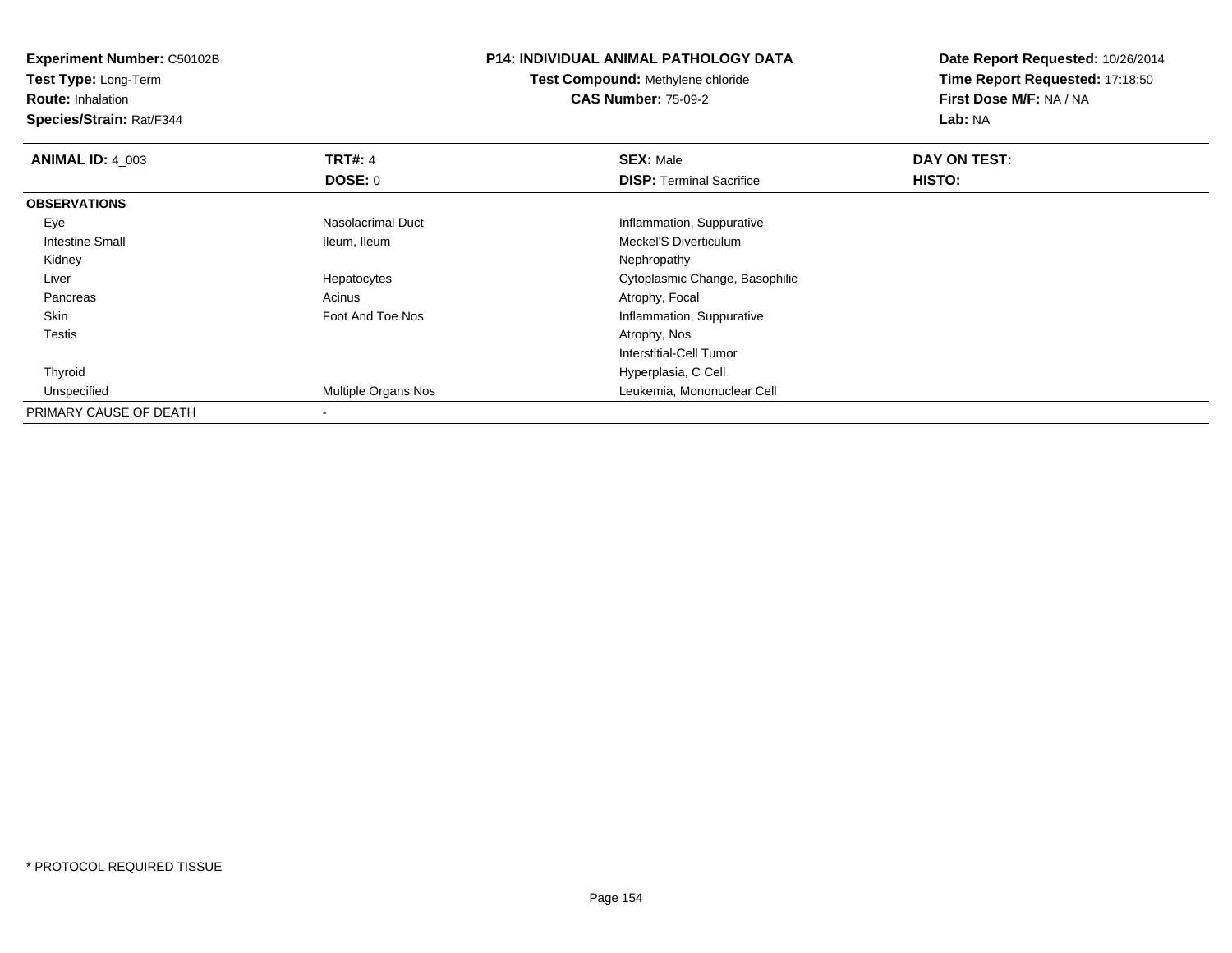| <b>Experiment Number: C50102B</b><br>Test Type: Long-Term<br><b>Route: Inhalation</b><br>Species/Strain: Rat/F344 |                     | <b>P14: INDIVIDUAL ANIMAL PATHOLOGY DATA</b><br>Test Compound: Methylene chloride<br><b>CAS Number: 75-09-2</b> | Date Report Requested: 10/26/2014<br>Time Report Requested: 17:18:50<br>First Dose M/F: NA / NA<br>Lab: NA |
|-------------------------------------------------------------------------------------------------------------------|---------------------|-----------------------------------------------------------------------------------------------------------------|------------------------------------------------------------------------------------------------------------|
| <b>ANIMAL ID: 4 004</b>                                                                                           | <b>TRT#: 4</b>      | <b>SEX: Male</b>                                                                                                | DAY ON TEST:                                                                                               |
|                                                                                                                   | <b>DOSE: 0</b>      | <b>DISP:</b> Moribund Sacrifice                                                                                 | HISTO:                                                                                                     |
| <b>OBSERVATIONS</b>                                                                                               |                     |                                                                                                                 |                                                                                                            |
| Heart                                                                                                             | Cardiac Valve       | Metaplasia, Cartilaginous                                                                                       |                                                                                                            |
| Kidney                                                                                                            | Tubule              | Degeneration, Nos                                                                                               |                                                                                                            |
|                                                                                                                   |                     | Nephropathy                                                                                                     |                                                                                                            |
| Liver                                                                                                             | <b>Bile Duct</b>    | Hyperplasia, Nos                                                                                                |                                                                                                            |
| Seminal vesicle                                                                                                   |                     | Inflammation, Suppurative                                                                                       |                                                                                                            |
| Testis                                                                                                            |                     | Interstitial-Cell Tumor                                                                                         |                                                                                                            |
| Unspecified                                                                                                       | Multiple Organs Nos | Leukemia, Mononuclear Cell                                                                                      |                                                                                                            |
| PRIMARY CAUSE OF DEATH                                                                                            |                     |                                                                                                                 |                                                                                                            |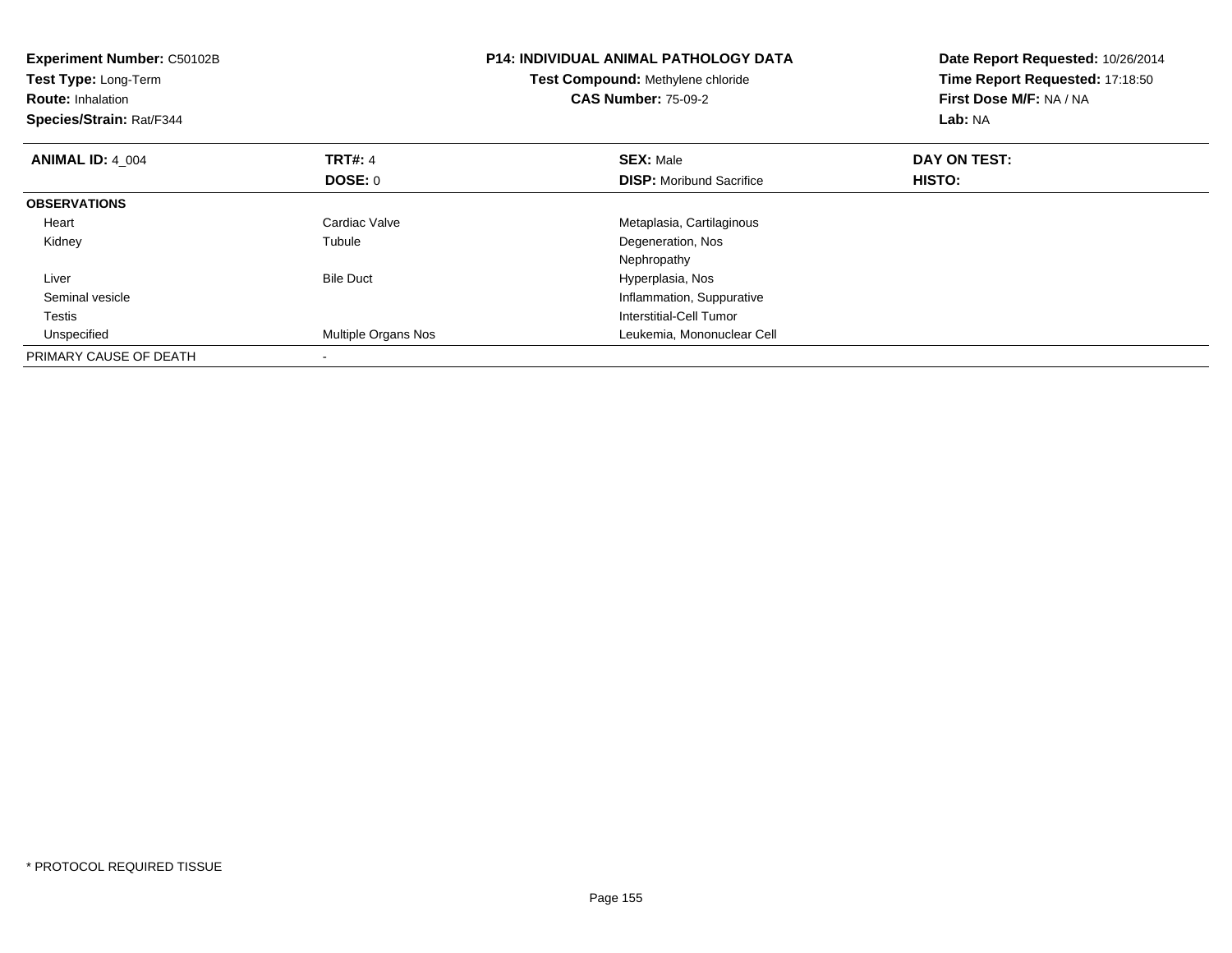**Test Type:** Long-Term

**Route:** Inhalation

**Species/Strain:** Rat/F344

# **P14: INDIVIDUAL ANIMAL PATHOLOGY DATA**

**Test Compound:** Methylene chloride**CAS Number:** 75-09-2

| <b>ANIMAL ID: 4 005</b> | <b>TRT#: 4</b>      | <b>SEX: Male</b>                | DAY ON TEST: |  |
|-------------------------|---------------------|---------------------------------|--------------|--|
|                         | DOSE: 0             | <b>DISP:</b> Moribund Sacrifice | HISTO:       |  |
| <b>OBSERVATIONS</b>     |                     |                                 |              |  |
| Heart                   | Cardiac Valve       | Metaplasia, Cartilaginous       |              |  |
| Kidney                  | Tubule              | Degeneration, Nos               |              |  |
|                         |                     | Nephropathy                     |              |  |
| Liver                   | <b>Bile Duct</b>    | Hyperplasia, Nos                |              |  |
| Lung                    |                     | Alveolar Macrophages            |              |  |
| Pancreas                | Acinus              | Atrophy, Focal                  |              |  |
| Preputial gland         |                     | Inflammation, Suppurative       |              |  |
| <b>Testis</b>           |                     | Atrophy, Nos                    |              |  |
|                         |                     | Interstitial-Cell Tumor         |              |  |
| Unspecified             | Multiple Organs Nos | Leukemia, Mononuclear Cell      |              |  |
| PRIMARY CAUSE OF DEATH  |                     |                                 |              |  |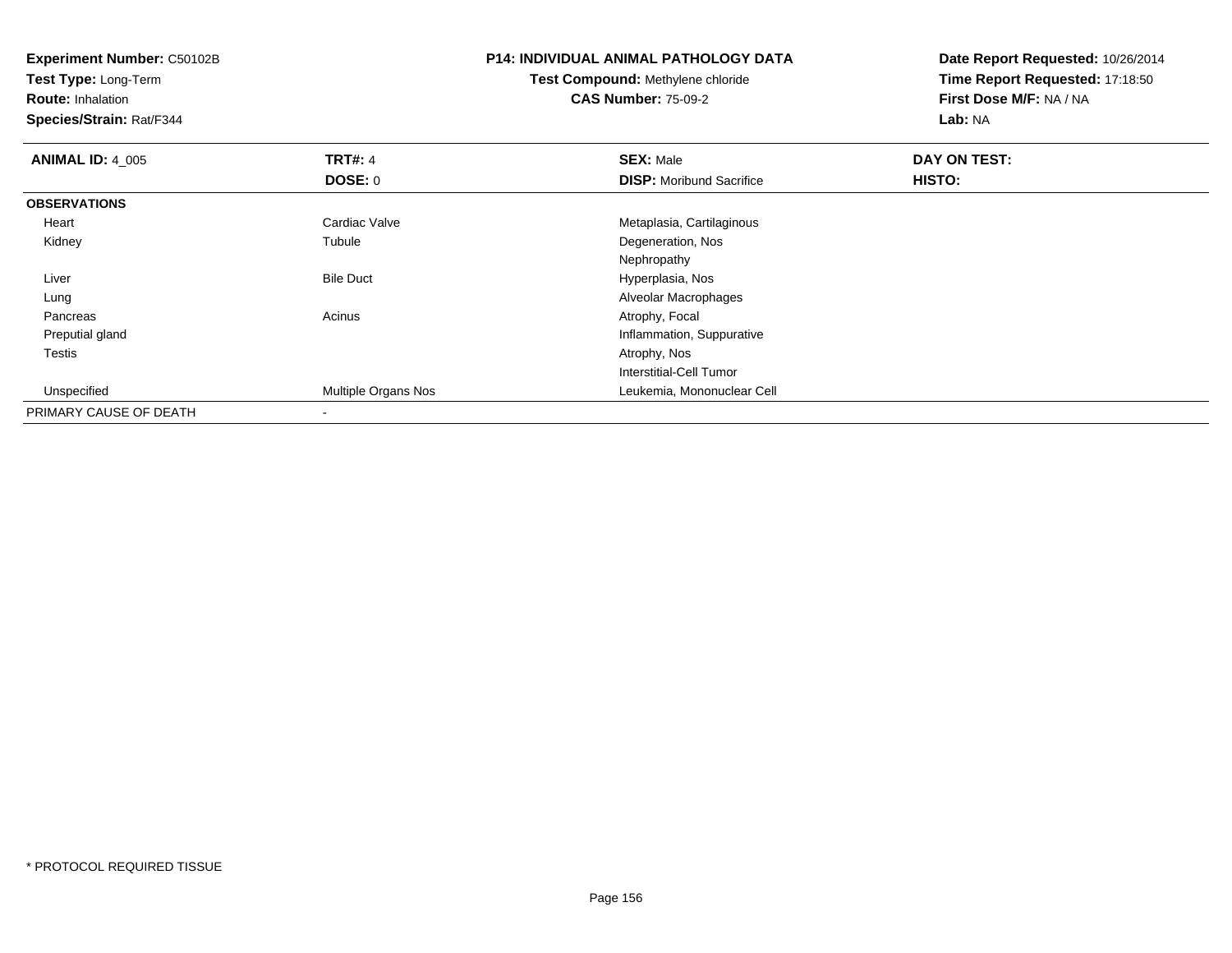| <b>Experiment Number: C50102B</b><br>Test Type: Long-Term<br><b>Route: Inhalation</b><br>Species/Strain: Rat/F344 |                           | <b>P14: INDIVIDUAL ANIMAL PATHOLOGY DATA</b><br>Test Compound: Methylene chloride<br><b>CAS Number: 75-09-2</b> | Date Report Requested: 10/26/2014<br>Time Report Requested: 17:18:50<br>First Dose M/F: NA / NA<br>Lab: NA |
|-------------------------------------------------------------------------------------------------------------------|---------------------------|-----------------------------------------------------------------------------------------------------------------|------------------------------------------------------------------------------------------------------------|
| <b>ANIMAL ID: 4 006</b>                                                                                           | <b>TRT#: 4</b>            | <b>SEX: Male</b>                                                                                                | DAY ON TEST:                                                                                               |
|                                                                                                                   | DOSE: 0                   | <b>DISP:</b> Terminal Sacrifice                                                                                 | <b>HISTO:</b>                                                                                              |
| <b>OBSERVATIONS</b>                                                                                               |                           |                                                                                                                 |                                                                                                            |
| Kidney                                                                                                            |                           | Nephropathy                                                                                                     |                                                                                                            |
| Liver                                                                                                             | Hepatocytes               | Cytoplasmic Change, Basophilic                                                                                  |                                                                                                            |
| Pancreas                                                                                                          | Acinus                    | Atrophy, Focal                                                                                                  |                                                                                                            |
| Pituitary gland                                                                                                   | <b>Anterior Pituitary</b> | Adenoma, Nos                                                                                                    |                                                                                                            |
| Preputial gland                                                                                                   |                           | Carcinoma, Nos                                                                                                  |                                                                                                            |
| Testis                                                                                                            |                           | Atrophy, Nos                                                                                                    |                                                                                                            |
|                                                                                                                   |                           | <b>Interstitial-Cell Tumor</b>                                                                                  |                                                                                                            |
| PRIMARY CAUSE OF DEATH                                                                                            |                           |                                                                                                                 |                                                                                                            |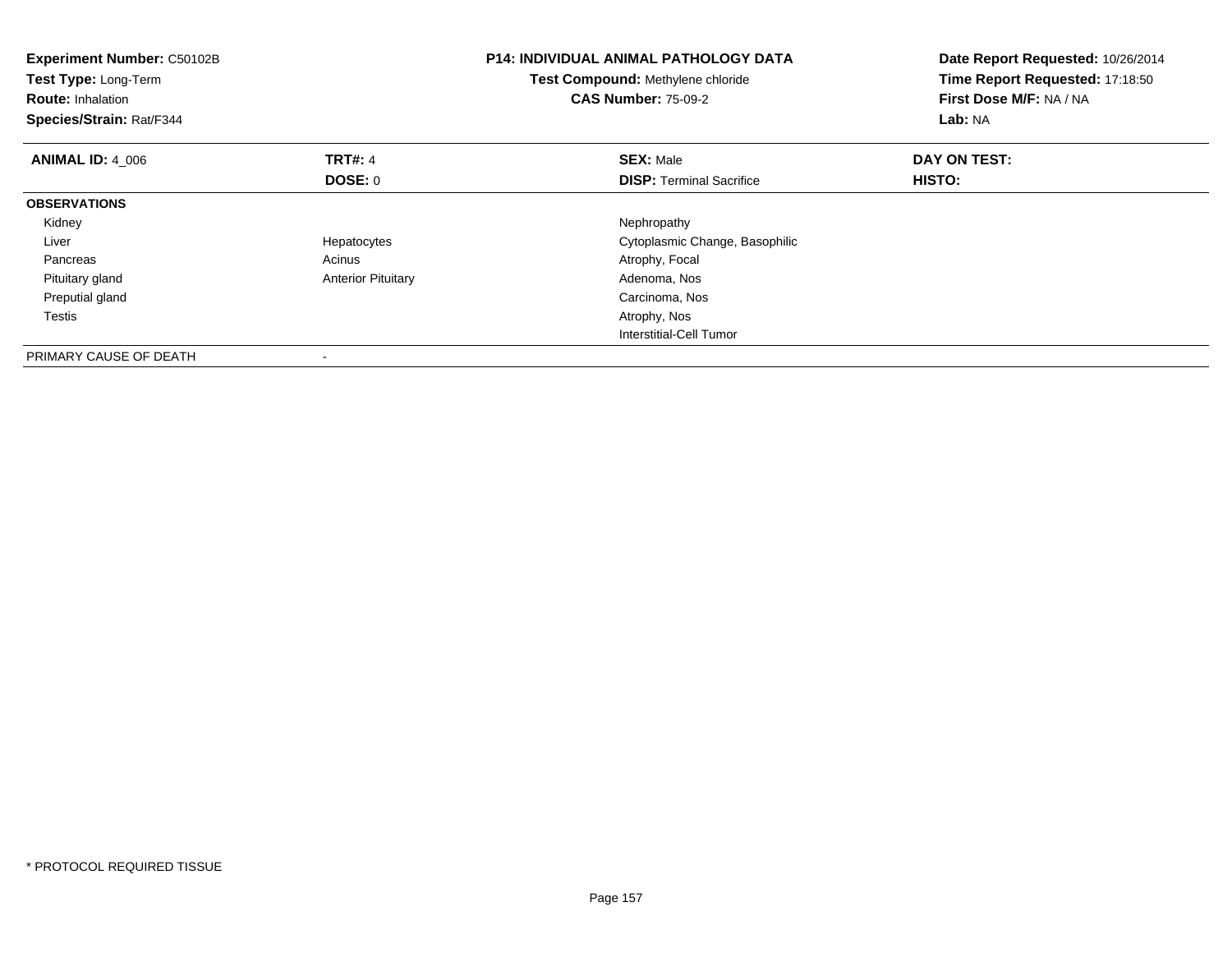**Test Type:** Long-Term

**Route:** Inhalation

**Species/Strain:** Rat/F344

## **P14: INDIVIDUAL ANIMAL PATHOLOGY DATA**

# **Test Compound:** Methylene chloride**CAS Number:** 75-09-2

| <b>ANIMAL ID: 4 007</b> | <b>TRT#: 4</b>      | <b>SEX: Male</b>               | DAY ON TEST: |
|-------------------------|---------------------|--------------------------------|--------------|
|                         | DOSE: 0             | <b>DISP: Natural Death</b>     | HISTO:       |
| <b>OBSERVATIONS</b>     |                     |                                |              |
| Heart                   | Cardiac Valve       | Metaplasia, Cartilaginous      |              |
| Kidney                  |                     | Nephropathy                    |              |
| Larynx                  |                     | Inflammation, Suppurative      |              |
| Liver                   | Hepatocytes         | Cytoplasmic Vacuolization      |              |
|                         | <b>Bile Duct</b>    | Hyperplasia, Nos               |              |
|                         | Hepatocytes         | Necrosis, Focal                |              |
| Nasal cavity            |                     | Inflammation, Suppurative      |              |
| Skin                    | <b>Back</b>         | Sebaceous Adenocarcinoma       |              |
| Spleen                  |                     | Hemorrhage                     |              |
| Testis                  |                     | Atrophy, Nos                   |              |
|                         |                     | <b>Interstitial-Cell Tumor</b> |              |
| Unspecified             | Multiple Organs Nos | Leukemia, Mononuclear Cell     |              |
| PRIMARY CAUSE OF DEATH  | $\,$ $\,$           |                                |              |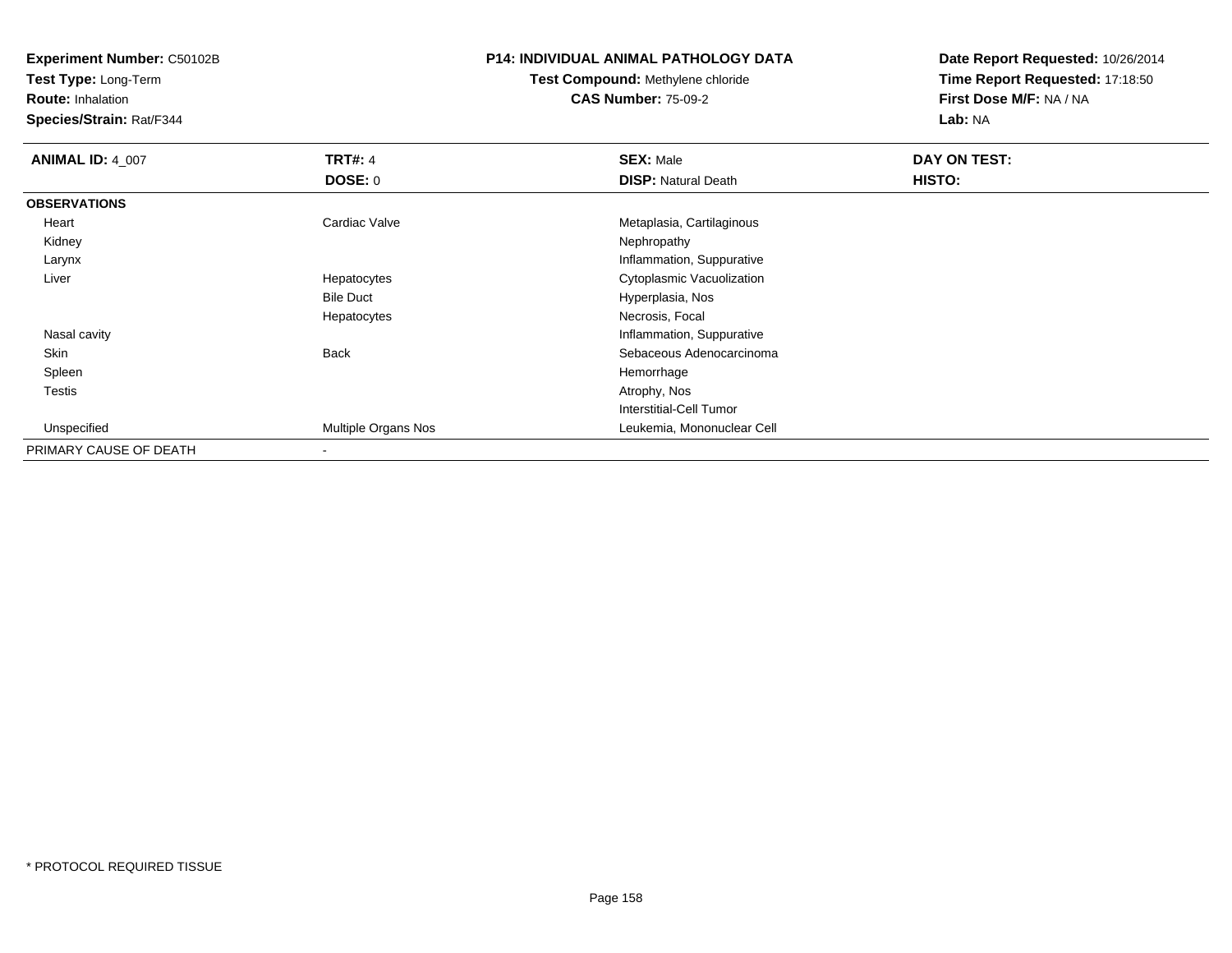**Test Type:** Long-Term

**Route:** Inhalation

**Species/Strain:** Rat/F344

### **P14: INDIVIDUAL ANIMAL PATHOLOGY DATA**

**Test Compound:** Methylene chloride**CAS Number:** 75-09-2

| <b>ANIMAL ID: 4_008</b> | <b>TRT#: 4</b>            | <b>SEX: Male</b>                | DAY ON TEST: |
|-------------------------|---------------------------|---------------------------------|--------------|
|                         | <b>DOSE: 0</b>            | <b>DISP: Terminal Sacrifice</b> | HISTO:       |
| <b>OBSERVATIONS</b>     |                           |                                 |              |
| Kidney                  |                           | Nephropathy                     |              |
| Liver                   | Hepatocytes               | Cytoplasmic Change, Basophilic  |              |
|                         | <b>Bile Duct</b>          | Hyperplasia, Nos                |              |
| Lung                    |                           | Alveolar Macrophages            |              |
|                         | Alveoli                   | Fibrosis, Multifocal            |              |
| Pancreas                | Acinus                    | Atrophy, Focal                  |              |
| Pituitary gland         | <b>Anterior Pituitary</b> | Adenoma, Nos                    |              |
| Seminal vesicle         |                           | Inflammation, Suppurative       |              |
| Testis                  |                           | Atrophy, Nos                    |              |
|                         |                           | Interstitial-Cell Tumor         |              |
| Unspecified             | Multiple Organs Nos       | Leukemia, Mononuclear Cell      |              |
| PRIMARY CAUSE OF DEATH  |                           |                                 |              |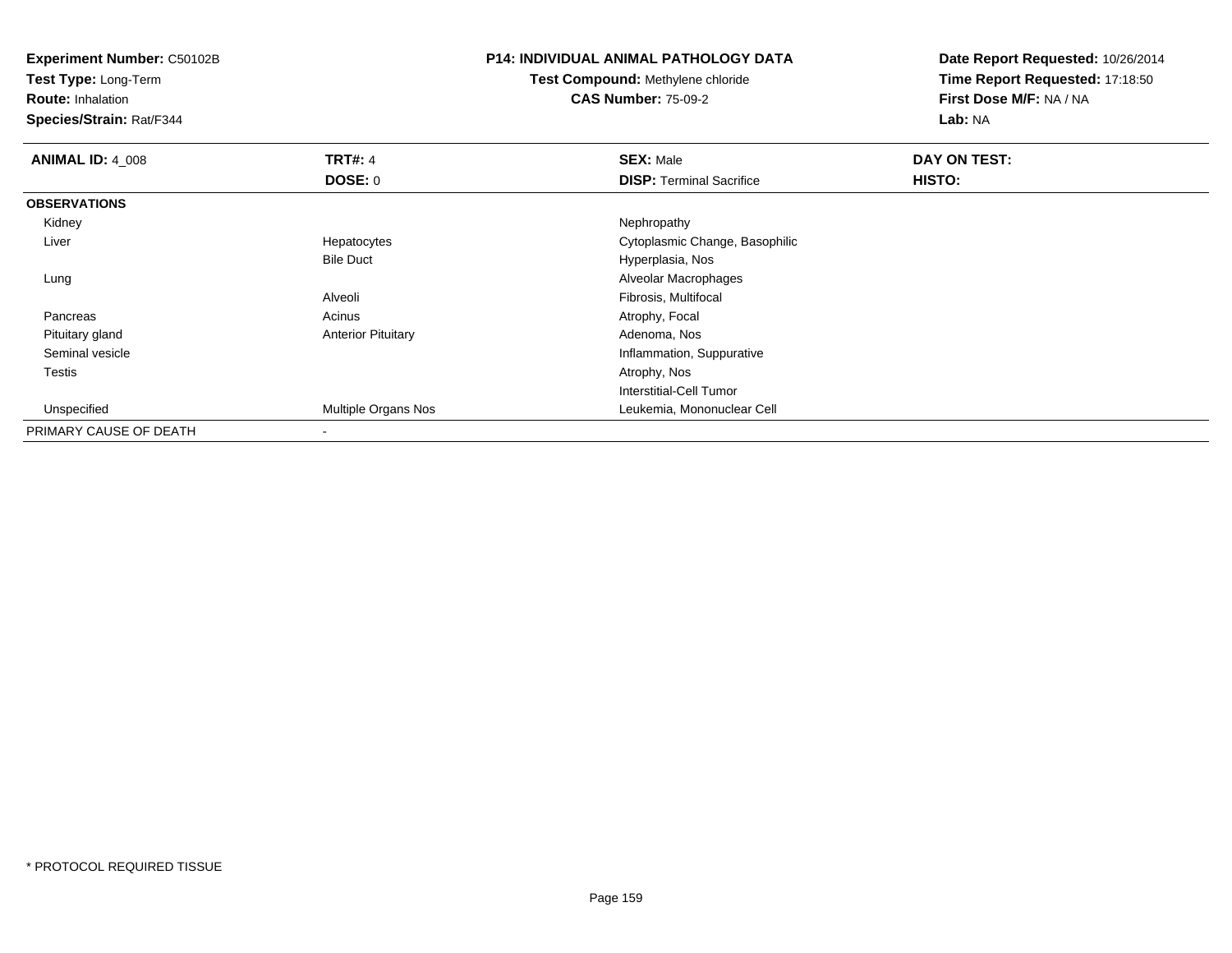**Experiment Number:** C50102B**Test Type:** Long-Term**Route:** Inhalation **Species/Strain:** Rat/F344**P14: INDIVIDUAL ANIMAL PATHOLOGY DATATest Compound:** Methylene chloride**CAS Number:** 75-09-2**Date Report Requested:** 10/26/2014**Time Report Requested:** 17:18:50**First Dose M/F:** NA / NA**Lab:** NA**ANIMAL ID: 4 009 9 TRT#:** 4 **SEX:** Male **SEX:** Male **DAY ON TEST: DOSE:** 0**DISP:** Moribund Sacrifice **HISTO: OBSERVATIONS** Adrenal gland Cortex Nos Cytoplasmic Vacuolization Kidneyy the contract of the contract of the contract of the contract of the contract of the contract of the contract of the contract of the contract of the contract of the contract of the contract of the contract of the contract Degeneration, Nos Nephropathy Bile Duct Hyperplasia, Nos Liver Pituitary glandAnterior Pituitary **Cyst, Nos**  Salivary gland Inflammation, Chronic Focal Seminal vesicleInflammation, Suppurative<br>Atrophy, Nos Testiss and the contract of the contract of the contract of the contract of the contract of the contract of the contract of the contract of the contract of the contract of the contract of the contract of the contract of the cont Interstitial-Cell Tumor Unspecified Multiple Organs Nos Leukemia, Mononuclear Cell PRIMARY CAUSE OF DEATH-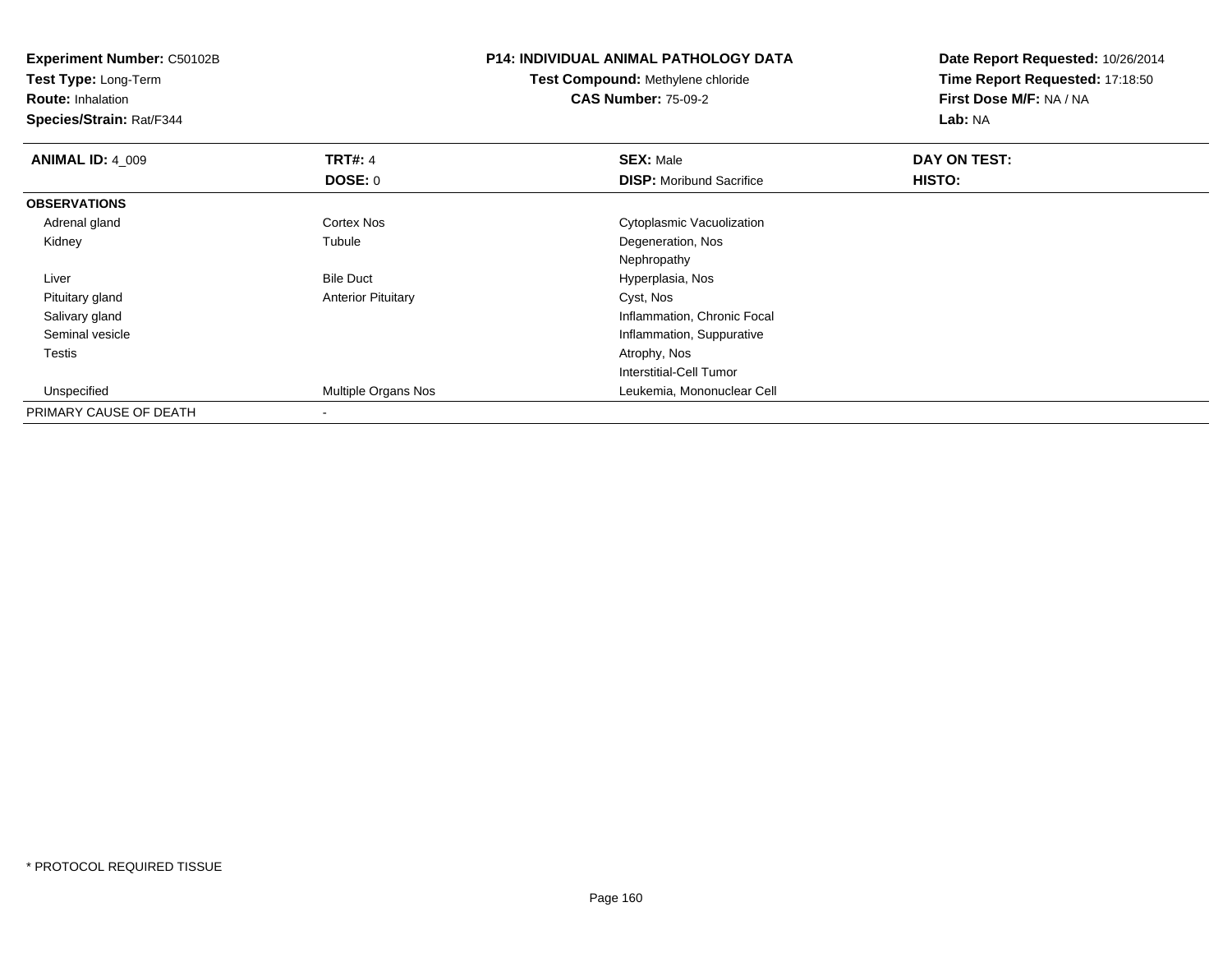**Test Type:** Long-Term

**Route:** Inhalation

**Species/Strain:** Rat/F344

# **P14: INDIVIDUAL ANIMAL PATHOLOGY DATA**

**Test Compound:** Methylene chloride**CAS Number:** 75-09-2

| <b>ANIMAL ID: 4 010</b> | <b>TRT#: 4</b>           | <b>SEX: Male</b>                | DAY ON TEST: |  |
|-------------------------|--------------------------|---------------------------------|--------------|--|
|                         | DOSE: 0                  | <b>DISP: Terminal Sacrifice</b> | HISTO:       |  |
| <b>OBSERVATIONS</b>     |                          |                                 |              |  |
| Adrenal gland           | Medulla                  | Pheochromocytoma                |              |  |
| Kidney                  |                          | Nephropathy                     |              |  |
| Liver                   | Hepatocytes              | Cytoplasmic Change, Basophilic  |              |  |
| Nasal cavity            |                          | Metaplasia, Squamous            |              |  |
| Pancreas                | Islets                   | Hyperplasia, Nos                |              |  |
| Preputial gland         |                          | Carcinoma, Nos                  |              |  |
|                         |                          | Inflammation, Suppurative       |              |  |
| Seminal vesicle         |                          | Hyperplasia, Epithelial         |              |  |
| Testis                  |                          | Atrophy, Nos                    |              |  |
|                         |                          | Interstitial-Cell Tumor         |              |  |
| PRIMARY CAUSE OF DEATH  | $\overline{\phantom{a}}$ |                                 |              |  |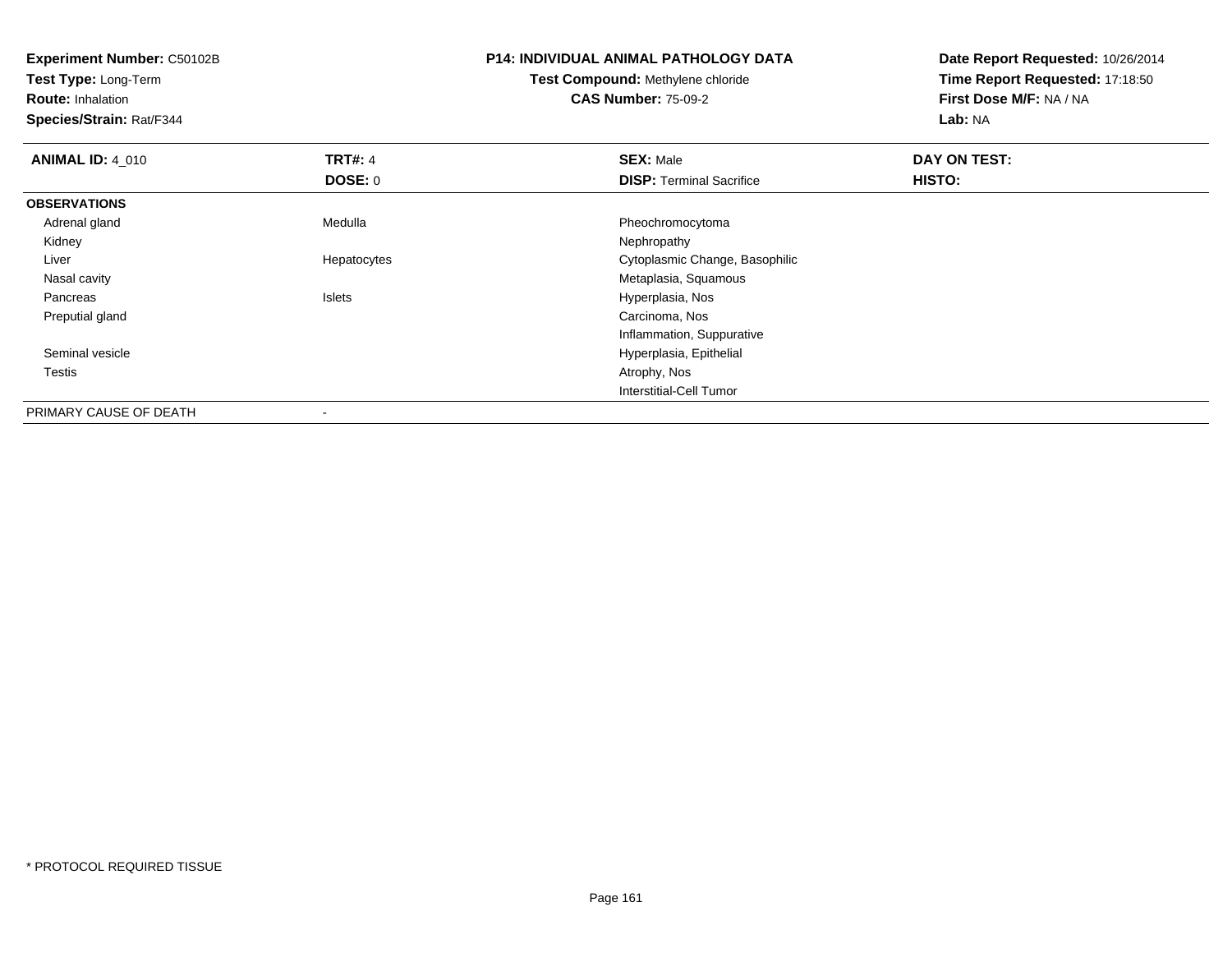| <b>Experiment Number: C50102B</b><br><b>Test Type: Long-Term</b><br><b>Route: Inhalation</b><br>Species/Strain: Rat/F344 |                           | <b>P14: INDIVIDUAL ANIMAL PATHOLOGY DATA</b><br><b>Test Compound: Methylene chloride</b><br><b>CAS Number: 75-09-2</b> | Date Report Requested: 10/26/2014<br>Time Report Requested: 17:18:50<br>First Dose M/F: NA / NA<br>Lab: NA |
|--------------------------------------------------------------------------------------------------------------------------|---------------------------|------------------------------------------------------------------------------------------------------------------------|------------------------------------------------------------------------------------------------------------|
| <b>ANIMAL ID: 4_011</b>                                                                                                  | <b>TRT#: 4</b>            | <b>SEX: Male</b>                                                                                                       | DAY ON TEST:                                                                                               |
|                                                                                                                          | DOSE: 0                   | <b>DISP:</b> Moribund Sacrifice                                                                                        | HISTO:                                                                                                     |
| <b>OBSERVATIONS</b>                                                                                                      |                           |                                                                                                                        |                                                                                                            |
| Intestine Large                                                                                                          | Colon                     | Parasitism                                                                                                             |                                                                                                            |
| Kidney                                                                                                                   |                           | Nephropathy                                                                                                            |                                                                                                            |
| Pancreas                                                                                                                 | Acinus                    | Atrophy, Focal                                                                                                         |                                                                                                            |
| Pituitary gland                                                                                                          | <b>Anterior Pituitary</b> | Adenoma, Nos                                                                                                           |                                                                                                            |
| Seminal vesicle                                                                                                          |                           | Inflammation, Suppurative                                                                                              |                                                                                                            |
| Testis                                                                                                                   |                           | Interstitial-Cell Tumor                                                                                                |                                                                                                            |
| Thyroid                                                                                                                  |                           | Hyperplasia, C Cell                                                                                                    |                                                                                                            |
| Unspecified                                                                                                              | Multiple Organs Nos       | Leukemia, Mononuclear Cell                                                                                             |                                                                                                            |
| PRIMARY CAUSE OF DEATH                                                                                                   |                           |                                                                                                                        |                                                                                                            |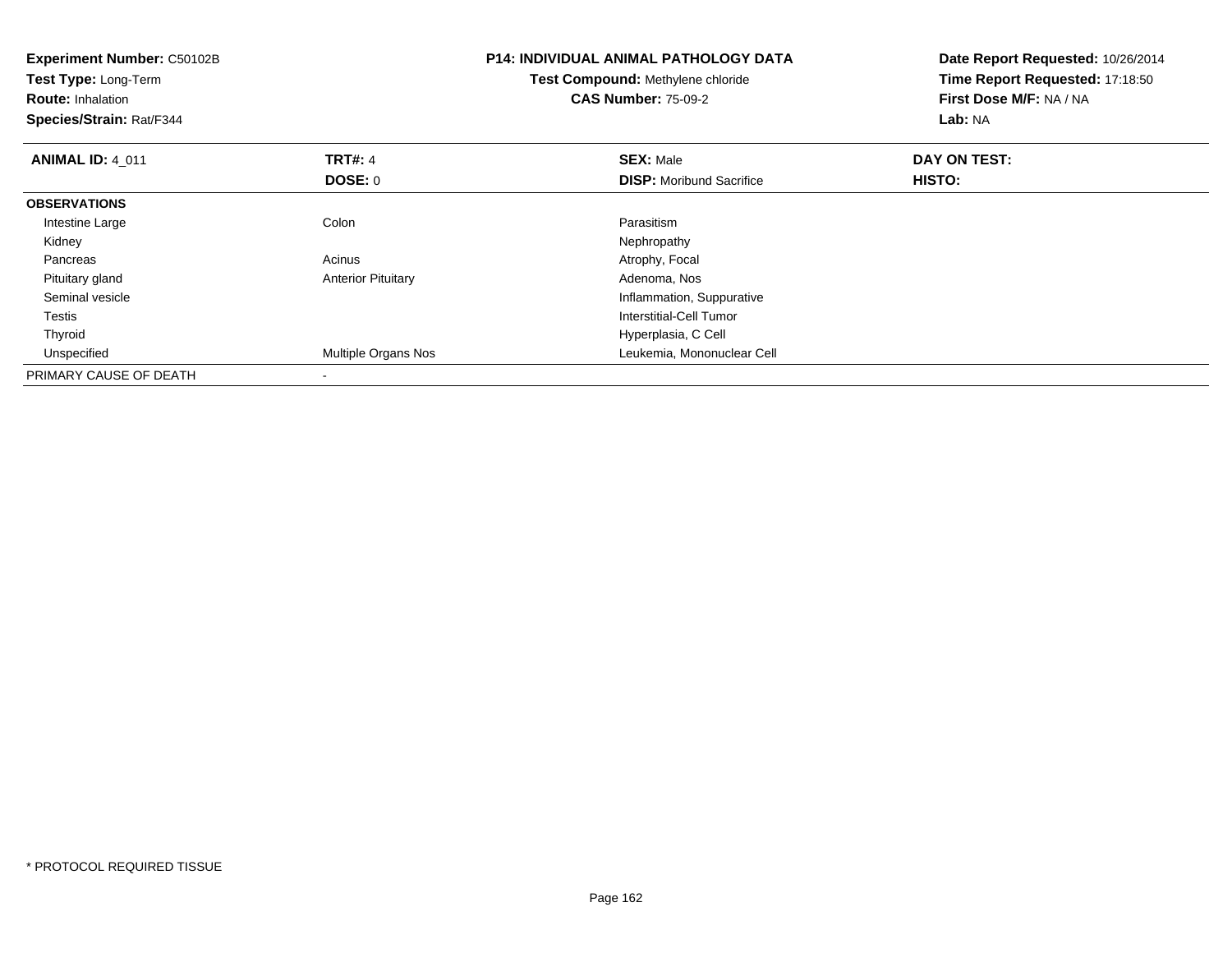| <b>Experiment Number: C50102B</b><br>Test Type: Long-Term<br><b>Route: Inhalation</b><br>Species/Strain: Rat/F344 |                     | <b>P14: INDIVIDUAL ANIMAL PATHOLOGY DATA</b><br>Test Compound: Methylene chloride<br><b>CAS Number: 75-09-2</b> | Date Report Requested: 10/26/2014<br>Time Report Requested: 17:18:50<br><b>First Dose M/F: NA / NA</b><br>Lab: NA |
|-------------------------------------------------------------------------------------------------------------------|---------------------|-----------------------------------------------------------------------------------------------------------------|-------------------------------------------------------------------------------------------------------------------|
| <b>ANIMAL ID: 4_012</b>                                                                                           | <b>TRT#: 4</b>      | <b>SEX: Male</b>                                                                                                | DAY ON TEST:                                                                                                      |
|                                                                                                                   | DOSE: 0             | <b>DISP:</b> Moribund Sacrifice                                                                                 | HISTO:                                                                                                            |
| <b>OBSERVATIONS</b>                                                                                               |                     |                                                                                                                 |                                                                                                                   |
| Adrenal gland                                                                                                     | <b>Cortex Nos</b>   | Cytoplasmic Vacuolization                                                                                       |                                                                                                                   |
| Heart                                                                                                             | Cardiac Valve       | Metaplasia, Cartilaginous                                                                                       |                                                                                                                   |
| Kidney                                                                                                            |                     | Nephropathy                                                                                                     |                                                                                                                   |
| Liver                                                                                                             | <b>Bile Duct</b>    | Hyperplasia, Nos                                                                                                |                                                                                                                   |
|                                                                                                                   | Hepatocytes         | Necrosis, Focal                                                                                                 |                                                                                                                   |
| Testis                                                                                                            |                     | Atrophy, Nos                                                                                                    |                                                                                                                   |
|                                                                                                                   |                     | Interstitial-Cell Tumor                                                                                         |                                                                                                                   |
| Unspecified                                                                                                       | Multiple Organs Nos | Leukemia, Mononuclear Cell                                                                                      |                                                                                                                   |
| PRIMARY CAUSE OF DEATH                                                                                            |                     |                                                                                                                 |                                                                                                                   |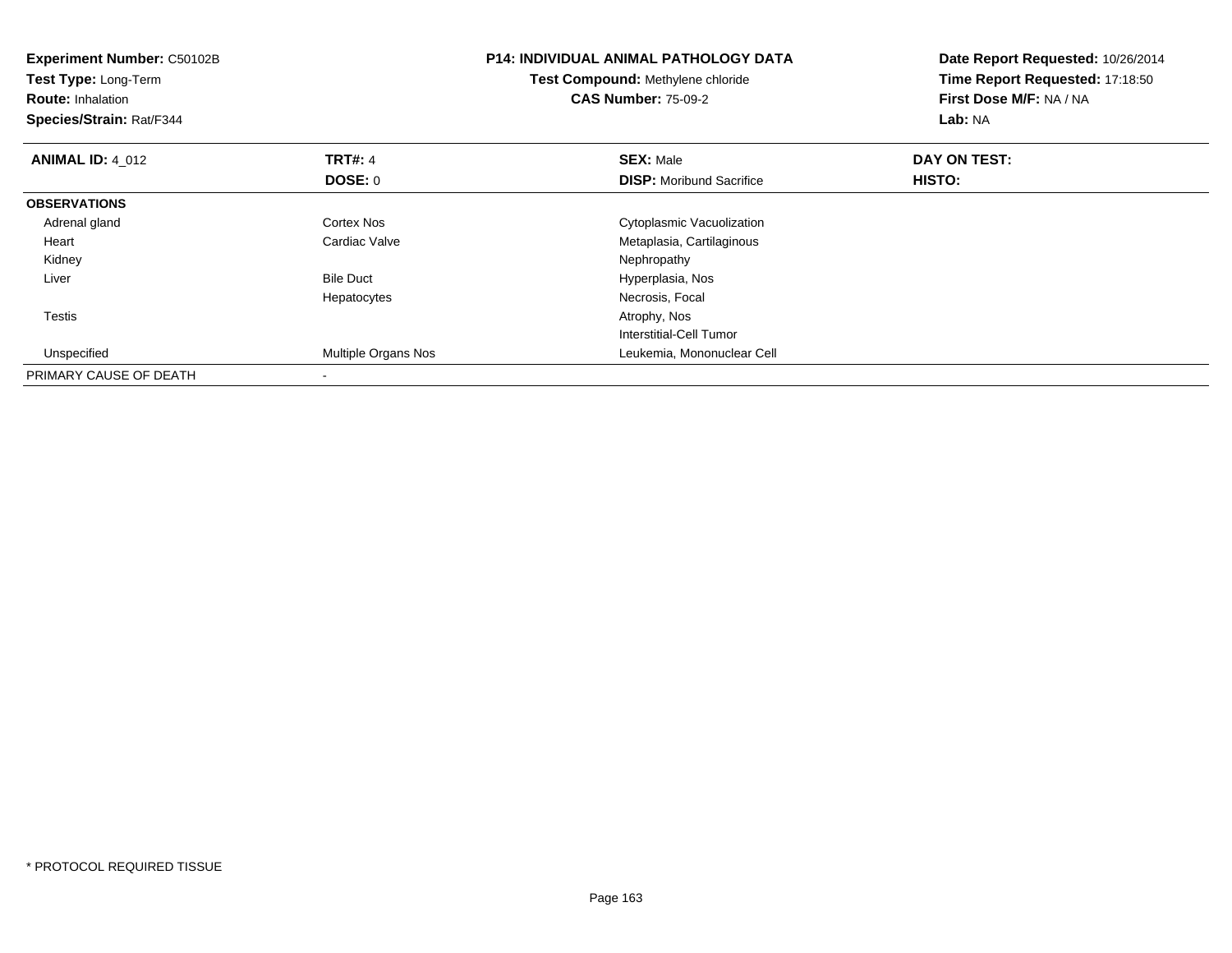| <b>Experiment Number: C50102B</b><br><b>Test Type: Long-Term</b><br><b>Route: Inhalation</b><br>Species/Strain: Rat/F344 |                           | <b>P14: INDIVIDUAL ANIMAL PATHOLOGY DATA</b><br><b>Test Compound: Methylene chloride</b><br><b>CAS Number: 75-09-2</b> | Date Report Requested: 10/26/2014<br>Time Report Requested: 17:18:50<br>First Dose M/F: NA / NA<br>Lab: NA |
|--------------------------------------------------------------------------------------------------------------------------|---------------------------|------------------------------------------------------------------------------------------------------------------------|------------------------------------------------------------------------------------------------------------|
| <b>ANIMAL ID: 4_013</b>                                                                                                  | <b>TRT#: 4</b>            | <b>SEX: Male</b>                                                                                                       | DAY ON TEST:                                                                                               |
|                                                                                                                          | DOSE: 0                   | <b>DISP:</b> Moribund Sacrifice                                                                                        | HISTO:                                                                                                     |
| <b>OBSERVATIONS</b>                                                                                                      |                           |                                                                                                                        |                                                                                                            |
| Kidney                                                                                                                   |                           | Nephropathy                                                                                                            |                                                                                                            |
| Liver                                                                                                                    |                           | Hepatocellular Carcinoma                                                                                               |                                                                                                            |
|                                                                                                                          |                           | Hepatocytomegaly                                                                                                       |                                                                                                            |
|                                                                                                                          | <b>Bile Duct</b>          | Hyperplasia, Nos                                                                                                       |                                                                                                            |
| Pituitary gland                                                                                                          | <b>Anterior Pituitary</b> | Adenoma, Nos                                                                                                           |                                                                                                            |
| Prostate                                                                                                                 |                           | Inflammation, Suppurative                                                                                              |                                                                                                            |
| Thyroid                                                                                                                  |                           | Hyperplasia, C Cell                                                                                                    |                                                                                                            |
| Unspecified                                                                                                              | Multiple Organs Nos       | Leukemia, Mononuclear Cell                                                                                             |                                                                                                            |
| PRIMARY CAUSE OF DEATH                                                                                                   |                           |                                                                                                                        |                                                                                                            |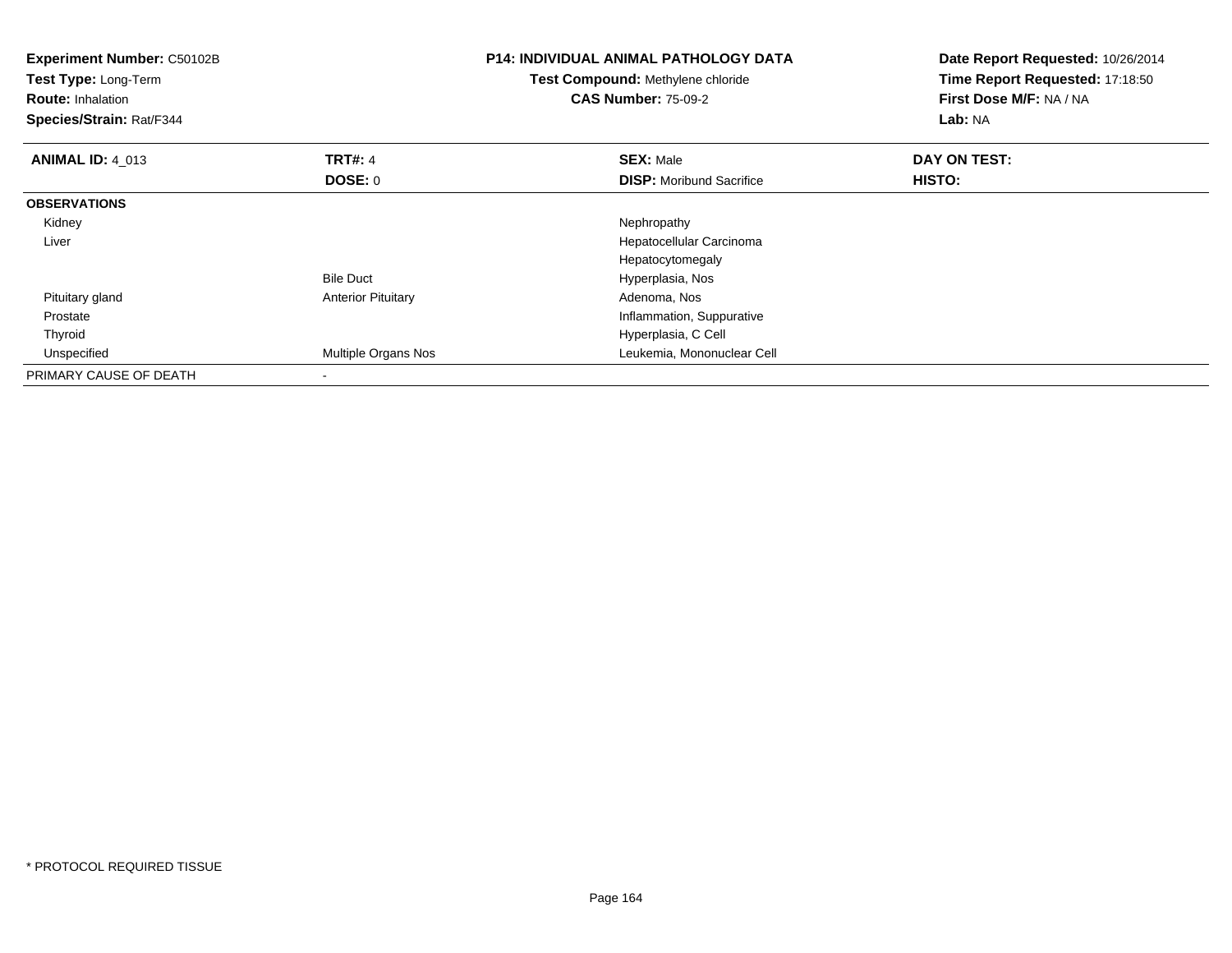| <b>Experiment Number: C50102B</b><br>Test Type: Long-Term<br><b>Route: Inhalation</b><br>Species/Strain: Rat/F344 |                              | <b>P14: INDIVIDUAL ANIMAL PATHOLOGY DATA</b><br>Test Compound: Methylene chloride<br><b>CAS Number: 75-09-2</b> | Date Report Requested: 10/26/2014<br>Time Report Requested: 17:18:50<br>First Dose M/F: NA / NA<br>Lab: NA |
|-------------------------------------------------------------------------------------------------------------------|------------------------------|-----------------------------------------------------------------------------------------------------------------|------------------------------------------------------------------------------------------------------------|
| <b>ANIMAL ID: 4 014</b>                                                                                           | <b>TRT#: 4</b>               | <b>SEX: Male</b>                                                                                                | DAY ON TEST:                                                                                               |
|                                                                                                                   | DOSE: 0                      | <b>DISP:</b> Moribund Sacrifice                                                                                 | <b>HISTO:</b>                                                                                              |
| <b>OBSERVATIONS</b>                                                                                               |                              |                                                                                                                 |                                                                                                            |
| Liver                                                                                                             | <b>Bile Duct</b>             | Hyperplasia, Nos                                                                                                |                                                                                                            |
| Lymph node                                                                                                        | <b>Bronchial Lymph Node</b>  | Hyperplasia, Lymphoid                                                                                           |                                                                                                            |
| Peritoneum                                                                                                        | <b>Peritoneal Cavity Nos</b> | Liposarcoma                                                                                                     |                                                                                                            |
| Seminal vesicle                                                                                                   |                              | Inflammation, Suppurative                                                                                       |                                                                                                            |
| Spleen                                                                                                            |                              | Hyperplasia, Lymphoid                                                                                           |                                                                                                            |
| Testis                                                                                                            |                              | Interstitial-Cell Tumor                                                                                         |                                                                                                            |
| PRIMARY CAUSE OF DEATH                                                                                            |                              |                                                                                                                 |                                                                                                            |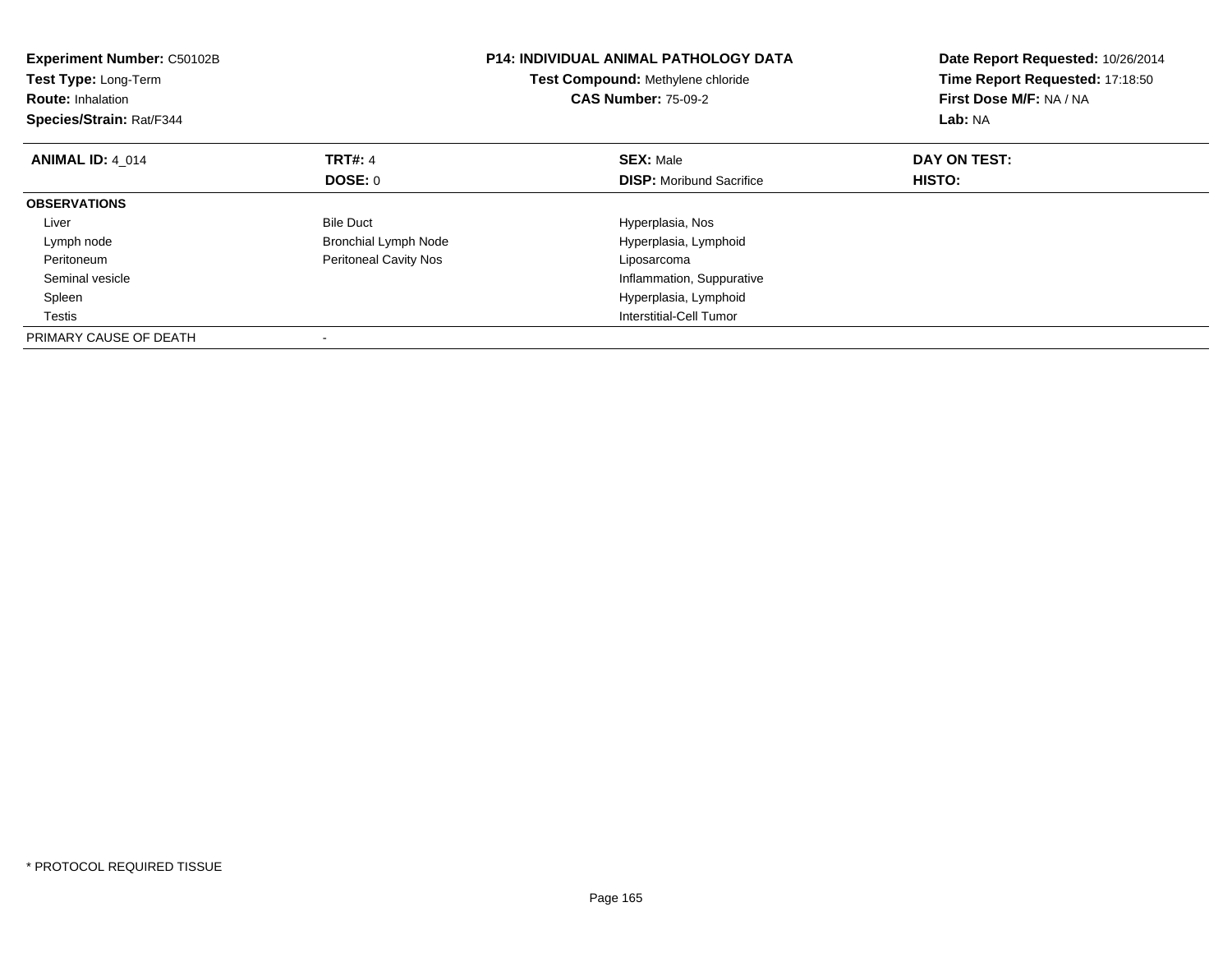**Experiment Number:** C50102B**Test Type:** Long-Term**Route:** Inhalation **Species/Strain:** Rat/F344**P14: INDIVIDUAL ANIMAL PATHOLOGY DATATest Compound:** Methylene chloride**CAS Number:** 75-09-2**Date Report Requested:** 10/26/2014**Time Report Requested:** 17:18:50**First Dose M/F:** NA / NA**Lab:** NA**ANIMAL ID: 4 015 TRT#:** 4 **SEX:** Male **DAY ON TEST: DOSE:** 0**DISP:** Moribund Sacrifice **HISTO: OBSERVATIONS** Adrenal glandCytoplasmic Vacuolization<br>
Cytoplasmic Vacuolization<br>
Nephropathy Kidneyy the control of the control of the control of the control of the control of the control of the control of the control of the control of the control of the control of the control of the control of the control of the contro Larynx Inflammation, Suppurative Liver Bile Duct Fibrosis Hyperplasia, NosBile Duct Pituitary glandAnterior Pituitary **Adenoma, Nos** Adenoma, Nos Preputial gland Inflammation, Suppurative Seminal vesicle Inflammation, Suppurative Testis Interstitial-Cell Tumor Unspecified Multiple Organs Nos Leukemia, Mononuclear Cell PRIMARY CAUSE OF DEATH-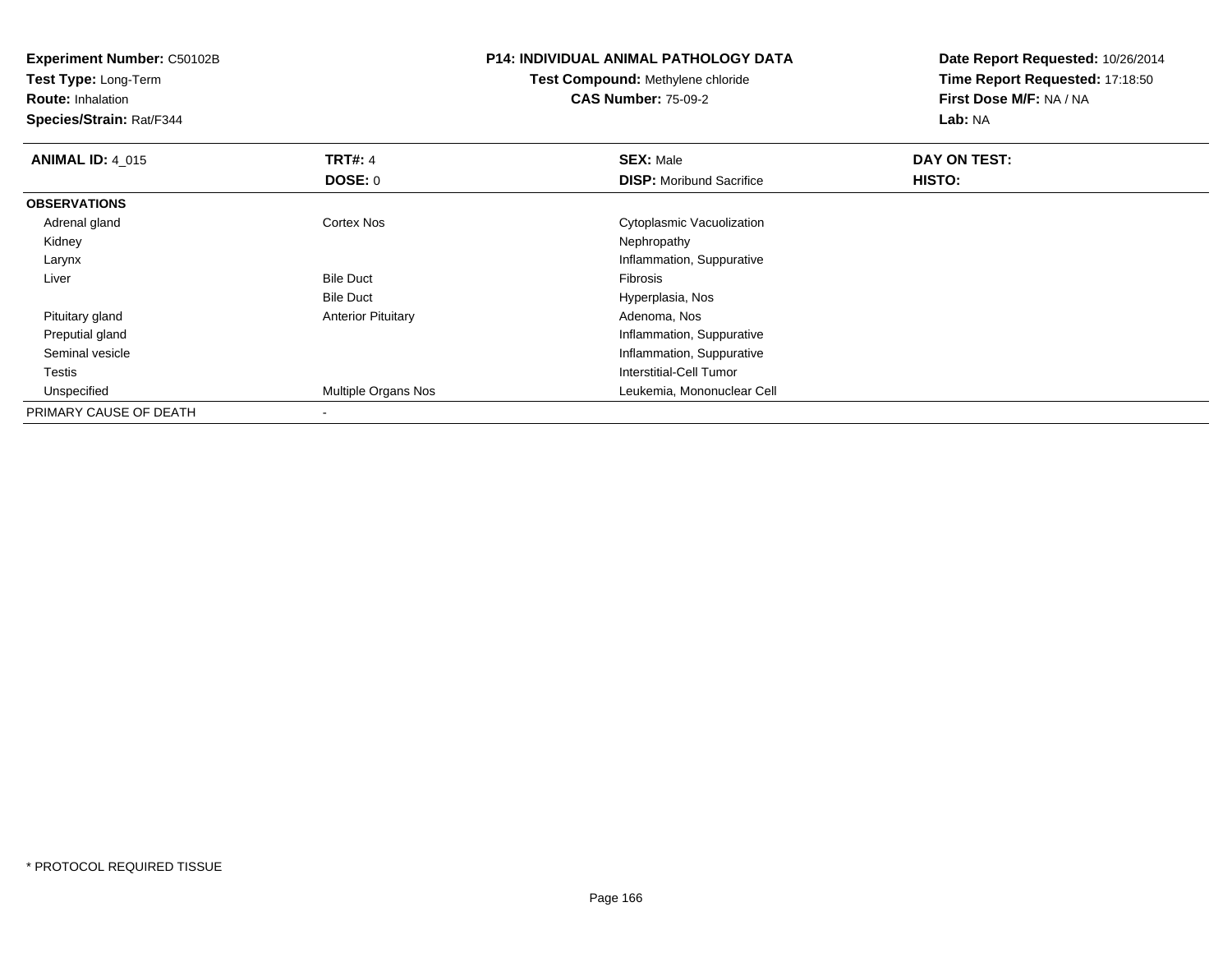| Experiment Number: C50102B<br>Test Type: Long-Term<br><b>Route: Inhalation</b><br>Species/Strain: Rat/F344 |                     | <b>P14: INDIVIDUAL ANIMAL PATHOLOGY DATA</b><br>Test Compound: Methylene chloride<br><b>CAS Number: 75-09-2</b> | Date Report Requested: 10/26/2014<br>Time Report Requested: 17:18:50<br>First Dose M/F: NA / NA<br>Lab: NA |
|------------------------------------------------------------------------------------------------------------|---------------------|-----------------------------------------------------------------------------------------------------------------|------------------------------------------------------------------------------------------------------------|
| <b>ANIMAL ID: 4_016</b>                                                                                    | <b>TRT#: 4</b>      | <b>SEX: Male</b>                                                                                                | DAY ON TEST:                                                                                               |
|                                                                                                            | <b>DOSE: 0</b>      | <b>DISP:</b> Terminal Sacrifice                                                                                 | <b>HISTO:</b>                                                                                              |
| <b>OBSERVATIONS</b>                                                                                        |                     |                                                                                                                 |                                                                                                            |
| Heart                                                                                                      | Atrium              | Thrombosis, Nos                                                                                                 |                                                                                                            |
| Kidney                                                                                                     |                     | Nephropathy                                                                                                     |                                                                                                            |
| Liver                                                                                                      | <b>Bile Duct</b>    | Fibrosis                                                                                                        |                                                                                                            |
|                                                                                                            | <b>Bile Duct</b>    | Hyperplasia, Nos                                                                                                |                                                                                                            |
| <b>Testis</b>                                                                                              |                     | Atrophy, Nos                                                                                                    |                                                                                                            |
|                                                                                                            |                     | Interstitial-Cell Tumor                                                                                         |                                                                                                            |
| Unspecified                                                                                                | Multiple Organs Nos | Leukemia, Mononuclear Cell                                                                                      |                                                                                                            |
| PRIMARY CAUSE OF DEATH                                                                                     |                     |                                                                                                                 |                                                                                                            |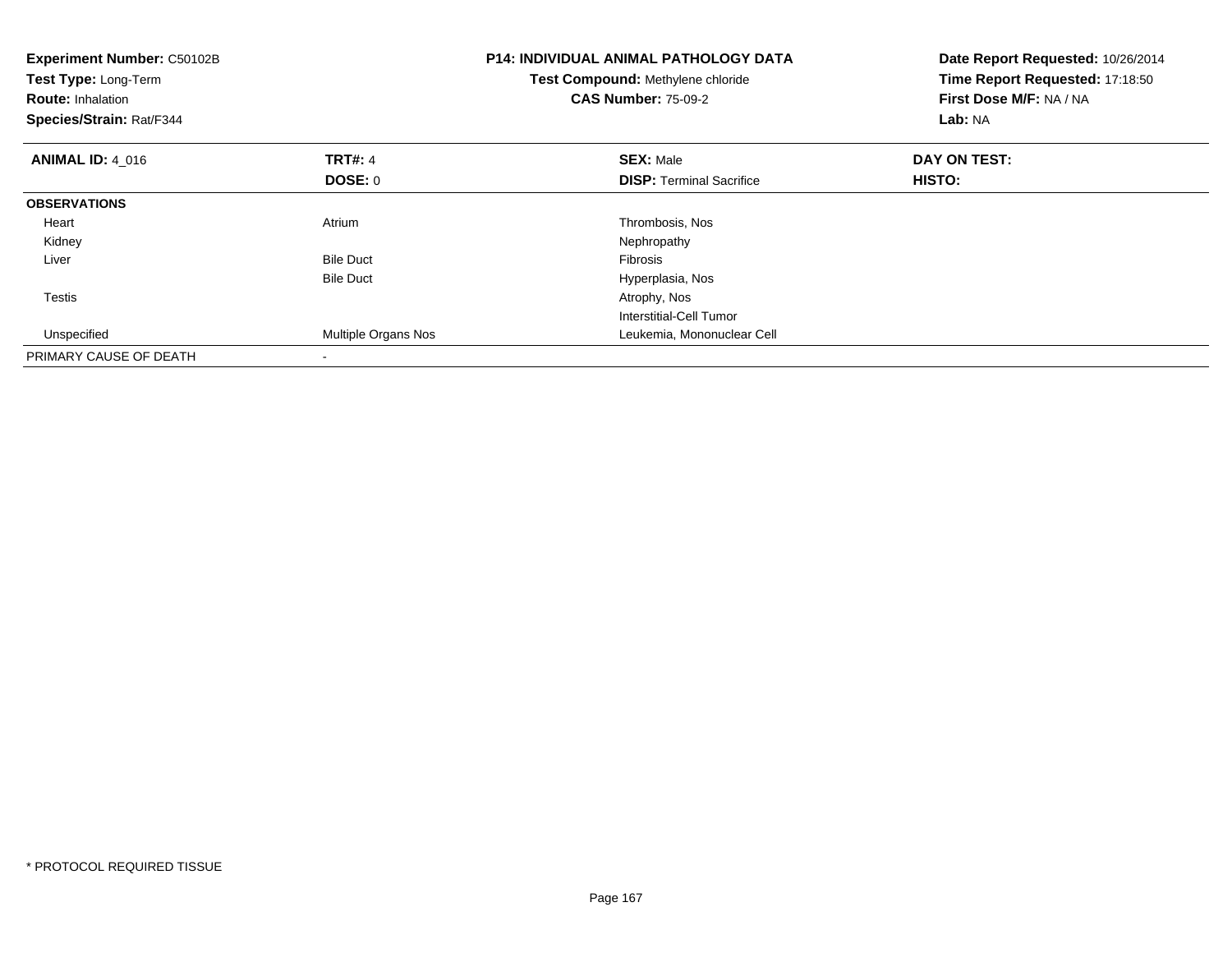**Experiment Number:** C50102B**Test Type:** Long-Term**Route:** Inhalation **Species/Strain:** Rat/F344**P14: INDIVIDUAL ANIMAL PATHOLOGY DATATest Compound:** Methylene chloride**CAS Number:** 75-09-2**Date Report Requested:** 10/26/2014**Time Report Requested:** 17:18:50**First Dose M/F:** NA / NA**Lab:** NA**ANIMAL ID: 4 017 TRT#:** 4 **SEX:** Male **DAY ON TEST: DOSE:** 0**DISP:** Moribund Sacrifice **HISTO: OBSERVATIONS** Kidneyy the control of the control of the control of the control of the control of the control of the control of the control of the control of the control of the control of the control of the control of the control of the contro Liver Hepatocytes Cytoplasmic Change, Eosinophilic Bile Duct Hyperplasia, Nos Alveolar Macrophages Lung Pituitary glandAnterior Pituitary **Material Executive Contracts** Hyperplasia, Nos Preputial gland Hyperplasia, Epithelial Skin Papilloma, Nos Testiss and the contract of the contract of the contract of the contract of the contract of the contract of the contract of the contract of the contract of the contract of the contract of the contract of the contract of the cont Interstitial-Cell Tumor Unspecified Multiple Organs Nos Leukemia, Mononuclear Cell PRIMARY CAUSE OF DEATH-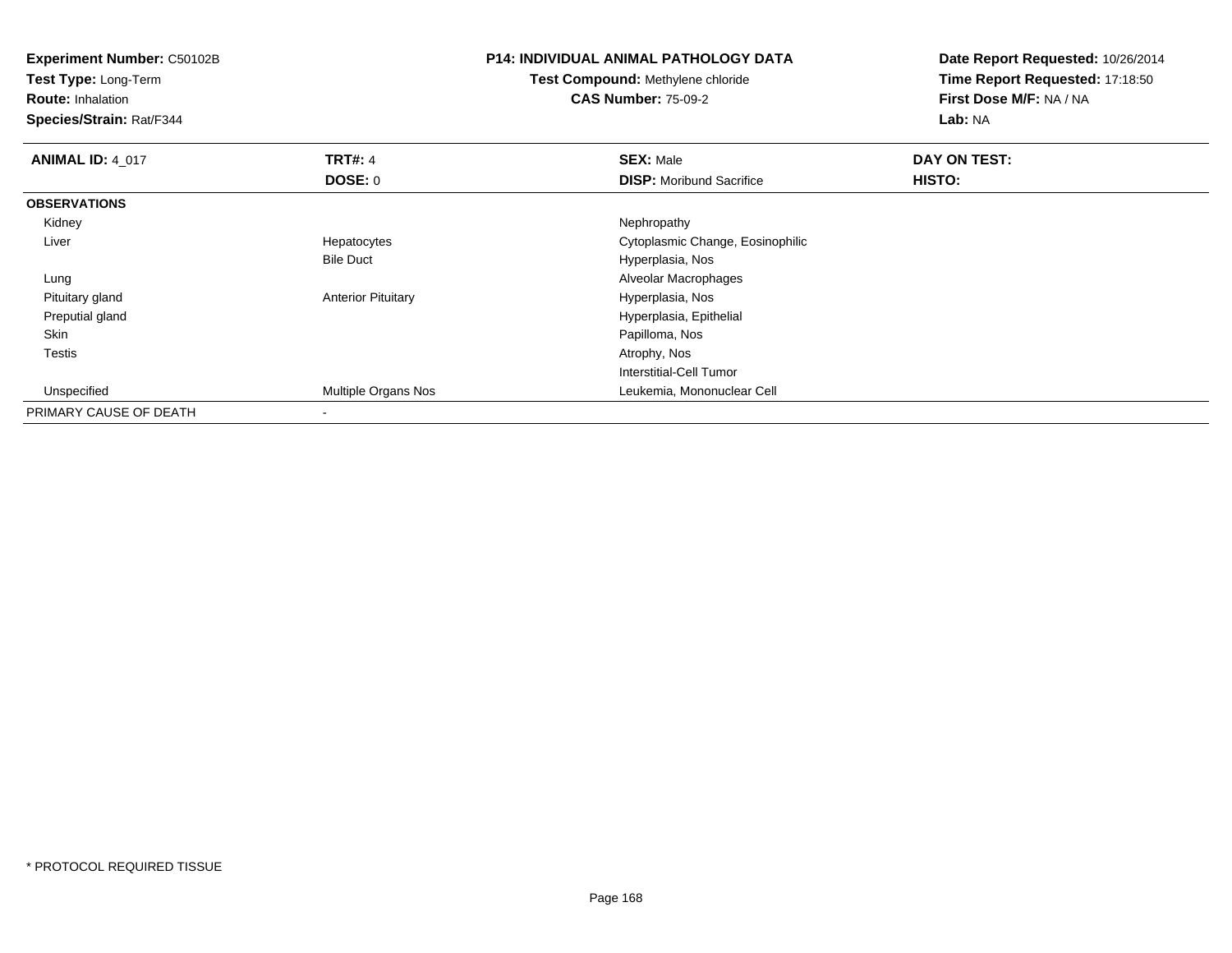| <b>Experiment Number: C50102B</b><br>Test Type: Long-Term |                     | <b>P14: INDIVIDUAL ANIMAL PATHOLOGY DATA</b> | Date Report Requested: 10/26/2014 |
|-----------------------------------------------------------|---------------------|----------------------------------------------|-----------------------------------|
|                                                           |                     | <b>Test Compound: Methylene chloride</b>     | Time Report Requested: 17:18:50   |
| <b>Route: Inhalation</b>                                  |                     | <b>CAS Number: 75-09-2</b>                   | First Dose M/F: NA / NA           |
| Species/Strain: Rat/F344                                  |                     |                                              | Lab: NA                           |
| <b>ANIMAL ID: 4 018</b>                                   | <b>TRT#: 4</b>      | <b>SEX: Male</b>                             | DAY ON TEST:                      |
|                                                           | <b>DOSE: 0</b>      | <b>DISP:</b> Moribund Sacrifice              | HISTO:                            |
| <b>OBSERVATIONS</b>                                       |                     |                                              |                                   |
| Adrenal gland                                             | Medulla             | Hyperplasia, Focal                           |                                   |
| Kidney                                                    | Tubule              | Degeneration, Nos                            |                                   |
|                                                           |                     | Nephropathy                                  |                                   |
| Liver                                                     | <b>Bile Duct</b>    | Hyperplasia, Nos                             |                                   |
| Nasal cavity                                              |                     | Foreign Body, Nos                            |                                   |
|                                                           |                     | Inflammation, Suppurative                    |                                   |
| Preputial gland                                           |                     | Inflammation, Suppurative                    |                                   |
| Testis                                                    |                     | Atrophy, Nos                                 |                                   |
|                                                           |                     | <b>Interstitial-Cell Tumor</b>               |                                   |
| Unspecified                                               | Multiple Organs Nos | Leukemia, Mononuclear Cell                   |                                   |
| PRIMARY CAUSE OF DEATH                                    |                     |                                              |                                   |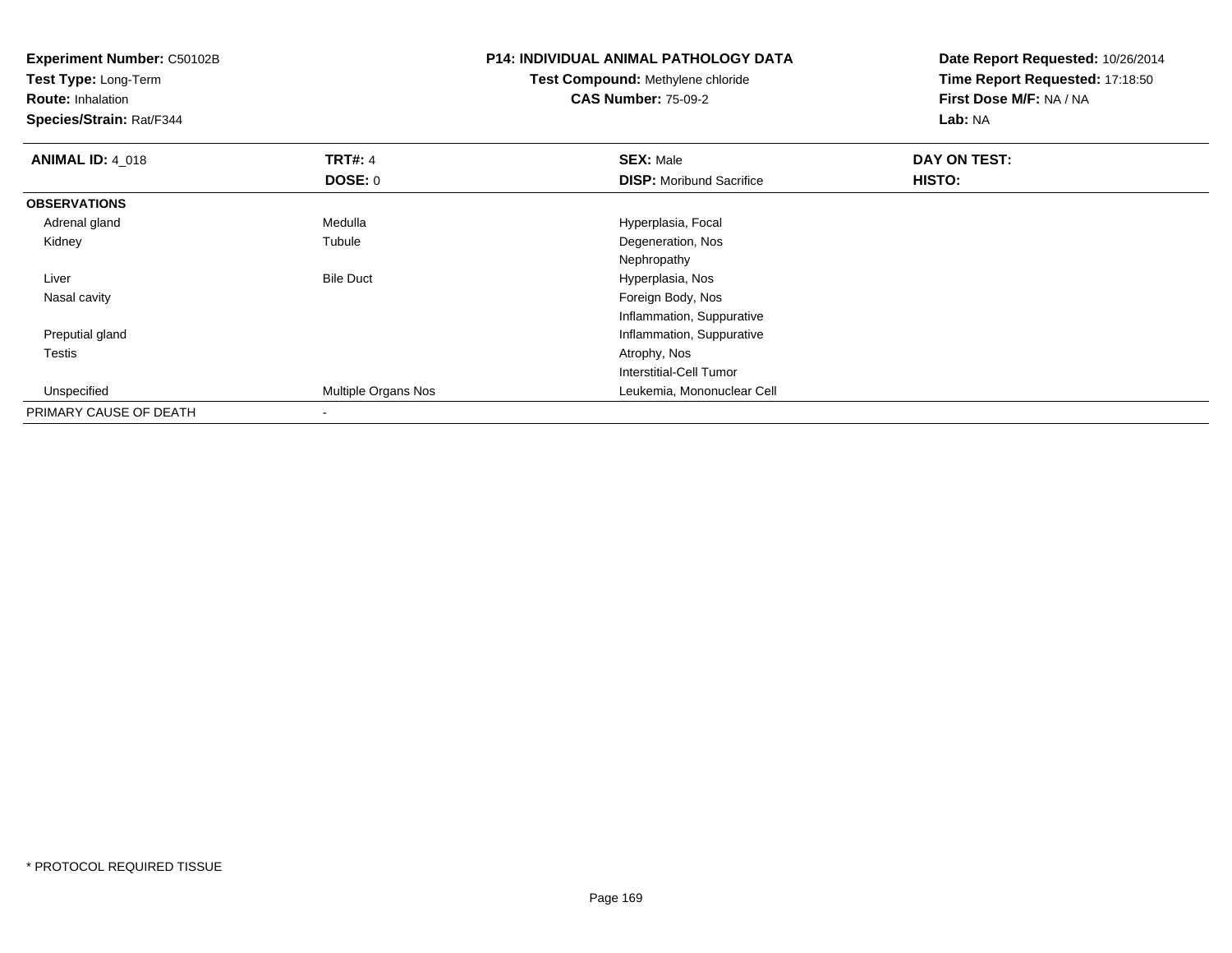| <b>Experiment Number: C50102B</b><br>Test Type: Long-Term<br><b>Route: Inhalation</b> |                           | <b>P14: INDIVIDUAL ANIMAL PATHOLOGY DATA</b><br><b>Test Compound: Methylene chloride</b><br><b>CAS Number: 75-09-2</b> | Date Report Requested: 10/26/2014<br>Time Report Requested: 17:18:50<br>First Dose M/F: NA / NA |  |
|---------------------------------------------------------------------------------------|---------------------------|------------------------------------------------------------------------------------------------------------------------|-------------------------------------------------------------------------------------------------|--|
| Species/Strain: Rat/F344                                                              |                           |                                                                                                                        | Lab: NA                                                                                         |  |
| <b>ANIMAL ID: 4_019</b>                                                               | <b>TRT#: 4</b>            | <b>SEX: Male</b>                                                                                                       | DAY ON TEST:                                                                                    |  |
|                                                                                       | DOSE: 0                   | <b>DISP:</b> Moribund Sacrifice                                                                                        | <b>HISTO:</b>                                                                                   |  |
| <b>OBSERVATIONS</b>                                                                   |                           |                                                                                                                        |                                                                                                 |  |
| Adrenal gland                                                                         | Medulla                   | Pheochromocytoma                                                                                                       |                                                                                                 |  |
| Eye                                                                                   | Nasolacrimal Duct         | Inflammation, Suppurative                                                                                              |                                                                                                 |  |
| Kidney                                                                                |                           | Nephropathy                                                                                                            |                                                                                                 |  |
| Liver                                                                                 | <b>Bile Duct</b>          | Hyperplasia, Nos                                                                                                       |                                                                                                 |  |
| Pituitary gland                                                                       | <b>Anterior Pituitary</b> | Adenoma, Nos                                                                                                           |                                                                                                 |  |
| Seminal vesicle                                                                       |                           | Inflammation, Suppurative                                                                                              |                                                                                                 |  |
| Testis                                                                                |                           | Hyperplasia, Interstitial Cell                                                                                         |                                                                                                 |  |
| Thyroid                                                                               |                           | Hyperplasia, C Cell                                                                                                    |                                                                                                 |  |
| PRIMARY CAUSE OF DEATH                                                                |                           |                                                                                                                        |                                                                                                 |  |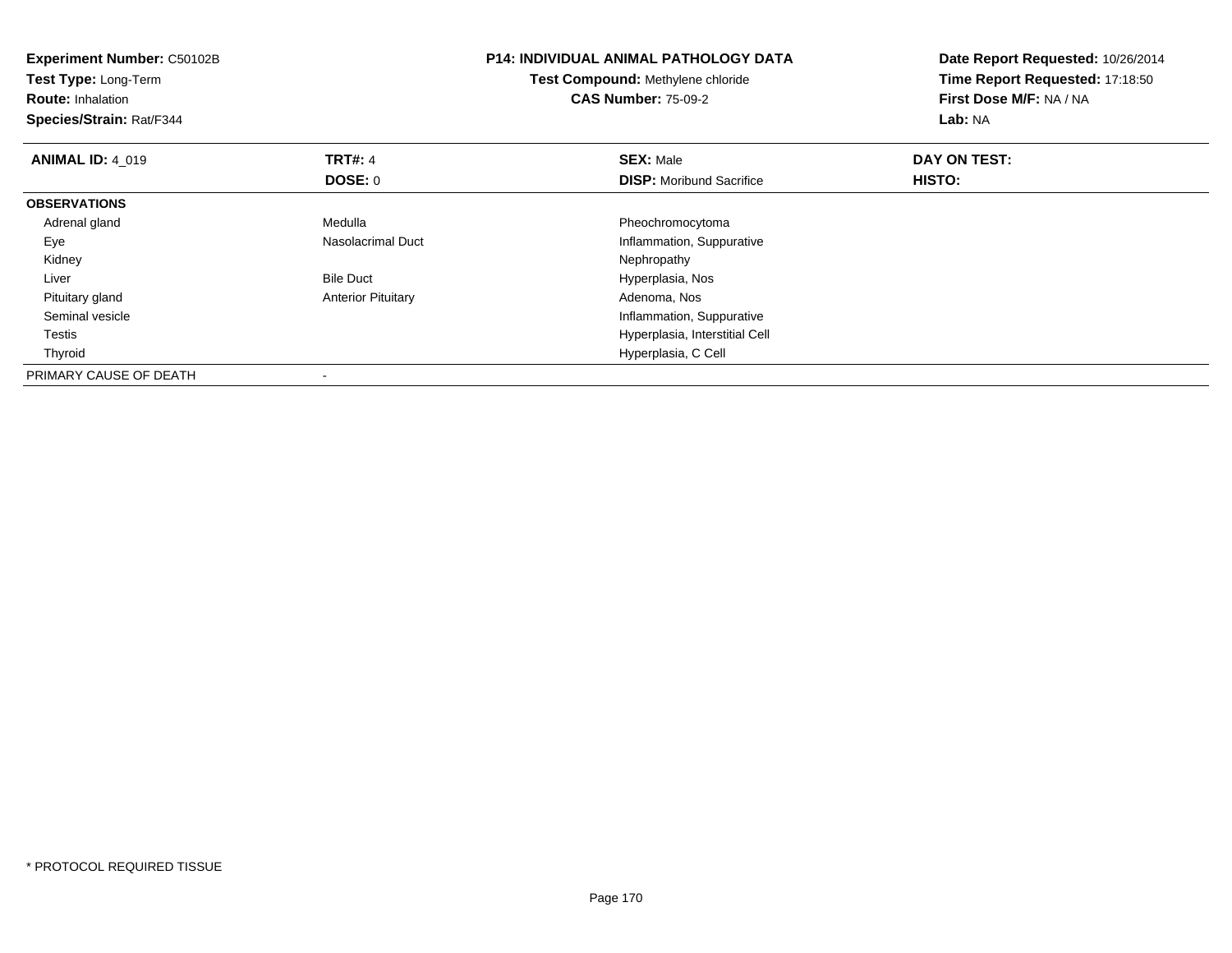**Test Type:** Long-Term

**Route:** Inhalation

**Species/Strain:** Rat/F344

#### **P14: INDIVIDUAL ANIMAL PATHOLOGY DATA**

**Test Compound:** Methylene chloride**CAS Number:** 75-09-2

| <b>ANIMAL ID: 4_020</b> | <b>TRT#: 4</b>            | <b>SEX: Male</b>                | DAY ON TEST: |  |
|-------------------------|---------------------------|---------------------------------|--------------|--|
|                         | <b>DOSE: 0</b>            | <b>DISP: Terminal Sacrifice</b> | HISTO:       |  |
| <b>OBSERVATIONS</b>     |                           |                                 |              |  |
| Adrenal gland           | Medulla                   | Hyperplasia, Focal              |              |  |
| Heart                   | Cardiac Valve             | Metaplasia, Cartilaginous       |              |  |
| Intestine Large         | Colon                     | Parasitism                      |              |  |
|                         | Rectum                    | Parasitism                      |              |  |
| Kidney                  |                           | Nephropathy                     |              |  |
| Liver                   | Hepatocytes               | Cytoplasmic Change, Basophilic  |              |  |
|                         | <b>Bile Duct</b>          | Hyperplasia, Nos                |              |  |
| Pancreas                | Acinus                    | Atrophy, Focal                  |              |  |
| Pituitary gland         | <b>Anterior Pituitary</b> | Hyperplasia, Nos                |              |  |
| Skin                    | Tail                      | Acanthosis                      |              |  |
|                         | Tail                      | Inflammation, Suppurative       |              |  |
| <b>Testis</b>           |                           | Atrophy, Nos                    |              |  |
|                         |                           | <b>Interstitial-Cell Tumor</b>  |              |  |
| PRIMARY CAUSE OF DEATH  | $\overline{\phantom{a}}$  |                                 |              |  |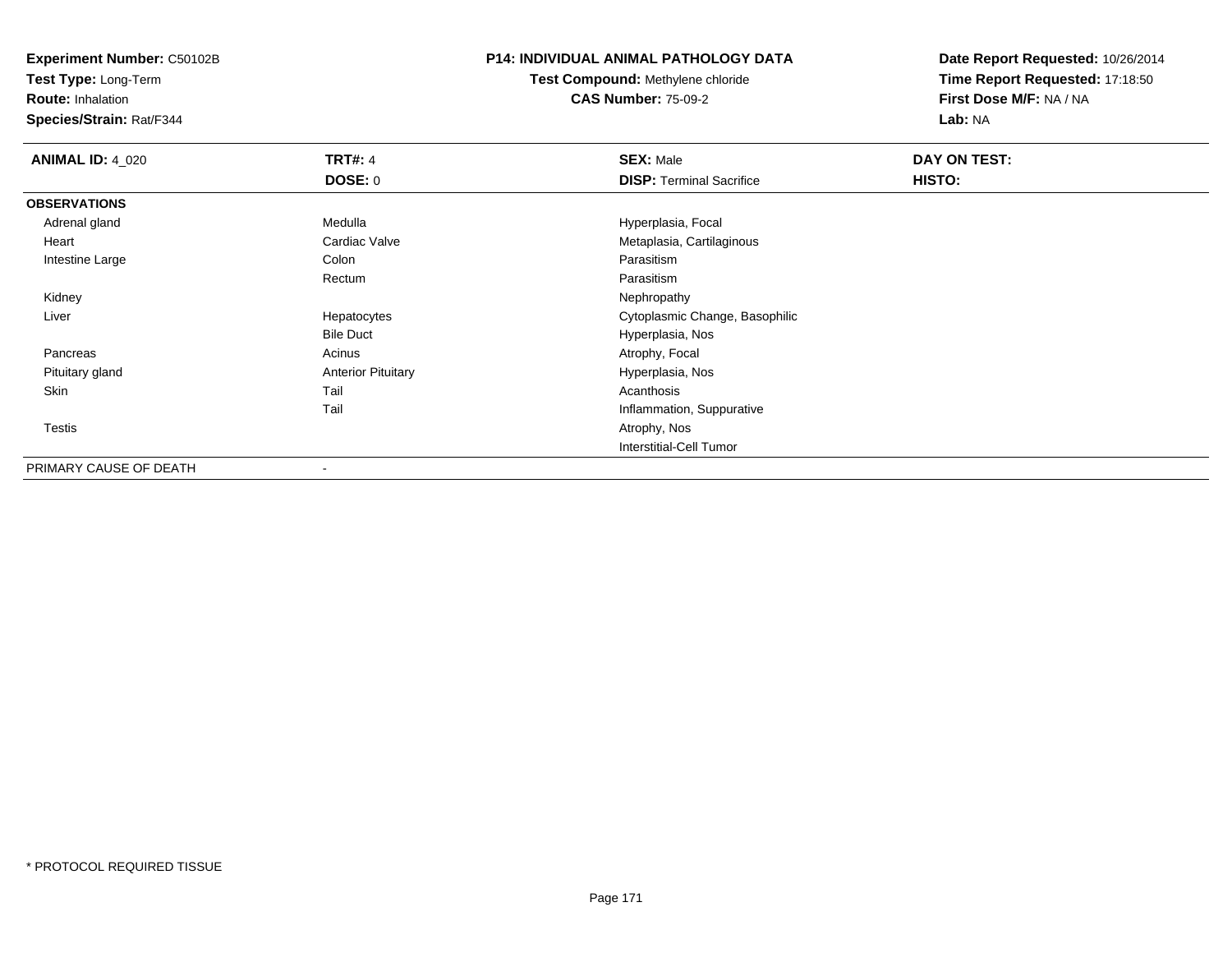**Test Type:** Long-Term

**Route:** Inhalation

**Species/Strain:** Rat/F344

## **P14: INDIVIDUAL ANIMAL PATHOLOGY DATA**

# **Test Compound:** Methylene chloride**CAS Number:** 75-09-2

| <b>ANIMAL ID: 4_021</b> | <b>TRT#: 4</b>            | <b>SEX: Male</b>                | DAY ON TEST: |  |
|-------------------------|---------------------------|---------------------------------|--------------|--|
|                         | <b>DOSE: 0</b>            | <b>DISP:</b> Moribund Sacrifice | HISTO:       |  |
| <b>OBSERVATIONS</b>     |                           |                                 |              |  |
| Adrenal gland           | Medulla                   | Hyperplasia, Focal              |              |  |
| Kidney                  | Tubule                    | Degeneration, Nos               |              |  |
|                         |                           | Nephropathy                     |              |  |
| Liver                   |                           | Hemosiderosis                   |              |  |
|                         | <b>Bile Duct</b>          | Hyperplasia, Nos                |              |  |
|                         |                           | Thrombosis, Nos                 |              |  |
| Lung                    |                           | Alveolar Macrophages            |              |  |
|                         | Alveoli                   | Fibrosis, Focal                 |              |  |
| Pituitary gland         | <b>Anterior Pituitary</b> | Hyperplasia, Nos                |              |  |
| Seminal vesicle         |                           | Inflammation, Suppurative       |              |  |
| Testis                  |                           | Atrophy, Nos                    |              |  |
|                         |                           | <b>Interstitial-Cell Tumor</b>  |              |  |
| Unspecified             | Multiple Organs Nos       | Leukemia, Mononuclear Cell      |              |  |
| PRIMARY CAUSE OF DEATH  | $\overline{\phantom{a}}$  |                                 |              |  |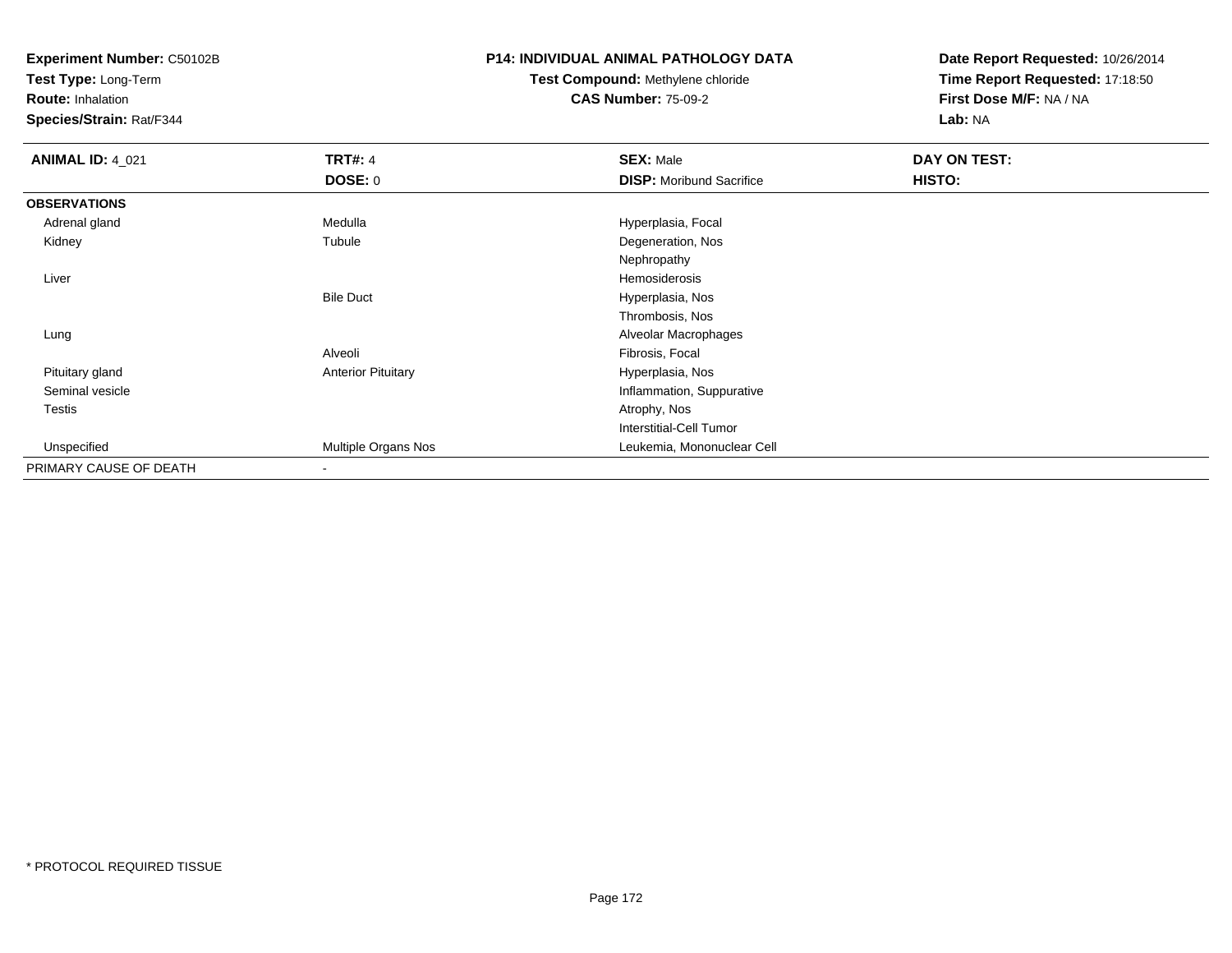**Experiment Number:** C50102B**Test Type:** Long-Term**Route:** Inhalation **Species/Strain:** Rat/F344**P14: INDIVIDUAL ANIMAL PATHOLOGY DATATest Compound:** Methylene chloride**CAS Number:** 75-09-2**Date Report Requested:** 10/26/2014**Time Report Requested:** 17:18:50**First Dose M/F:** NA / NA**Lab:** NA**ANIMAL ID: 4 022 2 DAY ON TRT#:** 4 **SEX:** Male **SEX:** Male **DOSE:** 0**DISP:** Terminal Sacrifice **HISTO: OBSERVATIONS** Adrenal glandMedulla Medulla Hyperplasia, Nos Intestine Large RectumParasitism<br>Nephropathy Kidneyy the control of the control of the control of the control of the control of the control of the control of the control of the control of the control of the control of the control of the control of the control of the contro Liver Hepatocytes Cytoplasmic Change, Basophilic Bile Duct Hyperplasia, Nos<u>Islets and the Islets of the Islet-Cell Adenoma</u> Pancreas Pituitary glandAnterior Pituitary **Adenoma, Nosting Community** Adenoma, Nosting Pibrosis, Focal Spleenn and the control of the control of the control of the control of the control of the control of the control of the control of the control of the control of the control of the control of the control of the control of the co Testis Interstitial-Cell Tumor Unspecified Multiple Organs Nos Leukemia, Mononuclear Cell PRIMARY CAUSE OF DEATH-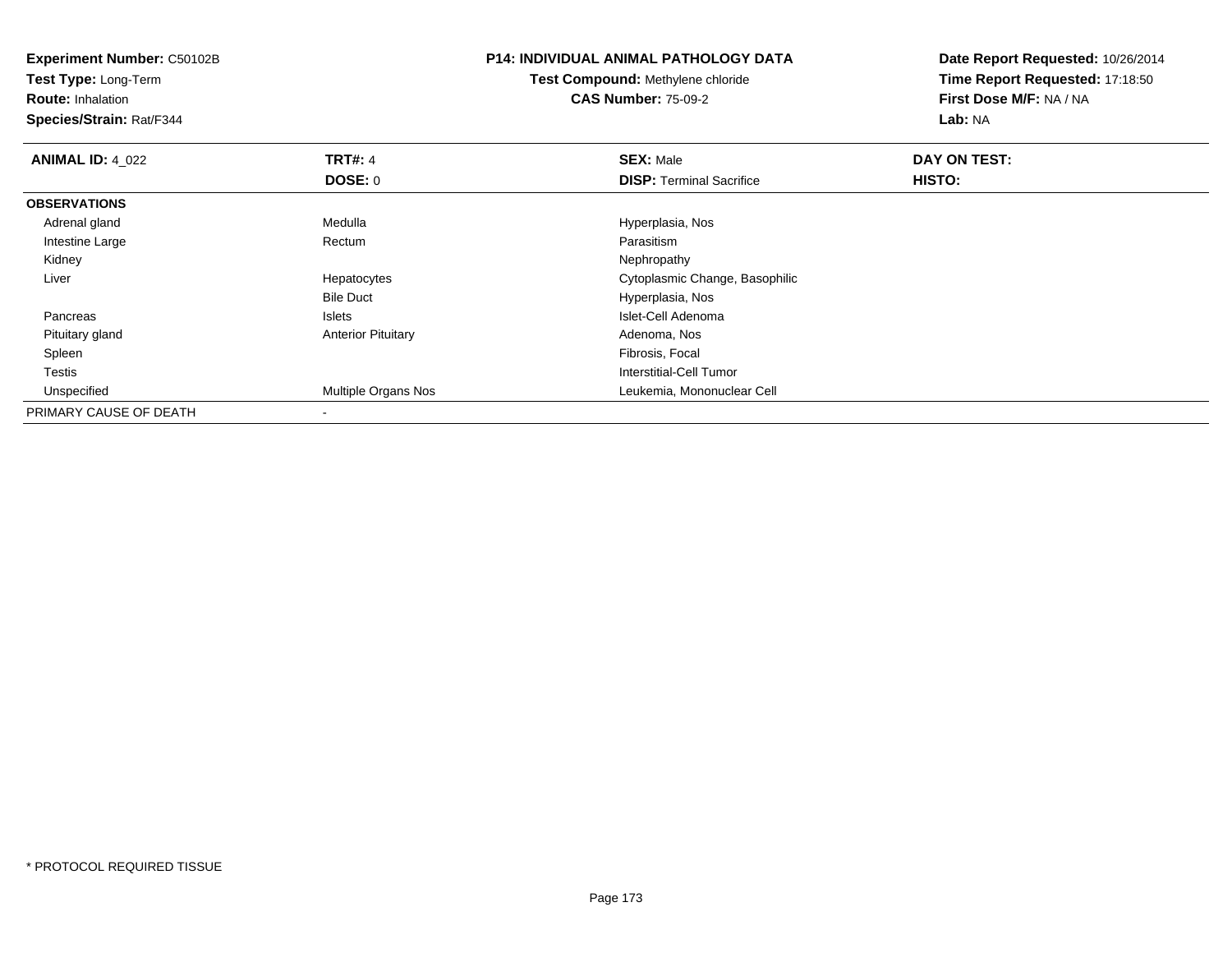| <b>Experiment Number: C50102B</b><br>Test Type: Long-Term<br><b>Route: Inhalation</b><br>Species/Strain: Rat/F344 |                           | <b>P14: INDIVIDUAL ANIMAL PATHOLOGY DATA</b><br>Test Compound: Methylene chloride<br><b>CAS Number: 75-09-2</b> | Date Report Requested: 10/26/2014<br>Time Report Requested: 17:18:50<br>First Dose M/F: NA / NA<br>Lab: NA |
|-------------------------------------------------------------------------------------------------------------------|---------------------------|-----------------------------------------------------------------------------------------------------------------|------------------------------------------------------------------------------------------------------------|
| <b>ANIMAL ID: 4 023</b>                                                                                           | <b>TRT#: 4</b>            | <b>SEX: Male</b>                                                                                                | DAY ON TEST:                                                                                               |
|                                                                                                                   | <b>DOSE: 0</b>            | <b>DISP:</b> Terminal Sacrifice                                                                                 | <b>HISTO:</b>                                                                                              |
| <b>OBSERVATIONS</b>                                                                                               |                           |                                                                                                                 |                                                                                                            |
| Kidney                                                                                                            |                           | Nephropathy                                                                                                     |                                                                                                            |
| Liver                                                                                                             | Hepatocytes               | Cytoplasmic Change, Basophilic                                                                                  |                                                                                                            |
|                                                                                                                   | <b>Bile Duct</b>          | Hyperplasia, Nos                                                                                                |                                                                                                            |
| Pituitary gland                                                                                                   | <b>Anterior Pituitary</b> | Hyperplasia, Nos                                                                                                |                                                                                                            |
| Testis                                                                                                            |                           | Atrophy, Nos                                                                                                    |                                                                                                            |
|                                                                                                                   |                           | Interstitial-Cell Tumor                                                                                         |                                                                                                            |
| PRIMARY CAUSE OF DEATH                                                                                            |                           |                                                                                                                 |                                                                                                            |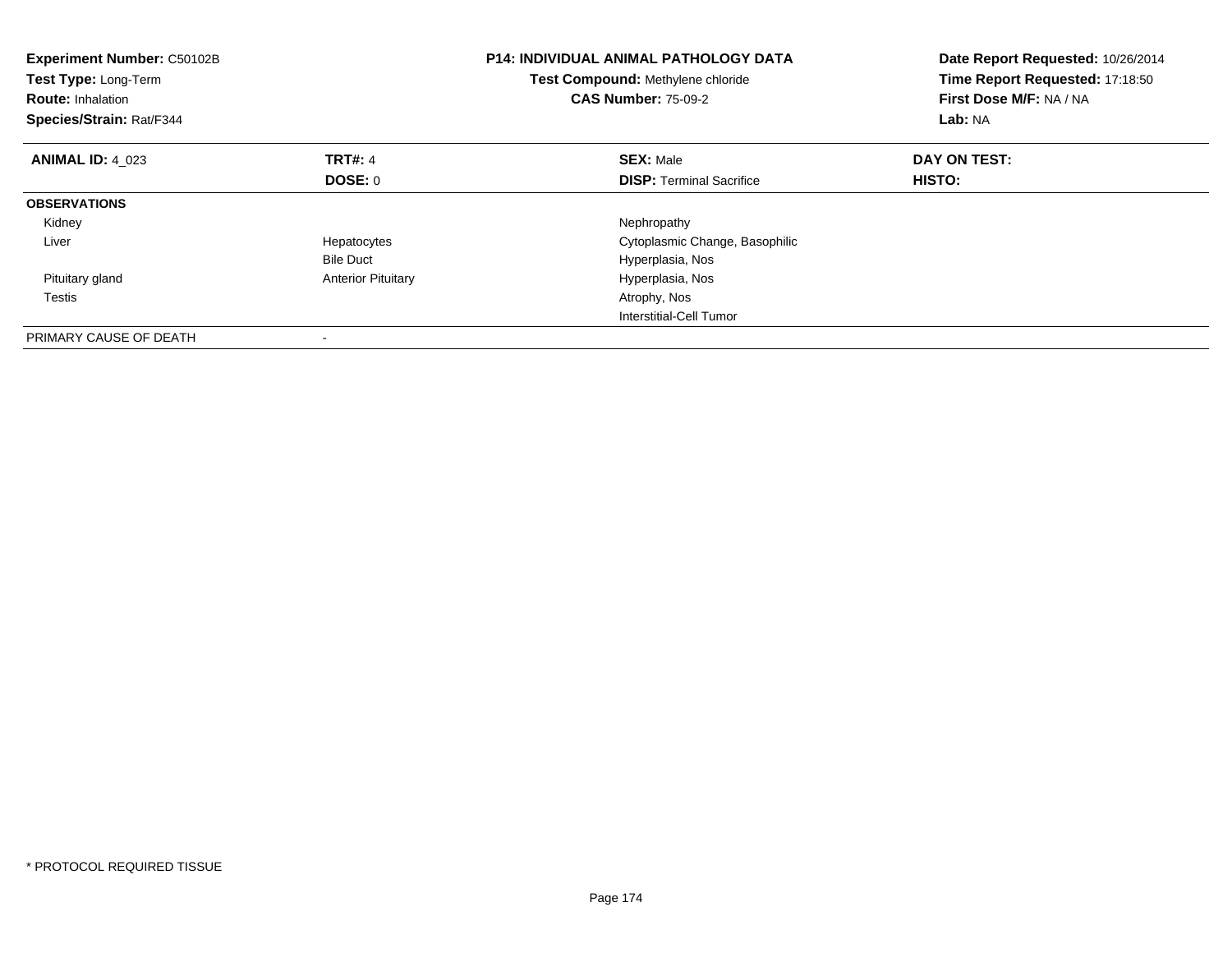**Test Type:** Long-Term

**Route:** Inhalation

**Species/Strain:** Rat/F344

## **P14: INDIVIDUAL ANIMAL PATHOLOGY DATA**

# **Test Compound:** Methylene chloride**CAS Number:** 75-09-2

| <b>ANIMAL ID: 4_024</b> | <b>TRT#: 4</b>            | <b>SEX: Male</b>                | DAY ON TEST: |  |
|-------------------------|---------------------------|---------------------------------|--------------|--|
|                         | DOSE: 0                   | <b>DISP:</b> Moribund Sacrifice | HISTO:       |  |
| <b>OBSERVATIONS</b>     |                           |                                 |              |  |
| Blood vessel            | Aorta Nos                 | Mineralization                  |              |  |
| Intestine Large         | Colon                     | Parasitism                      |              |  |
| Kidney                  |                           | Nephropathy                     |              |  |
| Liver                   | <b>Bile Duct</b>          | Fibrosis                        |              |  |
|                         | <b>Bile Duct</b>          | Hyperplasia, Nos                |              |  |
| Lung                    |                           | Alveolar Macrophages            |              |  |
| Nasal cavity            |                           | Inflammation, Suppurative       |              |  |
|                         |                           | Metaplasia, Squamous            |              |  |
| Pituitary gland         | <b>Anterior Pituitary</b> | Adenoma, Nos                    |              |  |
| Skin                    | Nose                      | Papilloma, Nos                  |              |  |
| Stomach                 | <b>Glandular Stomach</b>  | Mineralization                  |              |  |
| Testis                  |                           | Atrophy, Nos                    |              |  |
|                         |                           | <b>Interstitial-Cell Tumor</b>  |              |  |
| Unspecified             | Multiple Organs Nos       | Leukemia, Mononuclear Cell      |              |  |
| PRIMARY CAUSE OF DEATH  | $\,$ $\,$                 |                                 |              |  |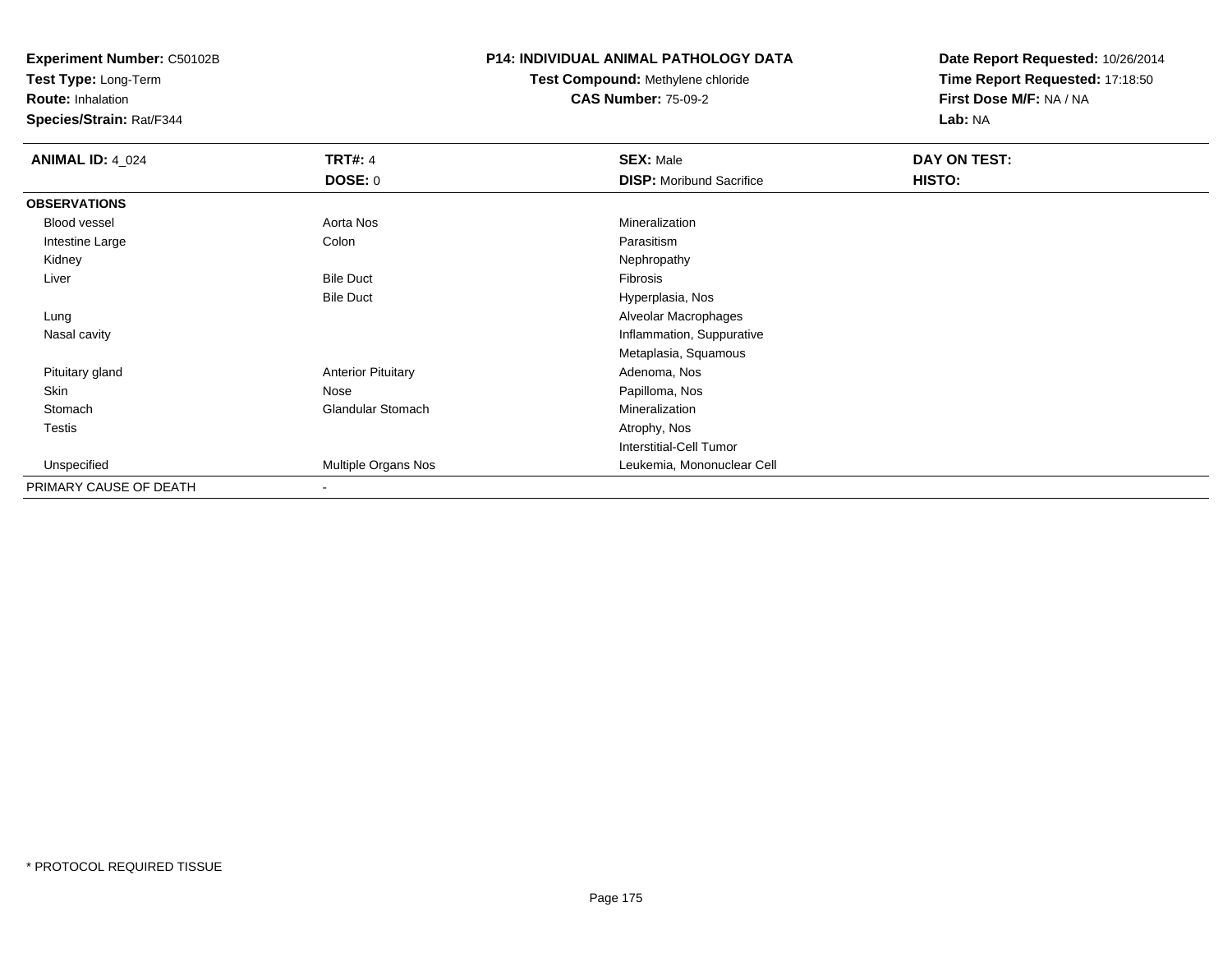**Test Type:** Long-Term

**Route:** Inhalation

**Species/Strain:** Rat/F344

## **P14: INDIVIDUAL ANIMAL PATHOLOGY DATA**

**Test Compound:** Methylene chloride**CAS Number:** 75-09-2

| <b>ANIMAL ID: 4_025</b> | <b>TRT#: 4</b>            | <b>SEX: Male</b>                | DAY ON TEST: |  |
|-------------------------|---------------------------|---------------------------------|--------------|--|
|                         | DOSE: 0                   | <b>DISP:</b> Moribund Sacrifice | HISTO:       |  |
| <b>OBSERVATIONS</b>     |                           |                                 |              |  |
| Adrenal gland           | Medulla                   | Hyperplasia, Focal              |              |  |
|                         | Medulla                   | Pheochromocytoma                |              |  |
| Heart                   | Myocardium Nos            | Fibrosis, Diffuse               |              |  |
| Kidney                  | Tubule                    | Degeneration, Nos               |              |  |
|                         |                           | Nephropathy                     |              |  |
| Liver                   | Hepatocytes               | Cytoplasmic Vacuolization       |              |  |
|                         | <b>Bile Duct</b>          | Fibrosis                        |              |  |
|                         |                           | Hemosiderosis                   |              |  |
|                         | <b>Bile Duct</b>          | Hyperplasia, Nos                |              |  |
|                         | Hepatocytes               | Necrosis, Focal                 |              |  |
| Pituitary gland         | <b>Anterior Pituitary</b> | Adenoma, Nos                    |              |  |
| Seminal vesicle         |                           | Inflammation, Suppurative       |              |  |
| Spleen                  |                           | Necrosis, Focal                 |              |  |
| Testis                  |                           | Atrophy, Nos                    |              |  |
|                         |                           | Interstitial-Cell Tumor         |              |  |
| Thyroid                 |                           | Hyperplasia, C Cell             |              |  |
| Unspecified             | Multiple Organs Nos       | Leukemia, Mononuclear Cell      |              |  |
| PRIMARY CAUSE OF DEATH  | $\overline{\phantom{a}}$  |                                 |              |  |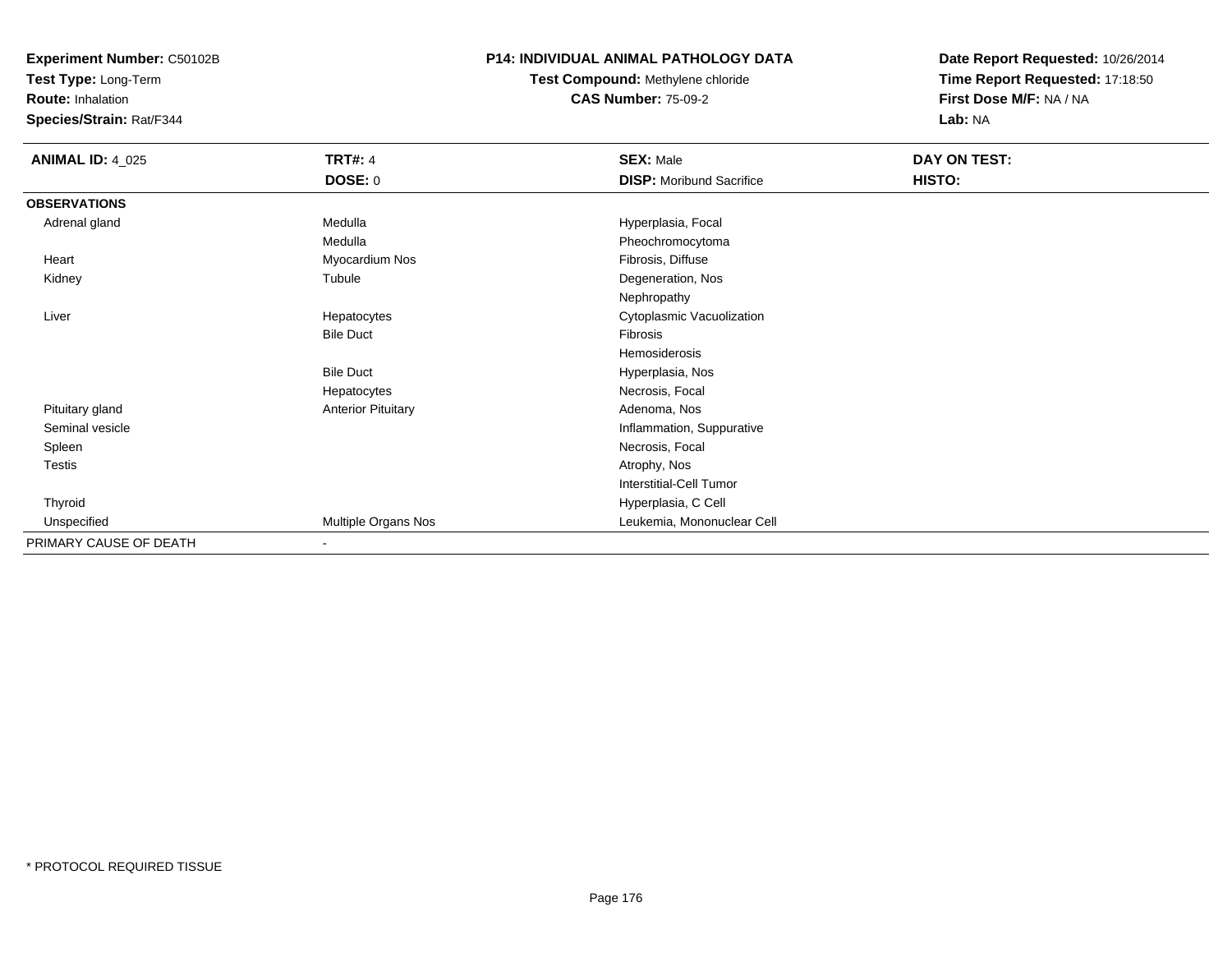| <b>Experiment Number: C50102B</b><br><b>Test Type: Long-Term</b><br><b>Route: Inhalation</b><br>Species/Strain: Rat/F344 |                            | <b>P14: INDIVIDUAL ANIMAL PATHOLOGY DATA</b><br>Test Compound: Methylene chloride<br><b>CAS Number: 75-09-2</b> | Date Report Requested: 10/26/2014<br>Time Report Requested: 17:18:50<br>First Dose M/F: NA / NA<br>Lab: NA |
|--------------------------------------------------------------------------------------------------------------------------|----------------------------|-----------------------------------------------------------------------------------------------------------------|------------------------------------------------------------------------------------------------------------|
| <b>ANIMAL ID: 4 026</b>                                                                                                  | TRT#: 4                    | <b>SEX: Male</b>                                                                                                | DAY ON TEST:                                                                                               |
|                                                                                                                          | <b>DOSE: 0</b>             | <b>DISP:</b> Moribund Sacrifice                                                                                 | HISTO:                                                                                                     |
| <b>OBSERVATIONS</b>                                                                                                      |                            |                                                                                                                 |                                                                                                            |
| Kidney                                                                                                                   |                            | Nephropathy                                                                                                     |                                                                                                            |
| Liver                                                                                                                    | Hepatocytes                | Cytoplasmic Vacuolization                                                                                       |                                                                                                            |
| Lung                                                                                                                     |                            | Edema, Nos                                                                                                      |                                                                                                            |
|                                                                                                                          | Alveoli                    | Hemorrhage                                                                                                      |                                                                                                            |
| Unspecified                                                                                                              | <b>Multiple Organs Nos</b> | Leukemia, Mononuclear Cell                                                                                      |                                                                                                            |
| PRIMARY CAUSE OF DEATH                                                                                                   |                            |                                                                                                                 |                                                                                                            |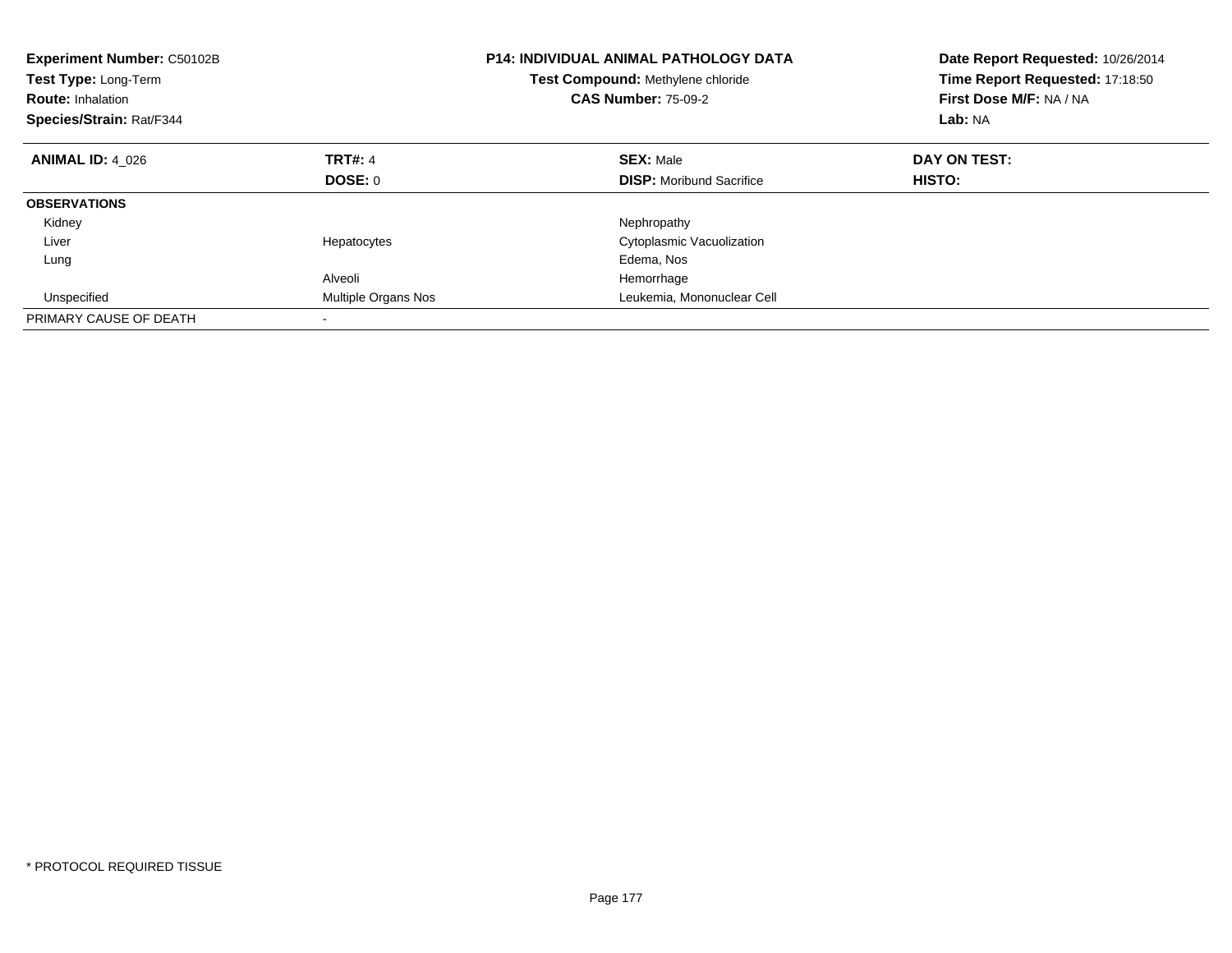**Test Type:** Long-Term

**Route:** Inhalation

**Species/Strain:** Rat/F344

## **P14: INDIVIDUAL ANIMAL PATHOLOGY DATA**

**Test Compound:** Methylene chloride**CAS Number:** 75-09-2

| <b>ANIMAL ID: 4_027</b> | <b>TRT#: 4</b>            | <b>SEX: Male</b>                | DAY ON TEST: |  |
|-------------------------|---------------------------|---------------------------------|--------------|--|
|                         | <b>DOSE: 0</b>            | <b>DISP:</b> Moribund Sacrifice | HISTO:       |  |
| <b>OBSERVATIONS</b>     |                           |                                 |              |  |
| Adrenal gland           | Medulla                   | Hyperplasia, Focal              |              |  |
| Brain                   | Medulla Oblongata Nos     | Hemorrhage                      |              |  |
| Kidney                  |                           | Nephropathy                     |              |  |
| Liver                   | Hepatocytes               | Cytoplasmic Vacuolization       |              |  |
|                         |                           | Hemosiderosis                   |              |  |
|                         |                           | Hepatocellular Carcinoma        |              |  |
|                         | <b>Bile Duct</b>          | Hyperplasia, Nos                |              |  |
|                         | Hepatocytes               | Necrosis, Focal                 |              |  |
| Lymph node              | Mandibular Lymph Node     | Inflammation, Suppurative       |              |  |
|                         | Mandibular Lymph Node     | Necrosis, Focal                 |              |  |
| Nasal cavity            |                           | Inflammation, Suppurative       |              |  |
|                         |                           | Metaplasia, Squamous            |              |  |
| Pituitary gland         | <b>Anterior Pituitary</b> | Adenoma, Nos                    |              |  |
| Seminal vesicle         |                           | Inflammation, Suppurative       |              |  |
| Testis                  |                           | Hyperplasia, Interstitial Cell  |              |  |
| Unspecified             | Multiple Organs Nos       | Leukemia, Mononuclear Cell      |              |  |
| PRIMARY CAUSE OF DEATH  |                           |                                 |              |  |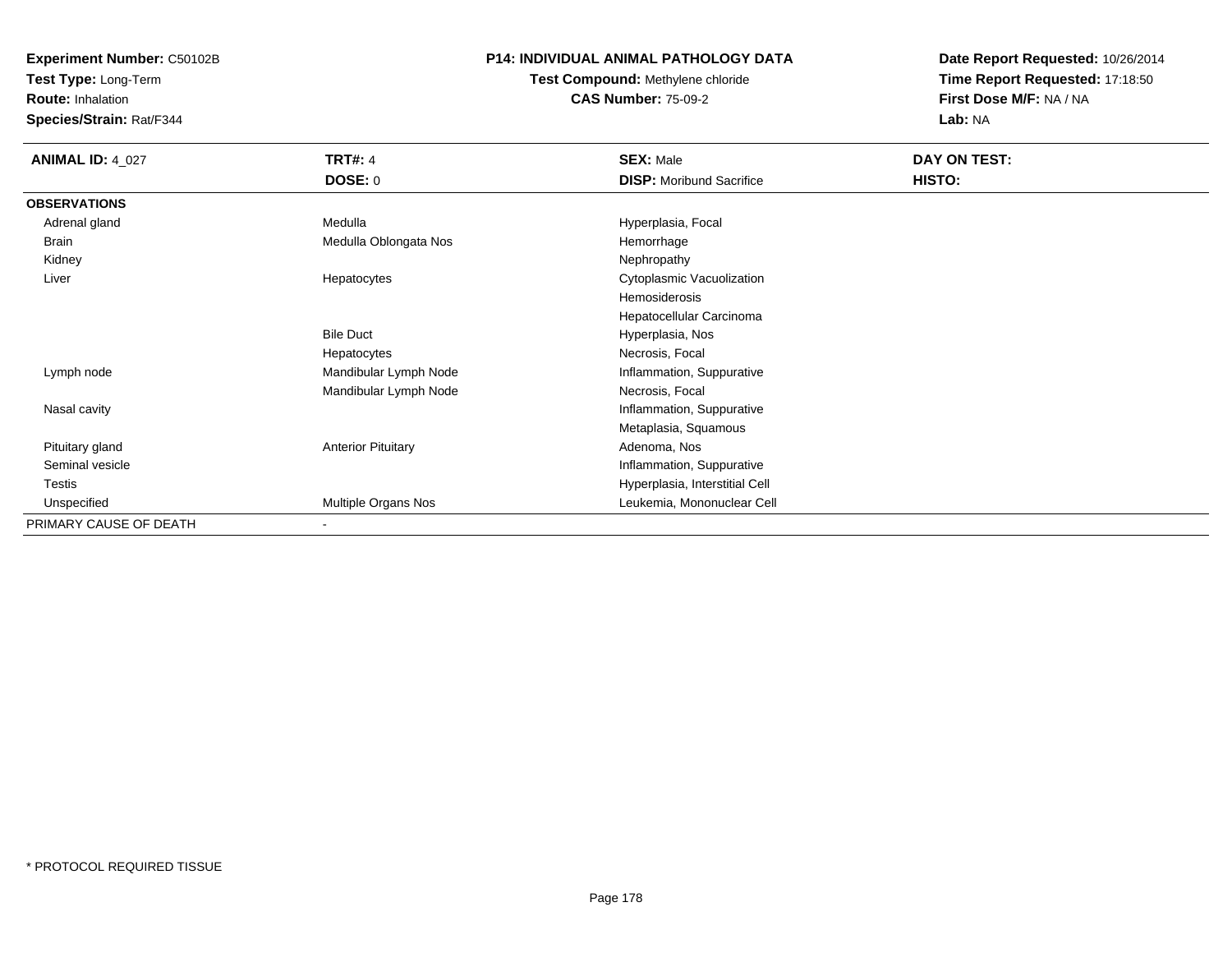**Test Type:** Long-Term

**Route:** Inhalation

**Species/Strain:** Rat/F344

## **P14: INDIVIDUAL ANIMAL PATHOLOGY DATA**

**Test Compound:** Methylene chloride**CAS Number:** 75-09-2

| <b>ANIMAL ID: 4 028</b> | <b>TRT#: 4</b><br><b>DOSE: 0</b> | <b>SEX: Male</b><br><b>DISP: Terminal Sacrifice</b> | DAY ON TEST:<br>HISTO: |
|-------------------------|----------------------------------|-----------------------------------------------------|------------------------|
| <b>OBSERVATIONS</b>     |                                  |                                                     |                        |
| Intestine Large         | Colon                            | Parasitism                                          |                        |
| Kidney                  |                                  | Nephropathy                                         |                        |
| Liver                   | Hepatocytes                      | Cytoplasmic Change, Basophilic                      |                        |
|                         | <b>Bile Duct</b>                 | Hyperplasia, Nos                                    |                        |
| Pancreas                | Acinus                           | Atrophy, Focal                                      |                        |
| Pituitary gland         | <b>Anterior Pituitary</b>        | Adenoma, Nos                                        |                        |
| Seminal vesicle         |                                  | Hyperplasia, Epithelial                             |                        |
| Skin                    | Abdomen                          | Keratoacanthoma                                     |                        |
|                         | Lip Nos                          | Papilloma, Nos                                      |                        |
| Testis                  |                                  | Atrophy, Nos                                        |                        |
|                         |                                  | <b>Interstitial-Cell Tumor</b>                      |                        |
| Unspecified             | <b>Multiple Organs Nos</b>       | Leukemia, Mononuclear Cell                          |                        |
| PRIMARY CAUSE OF DEATH  | $\,$ $\,$                        |                                                     |                        |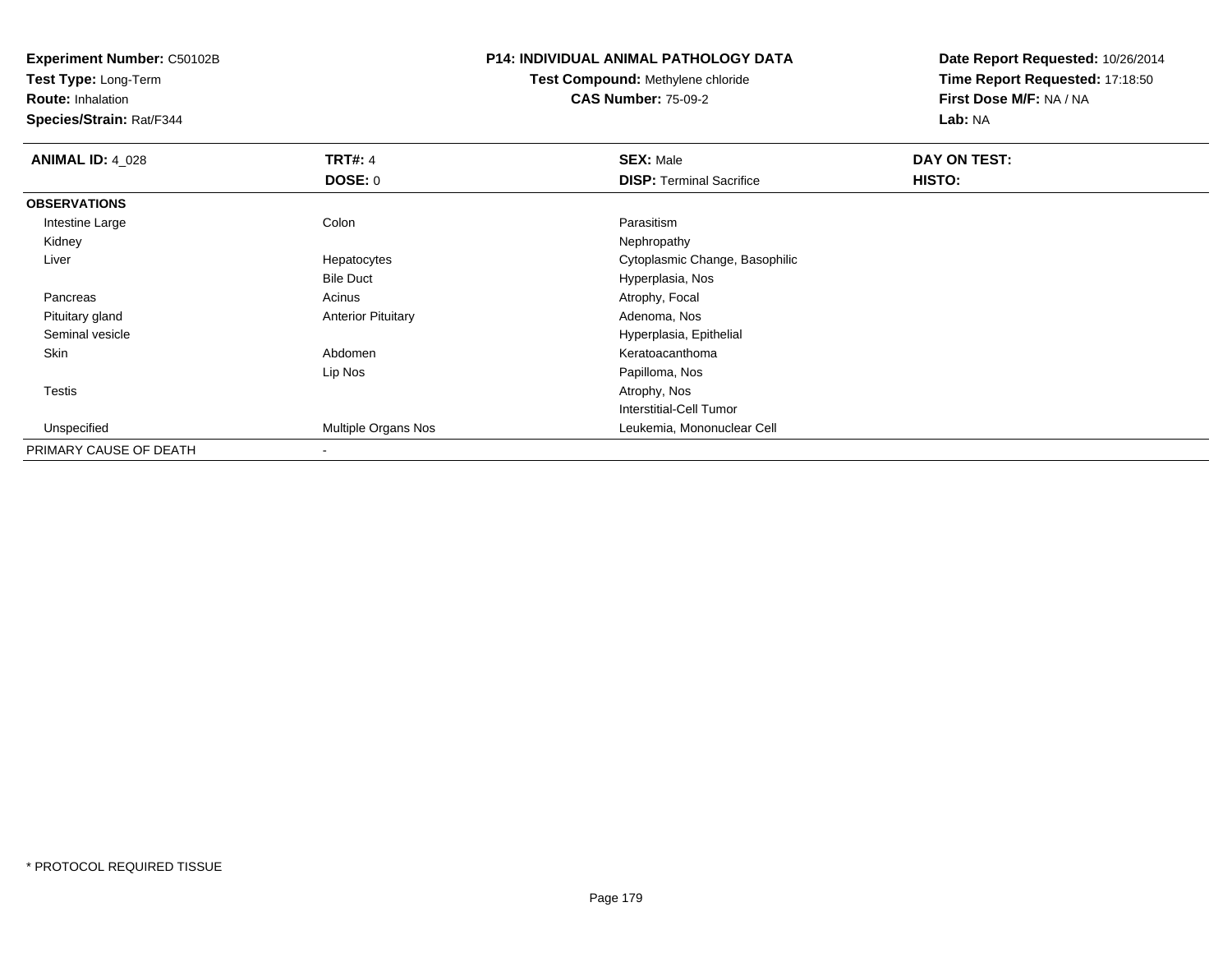| <b>Experiment Number: C50102B</b><br>Test Type: Long-Term<br><b>Route: Inhalation</b><br>Species/Strain: Rat/F344 |                           | <b>P14: INDIVIDUAL ANIMAL PATHOLOGY DATA</b><br>Test Compound: Methylene chloride<br><b>CAS Number: 75-09-2</b> | Date Report Requested: 10/26/2014<br>Time Report Requested: 17:18:50<br>First Dose M/F: NA / NA<br>Lab: NA |
|-------------------------------------------------------------------------------------------------------------------|---------------------------|-----------------------------------------------------------------------------------------------------------------|------------------------------------------------------------------------------------------------------------|
| <b>ANIMAL ID: 4 029</b>                                                                                           | <b>TRT#: 4</b>            | <b>SEX: Male</b>                                                                                                | DAY ON TEST:                                                                                               |
|                                                                                                                   | DOSE: 0                   | <b>DISP:</b> Natural Death                                                                                      | HISTO:                                                                                                     |
| <b>OBSERVATIONS</b>                                                                                               |                           |                                                                                                                 |                                                                                                            |
| Heart                                                                                                             | Myocardium Nos            | Fibrosis, Diffuse                                                                                               |                                                                                                            |
| Kidney                                                                                                            |                           | Nephropathy                                                                                                     |                                                                                                            |
| Liver                                                                                                             | Hepatocytes               | Cytoplasmic Change, Basophilic                                                                                  |                                                                                                            |
|                                                                                                                   | <b>Bile Duct</b>          | Hyperplasia, Nos                                                                                                |                                                                                                            |
| Pituitary gland                                                                                                   | <b>Anterior Pituitary</b> | Adenoma, Nos                                                                                                    |                                                                                                            |
| Seminal vesicle                                                                                                   |                           | Inflammation, Suppurative                                                                                       |                                                                                                            |
| PRIMARY CAUSE OF DEATH                                                                                            |                           |                                                                                                                 |                                                                                                            |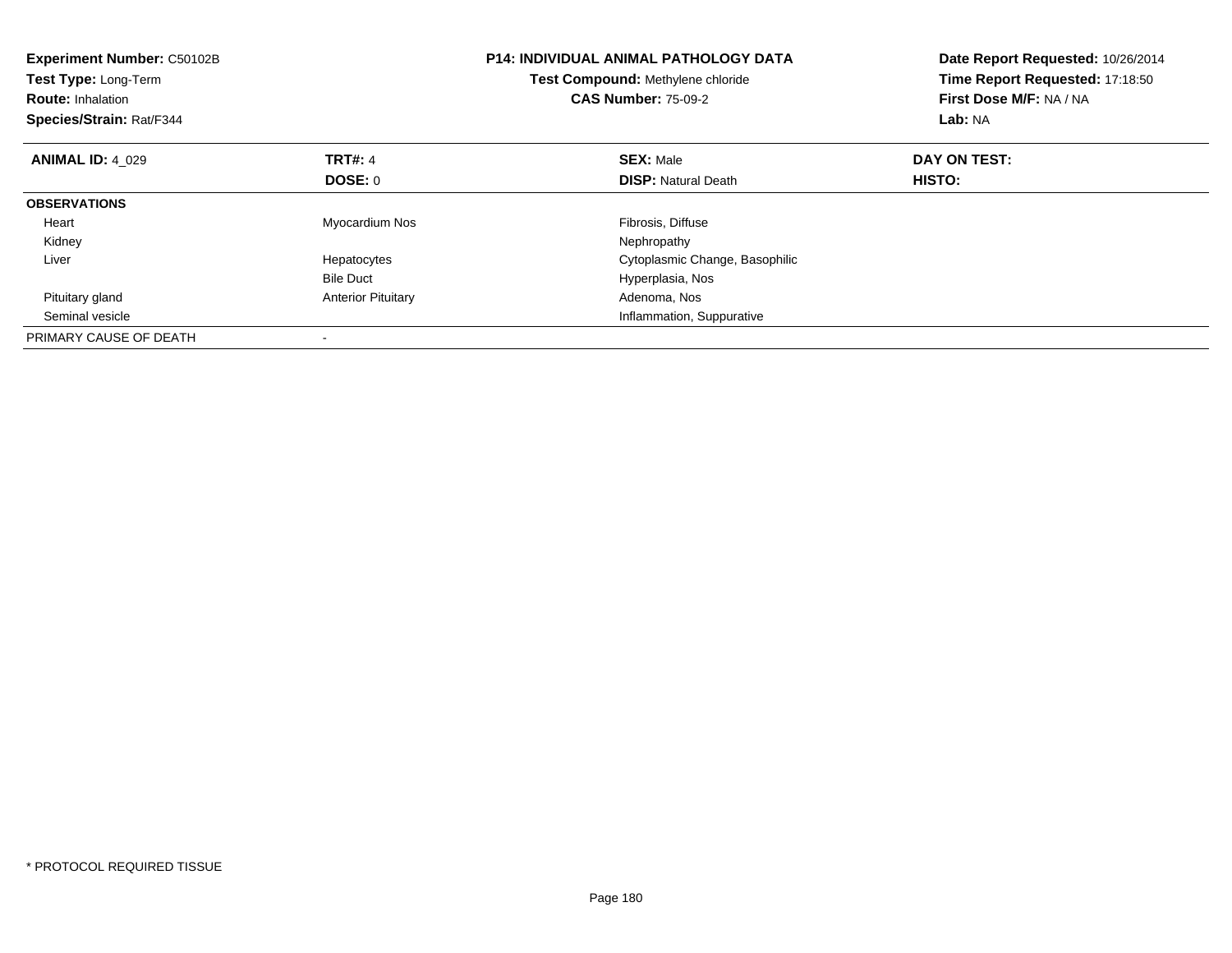**Test Type:** Long-Term

**Route:** Inhalation

**Species/Strain:** Rat/F344

## **P14: INDIVIDUAL ANIMAL PATHOLOGY DATA**

**Test Compound:** Methylene chloride**CAS Number:** 75-09-2

| <b>ANIMAL ID: 4_030</b> | <b>TRT#: 4</b>            | <b>SEX: Male</b>                | DAY ON TEST: |  |
|-------------------------|---------------------------|---------------------------------|--------------|--|
|                         | DOSE: 0                   | <b>DISP: Terminal Sacrifice</b> | HISTO:       |  |
| <b>OBSERVATIONS</b>     |                           |                                 |              |  |
| Adrenal gland           | Medulla                   | Hyperplasia, Focal              |              |  |
| Kidney                  |                           | Nephropathy                     |              |  |
| Larynx                  |                           | Inflammation, Suppurative       |              |  |
| Liver                   | Hepatocytes               | Cytoplasmic Change, Basophilic  |              |  |
|                         | Hepatocytes               | Cytoplasmic Vacuolization       |              |  |
|                         | <b>Bile Duct</b>          | Fibrosis                        |              |  |
|                         | <b>Bile Duct</b>          | Hyperplasia, Nos                |              |  |
| Pancreas                | Islets                    | Islet-Cell Adenoma              |              |  |
| Pituitary gland         | <b>Anterior Pituitary</b> | Adenoma, Nos                    |              |  |
| Testis                  |                           | Atrophy, Nos                    |              |  |
|                         |                           | Interstitial-Cell Tumor         |              |  |
| Unspecified             | Multiple Organs Nos       | Leukemia, Mononuclear Cell      |              |  |
| PRIMARY CAUSE OF DEATH  |                           |                                 |              |  |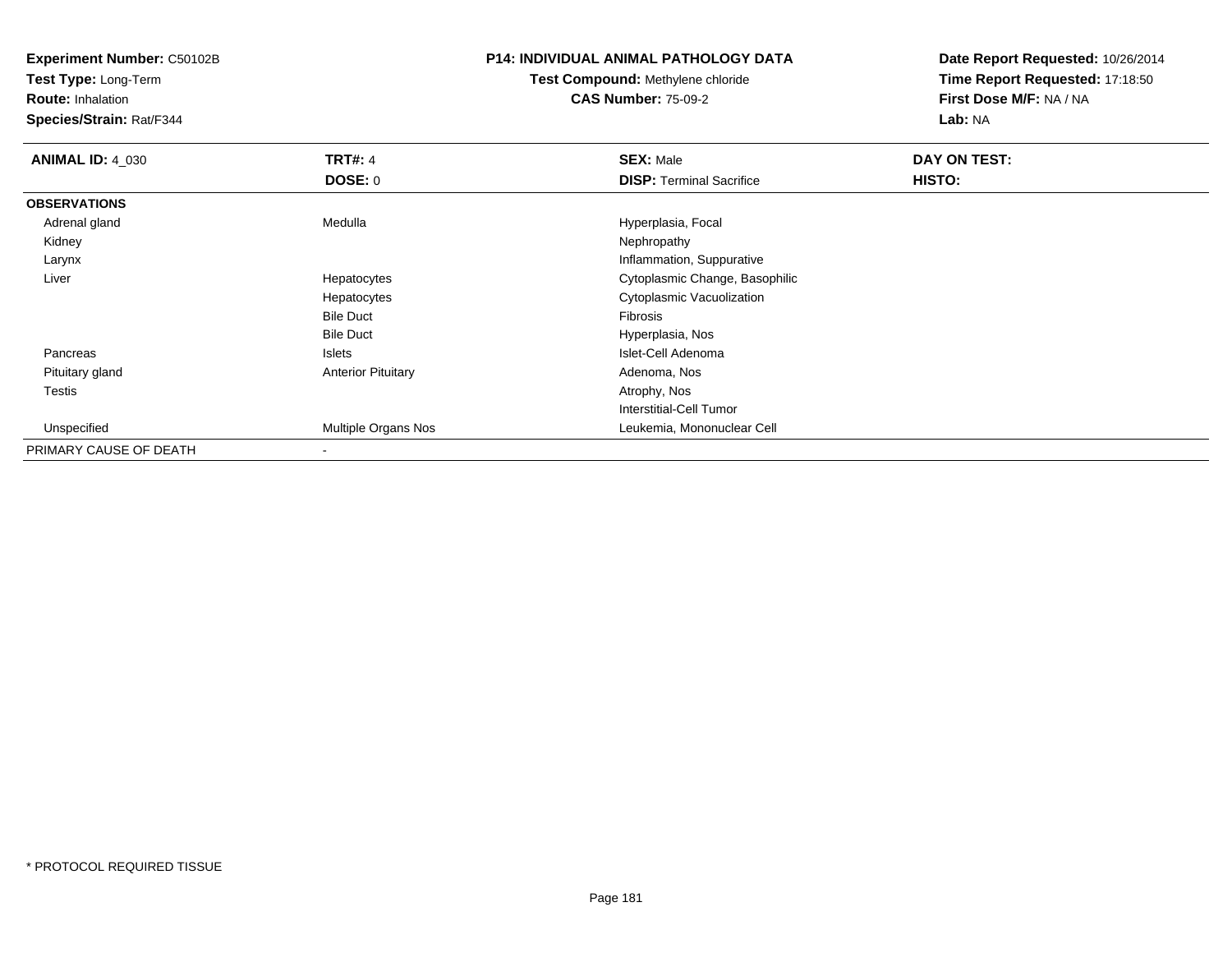**Experiment Number:** C50102B**Test Type:** Long-Term**Route:** Inhalation **Species/Strain:** Rat/F344**P14: INDIVIDUAL ANIMAL PATHOLOGY DATATest Compound:** Methylene chloride**CAS Number:** 75-09-2**Date Report Requested:** 10/26/2014**Time Report Requested:** 17:18:50**First Dose M/F:** NA / NA**Lab:** NA**ANIMAL ID:** 4\_031**TRT#:** 4 **SEX:** Male **DAY ON TEST: DOSE:** 0**DISP:** Moribund Sacrifice **HISTO: OBSERVATIONS** Kidneyy the control of the control of the control of the control of the control of the control of the control of the control of the control of the control of the control of the control of the control of the control of the contro LiverBile Duct **Hyperplasia**, Nos Alveolar Macrophages LungAlveoli Fibrosis, Diffusen and the contract of the contract of the contract of the contract of the contract of the contract of the contract of the contract of the contract of the contract of the contract of the contract of the contract of the cont Skin Spleenn and the control of the control of the control of the control of the control of the control of the control of the control of the control of the control of the control of the control of the control of the control of the co Stomachh anns an t-India anns an t-India anns an t-India anns an t-India anns an t-India anns an t-India anns an t-In Testiss and the contract of the contract of the contract of the contract of the contract of the contract of the contract of the contract of the contract of the contract of the contract of the contract of the contract of the cont Interstitial-Cell Tumor Unspecified Multiple Organs Nos Leukemia, Mononuclear Cell PRIMARY CAUSE OF DEATH-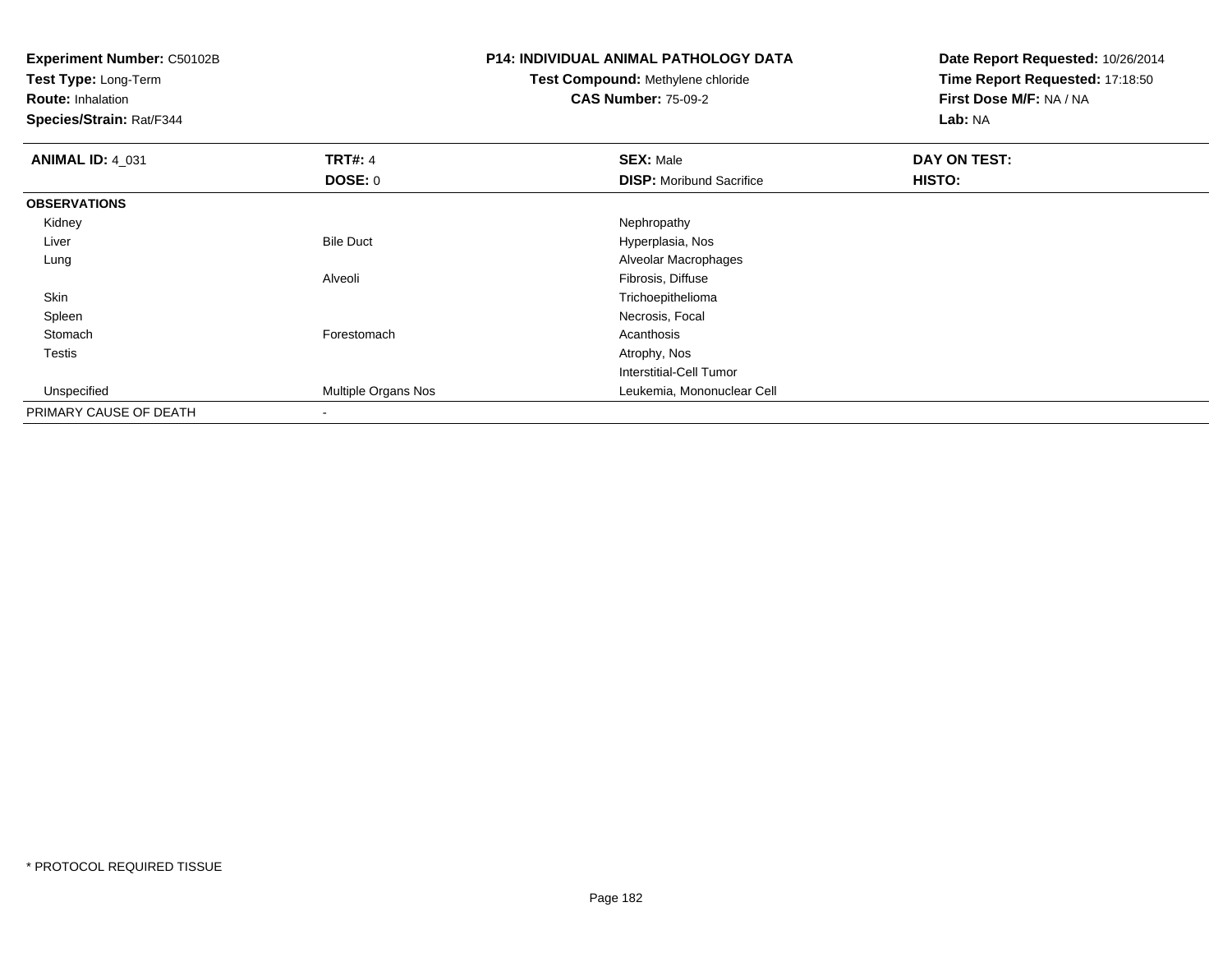**Test Type:** Long-Term

**Route:** Inhalation

**Species/Strain:** Rat/F344

#### **P14: INDIVIDUAL ANIMAL PATHOLOGY DATA**

**Test Compound:** Methylene chloride**CAS Number:** 75-09-2

| <b>ANIMAL ID: 4_032</b> | <b>TRT#: 4</b>            | <b>SEX: Male</b>                  | DAY ON TEST: |  |
|-------------------------|---------------------------|-----------------------------------|--------------|--|
|                         | <b>DOSE: 0</b>            | <b>DISP: Terminal Sacrifice</b>   | HISTO:       |  |
| <b>OBSERVATIONS</b>     |                           |                                   |              |  |
| Intestine Large         | Colon                     | Parasitism                        |              |  |
| Kidney                  |                           | Nephropathy                       |              |  |
| Larynx                  |                           | Inflammation, Suppurative         |              |  |
| Liver                   | Hepatocytes               | Cytoplasmic Change, Basophilic    |              |  |
|                         | <b>Bile Duct</b>          | Fibrosis                          |              |  |
|                         | <b>Bile Duct</b>          | Hyperplasia, Nos                  |              |  |
| Lung                    |                           | Alveolar Macrophages              |              |  |
|                         |                           | Foreign Body, Nos                 |              |  |
|                         |                           | Inflammation, Granulomatous Focal |              |  |
| Pancreas                | Acinus                    | Atrophy, Focal                    |              |  |
| Pituitary gland         | <b>Anterior Pituitary</b> | Adenoma, Nos                      |              |  |
| Seminal vesicle         |                           | Inflammation, Suppurative         |              |  |
| Unspecified             | Abdomen                   | Fibroma                           |              |  |
| PRIMARY CAUSE OF DEATH  | $\blacksquare$            |                                   |              |  |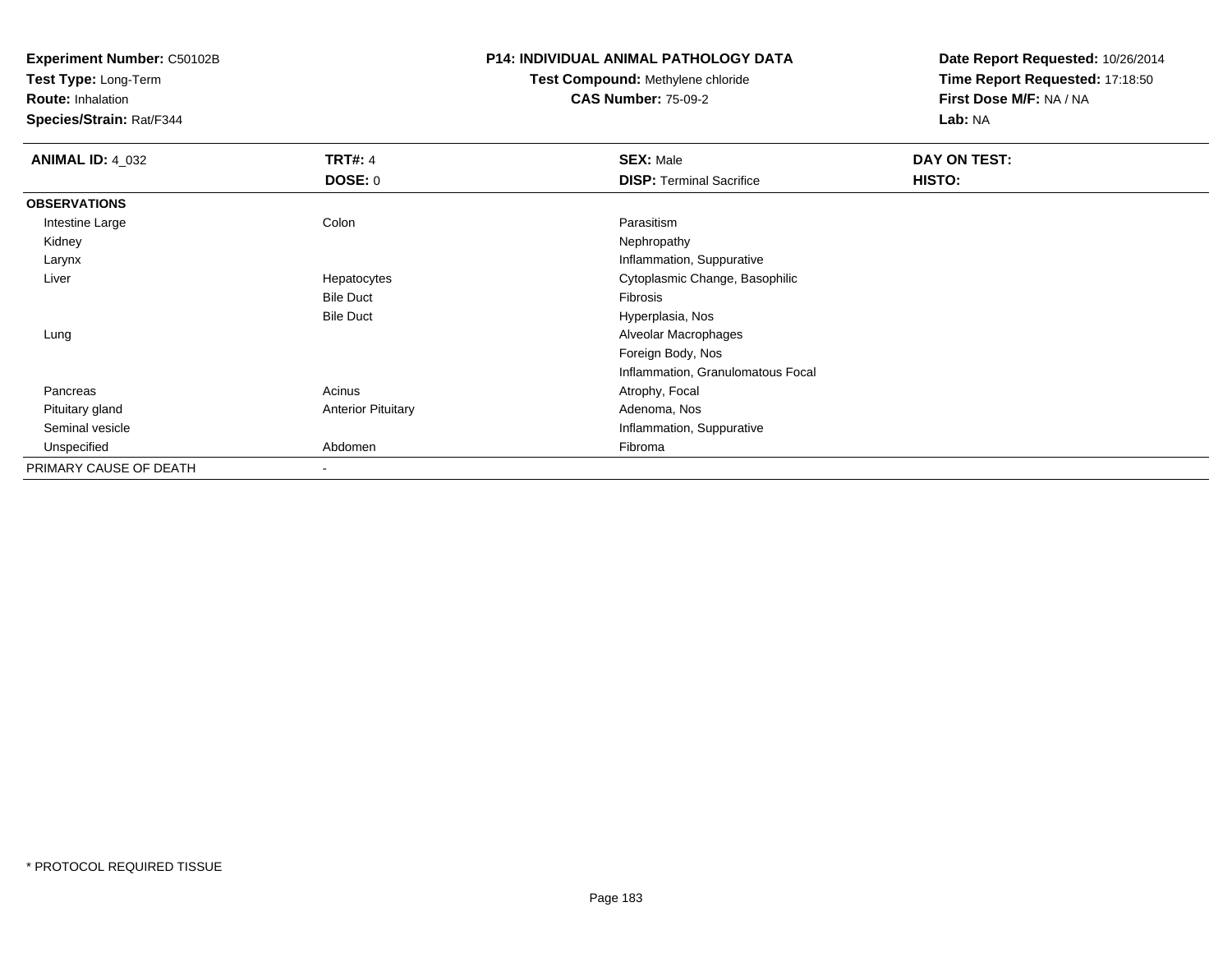| <b>Experiment Number: C50102B</b><br>Test Type: Long-Term<br><b>Route: Inhalation</b><br>Species/Strain: Rat/F344 |                           | <b>P14: INDIVIDUAL ANIMAL PATHOLOGY DATA</b><br>Test Compound: Methylene chloride<br><b>CAS Number: 75-09-2</b> | Date Report Requested: 10/26/2014<br>Time Report Requested: 17:18:50<br>First Dose M/F: NA / NA<br>Lab: NA |
|-------------------------------------------------------------------------------------------------------------------|---------------------------|-----------------------------------------------------------------------------------------------------------------|------------------------------------------------------------------------------------------------------------|
| <b>ANIMAL ID: 4 033</b>                                                                                           | <b>TRT#: 4</b>            | <b>SEX: Male</b>                                                                                                | DAY ON TEST:                                                                                               |
|                                                                                                                   | DOSE: 0                   | <b>DISP:</b> Moribund Sacrifice                                                                                 | HISTO:                                                                                                     |
| <b>OBSERVATIONS</b>                                                                                               |                           |                                                                                                                 |                                                                                                            |
| Kidney                                                                                                            | Tubule                    | Degeneration, Nos                                                                                               |                                                                                                            |
|                                                                                                                   |                           | Nephropathy                                                                                                     |                                                                                                            |
| Liver                                                                                                             |                           | Hemosiderosis                                                                                                   |                                                                                                            |
|                                                                                                                   | <b>Bile Duct</b>          | Hyperplasia, Nos                                                                                                |                                                                                                            |
| Pituitary gland                                                                                                   | <b>Anterior Pituitary</b> | Hyperplasia, Nos                                                                                                |                                                                                                            |
| Seminal vesicle                                                                                                   |                           | Inflammation, Suppurative                                                                                       |                                                                                                            |
| Testis                                                                                                            |                           | Atrophy, Nos                                                                                                    |                                                                                                            |
|                                                                                                                   |                           | Interstitial-Cell Tumor                                                                                         |                                                                                                            |
| Unspecified                                                                                                       | Multiple Organs Nos       | Leukemia, Mononuclear Cell                                                                                      |                                                                                                            |
| PRIMARY CAUSE OF DEATH                                                                                            |                           |                                                                                                                 |                                                                                                            |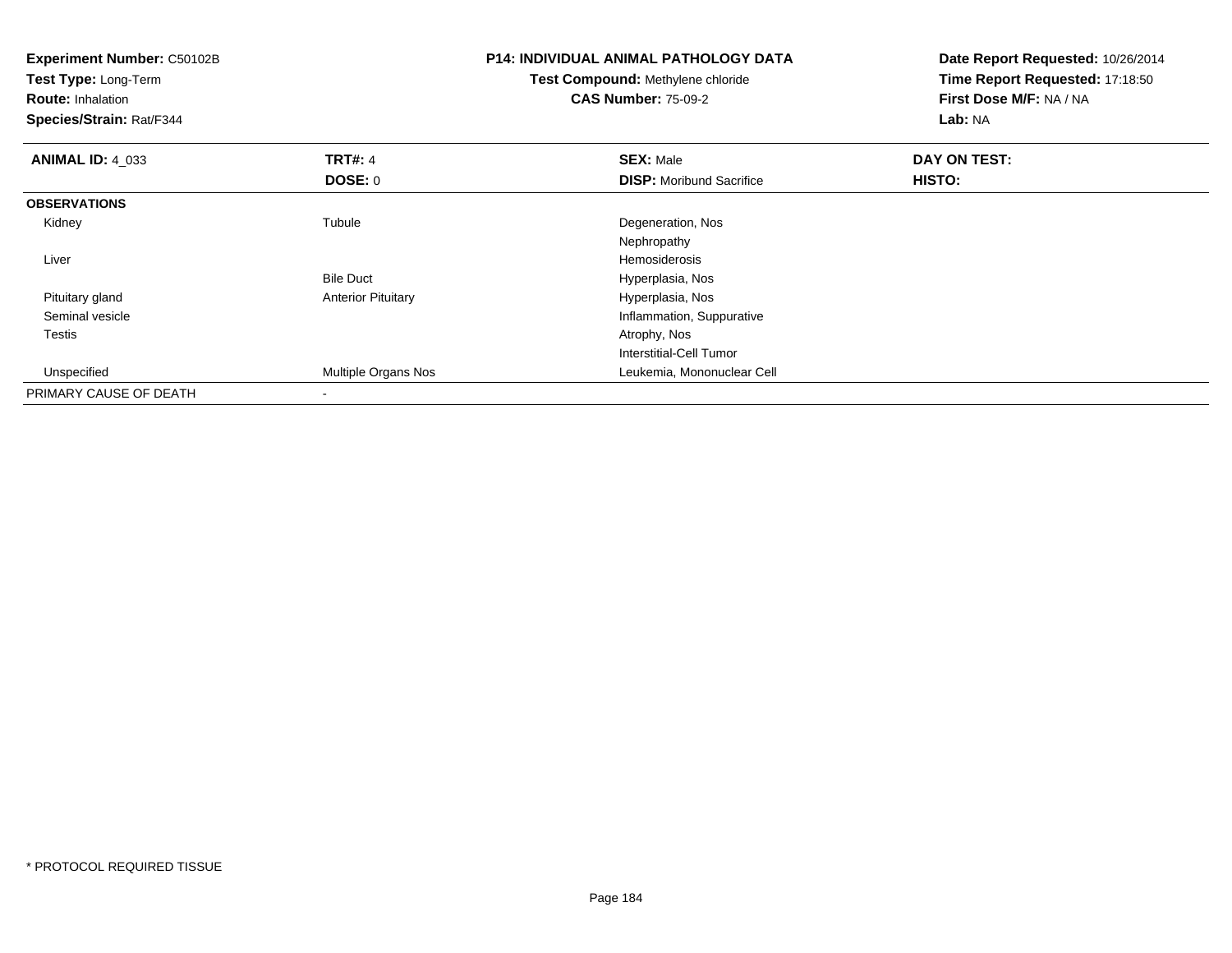**Test Type:** Long-Term

**Route:** Inhalation

**Species/Strain:** Rat/F344

### **P14: INDIVIDUAL ANIMAL PATHOLOGY DATA**

**Test Compound:** Methylene chloride**CAS Number:** 75-09-2

| <b>ANIMAL ID: 4_034</b> | <b>TRT#: 4</b>      | <b>SEX: Male</b>           | DAY ON TEST: |  |
|-------------------------|---------------------|----------------------------|--------------|--|
|                         | <b>DOSE: 0</b>      | <b>DISP: Natural Death</b> | HISTO:       |  |
| <b>OBSERVATIONS</b>     |                     |                            |              |  |
| Brain                   |                     | Hemorrhage                 |              |  |
| Liver                   |                     | Hemosiderosis              |              |  |
|                         | <b>Bile Duct</b>    | Hyperplasia, Nos           |              |  |
|                         | Hepatocytes         | Necrosis, Focal            |              |  |
| Lung                    | Alveoli             | Fibrosis, Multifocal       |              |  |
| Preputial gland         |                     | Inflammation, Chronic      |              |  |
|                         |                     | Metaplasia, Squamous       |              |  |
| Seminal vesicle         |                     | Inflammation, Suppurative  |              |  |
| Stomach                 | Forestomach         | Hernia, Nos                |              |  |
| Testis                  |                     | Interstitial-Cell Tumor    |              |  |
| Unspecified             | Multiple Organs Nos | Leukemia, Mononuclear Cell |              |  |
| Urinary bladder         | Submucosa           | Hemorrhage                 |              |  |
| PRIMARY CAUSE OF DEATH  |                     |                            |              |  |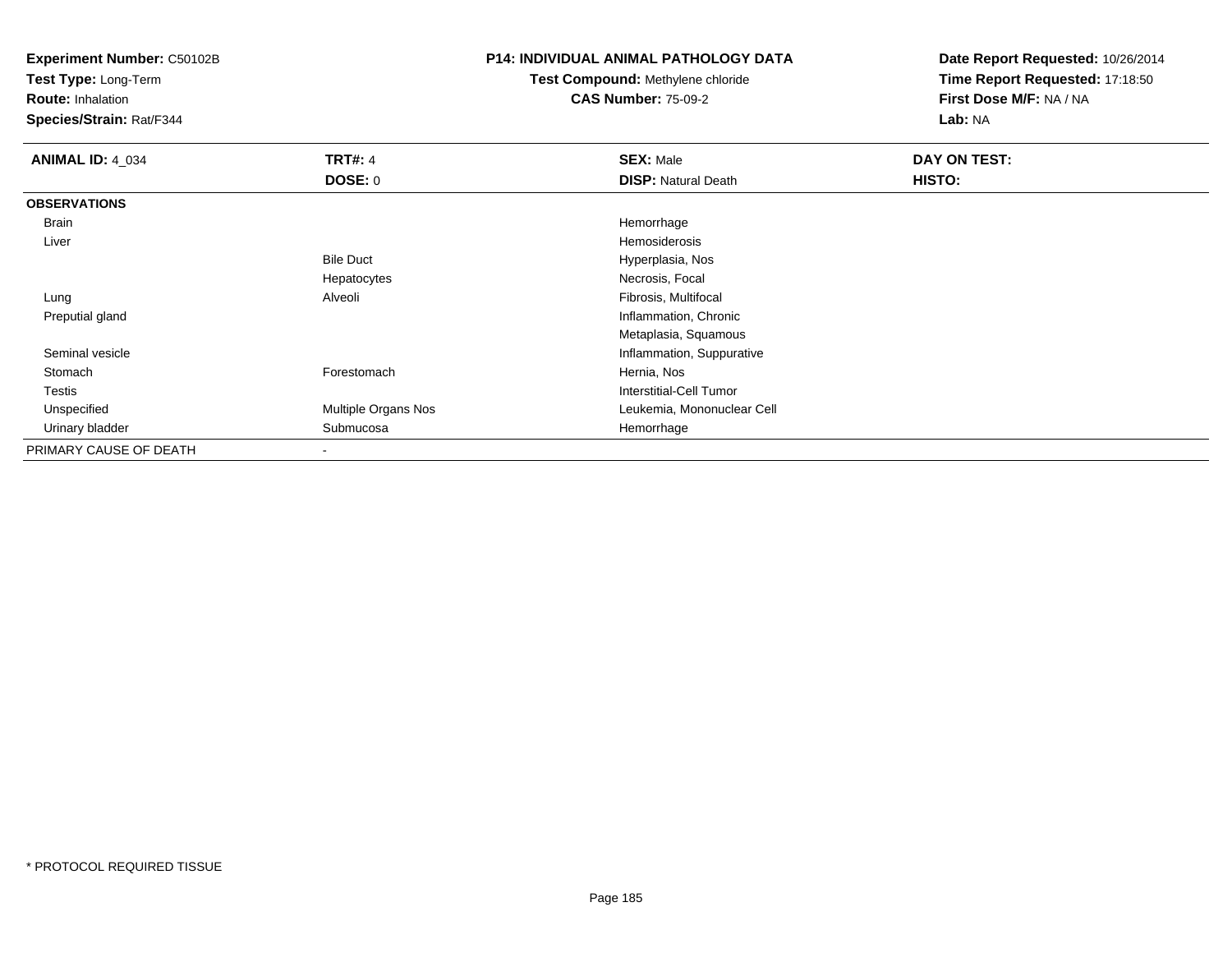**Experiment Number:** C50102B**Test Type:** Long-Term**Route:** Inhalation **Species/Strain:** Rat/F344**P14: INDIVIDUAL ANIMAL PATHOLOGY DATATest Compound:** Methylene chloride**CAS Number:** 75-09-2**Date Report Requested:** 10/26/2014**Time Report Requested:** 17:18:50**First Dose M/F:** NA / NA**Lab:** NA**ANIMAL ID:** 4\_035**TRT#:** 4 **SEX:** Male **DAY ON TEST: DOSE:** 0**DISP:** Moribund Sacrifice **HISTO: OBSERVATIONS** BrainCerebrum<br>Nasolacrimal Duct Hemorrhage EyeInflammation, Suppurative<br>Nephropathy Kidneyy the control of the control of the control of the control of the control of the control of the control of the control of the control of the control of the control of the control of the control of the control of the contro Larynx Inflammation, Suppurative LiverBile Duct **Hyperplasia**, Nos n Inflammation, Chronic Focal<br>
The Inflammation, Chronic Focal<br>
The Inflammation, Chronic Focal PeritoneumNecrosis, Fat Pituitary glandAnterior Pituitary **Adenoma, Nos** Adenoma, Nos Anterior Pituitary Cyst, Nos PRIMARY CAUSE OF DEATH-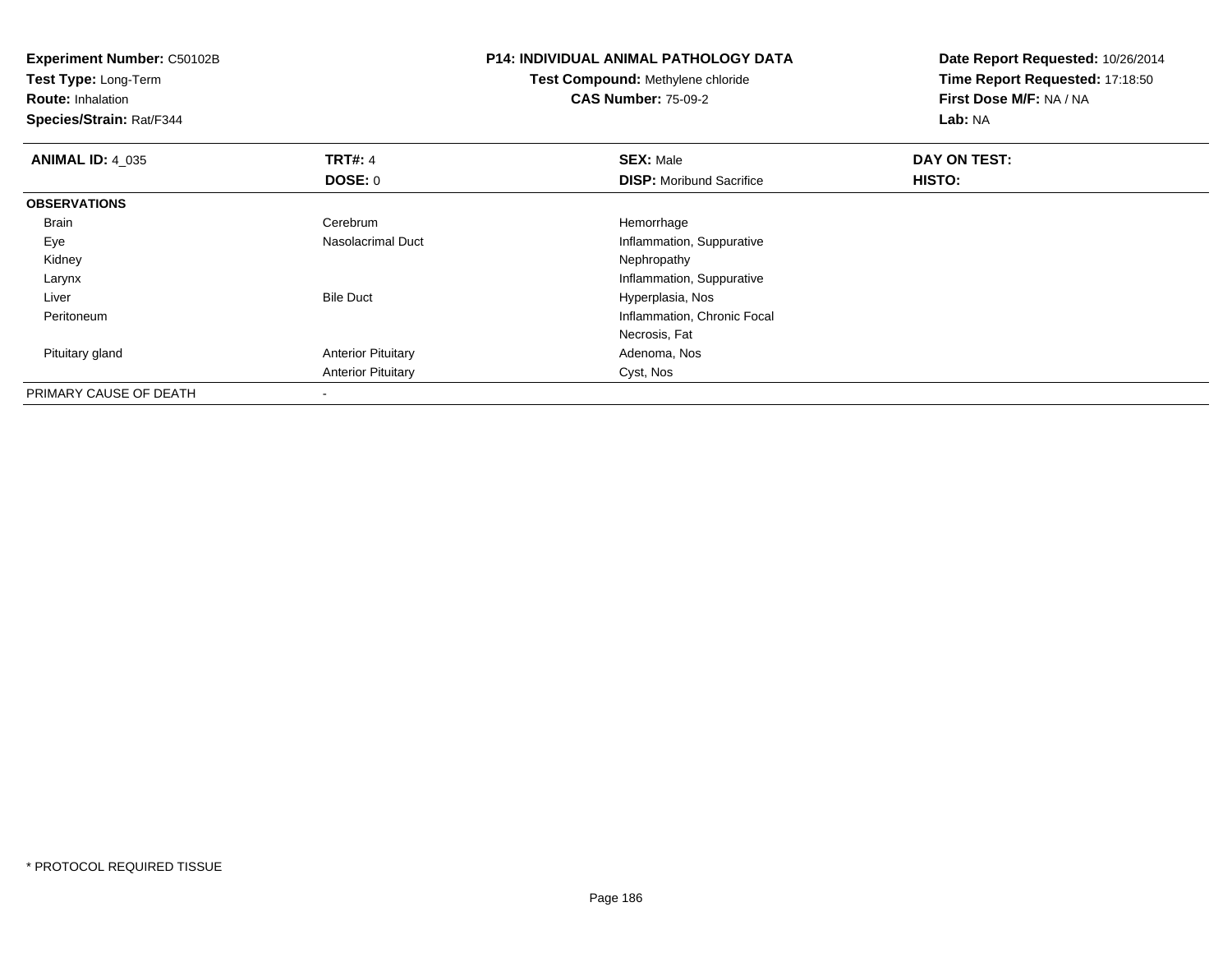**Test Type:** Long-Term

**Route:** Inhalation

**Species/Strain:** Rat/F344

## **P14: INDIVIDUAL ANIMAL PATHOLOGY DATA**

# **Test Compound:** Methylene chloride**CAS Number:** 75-09-2

| <b>ANIMAL ID: 4_036</b> | <b>TRT#: 4</b>      | <b>SEX: Male</b>                | DAY ON TEST: |  |
|-------------------------|---------------------|---------------------------------|--------------|--|
|                         | <b>DOSE: 0</b>      | <b>DISP:</b> Moribund Sacrifice | HISTO:       |  |
| <b>OBSERVATIONS</b>     |                     |                                 |              |  |
| Adrenal gland           | Medulla             | Hyperplasia, Nos                |              |  |
| Heart                   | Atrium              | Thrombosis, Nos                 |              |  |
| Kidney                  |                     | Nephropathy                     |              |  |
| Liver                   | Hepatocytes         | Cytoplasmic Vacuolization       |              |  |
|                         | <b>Bile Duct</b>    | Fibrosis                        |              |  |
|                         |                     | Hemosiderosis                   |              |  |
|                         | <b>Bile Duct</b>    | Hyperplasia, Nos                |              |  |
| Spleen                  |                     | Fibrosis, Diffuse               |              |  |
|                         |                     | Necrosis, Diffuse               |              |  |
| Testis                  |                     | Atrophy, Nos                    |              |  |
|                         |                     | Interstitial-Cell Tumor         |              |  |
| Unspecified             | Multiple Organs Nos | Leukemia, Mononuclear Cell      |              |  |
| PRIMARY CAUSE OF DEATH  |                     |                                 |              |  |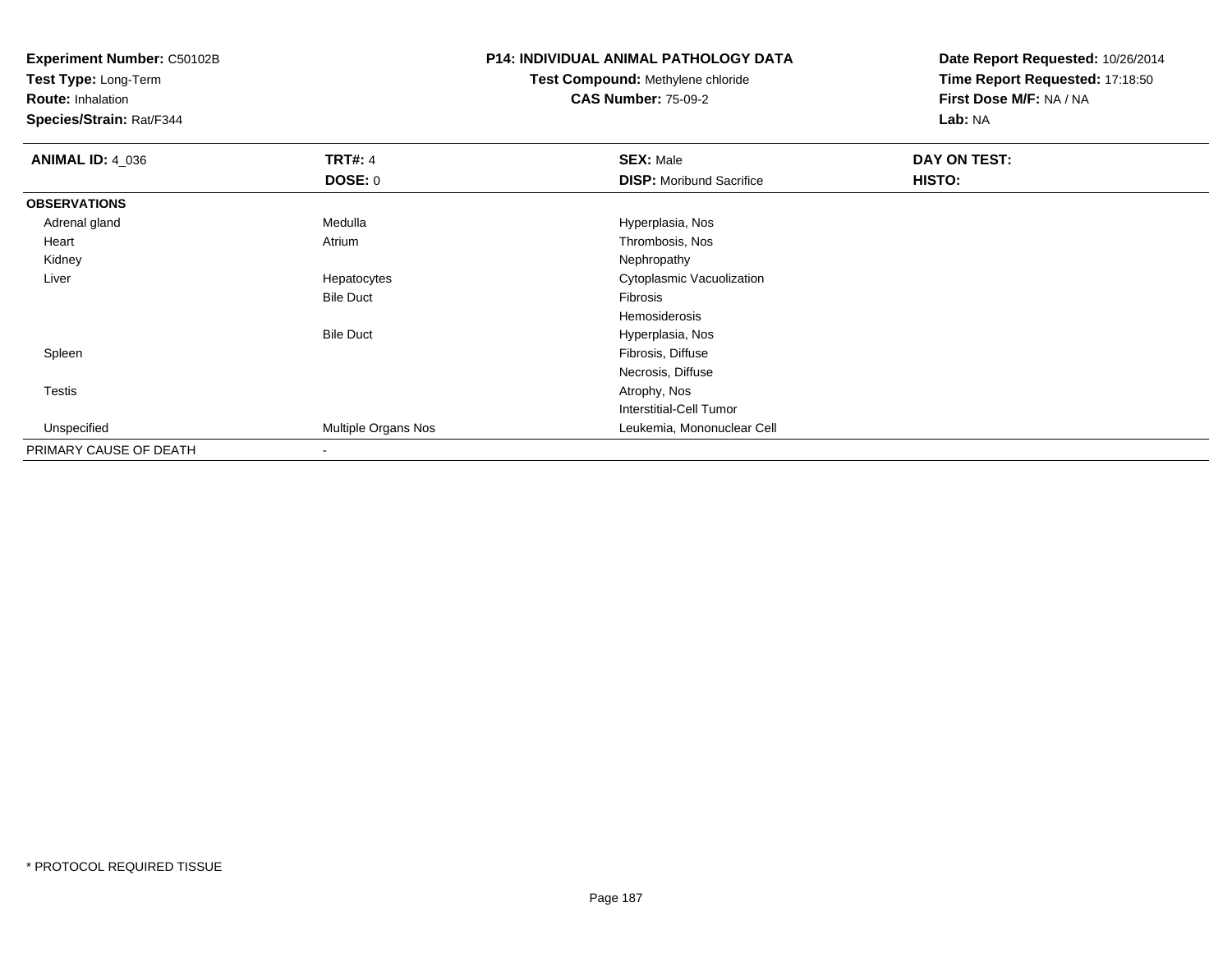**Experiment Number:** C50102B**Test Type:** Long-Term**Route:** Inhalation **Species/Strain:** Rat/F344**P14: INDIVIDUAL ANIMAL PATHOLOGY DATATest Compound:** Methylene chloride**CAS Number:** 75-09-2**Date Report Requested:** 10/26/2014**Time Report Requested:** 17:18:50**First Dose M/F:** NA / NA**Lab:** NA**ANIMAL ID:** 4\_037**TRT#:** 4 **SEX:** Male **DAY ON TEST: DOSE:** 0**DISP:** Terminal Sacrifice **HISTO: OBSERVATIONS** Brain Atrophy, Pressure Heart Cardiac Valve Metaplasia, Cartilaginous Kidneyy the contract of the contract of the contract of the contract of the contract of the contract of the contract of the contract of the contract of the contract of the contract of the contract of the contract of the contract Tubule **Degeneration**, Nos NephropathyS<br>
Secret Cytoplasmic Change, Basophilic Liver HepatocytesBile Duct Hyperplasia, Nos Inflammation, Granulomatous Focal Lung Alveolar/Bronchiolar Adenoma Pituitary glandAnterior Pituitary **Adenoma, Nos** Adenoma, Nos PRIMARY CAUSE OF DEATH-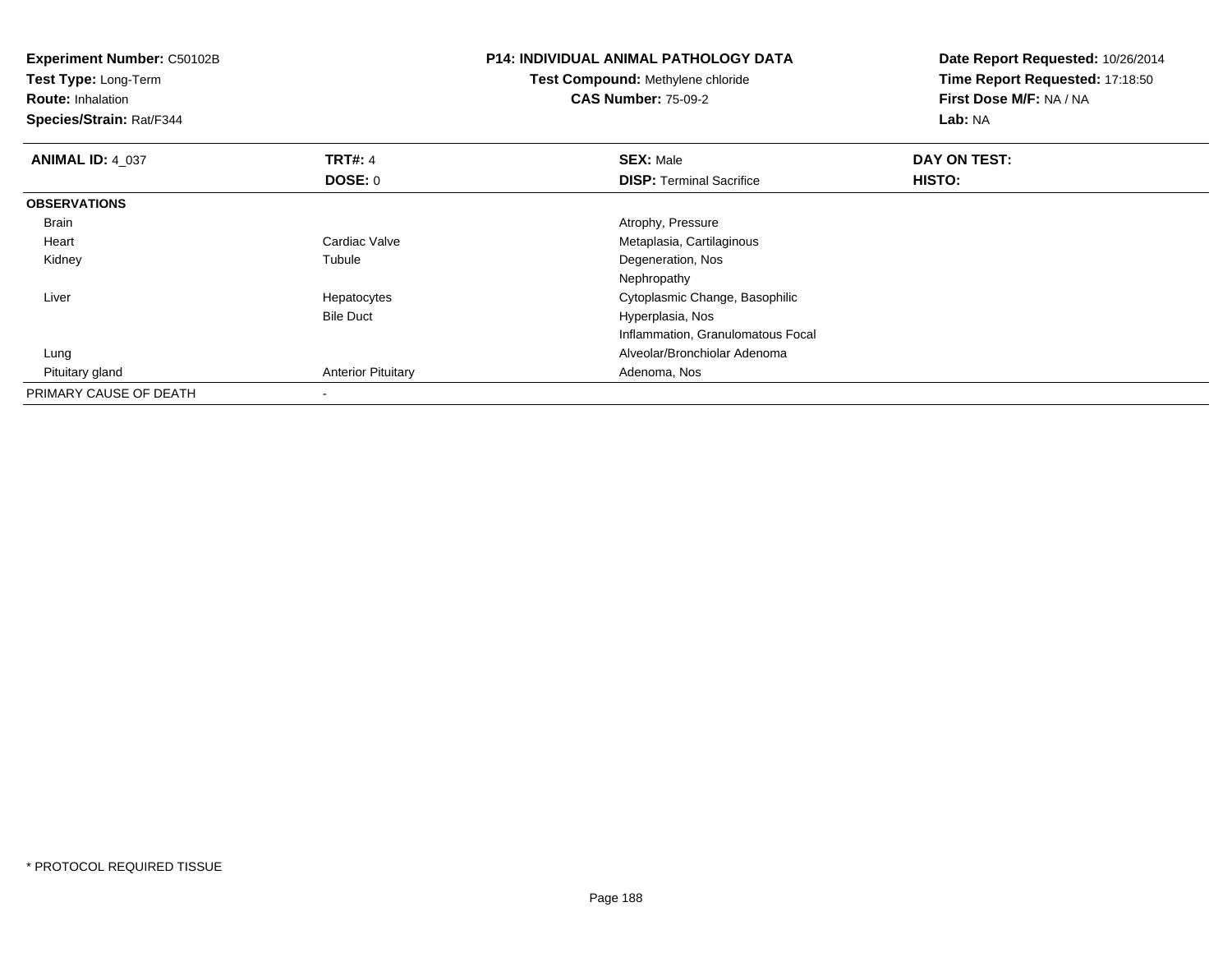| Experiment Number: C50102B<br>Test Type: Long-Term<br><b>Route: Inhalation</b><br>Species/Strain: Rat/F344 |                     | <b>P14: INDIVIDUAL ANIMAL PATHOLOGY DATA</b><br>Test Compound: Methylene chloride<br><b>CAS Number: 75-09-2</b> | Date Report Requested: 10/26/2014<br>Time Report Requested: 17:18:50<br>First Dose M/F: NA / NA<br>Lab: NA |
|------------------------------------------------------------------------------------------------------------|---------------------|-----------------------------------------------------------------------------------------------------------------|------------------------------------------------------------------------------------------------------------|
| <b>ANIMAL ID: 4 038</b>                                                                                    | <b>TRT#: 4</b>      | <b>SEX: Male</b>                                                                                                | DAY ON TEST:                                                                                               |
|                                                                                                            | DOSE: 0             | <b>DISP:</b> Moribund Sacrifice                                                                                 | HISTO:                                                                                                     |
| <b>OBSERVATIONS</b>                                                                                        |                     |                                                                                                                 |                                                                                                            |
| <b>Brain</b>                                                                                               |                     | Hemorrhage                                                                                                      |                                                                                                            |
| Liver                                                                                                      | Hepatocytes         | Cytoplasmic Vacuolization                                                                                       |                                                                                                            |
| Nasal cavity                                                                                               |                     | Inflammation, Suppurative                                                                                       |                                                                                                            |
| Stomach                                                                                                    | Forestomach         | Acanthosis                                                                                                      |                                                                                                            |
|                                                                                                            | Forestomach         | Inflammation, Acute                                                                                             |                                                                                                            |
| <b>Testis</b>                                                                                              |                     | Hyperplasia, Interstitial Cell                                                                                  |                                                                                                            |
| Unspecified                                                                                                | Multiple Organs Nos | Leukemia, Mononuclear Cell                                                                                      |                                                                                                            |
| PRIMARY CAUSE OF DEATH                                                                                     |                     |                                                                                                                 |                                                                                                            |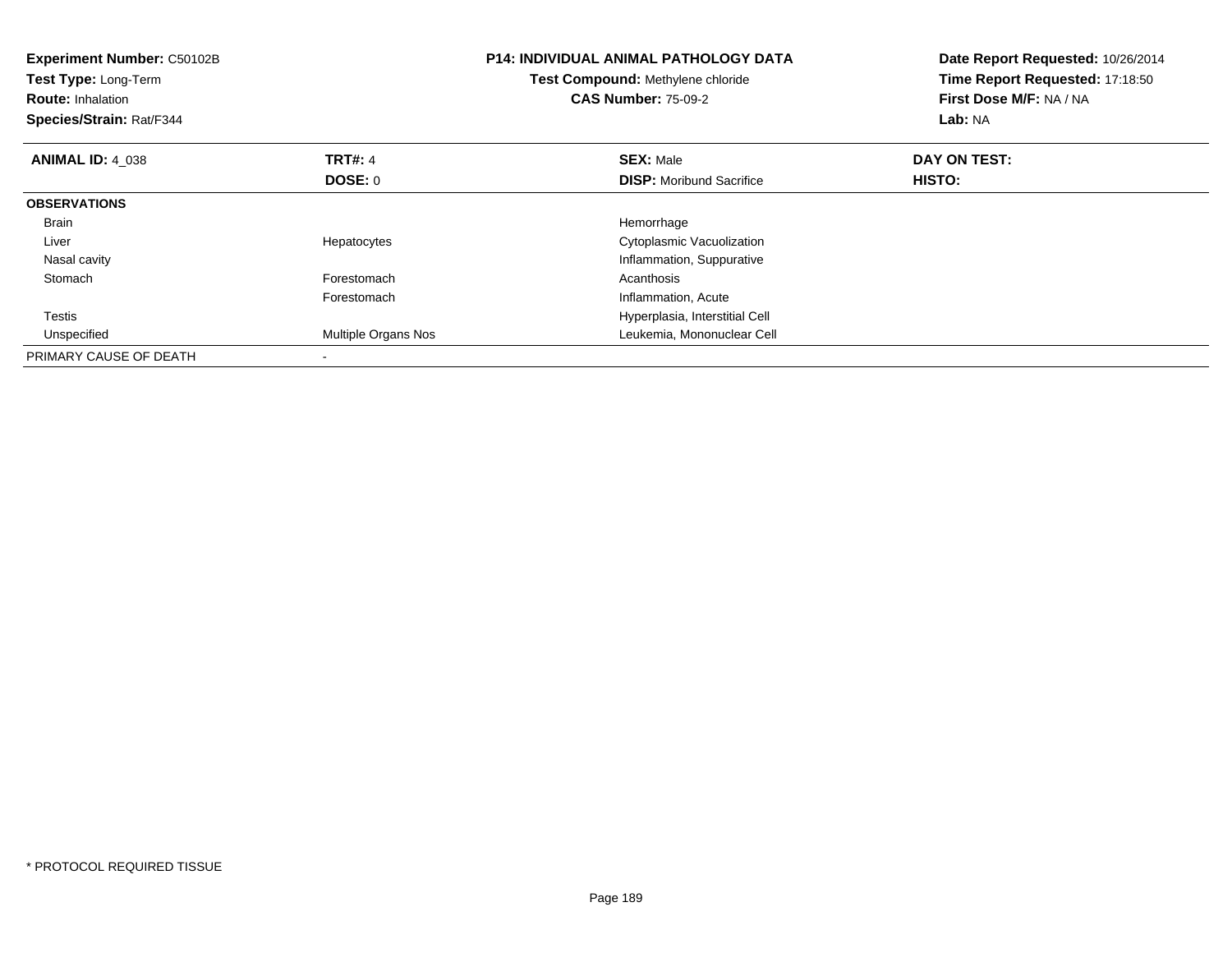| <b>Experiment Number: C50102B</b><br>Test Type: Long-Term<br><b>Route: Inhalation</b><br>Species/Strain: Rat/F344 |                           | <b>P14: INDIVIDUAL ANIMAL PATHOLOGY DATA</b><br>Test Compound: Methylene chloride<br><b>CAS Number: 75-09-2</b> | Date Report Requested: 10/26/2014<br>Time Report Requested: 17:18:50<br>First Dose M/F: NA / NA<br>Lab: NA |
|-------------------------------------------------------------------------------------------------------------------|---------------------------|-----------------------------------------------------------------------------------------------------------------|------------------------------------------------------------------------------------------------------------|
| <b>ANIMAL ID: 4 039</b>                                                                                           | <b>TRT#: 4</b>            | <b>SEX: Male</b>                                                                                                | DAY ON TEST:                                                                                               |
|                                                                                                                   | <b>DOSE: 0</b>            | <b>DISP:</b> Moribund Sacrifice                                                                                 | HISTO:                                                                                                     |
| <b>OBSERVATIONS</b>                                                                                               |                           |                                                                                                                 |                                                                                                            |
| Bone marrow                                                                                                       |                           | Atrophy, Nos                                                                                                    |                                                                                                            |
| <b>Brain</b>                                                                                                      |                           | Atrophy, Pressure                                                                                               |                                                                                                            |
| Heart                                                                                                             | Myocardium Nos            | Fibrosis, Diffuse                                                                                               |                                                                                                            |
| Kidney                                                                                                            | Tubule                    | Degeneration, Nos                                                                                               |                                                                                                            |
|                                                                                                                   |                           | Nephropathy                                                                                                     |                                                                                                            |
| Liver                                                                                                             | <b>Bile Duct</b>          | Hyperplasia, Nos                                                                                                |                                                                                                            |
| Pituitary gland                                                                                                   | <b>Anterior Pituitary</b> | Adenoma, Nos                                                                                                    |                                                                                                            |
| Seminal vesicle                                                                                                   |                           | Inflammation, Suppurative                                                                                       |                                                                                                            |
| PRIMARY CAUSE OF DEATH                                                                                            |                           |                                                                                                                 |                                                                                                            |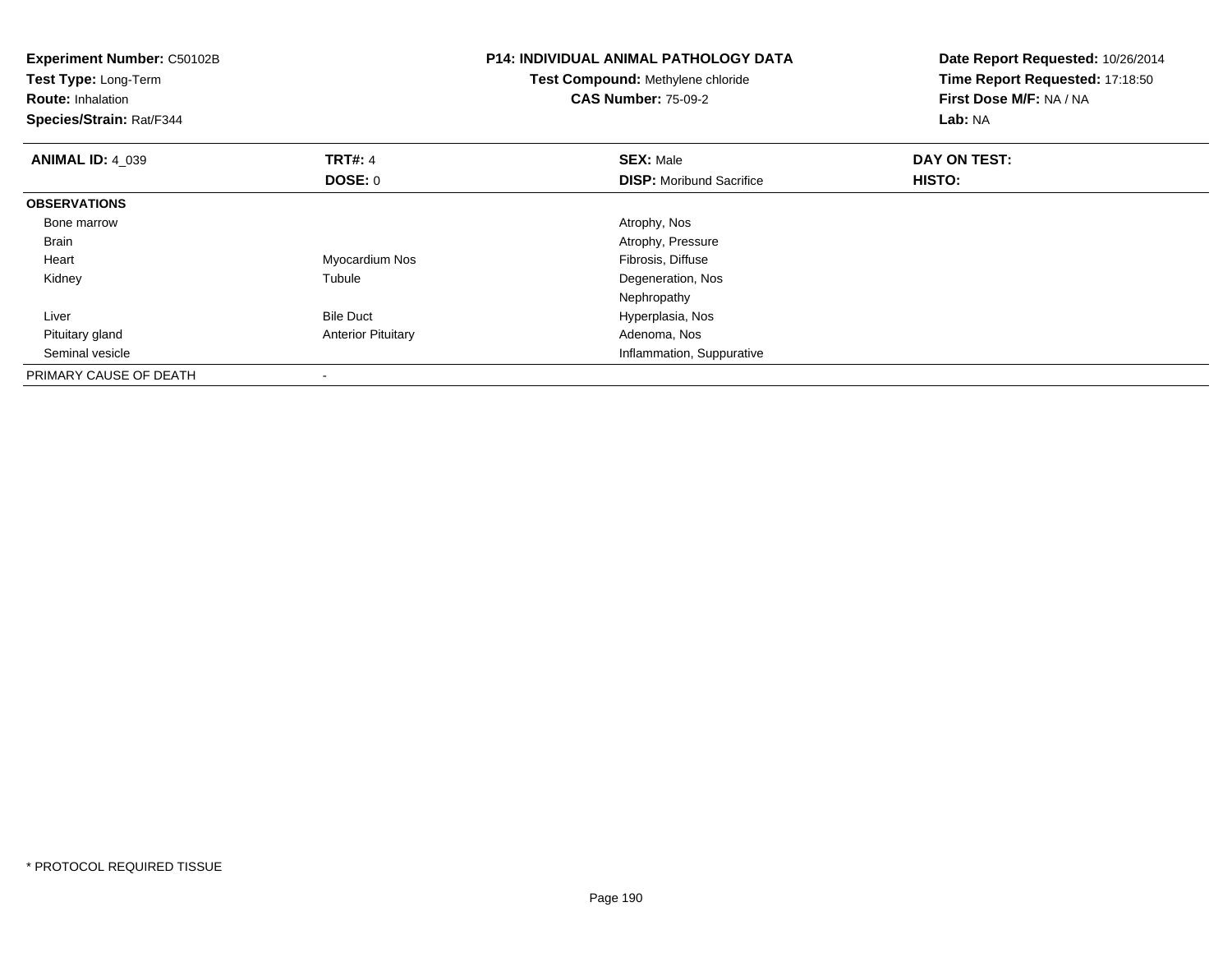**Test Type:** Long-Term

**Route:** Inhalation

**Species/Strain:** Rat/F344

### **P14: INDIVIDUAL ANIMAL PATHOLOGY DATA**

**Test Compound:** Methylene chloride**CAS Number:** 75-09-2

| <b>ANIMAL ID: 4_040</b> | <b>TRT#: 4</b><br><b>DOSE: 0</b> | <b>SEX: Male</b><br><b>DISP:</b> Moribund Sacrifice | DAY ON TEST:<br>HISTO: |
|-------------------------|----------------------------------|-----------------------------------------------------|------------------------|
| <b>OBSERVATIONS</b>     |                                  |                                                     |                        |
|                         |                                  |                                                     |                        |
| Adrenal gland           | <b>Cortex Nos</b>                | Cytoplasmic Vacuolization                           |                        |
|                         | Medulla                          | Hyperplasia, Nos                                    |                        |
|                         | Medulla                          | Pheochromocytoma                                    |                        |
| Eye                     | <b>Nasolacrimal Duct</b>         | Inflammation, Suppurative                           |                        |
| Heart                   | Myocardium Nos                   | Fibrosis, Diffuse                                   |                        |
| Kidney                  | Tubule                           | Degeneration, Nos                                   |                        |
|                         |                                  | Nephropathy                                         |                        |
| Liver                   | <b>Bile Duct</b>                 | Fibrosis                                            |                        |
|                         |                                  | Hemosiderosis                                       |                        |
|                         | <b>Bile Duct</b>                 | Hyperplasia, Nos                                    |                        |
|                         | Hepatocytes                      | Necrosis, Focal                                     |                        |
| Lung                    |                                  | Alveolar Macrophages                                |                        |
| Pituitary gland         | <b>Anterior Pituitary</b>        | Adenoma, Nos                                        |                        |
| Preputial gland         |                                  | Hyperplasia, Epithelial                             |                        |
|                         |                                  | Inflammation, Suppurative                           |                        |
| Seminal vesicle         |                                  | Inflammation, Suppurative                           |                        |
| Skin                    | Hip                              | Papilloma, Nos                                      |                        |
| <b>Testis</b>           |                                  | Atrophy, Nos                                        |                        |
|                         |                                  | Interstitial-Cell Tumor                             |                        |
| Unspecified             | Multiple Organs Nos              | Leukemia, Mononuclear Cell                          |                        |
| PRIMARY CAUSE OF DEATH  | $\blacksquare$                   |                                                     |                        |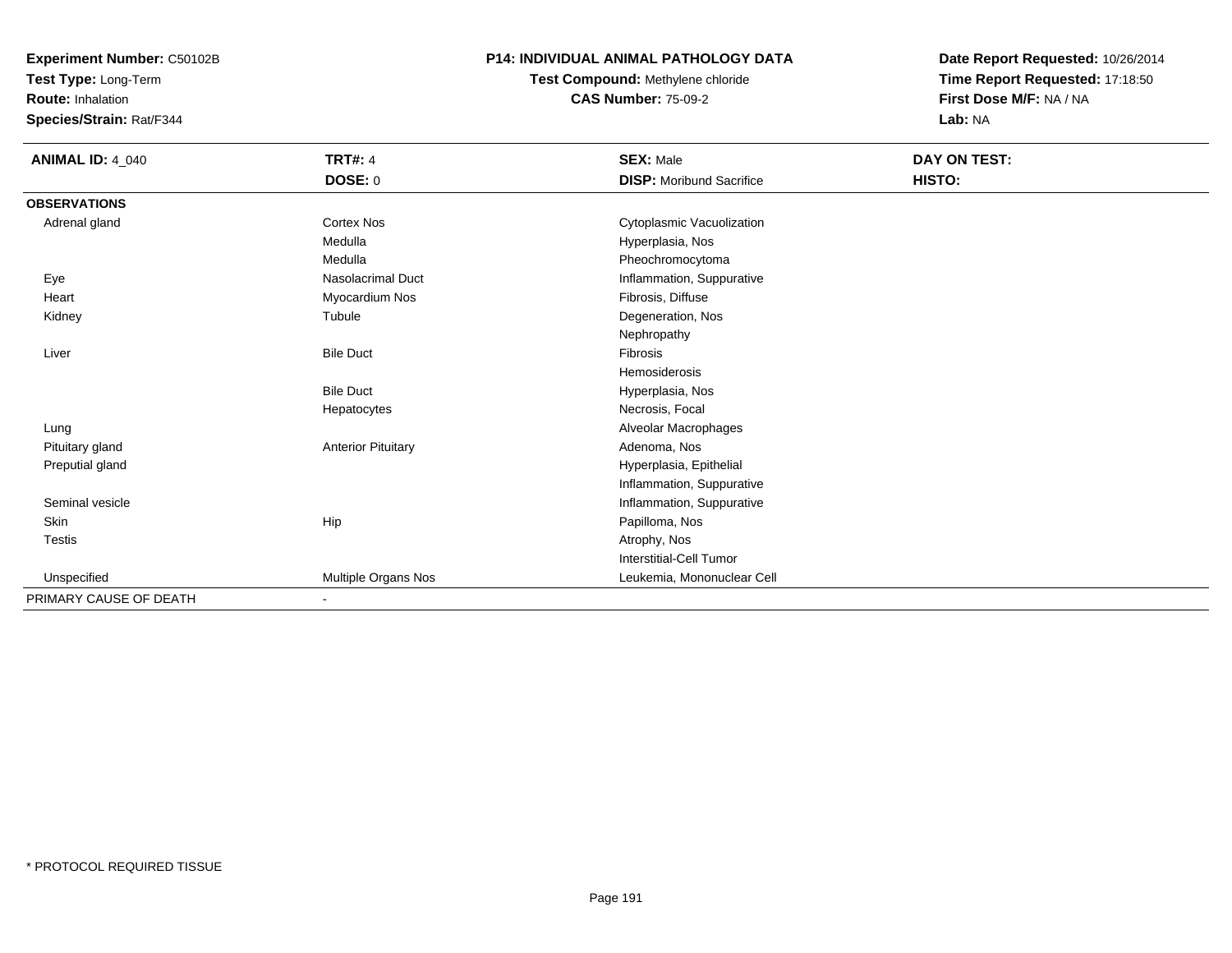**Test Type:** Long-Term

**Route:** Inhalation

**Species/Strain:** Rat/F344

## **P14: INDIVIDUAL ANIMAL PATHOLOGY DATA**

**Test Compound:** Methylene chloride**CAS Number:** 75-09-2

| <b>ANIMAL ID: 4_041</b> | <b>TRT#: 4</b>      | <b>SEX: Male</b>                | DAY ON TEST: |  |
|-------------------------|---------------------|---------------------------------|--------------|--|
|                         | DOSE: 0             | <b>DISP:</b> Moribund Sacrifice | HISTO:       |  |
| <b>OBSERVATIONS</b>     |                     |                                 |              |  |
| Adrenal gland           | <b>Cortex Nos</b>   | Cytoplasmic Vacuolization       |              |  |
| Brain                   |                     | Hemorrhage                      |              |  |
| Eye                     | Nasolacrimal Duct   | Inflammation, Suppurative       |              |  |
| Kidney                  |                     | Nephropathy                     |              |  |
| Liver                   | <b>Bile Duct</b>    | Hyperplasia, Nos                |              |  |
|                         | Hepatocytes         | Necrosis, Focal                 |              |  |
| Pancreas                | Acinus              | Atrophy, Focal                  |              |  |
|                         | Islets              | Islet-Cell Adenoma              |              |  |
| Seminal vesicle         |                     | Inflammation, Suppurative       |              |  |
| Testis                  |                     | Atrophy, Nos                    |              |  |
|                         |                     | <b>Interstitial-Cell Tumor</b>  |              |  |
| Unspecified             | Multiple Organs Nos | Leukemia, Mononuclear Cell      |              |  |
| PRIMARY CAUSE OF DEATH  | $\,$                |                                 |              |  |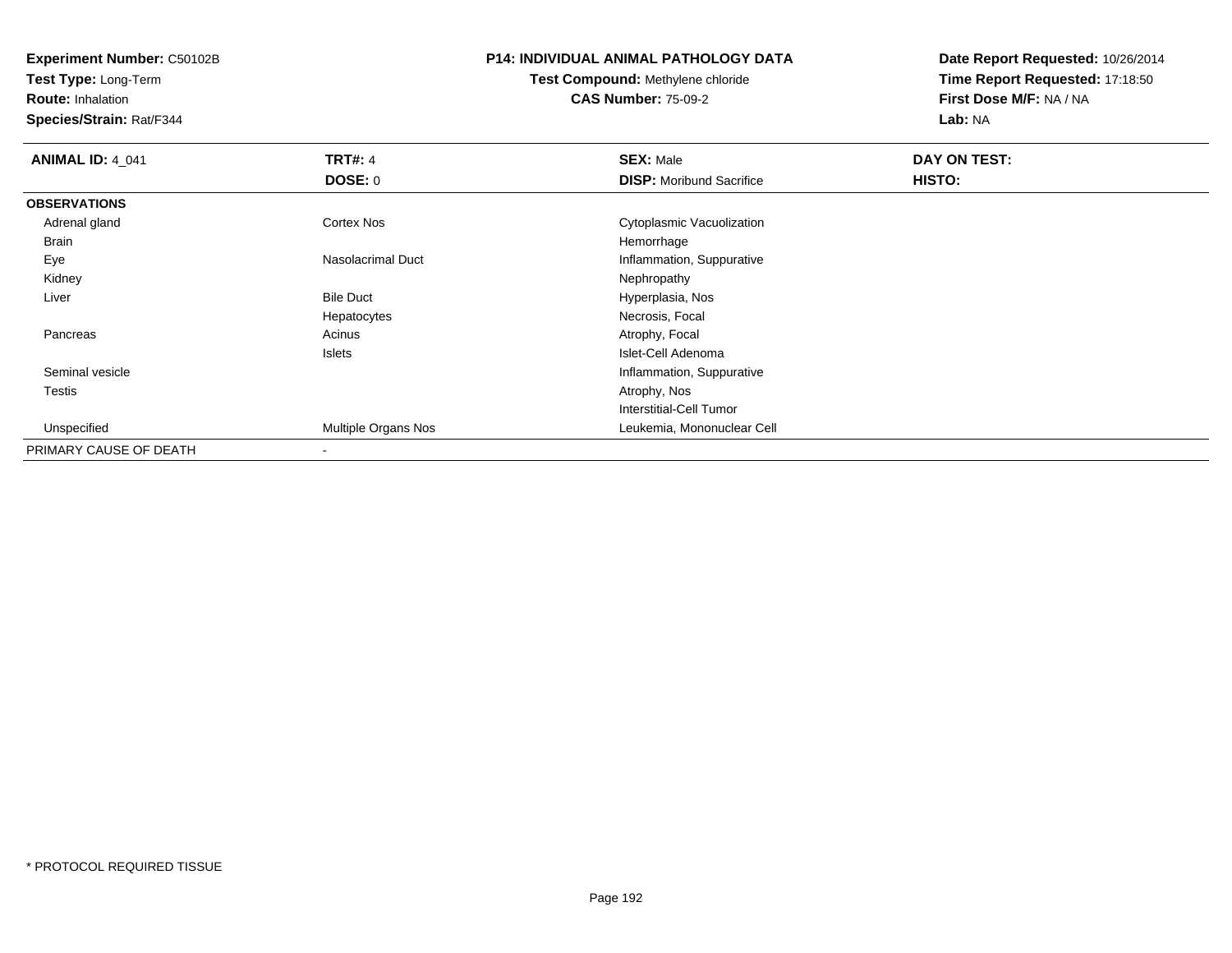**Test Type:** Long-Term

**Route:** Inhalation

**Species/Strain:** Rat/F344

### **P14: INDIVIDUAL ANIMAL PATHOLOGY DATA**

# **Test Compound:** Methylene chloride**CAS Number:** 75-09-2

| <b>ANIMAL ID: 4 042</b> | <b>TRT#: 4</b>            | <b>SEX: Male</b>                  | DAY ON TEST: |
|-------------------------|---------------------------|-----------------------------------|--------------|
|                         | <b>DOSE: 0</b>            | <b>DISP:</b> Moribund Sacrifice   | HISTO:       |
| <b>OBSERVATIONS</b>     |                           |                                   |              |
| <b>Brain</b>            |                           | Hemorrhage                        |              |
| Eye                     | <b>Lacrimal Gland</b>     | Inflammation, Chronic Focal       |              |
| Kidney                  |                           | Nephropathy                       |              |
| Liver                   | <b>Bile Duct</b>          | Hyperplasia, Nos                  |              |
| Lung                    |                           | Alveolar Macrophages              |              |
|                         | Alveoli                   | Hemorrhage                        |              |
| Pituitary gland         | <b>Anterior Pituitary</b> | Adenoma, Nos                      |              |
|                         | <b>Anterior Pituitary</b> | Hemorrhage                        |              |
| Preputial gland         |                           | Cyst, Nos                         |              |
|                         |                           | Inflammation, Chronic Suppurative |              |
| <b>Testis</b>           |                           | Interstitial-Cell Tumor           |              |
| Unspecified             | Multiple Organs Nos       | Leukemia, Mononuclear Cell        |              |
| PRIMARY CAUSE OF DEATH  |                           |                                   |              |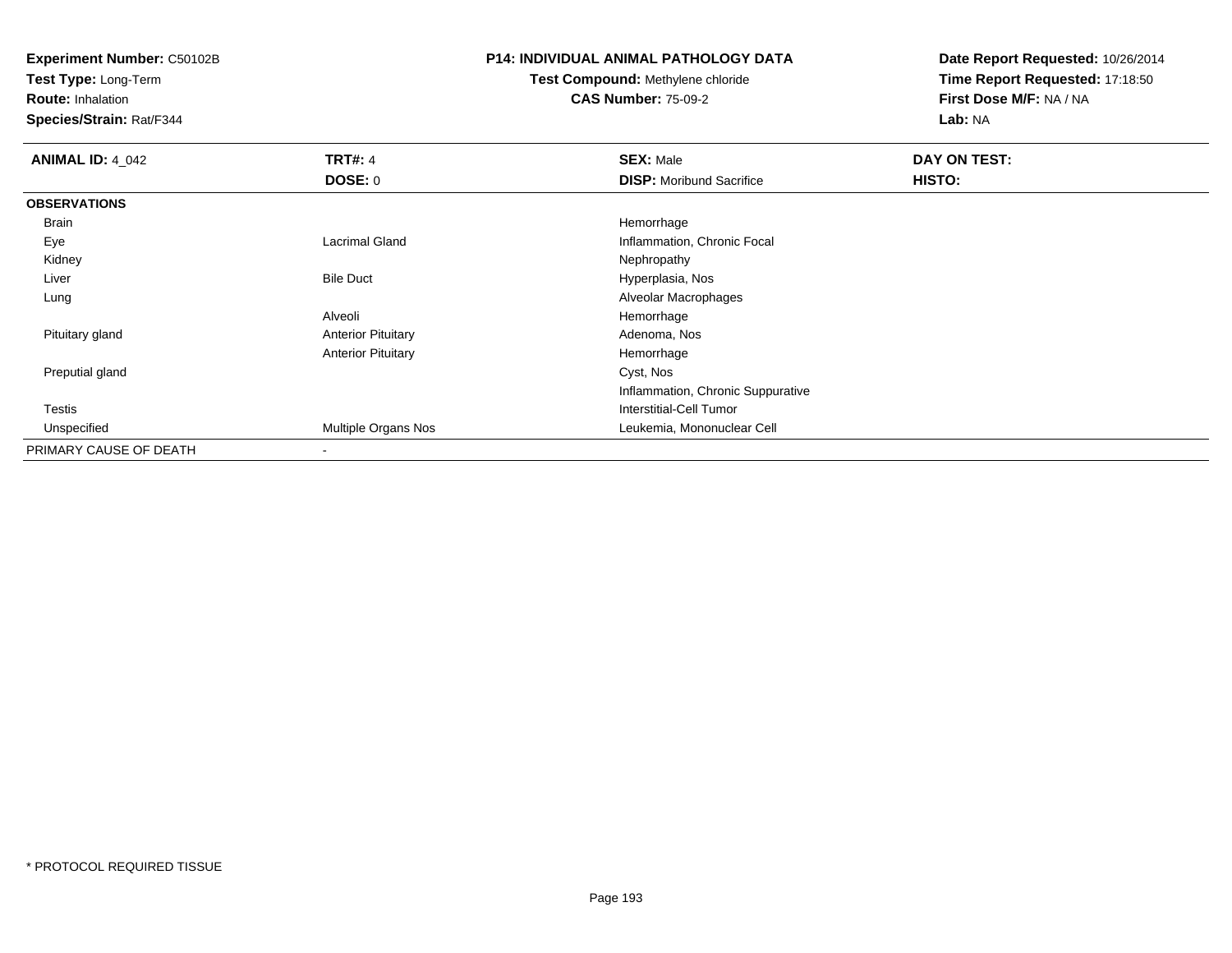**Test Type:** Long-Term

**Route:** Inhalation

**Species/Strain:** Rat/F344

# **P14: INDIVIDUAL ANIMAL PATHOLOGY DATA**

**Test Compound:** Methylene chloride**CAS Number:** 75-09-2

| <b>ANIMAL ID: 4 043</b> | <b>TRT#: 4</b>            | <b>SEX: Male</b>                | DAY ON TEST: |  |
|-------------------------|---------------------------|---------------------------------|--------------|--|
|                         | <b>DOSE: 0</b>            | <b>DISP:</b> Terminal Sacrifice | HISTO:       |  |
| <b>OBSERVATIONS</b>     |                           |                                 |              |  |
| Adrenal gland           | Cortex Nos                | Cytoplasmic Vacuolization       |              |  |
| Intestine Large         | Colon                     | Parasitism                      |              |  |
| Kidney                  |                           | Nephropathy                     |              |  |
| Liver                   | Hepatocytes               | Cytoplasmic Change, Basophilic  |              |  |
|                         |                           | Hepatocytomegaly                |              |  |
|                         | <b>Bile Duct</b>          | Hyperplasia, Nos                |              |  |
| Pituitary gland         | <b>Anterior Pituitary</b> | Adenoma, Nos                    |              |  |
| Preputial gland         |                           | Inflammation, Suppurative       |              |  |
| Seminal vesicle         |                           | Inflammation, Suppurative       |              |  |
| Testis                  |                           | Atrophy, Nos                    |              |  |
|                         |                           | <b>Interstitial-Cell Tumor</b>  |              |  |
| PRIMARY CAUSE OF DEATH  | $\,$                      |                                 |              |  |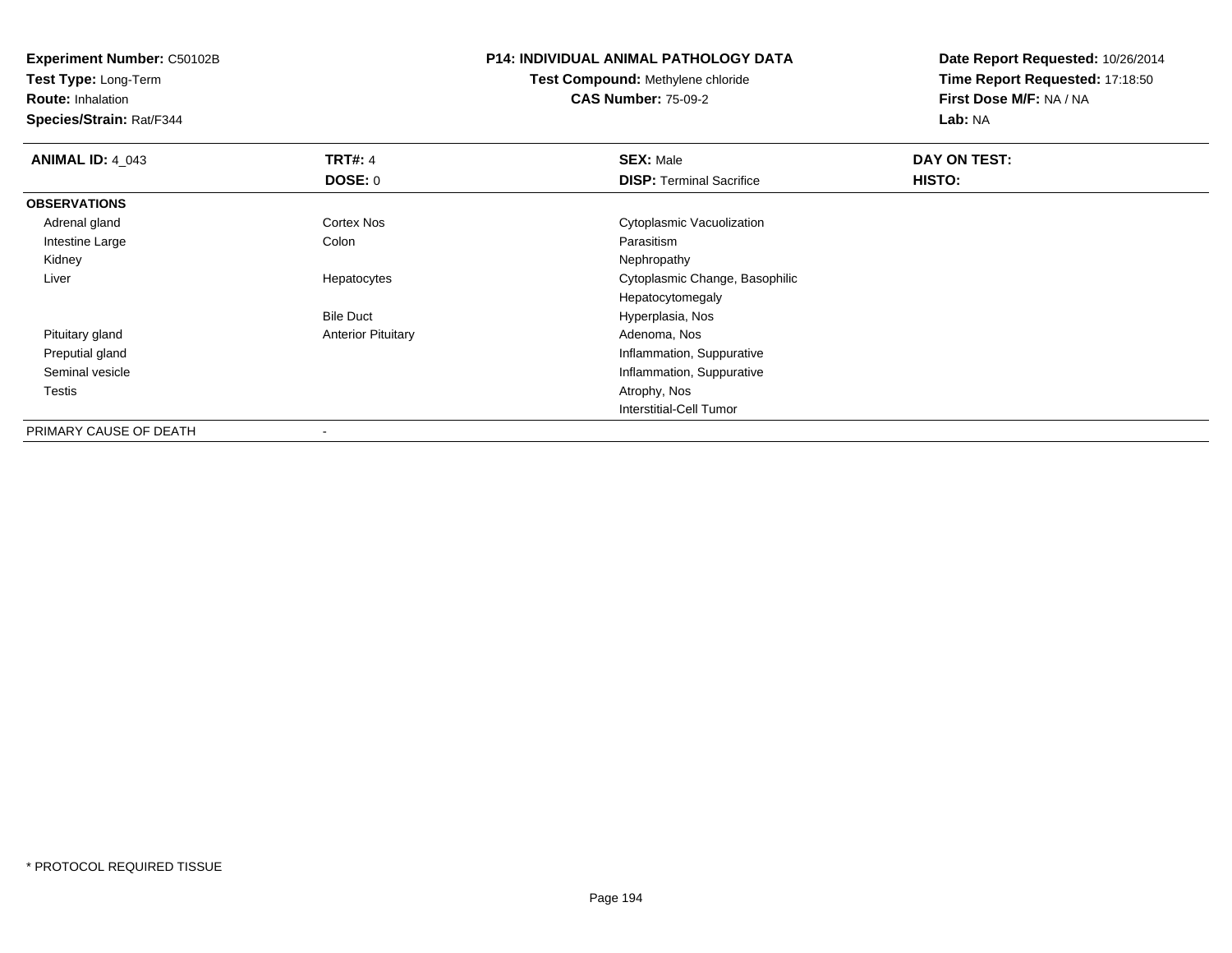| Experiment Number: C50102B<br>Test Type: Long-Term<br><b>Route: Inhalation</b><br>Species/Strain: Rat/F344 |                     | <b>P14: INDIVIDUAL ANIMAL PATHOLOGY DATA</b><br><b>Test Compound: Methylene chloride</b><br><b>CAS Number: 75-09-2</b> | Date Report Requested: 10/26/2014<br>Time Report Requested: 17:18:50<br>First Dose M/F: NA / NA<br>Lab: NA |
|------------------------------------------------------------------------------------------------------------|---------------------|------------------------------------------------------------------------------------------------------------------------|------------------------------------------------------------------------------------------------------------|
| <b>ANIMAL ID: 4_044</b>                                                                                    | <b>TRT#: 4</b>      | <b>SEX: Male</b>                                                                                                       | DAY ON TEST:                                                                                               |
|                                                                                                            | <b>DOSE: 0</b>      | <b>DISP:</b> Moribund Sacrifice                                                                                        | HISTO:                                                                                                     |
| <b>OBSERVATIONS</b>                                                                                        |                     |                                                                                                                        |                                                                                                            |
| Kidney                                                                                                     |                     | Nephropathy                                                                                                            |                                                                                                            |
| Liver                                                                                                      |                     | Hemosiderosis                                                                                                          |                                                                                                            |
|                                                                                                            | <b>Bile Duct</b>    | Hyperplasia, Nos                                                                                                       |                                                                                                            |
| Lung                                                                                                       |                     | Alveolar Macrophages                                                                                                   |                                                                                                            |
| Pancreas                                                                                                   | Acinus              | Atrophy, Focal                                                                                                         |                                                                                                            |
| Seminal vesicle                                                                                            |                     | Inflammation, Suppurative                                                                                              |                                                                                                            |
| Testis                                                                                                     |                     | Atrophy, Nos                                                                                                           |                                                                                                            |
|                                                                                                            |                     | <b>Interstitial-Cell Tumor</b>                                                                                         |                                                                                                            |
| Unspecified                                                                                                | Multiple Organs Nos | Leukemia, Mononuclear Cell                                                                                             |                                                                                                            |
| PRIMARY CAUSE OF DEATH                                                                                     | $\,$                |                                                                                                                        |                                                                                                            |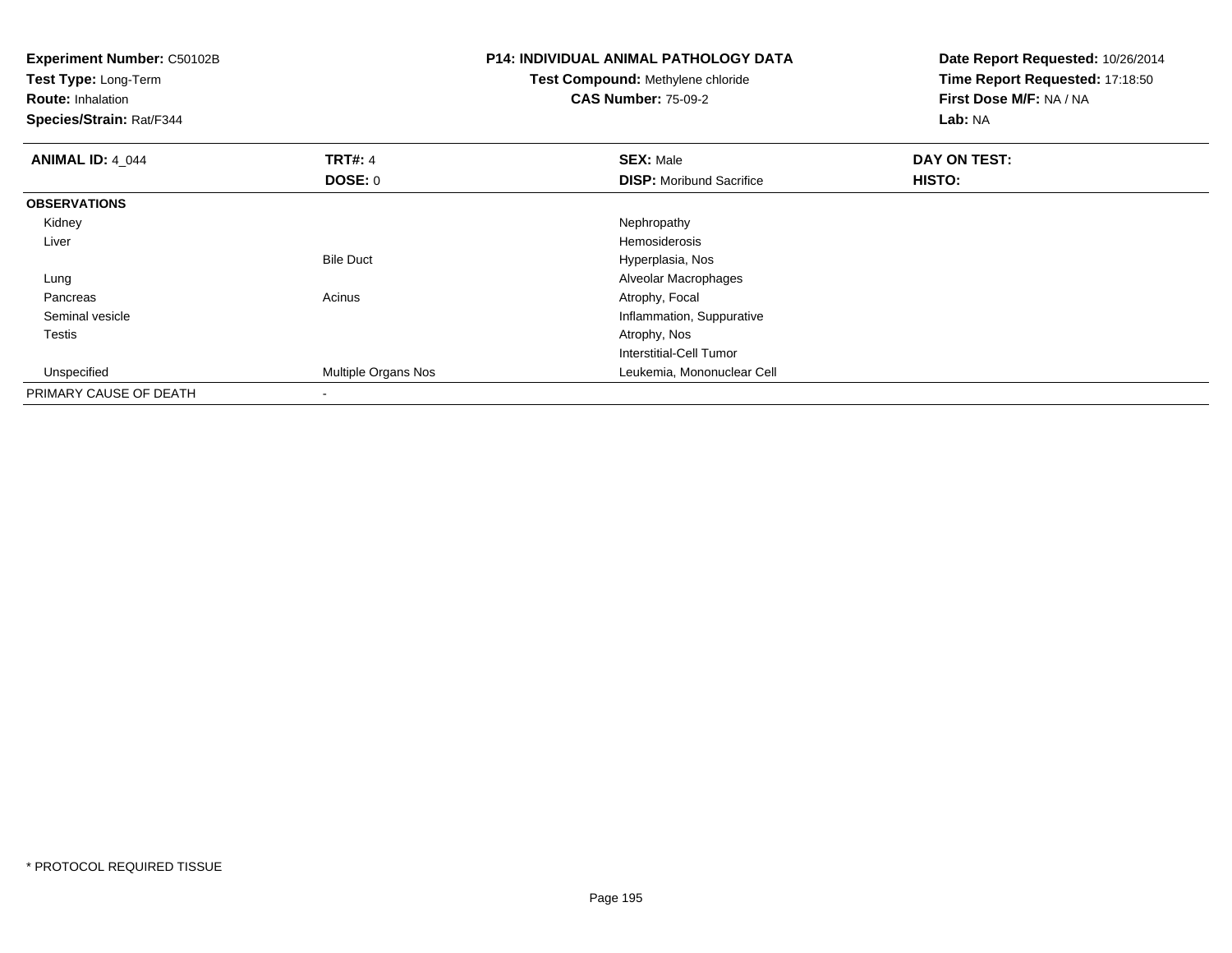| Experiment Number: C50102B<br>Test Type: Long-Term<br><b>Route: Inhalation</b><br>Species/Strain: Rat/F344 |                     | <b>P14: INDIVIDUAL ANIMAL PATHOLOGY DATA</b><br>Test Compound: Methylene chloride<br><b>CAS Number: 75-09-2</b> | Date Report Requested: 10/26/2014<br>Time Report Requested: 17:18:50<br>First Dose M/F: NA / NA<br>Lab: NA |  |
|------------------------------------------------------------------------------------------------------------|---------------------|-----------------------------------------------------------------------------------------------------------------|------------------------------------------------------------------------------------------------------------|--|
| <b>ANIMAL ID: 4_045</b>                                                                                    | <b>TRT#: 4</b>      | <b>SEX: Male</b>                                                                                                | DAY ON TEST:                                                                                               |  |
|                                                                                                            | <b>DOSE: 0</b>      | <b>DISP:</b> Terminal Sacrifice                                                                                 | <b>HISTO:</b>                                                                                              |  |
| <b>OBSERVATIONS</b>                                                                                        |                     |                                                                                                                 |                                                                                                            |  |
| Kidney                                                                                                     | Tubule              | Degeneration, Nos                                                                                               |                                                                                                            |  |
|                                                                                                            |                     | Nephropathy                                                                                                     |                                                                                                            |  |
| Liver                                                                                                      | Hepatocytes         | Cytoplasmic Vacuolization                                                                                       |                                                                                                            |  |
|                                                                                                            | <b>Bile Duct</b>    | Hyperplasia, Nos                                                                                                |                                                                                                            |  |
| <b>Testis</b>                                                                                              |                     | Atrophy, Nos                                                                                                    |                                                                                                            |  |
|                                                                                                            |                     | Interstitial-Cell Tumor                                                                                         |                                                                                                            |  |
| Unspecified                                                                                                | Multiple Organs Nos | Leukemia, Mononuclear Cell                                                                                      |                                                                                                            |  |
| PRIMARY CAUSE OF DEATH                                                                                     |                     |                                                                                                                 |                                                                                                            |  |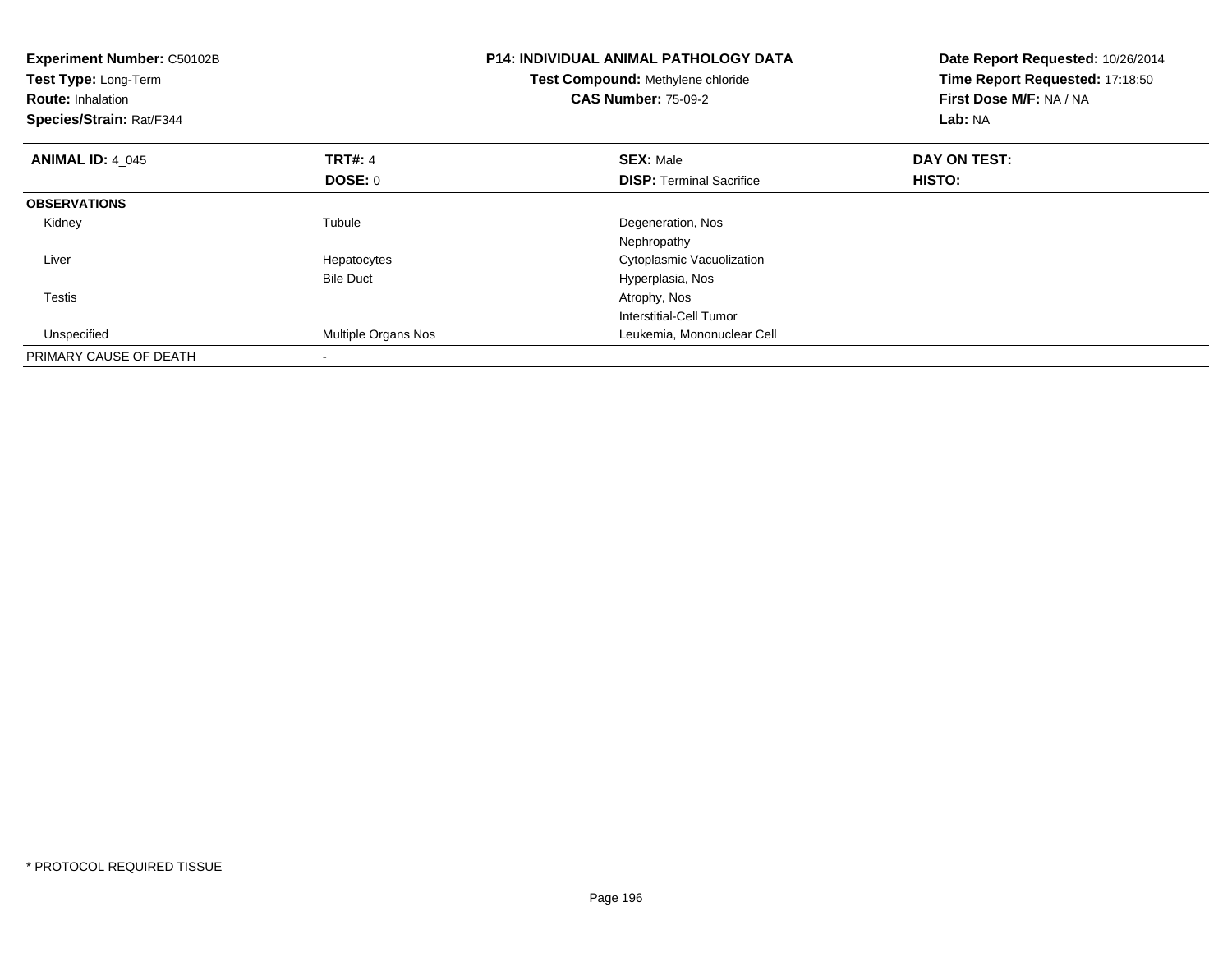| <b>Experiment Number: C50102B</b><br>Test Type: Long-Term<br><b>Route: Inhalation</b><br>Species/Strain: Rat/F344 |                         | <b>P14: INDIVIDUAL ANIMAL PATHOLOGY DATA</b><br><b>Test Compound: Methylene chloride</b><br><b>CAS Number: 75-09-2</b> | Date Report Requested: 10/26/2014<br>Time Report Requested: 17:18:50<br>First Dose M/F: NA / NA<br>Lab: NA |  |
|-------------------------------------------------------------------------------------------------------------------|-------------------------|------------------------------------------------------------------------------------------------------------------------|------------------------------------------------------------------------------------------------------------|--|
| <b>ANIMAL ID: 4 046</b>                                                                                           | <b>TRT#: 4</b>          | <b>SEX: Male</b>                                                                                                       | DAY ON TEST:                                                                                               |  |
|                                                                                                                   | DOSE: 0                 | <b>DISP:</b> Moribund Sacrifice                                                                                        | HISTO:                                                                                                     |  |
| <b>OBSERVATIONS</b>                                                                                               |                         |                                                                                                                        |                                                                                                            |  |
| Eye                                                                                                               | <b>Anterior Chamber</b> | Inflammation, Suppurative                                                                                              |                                                                                                            |  |
|                                                                                                                   | Cornea                  | Inflammation, Suppurative                                                                                              |                                                                                                            |  |
|                                                                                                                   | Nasolacrimal Duct       | Inflammation, Suppurative                                                                                              |                                                                                                            |  |
| Kidney                                                                                                            |                         | Nephropathy                                                                                                            |                                                                                                            |  |
| Liver                                                                                                             | <b>Bile Duct</b>        | Hyperplasia, Nos                                                                                                       |                                                                                                            |  |
| Testis                                                                                                            |                         | Atrophy, Nos                                                                                                           |                                                                                                            |  |
|                                                                                                                   |                         | Interstitial-Cell Tumor                                                                                                |                                                                                                            |  |
| Zymbal gland                                                                                                      |                         | Carcinoma, Nos                                                                                                         |                                                                                                            |  |
| PRIMARY CAUSE OF DEATH                                                                                            |                         |                                                                                                                        |                                                                                                            |  |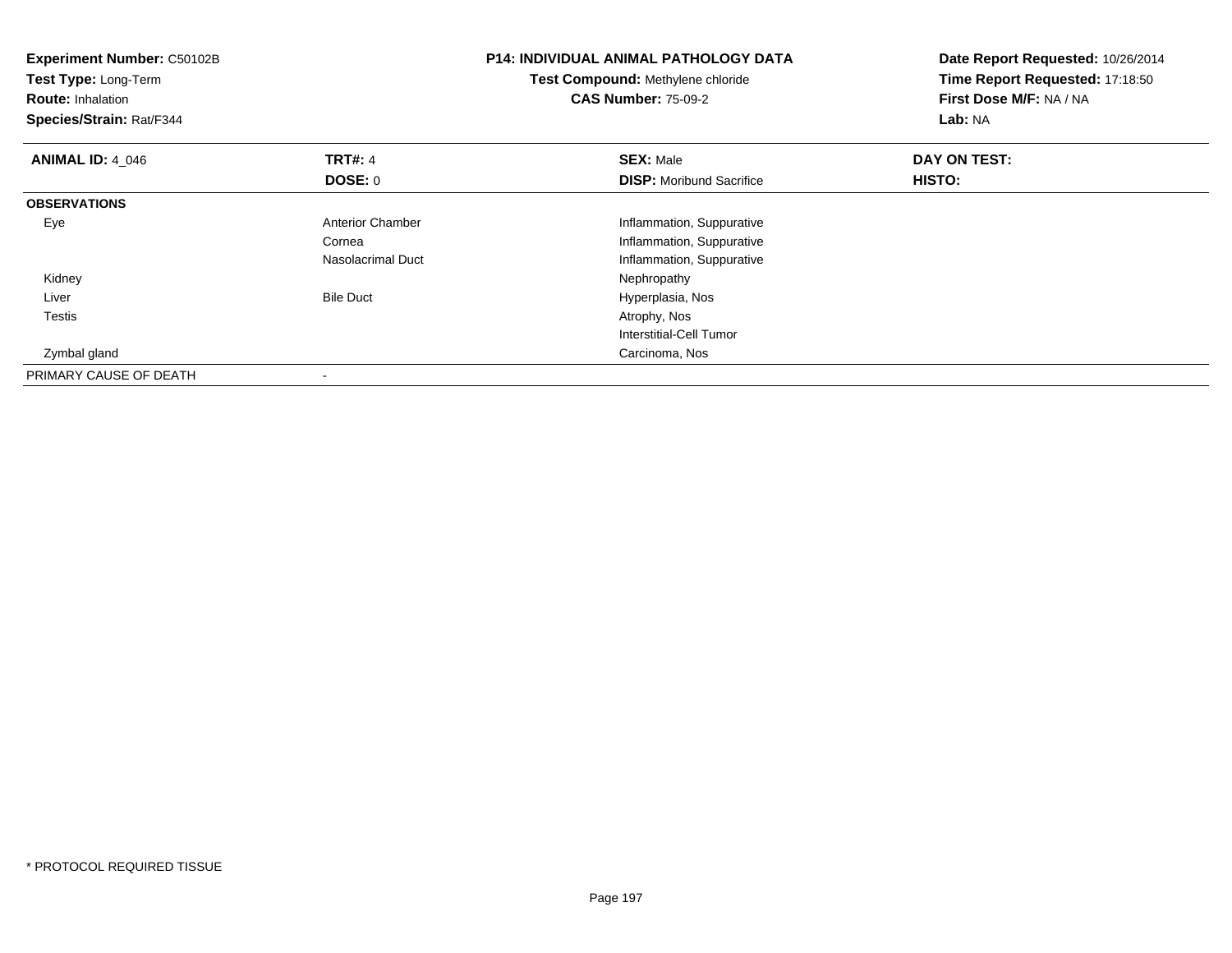| <b>Experiment Number: C50102B</b><br>Test Type: Long-Term<br><b>Route: Inhalation</b><br>Species/Strain: Rat/F344 |                           | <b>P14: INDIVIDUAL ANIMAL PATHOLOGY DATA</b><br><b>Test Compound: Methylene chloride</b><br><b>CAS Number: 75-09-2</b> | Date Report Requested: 10/26/2014<br>Time Report Requested: 17:18:50<br>First Dose M/F: NA / NA<br>Lab: NA |  |
|-------------------------------------------------------------------------------------------------------------------|---------------------------|------------------------------------------------------------------------------------------------------------------------|------------------------------------------------------------------------------------------------------------|--|
| <b>ANIMAL ID: 4_047</b>                                                                                           | <b>TRT#: 4</b>            | <b>SEX: Male</b>                                                                                                       | DAY ON TEST:                                                                                               |  |
|                                                                                                                   | <b>DOSE: 0</b>            | <b>DISP:</b> Moribund Sacrifice                                                                                        | <b>HISTO:</b>                                                                                              |  |
| <b>OBSERVATIONS</b>                                                                                               |                           |                                                                                                                        |                                                                                                            |  |
| Intestine Large                                                                                                   | Colon                     | Parasitism                                                                                                             |                                                                                                            |  |
| Kidney                                                                                                            |                           | Nephropathy                                                                                                            |                                                                                                            |  |
| Liver                                                                                                             | <b>Bile Duct</b>          | Hyperplasia, Nos                                                                                                       |                                                                                                            |  |
| Lung                                                                                                              | Alveoli                   | Fibrosis, Focal                                                                                                        |                                                                                                            |  |
| Pituitary gland                                                                                                   | <b>Anterior Pituitary</b> | Cyst, Nos                                                                                                              |                                                                                                            |  |
| Preputial gland                                                                                                   |                           | Hyperkeratosis                                                                                                         |                                                                                                            |  |
| Testis                                                                                                            |                           | Atrophy, Nos                                                                                                           |                                                                                                            |  |
|                                                                                                                   |                           | Interstitial-Cell Tumor                                                                                                |                                                                                                            |  |
| Thyroid                                                                                                           |                           | C-Cell Carcinoma                                                                                                       |                                                                                                            |  |
| Unspecified                                                                                                       | Multiple Organs Nos       | Leukemia, Mononuclear Cell                                                                                             |                                                                                                            |  |
| PRIMARY CAUSE OF DEATH                                                                                            |                           |                                                                                                                        |                                                                                                            |  |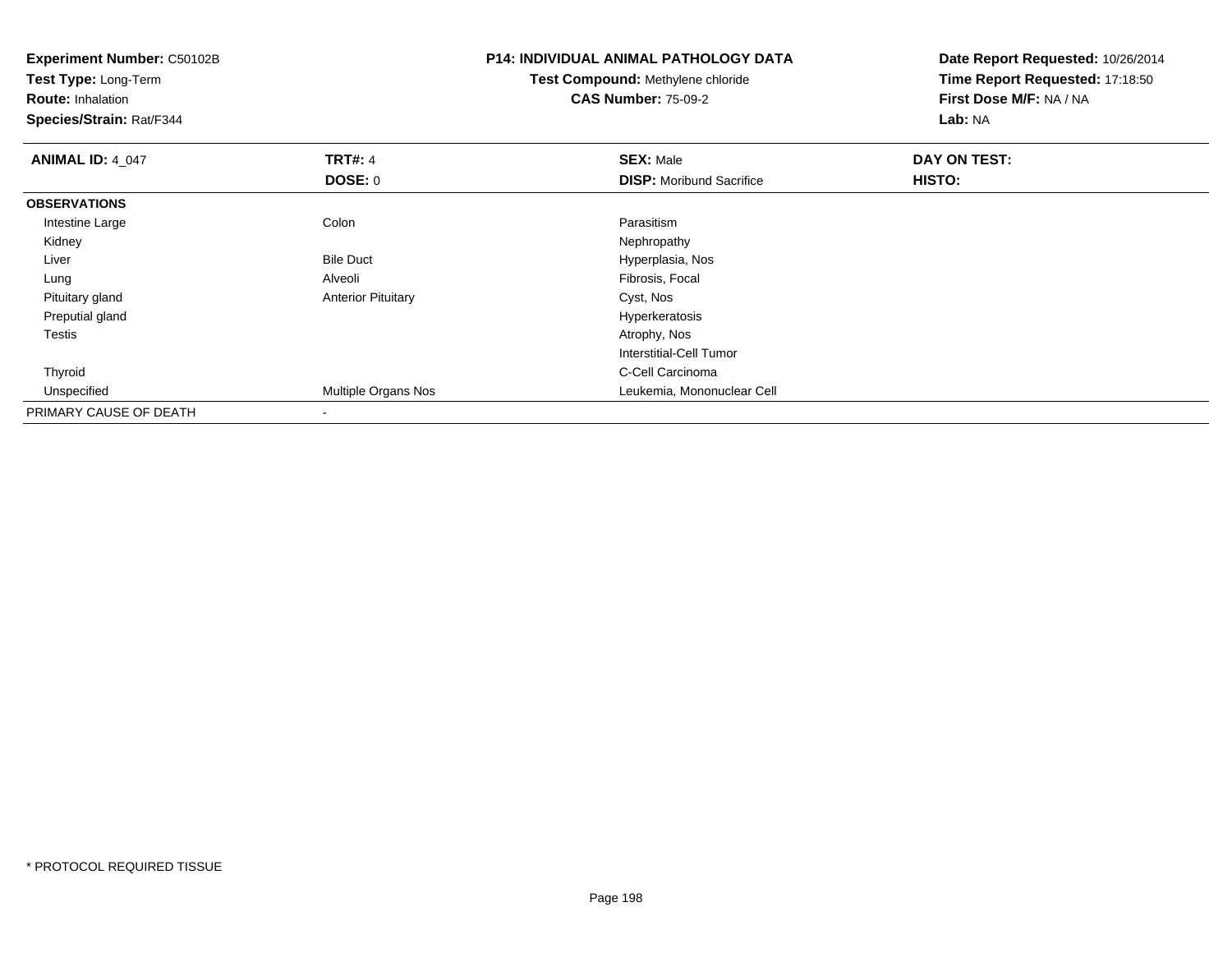**Test Type:** Long-Term

**Route:** Inhalation

**Species/Strain:** Rat/F344

## **P14: INDIVIDUAL ANIMAL PATHOLOGY DATA**

# **Test Compound:** Methylene chloride**CAS Number:** 75-09-2

| <b>ANIMAL ID: 4_048</b> | <b>TRT#: 4</b>            | <b>SEX: Male</b>                | DAY ON TEST: |  |
|-------------------------|---------------------------|---------------------------------|--------------|--|
|                         | DOSE: 0                   | <b>DISP:</b> Moribund Sacrifice | HISTO:       |  |
| <b>OBSERVATIONS</b>     |                           |                                 |              |  |
| Blood vessel            | Coronary Artery Nos       | Thrombosis, Nos                 |              |  |
| Brain                   |                           | Hemorrhage                      |              |  |
| Heart                   | Myocardium Nos            | Fibrosis, Diffuse               |              |  |
|                         | Myocardium Nos            | Necrosis, Focal                 |              |  |
| Kidney                  |                           | Nephropathy                     |              |  |
| Liver                   | <b>Bile Duct</b>          | Hyperplasia, Nos                |              |  |
| Nasal cavity            |                           | Foreign Body, Nos               |              |  |
|                         |                           | Inflammation, Suppurative       |              |  |
| Pituitary gland         | <b>Anterior Pituitary</b> | Hyperplasia, Nos                |              |  |
| Testis                  |                           | Atrophy, Nos                    |              |  |
|                         |                           | Interstitial-Cell Tumor         |              |  |
| Thyroid                 |                           | C-Cell Adenoma                  |              |  |
| Trachea                 |                           | Inflammation, Suppurative       |              |  |
| Unspecified             | Multiple Organs Nos       | Leukemia, Mononuclear Cell      |              |  |
| PRIMARY CAUSE OF DEATH  | $\overline{\phantom{a}}$  |                                 |              |  |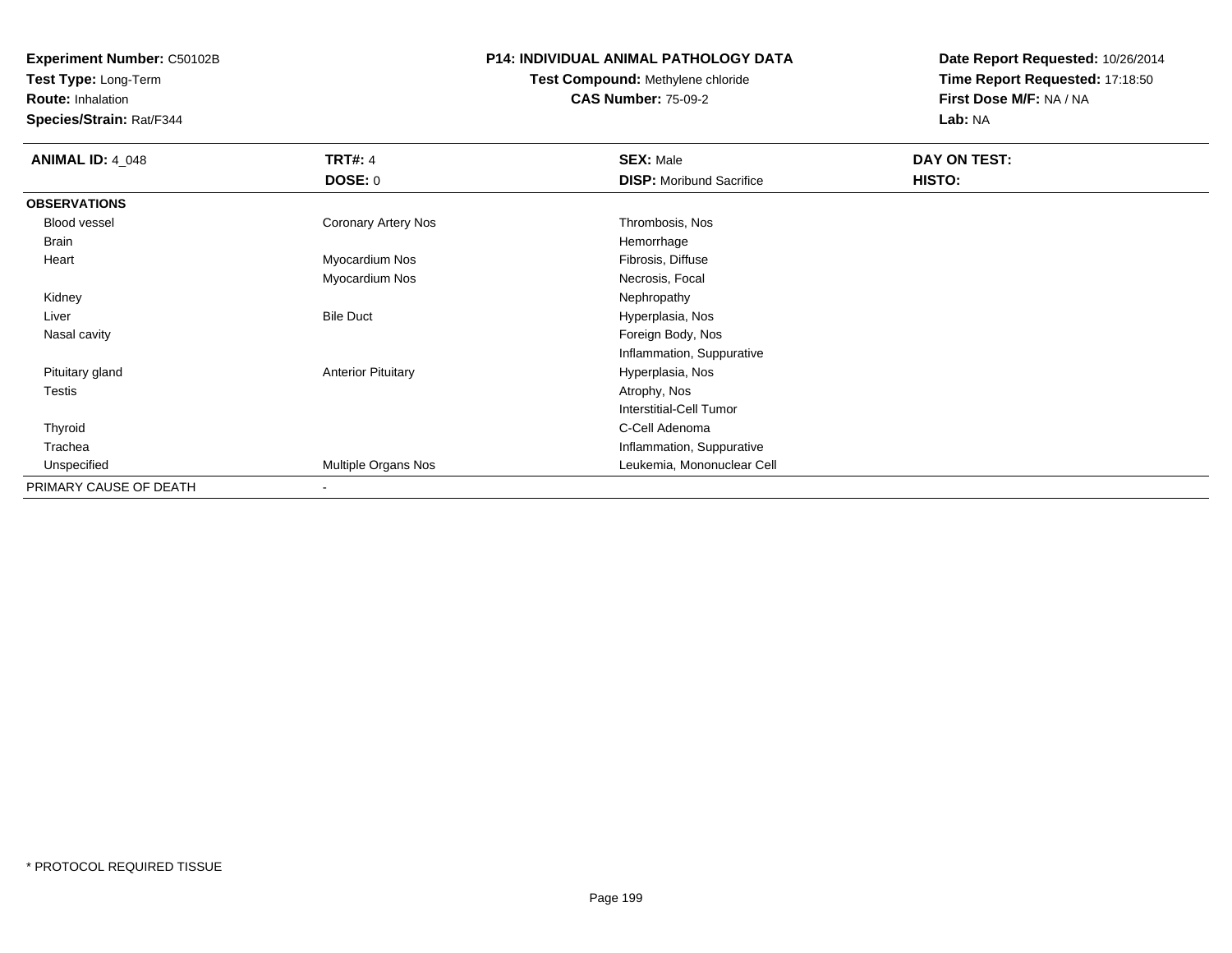**Test Type:** Long-Term

**Route:** Inhalation

**Species/Strain:** Rat/F344

### **P14: INDIVIDUAL ANIMAL PATHOLOGY DATA**

**Test Compound:** Methylene chloride**CAS Number:** 75-09-2

| <b>ANIMAL ID: 4_049</b> | <b>TRT#: 4</b>            | <b>SEX: Male</b>                | DAY ON TEST: |  |
|-------------------------|---------------------------|---------------------------------|--------------|--|
|                         | DOSE: 0                   | <b>DISP: Terminal Sacrifice</b> | HISTO:       |  |
| <b>OBSERVATIONS</b>     |                           |                                 |              |  |
| Adrenal gland           | Cortex Nos                | Cytoplasmic Vacuolization       |              |  |
|                         | Medulla                   | Pheochromocytoma                |              |  |
| Heart                   | Cardiac Valve             | Metaplasia, Cartilaginous       |              |  |
| Intestine Large         | Colon                     | Parasitism                      |              |  |
| Kidney                  |                           | Nephropathy                     |              |  |
| Liver                   |                           | Angiectasis                     |              |  |
|                         | <b>Bile Duct</b>          | Hyperplasia, Nos                |              |  |
| Nasal cavity            |                           | Foreign Body, Nos               |              |  |
|                         |                           | Inflammation, Suppurative       |              |  |
| Pituitary gland         | <b>Anterior Pituitary</b> | Cyst, Nos                       |              |  |
| Seminal vesicle         |                           | Inflammation, Suppurative       |              |  |
| Skin                    | Lower Leg                 | Keratoacanthoma                 |              |  |
| <b>Testis</b>           |                           | Atrophy, Nos                    |              |  |
|                         |                           | <b>Interstitial-Cell Tumor</b>  |              |  |
| Unspecified             | Multiple Organs Nos       | Leukemia, Mononuclear Cell      |              |  |
| PRIMARY CAUSE OF DEATH  | $\overline{\phantom{a}}$  |                                 |              |  |